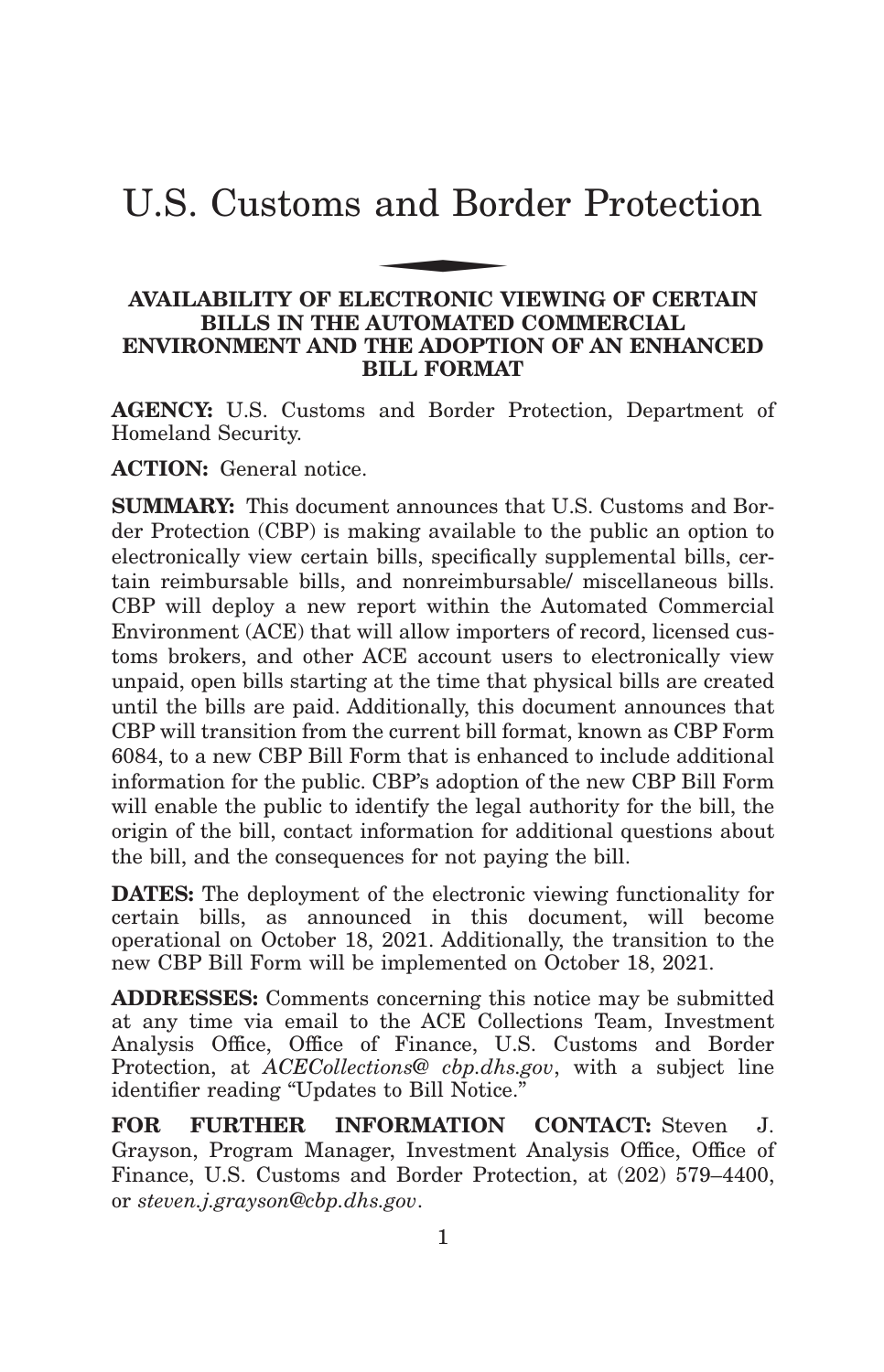## **SUPPLEMENTARY INFORMATION:**

#### **I. Background**

## *A. Ongoing Modernization of the Collections System at U.S. Customs and Border Protection*

U.S. Customs and Border Protection (CBP) is modernizing its collections system, allowing CBP to eventually retire the Automated Commercial System (ACS) and transfer all collections processes into the Automated Commercial Environment (ACE). This modernization effort, known as ACE Collections, includes the consolidation of the entire collections system into the ACE framework, which will enable CBP to utilize trade data from ACE modules, benefitting both the trade community and CBP with more streamlined and better automated payment processes. The new collections system in ACE will reduce costs for CBP, create a common framework that aligns with other initiatives to reduce manual collection processes, and provide additional flexibility to allow for future technological enhancements. ACE Collections will also provide the public with more streamlined and better automated payment processes with CBP, including better visibility into data regarding specific transactions.

ACE Collections supports the goals of the Customs Modernization Act (Pub. L. 103–182, 107 Stat. 2057, 2170, December 8, 1993, Title VI of the North American Free Trade Agreement Implementation Act), of modernizing the business processes that are essential to securing U.S. borders, speeding up the flow of legitimate shipments, and targeting illicit goods that require scrutiny. ACE Collections also fulfills the objectives of Executive Order 13659 (79 FR 10655, February 25, 2014), to provide the trade community with an integrated CBP trade system that facilitates trade, from entry of goods to receipt of duties, taxes, and fees.

CBP is implementing ACE Collections through phased releases in ACE. Release 1, which was deployed on September 7, 2019, dealt with statements integration, the collections information repository (CIR) framework, and ACH (automated clearinghouse) processing. See 84 FR 46749 and 84 FR 46678 (September 5, 2019), and 84 FR 49650 (September 23, 2019). Release 2 was deployed on February 5, 2021, and focused on non-ACH electronic receivables and collections, for Fedwire and Pay.gov, that included user fees, Harbor Maintenance Fee (HMF), and Seized Assets and Case Tracking System (SEACATS) payments. All of the changes in Release 2 were internal to CBP and did not affect the trade community. Release 3 was deployed on May 1, 2021, and primarily implemented technical changes to the liquidation process, and deferred tax bills, that were internal to CBP. Release 3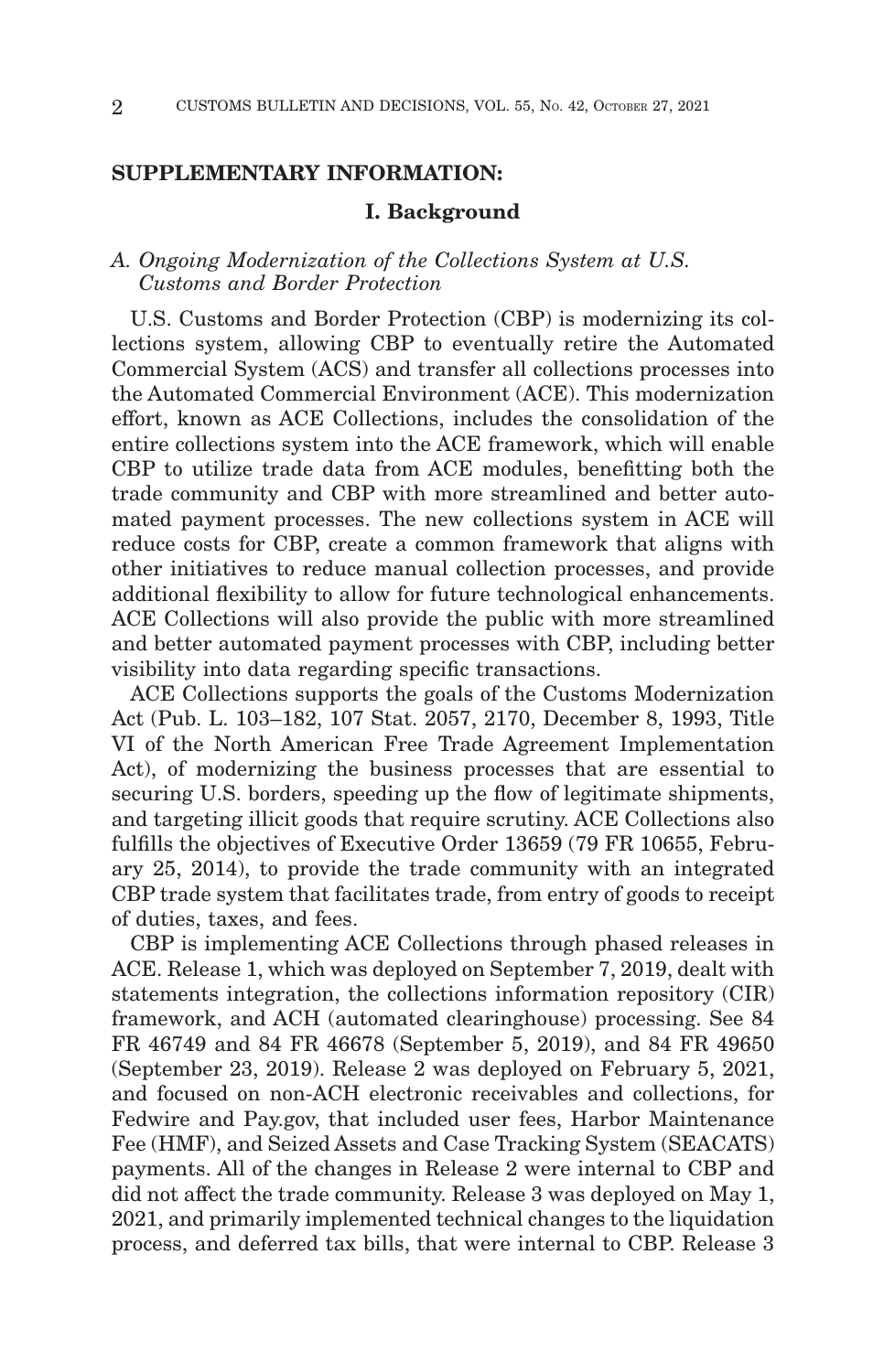also harmonized the determination of the due date for deferred tax payments with the entry summary date, streamlined the collections system, and provided importers of record with more flexibility and access to data when making deferred payments of internal revenue taxes owed on distilled spirits, wines, and beer imported into the United States. *See* 86 FR 22696 (April 29, 2021).

As explained more fully below, Release 4 will be deployed on October 18, 2021, and focuses on the billing processes for supplemental bills, certain reimbursable bills, and nonreimbursable/miscellaneous bills issued by CBP to the public. Release 4 includes mainly internal, technical changes to the production and management of certain bills by CBP, but also makes available to importers of record, licensed customs brokers, and other ACE account users, an option to electronically view unpaid, open bill details as reports in ACE Reports and adopts a new, enhanced format for bills issued by CBP. These enhancements will benefit the public by providing a streamlined and transparent billing process that will improve the accuracy and usefulness of bills. Additional releases for ACE Collections will follow, and any further changes affecting the public will be announced by notice in the **Federal Register**, as needed.

## *B. Overview of the Billing Process and the Types of Bills Affected by Release 4 of ACE Collections*

CBP is authorized to collect duties, taxes, and fees from customs activities. See generally 19 U.S.C. 58a, 58b, 58b–1, 58c, 1505, 26 U.S.C. 4461. The regulations found in part 24 of title 19 of the Code of Federal Regulations (CFR) address the financial and accounting procedures for when CBP collects the duties, taxes, fees, interest, and other applicable charges from the public due to customs activities. *See generally* 19 CFR 24.1–24.36. Currently, CBP notifies individuals and entities of monies owed to CBP through a physical bill on the CBP Form 6084, which is sent by mail, in accordance with 19 CFR 24.3(a). Each bill is generated from data elements available within ACE or ACS and/or appearing on certain CBP forms. CBP officials collect, organize, and forward the data elements to a third-party print vendor (the third-party). The third-party uses the data elements to generate the bill and then mails the bill to the corresponding party at the end of the week with a batch of other bills.

CBP collects and manages numerous types of bills and uses several systems and processes to manage them. CBP separates the bills it collects into broad categories. *See generally* 19 CFR 24.3a. The categories include accrual bills, supplemental bills, reimbursable bills, non-reimbursable/miscellaneous bills, debit vouchers, and fines, penalties, and forfeiture bills. Release 4 specifically concerns supplemen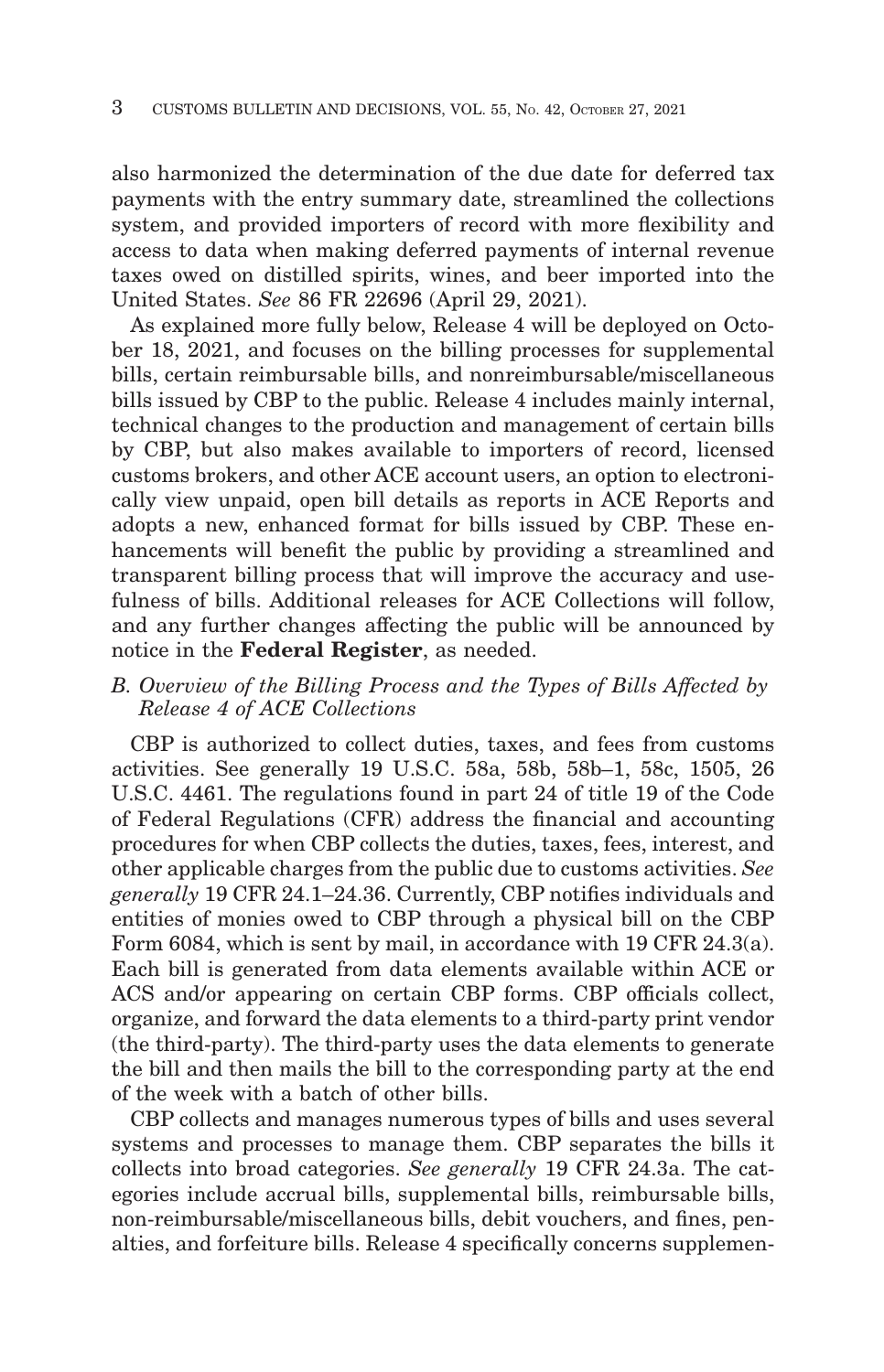tal bills, certain reimbursable bills, and nonreimbursable/ miscellaneous bills. A more detailed description of these types of bills is provided below. However, it should be noted that Release 4 does not include accrual bills, $<sup>1</sup>$  debit vouchers, $<sup>2</sup>$  or fines, penalties, and forfei-</sup></sup> ture bills, $3$  except where those bills would utilize the enhanced CBP Bill Form. CBP will address these bills in future releases for ACE Collections, as needed.

Supplemental bills are described in 19 CFR 24.3a and constitute the majority of bills CBP generates for collections purposes. These bills arise from the liquidation and reliquidation processes and are generated because of the nonpayment or underpayment of duties, taxes, and fees at the time of entry for imported merchandise. Supplemental bills also include vessel repair duties, consumption duties, antidumping/countervailing duties, as well as any interest that is  $owed<sup>4</sup>$ 

Reimbursable bills are described in 19 CFR 24.16–17. Generally, reimbursable bills arise from certain activities and services performed by CBP employees in partnership with private sector entities. The activities include, but are not limited to, agricultural processing or border security, administrative support, and immigration inspection at ports of entry. Reimbursable bills generally cover the salaries of additional staff, overtime hours, administration, and transportation expenses. Most reimbursable bills are already managed through the SAP enterprise resource planning software.<sup>5</sup> This notice concerns the reimbursable bills that do not use the SAP system, which include, but are not limited to, bills that CBP collects on behalf of certain other

<sup>1</sup> Accrual bills are described in 19 CFR 24.3a and 24.4 and record/recognize revenue transactions during the period service was provided and revenue was technically earned instead of when actual payment was received. The most notable example are deferred tax payments of internal revenue taxes owed on distilled spirits, wines, and beer imported into the United States. The majority of accrual bills were addressed in Release 3.

<sup>&</sup>lt;sup>2</sup> Debit vouchers are described in 19 CFR 24.3(e) and 24.3a and arise when a CBP account is debited because of a dishonored or ''bounced'' check or ACH transaction.

<sup>3</sup> Fines, penalties, and forfeiture bills arise from activities governed by other statutes and regulations, such as 19 CFR 133.27, which allows CBP to impose civil fines "on any person who . . . aids and abets the importation of merchandise . . . that bears a counterfeit mark'' or 19 CFR 146.81, which allows the assessment of penalties for violating the rules governing foreign trade zones. The full extent of fines, penalties, and forfeiture bills that CBP collects is too numerous and varied to list here.

 $^4$  CBP assesses interest on the underpayment of estimated duties, taxes, fees, or interest owed by importers of record, as set forth in 19 CFR 24.3a(b)(2).

<sup>5</sup> For example, CBP services rendered under the Reimbursable Services Program (RSP) are billed through the SAP system. Additional information about the Reimbursable Services Program may be found at *https://www.cbp.gov/border-security/ports-entry/resource-optstrategy/public-privatepartnerships/reimbursable-services-program*.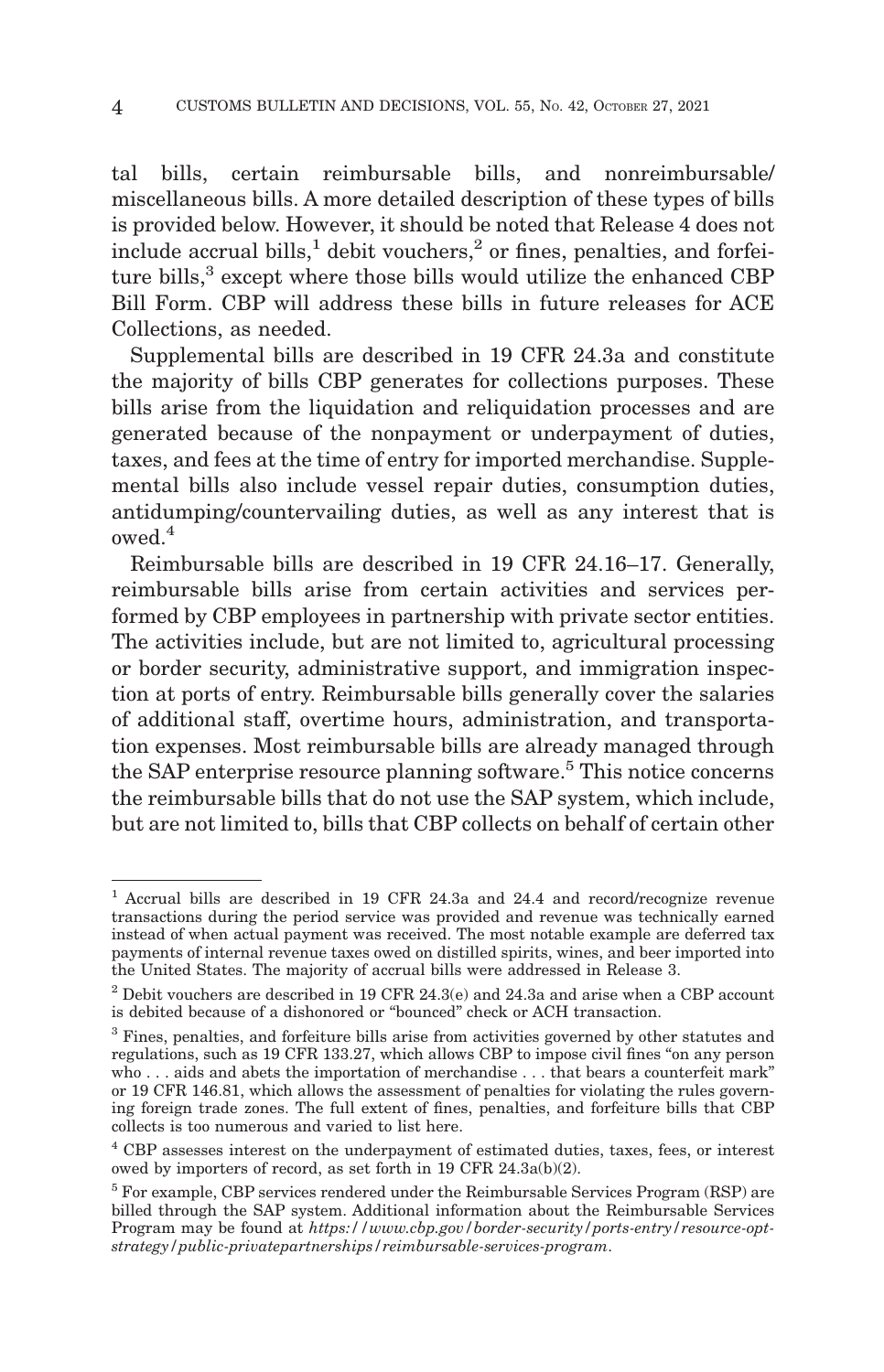government agencies, certain internal revenue tax collections, and baggage declarations on the CBP Collection Receipt Form (Form 368 or 368A).

Non-reimbursable/miscellaneous bills are described in 19 CFR 24.3(e) and 24.3a. These bills are also known as ''manual bills'' or ''manual receivables'' and include certain user fees, such as commercial Consolidated Omnibus Budget Reconciliation Act (COBRA) fees, Customs Inspection User Fees (CUF), and other non-tariff debts. This is a catchall category that covers unique and varied bills.

CBP has determined that providing a new option to electronically view these bills in ACE, as described in more detail below, will provide the public with more transparency and tools to manage certain outstanding bills. CBP has reviewed and assessed the collections requirements from fiscal year (FY) 2018, and after a thorough evaluation, identified the requirements and modernization opportunities to support users of CBP's collections system. Throughout this evaluation, CBP has collaborated with stakeholders within CBP, as well as members of the trade community, and received valuable feedback, which was incorporated in the new ACE Collections requirements for billing. The resulting benefits to the public that are announced in this document will be implemented on October 18, 2021.

## **II. Enhancements to the Billing Process**

CBP is announcing two enhancements to the billing process for the public as part of Release 4. The first enhancement is the creation of a new report for the types of bills that are affected by Release 4. This new report will enable ACE account users to view their unpaid, open bill details in ACE Reports, which is the data repository for ACE Collections. The second enhancement is the replacement of the current bill format (as set forth on the CBP Form 6084), in all instances when the current bill format is used, with a new CBP Bill Form, which will provide the public with additional information to better facilitate the billing process.

## *A. Availability of an Option for Electronic Viewing of Certain Bills in ACE*

Currently, CBP sends physical bills on the CBP Form 6084, via mail to officially notify the public of amounts owed for duties, taxes, fees, and other charges. Given timing considerations, the public often relies upon their own recordkeeping systems to track amounts owed and make prompt payments to CBP. CBP's deployment of Release 4 will enable ACE to pull, organize, and process data elements appearing in other CBP systems and forms necessary to produce bills in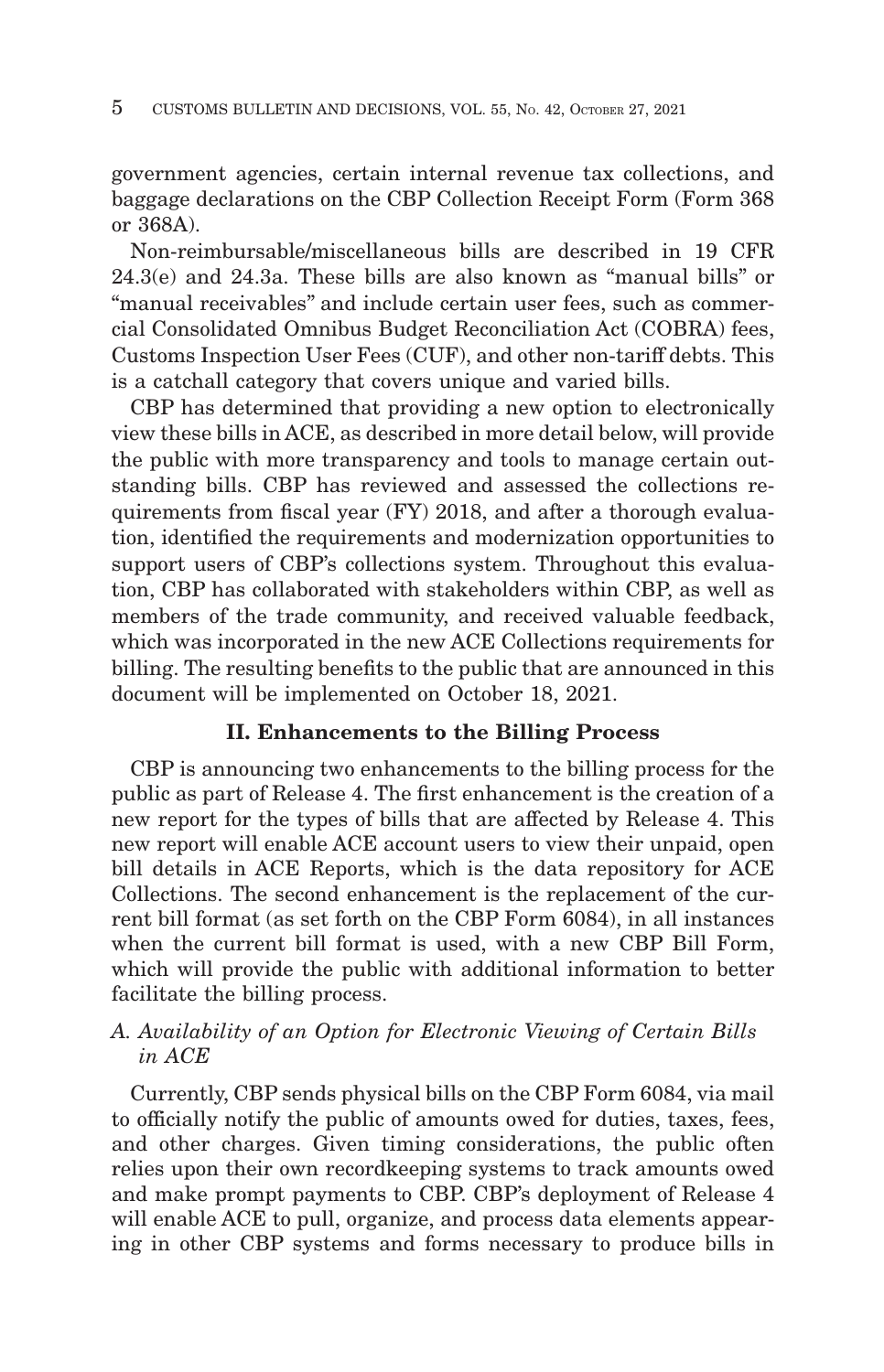ACE. As such, CBP now has the capability to organize and turn that processed data into a report that displays unpaid, open bill details, which ACE account users may view in ACE Reports. This new option to view consolidated bills in ACE Reports will, *inter alia*, reduce the amount of time that importers of record and licensed customs brokers spend for identifying and tracking individual entries of imported merchandise and determining the total amounts they owe to CBP. Moreover, the accuracy of the billing and collection processes will be improved because the public will be able to identify, prepare for, and then address a physical bill during the time that it is in transit through the mail.

Within a business day after initial processing of billing data, ACE will reproduce the bill data in ACE Reports. The data elements appearing in a consolidated report, which covers all unpaid, open bill details for a particular debtor, will include: The debtor's name, the bill number, the bill version, the bill date,<sup>6</sup> the last notice date, the port of service/charge name, the Center of Excellence and Expertise (Center) associated with the bill, the team associated with the bill, the date of the transaction that produced the bill, the transaction identification number, reference name, the type of charge, the amount owed, the interest accrued to date, the full amount due upon receipt, the due date, the amount due after the due date, the surety code, the date the associated interest rate becomes effective, the interest rate, and the address and special addresses where the physical bill was mailed. Specific bill numbers and data will be removed from the unpaid, open bill detail report as early as two business days after the corresponding bill is paid and has been processed by CBP.

As bills are processed in ACE, the same bill data will appear in a consolidated format alongside all other outstanding and unpaid bills attributed to the same debtor number<sup>7</sup> that appears on the physical bill. The unpaid, open bill details will be viewable only in ACE Reports.8 It is important to note that CBP will continue its current processes for mailing physical bills. The CBP Bill Form for the physi-

<sup>6</sup> The bill date is the date upon which the bill and the CBP Bill Form, described below, are generated by ACE. Thirty days after the bill date is the bill due date for most bills, except for bills resulting from dishonored checks or dishonored ACH transactions, which are due within 15 days of the date of issuance of the bill (19 CFR 24.3(e)).

<sup>&</sup>lt;sup>7</sup> A unique identifying number, the debtor number, is assigned to each party, by CBP's Finance Division, that owes or owed money for customs activity. The debtor number is used by CBP to identify parties, their payment histories, their outstanding debts, and the number appears on all mailed CBP Form 6084s, and, in the future, CBP Bill Forms.

<sup>8</sup> The unpaid, open bill details report will not include the deferred tax consolidated bill details which are instead accessible in ACE Reports as a separate report. The consolidated deferred tax bill was announced, and more information can be found, in Release 3, 86 FR 22696 (April 29, 2021).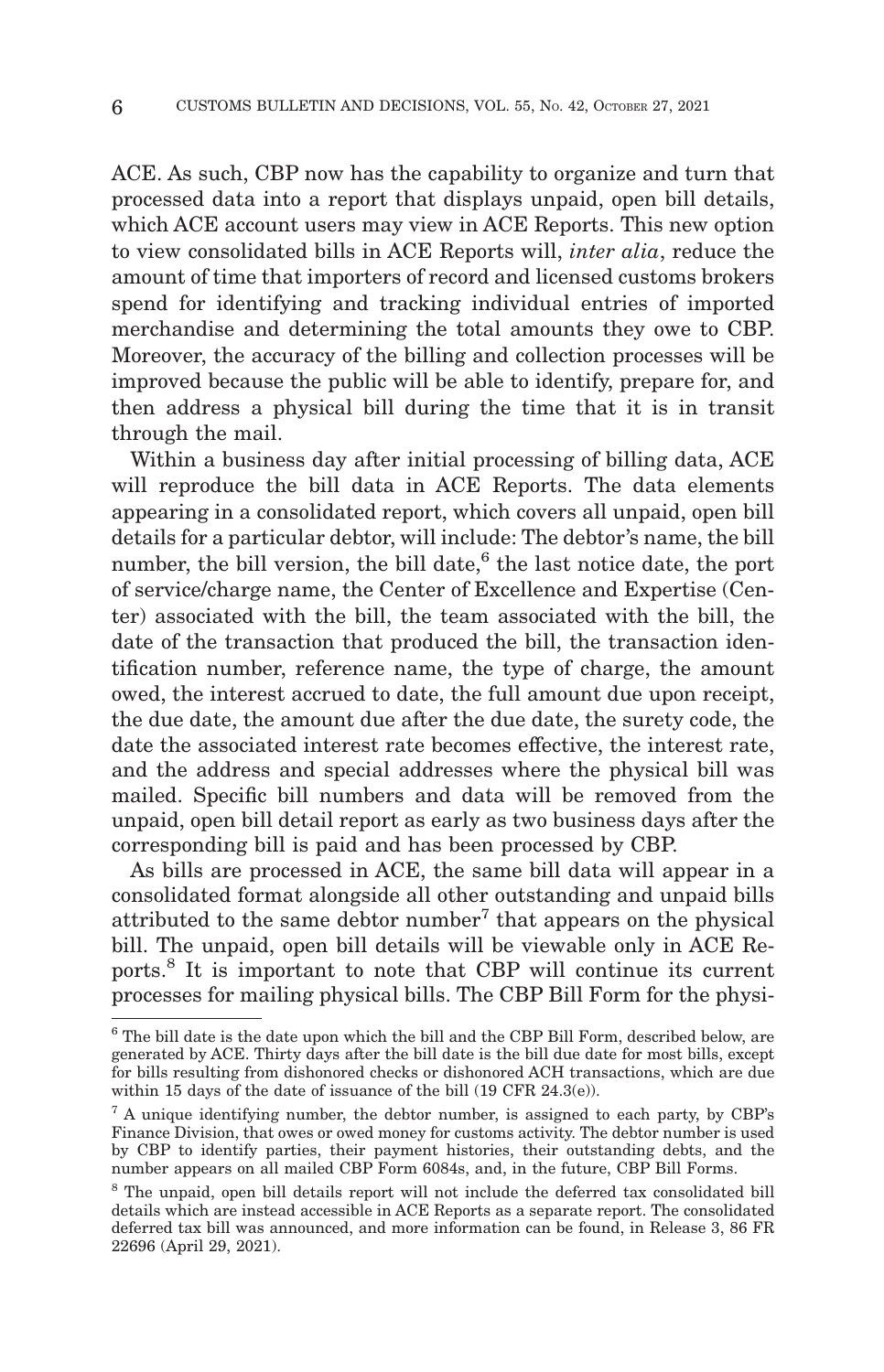cal bills, subject to the enhancements described elsewhere in this document, will remain the primary source of legal notice of monies owed due to customs activity, as required by 19 CFR 24.3(a). Information and data that appear on the physical bill will supersede the data elements that appear in ACE Reports and the public should continue to consult the physical bill to ensure the proper payments of  $h$ ills<sup>9</sup>

Only members of the public who have an ACE Portal account will be able to view their unpaid, open billing details in the new report that will be available in ACE Reports. CBP encourages affected members of the public (including, but not limited to, importers of record and licensed customs brokers) who do not already have an ACE Portal account to apply for access to be able to view the necessary data to make timely bill payments.10 CBP will provide any needed support for setting up ACE Portal accounts. The public may access the ACE Reports application through the ACE Secure Data Portal at *https:// ace.cbp.dhs.gov*. 11 Within ACE Reports, ACE account users may navigate to and access their unpaid, open bill detail report (the report) in the Workspace Module. The Workspace Module is a window in ACE Reports that provides ACE account users access to their standard reports categorized by subject area (such as Cargo Release, Entry Summary, Manifest, etc.) and includes a navigation list (a folder structure of standard reports) and a viewer that displays the report selected<sup>12</sup>

## *B. Adoption of an Enhanced CBP Bill Form To Replace the Current CBP Form 6084*

Pursuant to 19 CFR 24.3(a), any bill or account for money due the United States must be rendered by an authorized CBP officer or employee on an official form. A bill informs the recipient of the amount owed on a given date, the reason for the amount, the port of service/charge, the late payment date, and the interest rate, among other information, and it also includes a ''bill number'' to allow for its unique identification. The required contents of the bill, which are

<sup>9</sup> A debtor may request an electronic copy of a mailed CBP Form 6084 by calling the appropriate port of entry or CBP's Finance Division at (317) 614–4811.

 $10$  The step-by-step instructions to apply for an ACE Portal account are available online at: *https://www.cbp.gov/trade/automated/getting-started/portal-applying*.

<sup>&</sup>lt;sup>11</sup> For more information about accessing, navigating, and personalizing ACE Reports, please review the ACE Reports Trainings at *https://www.cbp.gov/trade/ace/trainingand-reference-guides*.

 $12$  For additional information about the Workspace Module, please consult the specific ACE Report training at *https://www.cbp.gov/trade/ace/training-and-reference-guides* or the quick reference card at *https://www.cbp.gov/document/guidance/ace-reports-qrcnavigating-workspace-module*.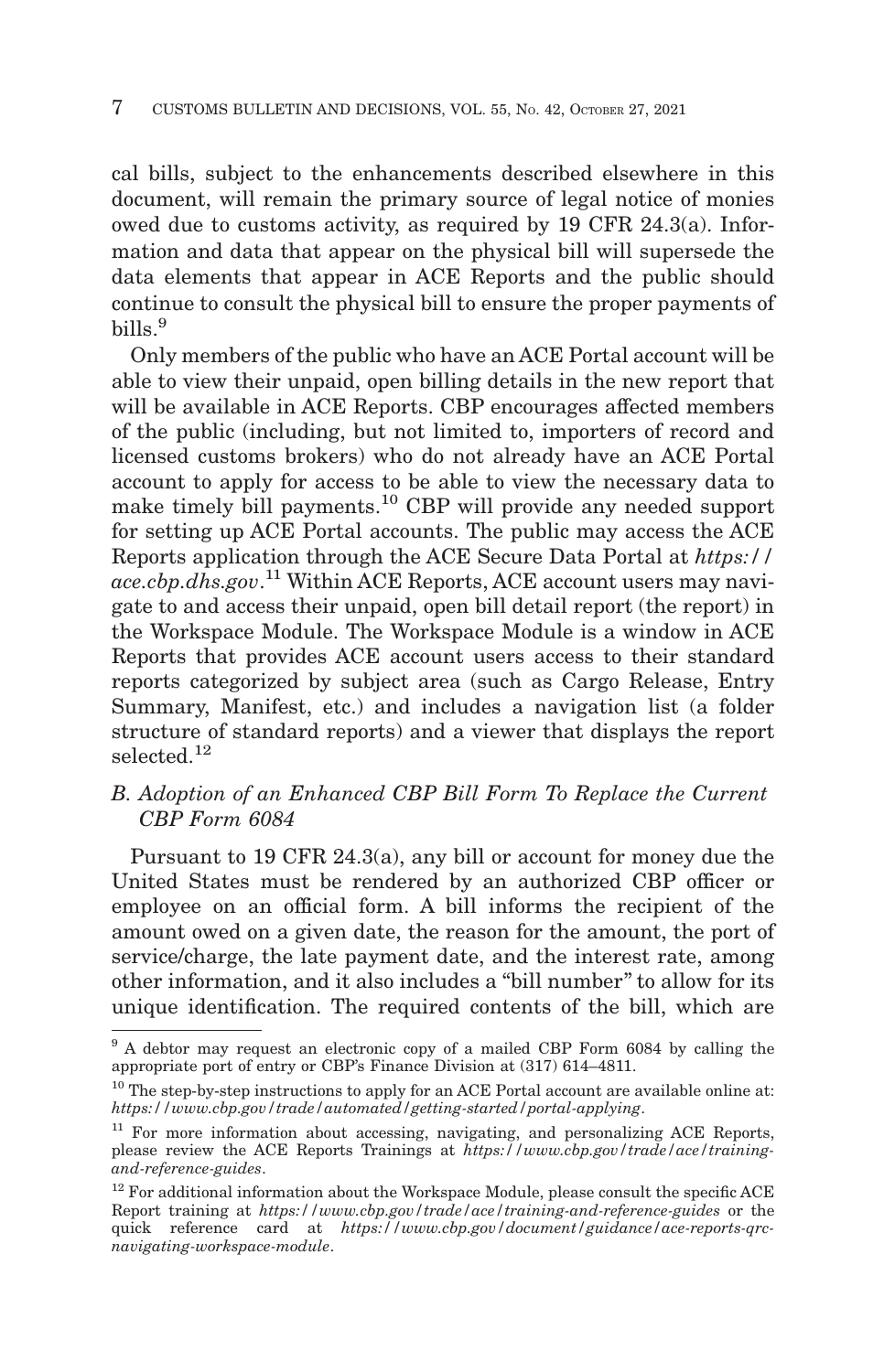captured on the current CBP Form 6084, are described in 19 CFR 24.3a(d) and additional requirements for certain bills described in 19 CFR 24.4(f) and 24.4(h).

As part of Release 4, CBP is replacing the current CBP Form 6084 with a new CBP Bill Form to provide the public with additional information to identify the authenticity of the bill and status information, as well as better access to CBP resources to address questions. The new CBP Bill Form will have the same structure as the current CBP Form 6084, and it will contain all of the same information.13 However, the new CBP Bill Form will be enhanced with additional language to inform the recipient that the bill is produced pursuant to 19 CFR 24.3a(d) and the inclusion of three new data fields to identify the "Center ID" and "Team Number" that produced the bill, as well as the date the bill was printed.<sup>14</sup> CBP is also adding email and internet addresses alongside the existing telephone number to better enable the bill recipient to address questions related to billing directly with CBP. For overdue bills only, CBP is including a warning message concerning the consequences of continued nonpayment or a formal demand for payment and information about sanctions pursuant to 19 CFR 142.26.

The CBP Bill Form will also have a specific version dedicated to the recipients of bills for deferred payments of internal revenue taxes owed on distilled spirits, wines, and beer imported into the United States. This new deferred tax CBP Bill Form (CBP Bill Form (DT)), will have the same format as the CBP Bill Form, but it will inform the recipient that, in accordance with 19 CFR 24.4, this bill is being issued for the deferred tax payment on imported alcoholic beverages and that any accrued interest for late payment will be assessed on a separate bill as required by 19 CFR 24.4(f)(2). As bills for deferred tax payments are subject to specific regulations that do not apply to other bills, importers of record who pay deferred taxes will benefit from a more customized CBP Bill Form.15

The new CBP Bill Form and CBP Bill Form (DT) will provide the public with additional clarity about the billing process. The recipients

<sup>&</sup>lt;sup>13</sup> Additionally, the CBP Bill Form will harmonize the presentation of interest accrued before liquidation, and determined at liquidation, appearing on supplemental bills. The CBP Bill Form will present a summary of that interest accrued as a single, consolidated amount for all items appearing on the bill. This is separate from the interest itemized and accruing as a result of delinquency.

<sup>&</sup>lt;sup>14</sup> The print date is the date upon which the third-party print vendor, described above, prints, and mails the CBP Bill Form. The print date reflects the date of mailing of notice of demand for payment against the bond pursuant to 19 U.S.C. 1514(c)(3).

<sup>&</sup>lt;sup>15</sup> For additional information about changes to the payment of deferred taxes on imported alcoholic beverages, please see the **Federal Register** notice published for Release 3, 86 FR 22696 (April 29, 2021).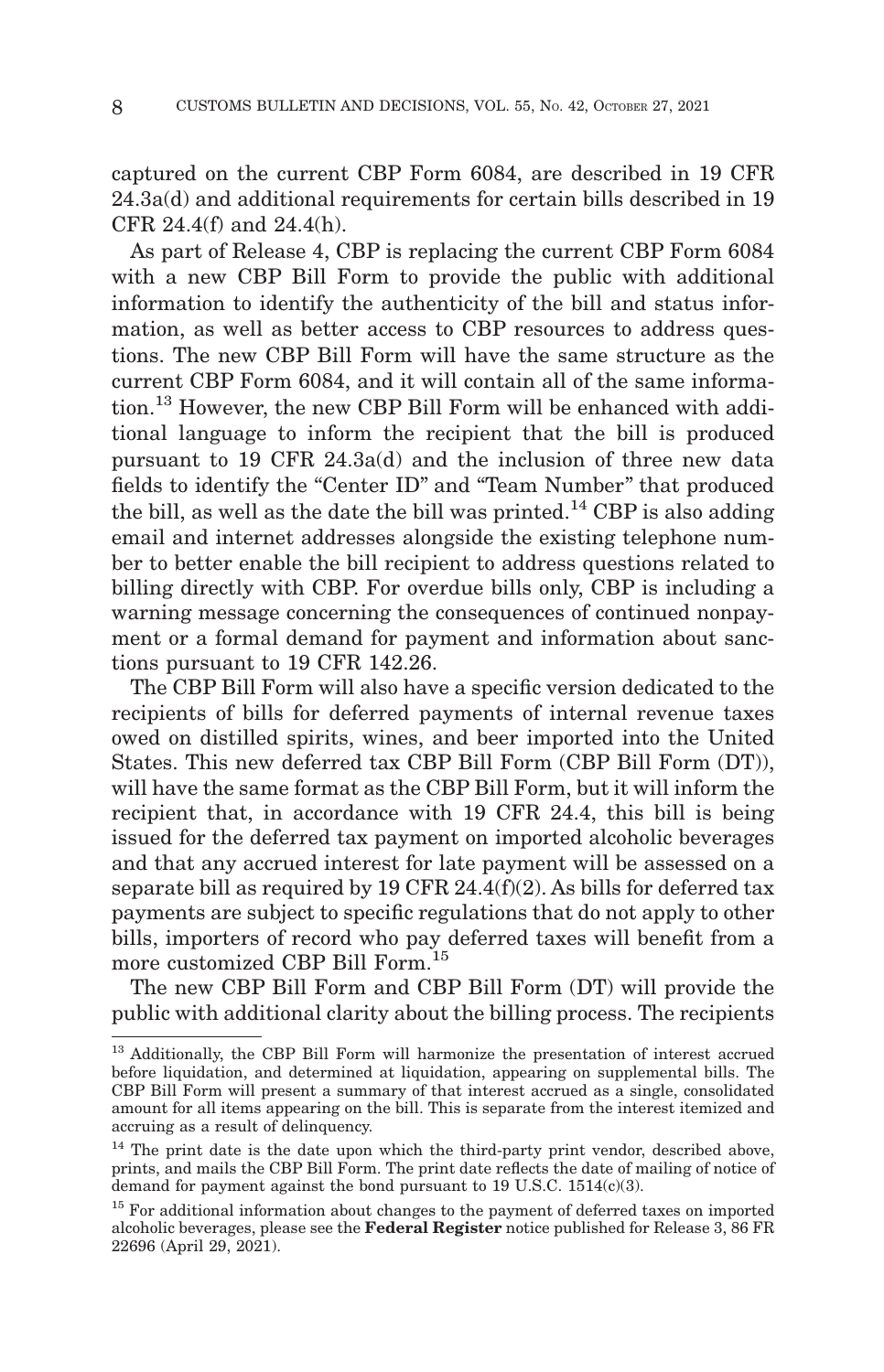of bills will know under what authority the bill is produced through the addition of citations to regulations, and they will be able to identify the origin of the bill more easily because of the new data fields. Moreover, the recipients of bills will be able to better address billing questions because the bill will list additional informational resources and the recipients will be better advised as to the consequences for failing to timely pay.

The enhanced CBP Bill Form, as described herein, may be found on CBP's website at *https://www.cbp.gov/trade/priority-issues/ revenue/bill-payments* and will be adopted by CBP on October 18, 2021. Please note that this CBP Bill Form will continue to also be identifiable as the CBP Form 6084 unless and until the associated numerical designation of 6084 becomes obsolete under a future rulemaking that would be published in the **Federal Register**. Dated: October 6, 2021.

JEFFREY CAINE, *Chief Financial Officer, U.S. Customs and Border Protection.* JE<br>Chief F<br>U.S. Customs<br>Register, October<br>NEMAPK AN

[Published in the Federal Register, October 13, 2021 (85 FR 56968)]

## **COPYRIGHT, TRADEMARK, AND TRADE NAME RECORDATIONS (NO. 07 2021)**

**AGENCY:** U.S. Customs and Border Protection, Department of Homeland Security.

**SUMMARY:** The following copyrights, trademarks, and trade names were recorded with U.S. Customs and Border Protection in July 2021. A total of 113 recordation applications were approved, consisting of 4 copyrights and 109 trademarks.

Corrections or updates may be sent to: Intellectual Property Enforcement Branch, Regulations and Rulings, Office of Trade, U.S. Customs and Border Protection, 90 K Street, NE., 10th Floor, Washington, D.C. 20229–1177, or via email at *iprrquestions@cbp.dhs.gov*.

**FOR FURTHER INFORMATION CONTACT:** Christopher Hawkins, Paralegal Specialist, Intellectual Property Enforcement Branch, Regulations and Rulings, Office of Trade at (202) 325–0295.

> ALAINA VAN HORN *Chief, Intellectual Property Enforcement Branch Regulations and Rulings, Office of Trade*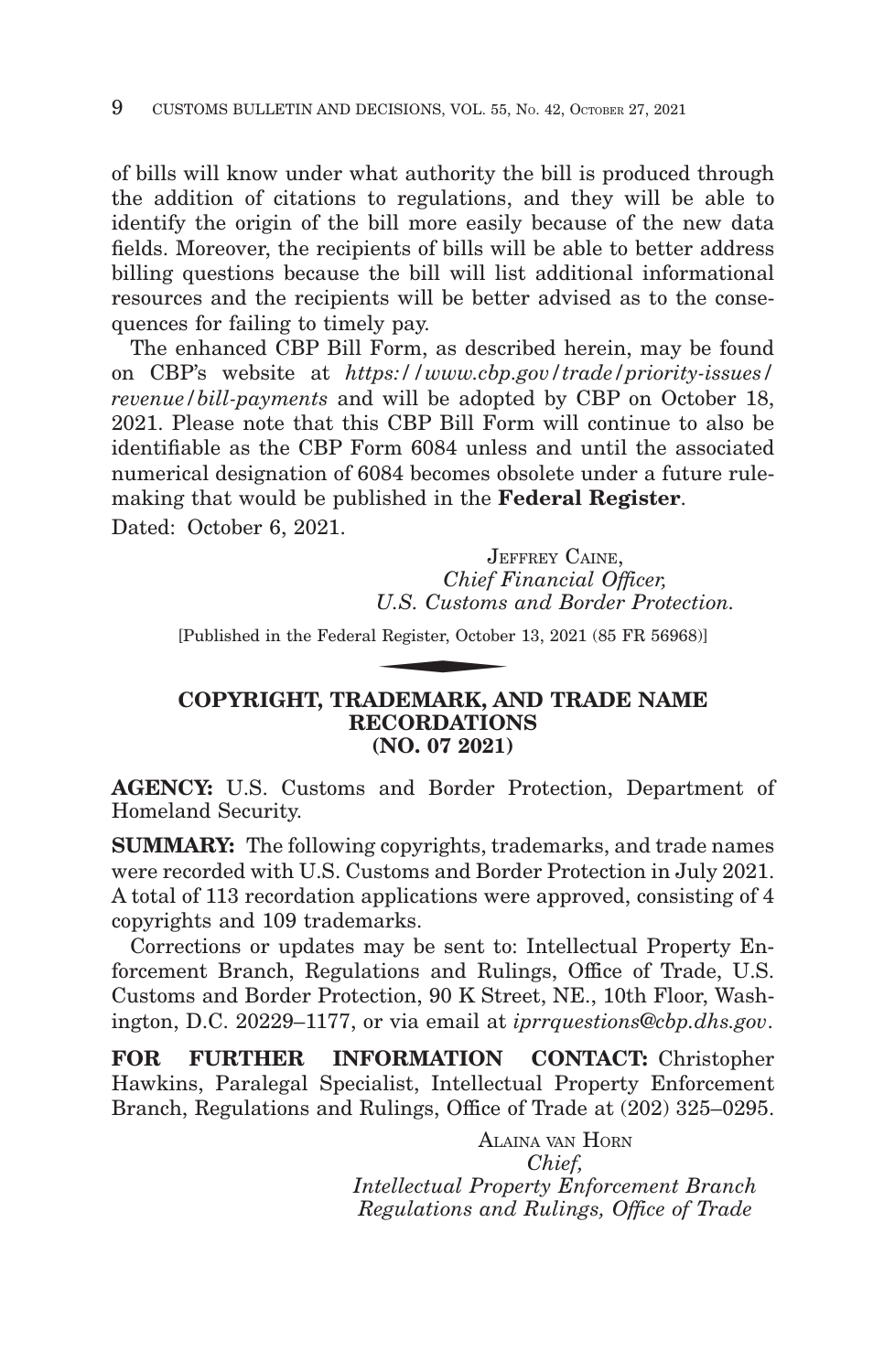| ,<br>;<br>;    |
|----------------|
|                |
| ľ<br>Σ<br>トくてい |
|                |
|                |
|                |

| Recordation No. | Effective  | Expiration | Name of Cop/Tmk/Tnm                         | Owner Name                                            | <b>CNI</b>              |
|-----------------|------------|------------|---------------------------------------------|-------------------------------------------------------|-------------------------|
|                 | Date       | Date       |                                             |                                                       | Restricted              |
| TMK 01-00352    | 07/02/2021 | 02/14/2031 | ACCU-CHEK                                   | ROCHE DIABETES CARE                                   | Σó                      |
| TMK 02-01014    | 07/02/2021 | 05/26/2031 | <b>ADVIL</b>                                | PF CONSUMER HEALTHCARE 1 LLC                          | Σó                      |
| TMK 03-00022    | 07/22/2021 | 07/31/2031 | <b>DODGERS</b>                              | LOS ANGELES DODGERS LLC                               | Σò                      |
| TMK 04-00992    | 07/02/2021 | 01/17/2031 | <b>Stanley Cup Design</b>                   | National Hockey League                                | Σó                      |
| TMK 04-00993    | 07/02/2021 | 04/23/2031 | STANLEY CUP                                 | National Hockey League                                | $\tilde{\mathbf{z}}$    |
| TMK 07-00495    | 07/02/2021 | 07/17/2031 | DICKIES & Horseshoe Design (b&w)            | W-D APPAREL COMPANY, LLC                              | Σó                      |
| TMK 07-00568    | 07/08/2021 | 07/07/2031 | <b>YAMAHA</b>                               | YAMAHA CORPORATION                                    | $\tilde{X}^{\circ}$     |
| TMK 08-00419    | 07/02/2021 | 08/22/2031 | IL POGGIONE                                 | PATERNO WINES INTERNATIONAL                           | $\tilde{X}^{\circ}$     |
| TMK 10-01213    | 07/08/2021 | 01/02/2031 | LOUIS VUITTON MALLETIER A PARIS<br>& DESIGN | LOUIS VUITTON MALLETIER SO-<br><b>CIÉTÉ FRANCE</b>    | $\tilde{X}^{\circ}$     |
| TMK 11-00369    | 07/02/2021 | 07/12/2031 | <b>SPECK</b>                                | SAMSONITE IP HOLDINGS S.AR.L.                         | $\tilde{X}^{\circ}$     |
| TMK 11-00410    | 07/02/2021 | 07/12/2031 | $(\ddot{\ast})$                             | SAMSONITE IP HOLDINGS S.AR.L.<br>LUXEMBOURG           | $\tilde{z}$             |
| TMK 11-00411    | 07/02/2021 | 07/12/2031 | SPECK AND DESIGN                            | SAMSONITE IP HOLDINGS S.AR.L.                         | ż                       |
| TMK 11-00576    | 07/02/2021 | 07/05/2031 | Configuration of a handbag (KELLY BAG)      | Hermes International                                  | $\overline{N}$          |
| TMK 11-01156    | 07/01/2021 | 06/29/2031 | <b>FLUFF MONKEY</b>                         | FLUFF MONKEY ENTERPRISES, LLC                         | $\tilde{\rm x}^{\rm o}$ |
| TMK 11-01193    | 07/21/2021 | 06/20/2031 | POKÉ BALL (STYLIZED)                        | Nintendo of America Inc. CORPORATION                  | $\overline{N}$          |
| TMK 12-00266    | 07/02/2021 | 06/27/2031 | REBIJECT                                    | Merck KGaA                                            | $\overline{N}$          |
| TMK 12-00853    | 07/08/2021 | 04/11/2031 | SWEETANGO                                   | Regents of the University of Minnesota                | $\tilde{X}^{\circ}$     |
| TMK 12-00855    | 07/08/2021 | 04/04/2031 | SWEETANGO                                   | Regents of the University of Minnesota<br>CORPORATION | $\tilde{z}$             |
| TMK 12-01296    | 07/02/2021 | 04/29/2031 | WALKERS AND DESIGN                          | WALKER'S SHORTBREAD LTD                               | Σó                      |
| TMK 12-01464    | 07/08/2021 | 08/10/2031 | <b>CHROME SERIES</b>                        | Performance Fabrics, Inc.                             | Σó                      |
| TMK 13-00544    | 07/02/2021 | 08/10/2031 | <b>TIFOSI</b>                               | Tifosi Optics, Inc.                                   | Σò                      |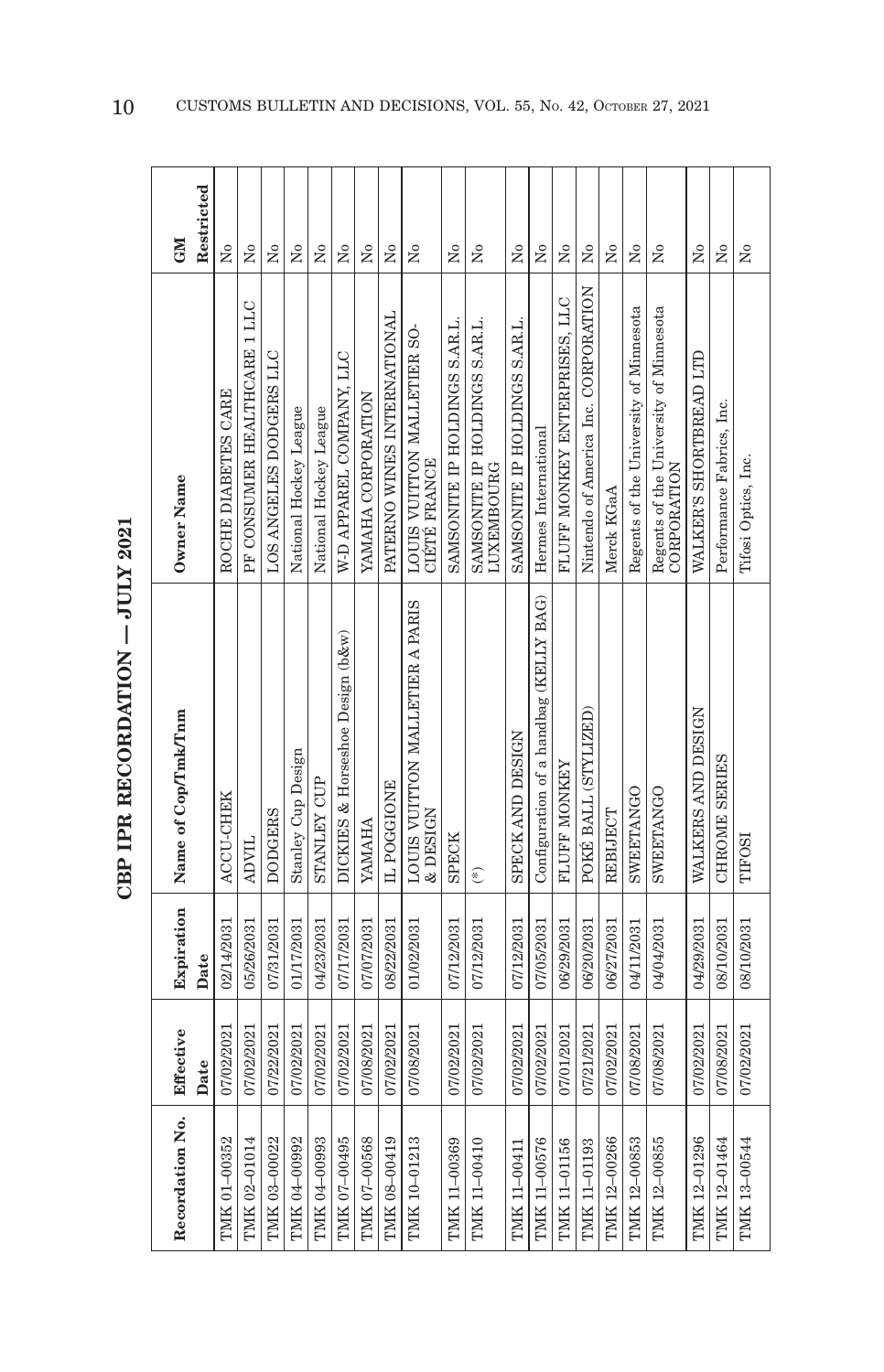| Effective<br>Date                           | Expiration<br>Date | Name of Cop/Tmk/Tnm                                               | Owner Name                             | Restricted<br><b>NEO</b>             |
|---------------------------------------------|--------------------|-------------------------------------------------------------------|----------------------------------------|--------------------------------------|
| 07/19/2031<br>07/02/2021                    |                    | MACADAMIA NATURAL OIL & DESIGN                                    | MACADAMIA BEAUTY, LLC                  | $\overline{N}$                       |
| 12/21/2030<br>07/02/2021                    |                    | SAHARA NIGHTS                                                     | Sobel Westex                           | Σó                                   |
| 07/12/2031<br>07/18/2021                    |                    | Configuration of a Watch                                          | OFFICINE PANERAI A.G. SWITZER-<br>LAND | $\tilde{X}^{\circ}$                  |
| <b>AFG</b><br>08/10/2031<br>07/18/2021      |                    |                                                                   | Magpul Industries Corp                 | Σó                                   |
| GOVERNOR<br>10/12/2031<br>07/18/2021        |                    |                                                                   | SMITH & WESSON INC.                    | $\tilde{\mathsf{z}}$                 |
| 06/29/2031<br>07/01/2021                    |                    | TRUE BLUE POWER                                                   | Mid-Continent Instrument Co., Inc.     | Σó                                   |
| 09/26/2022<br>07/18/2021                    |                    | HTH & Design                                                      | INNOVATIVE WATER CARE, LLC             | $\tilde{X}^{\circ}$                  |
| <b>RANGERS</b><br>09/26/2030<br>07/02/2021  |                    |                                                                   | NEW YORK RANGERS, LLC                  | $\tilde{X}^{\circ}$                  |
| <b>PARLEE</b><br>06/29/2031<br>07/01/2021   |                    |                                                                   | Parlee Cycles, Inc.                    | $\tilde{\mathbf{z}}$                 |
| 10/19/2031<br>07/21/2021                    |                    | <b>BALTIMORE &amp; DESIGN</b>                                     | Baltimore Orioles Limited Partnership  | $\Sigma$                             |
| 10/19/2031<br>07/21/2021                    |                    | CHICAGO (STYLIZED)                                                | Chicago Cubs Baseball Club, LLC        | Σó                                   |
| OCB (STYLIZED)<br>08/03/2031<br>07/18/2021  |                    |                                                                   | REPUBLIC TECHNOLOGIES (NA) LLC         | $\tilde{Z}$                          |
| 08/17/2031<br>07/02/2021                    |                    | RAINBOW & DESIGN                                                  | Rexair LLC                             | $_{\rm N_0}$                         |
| RAINBOW<br>08/17/2031<br>07/02/2021         |                    |                                                                   | Rexair LLC                             | $\overline{N}$                       |
| KERDI<br>08/21/2031<br>07/08/2021           |                    |                                                                   | SCHLUTER-SYSTEMS KG                    | $\tilde{X}^{\circ}$                  |
| 03/14/2031<br>07/02/2021                    |                    | YAMAHA (Stylized)                                                 | Yamaha Motor Co., Ltd.                 | $\overline{\mathsf{X}}^{\mathsf{o}}$ |
| 07/12/2031<br>07/18/2021                    |                    | NEW YORK (STYLIZED)                                               | Sterling Mets, L.P.                    | $\overline{N}$                       |
| 05/28/2027<br>07/02/2021                    |                    | Configuration of the Upper of a Croc Shoe $(Only ToeVamp Design)$ | CROCS, INC.                            | $\tilde{\mathbf{z}}$                 |
| 12/10/2029<br>07/02/2021                    |                    | <b>OTHER FURNITURE</b>                                            | <b>OTHER FURNITURE CORP.</b>           | $\tilde{\mathbf{z}}$                 |
| 04/07/2030<br>07/02/2021                    |                    | <b>Butterfly Design</b>                                           | Checkerspot, Inc.                      | $\mathsf{S}^{\mathsf{o}}$            |
| 06/20/2022<br>07/02/2021                    |                    | Clean & Clear & DESIGN                                            | JOHNSON & JOHNSON CORPORATION          | $\Sigma$                             |
| R <sub>10</sub><br>03/23/2025<br>07/02/2021 |                    |                                                                   | MIAMI HAIR WORLD, INC.                 | $\tilde{z}$                          |

CBP IPR RECORDATION - JULY 2021 **CBP IPR RECORDATION — JULY 2021**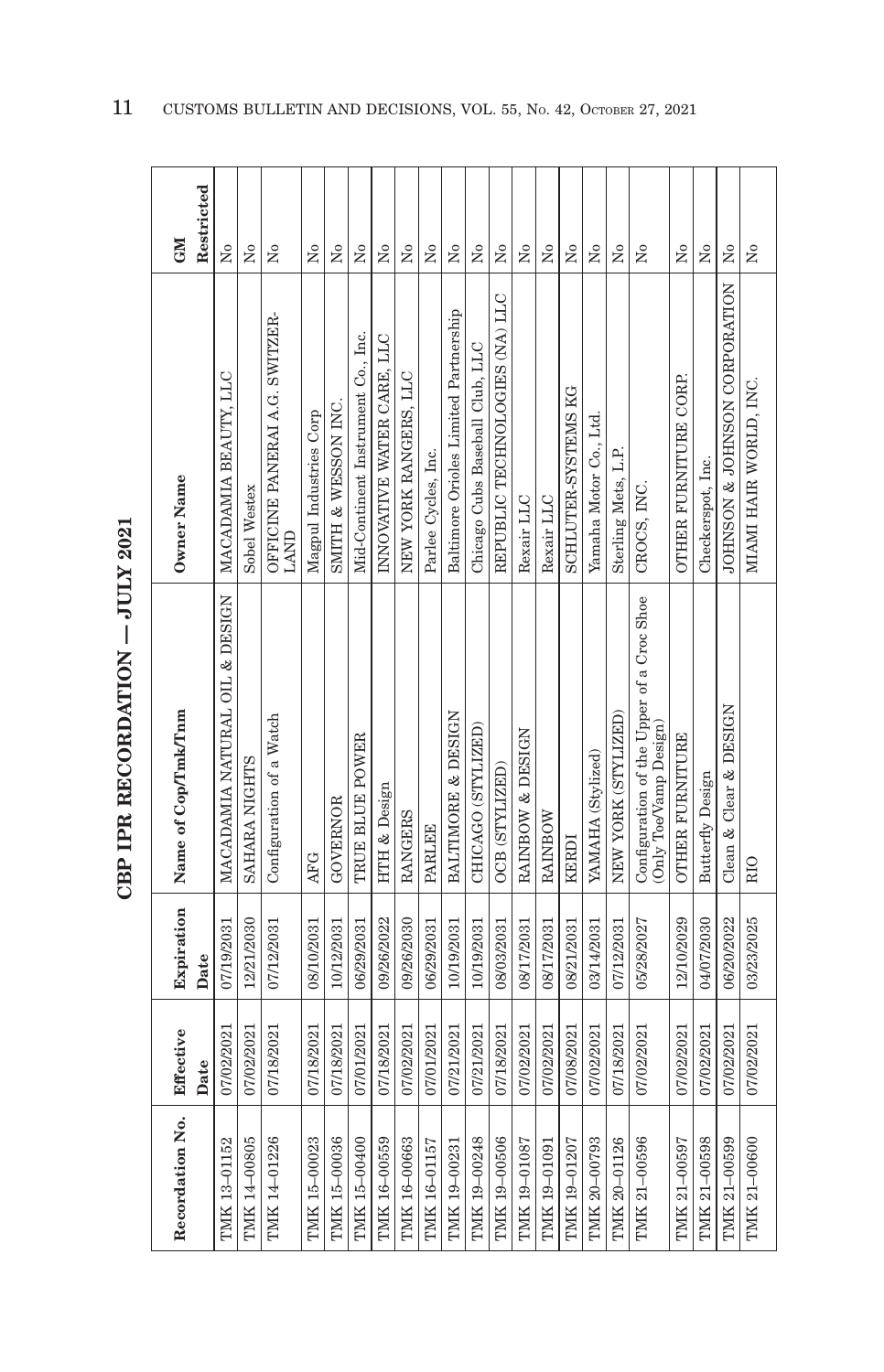| š                                                                                             |  |
|-----------------------------------------------------------------------------------------------|--|
| ֧ׅ֧֧֧֧ׅ֧֧ׅ֧֧֧֧֧֧֧֧ׅ֧֧֧֧֧֧֧֧֧֧֚֚֚֚֚֚֚֚֚֚֚֚֚֚֚֚֚֚֚֚֚֚֚֚֚֚֚֚֚֚֚֡֟֓֡֟֓֟֓֡֟֓֡֟֓֡֟֝֓֜֓֜֓֝֬֝֟֝֬֝֬֝֬֜ |  |
|                                                                                               |  |
| :<br>:                                                                                        |  |
|                                                                                               |  |
| .<br>The maximum                                                                              |  |
|                                                                                               |  |
|                                                                                               |  |

| Recordation No. | Effective<br>Date | Expiration<br>Date | Name of Cop/Tmk/Tnm                                                                                             | Owner Name                                        | Restricted<br><b>NEO</b> |
|-----------------|-------------------|--------------------|-----------------------------------------------------------------------------------------------------------------|---------------------------------------------------|--------------------------|
| TMK 21-00601    | 07/02/2021        | 10/29/2030         | <b>DUCT BOOSTER</b>                                                                                             | TJERNLUND PRODUCTS, INC.                          | Σó                       |
| TMK 21-00602    | 07/02/2021        | 07/27/2031         | BURBERRY                                                                                                        | Burberry UNITED KINGDOM                           | Σó                       |
| TMK 21-00603    | 07/02/2021        | 09/08/2031         | TB & DESIGN                                                                                                     | Burberry UNITED KINGDOM                           | $\overline{X}^{\circ}$   |
| TMK 21-00604    | 07/02/2021        | 03/24/2030         | CHECKERSPOT                                                                                                     | Checkerspot, Inc.                                 | Σó                       |
| TMK 21-00605    | 07/02/2021        | 06/24/2030         | WNDR                                                                                                            | Checkerspot, Inc.                                 | Σó                       |
| TMK 21-00606    | 07/02/2021        | 04/07/2030         | DESIGN (Owl)                                                                                                    | Checkerspot, Inc.                                 | $\tilde{X}^{\circ}$      |
| TMK 21-00607    | 07/02/2021        | 03/03/2026         | MITOKU                                                                                                          | MITOKU CO., LTD.                                  | ž                        |
| TMK 21-00608    | 07/02/2021        | 06/17/2030         | FISKER                                                                                                          | FISKER INC.                                       | Σó                       |
| TMK 21-00609    | 07/02/2021        | 02/24/2026         | MITOKU                                                                                                          | Mitoku Co., Ltd JAPAN                             | $\tilde{X}^{\circ}$      |
| TMK 21-00610    | 07/02/2021        | 10/31/2029         | INSIGNIA                                                                                                        | JOSEPH PHELPS VINEYARDS LLC                       | Σò                       |
| TMK 21-00611    | 07/02/2021        | 07/06/2031         | 7 Tumrawt & Design                                                                                              | 7 Tumrawt LLC                                     | Σó                       |
| TMK 21-00612    | 07/02/2021        | 11/04/2029         | DUO                                                                                                             | Guantanamera Cigars Company                       | $\tilde{X}^{\circ}$      |
| TMK 21-00613    | 07/06/2021        | 11/29/2027         | Configuration of the Upper of a Croc Shoe<br>(including toe/vamp design, heel design,<br>and heel strap design) | CROCS, INC.                                       | Σó                       |
| TMK 21-00614    | 07/08/2021        | 03/24/2030         | ZERO CARBON                                                                                                     | ZeroCarbon LLC                                    | $\overline{N}$           |
| TMK 21-00615    | 07/08/2021        | 09/22/2031         | <b>OTHA &amp; DESIGN</b>                                                                                        | Nash, Jamael INDIVIDUAL                           | $\overline{N}$           |
| TMK 21-00616    | 07/08/2021        | 01/23/2023         | <b>ZEN</b>                                                                                                      | BBK TOBACCO & FOODS, LLP DBA<br>HBI INTERNATIONAL | Σò                       |
| TMK 21-00617    | 07/08/2021        | 06/05/2022         | <b>ZEN</b>                                                                                                      | BBK TOBACCO & FOODS, LLP                          | ż                        |
| TMK 21-00618    | 07/13/2021        | 06/13/2022         | <b>JUNIPER NETWORKS</b>                                                                                         | Juniper Networks, Inc.                            | Σó                       |
| TMK 21-00619    | 07/13/2021        | 04/10/2026         | <b>JUNIPER NETWORKS</b>                                                                                         | Juniper Networks, Inc.                            | Σó                       |
| TMK 21-00620    | 07/13/2021        | 09/22/2029         | <b>JUNIPER NETWORKS</b>                                                                                         | JUNIPER NETWORKS INC.                             | $\overline{X}^{\circ}$   |
| TMK 21-00621    | 07/13/2021        | 07/17/2022         | <b>JUNIPER</b>                                                                                                  | Juniper Networks, Inc.                            | $\tilde{X}^{\circ}$      |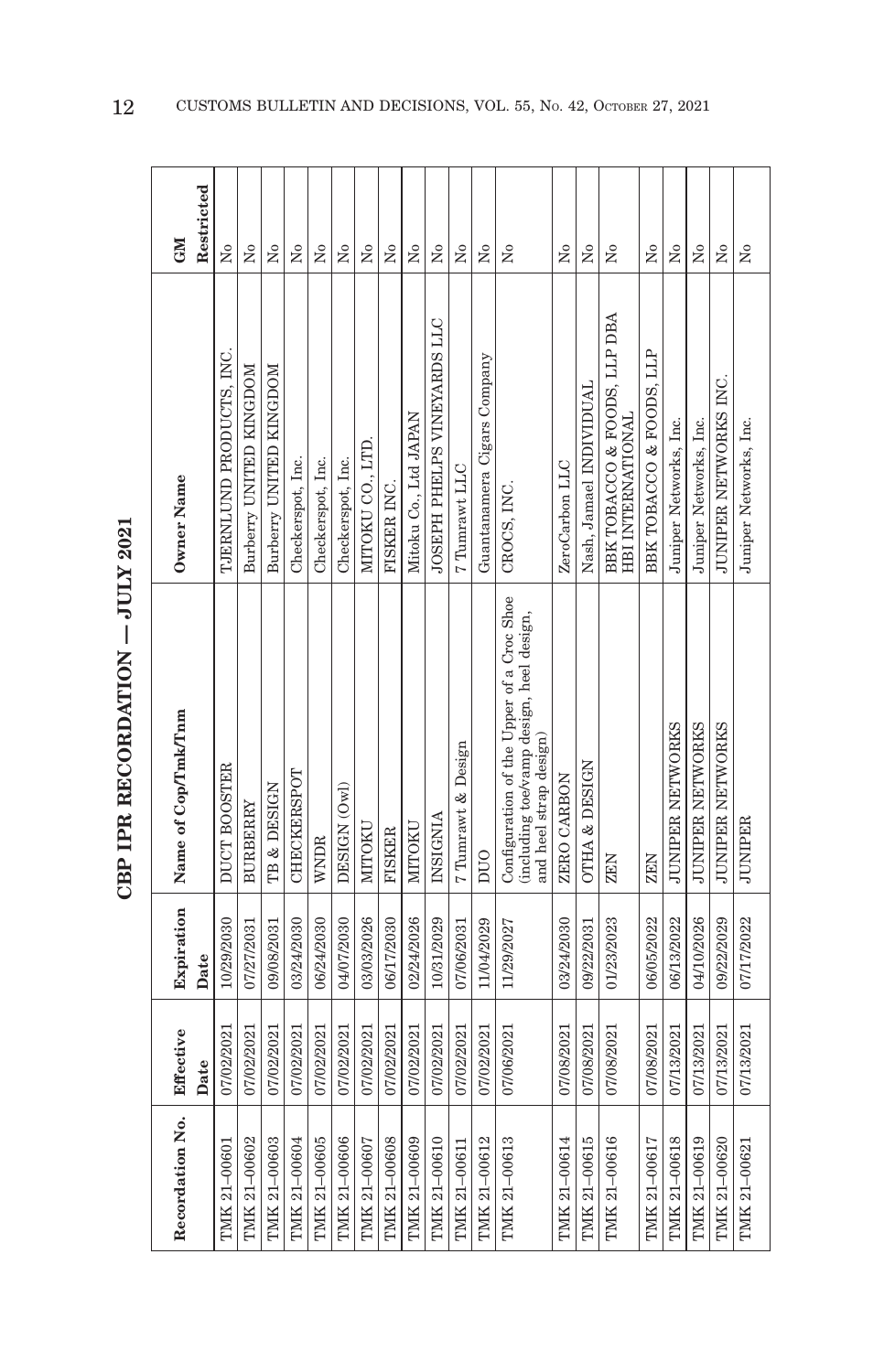| i<br> <br> <br>j |
|------------------|
|                  |
| <br> <br>        |
| ר<br>התוכני ה    |
|                  |
|                  |

| Recordation No. | Effective  | Expiration | Name of Cop/Tmk/Tnm            | Owner Name                      | <b>GM</b>                            |
|-----------------|------------|------------|--------------------------------|---------------------------------|--------------------------------------|
|                 | Date       | Date       |                                |                                 | Restricted                           |
| TMK 21-00622    | 07/13/2021 | 07/03/2022 | <b>JUNIPER</b>                 | Juniper Networks, Inc.          | Σò                                   |
| TMK 21-00623    | 07/13/2021 | 06/06/2028 | RUNNING JUNOS & DESIGN         | Juniper Networks, Inc.          | ż                                    |
| TMK 21-00624    | 07/14/2021 | 05/16/2031 | <b>SABRE</b>                   | Ernie Ball, Inc.                | Σó                                   |
| TMK 21-00625    | 07/14/2021 | 12/28/2030 | <b>CUBS &amp; DESIGN</b>       | Chicago Cubs Baseball Club, LLC | ż                                    |
| TMK 21-00626    | 07/16/2021 | 06/22/2026 | <b>CONTRAIL</b>                | Juniper Networks, Inc.          | Σò                                   |
| TMK 21-00627    | 07/16/2021 | 06/27/2022 | JUNIPER NETWORKS (STYLIZED)    | Juniper Networks, Inc.          | Σò                                   |
| TMK 21-00628    | 07/16/2021 | 08/09/2026 | JUNIPER NETWORKS & DESIGN      | Juniper Networks, Inc.          | $\tilde{\mathbf{X}}$                 |
| TMK 21-00629    | 07/16/2021 | 01/25/2025 | VIPER                          | BLUBLOCKER, LLC                 | Σò                                   |
| TMK 21-00630    | 07/16/2021 | 09/19/2022 | Junos Burst                    | Juniper Networks, Inc.          | Σò                                   |
| TMK 21-00631    | 07/16/2021 | 09/29/2031 | The Kundalini Serpent & DESIGN | The Kundalini Serpent LLC       | ż                                    |
| TMK 21-00632    | 07/16/2021 | 06/13/2022 | <b>SONUP</b>                   | Juniper Networks, Inc.          | ż                                    |
| TMK 21-00633    | 07/16/2021 | 08/13/2028 | <b>SONDP</b>                   | Juniper Networks, Inc.          | Σó                                   |
| TMK 21-00634    | 07/16/2021 | 02/12/2030 | VB & DESIGN                    | Vera Bradley Designs, Inc.      | $\overline{\mathsf{X}}^{\mathsf{o}}$ |
| TMK 21-00635    | 07/16/2021 | 01/02/2029 | COPPERTONE & DESIGN            | BEIERSDORF AG GERMANY           | $\tilde{\rm x}^{\rm o}$              |
| TMK 21-00636    | 07/16/2021 | 01/16/2029 | Girl & Dog Facing Right        | BEIERSDORF AG GERMANY           | Χo                                   |
| TMK 21-00637    | 07/16/2021 | 01/30/2029 | <b>PURE &amp; SIMPLE</b>       | BEIERSDORF AG GERMANY           | Χo                                   |
| TMK 21-00638    | 07/16/2021 | 02/06/2029 | S SPORT & DESIGN               | BEIERSDORF AG GERMANY           | Σo                                   |
| TMK 21-00639    | 07/16/2021 | 04/01/2028 | ULTRA GUARD                    | BEIERSDORF AG GERMANY           | Χo                                   |
| TMK 21-00640    | 07/16/2021 | 11/18/2027 | WATER BABIES                   | BEIERSDORF AG GERMANY           | Σo                                   |
| TMK 21-00641    | 07/16/2021 | 03/31/2030 | Cat Silhouette                 | Exploding Kittens, Inc.         | Χo                                   |
| TMK 21-00642    | 07/16/2021 | 12/22/2030 | EXTREME OUTDOOR EDITION        | Exploding Kittens, Inc.         | Χo                                   |
| TMK 21-00643    | 07/16/2021 | 12/15/2030 | POETRY FOR NEANDERTHALS        | Exploding Kittens, Inc.         | $\tilde{\mathsf{z}}$                 |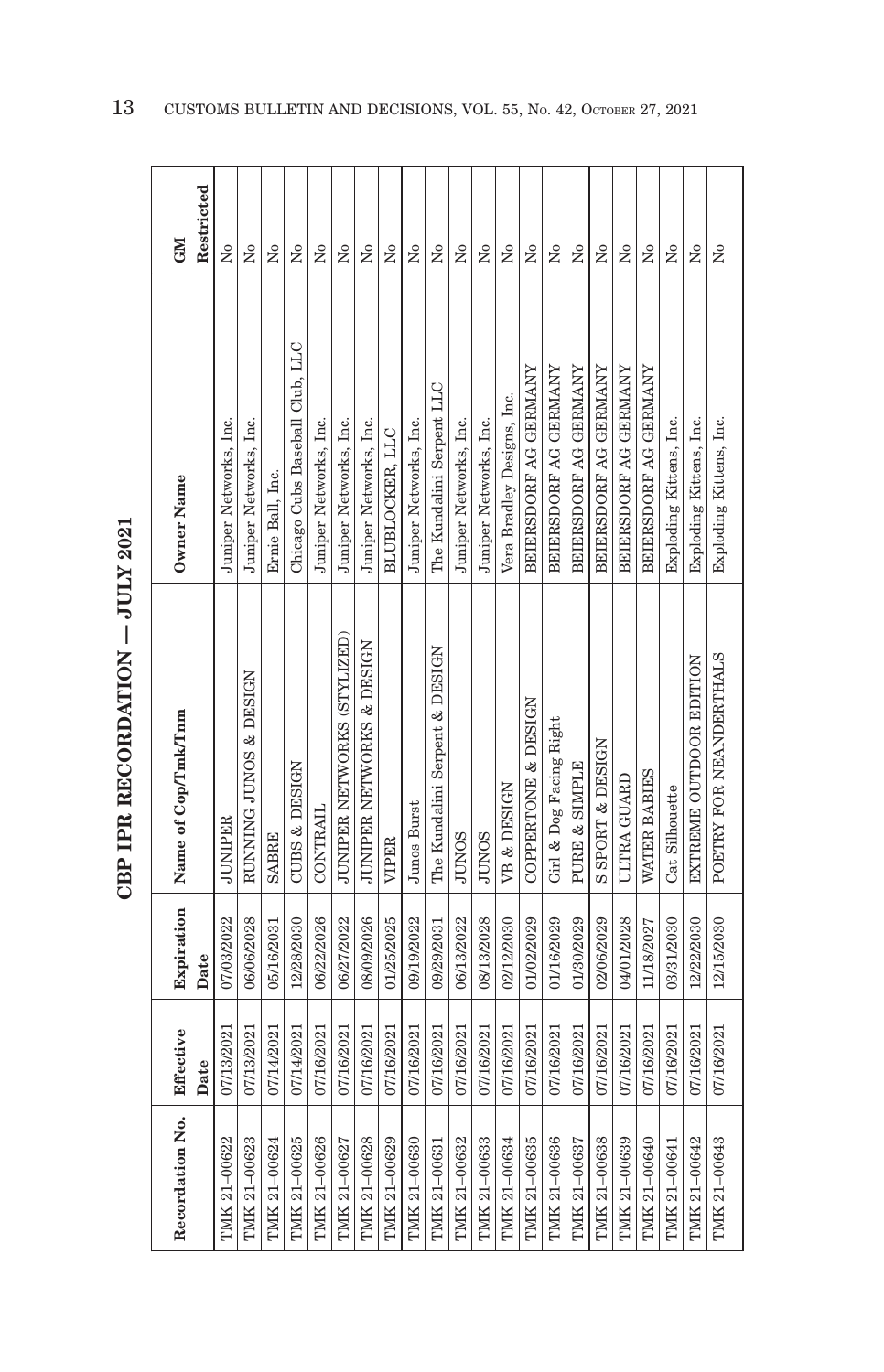| Restricted<br><b>NEO</b> | Χo                                                                                                                                                        | $\overline{N}$         | $\overline{N}$            | Σó                                          | Σó                 | $\tilde{\mathbf{z}}$                   | Σò               | $\overline{M}$         | Σó                                                                      | Σò                                                                      | $\overline{N}$              | Χo                          | $\tilde{z}$                 | $\tilde{\mathbf{z}}$        | $\tilde{z}$                 | Σó                     | Σò                                       |
|--------------------------|-----------------------------------------------------------------------------------------------------------------------------------------------------------|------------------------|---------------------------|---------------------------------------------|--------------------|----------------------------------------|------------------|------------------------|-------------------------------------------------------------------------|-------------------------------------------------------------------------|-----------------------------|-----------------------------|-----------------------------|-----------------------------|-----------------------------|------------------------|------------------------------------------|
| Owner Name               | (REGISTRANT) Calomar LLC DBA Calo-<br>mar, LLC DocUmeant Publishing LIM-<br>ITED LIABILITY COMPANY FLORIDA<br>1730 Rainbow Dr Clearwater FLORIDA<br>33755 | Ultima Industries, LLC | Louis M. Gerson Co., Inc. | Currey Consulting LLC DBA Ready Gun-<br>ner | Law, Andrew        | DF Institute, LLC                      | The GenieLab LLC | Microtech Knives, Inc. | Nu Hoang Rong Nho Sea Grapes LLC TA<br>Nu Hoang Rong Nho Sea Grapes LLC | Nu Hoang Rong Nho Sea Grapes LLC TA<br>Nu Hoang Rong Nho Sea Grapes LLC | AIME LEON DORE HOLDINGS LLC | AIME LEON DORE HOLDINGS LLC | AIME LEON DORE HOLDINGS LLC | AIME LEON DORE HOLDINGS LLC | AIME LEON DORE HOLDINGS LLC | Modern Bridge CFOs LLC | City of San Benito municipal corporation |
| Name of Cop/Tmk/Tnm      | RED CIRCLE ABOVE RED RIBBON<br>LOGO                                                                                                                       | V2018                  | <b>GERSON</b>             | READY GUNNER                                | <b>BRAVE BRAND</b> | PPI PPI2PASS.COM A KAPLAN COM-<br>PANY | THEGENIELAB      | UTX-85                 | NU HOANG RONG NHO                                                       | <b>QUEEN SEA GRAPES</b>                                                 | AIMÉ LEON DORE              | AIMÉ LEON DORE              | CAFÉ LEON DORE (STYLIZED)   | AIME LEON DORE (STYLIZED)   | AIMÉ LEON DORE (STYLIZED)   | MODERN BRIDGE CFOS     | San Benito The Resaca City & Design      |
| Expiration<br>Date       | 09/29/2031                                                                                                                                                | 09/29/2031             | 01/19/2023                | 09/29/2031                                  | 03/22/2031         | 10/09/2029                             | 09/15/2031       | 10/06/2031             | 09/15/2031                                                              | 09/15/2031                                                              | 11/11/2030                  | 10/23/2029                  | 02/05/2030                  | 02/11/2025                  | 09/22/2031                  | 09/15/2031             | 03/15/2031                               |
| Effective<br>Date        | 07/16/2021                                                                                                                                                | 07/16/2021             | 07/16/2021                | 07/16/2021                                  | 07/16/2021         | 07/16/2021                             | 07/16/2021       | 07/21/2021             | 07/21/2021                                                              | 07/21/2021                                                              | 07/21/2021                  | 07/21/2021                  | 07/21/2021                  | 07/21/2021                  | 07/21/2021                  | 07/21/2021             | 07/21/2021                               |
| Recordation No.          | TMK 21-00644                                                                                                                                              | TMK 21-00645           | TMK 21-00646              | TMK 21-00647                                | TMK 21-00648       | TMK 21-00649                           | TMK 21-00650     | TMK 21-00651           | TMK 21-00652                                                            | TMK 21-00653                                                            | TMK 21-00654                | TMK 21-00655                | TMK 21-00656                | TMK 21-00657                | TMK 21-00658                | TMK 21-00659           | TMK 21-00660                             |

CBP IPR RECORDATION - JULY 2021 **CBP IPR RECORDATION — JULY 2021**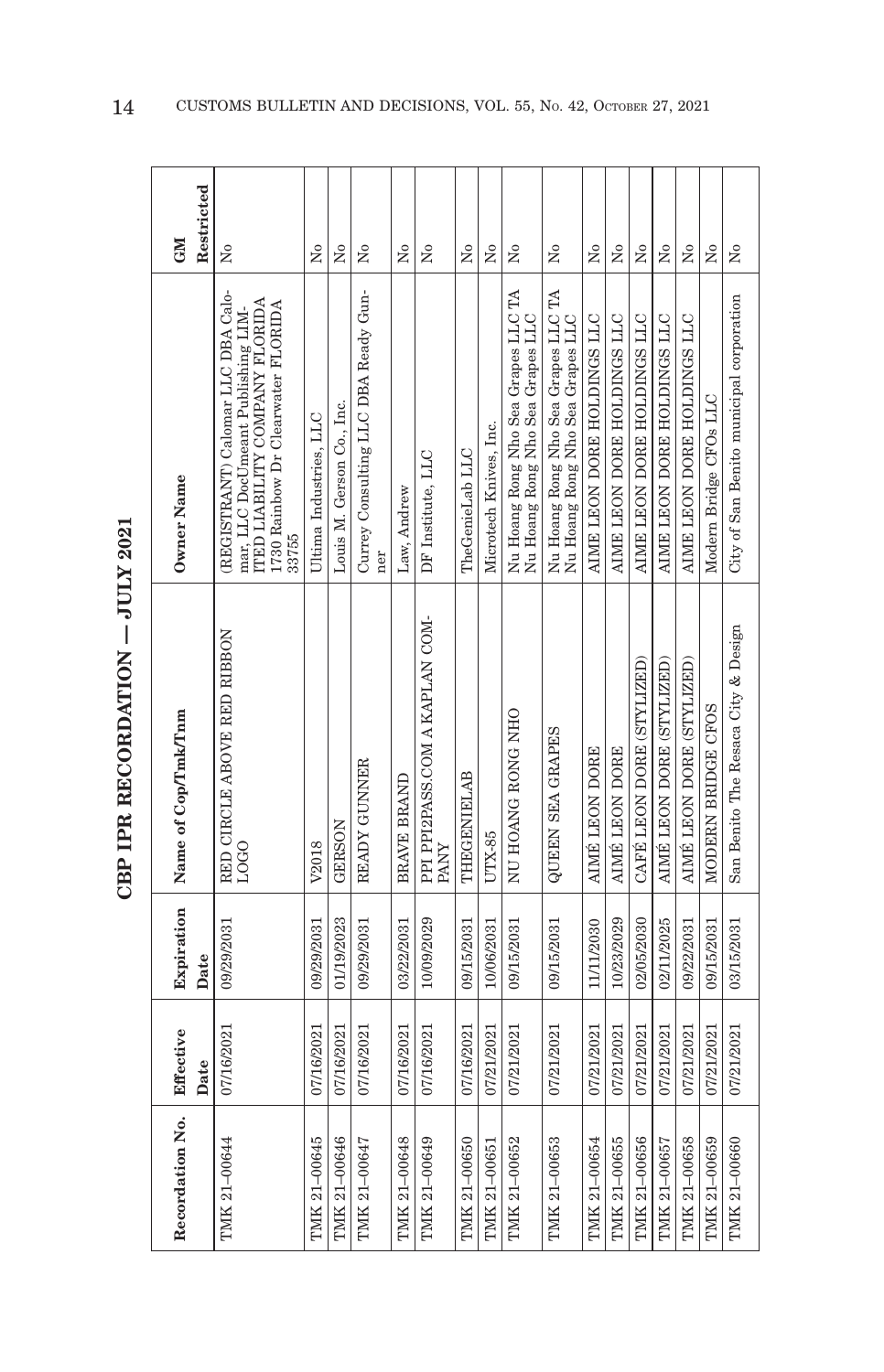| i           |
|-------------|
| ;<br>;<br>; |
| i           |
| י<br>ן<br>ן |
|             |
|             |

| Recordation No. | Effective<br>Date | Date       | Expiration   Name of Cop/Tmk/Tnm | Owner Name                     | Restricted<br><b>GM</b> |
|-----------------|-------------------|------------|----------------------------------|--------------------------------|-------------------------|
| TMK 21-00661    | 17/21/2021        | 02/13/2029 | ROYAL GOLD                       | Royal Gold LLC                 | Χo                      |
| TMK 21-00662    | 17/21/2021        | 01/08/2030 | PPI A KAPLAN COMPANY             | DF Institute, LLC              | Χo                      |
| TMK 21-00663    | 1721/2021         | 04/19/2031 | CROWN JEWELS                     | Royal Gold LLC                 | Χo                      |
| TMK 21-00664    | 17/22/2021        | 04/11/2025 | <b>SGS &amp; Design</b>          | <b>SGS GROUP MANAGEMENT SA</b> | Χo                      |
| TMK 21-00665    | 17/22/2021        | 05/10/2024 | <b>SGS</b> and Design            | SGS GROUP MANAGEMENT SA        | ż                       |
| TMK 89-00379    | 17/18/2021        | 12/20/2028 | <b>BLUBLOCKER</b>                | BLUBLOCKER, LLC                | ž                       |
| COP 21-00052    | 17/02/2021        | 07/02/2041 | PILOTWINGS RESORT                | Nintendo of America Inc.       | Χo                      |
| COP 21-00053    | 07/07/2021        | 07/07/2041 | Cherry Blossom.                  | Old Shanghai Online, LLC.      | Χo                      |
| COP 21-00054    | )7/07/2021        | 07/07/2041 | Peony & Butterfly                | Old Shanghai Online, LLC.      | ż                       |
| COP 21-00055    | 1202/2021         | 07/07/2041 | Kiku                             | Old Shanghai Online, LLC.      | ž                       |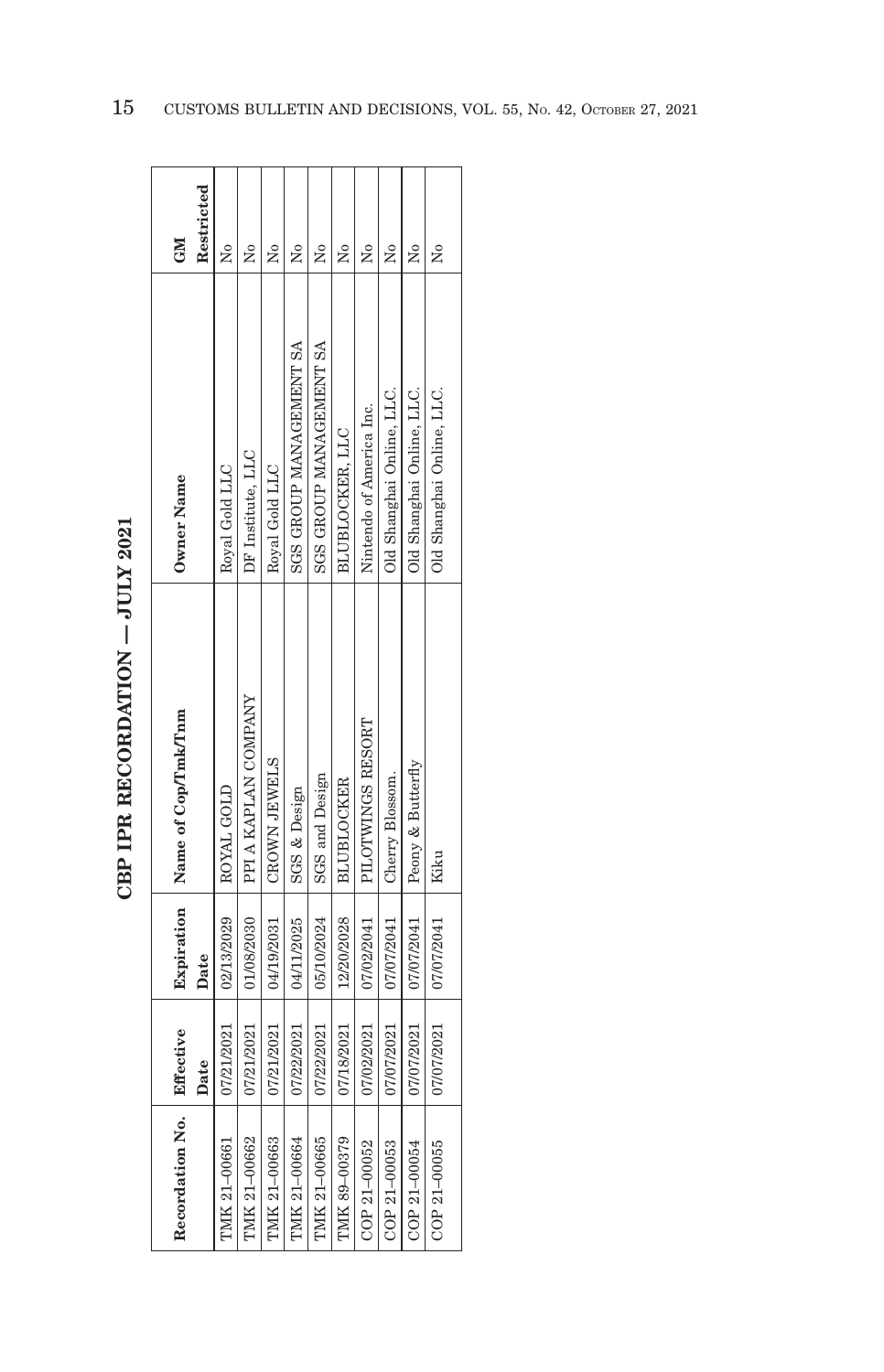## **COPYRIGHT, TRADEMARK, AND TRADE NAME RECORDATIONS (NO. 08 2021)**

**AGENCY:** U.S. Customs and Border Protection, Department of Homeland Security.

**SUMMARY:** The following copyrights, trademarks, and trade names were recorded with U.S. Customs and Border Protection in August 2021. A total of 244 recordation applications were approved, consisting of 4 copyrights and 240 trademarks.

Corrections or updates may be sent to: Intellectual Property Enforcement Branch, Regulations and Rulings, Office of Trade, U.S. Customs and Border Protection, 90 K Street, NE., 10th Floor, Washington, D.C. 20229–1177, or via email at *iprrquestions@cbp.dhs.gov*.

**FOR FURTHER INFORMATION CONTACT:** Christopher Hawkins, Paralegal Specialist, Intellectual Property Enforcement Branch, Regulations and Rulings, Office of Trade at (202) 325–0295.

> ALAINA VAN HORN *Chief, Intellectual Property Enforcement Branch Regulations and Rulings, Office of Trade*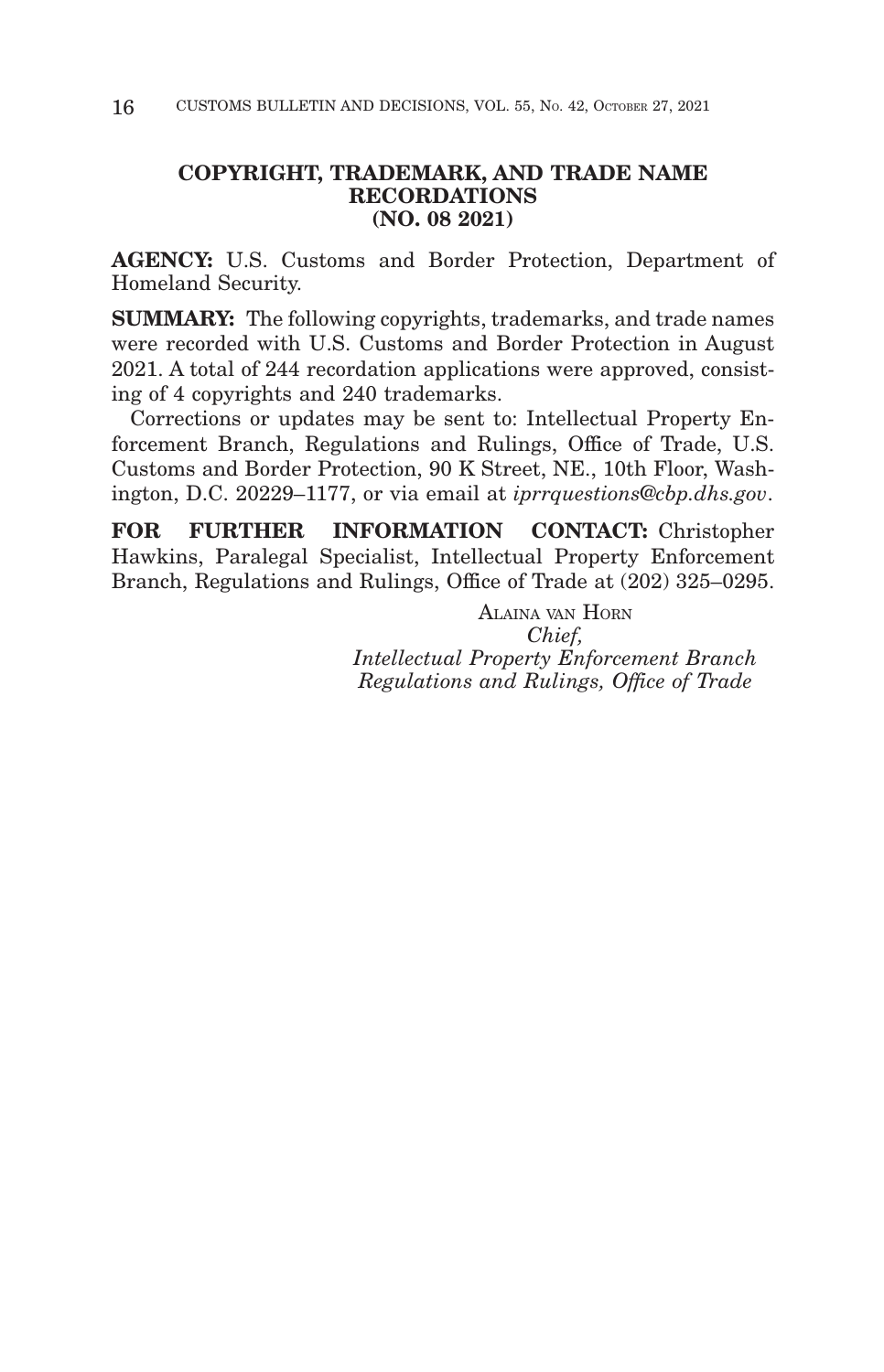|                  | í |
|------------------|---|
| ;<br>;<br>;<br>; |   |
|                  |   |
| Ì<br>ï<br>くりょ    |   |
| ļ                | j |
|                  |   |

| Recordation No. | Effective  | Expiration | Name of Cop/Tmk/Tnm                 | Owner Name                                          | <b>NE</b>            |
|-----------------|------------|------------|-------------------------------------|-----------------------------------------------------|----------------------|
|                 | Date       | Date       |                                     |                                                     | Restricted           |
| TMK 02-00138    | 08/03/2021 | 07/31/2031 | ABSOLUT BOTTLE Configuration & seal | THE ABSOLUT COMPANY AKTIEBO-<br>LAG                 | $\tilde{\mathbf{X}}$ |
| TMK 02-00197    | 08/24/2021 | 06/02/2031 | RED BULL                            | RED BULL GMBH                                       | Χo                   |
| TMK 02-00270    | 08/05/2021 | 07/31/2031 | MARY KITCHEN                        | HORMEL FOODS, LLC                                   | Χo                   |
| TMK 02-00334    | 08/03/2021 | 07/31/2031 | <b>RED SOX</b>                      | BOSTON RED SOX BASEBALL CLUB<br>LIMITED PARTNERSHIP | Σó                   |
| TMK 02-00337    | 08/03/2021 | 01/23/2032 | METS & Design                       | STERLING METS, L.P.                                 | $\overline{N}$       |
| TMK 02-00765    | 08/13/2021 | 11/08/2031 | TREE (Air Freshener Design)         | JULIUS SAMANN LTD.                                  | $\overline{R}$       |
| TMK 04-00526    | 08/06/2021 | 12/21/2029 | UNDER ARMOUR                        | UNDER ARMOUR, INC.                                  | $\tilde{z}$          |
| TMK 05-00336    | 08/11/2021 | 09/27/2021 | <b>OLD TIMER</b>                    | AOB PRODUCTS COMPANY                                | $\overline{R}$       |
| TMK 05-00402    | 08/04/2021 | 09/12/2031 | <b>ROADRANGER</b>                   | EATON CORPORATION                                   | Σó                   |
| TMK 05-00429    | 08/13/2021 | 02/10/2032 | CAMTREAD                            | Cambro Manufacturing Company COR-<br>PORATION       | Σó                   |
| TMK 05-00455    | 08/05/2021 | 08/07/2031 | B (STYLIZED)                        | LOS ANGELES DODGERS LLC                             | å                    |
| TMK 05-00854    | 08/03/2021 | 07/31/2031 | <b>Elf Head Design</b>              | BALTIMORE ORIOLES LIMITED PART-<br><b>NERSHIP</b>   | Σó                   |
| TMK 05-01049    | 08/05/2021 | 08/15/2031 | <b>ESCAPE</b>                       | FORD MOTOR COMPANY                                  | Σó                   |
| TMK 07-00009    | 08/23/2021 | 07/21/2031 | BB & DESIGN                         | TEXAS INSTRUMENTS TUCSON COR-<br>PORATION           | å                    |
| TMK 07-00267    | 08/27/2021 | 09/13/2031 | <b>SENSODYNE</b>                    | BLOCK DRUG COMPANY. INC.                            | Σó                   |
| TMK 08-00474    | 08/11/2021 | 02/18/2027 | UNCLE HENRY                         | AOB PRODUCTS COMPANY                                | Σó                   |
| TMK 08-00589    | 08/04/2021 | 03/16/2028 | <b>SCHRADE</b>                      | AOB PRODUCTS COMPANY                                | $\overline{N}$       |
| TMK 08-00598    | 08/11/2021 | 08/29/2021 | <b>CUTTIN HORSE &amp; DESIGN</b>    | AOB PRODUCTS COMPANY                                | Σó                   |
| TMK 08-01142    | 08/24/2021 | 06/11/2027 | <b>ADVANTAGE</b>                    | ELANCO US INC.                                      | $\Sigma$             |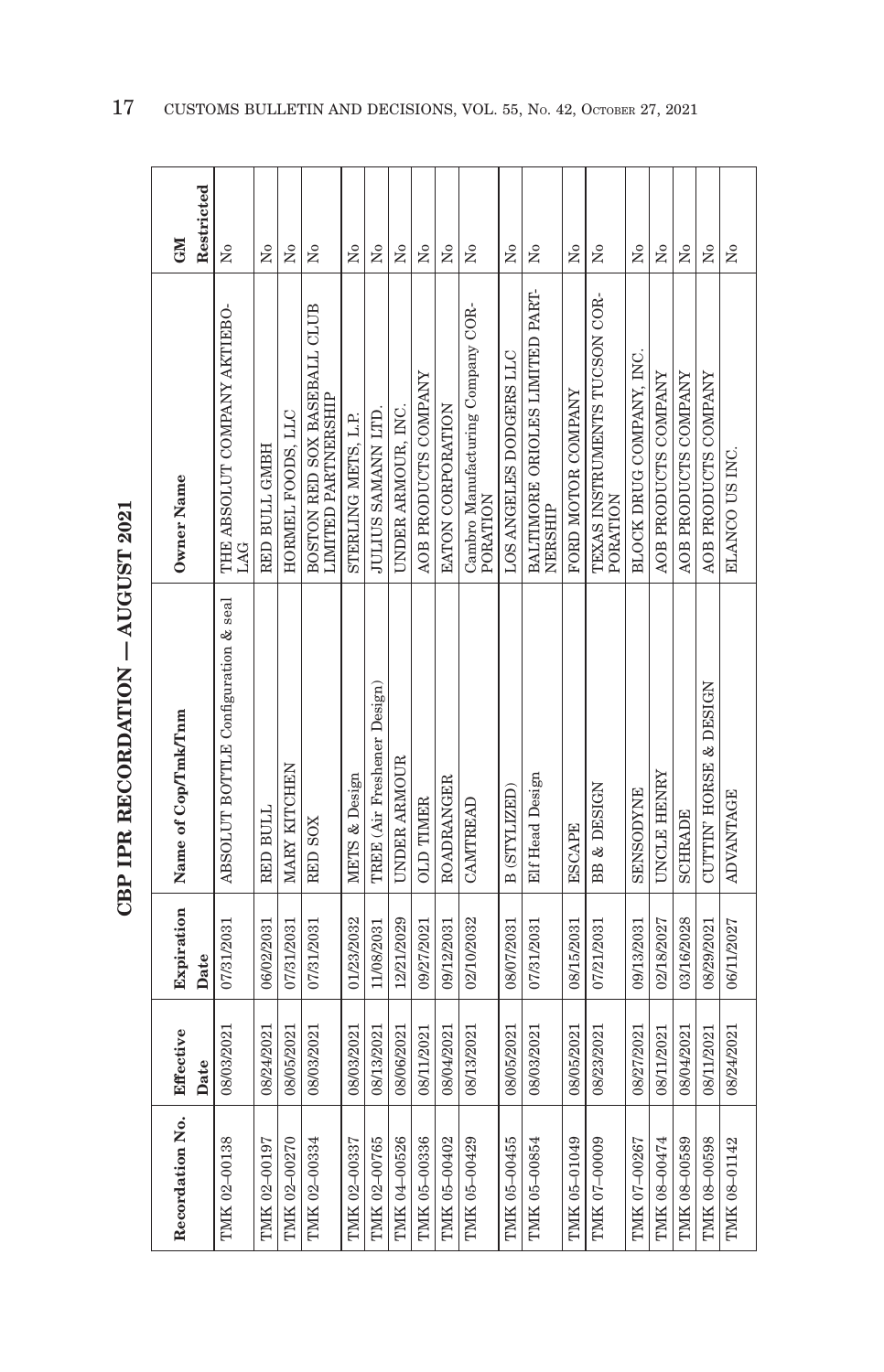|                  | í |
|------------------|---|
| ;<br>;<br>;<br>; |   |
|                  |   |
| Ì<br>ï<br>くりょ    |   |
| ļ                | j |
|                  |   |

| Recordation No. | Effective  | Expiration | Name of Cop/Tmk/Tnm                                    | Owner Name                      | <b>CNI</b>                           |
|-----------------|------------|------------|--------------------------------------------------------|---------------------------------|--------------------------------------|
|                 | Date       | Date       |                                                        |                                 | Restricted                           |
| TMK 09-00345    | 08/23/2021 | 02/20/2031 | <b>SKIN SUCCESS</b>                                    | E. T. BROWNE DRUG CO., INC.     | Σó                                   |
| TMK 10-01047    | 08/11/2021 | 12/21/2029 | UNDER ARMOUR                                           | UNDER ARMOUR, INC.              | $\tilde{\mathbf{X}}$                 |
| TMK 10-01192    | 08/03/2021 | 07/19/2028 | <b>DOCKERS</b>                                         | LEVI STRAUSS & CO.              | $\tilde{X}^{\circ}$                  |
| TMK 11-00011    | 08/03/2021 | 01/15/2032 | CRAFT INC.                                             | Craft, Inc. CORPORATION         | ż                                    |
| TMK 11-00343    | 08/06/2021 | 07/22/2027 | Configuration of Explorer Guitar Body                  | GIBSON BRANDS, INC.             | $\tilde{\mathsf{z}}$                 |
| TMK 11-00344    | 08/06/2021 | 10/20/2023 | Configuration of Les Paul Guitar Body                  | GIBSON GUITAR CORP.             | $\tilde{\mathbf{X}}$                 |
| TMK 11-00346    | 08/11/2021 | 08/27/2026 | Guitar Body (DESIGN)                                   | GIBSON BRANDS, INC.             | Σò                                   |
| TMK 11-00347    | 08/06/2021 | 12/16/2025 | Guitar Peg Head Design                                 | Gibson Brands, Inc.             | $\tilde{\mathbf{z}}$                 |
| TMK 11-00351    | 08/06/2021 | 01/14/2026 | Bell-Shaped Truss Cover Plate                          | Gibson Brands, Inc.             | $\tilde{\mathbf{z}}$                 |
| TMK 11-00352    | 08/03/2021 | 03/21/2031 | J-200 Pick Guard Design                                | Gibson Brands, Inc.             | $\tilde{\mathbf{z}}$                 |
| TMK 11-00364    | 08/06/2021 | 07/15/2027 | Configuration of Flying V Guitar Body                  | GIBSON BRANDS, INC.             | Σò                                   |
| TMK 11-00366    | 08/06/2021 | 04/05/2029 | Configuration of SG Guitar Body                        | Gibson Brands, Inc.             | Σò                                   |
| TMK 11-00385    | 08/06/2021 | 07/15/2025 | Pineapple Shaped Peghead Inlay                         | Gibson Brands, Inc.             | $\tilde{X}^{\circ}$                  |
| TMK 11-00409    | 08/03/2021 | 06/15/2031 | SG                                                     | Gibson Guitar Corp.             | $\tilde{X}^{\circ}$                  |
| TMK 11-00424    | 08/20/2021 | 10/06/2030 | POLO PLAYER DESIGN                                     | PRL USA Holdings, Inc.          | $\overline{\mathsf{X}}^{\mathsf{o}}$ |
| TMK 11-00427    | 08/13/2021 | 04/04/2031 | DESIGN (Guitar Peghead - Doves In<br>Flight)           | Gibson Brands, Inc. CORPORATION | $\tilde{X}^{\circ}$                  |
| TMK 11-00428    | 08/03/2021 | 04/18/2031 | Dove Bridge Design                                     | Gibson Guitar Corp.             | $\overline{N}$                       |
| TMK 11-00429    | 08/06/2021 | 07/15/2025 | Diamond Design                                         | GIBSON BRANDS, INC.             | $\tilde{R}$                          |
| TMK 11-00431    | 08/03/2021 | 03/14/2031 | Hummingbird Pick Guard                                 | Gibson Brands, Inc.             | Σ°                                   |
| TMK 11-00439    | 08/13/2021 | 03/21/2031 | DOVE PICK GUARD DESIGN                                 | Gibson Brands, Inc. CORPORATION | $\tilde{X}^{\circ}$                  |
| TMK 11-00440    | 08/13/2021 | 04/18/2031 | Doves In Flight Pick Guard Design                      | Gibson Brands, Inc. CORPORATION | $\tilde{X}^{\circ}$                  |
| TMK 11-00445    | 08/03/2021 | 10/18/2030 | Epiphone Mustache Peghead Design (Gui-<br>tar Peghead) | GIBSON BRANDS, INC.             | ż                                    |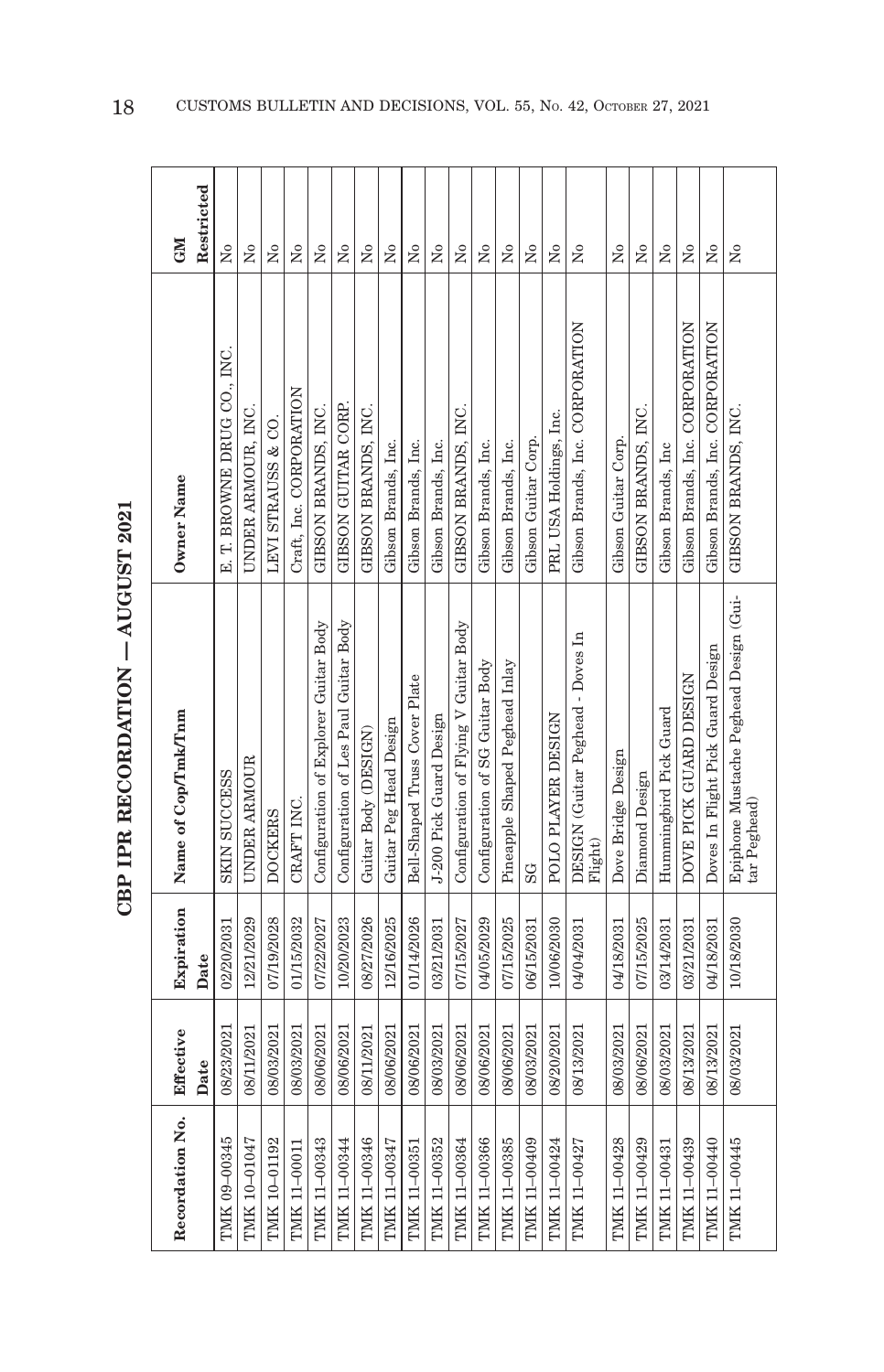| ミートしくり         |
|----------------|
| $\frac{1}{2}$  |
|                |
|                |
| <b>FICTION</b> |
| ĵ              |
| י<br>ג         |

| Recordation No. | Effective  | Expiration | Name of Cop/Tmk/Tnm                          | Owner Name                                                      | <b>NE</b>           |
|-----------------|------------|------------|----------------------------------------------|-----------------------------------------------------------------|---------------------|
|                 | Date       | Date       |                                              |                                                                 | Restricted          |
| TMK 11-00448    | 08/13/2021 | 02/14/2026 | Guitar Peghead (DESIGN)                      | Gibson Brands, Inc.                                             | Σ°                  |
| TMK 11-00449    | 08/13/2021 | 11/15/2025 | Guitar Bridge (DESIGN)                       | Gibson Brands, Inc.                                             | Σó                  |
| TMK 11-00450    | 08/13/2021 | 02/19/2027 | GUITAR PEGHEAD (DESIGN)                      | Gibson Brands, Inc.                                             | Χo                  |
| TMK 11-00455    | 08/13/2021 | 09/07/2029 | GIBSON (STYLIZED)                            | Gibson Brands, Inc.                                             | ž                   |
| TMK 11-00596    | 08/27/2021 | 06/15/2031 | VALLEYS & DESIGN                             | Greenland Trading Corp.                                         | $\overline{N}$      |
| TMK 11-00634    | 08/13/2021 | 08/15/2031 | MICROMASSAGE MAGIC BY SOLIDEA                | CALZIFICIO PINELLI S.R.L. LIMITED<br>LIABILITY COMPANY ITALY    | $\tilde{X}^{\circ}$ |
| TMK 11-00814    | 08/04/2021 | 07/05/2031 | <b>CONSTANZA</b>                             | La Tabacalera, C. por A.                                        | Χo                  |
| TMK 11-00929    | 08/11/2021 | 11/02/2031 | INSANITY THE ASYLUM                          | BEACHBODY, LLC                                                  | $\tilde{X}^{\circ}$ |
| TMK 11-01149    | 08/03/2021 | 10/08/2030 | XANAX                                        | UPJOHN US 2 LLC                                                 | Σó                  |
| TMK 11-01382    | 08/05/2021 | 08/05/2031 | COPPER & BLACK RECTANGULAR<br>BATTERY DEVICE | DURACELL U.S. OPERATIONS, INC.                                  | Σó                  |
| TMK 11-01438    | 08/27/2021 | 08/31/2031 | CONNOY                                       | Kesseböhmer Holding KG KG FED REP<br><b>GERMANY</b>             | Σò                  |
| TMK 11-01452    | 08/03/2021 | 07/12/2031 | TIMELESS DESIGNS                             | CDC Distributors, Inc.                                          | Χo                  |
| TMK 12-00060    | 08/04/2021 | 03/15/2030 | SOMA INTIMATES                               | CHICO'S BRANDS INVESTMENTS, INC.                                | $\mathbf{\hat{z}}$  |
| TMK 12-00217    | 08/18/2021 | 08/17/2031 | SS & Design                                  | USB IMPLEMENTERS FORUM, INC.<br>CORPORATION                     | Σó                  |
| TMK 12-00318    | 08/31/2021 | 12/04/2031 | GOLIGHT                                      | GoLight, Inc.                                                   | ż                   |
| TMK 12-00582    | 08/03/2021 | 07/16/2031 | EAGLE & DESIGN                               | PTD. LTD., CORPORATION SINGAPORE<br>WILHELM HAUFFMANN & COMPANY | Σò                  |
| TMK 12-00598    | 08/18/2021 | 03/25/2031 | NINTENDO                                     | NINTENDO OF AMERICA INC.                                        | Χo                  |
| TMK 12-00616    | 08/11/2021 | 08/16/2031 | SALISBURY PINK                               | ROCK OF AGES CORPORATION                                        | $\overline{N}$      |
| TMK 12-00733    | 08/25/2021 | 08/26/2031 | TITLEIST (STYLIZED)                          | Acushnet Company                                                | $\tilde{z}$         |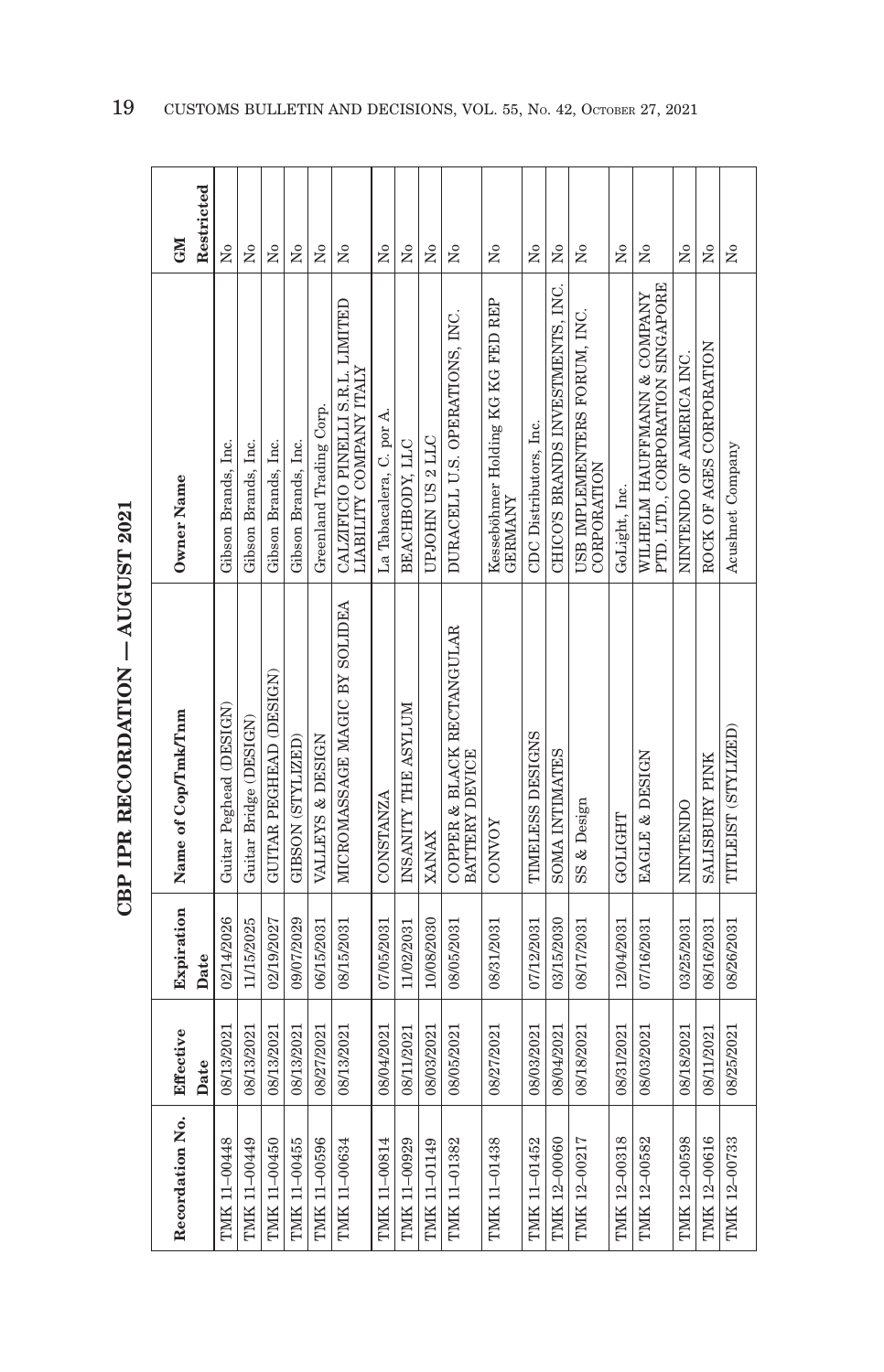| î                            |
|------------------------------|
| i<br> <br>                   |
|                              |
| i<br>İ<br>ŗ<br>くりょ<br>.<br>. |
| i<br>ĵ                       |
|                              |

| Recordation No. | Effective<br>Date | Expiration<br>Date | Name of Cop/Tmk/Tnm                 | Owner Name                                                                    | Restricted<br>GM        |
|-----------------|-------------------|--------------------|-------------------------------------|-------------------------------------------------------------------------------|-------------------------|
| TMK 12-01154    | 08/27/2021        | 02/27/2032         | COFIGURATION OF EMECO NAVY<br>CHAIR | EMECO Industries, Inc.                                                        | Σò                      |
| TMK 13-01078    | 08/03/2021        | 05/19/2031         | MITSUBISHI DIAMOND logo             | MITSUBISHI DENKI KABUSHIKI KAI-<br>SHA DBA MITSUBISHI ELECTRIC<br>CORPORATION | ż                       |
| TMK 13-01094    | 08/03/2021        | 08/26/2028         | INFINITI                            | NISSAN JIDOSHA KABUSHIKI KAISHA<br>TANISSAN MOTOR CO., LTD                    | ż                       |
| TMK 14-00735    | 08/27/2021        | 06/15/2031         | SOBELCALE                           | Sobel Westex CORPORATION                                                      | Σó                      |
| TMK 14-00743    | 08/04/2021        | 11/24/2030         | O.T.                                | Sobel Westex                                                                  | Χo                      |
| TMK 14-00772    | 08/27/2021        | 12/14/2020         | BELLA COSA                          | Sobel Westex CORPORATION                                                      | Σó                      |
| TMK 14-00803    | 08/04/2021        | 11/24/2030         | <b>SPLASH</b>                       | Sobel Westex                                                                  | $\tilde{\mathsf{X}}$    |
| FMK 14-00804    | 08/04/2021        | 11/10/2030         | <b>SOLYMAR</b>                      | Sobel Westex                                                                  | Σò                      |
| TMK 14-00806    | 08/04/2021        | 12/07/2030         | SOCHIC                              | Sobel Westex                                                                  | $\tilde{\mathsf{X}}$    |
| TMK 14-00826    | 08/17/2021        | 07/24/2031         | <b>ACDELCO</b>                      | GENERAL MOTORS LLC                                                            | Σò                      |
| TMK 14-00827    | 08/03/2021        | 07/03/2021         | ACDELCO & DESIGN                    | GENERAL MOTORS LLC                                                            | $\tilde{\mathsf{X}}$    |
| TMK 14-00861    | 08/17/2021        | 07/24/2031         | ACDELCO & DESIGN                    | GENERAL MOTORS LLC                                                            | Σò                      |
| TMK 14-00863    | 08/03/2021        | 07/03/2031         | ACDELCO & DESIGN                    | GENERAL MOTORS LLC                                                            | ž                       |
| TMK 14-00868    | 08/17/2021        | 07/24/2031         | ACDELCO (STYLIZED)                  | GENERAL MOTORS LLC                                                            | ż                       |
| TMK 14-00985    | 08/05/2021        | 08/10/2031         | SMARTIRE                            | Bendix Commercial Vehicle Systems, LLC                                        | $\tilde{\mathsf{X}}$    |
| TMK 15-00071    | 08/27/2021        | 09/04/2031         | SEALPROOF                           | Superflex Ltd. CORPORATION                                                    | $\tilde{\rm x}^{\rm o}$ |
| TMK 15-00084    | 08/05/2021        | 09/08/2031         | MOTORCRAFT                          | FORD MOTOR COMPANY                                                            | Σó                      |
| TMK 15-00794    | 08/27/2021        | 02/26/2032         | <b>JONES NEW YORK</b>               | ABG-Jones, LLC                                                                | Σó                      |
| TMK 16-00184    | 08/03/2021        | 07/26/2031         | O WITH CROWN Design                 | Pandora Jewelry, LLC                                                          | $\tilde{\mathbf{z}}$    |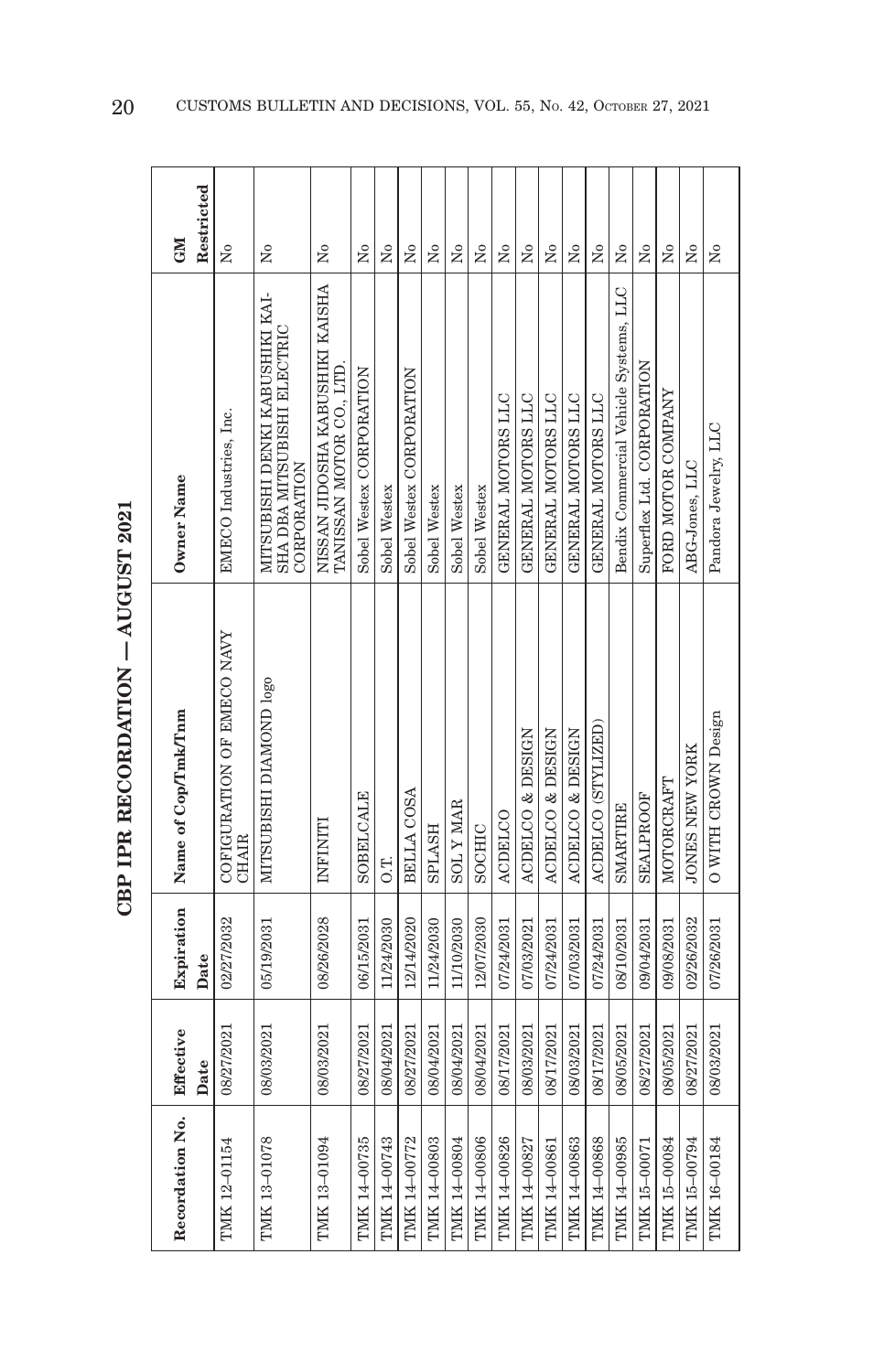| Restricted<br><b>CNI</b> | Σò                                                | ż                                   | $\tilde{\mathbf{z}}$ | $\overline{M}$                    | $\tilde{\mathbf{z}}$                                 | Χo                    | $\tilde{\mathbf{z}}$                       | ż                        | $\tilde{\mathbf{z}}$                                   | ż                  | Σó                 | Χo                 | $\tilde{\mathbf{X}}$                                | Χo           | $\tilde{X}^{\circ}$             | ż                                        | å                        | Σò             |
|--------------------------|---------------------------------------------------|-------------------------------------|----------------------|-----------------------------------|------------------------------------------------------|-----------------------|--------------------------------------------|--------------------------|--------------------------------------------------------|--------------------|--------------------|--------------------|-----------------------------------------------------|--------------|---------------------------------|------------------------------------------|--------------------------|----------------|
| Owner Name               | Koninklijke Philips N.V., NETHER-<br><b>LANDS</b> | RUBY INDUSTRIAL TECHNOLOGIES<br>LLC | John Wall, Inc.      | American Orthodontics Corporation | Parfums Christian Dior, S.A. CORPORA-<br>TION FRANCE | BENEFIT COSMETICS LLC | LIGHTFORCE U.S.A., INC.                    | BAYER ANIMAL HEALTH GMBH | KONINKLIJKE PHILIPS ELECTRON-<br>ICS N.V., NETHERLANDS | Under Armour, Inc. | Under Armour, Inc. | Under Armour, Inc. | "Dr. Martens" International Trading<br>GmbH GERMANY | ISDIN, S.A.  | Eileen Fisher, Inc. CORPORATION | KANSAS CITY ROYALS BASEBALL<br>CLUB, LLC | Amorepacific Corporation | FLIPPER LLC    |
| Name of Cop/Tmk/Tnm      | PHILIPS (Stylized)                                | <b>RELIAMARK</b>                    | HORSERAIL            | AMERICAN ORTHODONTICS             | J'ADORE PACKAGING DESIGN                             | THE POREFESSIONAL     | NF NIGHTFORCE PRECISION OPTICS<br>& Design | SERESTO                  | PHILIPS                                                | UNDER ARMOUR       | UNDER ARMOUR       | UNDER ARMOUR       | DR. MARTENS & CROSS DESIGN                          | <b>ISDIN</b> | <b>EILEEN FISHER</b>            | KANSAS CITY                              | <b>SULWHASOO</b>         | <b>FLIPPER</b> |
| Expiration<br>Date       | 04/19/2031                                        | 05/01/2031                          | 08/03/2031           | 09/02/2031                        | 08/22/2031                                           | 11/24/2030            | 08/29/2031                                 | 07/09/2023               | 05/01/2031                                             | 01/20/2030         | 09/23/2029         | 02/17/2030         | 07/05/2031                                          | 07/19/2031   | 04/04/2031                      | 11/16/2031                               | 08/17/2031               | 01/27/2030     |
| Effective<br>Date        | 08/19/2021                                        | 08/03/2021                          | 08/03/2021           | 08/05/2021                        | 08/27/2021                                           | 08/04/2021            | 08/27/2021                                 | 08/18/2021               | 08/19/2021                                             | 08/06/2021         | 08/06/2021         | 08/06/2021         | 08/27/2021                                          | 08/27/2021   | 08/18/2021                      | 08/11/2021                               | 08/11/2021               | 08/13/2021     |
| Recordation No.          | TMK 16-00583                                      | TMK 16-00716                        | TMK 16-01183         | TMK 16-01409                      | TMK 17-00512                                         | TMK 17-00518          | TMK 17-00793                               | TMK 18-00150             | TMK 18-00668                                           | TMK 18-00747       | TMK 18-00750       | TMK 18-00751       | TMK 18-00989                                        | TMK 18-01007 | TMK 19-00002                    | TMK 19-00269                             | TMK 19-01193             | TMK 20-01076   |

CBP IPR RECORDATION - AUGUST 2021 **CBP IPR RECORDATION — AUGUST 2021**

Ŧ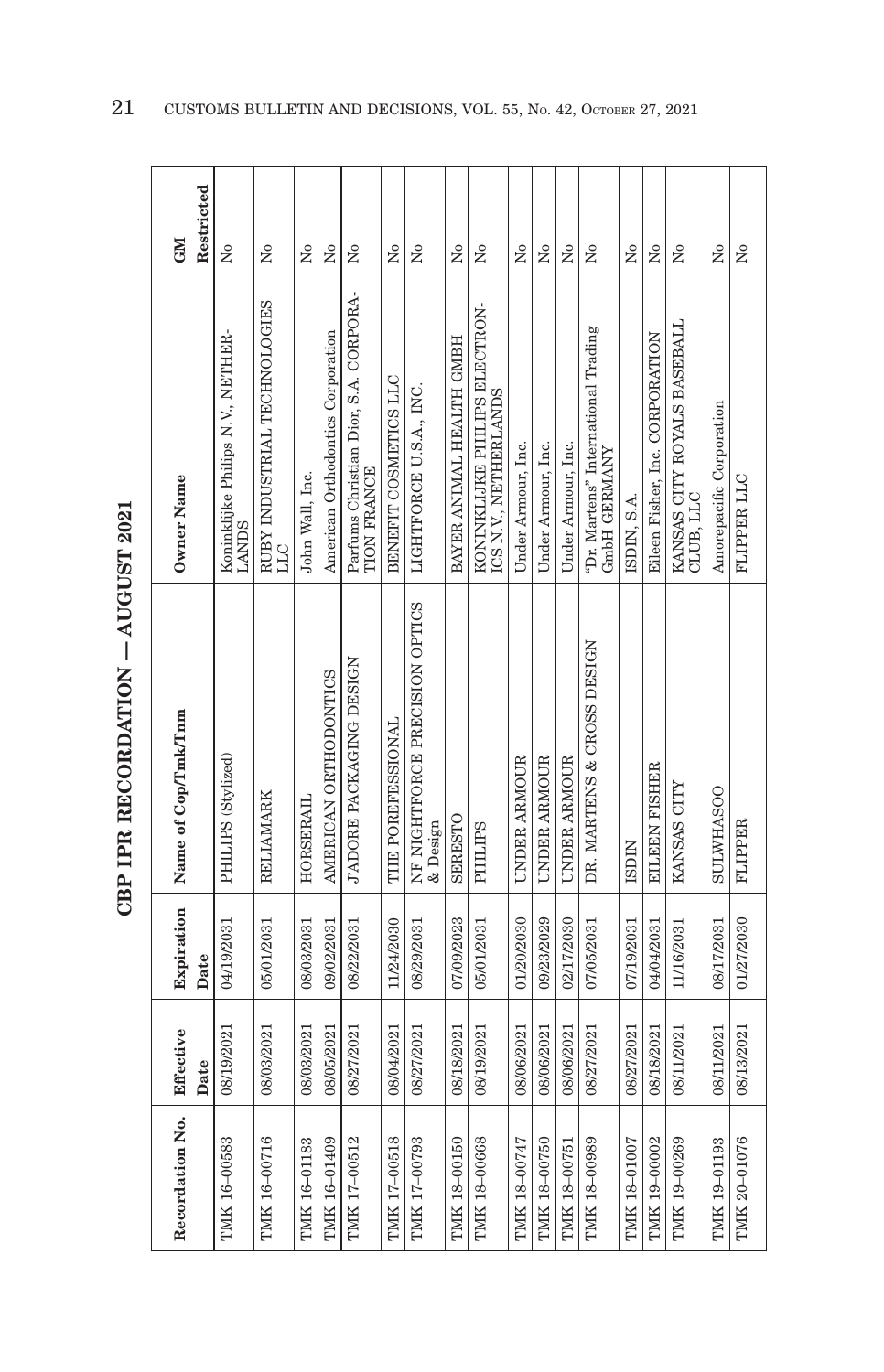| J                                         | î |
|-------------------------------------------|---|
| i<br> <br>                                |   |
|                                           |   |
| $\frac{1}{2}$<br>į<br>・・・・・・・・・<br>.<br>. |   |
|                                           | j |
|                                           |   |

| Recordation No. | Effective  | Expiration | Name of Cop/Tmk/Tnm                   | Owner Name                                                                                                                                             | <b>GM</b>              |
|-----------------|------------|------------|---------------------------------------|--------------------------------------------------------------------------------------------------------------------------------------------------------|------------------------|
|                 | Date       | Date       |                                       |                                                                                                                                                        | Restricted             |
| TMK 21-00424    | 08/24/2021 | 08/31/2031 | <b>BOSULIF</b>                        | WYETH LLC                                                                                                                                              | Χo                     |
| TMK 21-00666    | 08/03/2021 | 10/06/2031 | LUCKYSOMM                             | Luckysomm, LLC                                                                                                                                         | $\tilde{X}^{\circ}$    |
| TMK 21-00667    | 08/03/2021 | 08/14/2029 | <b>TANZO</b>                          | American Orthodontics                                                                                                                                  | Σò                     |
| TMK 21-00668    | 08/03/2021 | 02/26/2030 | ICONIX                                | American Orthodontics Corporation                                                                                                                      | Σó                     |
| TMK 21-00669    | 08/03/2021 | 08/21/2029 | MINI MASTER                           | American Orthodontics                                                                                                                                  | Σó                     |
| TMK 21-00670    | 08/03/2021 | 01/27/2026 | VIVINO                                | VIVINO ApS                                                                                                                                             | Σó                     |
| TMK 21-00671    | 08/03/2021 | 08/21/2029 | MASTER SERIES                         | American Orthodontics Corporation                                                                                                                      | $\tilde{X}^{\circ}$    |
| TMK 21-00672    | 08/03/2021 | 08/05/2030 | NT <sub>3</sub>                       | American Orthodontics Corporation                                                                                                                      | $\overline{N}$         |
| TMK 21-00673    | 08/03/2021 | 02/19/2024 | <b>IFIT</b>                           | American Orthodontics Corporation                                                                                                                      | $\tilde{z}$            |
| TMK 21-00674    | 08/03/2021 | 10/14/2030 | SBA4                                  | NST Global, LLC DBA SB Tactical                                                                                                                        | $\tilde{z}$            |
| TMK 21-00675    | 08/03/2021 | 01/31/2026 | HUMMINGBIRD                           | GIBSON BRANDS, INC.                                                                                                                                    | $\overline{X}^{\circ}$ |
| TMK 21-00676    | 08/03/2021 | 11/14/2022 | WRISTWIDGET                           | Medeiros, Wendy Taylor INDIVIDUAL                                                                                                                      | $\overline{R}$         |
| TMK 21-00677    | 08/03/2021 | 03/14/2031 | WONDFO (STYLIZED)                     | GUANGZHOU WONDFO BIOTECH CO.,<br>LTD.                                                                                                                  | Σó                     |
| TMK 21-00678    | 08/03/2021 | 02/20/2023 | M & DESIGN                            | <b>MKT</b> Enterprises                                                                                                                                 | $\overline{N}$         |
| TMK 21-00679    | 08/03/2021 | 02/21/2028 | NPOCMO BKYCHBRE & Pumpkin de-<br>sign | Agrosoyuz                                                                                                                                              | $\tilde{X}^{\circ}$    |
| TMK 21-00680    | 08/03/2021 | 10/24/2028 | SPECIAL AREVIK & DESIGN               | $\begin{array}{ll} \texttt{Agrosoyuz}\ \texttt{LMITED}\ \texttt{LIABLITY}\ \texttt{COM-} \\ \texttt{PANY}\ \texttt{RUSSIAN}\ \texttt{FED} \end{array}$ | Σó                     |
| TMK 21-00681    | 08/03/2021 | 02/21/2028 | NPOCMO BKYCHBRE & DESIGN              | Agrosoyuz                                                                                                                                              | $\tilde{X}^{\circ}$    |
| TMK 21-00682    | 08/03/2021 | 01/31/2027 | MAESTRO                               | Gibson Brands, Inc.                                                                                                                                    | Σó                     |
| TMK 21-00683    | 08/03/2021 | 10/21/2021 | FLOSSAID                              | Floss Aid Corporation                                                                                                                                  | Σó                     |
| TMK 21-00684    | 08/03/2021 | 10/21/2025 | <b>ARCADE</b>                         | Arcade Belts Inc.                                                                                                                                      | $\tilde{X}^{\circ}$    |
| TMK 21-00685    | 08/03/2021 | 08/28/2029 | MICKEY SOCRATES FERDYNAND             | Molina, Carlos                                                                                                                                         | $\Sigma$               |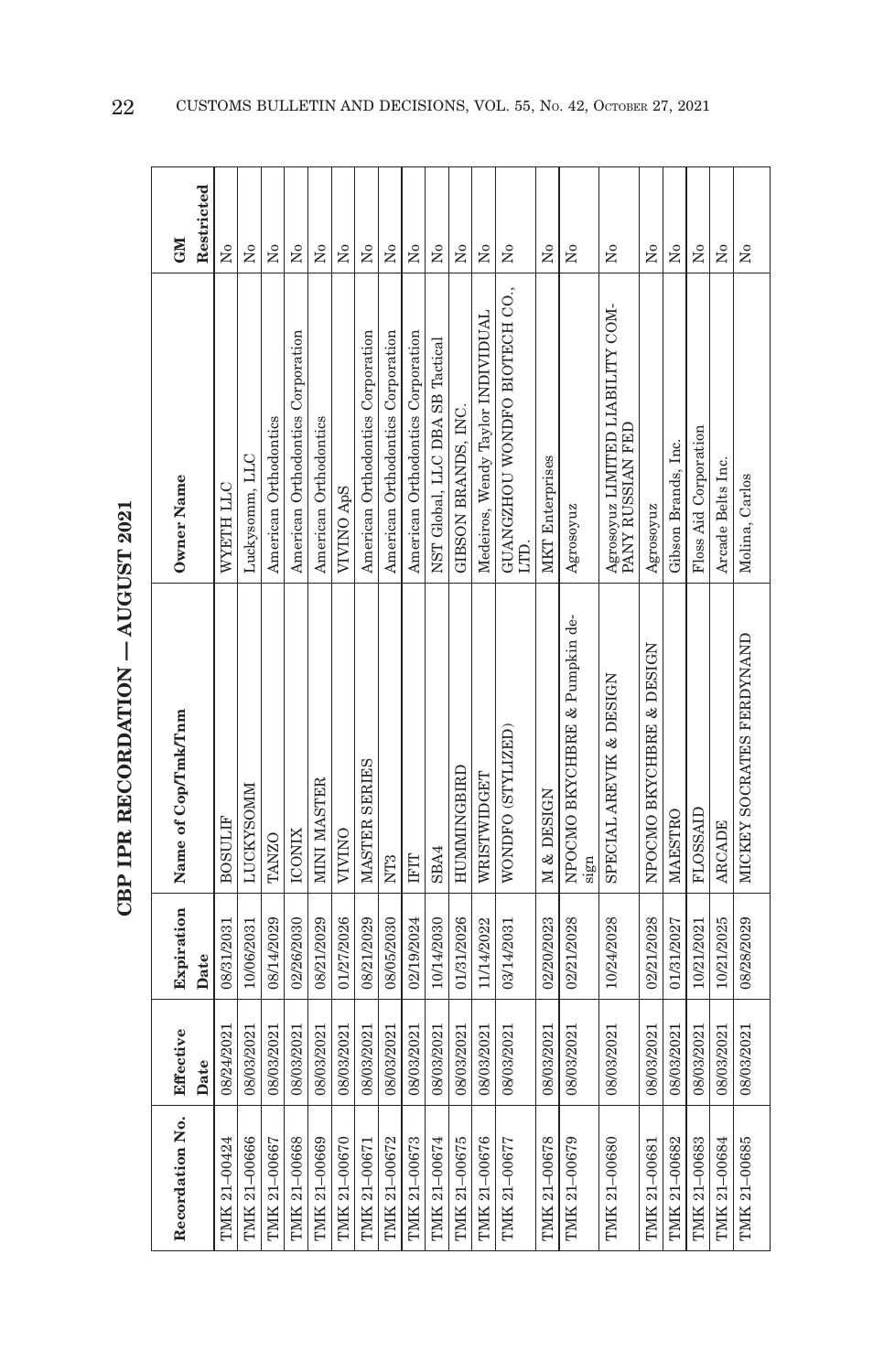| î                            |
|------------------------------|
| i<br> <br>                   |
|                              |
| i<br>İ<br>ŗ<br>くりょ<br>.<br>. |
| i<br>ĵ                       |
|                              |

 $\overline{a}$ 

| Recordation No. | Effective  | Expiration | Name of Cop/Tmk/Tnm                                      | Owner Name                                                                  | <b>NI</b>              |
|-----------------|------------|------------|----------------------------------------------------------|-----------------------------------------------------------------------------|------------------------|
|                 | Date       | Date       |                                                          |                                                                             | Restricted             |
| TMK 21-00686    | 08/03/2021 | 08/10/2026 | GOLDEN GIFT & DESIGN                                     | Obschestvo s ogranitchennoi otvetstven-<br>nostyou RUSSIAN FED.             | Σó                     |
| TMK 21-00687    | 08/03/2021 | 03/26/2027 | NEW ORLEANS WATER METER SEW-<br>ERAGE & WATER BOARD IOGO | Sewerage & Water Board of New Orleans                                       | ž                      |
| TMK 21-00688    | 08/03/2021 | 12/30/2023 | $\mathbb{H}$                                             | AMERICAN ORTHODONTICS                                                       | Σó                     |
| TMK 21-00689    | 08/03/2021 | 10/13/2031 | 3R TECHNOLOGY                                            | 3R Technology LLC                                                           | Σó                     |
| TMK 21-00690    | 08/03/2021 | 05/07/2027 | TAMBOVSKY VOLK                                           | Obschestvo s ogranitchennoi otvetstven-<br>nostyou "AgroSoyuz"              | Σó                     |
| TMK 21-00691    | 08/03/2021 | 06/08/2026 | STANICHNIE BAYKI & Design                                | Obschestvo s ogranichennoiotvetstvennos-<br>tyou "AgroSoyuz"                | ž                      |
| TMK 21-00692    | 08/03/2021 | 05/07/2027 | TAMBOVSKY VOLK TEBE TOVA-<br>RISHCH & DESIGN             | Obschestvo s ogranitchennoi otvetstven-<br>nostyou "AgroSoyuz" RUSSIAN FED. | Χo                     |
| TMK 21-00693    | 08/03/2021 | 03/11/2029 | FIREBIRD                                                 | Gibson Brands, Inc.                                                         | Σó                     |
| TMK 21-00694    | 08/03/2021 | 04/20/2025 | VINE ESSENCE PILL & DESIGN                               | Madison One Acme, Inc.                                                      | Χo                     |
| TMK 21-00695    | 08/03/2021 | 01/21/2026 | VELOX                                                    | ETABLISSEMENTS VELOX SIMPLI-<br>FIED JOINT-STOCK COMPANY<br><b>FRANCE</b>   | ż                      |
| TMK 21-00696    | 08/03/2021 | 10/05/2031 | THUNDERBIRD                                              | Gibson Brands, Inc.                                                         | $\tilde{\rm X}^0$      |
| TMK 21-00697    | 08/03/2021 | 02/26/2024 | 701 & CHINESE CHARACTERS DESIGN                          | Madison One Acme, Inc.                                                      | $\overline{X}^{\circ}$ |
| TMK 21-00698    | 08/03/2021 | 10/06/2031 | Leaf Only & Design                                       | Leaf Only, LLC                                                              | $\overline{X}^{\circ}$ |
| TMK 21-00699    | 08/03/2021 | 03/29/2031 | <b>NHDL</b>                                              | Summit Project, LLC                                                         | $\overline{X}^{\circ}$ |
| TMK 21-00700    | 08/03/2021 | 07/27/2031 | FLIP FLOP Design                                         | City of Folly Beach                                                         | $\overline{R}$         |
| TMK 21-00701    | 08/03/2021 | 08/22/2028 | NASALCARE and Design                                     | DrNaturalHealing Inc. DBA DrHealing                                         | $\overline{R}$         |
| TMK 21-00702    | 08/03/2021 | 12/01/2030 | 4As & Playing card design                                | Lauture, Webens                                                             | Σó                     |

23 CUSTOMS BULLETIN AND DECISIONS, VOL. 55, No. 42, OCTOBER 27, 2021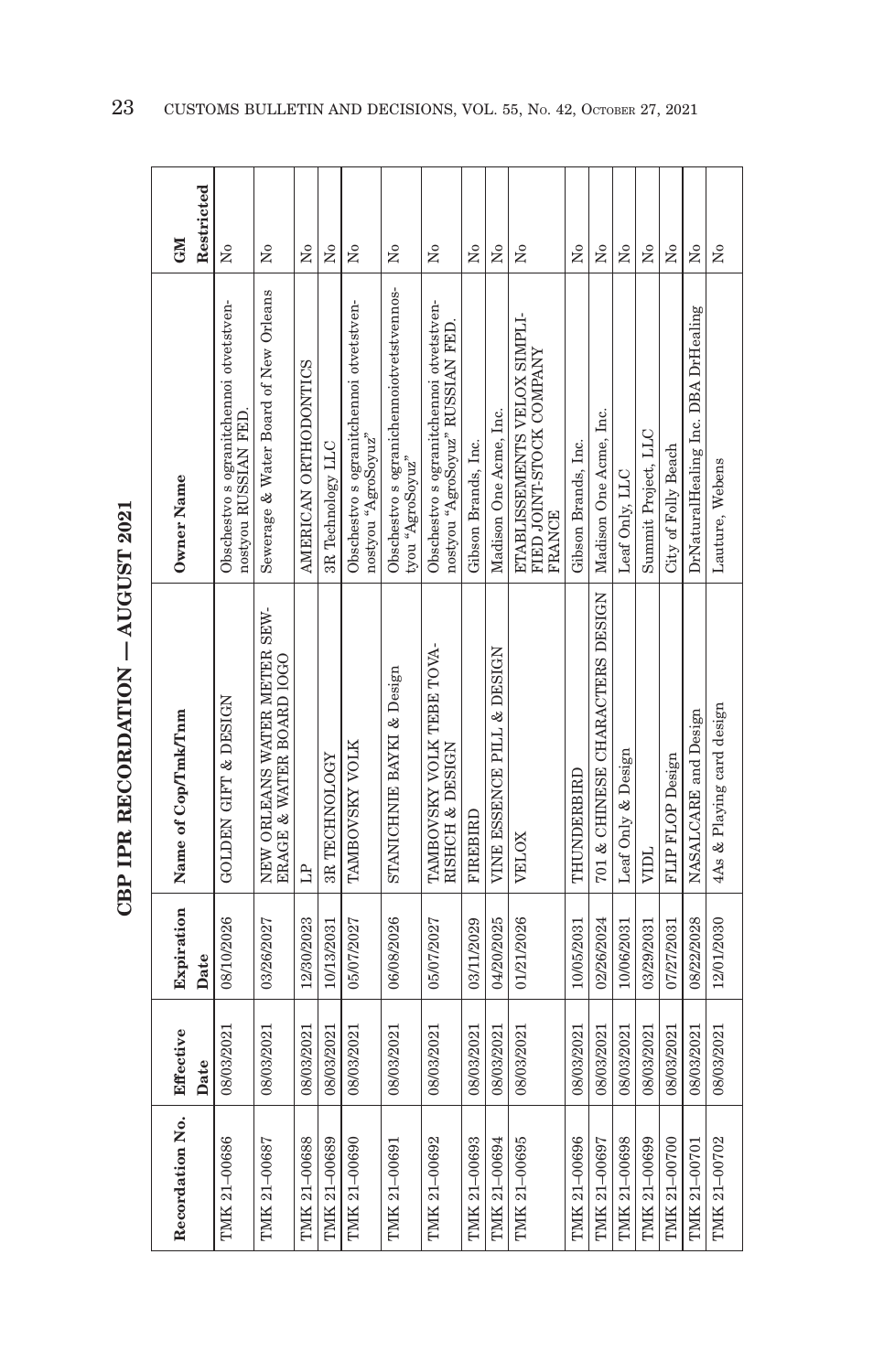| ١<br>î                 |
|------------------------|
|                        |
|                        |
| ;<br>į<br>トロペスドレー<br>j |
| ĵ                      |
|                        |

| Recordation No. | Effective<br>Date | Expiration<br>Date | Name of Cop/Tmk/Tnm      | Owner Name                                                                                                                     | Restricted<br><b>GM</b> |
|-----------------|-------------------|--------------------|--------------------------|--------------------------------------------------------------------------------------------------------------------------------|-------------------------|
| TMK 21-00703    | 08/03/2021        | 06/16/2031         | MARTIN                   | An der Ach 3 82402 Seeshaupt FED REP<br>(REGISTRANT) "Dr. Maertens" Market-<br>ing GmbH GmbH FED REP GERMANY<br><b>GERMANY</b> | Σó                      |
| TMK 21-00704    | 08/04/2021        | 07/24/2028         | SQUISHMALLOW             | KELLYTOY WORLDWIDE, INC.                                                                                                       | Χo                      |
| TMK 21-00705    | 08/04/2021        | 01/12/2025         | <b>KENMORE</b>           | KCD IP, LLC                                                                                                                    | ž                       |
| TMK 21-00706    | 08/05/2021        | 02/13/2028         | <b>RADIANCE</b>          | AMERICAN ORTHODONTICS CORPO-<br>RATION                                                                                         | Σò                      |
| TMK 21-00707    | 08/05/2021        | 05/16/2031         | <b>SYNTAX</b>            | Martens, Douglas                                                                                                               | ž                       |
| TMK 21-00708    | 08/05/2021        | 03/15/2031         | <b>ATMOS</b>             | American Orthodontics Corporation                                                                                              | ž                       |
| TMK 21-00709    | 08/05/2021        | 02/26/2024         | <b>SHINOLA</b>           | SHINOLA/DETROIT, LLC                                                                                                           | Σó                      |
| TMK 21-00710    | 08/05/2021        | 10/27/2031         | <b>BEARD REMIX</b>       | Beard Remix LLC                                                                                                                | $\tilde{\rm X}^0$       |
| TMK 21-00711    | 08/05/2021        | 10/06/2031         | PACIFIC DISTILLERY       | Pacific Distillery LLC                                                                                                         | Χo                      |
| TMK 21-00712    | 08/06/2021        | 10/21/2030         | DETECTIVE PIKACHU        | Nintendo of America Inc. CORPORATION                                                                                           | Σó                      |
| TMK 21-00713    | 08/06/2021        | 04/05/2031         | <b>FRANKLIN</b>          | FRANKLIN SPORTS, INC.                                                                                                          | Σó                      |
| TMK 21-00714    | 08/06/2021        | 12/24/2021         | <b>FRANKLIN</b>          | FRANKLIN SPORTS, INC.                                                                                                          | Χo                      |
| TMK 21-00715    | 08/06/2021        | 08/25/2031         | FRANKLIN FUTURE CHAMPS   | Franklin Sports, Inc.                                                                                                          | Χo                      |
| TMK 21-00716    | 08/06/2021        | 09/29/2031         | KINGSTONE CAPITAL DESIGN | Kingstone Capital Llc                                                                                                          | Σó                      |
| TMK 21-00717    | 08/06/2021        | 02/05/2030         | MYX FITNESS              | Myx Fitness, LLC                                                                                                               | $\tilde{\mathbf{X}}$    |
| TMK 21-00718    | 08/06/2021        | 09/01/2031         | <b>MAVRA'S</b>           | Mediterranean Specialty Supplies, LLC                                                                                          | Χo                      |
| TMK 21-00719    | 08/11/2021        | 08/21/2023         | Q SGS US (STYLIZED)      | SGS NORTH AMERICA, INC.                                                                                                        | Χo                      |
| TMK 21-00720    | 08/11/2021        | 09/11/2023         | C Q SGS US (STLIZED)     | SGS NORTH AMERICA, INC. CORPO-<br>RATION                                                                                       | ž                       |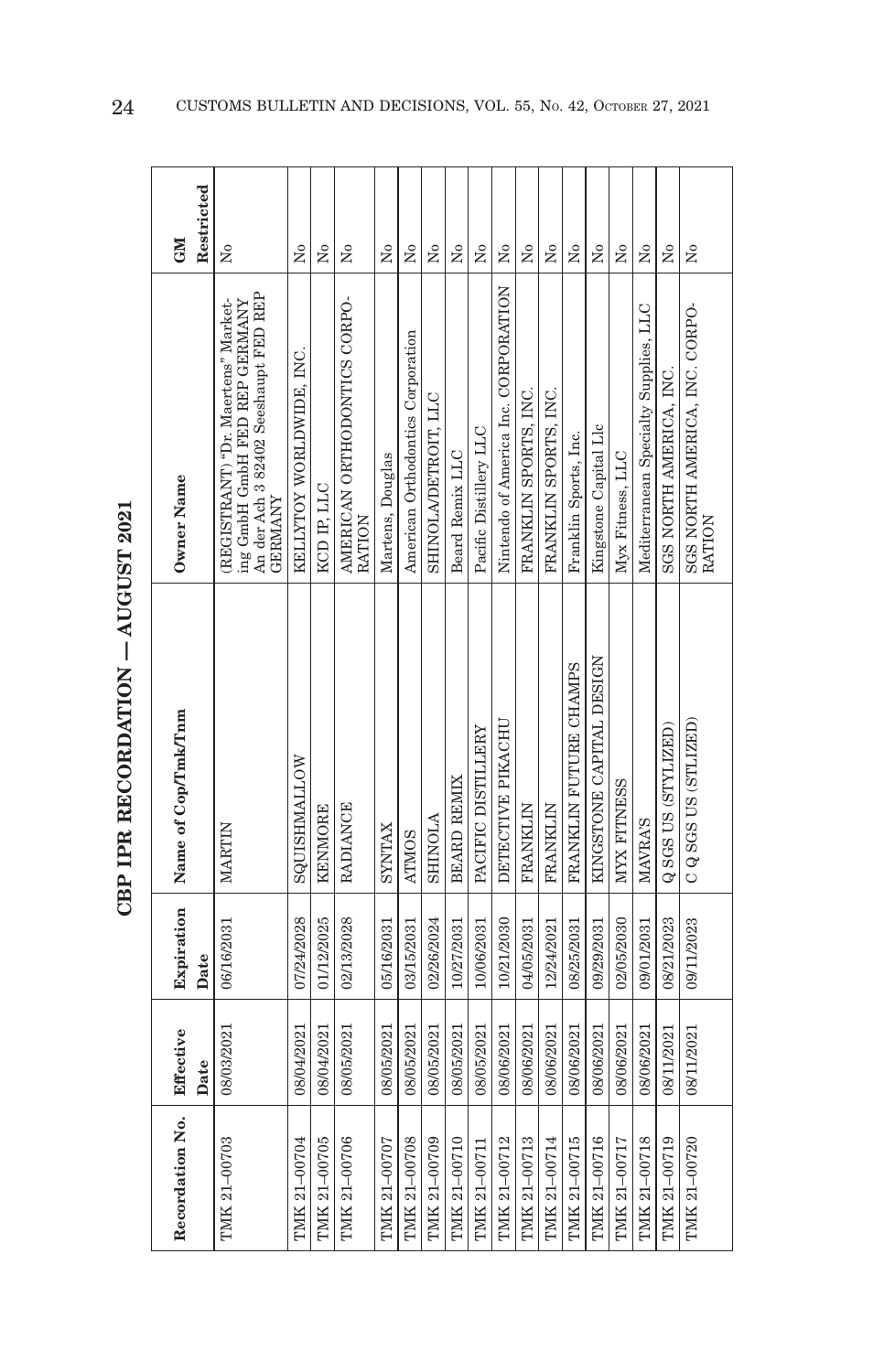| こうりくり                        |
|------------------------------|
| ֓֟֓֟֬֟֓֟֬֟׆֧<br>֧֪֪ <b>֟</b> |
| í                            |
| ï<br>í                       |
| ーくく                          |

| Recordation No. | Effective<br>Date | Expiration<br>Date | Name of Cop/Tmk/Tnm                                                                | Owner Name                                             | Restricted<br>GM     |
|-----------------|-------------------|--------------------|------------------------------------------------------------------------------------|--------------------------------------------------------|----------------------|
| TMK 21-00721    | 08/11/2021        | 02/15/2026         | DRESS FOR CATALYTIC CONVERTER<br>PRODUCT CONFIGURATION TRADE<br><b>RIBS</b>        | Car Sound Exhaust System, Inc. CORPO-<br><b>RATION</b> | $\tilde{\mathsf{z}}$ |
| TMK 21-00722    | 08/11/2021        | 02/22/2026         | PRODUCT CONFIGURATION TRADE<br>DRESS FOR CORNER FLANGES OF<br>CATALYTIC CONVERTERS | Car Sound Exhaust System, Inc. CORPO-<br>RATION        | $\tilde{X}^{\circ}$  |
| TMK 21-00723    | 08/11/2021        | 11/20/2023         | Q SGS US (STYLIZED)                                                                | SGS NORTH AMERICA, INC.                                | $\overline{M}$       |
| TMK 21-00724    | 08/11/2021        | 01/16/2029         | <b>BARE BONE</b>                                                                   | McColgan, Justin INDIVIDUAL                            | Σó                   |
| TMK 21-00725    | 08/11/2021        | 09/08/2031         | MOTORCRAFT                                                                         | FORD MOTOR COMPANY CORPORA-<br>TION                    | ż                    |
| TMK 21-00726    | 08/11/2021        | 09/11/2023         | C Q SGS US & Design                                                                | SGS NORTH AMERICA, INC.                                | å                    |
| TMK 21-00727    | 08/11/2021        | 08/20/2028         | MULTIFIX                                                                           | Advanced BioTech LLC                                   | Χo                   |
| TMK 21-00728    | 08/13/2021        | 02/21/2030         | Guitar Peghead (DESIGN)                                                            | GIBSON BRANDS, INC.                                    | Σó                   |
| TMK 21-00729    | 08/13/2021        | 03/22/2031         | <b>BURBERRY CHECK</b>                                                              | Burberry Limited Limited Company                       | Χo                   |
| TMK 21-00730    | 08/13/2021        | 09/29/2031         | REPUGRADE                                                                          | Global Marketing Resources, LLC DBA<br>GMR Web Team    | $\tilde{\mathbf{X}}$ |
| TMK 21-00731    | 08/13/2021        | 02/14/2028         | CURLS DYNASTY & DESIGN                                                             | Curls Dynasty, LLC                                     | å                    |
| TMK 21-00732    | 08/13/2021        | 10/13/2031         | KIMBRETTA                                                                          | Clay, Kimbretta                                        | ż                    |
| TMK 21-00733    | 08/13/2021        | 05/16/2031         | PATIO PLACE                                                                        | A.T.P. SKI ASSOCIATES, INC.                            | Σó                   |
| TMK 21-00734    | 08/13/2021        | 05/05/2029         | TERLATO & DESIGN                                                                   | Paterno Imports, Ltd.                                  | Σó                   |
| TMK 21-00735    | 08/13/2021        | 08/13/2024         | TERLATO WINES INTERNATIONAL                                                        | Paterno Imports, Ltd.                                  | $\tilde{X}^{\circ}$  |
| TMK 21-00736    | 08/13/2021        | 07/29/2024         | TERLATO FAMILY VINEYARDS                                                           | Paterno Imports, Ltd.                                  | Σó                   |
| TMK 21-00737    | 08/13/2021        | 02/03/2031         | I WISH I DIDN'T KNOW                                                               | What Do You Meme, LLC                                  | Σó                   |
| TMK 21-00738    | 08/13/2021        | 10/13/2031         | SPRINGTREE HEALTH                                                                  | SpringTree Health, LLC DBA SpringTree<br>Health        | ż                    |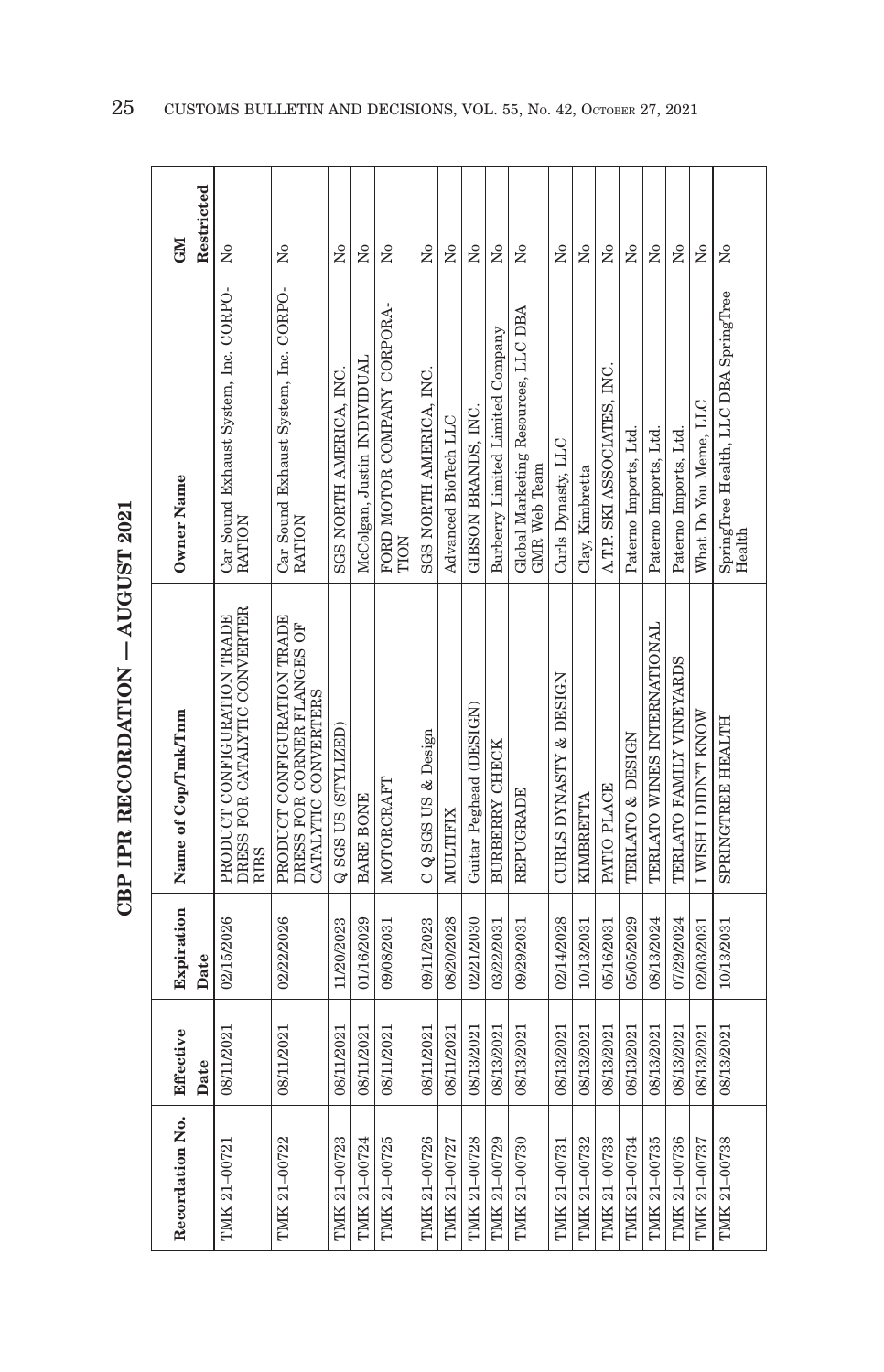| J                                         | î |
|-------------------------------------------|---|
| i<br> <br>                                |   |
|                                           |   |
| $\frac{1}{2}$<br>į<br>・・・・・・・・・<br>.<br>. |   |
|                                           | j |
|                                           |   |

| Recordation No. | Effective | Expiration | Name of Cop/Tmk/Tnm                                       | Owner Name                                                                                            | <b>CM</b>              |
|-----------------|-----------|------------|-----------------------------------------------------------|-------------------------------------------------------------------------------------------------------|------------------------|
| Date            |           | Date       |                                                           |                                                                                                       | Restricted             |
| 08/13/2021      |           | 02/10/2031 | <b>OVER-RATED</b>                                         | What Do You Meme, LLC                                                                                 | Σó                     |
| 08/13/2021      |           | 05/25/2030 | PARTY BOWL                                                | What Do You Meme, LLC                                                                                 | Σò                     |
| 08/13/2021      |           | 01/27/2031 | COMMENT BELOW                                             | What Do You Meme, LLC                                                                                 | Σó                     |
| 08/13/2021      |           | 12/08/2030 | <b>SLIDE IN THE DMS</b>                                   | What Do You Meme, LLC                                                                                 | Σó                     |
| 08/13/2021      |           | 03/15/2031 | <b>SCANDICA &amp; DESIGN</b>                              | Obshchestvo s ogranichennoy otvetstven-<br>nostyu "Scandica" LIMITED LIABILITY<br>COMPANY RUSSIAN FED | Σò                     |
| 08/13/2021      |           | 07/17/2022 | Epiphone (STYLIZED)                                       | Gibson Guitar Corp. CORPORATION                                                                       | $\overline{X}^{\circ}$ |
| 08/13/2021      |           | 10/17/2023 | Epiphone (Stylized)                                       | GIBSON, INC. CORPORATION                                                                              | Χo                     |
| 08/13/2021      |           | 06/24/2025 | Design (Fern Peg Head)                                    | Gibson Brands, Inc. CORPORATION                                                                       | $\tilde{z}$            |
| 08/13/2021      |           | 02/12/2024 | MAESTRO (Stylized)                                        | Gibson Guitar Corp.                                                                                   | Σó                     |
| 08/13/2021      |           | 09/01/2031 | Wovanna-NATURE'S GIFTS DELIVERED<br>BY HAND & DESIGN      | Planetsun Innovations LLC DBA Wo-<br>vanna                                                            | Σó                     |
| 08/18/2021      |           | 06/06/2022 | Configuration of a Guitar Body (Gibson<br>Thunderbird)    | Gibson Brands, Inc. CORPORATION                                                                       | $\tilde{\rm z}$        |
| 08/18/2021      |           | 03/17/2030 | <b>BULLS</b>                                              | Chicago Professional Sports Limited Part-<br>nership                                                  | $\overline{R}$         |
| 08/18/2021      |           | 05/09/2031 | Flaming Basketball and Hoop Design (Mi-<br>ami Heat Logo) | Miami Heat Limited Partnership                                                                        | Χo                     |
| 08/18/2021      |           | 10/16/2029 | GOLDEN STATE WARRIORS & DESIGN                            | Golden State Warriors, LLC                                                                            | Χo                     |
| 08/18/2021      |           | 12/10/2023 | Only A Gibson Is Good Enough & DE-<br>SIGN                | Gibson Guitar Corp. CORPORATION                                                                       | Σó                     |
| 08/18/2021      |           | 09/01/2031 | SCOTBIO                                                   | ScotBio CORPORATION SCOTLAND                                                                          | Χo                     |
| 08/18/2021      |           | 08/27/2024 | Eagle Design (Gibson Thunderbird Logo)                    | Gibson Brands, Inc. CORPORATION                                                                       | Σó                     |
|                 |           |            |                                                           |                                                                                                       |                        |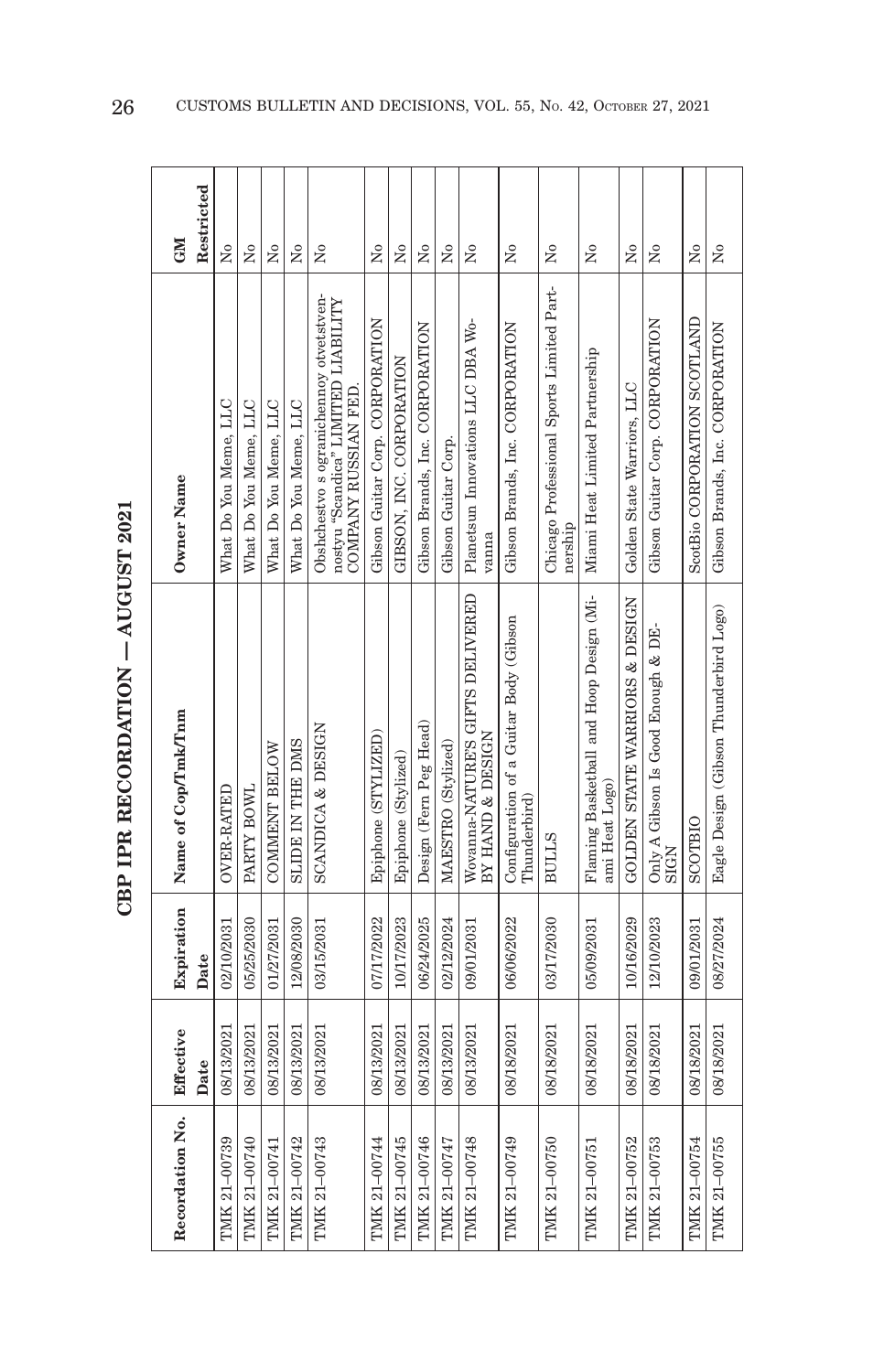| î                            |
|------------------------------|
| i<br> <br>                   |
|                              |
| i<br>İ<br>ŗ<br>くりょ<br>.<br>. |
| i<br>ĵ                       |
|                              |

| Recordation No. | Effective<br>Date | Expiration<br>Date | Name of Cop/Tmk/Tnm                                              | Owner Name                                                            | Restricted<br><b>CM</b>              |
|-----------------|-------------------|--------------------|------------------------------------------------------------------|-----------------------------------------------------------------------|--------------------------------------|
| TMK 21-00756    | 08/18/2021        | 12/24/2029         | HORSE HEAD DESIGN (Dallas Maver-<br>icks Logo)                   | Dallas Basketball Limited                                             | Σò                                   |
| TMK 21-00757    | 08/18/2021        | 12/10/2023         | T & DESIGN (Tobias Guitars Logo)                                 | Gibson Guitar Corp.                                                   | Σó                                   |
| TMK 21-00758    | 08/18/2021        | 03/15/2031         | MILWAUKEE BUCKS & DESIGN                                         | MILWAUKEE BUCKS, LLC                                                  | Σó                                   |
| TMK 21-00759    | 08/18/2021        | 02/17/2026         | Configuration of Guitar Headstock / Peg-<br>head (Toby)          | Gibson Brands, Inc. CORPORATION                                       | Σó                                   |
| TMK 21-00760    | 08/18/2021        | 05/12/2025         | VALLEY ARTS GUITAR & DESIGN                                      | GIBSON BRANDS, INC.                                                   | Σó                                   |
| TMK 21-00761    | 08/18/2021        | 06/09/2031         | REPUTALLY                                                        | Global Marketing Resources, LLC                                       | Σó                                   |
| TMK 21-00762    | 08/18/2021        | 09/09/2029         | EILEEN FISHER                                                    | Eileen Fisher, Inc. CORPORATION                                       | Σó                                   |
| TMK 21-00763    | 08/18/2021        | 11/04/2030         | ACL (STYLIZED)                                                   | Advanced Couplings Limited limited com-<br>pany (ltd.) UNITED KINGDOM | Σò                                   |
| TMK 21-00764    | 08/18/2021        | 04/07/2024         | Configuration of a Spring-Loaded Glass<br><b>Breaking Device</b> | Colasse, Laurent INDIVIDUAL                                           | $\tilde{\mathbf{z}}$                 |
| TMK 21-00765    | 08/18/2021        | 02/10/2031         | PURPLY (stylized)                                                | Freestone Forest Products, LLC                                        | $\tilde{\rm X}^0$                    |
| TMK 21-00766    | 08/18/2021        | 11/03/2031         | MYREADYMIX                                                       | Vulcan Materials Company CORPORA-<br>TION                             | Σ°                                   |
| TMK 21-00767    | 08/18/2021        | 11/10/2031         | The Dynasty k3 & DESIGN                                          | The Dynasty K3                                                        | Σó                                   |
| TMK 21-00768    | 08/20/2021        | 12/18/2027         | <b>FAIR INDIGO</b>                                               | Fair Indigo, LLC                                                      | $\tilde{\rm X}^0$                    |
| TMK 21-00769    | 08/20/2021        | 04/29/2023         | Configuration of Broad Band around a<br>Plant Container          | Monrovia Nursery Company CORPORA-<br>TION                             | $\tilde{\rm X}^0$                    |
| TMK 21-00770    | 08/20/2021        | 11/18/2028         | MONROVIA & Flower DESIGN                                         | Monrovia Nursery Company CORPORA-<br>TION                             | Σó                                   |
| TMK 21-00771    | 08/20/2021        | 06/26/2022         | Design of a Basketball Player Silhouette<br>NBA Logo)            | NBA Properties, Inc. CORPORATION                                      | Σó                                   |
| TMK 21-00772    | 08/20/2021        | 06/09/2031         | <b>SANDAL</b>                                                    | Jambys, Inc. CORPORATION                                              | $\overline{\mathsf{X}}^{\mathsf{o}}$ |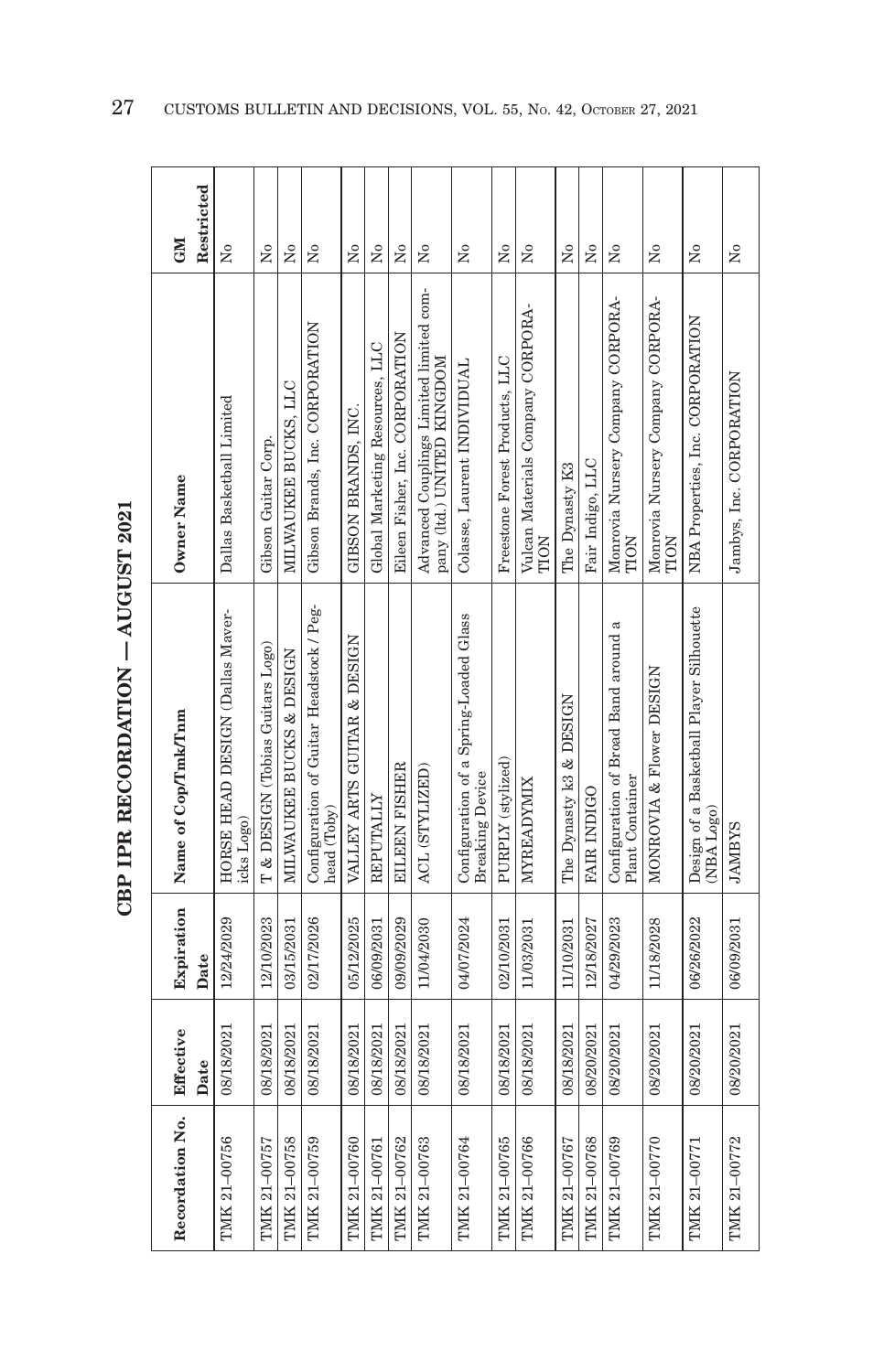| i<br>I<br>C<br>1             |  |
|------------------------------|--|
|                              |  |
| $\frac{1}{2}$<br>í<br>こくていしょ |  |
| j<br>í                       |  |
|                              |  |

| Effective                |                                                    |                                                                      |                      |
|--------------------------|----------------------------------------------------|----------------------------------------------------------------------|----------------------|
|                          | Expiration Name of Cop/Tmk/Tnm                     | Owner Name                                                           | <b>CM</b>            |
| Date                     |                                                    |                                                                      | Restricted           |
| 11/10/2031<br>08/20/2021 | <b>EKOGEAR</b>                                     | Olsen, Neal INDIVIDUAL                                               | ż                    |
| 04/16/2028<br>08/20/2021 | <b>SPURS</b>                                       | San Antonio Spurs, LLC                                               | ż                    |
| 11/07/2028<br>08/20/2021 | Design of a Horse Spur (San Antonio<br>Spurs Logo) | San Antonio Spurs, LLC                                               | Σó                   |
| 06/02/2031<br>08/20/2021 | G (Stylized)                                       | Gucci America, Inc. CORPORATION                                      | Σó                   |
| 02/22/2026<br>08/20/2021 | NAVY CHAIR                                         | Emeco Industries, Inc. CORPORATION                                   | ž                    |
| 10/03/2028<br>08/20/2021 | EL CIPITIO & HAT DESIGN                            | ERTLL, RANDY J. DBA ERTLL PUB-<br><b>LISHERS INDIVIDUAL</b>          | Σó                   |
| 11/10/2031<br>08/20/2021 | SYBIL JOY EHNINGER HIGH                            | Ehninger High, Sybil Joy DBA Sybil Joy<br>Ehninger High INDIVIDUAL   | $\tilde{\mathbf{z}}$ |
| 08/08/2028<br>08/23/2021 | RED SILK ESSENTIALS                                | Raleigh & Raleigh, LLC                                               | Σò                   |
| 10/20/2031<br>08/23/2021 | KOVÉ                                               | Montelbano, Alexander M INDIVIDUAL                                   | $\overline{M}$       |
| 11/17/2031<br>08/25/2021 | LA & DESIGN                                        | The Los Angeles Rams LLC                                             | Σó                   |
| 01/13/2031<br>08/27/2021 | SPLEASH                                            | Tail Chasers, LLC                                                    | $\tilde{\mathbf{z}}$ |
| 12/23/2023<br>08/27/2021 | HR HALDIRAM'S & DESIGN                             | M/s. Haldiram India (Pvt.) Ltd.                                      | Σó                   |
| 10/13/2031<br>08/27/2021 | INDYEVA                                            | Apropoz Distribution Inc.                                            | $\tilde{X}^{\circ}$  |
| 01/17/2028<br>08/27/2021 | <b>BRUIN</b>                                       | Industrias Tres Americas, de Respons-<br>abilidad Limitada GUATEMALA | Σó                   |
| 10/20/2031<br>08/27/2021 | BAKED IN NASHVILLE                                 | Riches, Tiffany E. DBA Baked in Nash-<br>ville                       | Σó                   |
| 11/03/2031<br>08/27/2021 | NAKEDADE                                           | Naked Whey Inc.                                                      | $\tilde{X}^{\circ}$  |
| 09/08/2031<br>08/27/2021 | PRSTN                                              | TBNR. LLC                                                            | Σó                   |
| 11/10/2031<br>08/27/2021 | SSGMVC                                             | Special Services Group, LLC                                          | ž                    |
| 11/10/2031<br>08/27/2021 | <b>MVC</b>                                         | Special Services Group, LLC                                          | Σò                   |
|                          |                                                    |                                                                      |                      |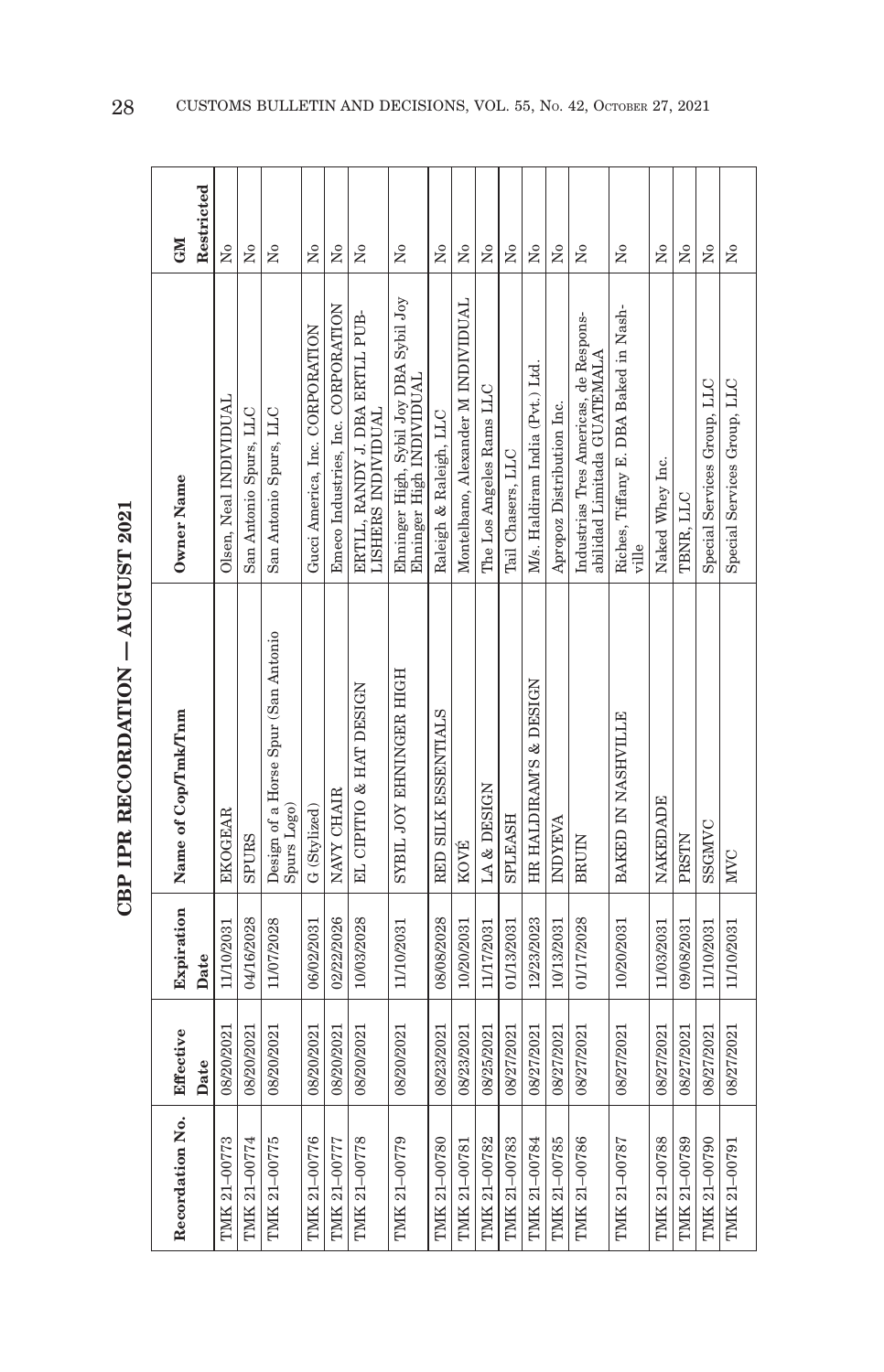| ١                       |
|-------------------------|
|                         |
|                         |
| i di Circa dell'        |
| <b>CHARGE</b>           |
| ī<br>$\frac{1}{2}$<br>j |
|                         |

| Recordation No. Effective |            |            | Expiration Name of Cop/Tmk/Tnm | Owner Name                           | <b>CM</b>                            |  |
|---------------------------|------------|------------|--------------------------------|--------------------------------------|--------------------------------------|--|
|                           | Date       | Date       |                                |                                      | Restricted                           |  |
| TMK 21-00792              | 08/27/2021 | 09/15/2031 | NAKED KETO                     | Naked Whey, Inc.                     | Σò                                   |  |
| TMK 21-00793              | 08/27/2021 | 12/01/2030 | NAKED GREENS                   | Naked Whey Inc                       | Σó                                   |  |
| TMK 21-00794              | 08/27/2021 | 07/14/2030 | NAKED ONE TO ONE               | Naked Whey Inc                       | Σó                                   |  |
| TMK 21-00795              | 08/27/2021 | 01/20/2031 | COMCAST                        | Comcast Corporation                  | $\tilde{\rm X}^0$                    |  |
| TMK 21-00796              | 08/27/2021 | 08/21/2029 | X (STYLIZED)                   | Comcast Corporation                  | Σó                                   |  |
| TMK 21-00797              | 08/27/2021 | 11/29/2027 | COSMO                          | Weiss Chemie + Technik GmbH & Co. KG | Σó                                   |  |
| TMK 21-00798              | 08/27/2021 | 07/29/2024 | XFINITY                        | Comcast Corporation                  | Σó                                   |  |
| TMK 21-00799              | 08/27/2021 | 09/22/2031 | PERFECT TO A TEE               | Celeste LeJeune                      | Σó                                   |  |
| TMK 21-00800              | 08/27/2021 | 01/22/2030 | <b>STOCKX</b>                  | StockX LLC                           | Σó                                   |  |
| TMK 21-00801              | 08/27/2021 | 01/22/2030 | StockX & DESIGN                | StockX LLC                           | ž                                    |  |
| TMK 21-00802              | 08/27/2021 | 11/23/2026 | StockX & DESIGN                | STOCKX LLC                           | ž                                    |  |
| TMK 21-00803              | 08/27/2021 | 11/23/2026 | <b>STOCKX</b>                  | STOCKX LLC                           | $\overline{M}$                       |  |
| TMK 21-00804              | 08/27/2021 | 09/15/2031 | NAKED MILK                     | Naked Whey, Inc.                     | $\overline{\mathsf{X}}^{\mathsf{o}}$ |  |
| TMK 21-00805              | 08/27/2021 | 07/07/2025 | HALO                           | BIG IP OpCo, LLC                     | $\overline{\mathsf{X}}^{\mathsf{o}}$ |  |
| TMK 21-00806              | 08/27/2021 | 11/10/2031 | D.C.M.I                        | D.C.M.I                              | $\overline{\mathsf{X}}^{\mathsf{o}}$ |  |
| TMK 99-00664              | 08/11/2021 | 12/01/2028 | S.W.A.T.                       | AOB PRODUCTS COMPANY                 | Χo                                   |  |
| COP 02-00034              | 08/05/2021 | 08/05/2041 | The legend of Zelda            | Nintendo of America, Inc.            | $\overline{\mathsf{X}}^{\mathsf{o}}$ |  |
| COP 02-00035              | 08/05/2021 | 08/05/2041 | The legend of Zelda            | Nintendo of America, Inc.            | Χo                                   |  |
| COP 21-00056              | 08/03/2021 | 07/29/2041 | Cake Design Logo.              | AK FUTURES LLC                       | Χo                                   |  |
| COP 21-00057              | 08/13/2021 | 08/12/2041 | BUZZED                         | What Do You Meme, LLC.               | Σò                                   |  |
|                           |            |            |                                |                                      |                                      |  |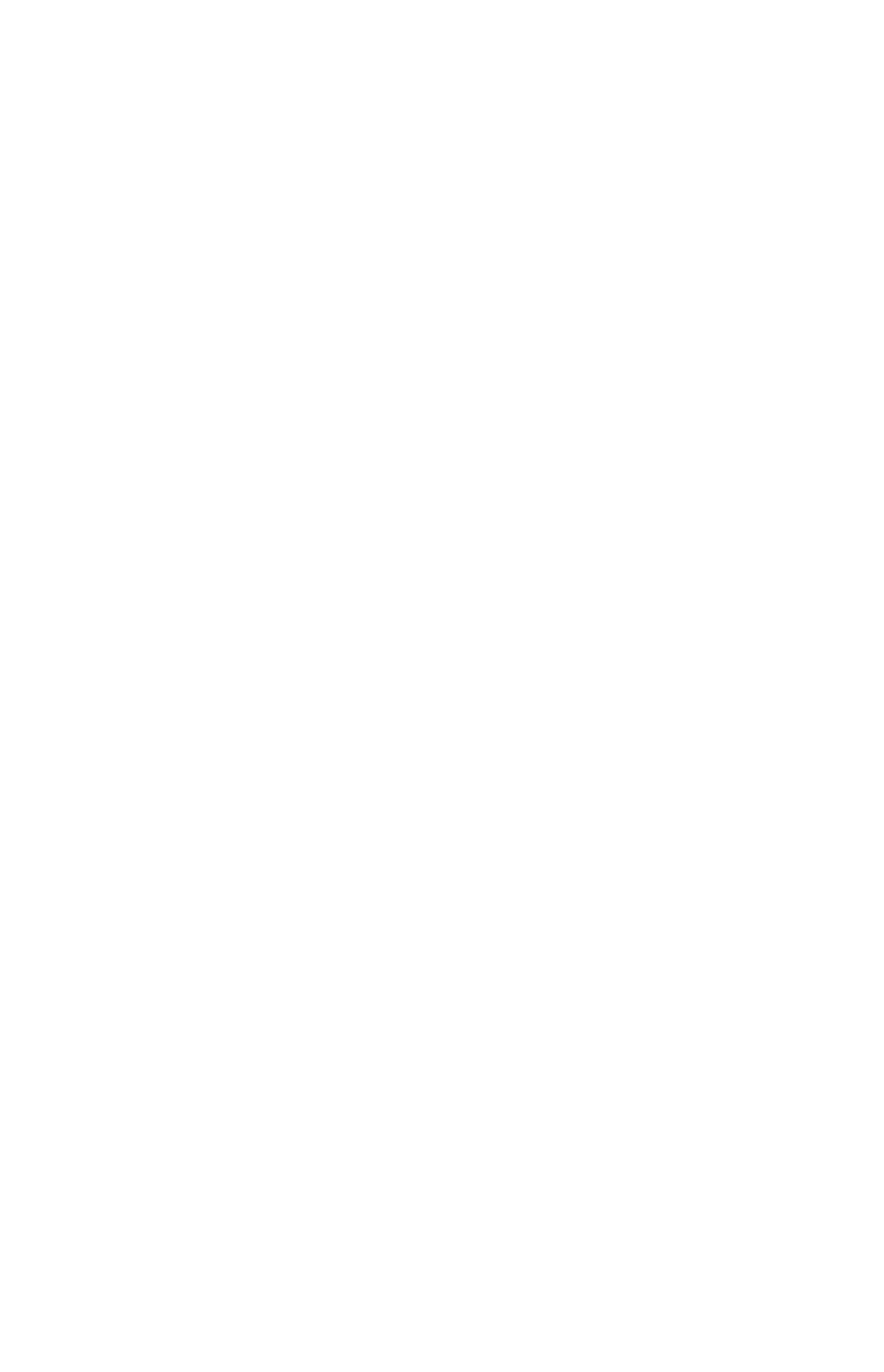# U.S. Court of International Trade f Interna

Slip Op. 21–133

OCTAL INC., and OCTAL SAOC-FSZ, Plaintiffs, v. UNITED STATES, Defendant, and ADVANCED EXTRUSION, INC., et al, Defendant-Intervenors.

> Before: Timothy M. Reif, Judge Court No. 20–03698 PUBLIC VERSION

[The Final Injury Determination of the United States International Trade Commission is sustained.]

Dated: September 30, 2021

*Daniel L. Porter* and *James P. Durling*, Curtis, Mallet-Prevost, Colt & Mosle LLP, of Washington, D.C., argued for plaintiffs OCTAL Inc. and OCTAL SAOC-FSZ. With them on the brief were James Beaty and Ana Amador.

*Jason F. Miller*, Attorney-Advisor, Office of the General Counsel, U.S. International Trade Commission, of Washington, D.C., argued for defendant United States. With him on the brief were *Dominic L. Bianchi*, General Counsel, and *Andrea C. Casson*, Assistant General Counsel for Litigation.

*Brooke M. Ringel* and *Paul C. Rosenthal*, Kelley Drye & Warren LLP, of Washington, D.C., argued for defendant-intervenors Advanced Extrusion, Inc., Ex-Tech Plastics, Inc. and Multi-Plastics Extrusions, Inc. With them on the brief were *Kathleen W. Cannon* and *Elizabeth C. Johnson*.

#### *OPINION*

#### **Reif, Judge:**

Before the court is a U.S. Court of International Trade ("USCIT") Rule 56.2 motion for judgment on the agency record filed by plaintiffs OCTAL SAOC FSZ ("OCTAL SAOC"), the sole producer/exporter of subject merchandise from Oman, and OCTAL Inc., the sole importer of subject merchandise from Oman (collectively, "OCTAL" or "plaintiffs"). *See* Pls.' Br. in Supp. of Mot. for J. on Agency R. ("Pls. Br."), ECF No. 25. By its motions, plaintiffs contest the final affirmative material injury determination by the U.S. International Trade Commission ("Commission") in its antidumping duty investigation of polyethylene terephthalate ("PET") sheet from the Republic of Korea ("Korea") and the Sultanate of Oman ("Oman"). *See Polyethylene Terephthalate (PET) Sheet From Korea and Oman* (Sept. 10, 2020) ("Final Injury Determination"), PR 140; *see also* the accompanying views of the Commission in *Polyethylene Terephthalate (PET) Sheet from Korea and Oman*: *Investigation Nos. 731-TA-1455 and 731-TA-1457 (Final)* (Sept. 2020) ("Views"), CR 403, PR 141.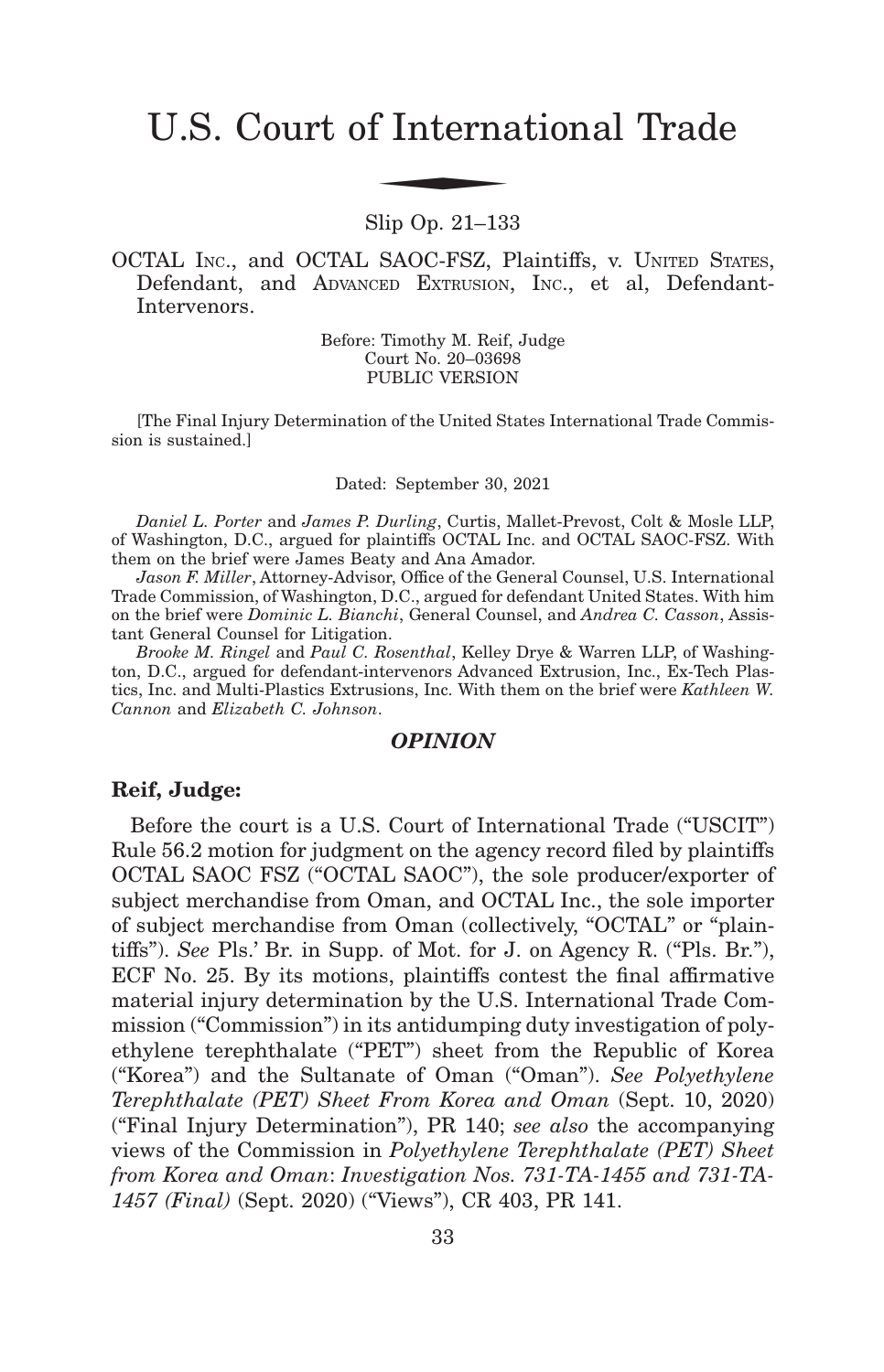The Commission opposes plaintiffs' motion and asks the court to sustain the Commission's Final Injury Determination. Def.'s Opp'n to Pl.'s Mot. for J. on Agency R. ("Def. Br."), ECF No. 28.

Defendant-intervenors, Advanced Extrusion, Inc., Ex-Tech Plastics, Inc. and Multi-Plastics Extrusions, Inc., join the Government in opposing plaintiffs' motion. *See* Def.-Intervenors' Resp. in Opp'n to Pls.' Mot. for J. on Agency R., ECF No. 29.

For the reasons set forth below, the court sustains the Final Injury Determination.

#### **BACKGROUND**

On August 19, 2019, the U.S. Department of Commerce ("Commerce") initiated antidumping investigations on PET sheet from Oman and Korea in response to petitions filed by the U.S. domestic industry on July 9, 2019. S*ee Polyethylene Terephthalate Sheet from the Republic of Korea, Mexico, and the Sultanate of Oman: Initiation of Less-Than-Fair-Value Investigations*, 84 Fed. Reg. 44,854 (Dep't of Commerce Aug. 27, 2019).

On September 13, 2019, the Commission issued its preliminary injury determinations finding that there was a "reasonable indication that an industry in the United States is materially injured by reason of imports of [PET] sheet from Oman and Korea . . . ." *Polyethylene Terephthalate (PET) Sheet from Korea, Mexico, and Oman*, USITC Pub. 4970, Inv. Nos. 731-TA-1455–1457 (Preliminary) (Sept. 2019) ("Preliminary Injury Determination") at 1.

On February 25, 2020, Commerce published its affirmative preliminary determinations in the antidumping duty investigations of imports of PET from Korea and Oman. *Polyethylene Terephthalate Sheet From the Republic of Korea: Preliminary Affirmative Determination of Sales at Less Than Fair Value, Postponement of Final Determination, and Extension of Provisional Measures*, 85 Fed. Reg. 12,500 (Dep't of Commerce Mar. 3, 2020); *Polyethylene Terephthalate Sheet From the Sultanate of Oman: Preliminary Affirmative Determination of Sales at Less Than Fair Value, Postponement of Final Determination, and Extension of Provisional Measures*, 85 Fed. Reg. 12,513 (Dep't of Commerce Mar. 3, 2020). On July 16, 2020, Commerce announced its affirmative final determinations in the antidumping duty investigations of imports of PET from Korea and Oman, determining that PET was being sold at less than fair value and finding dumping margins ranging 7.19 to 52.01 percent for subject imports from Korea, and a dumping margin of 4.74 percent for subject imports from Oman. *See Polyethylene Terephthalate Sheet from the Republic of Korea: Final Determination of Sales at Less Than Fair Value*, 85 Fed. Reg. 44,276,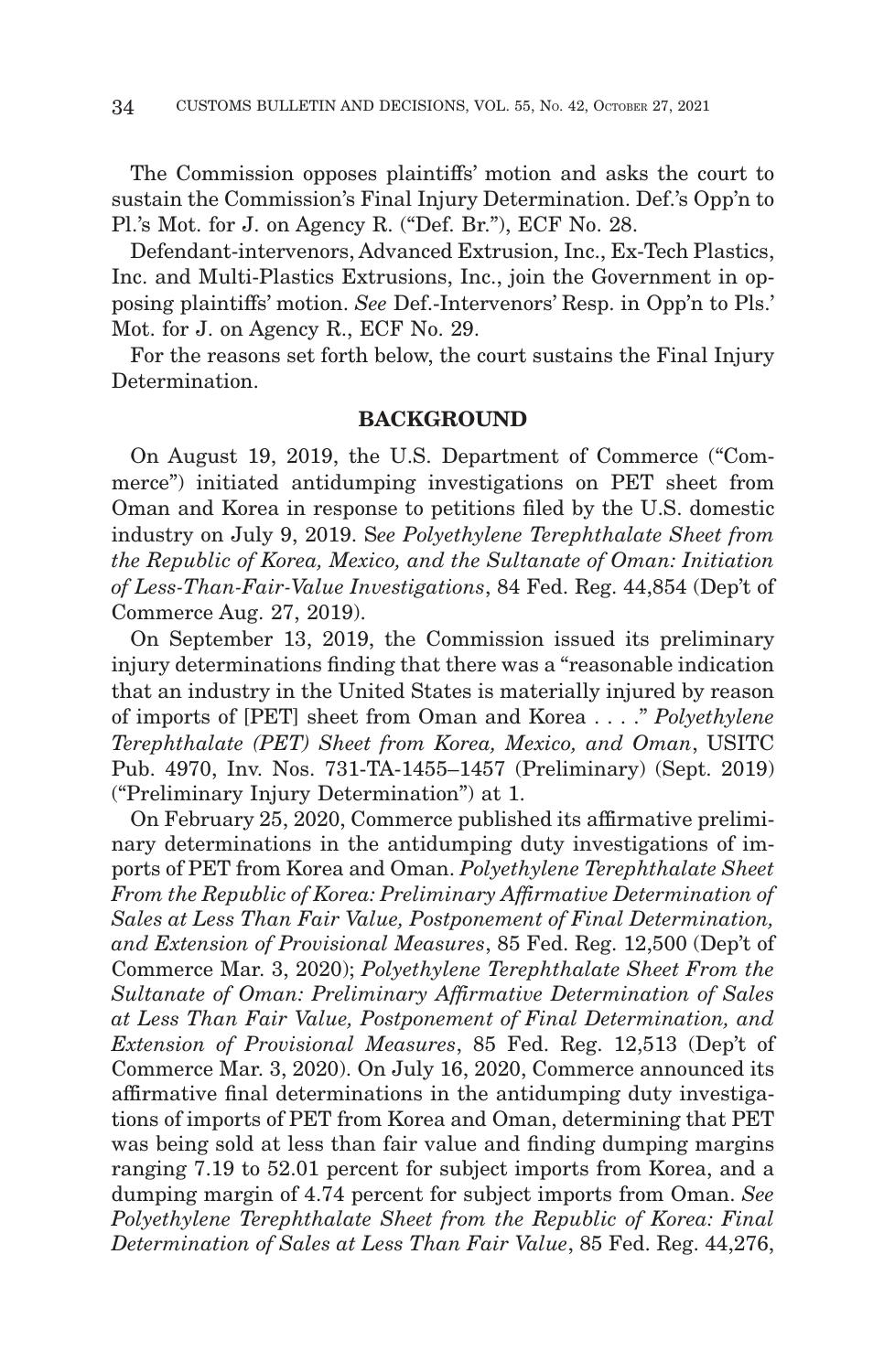44,277 (Dep't of Commerce July 22, 2020); *Polyethylene Terephthalate Sheet from the Sultanate of Oman: Final Determination of Sales at Less Than Fair Value*, 85 Fed. Reg. 44,278 (Dep't of Commerce July 22, 2020).

On September 3, 2020, the Commission issued its unanimous conclusion that subject imports of PET sheet from Korea and Oman, which were sold at less than fair value, materially injured the domestic industry in the United States. Final Injury Determination; Views at 3. The Commission published its Final Injury Determination in the *Federal Register* on September 10, 2020. *See* Final Injury Determination.

## **STANDARD OF REVIEW**

The court has jurisdiction pursuant to section  $516A(a)(2)(B)(i)$  of the Tariff Act of 1930, as amended, 19 U.S.C.  $\S$  1516a(a)(2)(B)(i) (2018), and 28 U.S.C. § 1581(c)  $(2018)^{1}$ . This Court is required to assess the factual and legal findings underpinning the Commission's determinations and "hold unlawful any determination, finding, or conclusion . . . unsupported by substantial evidence on the record, or otherwise not in accordance with law." 19 U.S.C. § 1516a(b)(1)(B)(i).The Supreme Court has defined "substantial evidence" as being "more than a mere scintilla. It means such relevant evidence as a reasonable mind might accept as adequate to support a conclusion." *Consol. Edison Co. v. NLRB,* 305 U.S. 197, 229 (1938) (citation omitted)."The 'whole record' means that the Court must consider both sides of the record. It is not sufficient to merely examine the evidence that sustains the agency's conclusion." *Timken Co. v. United States*, 12 CIT 955, 962, 699 F. Supp. 300, 306 (1988) (citing *Universal Camera Corp. v. NLRB*, 340 U.S. 474 (1951)).

In reviewing the whole record, "[i]t is not within the Court's domain either to weigh the adequate quality or quantity of the evidence for sufficiency or to reject a finding on grounds of a differing interpretation of the record." *Id.* (citing *Matsushita Elec. Indus. Co. v. United States*, 750 F.2d 927, 933 (Fed. Cir. 1984)). "The possibility of drawing two inconsistent conclusions from the evidence does not prevent the court from holding that the Commission's determinations, findings, or conclusions are supported by substantial evidence." *ITG Voma Corp. v. U.S. Int'l Trade Comm'n*, 41 CIT \_\_, \_\_, 253 F. Supp. 3d 1339, 1347 (2017) (citing *Nippon Steel Corp. v. United States*, 458 F.3d 1345, 1352 (Fed. Cir. 2006)), *aff'd without op.*, 753 F. App'x 913 (Fed. Cir. 2019).

<sup>1</sup> Further citations to the Tariff Act of 1930, as amended, are to the relevant portions of Title 19 of the U.S. Code, and references to the U.S. Code are to the 2018 edition.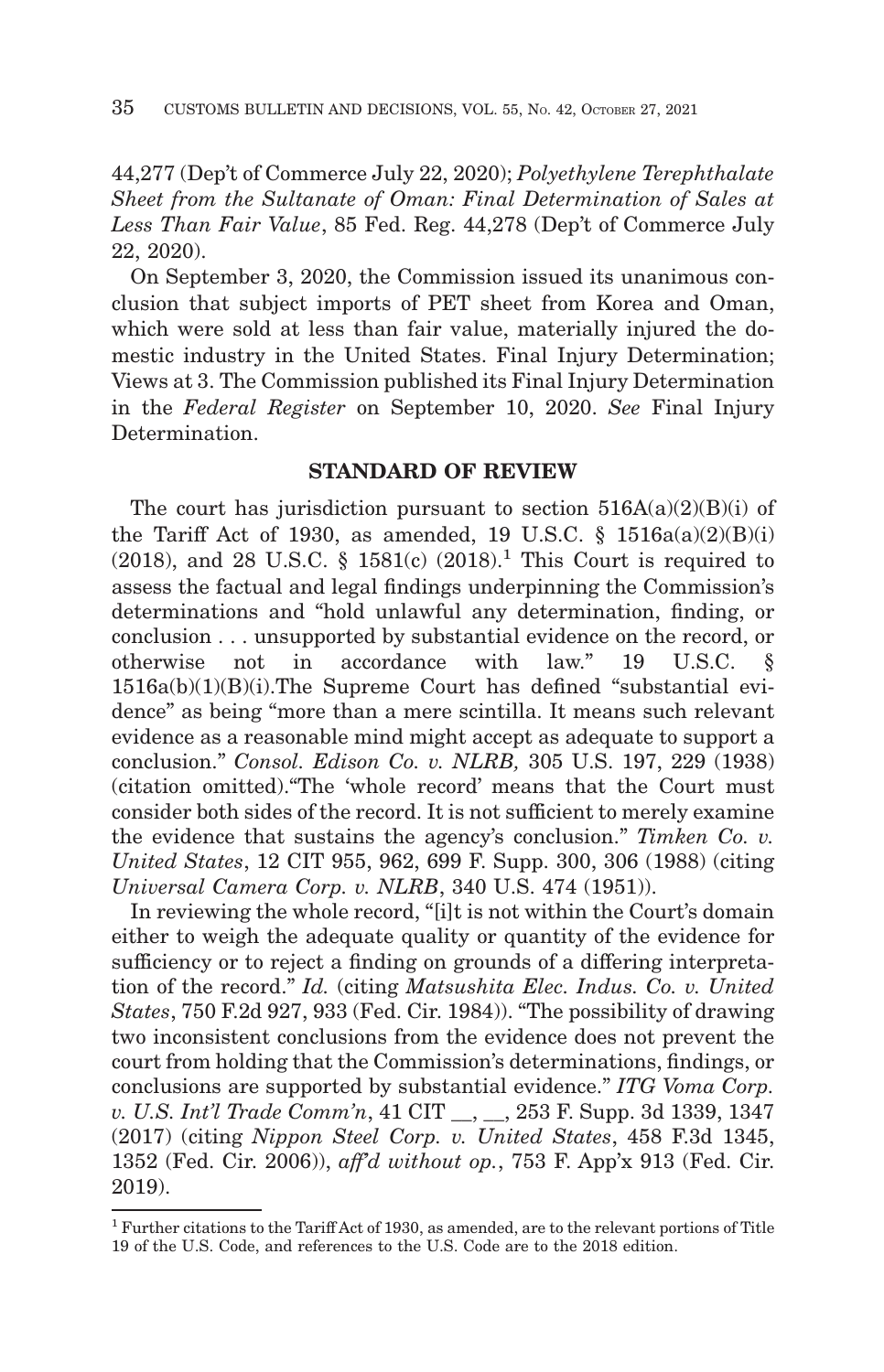#### **LEGAL FRAMEWORK**

The Commission is charged under the Tariff Act of 1930 with determining whether a U.S. domestic industry is "materially injured" or is "threatened with material injury . . . by reason of" unfairly dumped or subsidized imports. 19 U.S.C. §§ 1671d(b)(1), 1673d(b)(1). "There are two components to an affirmative material injury determination: 'a finding of present material injury or a threat thereof, and a finding of causation.'" *Hynix Semiconductor, Inc. v. United States*, 30 CIT 1208, 1210, 431 F. Supp. 2d 1302, 1306 (2006). "Material injury" is defined as "harm which is not inconsequential, immaterial, or unimportant." 19 U.S.C. § 1677(7)(A). A finding of causation requires that the Commission conclude that the material injury to the domestic industry is "by reason of [the subject] imports." *Id.* § 1677(7)(B)(ii); *see also ITG Voma Corp.*, 41 CIT at \_\_, 253 F. Supp. 3d at 1348 ("The Court of Appeals for the Federal Circuit has interpreted the 'by reason of' statutory language to require the Commission to consider the volume of subject imports, their price effects, their impact on the domestic industry, and to establish whether there is a causal connection between the imported goods and the material injury to the domestic industry." (citing *Swiff-Train Co*. *v. United States*, 793 F.3d 1355,1361 (Fed. Cir. 2015))).

In making its preliminary and final determinations the Commission is required to consider:

(I) the volume of imports of the subject merchandise,

(II) the effect of imports of that merchandise on prices in the United States for domestic like products, and

(III) the impact of imports of such merchandise on domestic producers of domestic like products, but only in the context of production operations within the United States . . . .

19 U.S.C. § 1677(7)(B)(i)(I)-(III). The Commission is permitted to consider also "such other economic factors as are relevant to the determination regarding whether there is material injury by reason of imports." *Id.* § 1677(7)(B)(ii). This Court and the U.S. Congress have been clear that "[n]o single factor is dispositive and 'the significance to be assigned to a particular factor is for the [Commission] to decide.'" *ITG Voma Corp.*, 41 CIT at \_\_, 253 F. Supp. 3d at 1348 (quoting S. Rep. No. 96–249, at 88 (1979), *reprinted in* 1979 U.S.C.C.A.N. 381, 474).

"To provide a reasoned explanation [in its determinations], the Commission must 'make the necessary findings and have an adequate evidentiary basis for its findings' and 'examine the relevant data and articulate a satisfactory explanation for its action including a rational connection between the facts found and the choice made.'"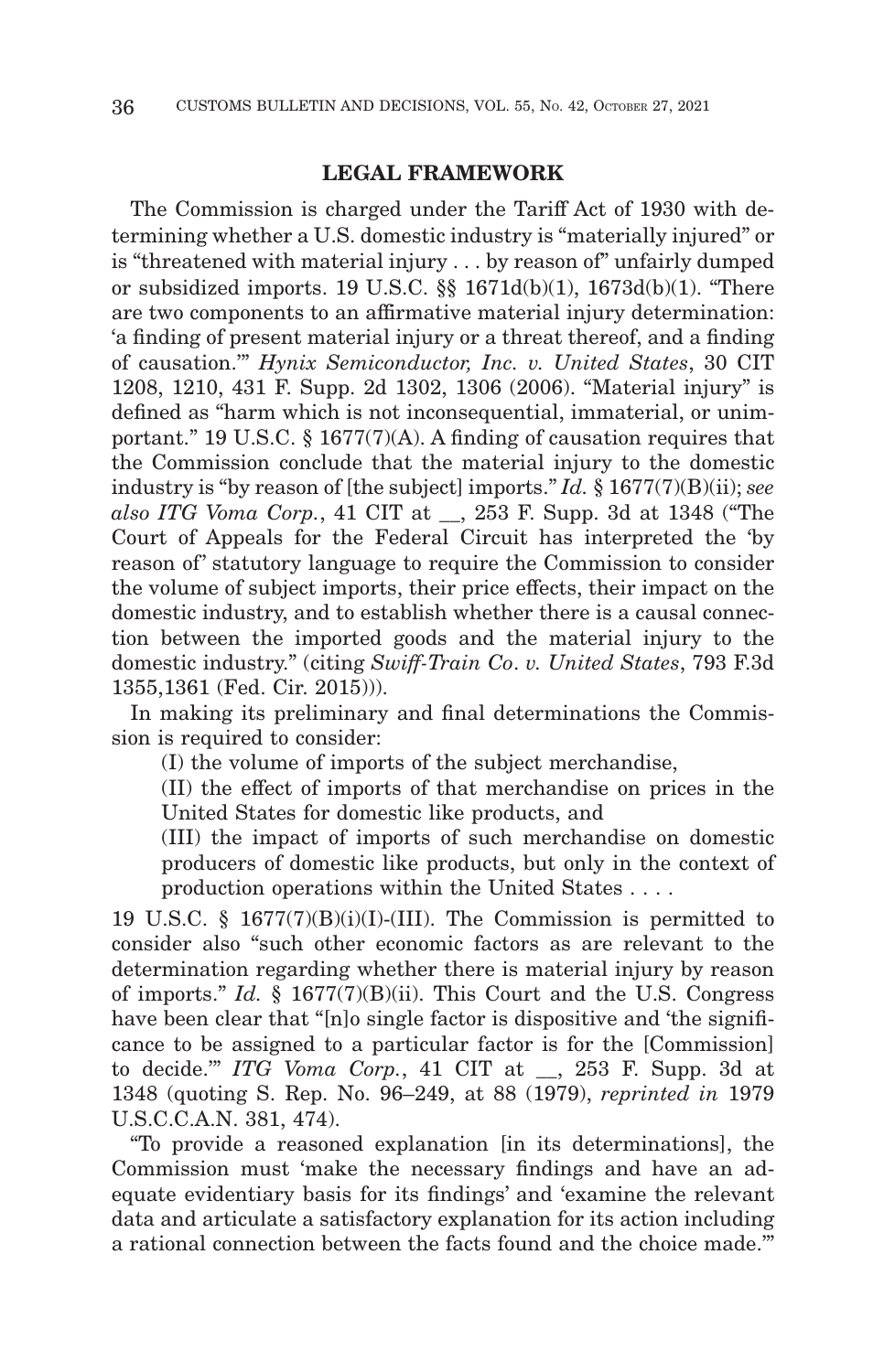*Chemours Co. FC, LLC v. United States*, 44 CIT \_\_, \_\_, 443 F. Supp. 3d 1315, 1321 (2020) (quoting *In re NuVasive, Inc.*, 842 F.3d 1376, 1382 (Fed. Cir. 2016)).

## **DISCUSSION**

Plaintiff challenges the Final Injury Determination in several respects by arguing that: (1) the Commission was required to consider the volume effects of the subject imports instead of absolute and relative increases of the volume of the subject imports; (2) the Commission's finding of adverse price effects, in the absence of price depression or price suppression, was not supported by substantial evidence; and, (3) the Commission failed to address in its adverse impact analysis (a) the correlation between subject import volume and the domestic industry's financial performance and (b) the magnitude of the dumping margin. Pls. Br. at 5–6, 10.

## **I. Whether the Commission's volume determination is supported by substantial evidence and is otherwise in accordance with law**

### **A. Legal framework**

The Commission is directed to "consider whether the volume of imports of the merchandise, or any increase in that volume, either in absolute terms or relative to production or consumption in the United States, is significant." § 1677(7)(C)(i). "[T]he statute provides that an affirmative volume analysis may conclude that the *absolute* volume of subject imports, or increases in the *relative* subject import volume (i.e., the market share), is significant." *Hynix Semiconductor, Inc. v. United States*, 30 CIT 1208, 1212, 431 F. Supp. 2d 1302, 1308 (2006) (citing 19 U.S.C.  $\S$  1677(7)(C)(i) (1999)). Any of the approaches provided for in the statute — for example, a consideration of whether the *absolute* volume of subject imports, or any increase in that volume, is significant, or whether the volume of the subject imports *relative to* production or consumption in the United States is significant — may be sufficient to support for a finding of injury. In sum, "Any one of these calculations is sufficient to support a finding of injury under the statute . . . . [E]ven if the calculation for [one measure of volume] is invalid, the injury determination [may] nevertheless [be] supported by substantial evidence" so long as one calculation is valid. S*ee Hyundai Elecs. Indus. Co. v. United States*, 21 CIT 481, 485 (1997). The Commission must evaluate what is "significant" in a volume determination on a case-by-case basis. *See Arlanxeo USA LLC v. United States*, 43 CIT \_\_, \_\_, 389 F. Supp. 3d 1330, 1338 (2019). "The statute does not define what is considered 'significant' [in a volume determi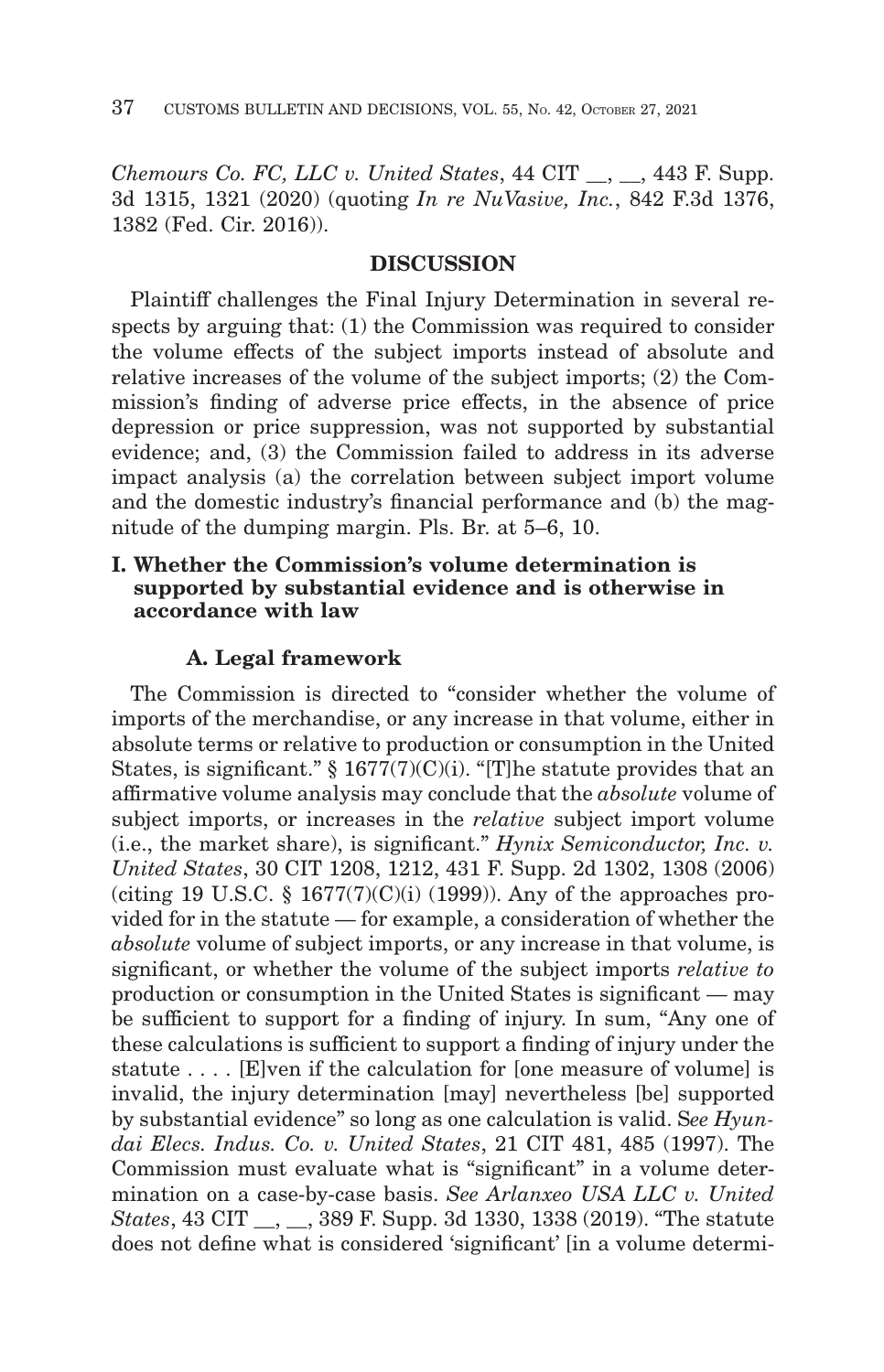nation] because, '[f]or one industry, an apparently small volume of imports may have a significant impact on the market; for another, the same volume might not be significant.'" *Id.* (quoting S. Rep. No. 96–249, at 88 (1979), *reprinted in* 1979 U.S.C.C.A.N. 381, 474).

#### **B. Analysis**

The court starts with the Commission's determination on volume. First, the court will address the issue of cumulation. Second, the court will address plaintiffs' argument that the Commission was required to consider OCTAL's non-price explanations for growing volumes before rendering a finding on volume. Third, the court will review whether the Commission's conclusion that the volume of subject imports is significant was reasonable.

### **1. Cumulation**

In plaintiffs' briefs, plaintiffs seek to focus on the Omani imports instead of the cumulated Omani and Korean imports addressed in the Commission's Views. The statute states that "the Commission shall cumulatively assess the volume and effect of imports of the subject merchandise from all countries with respect to which [] petitions were filed . . . on the same day." 19 U.S.C.  $\S$  1677(7)(G)(i). In the instant case, petitioners filed the antidumping duty petitions with respect to subject imports from Korea and Oman on the same day, July 9, 2019, and the Commission cumulated the subject imports from Korea and Oman for its material injury analysis. Views at 16. The Commission found that the subject imports met the criteria established by the statute and stated that "accordingly [it would] consider subject imports from Korea and Oman on a cumulated basis for [its] analysis of whether the domestic industry is materially injured by reason of subject imports." *Id.* at 18. Further, OCTAL did not oppose or contest the cumulation of the subject imports for purposes of the Commission's material injury determination. *Id.* at 15. Therefore, this Court will look to the Omani and Korean import data as discussed in the Views — not solely the Omani data — in assessing whether the Commission acted reasonably in its findings with respect to import volumes.

#### **2. Whether non-price explanations are required to be considered in the Commission's volume analysis**

In making a volume determination, the Commission is directed to "consider whether the volume of imports of the merchandise, or any increase in that volume, either in absolute terms or relative to production or consumption in the United States, is significant." 19 U.S.C.  $§$  1677(7)(C)(i). There is no dispute between the parties that the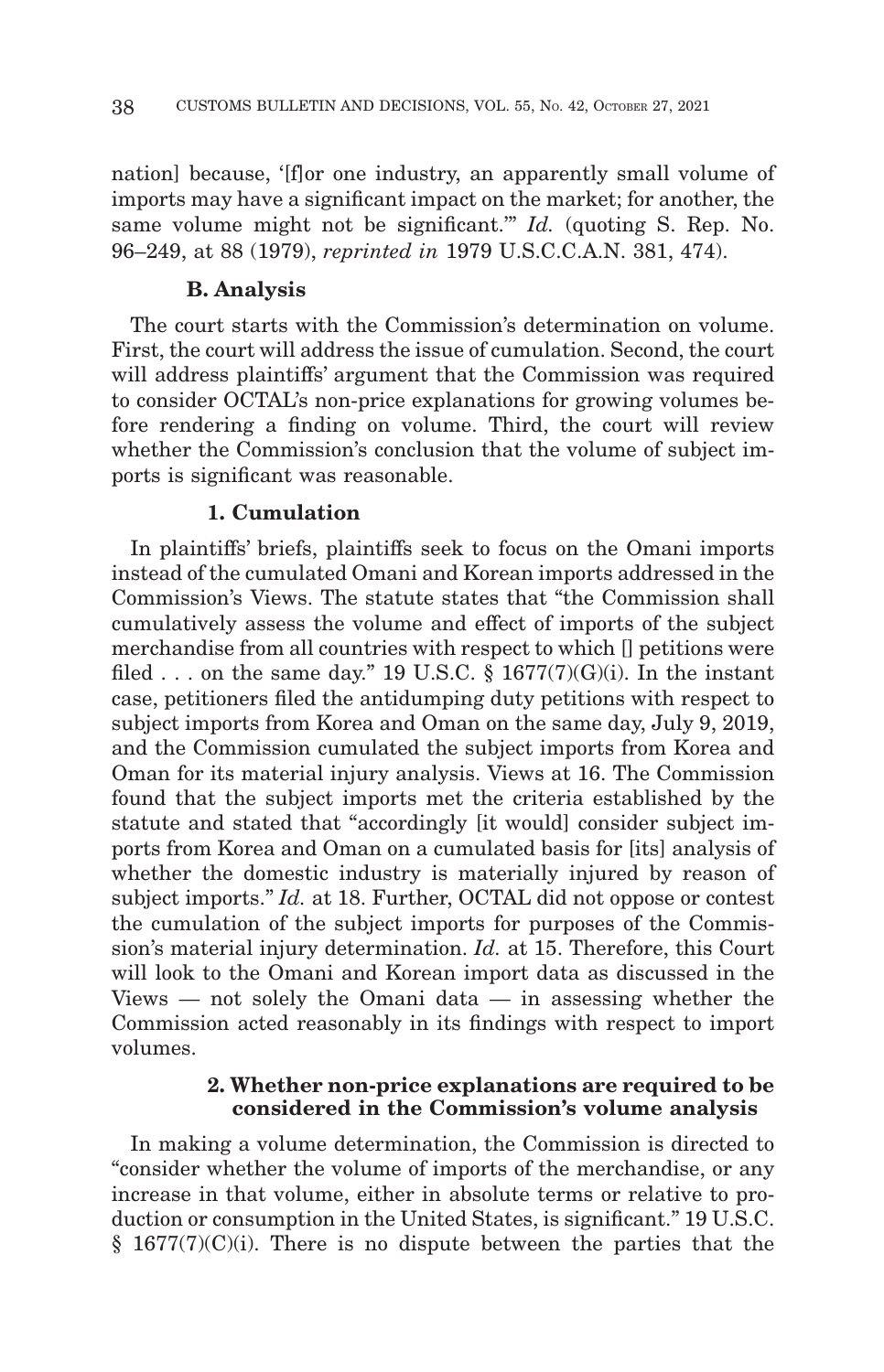volume of the subject imports increased in absolute terms and in terms of market share over the Period of Investigation ("POI"). The Commission found that cumulated subject imports increased in the merchant market by more than  $[[ \quad ]]$  percent during the POI — from  $[$   $]$  pounds in 2017 to  $[$   $]$  pounds in 2019. Views at 30–31.

Plaintiffs acknowledge that the volume of the subject imports increased both in absolute and relative terms. *See* Pls. Br. at 11 ("Although subject imports increased and gained market share . . . ."); *see also* Pls. Reply Br. in Supp. of Mot. for J. on Agency R. ("Pls. Reply Br.") at 5, ECF No. 31 ("There was no question that OCTAL increased its market share — based solely on the *volume* of subject imports sold — over the investigation period examined."). However, plaintiffs assert that the Commission's finding that the volume of the imports was "significant" may not, in this case, be based on volume alone. Pls. Br. at 10. Rather, plaintiffs assert, the Commission's analysis was not based on substantial evidence because the Commission did not take into account whether there were other reasons that subject imports may have increased. *Id.* at 10–11.

Plaintiffs claim that the facts in the instant case do not meet the statutory standard for "significant" because import volumes should "not be considered in a vacuum" and, therefore, should "not [] have a 'significant' effect regardless of the surrounding circumstances." *Id.* Plaintiffs argue that the key question is *why* OCTAL's market share increased*. Id.* at 11.

The Government disagrees, asserting that plaintiffs "seek[] to rewrite the statute" to require that the "*effects* of subject imports" be considered in evaluating volume. Def. Br. at 15–16. The Government argues that plaintiffs' interpretation is incorrect for two seminal reasons: (1) the heading in 19 U.S.C. § 1677(7)(B) indicates that volume and effects are separate inquiries; and, (2) the USCIT disposed of the same argument in *ITG Voma Corp. v. U.S. International Trade Commission.* Def. Br. at 16.

First, the Government points out that the heading in 19 U.S.C. §  $1677(7)(B)$  is "[v]olume and consequent impact," which "bifurcates the Commission's injury assessment between an analysis of 'volume,' on the one hand, and its '*consequent* impact' (*i.e.*, its effects), on the other)." Def. Br. at 16 (quoting 19 U.S.C.  $\S 1677(7)(B)$ ). This Court has confirmed that volume and consequent impact are separate inquiries. *See Taiwan Semiconductor Indus. Ass'n v. United States*, 23 CIT 410, 412, 59 F. Supp. 2d 1324, 1327 (1999) ("The Commission evaluates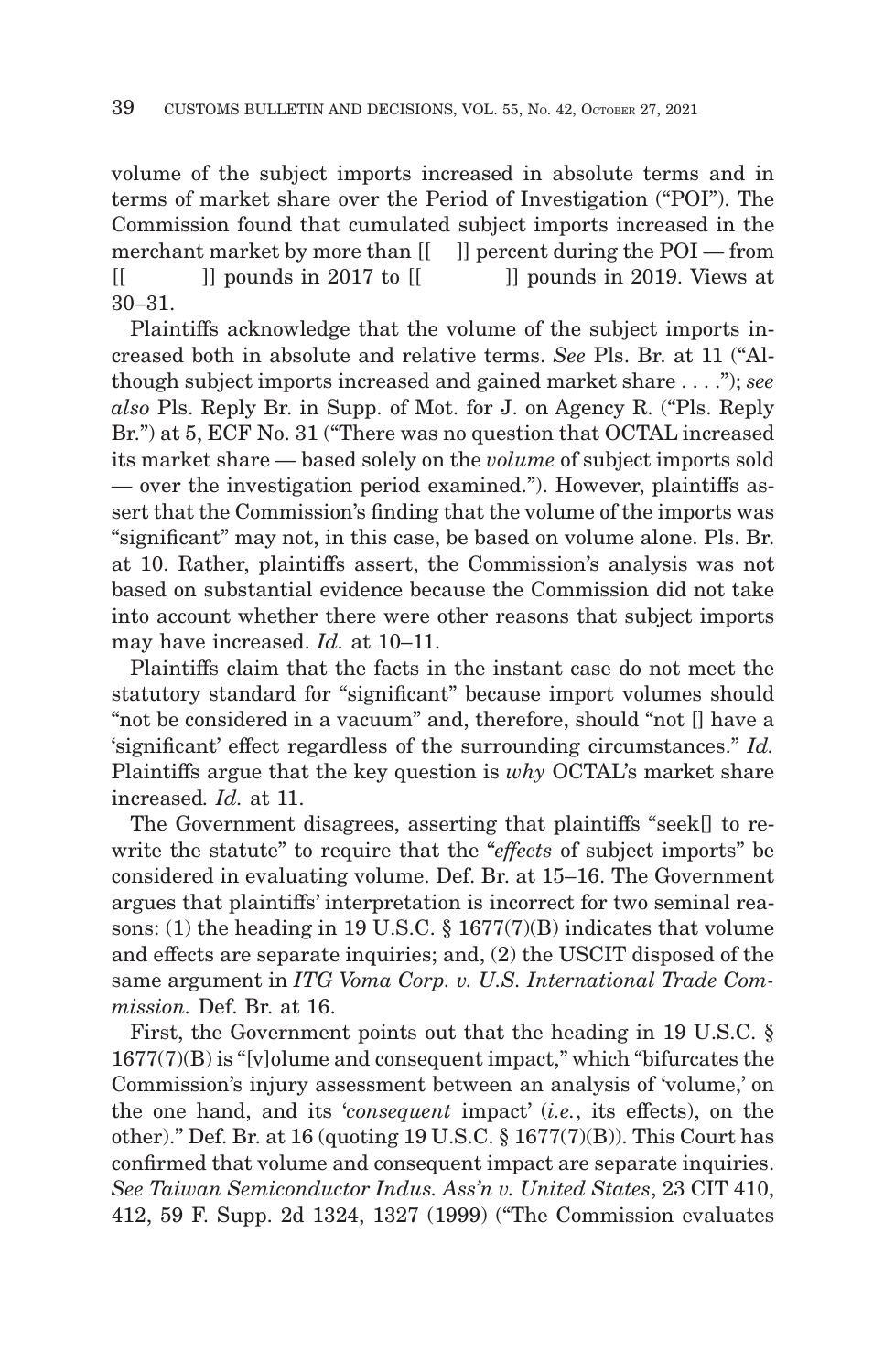the volume and price effects of the subject imports and their consequent impact on the domestic industry by applying the standards set forth in 19 U.S.C. § 1677(7)(C).").

Second, the Government cites *ITG Voma Corp. v. U.S. International Trade Commission* to demonstrate that the Commission does not need to consider effects in its volume analysis. *See ITG Voma Corp. v. U.S. Int'l Trade Comm'n*, 41 CIT \_\_, \_\_, 253 F. Supp. 3d 1339, 1357 (2017), *aff'd without op.*, 753 F. App'x 913 (Fed. Cir. 2019) ("ITG Voma's argument presumes incorrectly that the Commission is required by law to consider the domestic industry's condition and financial performance in its volume analysis. Rather, the Commission must consider the domestic industry's condition and financial performance when analyzing whether subject imports adversely impacted the domestic industry." (citing 19 U.S.C. § 1677(7)(C)(iii))).

In sum, the statute does not require that the Commission consider the effects of subject imports in its volume analysis. *See* 19 U.S.C. §  $1677(7)(C)(i)$ . In fact, the statute instructs that a finding that the volume of imports is "significant" may be based on increased volume alone because the statute allows for a determination based on "absolute terms." *See id.* Further, the Court in *ITG Voma Corp. v. U.S. International Trade Commission* expressly addressed this point, stating clearly that the Commission is not required to consider effects on the domestic industry in assessing the significance of import volume.<sup>2</sup> *See ITG Voma Corp.* at 1357.

### **3. Whether the Commission's conclusion that the volume of subject imports is significant was reasonable**

The court now turns to addressing whether the Commission's finding that the volume of subject imports was "significant" was reasonable. The Commission found "that the volume of cumulated subject imports, and the increase in that volume, are significant in both absolute terms and relative to consumption" in the United States. Views at 32. The statute requires that the Commission determine whether the volume of subject imports increased significantly "in

<sup>2</sup> In *ITG Voma Corp. v. U.S. International Trade Commission*, ITG Voma asserted that "the Commission failed to explain why the volume of subject imports was significant in light of the domestic industry's strong financial performance and capacity constraints." *ITG Voma Corp. v. U.S. Int'l Trade Comm'n*, 41 CIT \_\_, \_\_, 253 F. Supp. 3d 1339, 1357 (2017), *aff'd without op.*, 753 F. App'x 913 (Fed. Cir. 2019). ITG Voma wanted the Commission to consider subject imports' effect on the domestic industry in making its volume determination. *Id.* In response, the Court stated that "ITG Voma's argument presumes incorrectly that the Commission is required by law to consider the domestic industry's condition and financial performance in its volume analysis. Rather, the Commission must consider the domestic industry's condition and financial performance when analyzing whether subject imports adversely impacted the domestic industry." *Id.* (citing 19 U.S.C. § 1677(7)(C)(iii)).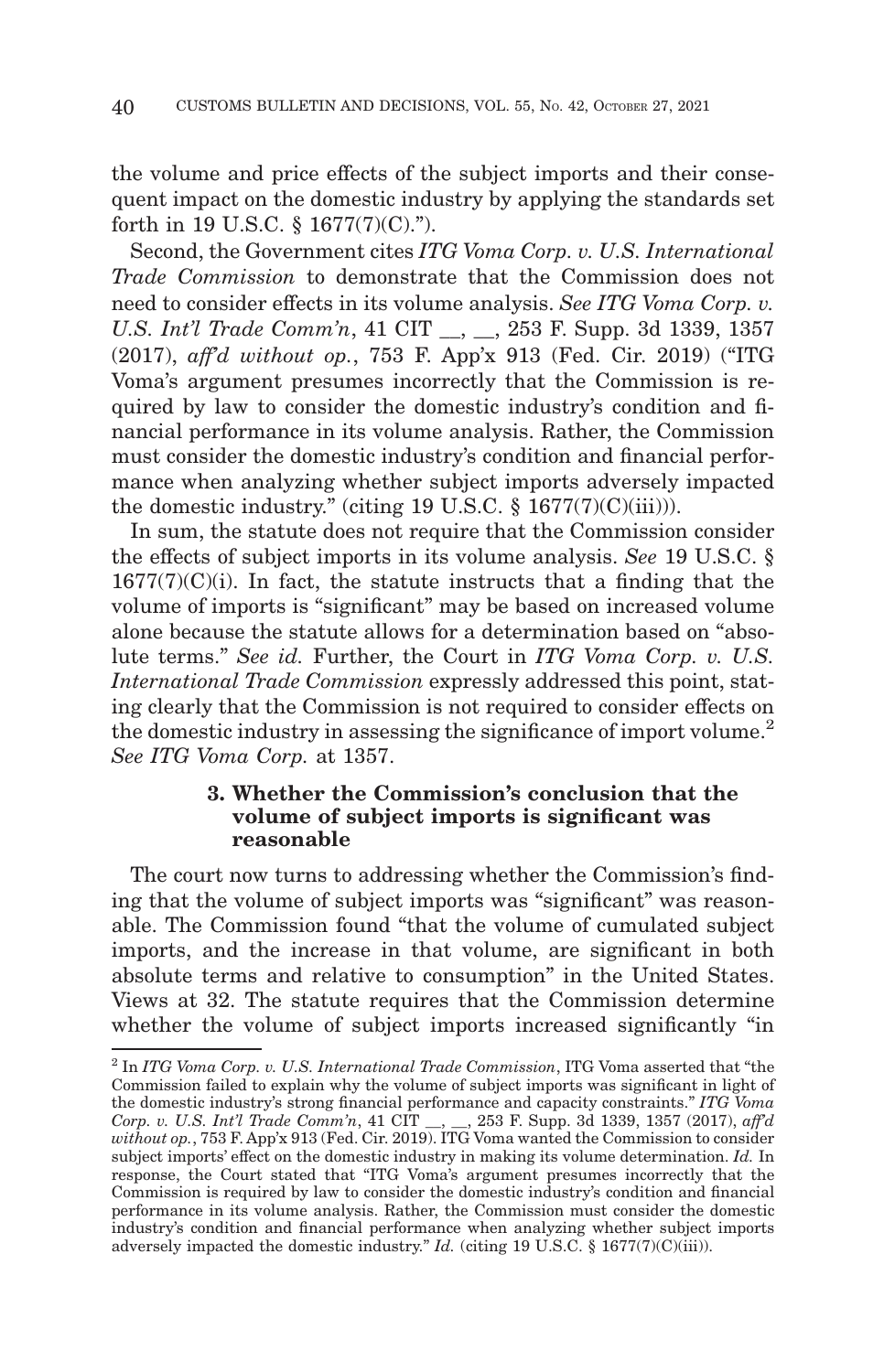absolute terms *or* relative to production or consumption in the United States." 19 U.S.C. § 1677(7)(C)(i) (emphasis supplied); *see also Hynix Semiconductor, Inc. v. United States*, 30 CIT 1208, 1212, 431 F. Supp. 2d 1302, 1308 (2006). The Commission here found both. *See* Views at 32.

The Commission supported its findings with information on the record. First, the Commission found that the cumulated subject imports' volume in the merchant market increased overall by  $[$ []] percent from [[ ]] pounds in 2017 to [[ ]] pounds in 2019. Views at 30–31. Second, the Commission found that the subject imports' share of the U.S. market increased from  $\begin{bmatrix} \vert & \vert \vert \end{bmatrix}$  percent in 2017 to  $\begin{bmatrix} \cdot \cdot \cdot \cdot \end{bmatrix}$  percent in 2019. *Id.* at 31. As the Commission noted, this increase of [[ ]] percentage points allowed the subject imports to capture more than half of the U.S. market. *Id.* Further, the Commission concluded that the "increase in market share came at the direct expense of the domestic industry, which experienced a  $\begin{bmatrix} 1 \\ 1 \end{bmatrix}$ percentage point decrease in market share in the merchant market from 2017 to 2019." *Id.*

"The court will uphold the Commission's volume determination unless it is unsupported by substantial evidence in the record." *Arlanxeo USA LLC v. United States*, 43 CIT \_\_, \_\_, 389 F. Supp. 3d 1330, 1338 (2019), *aff'd*, 819 F. App'x 925 (Fed. Cir. 2020) (internal citation omitted). As explained above, the Commission must evaluate what is "significant" in a volume determination on a case-by-case basis. *See id.* Whether a particular volume of imports is "significant" varies across industries and circumstances. Here, the Commission concluded that subject imports increased [[ ]] percentage points to capture over half of the U.S. merchant market. Views at 31. The Commission found further that this gain "came at the direct expense of the domestic industry." *Id.* These findings are supported by the record and are reasonable. Accordingly, the Commission's conclusion that "the volume of cumulated subject imports, and the increase in that volume, are significant in both absolute terms and relative to consumption" was reasonable. *Id.* at 32.

# **II. Whether the Commission's conclusion of significant adverse price effects is supported by substantial evidence and otherwise in accordance with law**

# **A. Legal framework**

The statute provides that the Commission "*consider*" whether: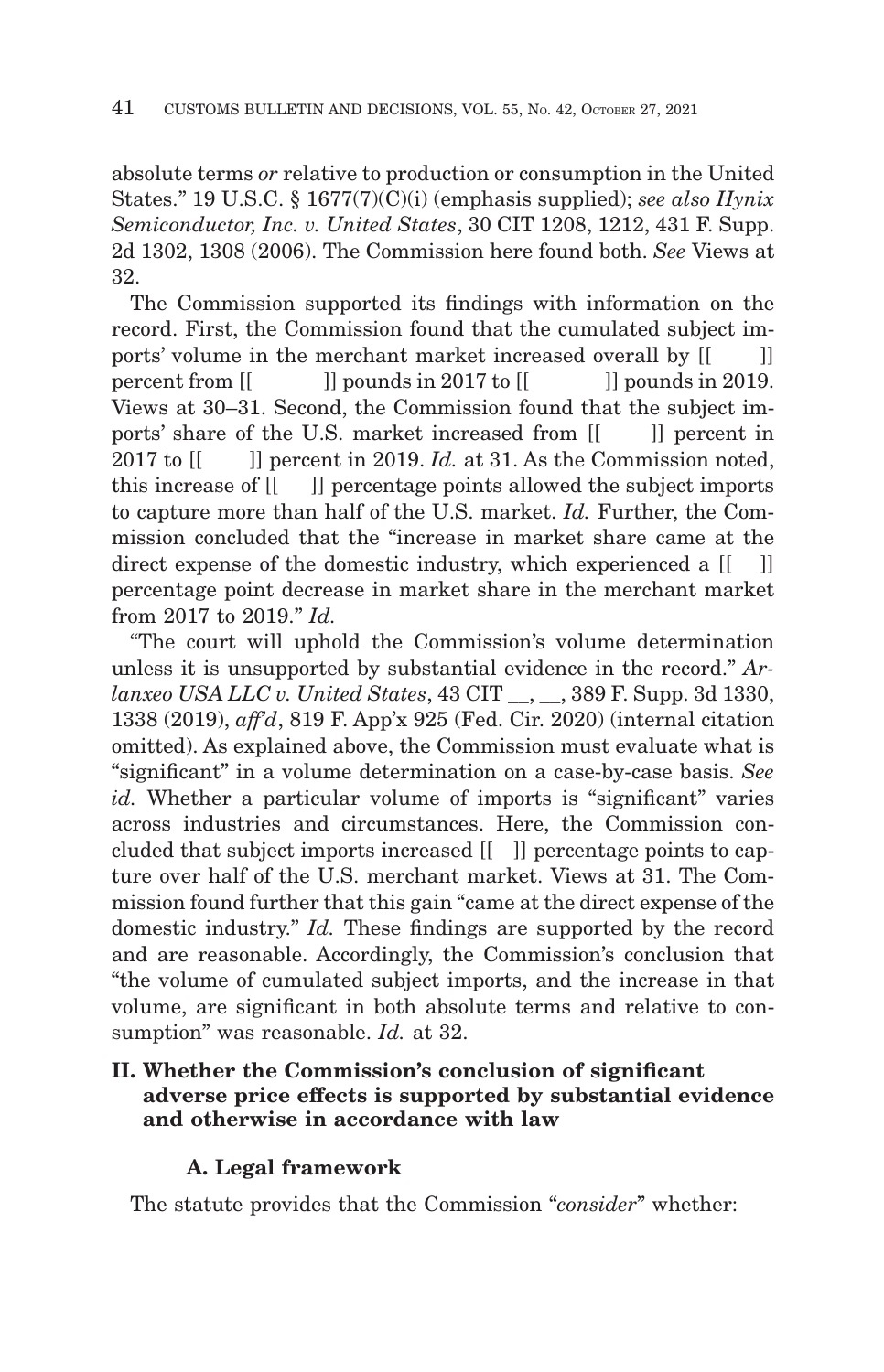(I) there has been significant price underselling by the imported merchandise as compared with the price of domestic like products of the United States, and

(II) the effect of imports of such merchandise otherwise depresses prices to a significant degree or prevents price increases, which otherwise would have occurred, to a significant degree.

19 U.S.C. § 1677(7)(C)(ii) (emphasis supplied).

## **B. Analysis**

Plaintiffs allege that the Commission found "adverse effects based solely on price underselling while ignoring the evidence about price depression and price suppression that contradicted the existence of any adverse price effects." Pls. Br. at 2. On this basis, plaintiffs argue that the Commission's conclusion that the subject imports caused "[a]dverse [p]rice [e]ffects [i]s [n]ot [s]upported [b]y [s]ubstantial [e]vidence and [i]s [n]ot [i]n [a]ccordance [w]ith [l]aw." *Id.* at 24.

Defendant argues that the statute does not require that the Commission find *either* price depression or price suppression to determine that subject imports have had adverse price effects on the domestic industry. Def. Br. at 35. Defendant asserts that "[t]he Commission's finding . . . [of] adverse price effects . . . is supported by substantial evidence" because the Commission's found that there was "pervasive" underselling and that the domestic industry lost sales due to the lower prices of subject imports. *Id.* at 28.

The court will address (1) the extent to which the statute requires that the Commission consider whether there has been significant price depression and significant price suppression in determining whether there are significant adverse price effects, and (2) whether the Commission's finding of significant adverse price effects was reasonable.

## **1. The requirement to consider price depression and price suppression**

Plaintiffs argue that "[t]he structure of the statute puts underselling in one provision and price depression/suppression in another provision. But the statutory term 'and' means that all of these factors must be considered." Pls. Br. at 33.

Defendant argues that plaintiffs "seek to add a limitation to the statute that does not exist, [and that plaintiffs' interpretation] is also wrong because it reads a specific provision – the price underselling provision – out of the statute." Def. Br. at 35 (citing 19 U.S.C. §  $1677(7)(C)(ii)(I)).$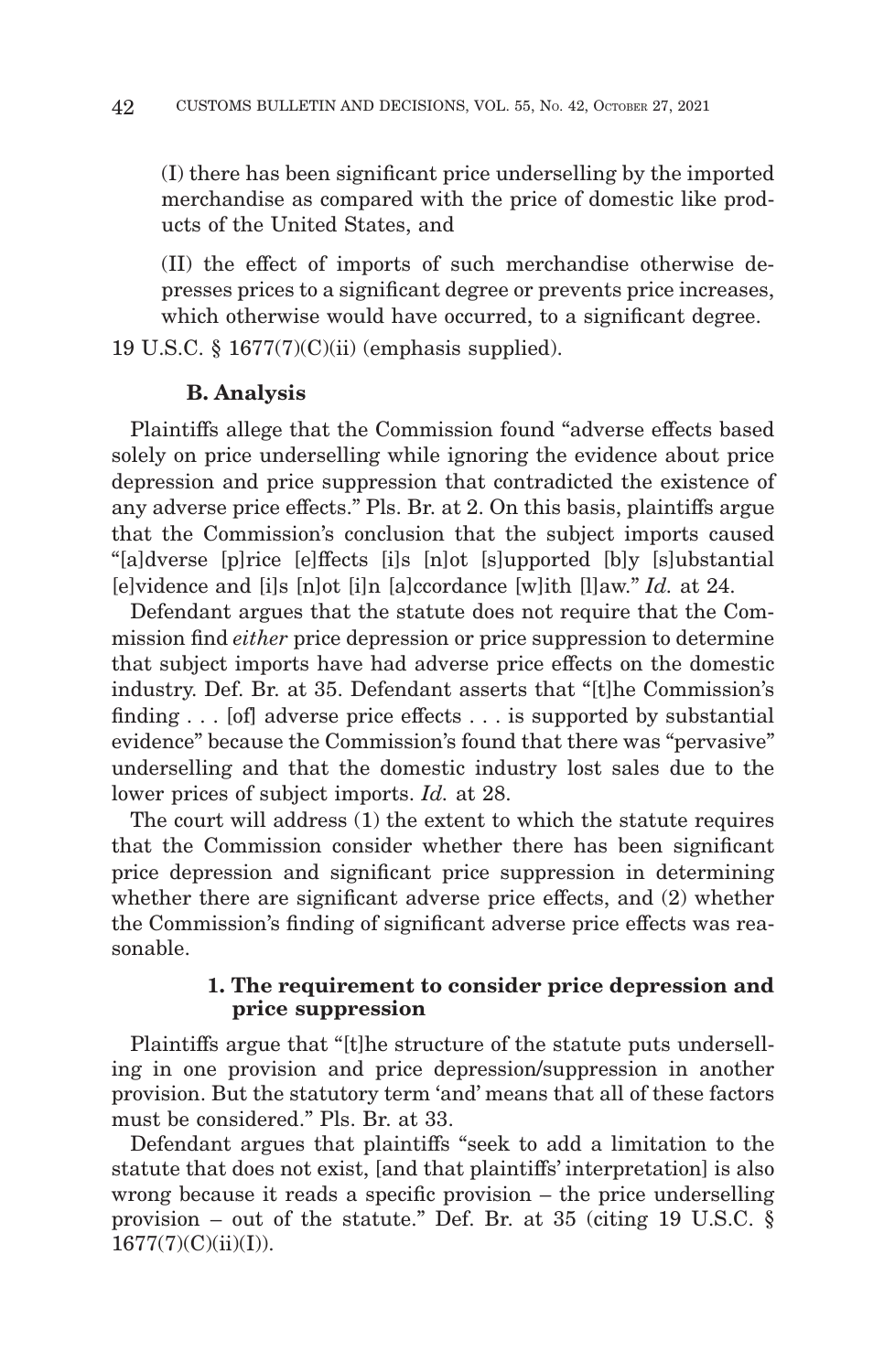This Court has made clear that "the plain language of the statute" provides that an analysis of underselling, on the one hand, and price suppression and price depression, on the other, are "two statutorilymandated discrete inquiries." *Altx, Inc. v. United States* ("*Altx I*"), 25 CIT 1100, 1109–10, 167 F. Supp. 2d 1353, 1366 (2001)<sup>3</sup>; *United Steel*, *Paper & Forestry, Rubber, Mfg., Energy, Allied Indus. & Serv. Workers Int'l Union, AFL-CIO, CLC v. United States*, 42 CIT \_\_, \_\_, 348 F. Supp. 3d 1328, 1335 (2018).4 Further, the U.S. Court of Appeals for the Federal Circuit ("Federal Circuit") and this Court have made clear that the Commission may rely on evidence *either* of significant underselling *or* significant price suppression or depression to support a finding for adverse price effects. *See Grupo Indus. Camesa v. United States*, 85 F.3d 1577, 1582 (Fed. Cir. 1996) (upholding the Commission's final determination of negative price effects — lost market share and lost sales — based on the Commission's finding of underselling alone); *see also Companhia Paulista De Ferro-Ligas v. United States*, 20 CIT 473, 478 (1996) ("'[T]o require findings of underselling would be inconsistent with the proposition that price suppression or depression is sufficient.'" (quoting *Cemex, S.A. v. United States*, 16 CIT 251, 261, 790 F. Supp. 290, 299 (1992), *aff'd without op.*, 989 F.2d 1202 (Fed. Cir. 1993))). In *ITG Voma Corp.*, the Court stated that "[plaintiff's] argument presumes incorrectly that price depression or suppression is required to find that imports have had an adverse effect on domestic prices." *ITG Voma Corp. v. U.S. Int'l Trade*

<sup>&</sup>lt;sup>3</sup> In *Altx, Inc.*, domestic producers challenged the Commission's final negative determination in an antidumping case involving circular seamless stainless steel hollow products from Japan. *Altx, Inc. v. United States*, 25 CIT at 1100, 167 F. Supp. 2d at 1357. "The Commission determined that underselling was not significant and that subject imports caused neither price depression nor price suppression." *Id.* at 1109, 167 F. Supp. 2d at 1365. The court remanded the case holding that "[s]ection  $1677(7)(C)(ii)$  requires the Commission to undertake two distinct analyses to examine (1) the significance of underselling *and* (2) the causal connection between subject imports and price depression and/or suppression." *Id.* at 1109–10, 167 F. Supp. 2d at 1366. The court concluded that the Commission "may not simply refer to its conclusion regarding the effect of underselling on price depression and/or suppression as a basis for finding underselling not to be significant . . . [as doing so] collapses the two statutorily-mandated discrete inquiries and is therefore contrary to the plain language of the statute." *Id.*

<sup>4</sup> In *United Steel, Paper & Forestry, Rubber, Manufacturing, Energy, Allied Industrial & Service Workers International Union, AFL-CIO, CLC*, a domestic labor union challenged the Commission's final negative determination in an antidumping and countervailing duty case involving truck and bus tires from China. *United Steel, Paper & Forestry, Rubber, Mfg., Energy, Allied Indus. & Serv. Workers Int'l Union, AFL-CIO, CLC v. United States*, 42 CIT \_\_, \_\_, 348 F. Supp. 3d 1328, 1331 (2018). In that case, "the Commission found that underselling was pervasive" but not significant because underselling did not cause price suppression or depression*. Id.* at \_\_, 348 F. Supp. 3d at 1335. The court held that substantial evidence did not support the Commission's price effects finding because "[b]y merely relying on its finding for price suppression and price depression, the Commission conflated the two-pronged analysis mandated by the statute." *Id.*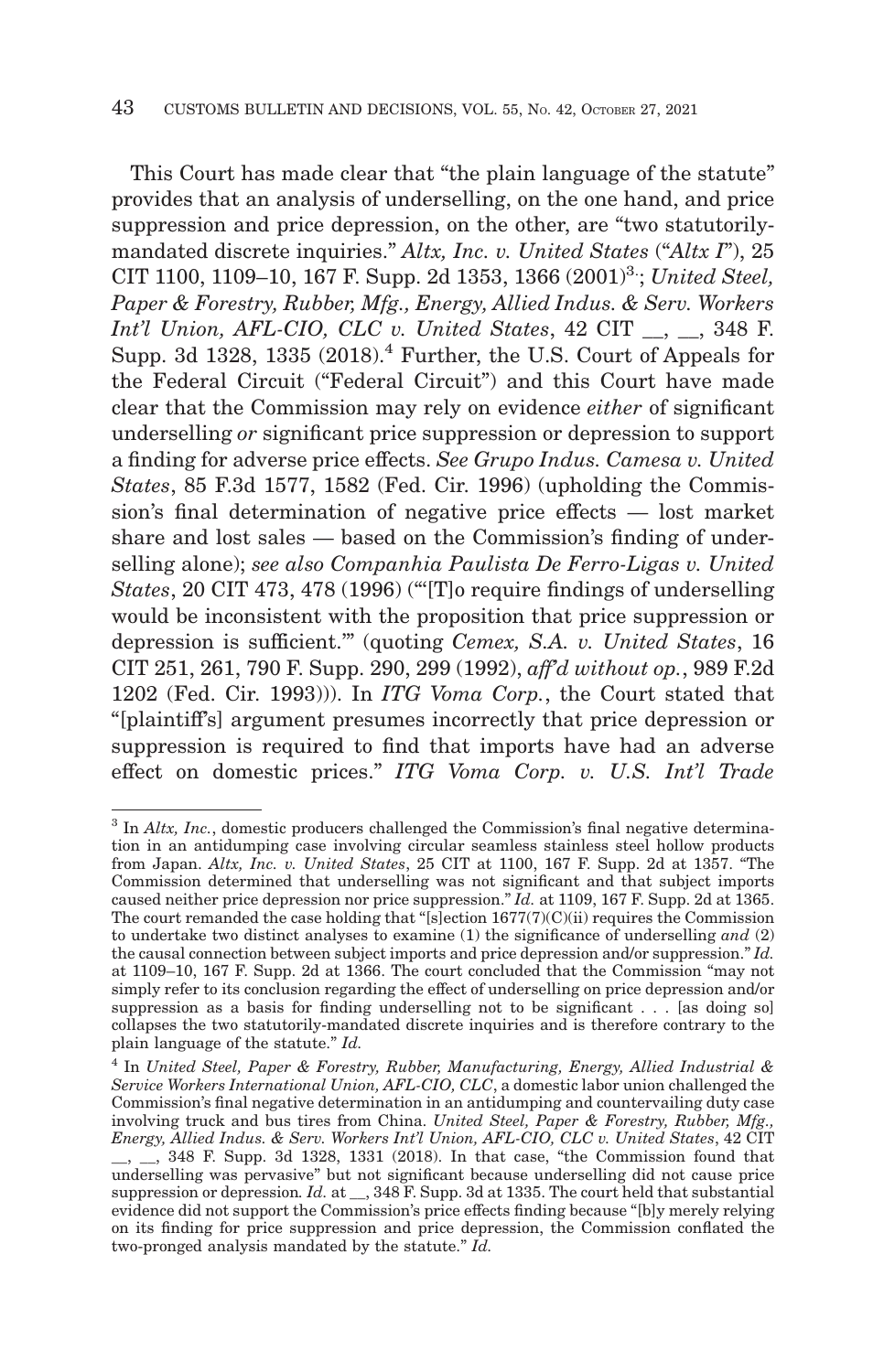*Comm'n,* 41 CIT \_\_, \_\_, 253 F. Supp. 3d 1339, 1361 (2017), *aff'd without op.*, 753 F. App'x 913 (Fed. Cir. 2019).

In sum, the Commission may find adverse price effects without a finding of significant price depression or price suppression. However, the Commission is required by statute to *consider both* underselling, and price suppression and depression. The court now turns to whether the Commission's finding of significant adverse price effects due to underselling, without a finding that there was significant price depression or suppression, was reasonable. In that analysis, the court focuses on whether the Commission considered adequately price depression and price suppression.

## **2. Whether the Commission's finding of significant adverse price effects was reasonable**

### **a. Substitutability**

The Commission began its discussion of price effects by recalling its finding that there was a "high degree of substitutability between the domestic like product and cumulated subject imports, and that price is an important factor in purchasing decisions for PET sheet." Views at 33. The Federal Circuit has previously identified the close nexus between substitutability, price and underselling. *See NSK Corp. v. U.S. Int'l Trade Comm'n*, 716 F.3d 1352, 1367 (Fed. Cir. 2013) ("[T]he Commission . . . stressed that there is a high degree of substitutability among domestic [products], subject imports, and non-subject imports, making price a very important factor in purchasers' decision-making. With respect to the likely impact of revocation of the orders on pricing and competition, the Commission determined that 'subject imports were likely to significantly undersell the domestic products and were likely to have significant adverse effects on domestic prices upon revocation of the orders.'" (quoting *Certain Ball Bearings and Parts thereof from Japan and the United Kingdom*, USITC Pub. 4131, Inv. Nos. 731-TA-394-A and 399-A (Second Review) (Second Remand) (Jan. 2010) at 57)).

The Commission found that "substantial majorities of responding market participants, in comparisons between and among PET sheet from Korea and Oman and the domestic like product, reported that such PET sheet is always or frequently interchangeable . . . ." Views at 27 (citing *Final Staff Report*, at II-21 tbl.II-10, CR 403 (Int'l Trade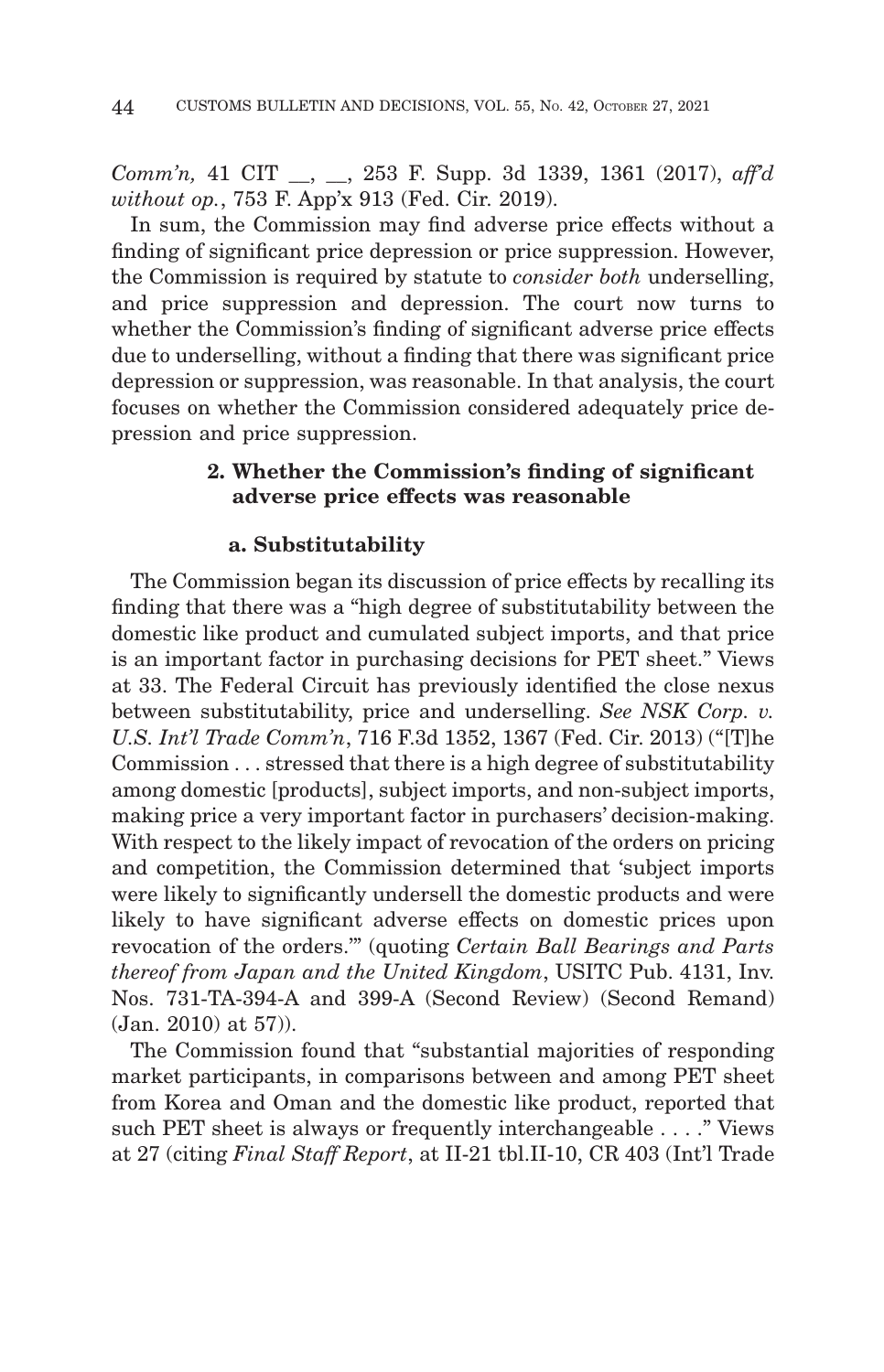Comm'n Aug. 6, 2020), ECF No. 17-1 ("Staff Report")).<sup>5</sup> The Commission found also that "majorities or pluralities of purchasers reported that the domestic like product and subject imports from Oman were comparable in 15 of 22 purchasing factors . . . ." *Id.*

In its discussion of substitutability, the Commission noted the importance of price in purchasing decisions and summarized the record supporting this conclusion:

Nearly all responding purchasers (16 of 17) reported that price is a very important factor<sup>6</sup> in their PET purchasing decisions. Moreover, as discussed, majorities of U.S. producers and importers, and at least half of responding purchasers, reported that non-price differences were only sometimes or never significant in purchasing decisions for PET sheet in comparisons between and among the domestic like product and subject imports from Korea and Oman. In the same vein, the majority of purchasers (11 of 17) reported that they usually purchase the lowest-priced PET sheet, and more purchasers (20 firms) ranked price as among the top three factors they consider in their purchasing decisions for PET sheet than any other factor besides quality (21 firms).

*Id.* at 29. The Commission concluded, "[t]hus, while other factors may also be important, the record clearly indicates that price is an important factor in purchasing decisions for PET sheet." *Id.*

Plaintiffs challenge substitutability on two grounds: (1) that other qualities of D-PET — such as its "superior quality" and market perception of the product, not only price — are driving purchasing decisions; and, (2) that price is not "the most important factor." Pls. Br. at 15–16 (quoting *Staff Report* at I-18), 26.7

<sup>&</sup>lt;sup>5</sup> Table II-10 shows that 16 of 21 U.S. producers, six of seven U.S. importers and six of nine purchasers reported that the domestic like product and subject imports from Oman were always or frequently interchangeable. *Staff Report* at II-21 tbl.II-10. Additionally, Table II-10 shows that sixteen of seventeen U.S. producers, nine of 10 U.S. importers and two of two purchasers reported that the domestic like product and subject imports from Korea were always or frequently interchangeable. *Id.*

<sup>6</sup> Question III-24 on the purchasers' questionnaire asked purchasers to "[p]lease rate the importance of the following factors in your firm's purchasing decisions for PET sheet." U.S. Purchasers' Questionnaire at 16, PR 85. Purchasers were able to rate each of the twentytwo factors as "Very important," "Somewhat Important," or "Not Important." *Id.*

<sup>7</sup> The citation provided in Plaintiffs' Rule 56.2 Motion for Judgment on the Agency Record appears to cite incorrectly to page I-18 of the Staff Report. *See* Pls. Br. at 16. The cited material appears to come instead from page V-18 of the Staff Report. *See Staff Report* at V-18.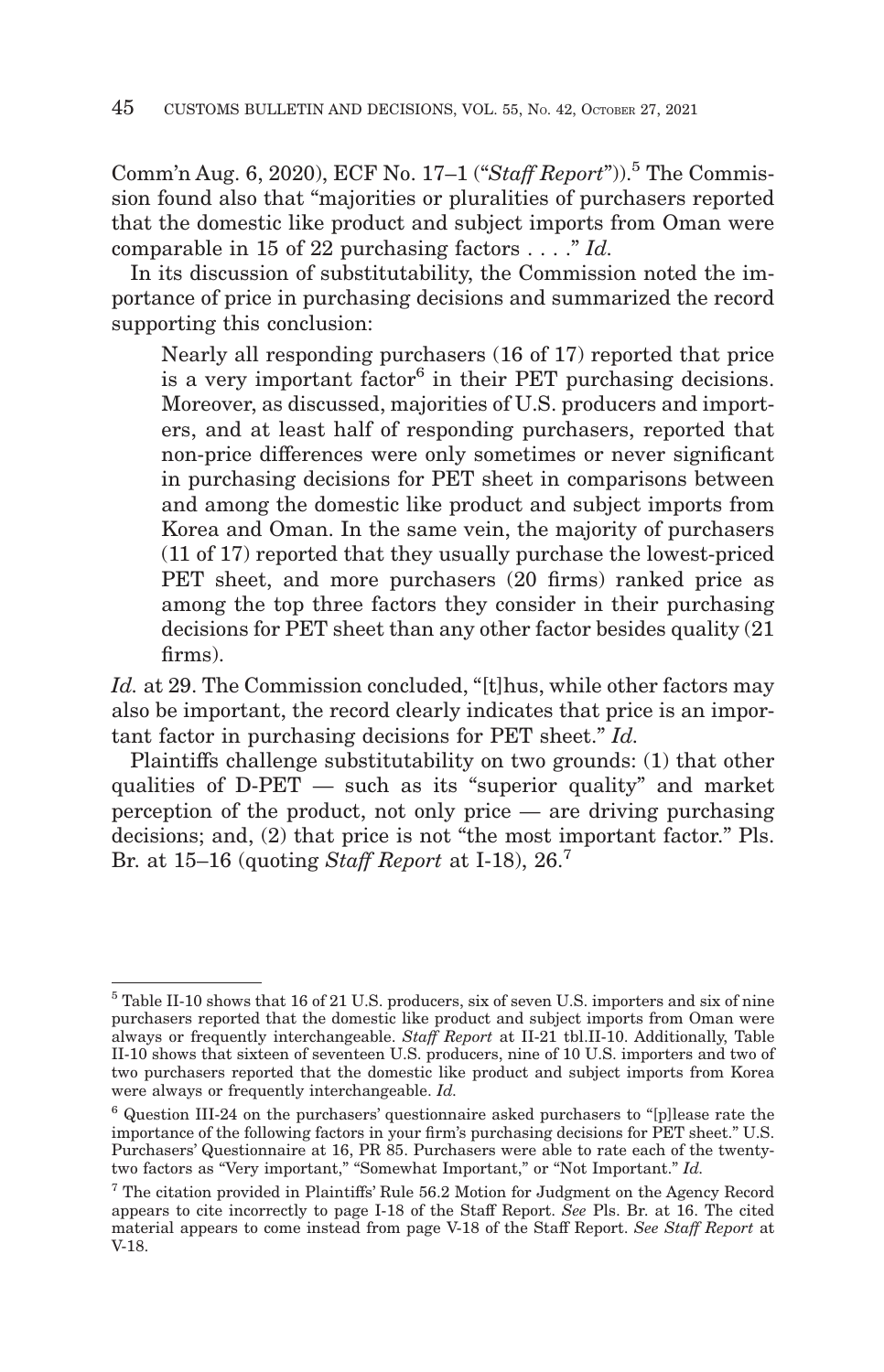#### **i. Plaintiffs' other factors argument**

Plaintiffs argue that "[t]he Commission improperly ignored or dismissed . . . evidence that [OCTAL's] largest customers perceived . . . D-PET [sheet] differently" than PET sheet. Pls. Br. at 19. Notably, OCTAL raised similar arguments during the investigation. *See generally* Pre-Hearing Brief of OCTAL SAOC FZC and OCTAL Inc. (July 7, 2020) at 23, CR 362, PR 108. The Commission considered the argument and responded that it is "unpersuaded by OCTAL's argument that purchases of PET sheet from Oman increased mainly for non-price reasons." Views at 35.

Plaintiffs argue that OCTAL's D-PET is "a superior product that provides better physical performance characteristics." Pls. Br. at 13. Plaintiffs tout that D-PET is produced from a patented production process. *Id.* at 12. Plaintiffs quote the Commission's Staff Report as support: "Purchasers identified the superior quality of D-PET as the main *non-price reason* for purchasing imported rather than U.S. produced product." *Id.* at 16 (original emphasis removed, emphasis supplied) (quoting *Staff Report* at I-18).8 Further, plaintiffs point to excerpts from the questionnaire responses of two sizeable U.S. purchasers expressing their opinions that D-PET sheet is superior to traditional PET sheet. *Id.* at 17–18. Plaintiffs also note that OCTAL's customers "that explicitly stated that the ability to purchase D-PET was 'very important' to their purchasing decision accounted for 82.2 percent of all D-PET sheet purchases from OCTAL." *Id.* at 22.

In its Views, the Commission stated that it "do[es] not find that D-PET's physical qualities or its other characteristics meaningfully limit the substitutability between subject imports from Oman and the domestic like product." Views at 28. "In particular, majorities of purchasers found the domestic like product comparable to subject imports from Oman in factors of product clarity, product formability, and quality meets industry standards, each of which was deemed very important by at least 14 of 17 reporting purchasers." *Id.* The Commission continued, "[b]y contrast, most purchasers (12 of 17) rated 'PET is D-PET' as not important or only somewhat important as a purchasing factor." *Id.*

### **ii. Price is an important factor**

Plaintiffs maintain that price is not the "most important factor" for purchasers when making purchasing decisions. Pls. Br. at 26. However, and as defendant points out, the Commission did not find that price was the "most important factor," but rather "an important

<sup>8</sup>*See supra* note 7.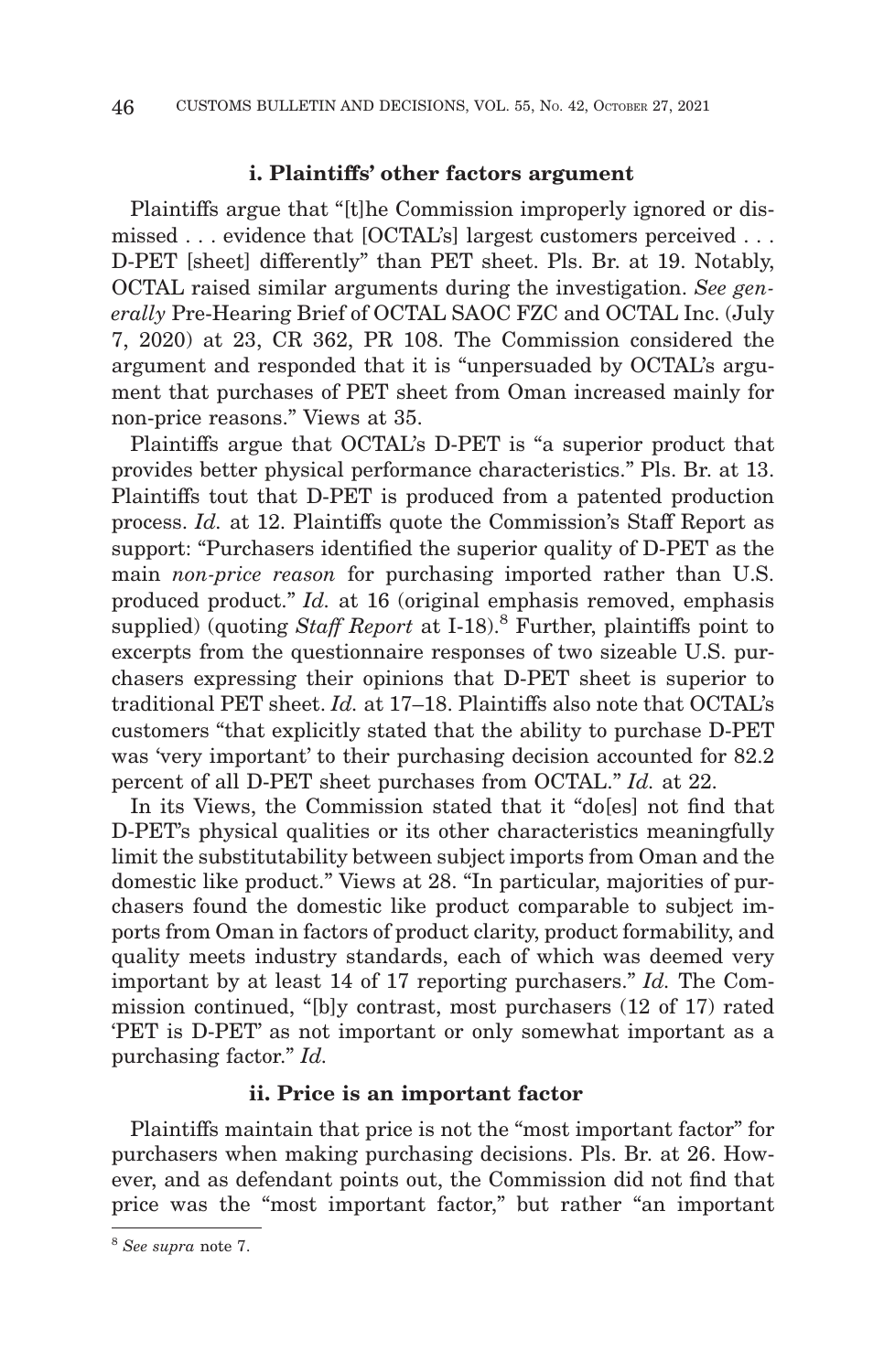factor." Views at 29; *see also* Def. Br. at 23 n.10. Additionally, the Commission stated that "other factors may also be important." Views at 29.

In Commission determinations, price does not need to be the *most* important factor to be a *very important* factor and potentially even a *determining* factor to a purchasing decision. *See Acciai Speciali Terni, S.p.A. v. United States*, 19 CIT 1051, 1059 (1995).9 Plaintiffs argue that "[i]t is undisputed that those U.S. customers accounting for [[ ]] percent of total purchases of OCTAL PET informed the Commission (in response to a specific Commission question) that price was not the most important factor for purchasing OCTAL PET sheet." Pls. Reply Br. at 6–7 (citing OCTAL Pre-Hearing Brief (July 7, 2020) at Ex. 3, CR 362).<sup>10</sup> However, plaintiffs'  $\begin{bmatrix} \vert & \vert \end{bmatrix}$  percent figure fails to take into account that almost all of those who responded to the questionnaire listed price as a key factor in their purchasing decisions. OCTAL Post-Hearing Brief (July 21, 2020) at Ex. 3, CR  $370^{11}$ 

The Commission expressly addressed OCTAL's arguments that factors other than price were driving purchasing decisions. *See* Views at 35 n.150 ("The only possible adverse effect of the underselling is market share. But . . . the shifts in market share are . . . demonstrably unrelated to price. Such shifts in market share cannot be linked to the underselling . . . ." (quoting OCTAL Post-Hearing Brief (July 21, 2020) at 4–5, CR 370)). After considering OCTAL's arguments, the Commission weighed the evidence and concluded:

<sup>9</sup> In *Acciai Speciali Terni, S.p.A.*, Acciai Speciali argued that "the Commission's findings as to the importance of price [were] exaggerated, because . . . two large purchasers . . . noted

<sup>. . .</sup> that factors other than price were also important to their purchase decisions." *Acciai Speciali Terni, S.p.A. v. United States*, 19 CIT 1051, 1059 (1995)*.* The court rejected plaintiff's argument because "[both] purchasers . . . indicated . . . that a [five] to 10 percent rise in import price would cause them to purchase domestic products," and "one of the two large purchasers stated that it found the quality of domestic and imported products to be comparable." *Id.* at 1059–60. Therefore, although some "purchasers did not list price as the *most* important factor, price was listed as *a very* important factor." *Id.* at 1059 (emphasis supplied).

<sup>10</sup> The citation provided in Plaintiffs' Reply Brief in Support of Rule 56.2 Motion for Judgment on the Agency Record appears to cite incorrectly to Exhibit 3 of the OCTAL Pre-Hearing Brief. *See* Pls. Reply Br. at 6–7; OCTAL Pre-Hearing Brief (July 7, 2020) at Ex. 3, CR 362. The cited material appears to come instead from Exhibit 3 of the OCTAL Post-Hearing Brief. *See* OCTAL Post-Hearing Brief (July 21, 2020) at Ex. 3, CR 370.

 $11$  Question III-23 on the purchasers' questionnaire asked purchasers to "[p] lease list, in order of their importance, the main factors your firm considers in deciding from whom to purchase PET sheet (examples include availability, extension of credit, contracts, price, quality, range of supplier's product line, traditional supplier, etc.)." U.S. Purchasers' Questionnaire at 15. Purchasers were given three blank lines to write their main factors as well as an opportunity to "list any other factors that are very important in your purchase decisions." *Id.*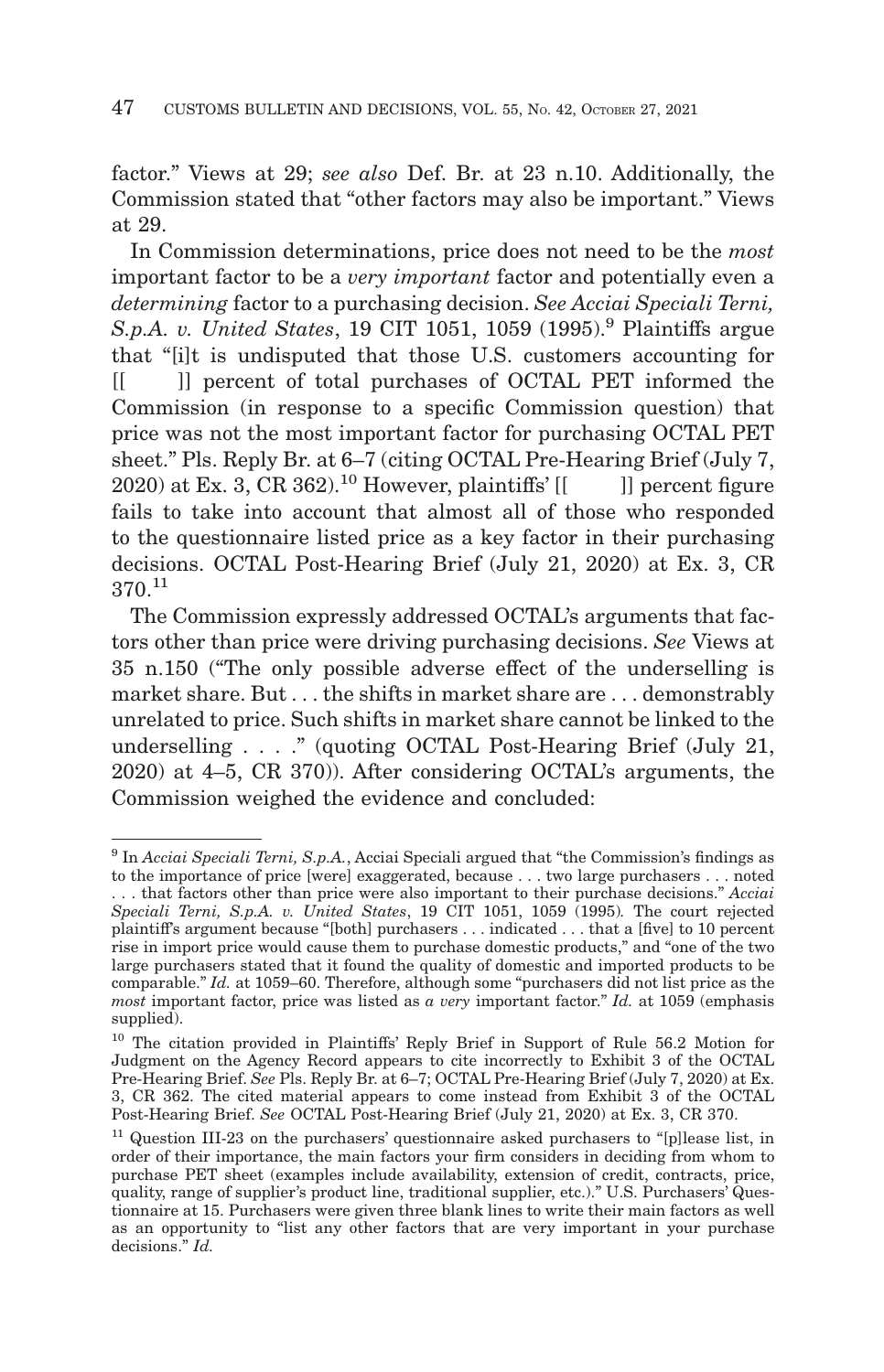We are unpersuaded by OCTAL's argument that purchases of PET sheet from Oman increased mainly for non-price reasons. We acknowledge that the record contains statements from certain firms that they purchased subject imports from Oman for non-price reasons, such as quality or carbon footprint. However, we find that these statements do not outweigh the aggregate data from market participants as a whole, which, as discussed above, reflects that price is an important factor in purchasing decisions for PET sheet and that most purchasers usually purchase the lowest-priced product. Further, OCTAL itself testified at the hearing as to the importance of price in purchasing decisions for PET sheet from Oman, and the questionnaire responses of the same firms indicating that they purchased subject imports from Oman for non-price reasons reflect that they consider price as very important in their purchasing decisions for PET sheet. Moreover, all five firms reporting price as a primary reason for their purchase of subject imports rather than the domestic like product purchased subject imports exclusively from Oman, which, as explained above, pervasively undersold the domestic like product.

Because the record as a whole indicates that price is an important factor in purchasing decisions for PET sheet, including PET sheet from Oman, and that the domestic industry lost sales due to price to lower-priced subject imports, we find that this underselling caused the shift in market share from the domestic like product to cumulated subject imports over the POI. We thus find the underselling by cumulated subject imports to be significant.

Views at 35–38 (citations omitted).

"It is the Commission's task to evaluate the evidence it collects during its investigation. Certain decisions, such as the weight to be assigned a particular piece of evidence, lie at the core of that evaluative process." *U.S. Steel Grp. v. United States*, 96 F.3d 1352, 1357 (Fed. Cir. 1996). The Commission's finding that price was an important factor was reasonable and supported by the record, and was sufficient to support the Commission's finding of significant adverse price effects.

### **b. Price effects**

The Commission found that "data indicate[d] that cumulated subject imports pervasively undersold the domestic like product throughout the POI by significant margins." Views at 34. The Commission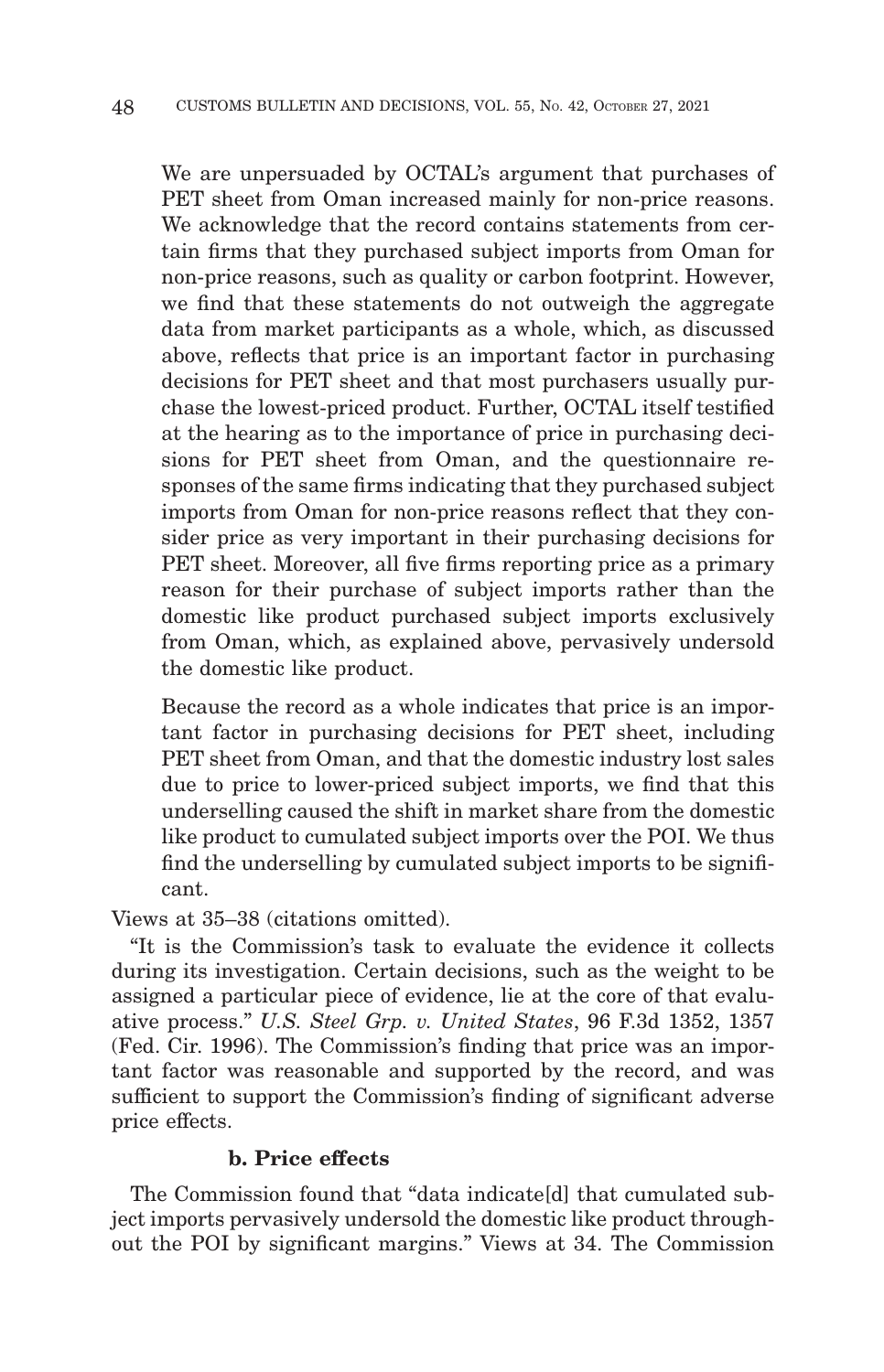observed that "between 2017 and 2019, cumulated subject imports undersold the domestic like product in 74 of 76 possible quarterly comparisons," or 97.4 percent.<sup>12</sup> *Id.* The record shows that the "average underselling margin [was] 16.6 percent." *Id.*

The Commission determined that the "underselling by cumulated subject imports caused the [U.S.] domestic industry to lose sales." *Id.* The Commission pointed to two sources of information in the record to support this finding: (1) purchaser questionnaires where five out of the ten purchasers "reported price as a primary reason for their purchase of the subject imports [over] the domestic like product"; and (2) "contemporaneous documentation of price negotiations" between U.S. producers and purchasers demonstrating that certain U.S. producers were losing sales because they could not match OCTAL's lower prices. *Id.*

The Commission also found that "there was a market share shift from the domestic industry to cumulated subject imports over the POI." *Id.* at 35. The Commission described this shift as "[c]onsistent with lost sales due to underselling by subject imports," *id.* at 35, and referenced its volume determination where the "cumulated subject imports gained [[ ]] percentage points . . . at the domestic industry's expense in the merchant market." *Id.* at 35 n.149. As described by the court above, the Commission concluded that the underselling was "significant." *Id.* at 37.13

The Commission then addressed the "price trends for the domestic like product and subject imports." *Id.* at 37–38. The Commission did "not find that cumulated subject imports depressed [or suppressed] prices for the domestic like product to a significant degree." *Id.* at 38. The Commission concluded that the "cumulated subject imports had significant adverse price effects on the domestic industry" based on the Commission's finding "that subject imports significantly undersold the domestic like product, gaining sales and market share at the domestic industry's expense due to their lower prices." *Id.*

Plaintiffs raise two principal types of arguments to challenge the Commission's adverse price effects finding. First, plaintiffs argue that the Commission "ignore[d] the record evidence" with regard to price depression and suppression. Pls. Br. at 31–32. Had the Commission considered price depression and suppression, plaintiffs argue, the Commission would not have found that there were adverse price

 $12 \text{ }$ "[[ ]] pounds of subject imports [were] reported in those quarters." Views at 34. In the two quarters in which the cumulated subject imports oversold the domestic like product, "[[ ]] pounds of subject imports [were] reported, and [the] average overselling margin [was] [[]] percent." *Id.*

<sup>13</sup>*See supra* Section 2(a)(ii).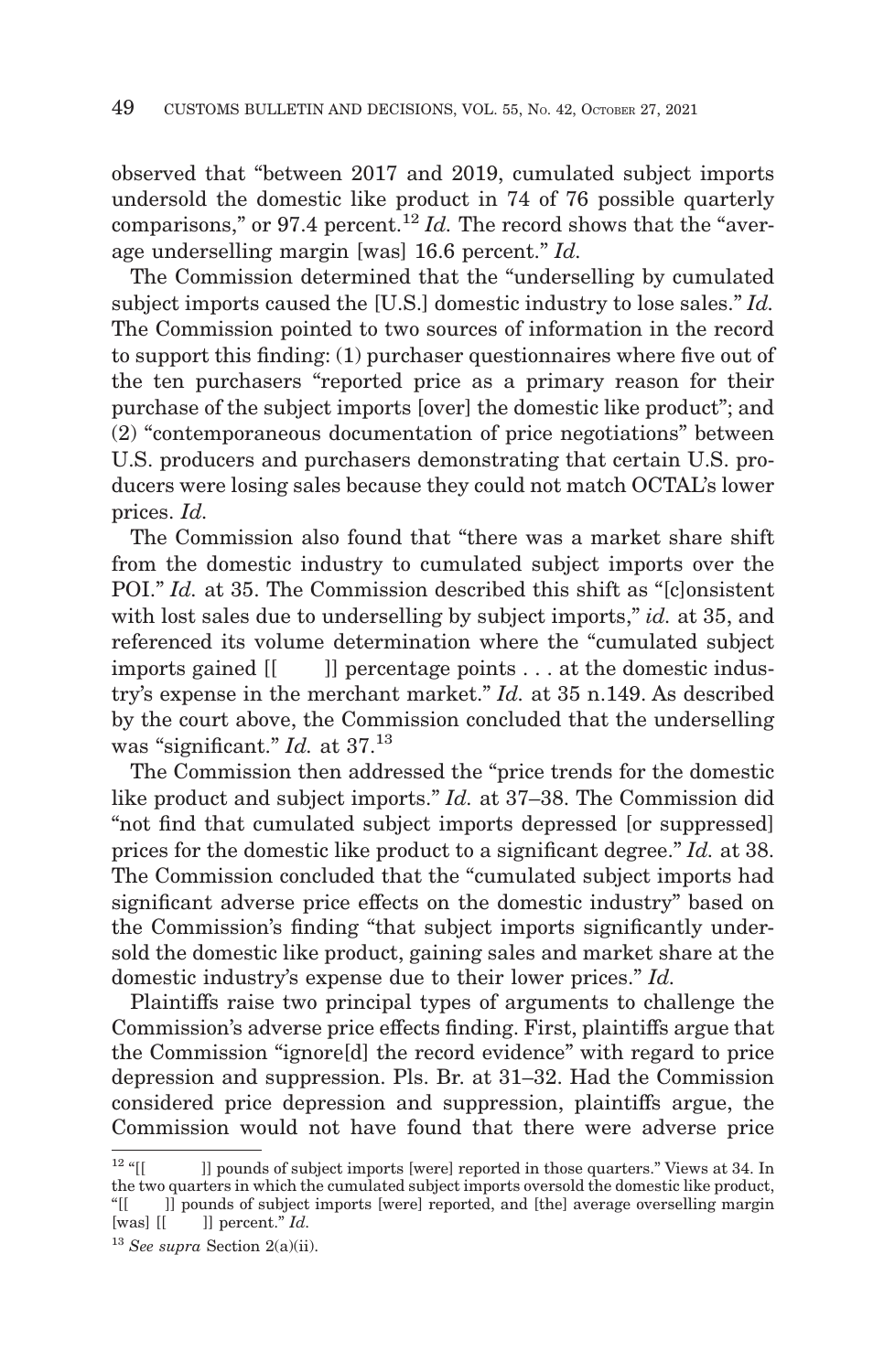effects. *See id.* ("The Commission apparently believes the statute gives them a series of alternative boxes, and that checking any one of those boxes is enough. But the Commission must consider all of the evidence, including the evidence that might undermine the conclusion the Commission is contemplating."). Second, plaintiffs argue that "[i]nstead of identifying any adverse price effects, the Commission turned to various measures of volume. The Commission pointed to individual lost sales and an overall market share shift." *Id.* at 35 (emphasis omitted) (citing Views at 34–35). Defendant disagrees and states that "the record confirms" that "the market [share] shift from domestic product to imports from Oman" is due to lower prices. Def. Br. at 29.

"[T]o determine the substantiality of the evidence, the court must also take into account 'whatever in the record fairly detracts from its weight.'" *Nippon Steel Corp. v. United States*, 27 CIT 1856, 1864, 301 F. Supp. 2d 1355, 1364 (2003) (quoting *Universal Camera Corp. v. NLRB*, 340 U.S. 474, 488 (1951)). "The possibility of drawing two inconsistent conclusions from the evidence does not prevent the court from holding that the Commission's determinations, findings, or conclusions are supported by substantial evidence." *ITG Voma Corp. v. U.S. Int'l Trade Comm'n*, 41 CIT \_\_, \_\_, 253 F. Supp. 3d 1339, 1347 (2017) (citing *Nippon Steel Corp. v. United States*, 458 F.3d 1345, 1352 (Fed. Cir. 2006)), *aff'd without op.*, 753 F. App'x 913 (Fed. Cir. 2019).

The Commission's finding of pervasive underselling is supported by the record. "[C]umulated subject imports undersold the domestic like product" 97.4 percent of the time in quarterly comparisons between  $2017$  and  $2019 -$  "with an average underselling margin of 16.6 percent." Views at 34. The Court has upheld cases in which the Commission found significant underselling, but no significant price depression or suppression, in instances in which there was underselling in substantially less than 97.4 percent of quarterly comparisons. *See Cleo Inc. v. United States*, 30 CIT 1380, 139698, 1402 (2006) (stating that "combined data" demonstrating underselling in 33 of 45 quarters or 73.3 percent supported the Commission's underselling determination), *aff'd*, 501 F.3d 1291, 1303 (Fed. Cir. 2007).<sup>14</sup> Further, the Commission has found adverse price effects in other investigations where the Commission did not find significant price depression or suppression and found underselling in fewer quarterly compari-

<sup>&</sup>lt;sup>14</sup> The Federal Circuit affirmed, albeit with reference only to data from three of four products, for a total of 29 of 41 quarters or 70.7 percent with underselling. *Cleo Inc. v. United States*, 501 F.3d 1291 (Fed. Cir. 2007).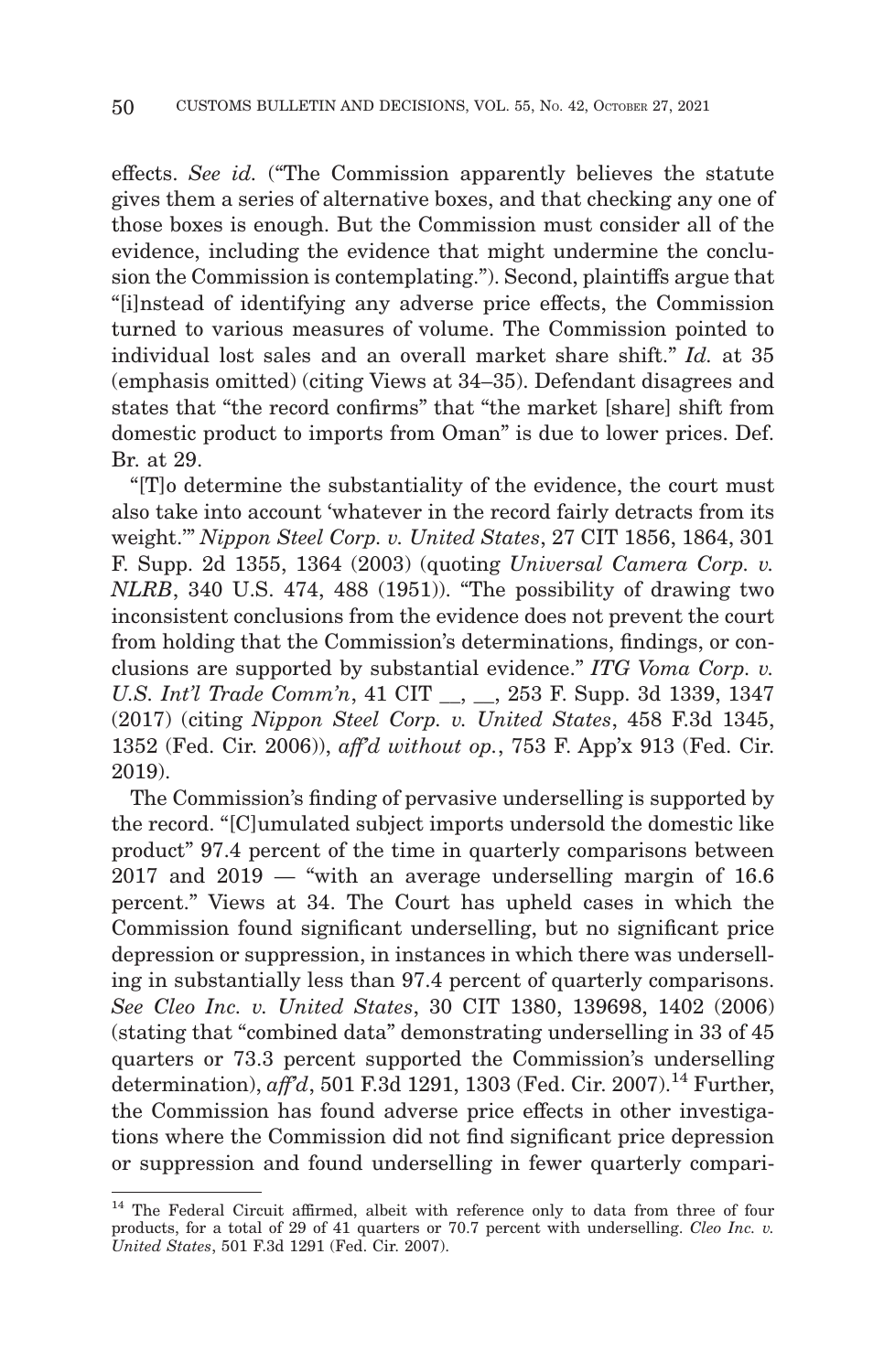sons. *See Certain Aluminum Extrusions from China*, USITC Pub. 4229, Inv. Nos. 701-TA-475 and 731-TA-1177 (Final) (May 2011) at 22 (finding that "subject imports undersold the domestic like product in 43 of 58 quarterly comparisons, or 74 percent of the time, at margins ranging from 1.6 to 66.1 percent"); *see also Aluminum Foil from China*, USITC Pub. 4771, Inv. Nos. 701-TA-570 and 731-TA-1346 (Final) (Apr. 2018) at 30 (finding "[t]he pricing data show that subject imports undersold the domestic like product in 40 of 77 instances, or 52 percent of comparisons, at margins ranging from 1.2 percent to 23.0 percent").

Regardless of the Commission's finding on underselling, the Commission is still required to consider price depression and suppression in its price effects analysis. *See* 19 U.S.C. § 1677(7)(C)(ii). Plaintiffs do not dispute the Commission's finding that the subject imports did not significantly depress or suppress the domestic industry's prices. Plaintiffs' dispute boils down to questioning whether the Commission "consider[ed]" price depression and suppression "[i]n evaluating the effect of [subject] imports . . . on [domestic] prices." *Id*.

The Commission found that the "cumulated subject imports [did not] depress[] prices for the domestic like product to a significant degree" because, among other reasons, "[p]rices for all four domestically produced pricing products were higher in the fourth quarter of 2019 than in the first quarter of 2017." Views at 37-38. The Commission determined also that "cumulated subject imports [did not] prevent[] price increases . . . to a significant degree." *Id*. at 38. The Commission reached this conclusion by looking at the domestic industry's ratio of cost of goods sold to net sales and determining that "the domestic industry's price increases were sufficient to cover its rising costs on a per unit basis in the merchant market over the course of the POI." *Id*. In conclusion, the Commission considered price depression and suppression in its price effects analysis in the instant case. The fact that the Commission did not find significant price depression or suppression does not mean that the Commission's adverse price effects finding is unsupported by substantial evidence.

Plaintiffs' second argument is that "the Commission's approach [for finding price effects] relies twice on adverse volume effects." Pls. Br. at 36. Plaintiffs maintain that in "blaming underselling for the shift in market share[, the Commission] largely ignores contrary record evidence . . . . For example, in its submissions to the Commission, OCTAL . . . [argued] . . . that the vast majority of the shift in market share occurred for reasons demonstrably unrelated to prices." *Id*. at 37. As discussed by the court above, the Commission considered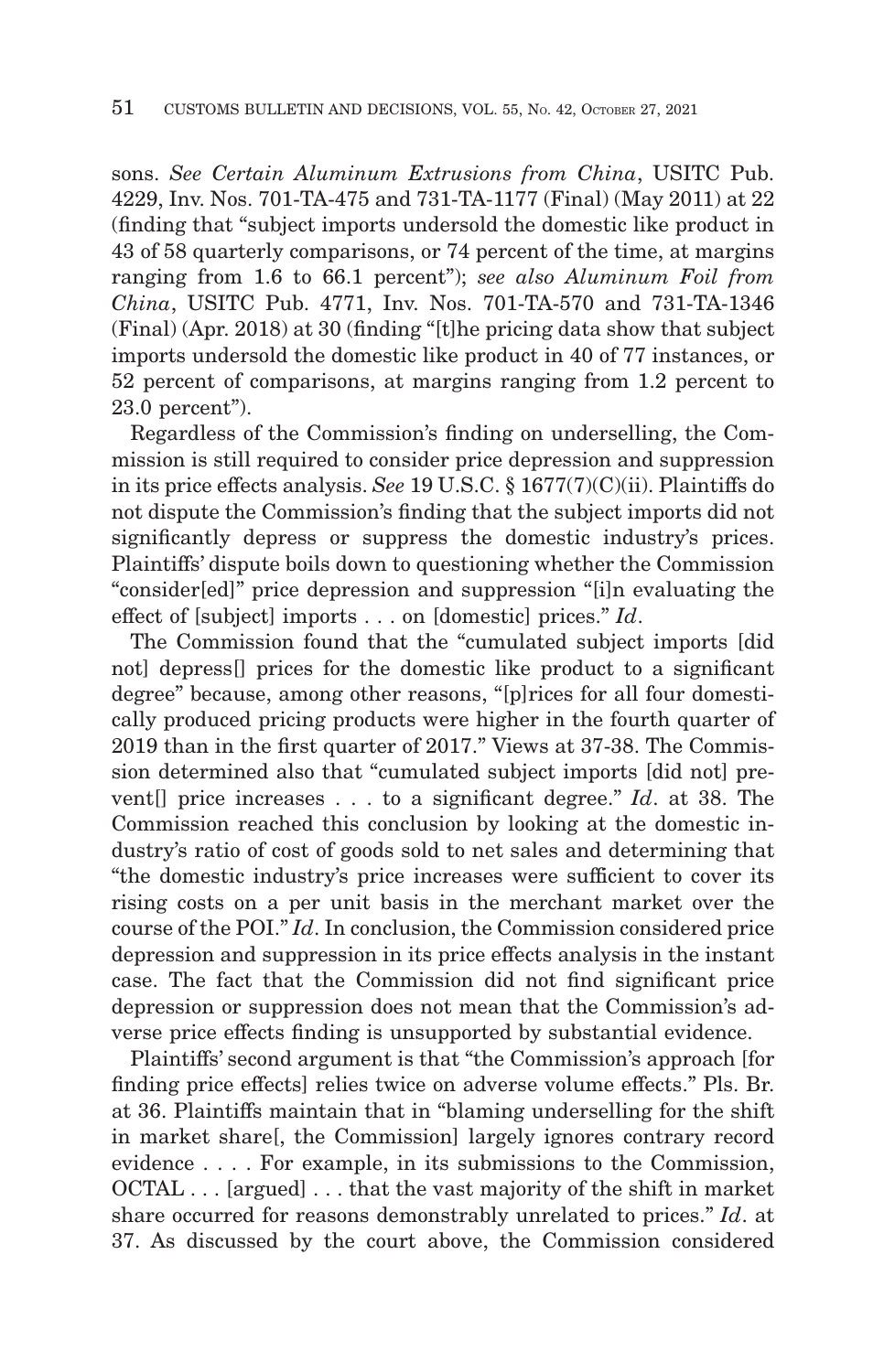OCTAL's arguments and determined otherwise. Views at 35. Having considered OCTAL's positions, the Commission disagreed:

Notwithstanding some improvements in the industry's performance, which occurred as apparent U.S. consumption increased over the POI, cumulated subject imports had adverse effects on the domestic industry. Cumulated subject imports, as discussed above, captured sales and took market share from the domestic industry during the POI due to their lower prices.

#### *Id*. at 42.

The Commission found that the underselling by the cumulated subject imports caused adverse price effects — lost sales and lost market share — to the U.S. domestic industry. *Id.* at 34–35. As noted above, the Commission pointed to two sources of information in the record to support its finding of lost sales: (1) purchaser questionnaires; and (2) "contemporaneous documentation of price negotiations" between U.S. producers and purchasers. *Id.* at 34. This Court has determined that the Commission may rely on purchaser questionnaire responses to determine that price sensitivity affects the domestic industry especially when subject imports and the domestic like product are substitutable, as the subject merchandise was found to be in the instant case. *See Chefline Corp. v. United States*, 26 CIT 878, 891, 219 F. Supp. 2d 1303, 1316 (2002); *Swiff-Train Co. v. United States*, 37 CIT \_\_, \_\_, 904 F. Supp. 2d 1336, 1343 (2013).

The Commission relied also on the record to determine that "there was a market share shift from the domestic industry to the cumulated subject imports over the POI." Views at 35. In conclusion, the Commission considered the record as a whole, and its finding of adverse price effects was reasonable based on the information in the record.

# **III. Whether the Commission's conclusion of significant adverse impact is supported by substantial evidence and is otherwise in accordance with law**

### **A. Legal framework**

The third consideration in an antidumping injury determination is the impact of the subject imports on the domestic industry. 19 U.S.C. § 1677(7)(C). In evaluating this impact, the Commission "shall evaluate all relevant economic factors which have a bearing on the state of the [domestic] industry." *Id.* § 1677(7)(C)(iii). These factors include, but are not limited to:

(I) actual and potential decline in output, sales, market share, [] profits, . . . ability to service debt, productivity, return on investments, return on assets, and utilization of capacity,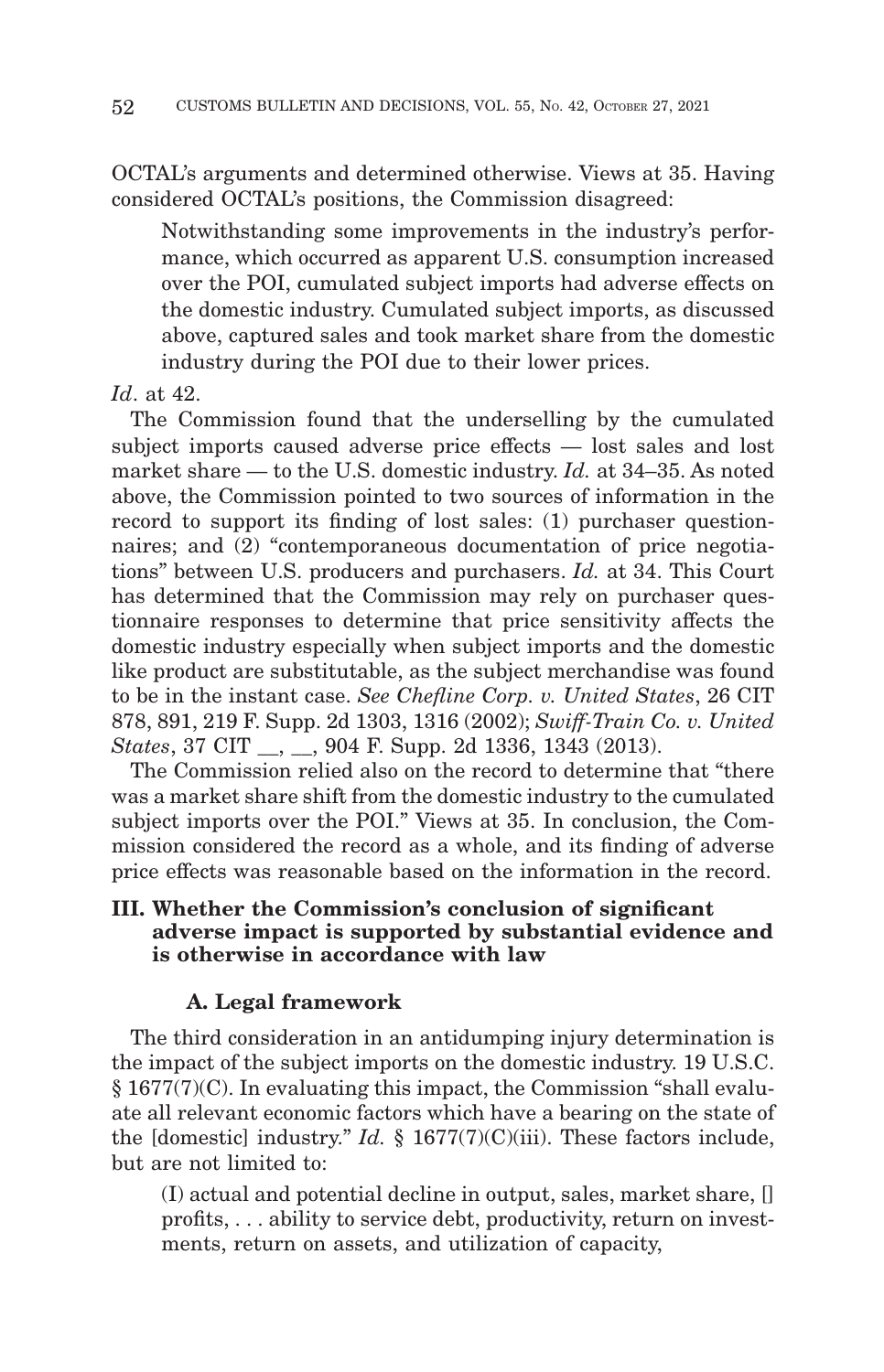(II) factors effecting domestic prices,

(III) actual and potential negative effects on cash flow, inventories, employment, wages, growth, ability to raise capital and investment,

(IV) actual and potential negative effects on the existing development and production efforts of the domestic industry, . . . and (V) . . . the magnitude of the margin of dumping.

*Id.* The Commission is instructed to "evaluate all relevant economic factors described in [19 U.S.C.  $\S 1677(7)(C)(iii)$ ] within the context of the business cycle and conditions of competition that are distinctive to the affected industry." *Id.* As such, while profit can be an important indicator, "[t]he Commission may not determine that there is no material injury . . . to an industry in the United States merely because that industry is profitable or because the performance of that industry has recently improved." *Id.* § 1677(7)(J).

## **B. Analysis**

The Commission's finding of significant adverse impact is supported by substantial evidence. The Commission weighed the evidence, noted some improvements in the performance of the domestic industry as apparent U.S. consumption increased over the POI, and found that "the domestic industry's production, shipments, and revenues were lower than they would have been [without the lower priced subject imports]." *Id.* at 42–43. Additionally, the Commission pointed to the record, which shows that total net sales decreased from 2017 to 2019 by approximately 24.7 million pounds, or in terms of value, 15.6 million dollars. *Id.* at 44 (citing *Staff Report* at F-5 tbl.F-3).

Plaintiffs challenge the Commission's adverse impact determination on two grounds: (1) the Commission failed to establish a correlation between subject import flows and the condition of the domestic industry; and (2) the Commission did not evaluate properly OCTAL's low dumping margin. Pls. Br. at 2–3. The court will consider each of these challenges in turn.

### **1. Whether the Commission's finding of correlation between the increased volumes of imports and the domestic industry's injury was reasonable**

The Commission considered properly the record information, including financial performance, and concluded reasonably that the domestic industry suffered an adverse impact. Plaintiffs argue that the Commission's analysis erred in failing to "consider the relationship between [the increase in] subject imports and the [improving]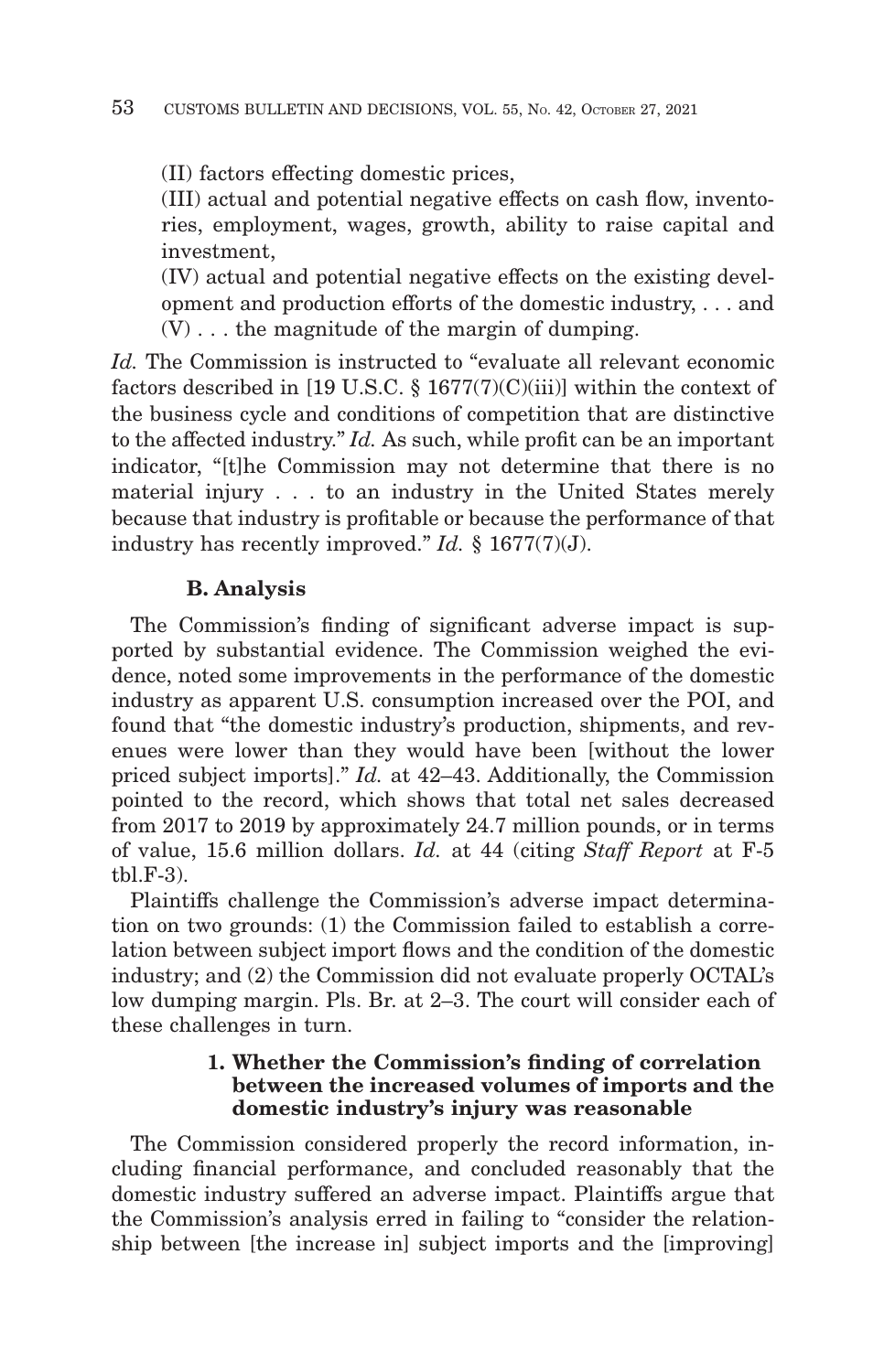condition of the domestic industry." Pls. Br. at 40. Plaintiffs assert that the evidentiary record before the Commission demonstrated the lack of "correlation between [the] increase in the subject imports and changes in domestic industry profitability." *Id.* at 41.

Specifically, plaintiffs challenge correlation on two grounds: (a) the Commission in its affirmative impact determination ignored and failed to reconcile positive industry performance indicia, such as the industry's increase in operating profits; and (b) the Commission failed to consider the record as a whole and, therefore, failed to establish causation — that the domestic industry's condition was "'by reason of'" the subject imports. *Id.* at 41 (quoting 19 U.S.C. § 1673d(b)), 43.

### **a. Whether the Commission addressed properly the positive industry performance indicia on the record**

Plaintiffs argue first that the Commission did not take into account positive industry performance indicia — particularly, the financial performance of the industry — in the Commission's conclusion that the domestic industry was suffering material injury. *See* Pls. Br. at 39–43. Plaintiffs assert, without offering any support, that this case stands in contrast to the "vast majority of injury cases [in which] a domestic industry . . . suffers decreasing profitability over the period." *Id.* at 39. In the instant case, plaintiffs maintain, "the domestic industry was consistently profitable, at a high level, and with improving profitability." *Id.* Plaintiffs emphasize that, "[a]s subject imports increased [their] market share, the domestic industry [increased its operating profits]." *Id.* at 42 (citing *Staff Report* at C-11 to C-12).

The Commission noted that the profitability of most domestic producers deteriorated over the POI. Views at 44 (citing *Staff Report* at  $F-5$  to  $F-15$  tbl. $F-3$ ).<sup>15</sup> In addition, the Commission concluded that, although there are some industrywide data suggesting a positive profitability trend, the "domestic industry as a whole would have performed materially better in the absence of the dumped imports." *Id*.

Plaintiffs point out that the Commission noted that "[m]easures of the domestic industry's output were mixed over the POI" and found several positive performance indicators, such as improving employment metrics. *Id.* at 39; Pls. Br. at 39, 43 (citing Views at 41). Plaintiffs assert that the Commission is required to explain "how it reconciles the [] positive indicia [on the record] with its finding of [an]

 $^{15}$  Table F-3 shows the "[s]elect results of operations of U.S. producers, merchant market, by company, 2017–19." *Staff Report* at F-5 tbl.F-3. The total net sales lost by all firms from 2017 to 2019 was approximately 24.7 million pounds, or in terms of money, 15.6 million dollars. *Id.*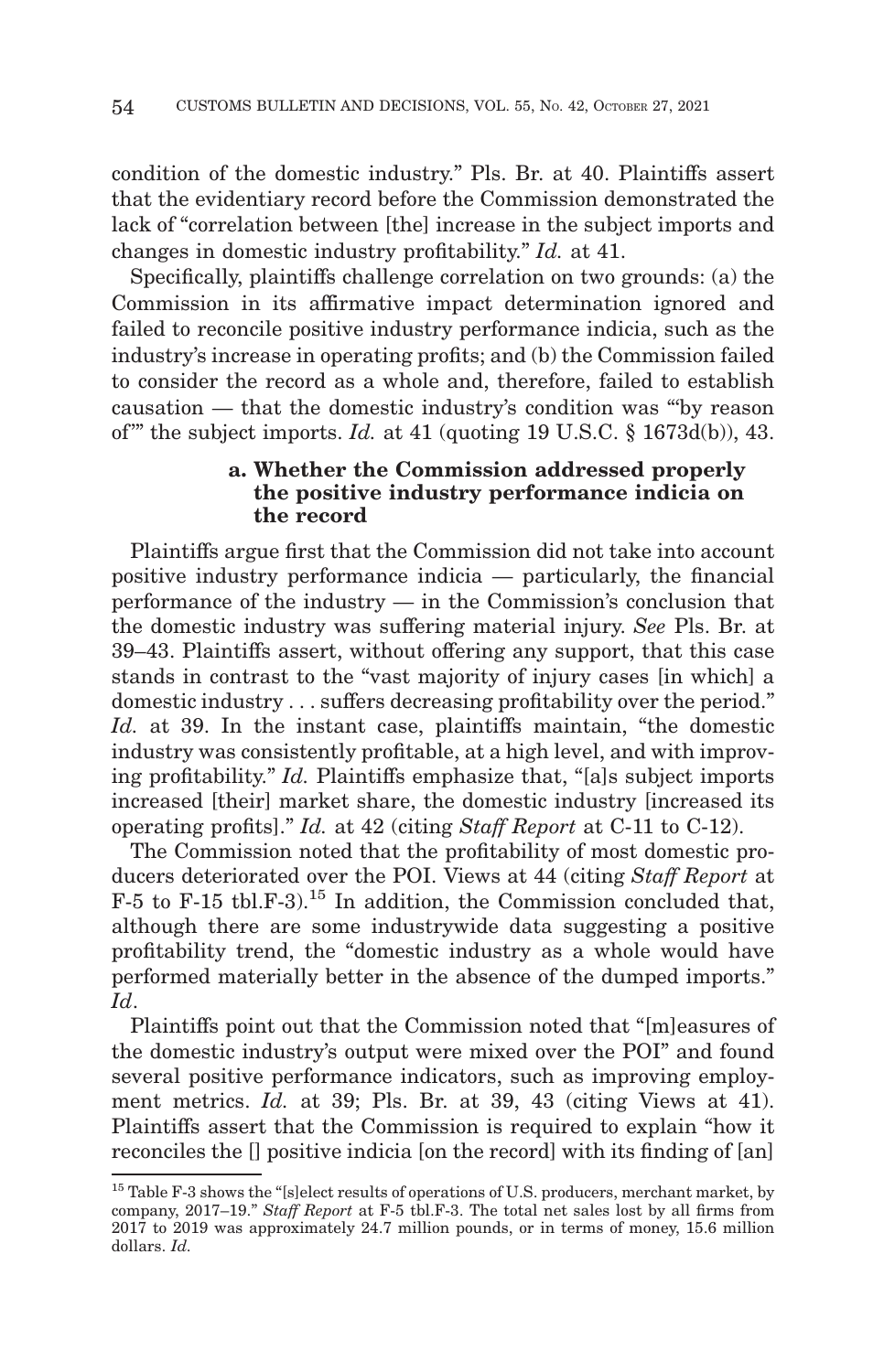adverse impact" — and that the Commission's failure, in plaintiffs' view, to do so renders the Final Injury Determination not in accordance with law. Pls. Br. at 43–44.

The statute requires that the Commission consider all the factors set out in section  $1677(7)(C)(iii)$  in determining the condition of the domestic industry. 19 U.S.C. § 1677(7)(C)(iii). The Federal Circuit has explained that:

 $[Section 1677(7)(C)(iii)]$  list [s] factors which the Commission "shall," not may, consider and evaluate in determining the effect on the domestic industry. Depending on the circumstances, the Commission may not need or be able to consider each listed factor; it may also consider other relevant factors, such as the intent of the importer or the effect on competition. However, the Commission cannot *ignore or bypass* the core factors directed by the statute.

*Trent Tube Div., Crucible Materials Corp. v. Avesta Sandvik Tube AB*, 975 F.2d 807, 814 (Fed. Cir. 1992) (emphasis supplied); *accord Coalition for Fair Trade of Hardwood Plywood v. U.S. Int'l Trade Comm'n*, 40 CIT \_\_, \_\_, 180 F. Supp. 3d 1137, 1172 (2016).

In considering the five categories of impact factors, the Commission is required to "tak[e] into account contradictory evidence or evidence from which conflicting inferences could be drawn." *Suramerica de Aleaciones Laminadas, C.A v. United States*, 44 F.3d 978, 985 (Fed. Cir. 1994) (quoting *Universal Camera Corp. v. NLRB*, 340 U.S. 474, 487 (1951)). However, "the significance to be assigned to a particular factor is for the [Commission] to decide," and none of the factors on its own is dispositive. S. Rep. No. 96–249, at 88 (1979), *reprinted in* 1979 U.S.C.C.A.N. 381, 474; *ITG Voma Corp. v. United States*, 41 CIT \_\_, \_\_, 253 F. Supp. 3d 1339, 1358 (2017), *aff'd without op.*, 753 F. App'x 913 (Fed. Cir. 2019).

The statute directs the Commission to evaluate using a variety of factors, such as domestic sales, profit, market share and capacity utilization, whether subject imports have had an adverse impact on the domestic industry. 19 U.S.C.  $\S$  1677(7)(C)(iii). In considering this range of factors in this case, the Commission expressly discussed both positive and negative indicia — for example, the Commission noted that capacity, domestic employment and gross profits all improved over the POI. Views at 39–41.

However, the Commission also discussed that other indicia, such as U.S. shipments, capacity utilization and market share, declined. *Id.* at 40. The Commission emphasized that subject imports "captured sales and took market share from the domestic industry during the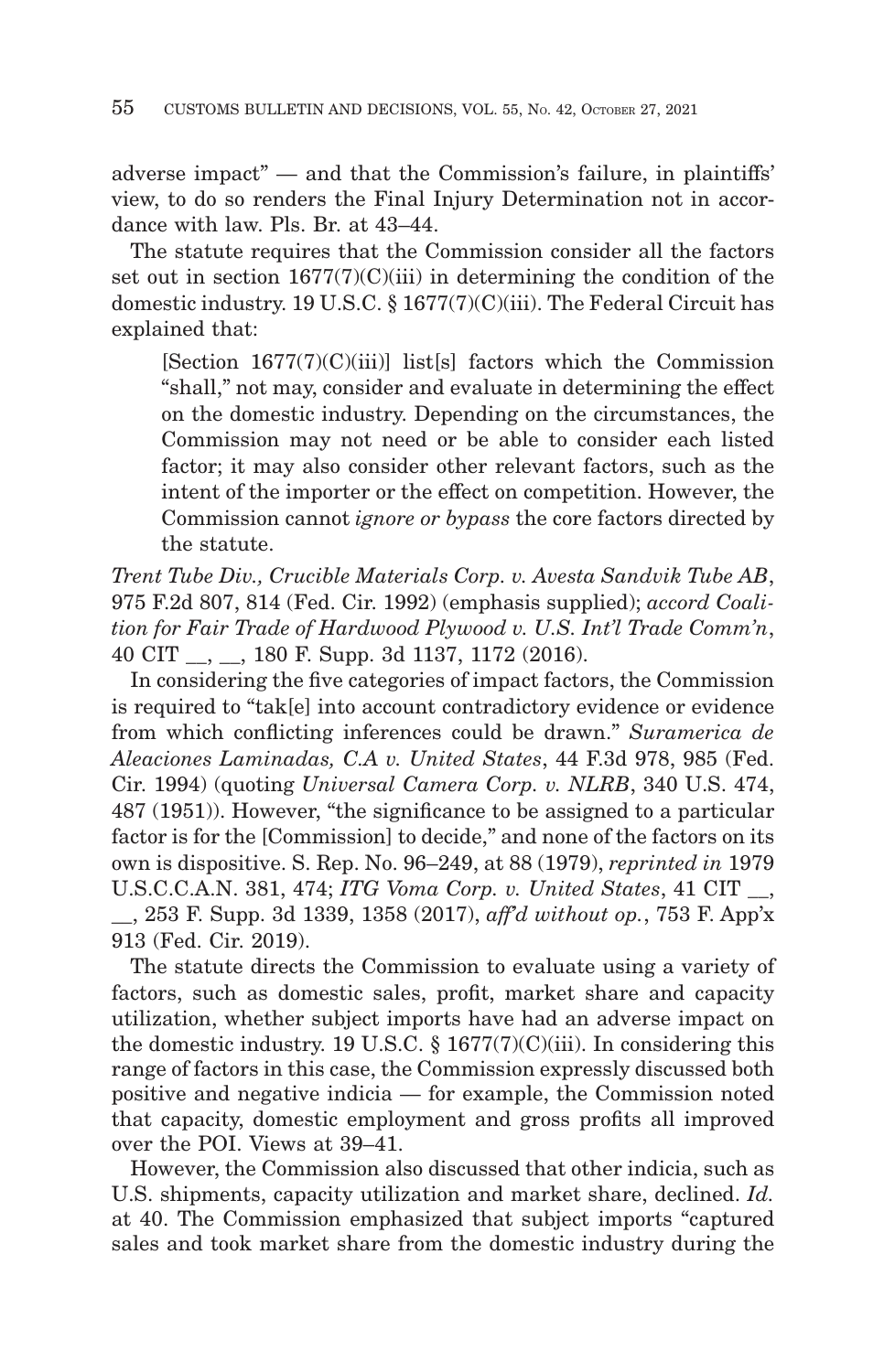POI." *Id.* at 42. In addition, "the quantity and value of the domestic industry's commercial U.S. shipments, and the revenues from its commercial sales, decreased over the POI, despite the  $\llbracket \cdot \cdot \cdot \rVert$  percent increase in apparent U.S. consumption in the merchant market over this period." *Id.* at 43.

After considering all of these indicators, the Commission concluded that "[n]otwithstanding some improvements in the industry's performance, which occurred as apparent U.S. consumption increased over the POI, cumulated subject imports had adverse effects on the domestic industry." *Id.* at 42. In sum, the Commission considered all the information on the record, including information that arguably conflicted with the Commission's conclusion that the domestic industry suffered material injury as a result of the subject imports. The Commission's analysis on its face makes clear that it did not "ignore or bypass" any key factor in its analysis. *Trent Tube Div., Crucible Materials Corp. v. Avesta Sandvik Tube AB*, 975 F.2d 807, 814 (Fed. Cir. 1992).

As previewed above, plaintiffs focus heavily on the industry's financial performance over the POI. *See* Pls. Br. at 39 (stating that "the domestic industry was consistently profitable, at a high level, and with improving profitability at the end of the period"). However, as the Commission explained, neither profit nor any other factor is dispositive in the Commission's analysis. Views at 44 (discussing 19 U.S.C.  $\S$  1677(7)(J)). Further, it is well established that when positive data on profitability conflict with other negative industry trends, the Commission may find adverse impact as a result of the subject imports so long as the Commission's determination makes clear that the Commission considered the record as a whole. *See United Steel, Paper & Forestry, Rubber, Mfg., Energy, Allied Indus. & Serv. Workers Int'l Union, AFL-CIO, CLC v. United States*, 44 CIT \_\_, \_\_, 425 F. Supp. 3d 1374, 1380 (2020) ("Even though the domestic industry's profit increased, the Commission characterized the profit increase as 'modest' in light of the significant increase in demand and decline of raw material costs . . . . Because the record shows that the domestic industry had fewer shipments and obtained lower revenues even during a period of increased demand, the court concludes that it was reasonable for the Commission to conclude that the subject imports significantly impacted the domestic industry."); *see also ITG Voma Corp.*, 41 CIT at \_\_, 253 F. Supp. 3d at 1358–59 (upholding the Commission's affirmative impact determination because, although the industry had strong financial performance, other indicia, such as domestic shipments, employment and net sales, experienced an overall decline during the POI).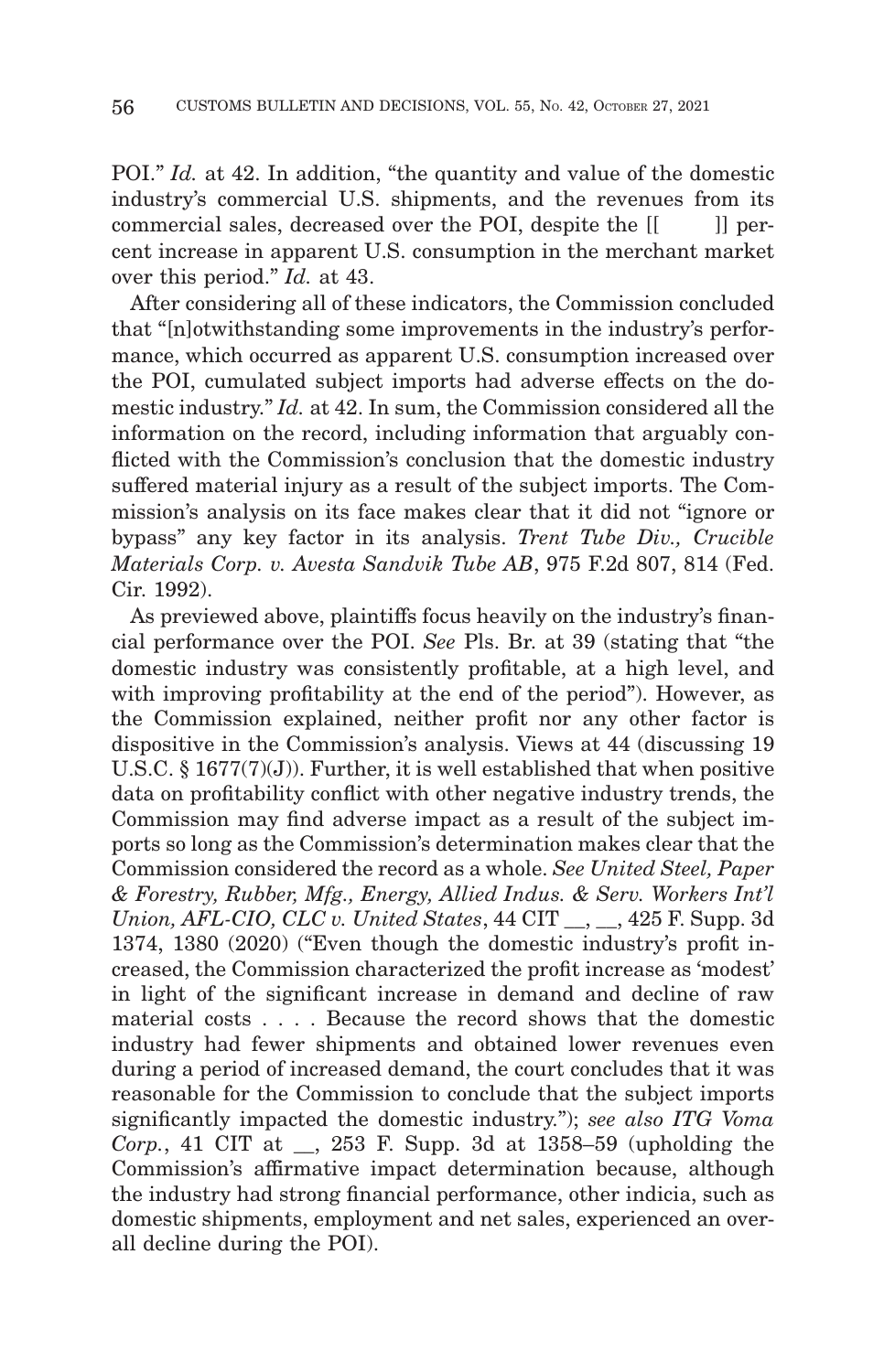In addition, in the instant case, the Commission's Final Injury Determination makes clear that the industrywide profit data are not as straightforward as plaintiffs' argument may suggest. *See* Views at 44. In particular, the Commission pointed out that (1) nine of 13 U.S. merchant market producers suffered operating losses in 2019, (2) "14 of 22 [U.S.] producers reported that the subject imports had negative effects on [their] investment[s], and (3) 13 of 22 U.S. producers reported that the subject imports had "negative effects on [their] growth and development." *Id.* The Commission also found that one producer, [[ ]], which produces a "niche product that may not compete directly with subject imports," likely drove the positive profitability trend. *Id.* This single producer "had far better operating performance than any other domestic producer each year of the POI," and "the other producers overall had lower operating margins in 2019 than in 2017." *Id.*

In sum, the Commission's examination of the industry's profitability trends taken in conjunction with the findings on industry declines in other areas, such as market share, shipments and capacity utilization, demonstrate that the Commission considered the range of industry performance data and made a reasonable impact determination.

### **b. Whether the Commission adequately established that the impact to the domestic industry was "by reason of" the subject imports**

Plaintiffs next contend that the Commission failed to establish a correlation between the "increase in the subject imports and [the] changes in the domestic industry profitability" and that the record information "suggests that the condition of the domestic industry is not 'by reason of' the subject imports as required by the statute." Pls. Br. at 41 (quoting 19 U.S.C. § 1673d(b)). Overall, plaintiffs maintain that "the Commission's decision does not address [the lack of correlation] evidence at all" and that "the word 'correlation' is nowhere to be found in the entire Commission decision." Pls. Br. at 42–43.

Defendant responds that the word correlation is nowhere to be found in the statute, let alone that the statute nowhere requires that the Commission make a finding of a "correlation" between the subject imports and the condition of the domestic industry. Def. Br. at 41 (citing 19 U.S.C.  $\S 1677(7)(C)(iii)$ ). Further, defendant maintains that the statute does not require that the Commission apply any "specific methodology" related to the impact analysis. *Id.* Nonetheless, defendant contends that the Commission did evaluate the causation in regard to — as well as correlation between — the increase of subject imports and the condition of the domestic industry, finding "that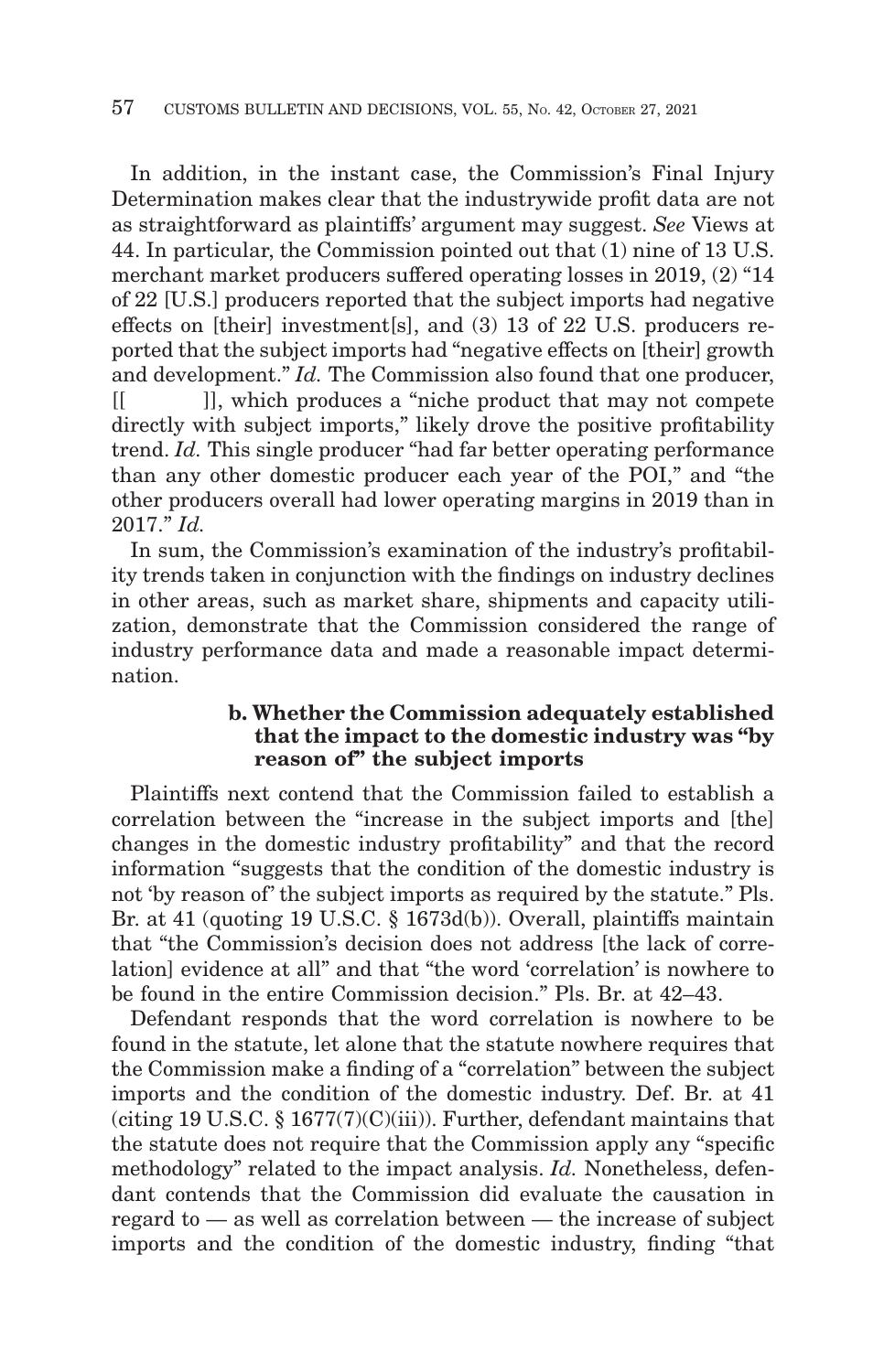cumulated subject import volume increased during the POI while also finding . . . that during this same period, the domestic industry suffered declines in production, shipments, and revenues." *Id.* (citing Views at 30–31, 42–43).

To issue an affirmative adverse injury determination, the statute requires that the Commission find that an "industry in the United States . . . is materially injured . . . by reason of [the subject] imports." 19 U.S.C. § 1673d(b)(1). However, the statute does not prescribe any "Procrustean formula for determining whether a domestic injury was 'by reason of' subject imports." *Mittal Steel Point Lisas Ltd. v. United States*, 542 F.3d 867, 879 (Fed. Cir. 2008). Rather, the "by reason of" standard "does not require the Commission to address the causation issue in any particular way . . . . The Commission is simply required to give full consideration to the causation issue and to provide a meaningful explanation of its conclusions." *Id.* at 878; *see also* S. Rep. 96–249 at 75 ("The determination of the [Commission] with respect to causation is . . . complex and difficult, and is a matter for the judgment of the [Commission].").

In the instant case, the Commission stated expressly its causation finding: "Cumulated subject imports . . . captured sales and took market share from the domestic industry during the POI due to their lower prices. As a result, the domestic industry's production, shipments, and revenues were lower than they would have been otherwise." Views at 42–43. The Commission considered also "whether there are other factors that may have had an impact on the domestic industry during the POI to ensure that [the Commission did] not attribut[e] injury from such other factors to [the] subject merchandise." *Id.* at 45. The Commission determined that "neither demand trends nor [non-subject] imports explain the magnitude of the domestic industry's sales and market share losses over the POI." *Id.* at 45–46. Finally, as discussed, the Commission also expressly considered and addressed the question of the positive operating performance of the industry as a whole. *Id.* at 44.

For the foregoing reasons, the Commission gave "full consideration to the causation issue and . . . provide[d] a meaningful explanation of its conclusions." *Mittal*, 542 F.3d at 878.

### **2. Whether the Commission evaluated the magnitude of the margins of dumping in assessing subject imports' impact**

Plaintiffs' final challenge to the Commission's affirmative impact determination is that "the Commission refused to consider the magnitude of the dumping margin . . . [and, therefore,] never complied with the statutory requirement to [analyze] how the magnitude of the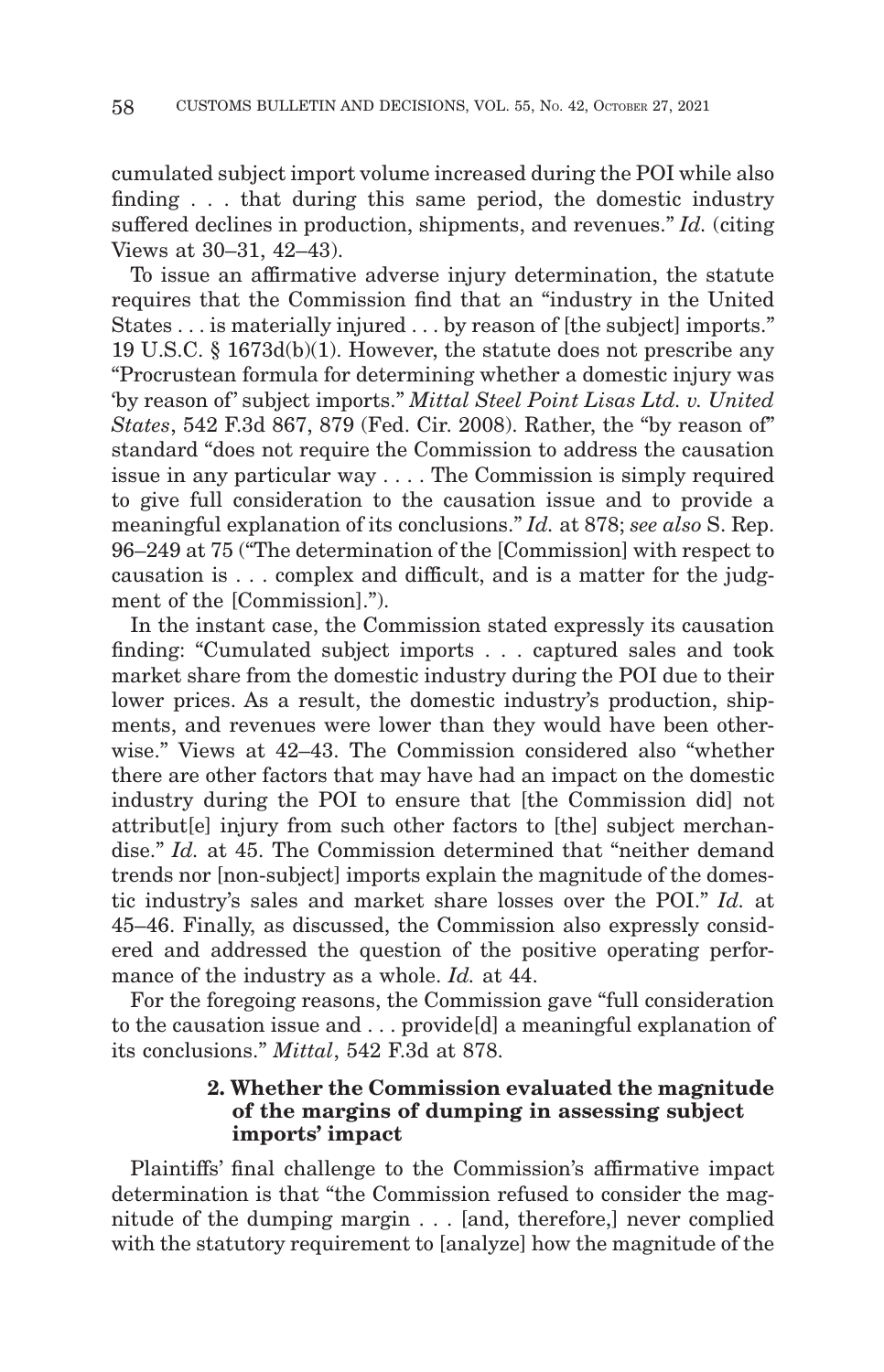dumping margin affected the purported adverse impact." Pls. Br. at 40–41. However, the Final Injury Determination makes clear that the Commission met its statutory obligation to evaluate the magnitude of the dumping margins in assessing the impact of the subject imports on the domestic industry.

The statute requires that the Commission "evaluate all relevant economic factors," including "the magnitude of the margin of dumping." 19 U.S.C. § 1677(7)(C)(iii). The magnitude of the dumping margin is not dispositive in the Commission's impact evaluation. *See Consol. Fibers, Inc. v. United States*, 32 CIT 855, 863, 574 F. Supp. 2d 1371, 1380 (2008) ("The statute only requires the Commission to evaluate antidumping margins as one of many relevant economic factors.").

This Court has held on several occasions that "[n]othing in the statutory scheme compels [the Commission] to reach a certain conclusion concerning the dumping margins -- the statute only compels [the Commission] to consider such margins." *Asociacion de Productores de Salmon y Trucha de Chile AG v. U.S. Int'l Trade Comm'n*, 26 CIT 29, 45, 180 F. Supp. 2d 1360, 1376 (2002). Therefore, the statute requires that the Commission consider the magnitude of the dumping margins; however, the statute does not require that the Commission "demonstrate that dumped imports, through the effects of particular margins of dumping, are causing injury." *Whirlpool Corp. v. United States*, 37 CIT 1775, 1798–99 (2013) (quoting *Iwatsu Elec. Co. v. United States*, 15 CIT 44, 48, 758 F. Supp. 1506, 1510 (1991)); *accord Consol. Fibers, Inc.*, 32 CIT at 863, 574 F. Supp. 2d at 1380 (quoting *Iwatsu Elec. Co.*, 15 CIT at 48, 758 F. Supp. at 1510) (citing §  $1677(7)(C)(iii)(V)$ ). In the instant case, the Commission discussed the dumping margins primarily in two footnotes. In the first footnote, the Commission acknowledged the statutory requirement to evaluate the magnitude of the dumping margins and identified the specific dumping margins for the subject imports from Korea and Oman. Views at 39 n.162. The Commission then explained:

We take into account in our analysis the fact that Commerce has made final findings that all subject producers in Korea and Oman are selling subject imports in the United States at [lower than fair value]. In addition to this consideration, our impact analysis has considered other factors affecting domestic prices. Our analysis of the significant underselling, described in both the price effects discussion and below, is particularly probative to an assessment of the impact of the subject imports.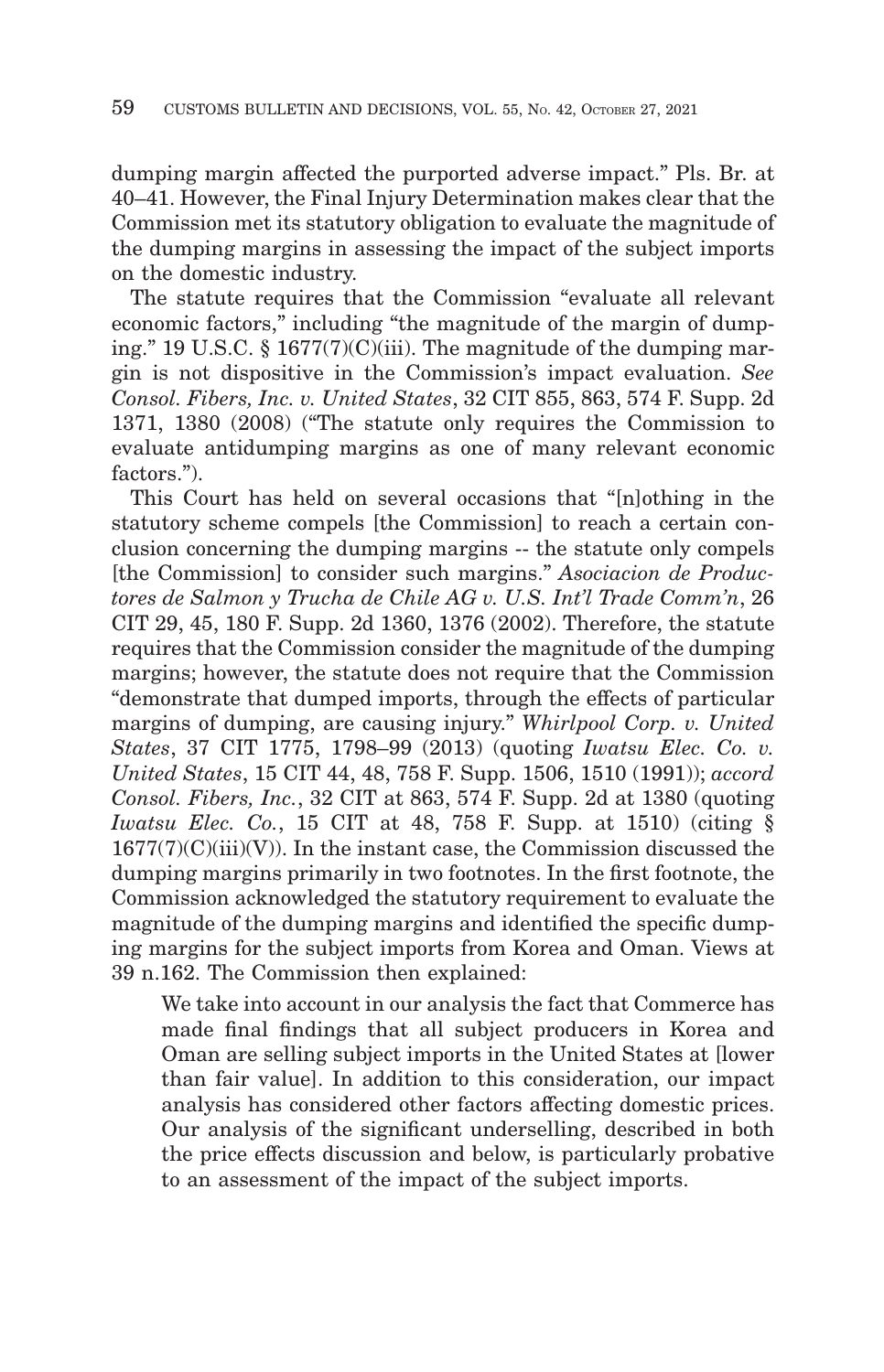Id. In the second footnote, the Commission addressed the extent of its obligation to evaluate the dumping margins. *See* Views at 43 n.184. Specifically, the Commission responded to "OCTAL's argument that . . . the Commission must find a linkage between material injury and the act of dumping." *Id.* The Commission emphasized that the "statute does not task the Commission with determining whether the domestic industry is materially injured by reason of *dumping*. Rather, it directs the Commission to determine whether the domestic industry is materially injured by reason of *dumped imports*." *Id.* (internal citations omitted).

Plaintiffs argue that the Commission failed to meet its statutory obligation under section  $1677(7)(C)(iii)$  because, rather than "evaluate" the magnitude of the dumping margin, the Commission only mentioned "the dumping margins in passing with little more." Pls. Br. at 47. Specifically, plaintiffs argue that the Commission (1) failed to explain how or whether it took this factor into account and (2) failed also to respond to "the unique fact in this case that the dumping margin was just a fraction of the overall margin of underselling the Commission found, which called into question the inferences about adverse impact." Pls. Br. at 49.

Plaintiffs cite *Coalition for Fair Trade of Hardwood Plywood v. U.S. International Trade Commission*, 40 CIT \_\_, \_\_, 180 F. Supp. 3d 1137, 1169 (2016) ("*Hardwood Plywood*"), to support their argument that "the importance of the magnitude of the margins can be enhanced or discounted based upon the specific facts, but in all cases, the role of the magnitude of the margins must be evaluated." Pls. Br. at 47 (quoting *Hardwood Plywood*, 40 CIT at \_\_, 180 F. Supp. 3d at 1173). In *Hardwood Plywood,* this Court found that the Commission failed to evaluate the magnitude of the dumping margin when the Commission simply listed the dumping margins determined in Commerce's final determination. *Hardwood Plywood*, 40 CIT at  $\,$ , 180 F. Supp. 3d at 1174–75 ("The Commission's consideration of this factor amounts to nothing more than the recitation of the dumping margins found by Commerce in a footnote.").

Still, a requirement to provide more than a recitation does not mean that the Commission must provide any particular type or extent of analysis. *See Altx, Inc. v. United States*, 26 CIT 1425, 1432 (2002) ("noting that while the [Commission] has a statutory obligation to consider the dumping margin, it has little significance if there is no connection between the pricing of the foreign product and the condition of the domestic industry." (citing *Comm. of Domestic Steel Wire Rope & Specialty Cable Mfrs. v. United States*, 26 CIT 403, 419–21, 201 F. Supp. 2d 1287, 1302–04 (2002))).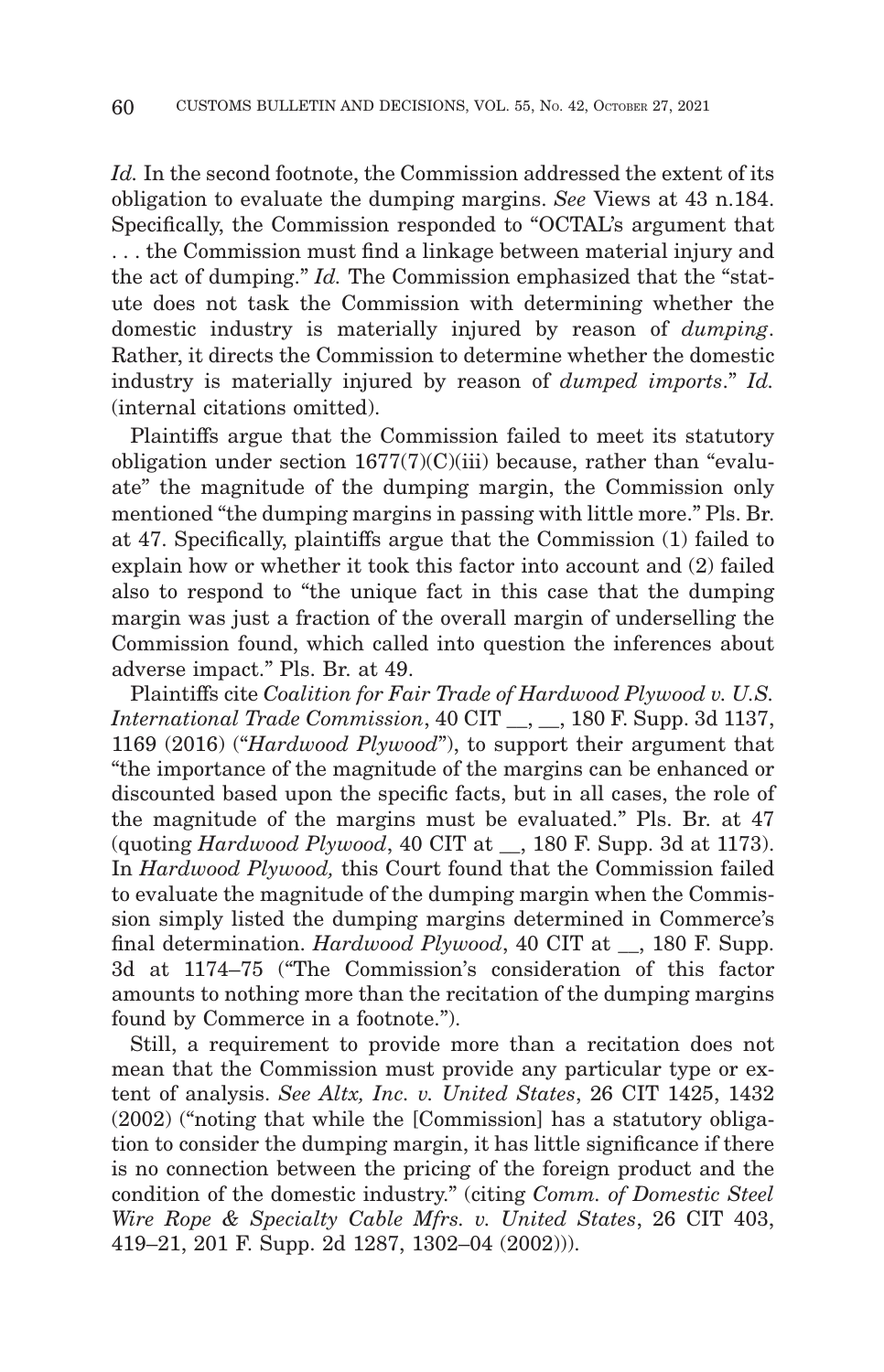In the instant case, the Commission provided more than a mere "recitation of the dumping margins." *Hardwood Plywood*, 40 CIT at \_\_, 180 F. Supp. 3d at 1174–75. In footnote 162 the Commission stated, "in addition to this consideration, our impact analysis has considered other factors affecting domestic prices." Views at 39 n.162. The Commission continued that its analysis of the significant underselling "is particularly probative to an assessment of the impact of the subject imports," indicating that the magnitude of the margin of dumping was a less probative factor. *Id.* The Commission, therefore, evaluated the magnitude of the dumping margin along with other factors. *See Asociacion de Productores de Salmon*, 26 CIT at 45, 180 F. Supp. 2d at 1376.

Separately, the court is not convinced by plaintiffs' second argument that the Commission needed to analyze the "unique fact in this case that the [OCTAL] dumping margin was just a fraction of the overall margin of underselling the Commission found, which called into question the inferences about adverse impact." Pls. Br. at 49. As the court stated above in Section I.B.1, the Commission cumulated the Omani and Korean subject imports as provided in statute. *See* 19 U.S.C. § 1677(7)(G) ("[T]he Commission shall cumulatively assess the volume and effect of imports of the subject merchandise from all countries with respect to which . . . petitions were filed . . . on the same day."). As such, the court finds that the Commission's consideration of the margin of dumping in this case was reasonable.

The Commission addressed adequately the correlation between subject import volume and the domestic industry's financial performance and considered properly the magnitude of the dumping margin. For the foregoing reasons, the Commission's finding of adverse impact was reasonable.

## **CONCLUSION**

Christopher Plummer, the Academy Award-, Tony Award- and Emmy Award-winning actor (and Grammy-nominated singer) opens his autobiography with the sentence: "I was brought up by an Airedale."16 The sentence may, at least for Airedale aficionados, potentially rival such other notable opening sentences as, just for instance, "Call me Ishmael."17 Without prejudice to which work may arguably hold a firmer place in the annals of American literature, it cannot be gainsaid that an Airedale is (most of the time, at least) a better being

<sup>16</sup> Christopher Plummer, *In Spite of Myself: A Memoir* 3 (2008) ("I won't deny it, 'tis the truth and nothing but, Your Honour — a bumbling, oversized, shaggy great Airedale. The earliest memory I have of anything resembling a pater familia, bouncer, male-nurse or God is that dear slobbering old Airedale.").

<sup>17</sup> Herman Melville, *Moby-Dick; or, the Whale.* 1 (1851).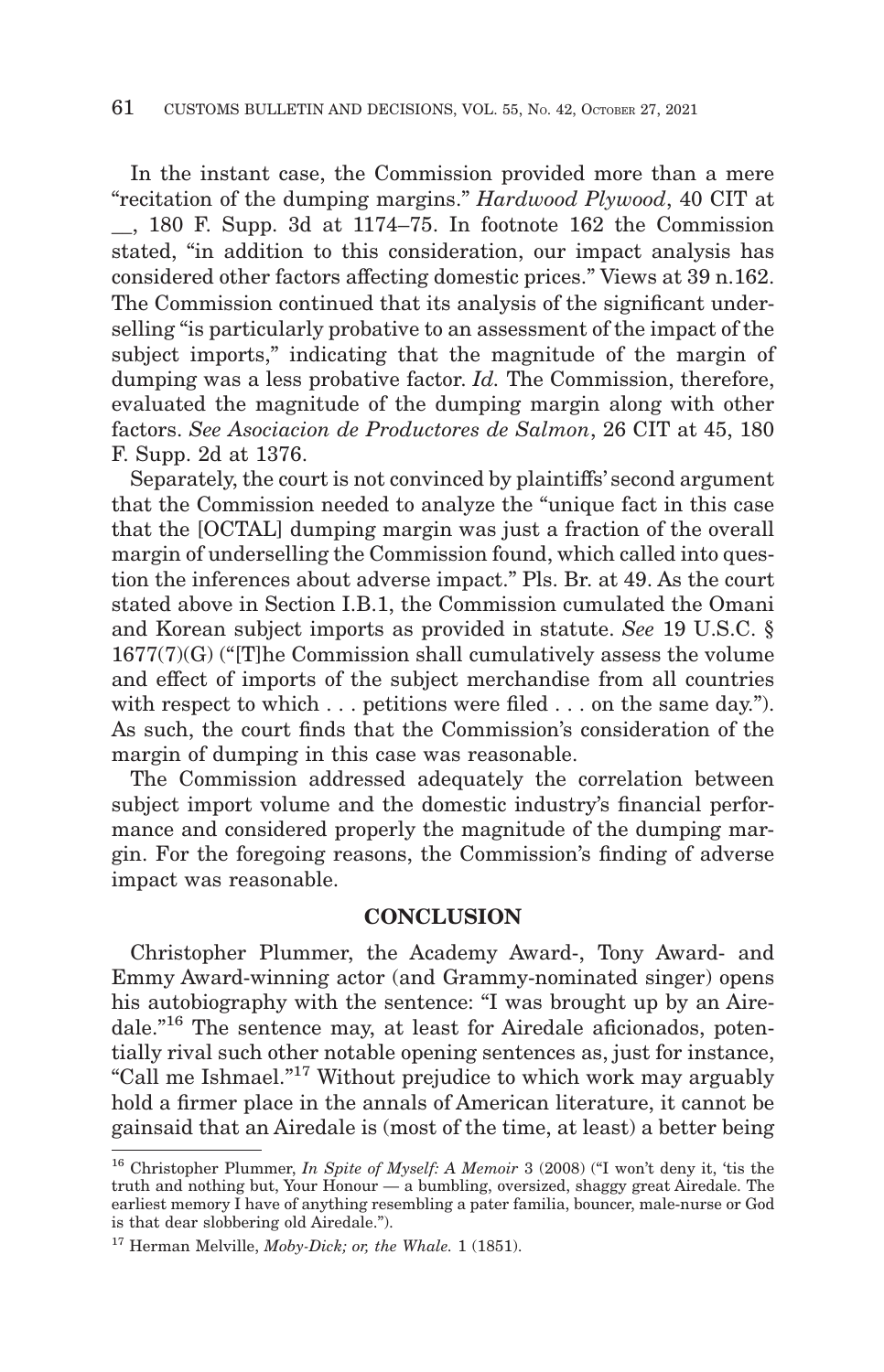to host as a *pet* in one's home — or, at a minimum, a somewhat more sensible one — than an 85-foot long, roughly 55-ton sperm whale.

\*\* \*

In conclusion, the Commission's determination in its investigation of *PET* sheet from Korea and Oman is supported by substantial evidence and is otherwise in accordance with law. Therefore, the court sustains the Commission's Final Injury Determination. Judgment will enter accordingly.  $\begin{minipage}{0.9\linewidth} \begin{tabular}{cc} \multicolumn{2}{c}{\textbf{1}} & \multicolumn{2}{c}{\textbf{1}} \\ \multicolumn{2}{c}{\textbf{1}} & \multicolumn{2}{c}{\textbf{1}} \\ \multicolumn{2}{c}{\textbf{1}} & \multicolumn{2}{c}{\textbf{1}} \\ \multicolumn{2}{c}{\textbf{1}} & \multicolumn{2}{c}{\textbf{1}} \\ \multicolumn{2}{c}{\textbf{1}} & \multicolumn{2}{c}{\textbf{1}} \\ \multicolumn{2}{c}{\textbf{1}} & \multicolumn{2}{c}{\textbf{1}} \\ \multicolumn{2}{$ 

Dated: September 30, 2021 New York, New York

> */s/ Timothy M. Reif* TIMOTHY M. REIF, JUDGE

Slip Op. 21–136

ROOT SCIENCES, LLC, Plaintiff, v. THE UNITED STATES, Defendant.

Before: Gary S. Katzmann, Judge Court No. 21–00123

[The court grants Defendant's motion to dismiss.]

Dated: October 7, 2021

*John M. Peterson*, Neville Peterson LLP, of New York, N.Y., argued for Plaintiff Root Sciences LLC. With him on the briefs were *Richard F. O'Neill*, of Seattle, WA and *Patrick B. Klein*.

*Guy R. Eddon*, Trial Attorney, Commercial Litigation Branch, Civil Division, U.S. Department of Justice, of New York, N.Y., argued for Defendant United States. With him on the brief were *Brian M. Boynton*, Acting Assistant Attorney General, *Jeanne E. Davidson*, Director, *Justin R. Miller*, Attorney in Charge, International Trade Field Office, *Aimee Lee*, Assistant Director. Of Counsel on the brief were *Mathias Rabinovitch* and *Alexandra Khrebtukova*, Office of the Assistant Chief Counsel for International Trade Litigation, U.S. Customs and Border Protection, of New York, N.Y.

#### *OPINION*

### **Katzmann, Judge:**

This is a case about a cannabis processor manufactured in Germany that was seized by Customs and Border Protection ("CBP") as prohibited merchandise, namely drug paraphernalia, not subject to import. Is the dispute regarding that seizure to be adjudicated by the United States Court of International Trade ("CIT") or the United States District Court? This case addresses the question of whether the CIT has jurisdiction over a deemed exclusion and protest therefrom where CBP seized goods within thirty days of presentation for examination, but Plaintiff did not receive the notice of that seizure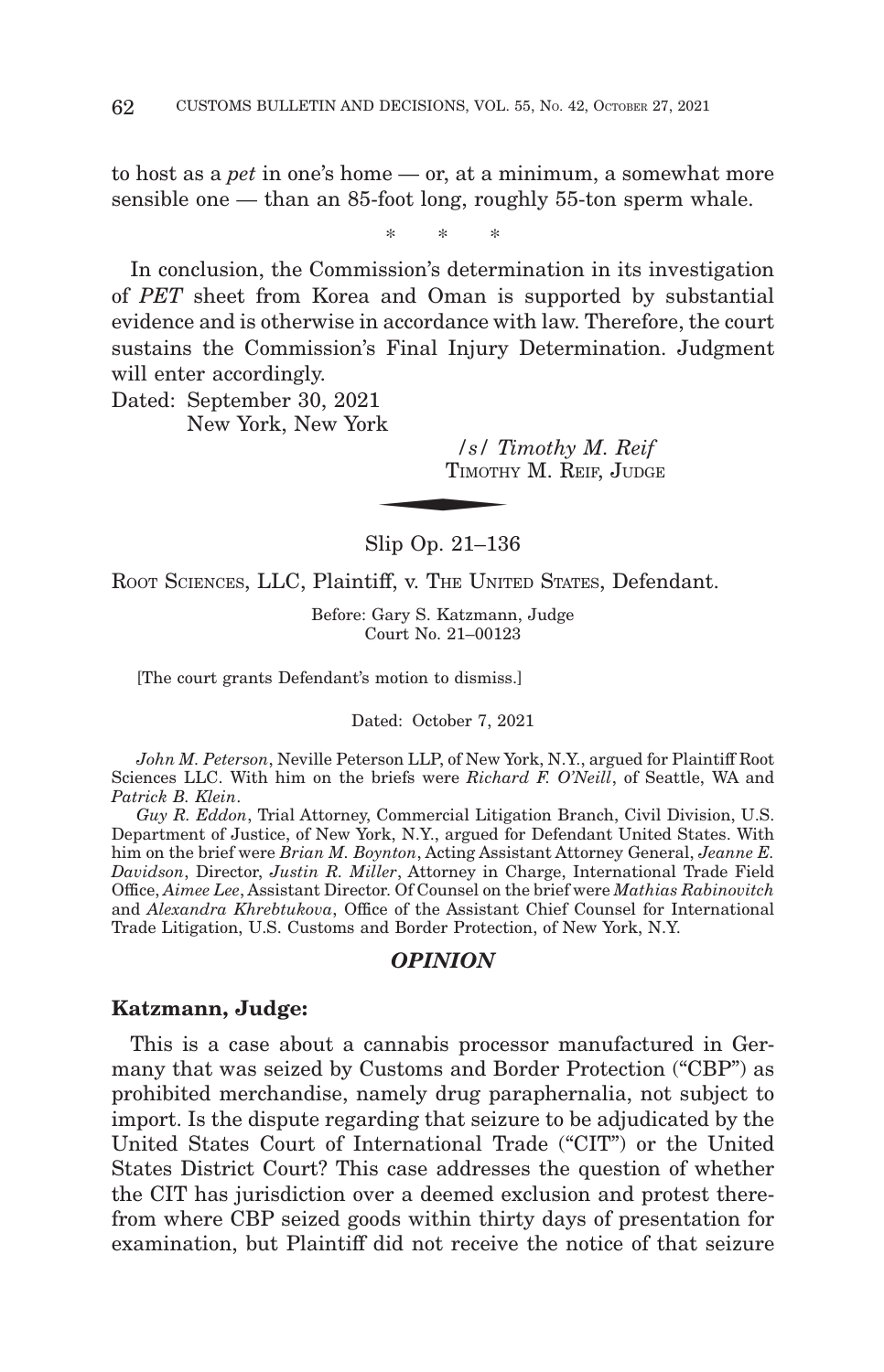from CBP until bringing a challenge to the court. Plaintiff Root Sciences, LLC, an importer, manufacturer, and distributor of merchandise for the cannabis and hemp processing industry, challenges what it contends is the deemed denial of its protest to exclusion of merchandise for import and argues that the CIT has jurisdiction over the case. Compl. ¶¶ 1–3, Mar. 24, 2021, ECF No. 15. In response, Defendant the United States ("Government") moves to dismiss this case for lack of jurisdiction, arguing that there has been no exclusion, and no denial of Plaintiff's protest, because of CBP's seizure of the merchandise and that jurisdiction is thereby lodged in the district court. Def.'s Mot. to Dismiss, Apr. 23, 2021, ECF No. 27 ("Def.'s Br."). The court concludes that it does not have jurisdiction over this dispute because CBP seized Plaintiff's merchandise before a deemed exclusion occurred by operation of law. Accordingly, the case is dismissed.

#### **BACKGROUND**

### *I. Legal Framework and Jurisdiction*

The jurisdictional statute 28 U.S.C. § 1581(a) grants the court "exclusive jurisdiction of any civil action commenced to contest the denial of a protest, in whole or in part, under section 515 of the Tariff Act of 1930," which enumerates certain decisions made by CBP. The exclusion of merchandise is one such protestable decision. 19 U.S.C. § 1514(a)(4). In 1993, Congress passed the Customs Modernization Act ("Mod Act"), which amended 19 U.S.C. § 1499 to create the mechanisms of deemed exclusion and deemed denial of protests. Under 19 U.S.C.  $\S$  1499(c)(5)(A), the failure of CBP "to make a final determination with respect to the admissibility of detained merchandise within 30 days after the merchandise has been presented for customs examination . . . shall be treated as a decision of the [CBP] to exclude the merchandise for purposes of section  $1514(a)(4)$  of this title," i.e., a deemed exclusion. Under CBP's implementing regulation, 19 C.F.R. § 151.16(b), "merchandise shall be considered to be presented for [CBP] examination when it is in a condition to be viewed and examined by a [CBP] officer." Presentation for examination requires that "the merchandise itself - not a proxy or summary be laid out or put before a [CBP] official to look at or otherwise visually inspect." *Blink Design, Inc. v. United States*, 38 CIT \_\_, \_\_, 986 F. Supp. 2d 1348, 1355 (2014). Under 19 U.S.C. § 1499(c)(5)(B), if CBP fails to respond to a protest of an exclusion within thirty days, that protest will be deemed denied. That denial is then appealable to the court under 28 U.S.C. § 1581(a). Thus, if an importer promptly protests a deemed exclusion, and CBP fails to make a decision to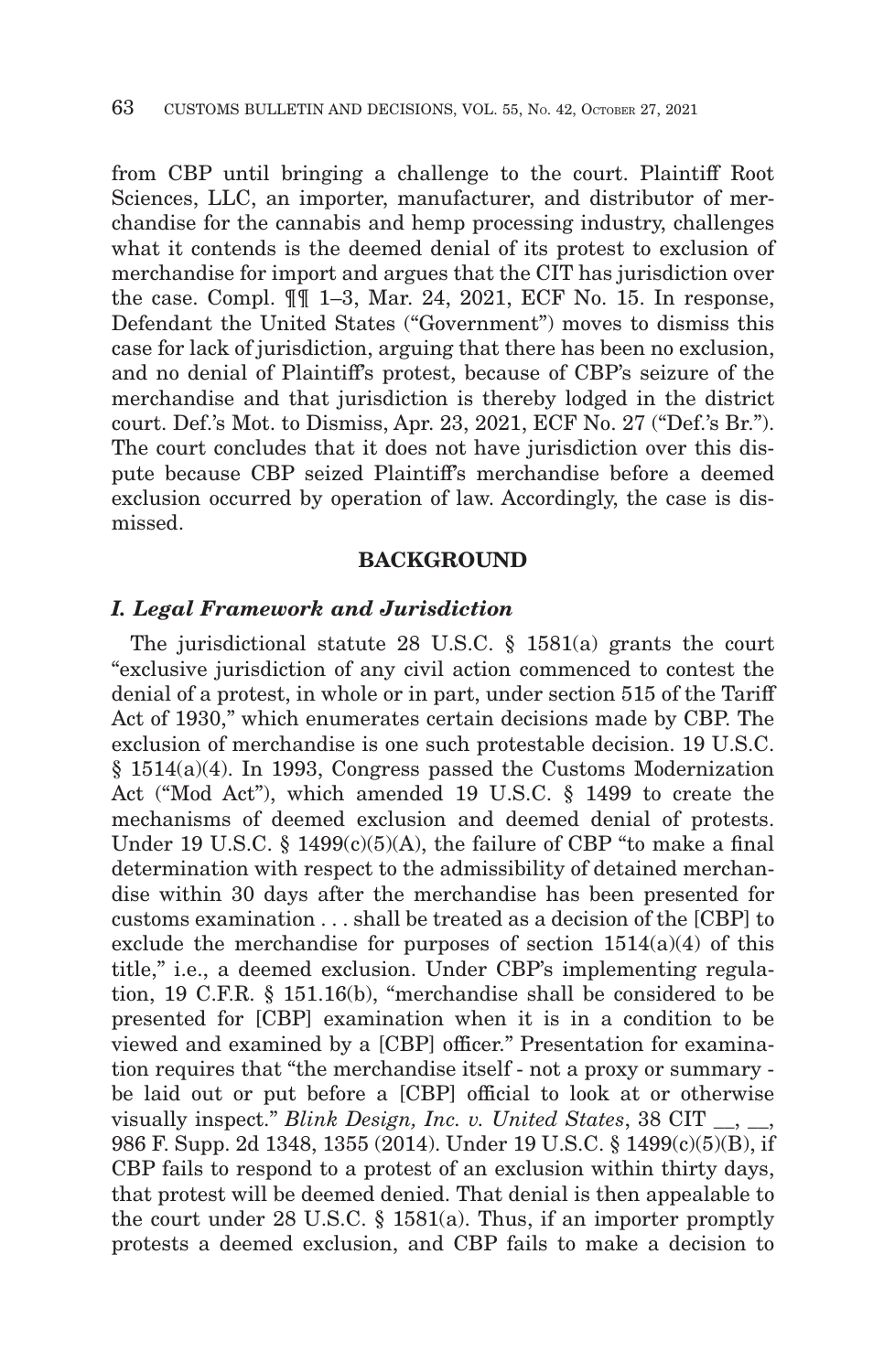admit or exclude the importer's goods within sixty days, that importer may challenge the deemed denial to its deemed exclusion before the court.

However, 19 U.S.C. § 1499(c)(4) states that "if otherwise provided by law, detained merchandise may be seized and forfeited." Seizures, unlike exclusions, are not protestable decisions under 19 U.S.C. § 1514(a), and are not appealable to this court. *Int'l Maven, Inc v. McCauley*, 12 CIT 55, 57, 678 F. Supp. 300, 302 (1988); *Milin Indus., Inc. v. United States*, 12 CIT 658, 659, 691 F. Supp. 1454, 1454 (1988); *see also Ovan Int'l, Ltd. v. United States*, 39 CIT \_\_, \_\_, 49 F. Supp. 3d 1327, 1331 (2015) (The Court's jurisdiction "is limited to appeals of valid and timely protests that have been denied by Customs."). Rather, they are governed by 28 U.S.C. § 1356, which grants to the federal district court in which the merchandise is located exclusive jurisdiction over "any seizure under any law of the United States . . . except matters within the jurisdiction of the [CIT] under section 1582 of this title." Section 1582 refers only to actions commenced by the United States, and so is not applicable to the instant case. Relatedly, 19 C.F.R. § 162.31 states that "[w]ritten notice of . . . any liability to forfeiture shall be given to each party that the facts of record indicate has an interest in the . . . seized property." Notably, the regulation does not state when such notice must be provided, nor that CBP must ensure notice is received. To obtain relief from seizure, the importer may file an administrative petition pursuant to 19 U.S.C. § 1618 and 19 C.F.R. § 171.1; or file a claim pursuant to 19 U.S.C. § 1608 and 19 C.F.R. § 162.47, for referral to the U.S. attorney for the district in which the seizure was made, who shall then institute forfeiture proceedings.

In short, the CIT has jurisdiction over CBP's decision to exclude goods from entry (if properly protested), but the CIT does not have jurisdiction over seized goods.

### *II. Factual Background*

The facts of this case are largely undisputed. In December 2020, Plaintiff attempted to import through the port at Los Angeles/Long Beach, California a German-manufactured component of a Cryo-Ethanol Extraction System, "an all-in-one cryo-extraction, solvent recovery and decarboxylation system designed for the recovery of cannabis crude extract from cannabis biomass," ("Merchandise"). Compl. ¶ 6. In essence, the Merchandise is a component part of a cannabis extraction machine.

According to the Declarations of CBP officials Scott Jarrell and Lee Baxley, the following happened upon presentation of the Merchandise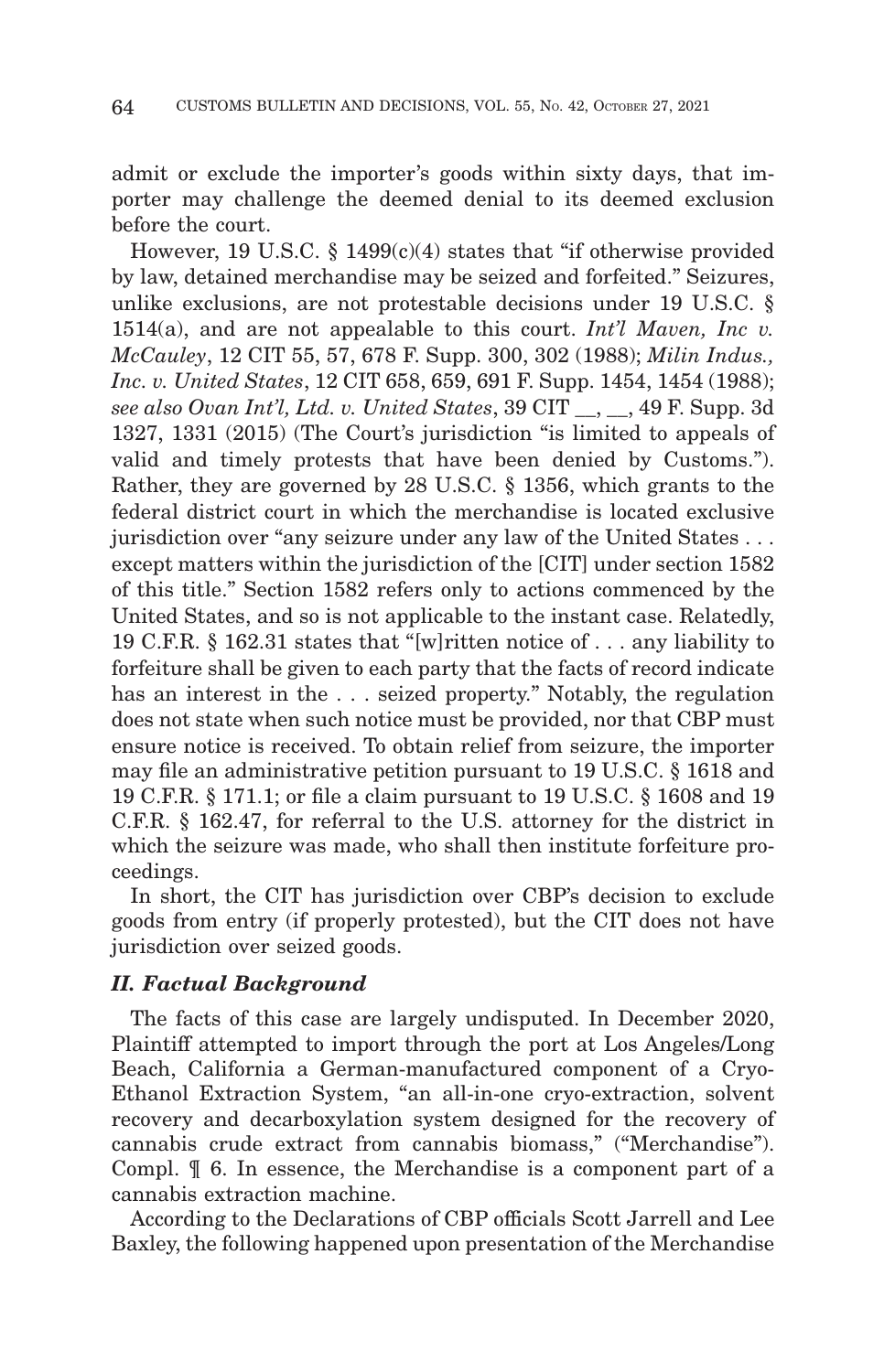to CBP: CBP selected the Merchandise for cargo examination on December 16, 2020.<sup>1</sup> Def.'s Br. at 9 (citing Decl. of Scott Jarrell in Supp. of Def.'s Mot. to Dismiss ¶ 9, Apr. 23, 2021, ECF No. 28–1 ("Jarrell Decl.")). The vessel transporting the Merchandise arrived at the Los Angeles/Long Beach Seaport on December 31, 2020. *Id.* On January 13, 2021, CBP detained the Merchandise as "possible drug paraphernalia," and issued a notice of detention to Plaintiff's broker. *Id.* at 10 (citing Jarrell Decl. ¶ 13). On or about January 25, 2021, a CBP official determined that the Merchandise was to be seized as drug paraphernalia, and as such would be subject to forfeiture. *Id.* at 3–4 (citing Jarrell Decl. ¶ 16). On February 10, 2021, CBP seized the Merchandise and updated its records system to reflect the seizure. *Id.* (citing Jarrell Decl. ¶¶ 18–19). That system was updated again on February 11, 2021, to release the "hold" on the Merchandise and reflect that it had been seized. *Id.* (citing Jarrell Decl. ¶ 20). On February 17, 2021, the Merchandise was transferred to CBP's longterm seizure storage facility where it remains to date. *Id.* at 4 (citing Jarrell Decl. ¶ 20). On March 8, 2021, CBP sent notice of the seizure ("Notice") to Plaintiff via certified mail using the address listed by Plaintiff's broker on the entry filing for the Merchandise. *Id.* at 5 (citing Decl. of Lee Baxley in Supp. of Def.'s Mot. to Dismiss ¶ 5, Apr. 23, 2021, ECF No. 28–2 ("Baxley Decl.")). On March 11, 2021, the United States Postal Service unsuccessfully attempted to deliver the Notice. *Id.* (citing Baxley Decl. at Exh. 3). On March 22, 2021, the Notice was returned to CBP as undeliverable. *Id.* (citing Baxley Decl. ¶ 6). On March 24, CBP re-sent the Notice via regular mail, but this attempt was also returned as undeliverable on April 2, 2021. *Id.* (citing Baxley Decl. ¶ 7).

Plaintiff does not dispute this version of events, but stresses that "Plaintiff could have done nothing more to learn about the alleged administrative seizure in advance of bringing this exclusion case." Resp. of Pl. in Opp. to Def.'s Mot. to Dismiss 15 n.6, Apr. 30, 2021, ECF No. 29 ("Pl.'s Br."). Rather, according to the Affirmation of Richard F. O'Neill, counsel to Plaintiff, beginning in late January 2021, Plaintiff repeatedly asked CBP for information about the detention. Pl.'s Br. at 3 (citing Aff. of Richard O'Neill in Supp. of Pl.'s Appl. for an Order to Show Cause, Mar. 24, 2021, ECF No. 14–3 ("O'Neill Aff.")). Plaintiff received no substantive response to its multiple requests,

 $<sup>1</sup>$  Plaintiff's Complaint mistakenly identifies the date the Merchandise was presented to</sup> CBP for examination as December 18, 2020. Compl. at 2. Plaintiff amended this error in responding to the Government's motion to dismiss, and both parties now agree that the Merchandise was presented to CBP for examination on January 11, 2021. Pl.'s Br. at 3, 10–11; Def.'s Br. at 2.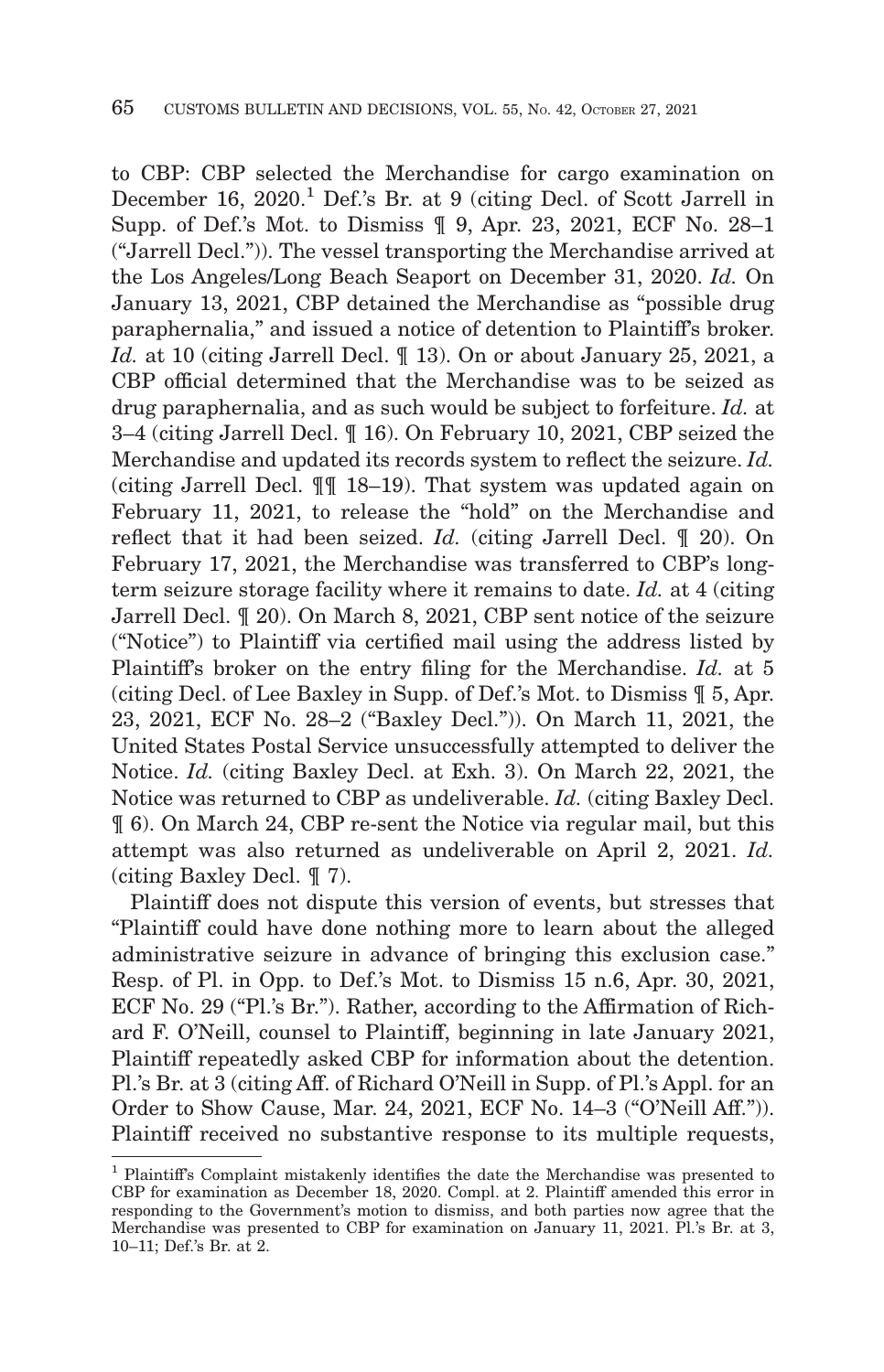which continued throughout early February 2021. *Id.* The Government does not dispute Plaintiff's representations of CBP's lack of communication. *See generally* Def.'s Br. Having received no information regarding the detention, and unaware of the seizure of February 11, 2021, Plaintiff acted on its belief that the Merchandise was deemed excluded by operation of 19 U.S.C.  $\S$  1499(c)(5)(A) thirty days after the Merchandise was presented to CBP for examination and filed a protest of the deemed exclusion on February 18, 2021. Pl.'s Br. at 3. Plaintiff's protest argued that the Merchandise was not prohibited drug paraphernalia because the Merchandise was subject to an authorization exemption under 21 U.S.C. § 863(f)(1), which allows individuals authorized by local, state, or federal law to import otherwise prohibited merchandise. Plaintiff also argued that because California and Washington states both authorize the use of machinery for processing hemp and marijuana, its importation is allowed under 21 U.S.C. § 863(f)(1). Pl.'s Br. at 4.

Plaintiff, having not received the Notice, and having received no other updates on the status of the detained Merchandise, believed its protest was deemed denied pursuant to 19 C.F.R. § 174.21(b) on March 20, 2021, thirty days after Plaintiff's protest was filed. *Id.* at 4. On March 23, 2021, CBP sent an automated email to Plaintiff stating that its protest had been deemed denied on March 20, 2021. *Id.* at 5. The Government notes this email was automated, related only to the protest, and was triggered by "an import specialist" who "mistakenly believed" that a protest after a seizure could still be deemed denied by operation of law. Def.'s Resps. to the Ct.'s Questions for Oral Arg. at 8, June 28, 2021, ECF No. 41 ("Def.'s Resps. to Ct.'s Questions"); *see also* Def.'s Br. at 6. Eight hours after filing this case, Plaintiff learned of the seizure via an email sent to Plaintiff from Government counsel. Pl.'s Br. at 5.

#### *III. Procedural History*

On March 22, 2021, Plaintiff initiated this action and filed a motion for an order to show cause requesting that the court order the Government "to appear and show cause why the [c]ourt should not order (i) the cancellation of the deemed exclusion of, and the release of, the [Merchandise] pursuant to 19 U.S.C.  $\S$  1499(c)(5)(C); and/or (ii) the entry of an expedited litigation schedule." Summons, Mar. 22, 2021, ECF No. 1; Compl. at 1; Pl.'s Mot. For an Order to Show Cause, Mar. 24, 2021, ECF No. 14 ("Pl.'s Mot."). The court held a teleconference on March 30, 2021, during which the Government first informed the court of the seizure. Teleconference, Mar. 30, 2021, ECF No. 21. The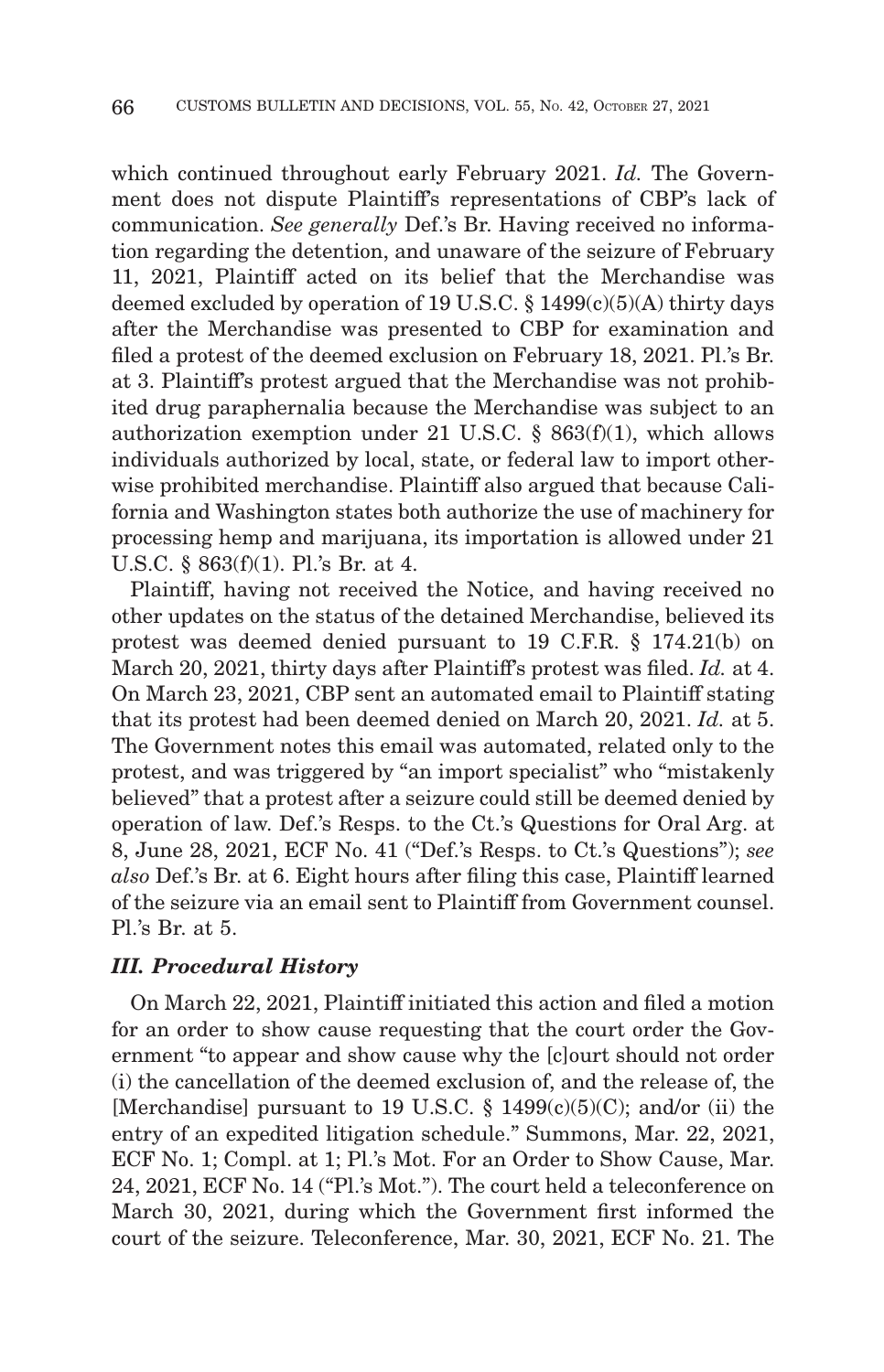court then ordered the parties to file proposed briefing schedules. *Id.* The Government filed a motion to dismiss on April 23, 2021. Def.'s Br. Plaintiff responded in opposition on April 30, 2021. Pl.'s Br. The Government replied on May 12, 2021. Def.'s Reply in Supp. of Mot. to Dismiss, May 12, 2021, ECF No. 30 ("Def.'s Reply"). Oral argument was held on June 30, 2021. Oral Arg., ECF No. 42. Prior to oral argument, the court issued and the parties responded to questions regarding the case. Ct.'s Letter re: Questions for Oral Arg., June 16, 2021, ECF No. 39; Pl.'s Resp. to June 16, 2021 Questions for Oral Arg., June 28, 2021, ECF No. 40 ("Pls.' Resp. to Oral Arg. Questions"); Def.'s Resps. to Ct.'s Questions. As directed by the court, the parties also filed briefs following oral argument. Pl.'s Suppl. Br. in Opp'n to Def.'s Mot. to Dismiss, July 8, 2021, ECF No. 44; Def.'s Post-Arg. Submission, July 8, 2021, ECF No. 43.

#### **STANDARD OF REVIEW**

The court's determination of its subject matter jurisdiction is a threshold inquiry. *Steel Co. v. Citizens for a Better Environment*, 523 U.S. 83, 94–95 (1998); *CR Indus. v. United States*, 10 CIT 561, 562 (1986) ("It is fundamental that the existence of a jurisdictional predicate is a threshold inquiry in which plaintiff bears the burden of proof."). Whether to grant a motion to dismiss for lack of jurisdiction is a question of law. *JCM, Ltd. v. United States*, 210 F.3d 1357, 1359 (Fed. Cir. 2000). Where jurisdiction is challenged pursuant to Rule  $12(b)(1)$ , the burden rests on the plaintiff to establish the basis for jurisdiction. *Pentax Corp. v. Robison*, 125 F.3d 1457, 1462 (Fed. Cir. 1997); *see also Wally Packaging, Inc. v. United States*, 7 CIT 19, 20, 578 F. Supp. 1408, 1410 (1984) (noting that "[w]hen the court's jurisdiction is challenged, the party asserting jurisdiction has the burden of establishing that jurisdiction exists"). If a Rule 12(b)(1) motion controverts factual allegations in the complaint, the allegations in the complaint are not controlling and are subject to factfinding by the court. *Cedars-Sinai Med. Ctr. v. Watkins*, 11 F.3d 1573, 1583–84 (Fed. Cir. 1993); *Blink Design*, 986 F. Supp. 2d at 1352; *H & H Wholesale Servs., Inc. v. United States*, 30 CIT 689, 691–92, 437 F. Supp. 2d 1335, 1339 (2006). In these circumstances, as part of the motion, the court is permitted to "review evidence outside the pleadings to determine facts necessary to rule on the jurisdictional issue." *H & H Wholesale*, 30 CIT at 692, 437 F. Supp. 2d at 1340 (citations and quotations omitted). Accordingly, the court is permitted to review the documents attached to the Motion to Dismiss for purposes of assessing jurisdiction.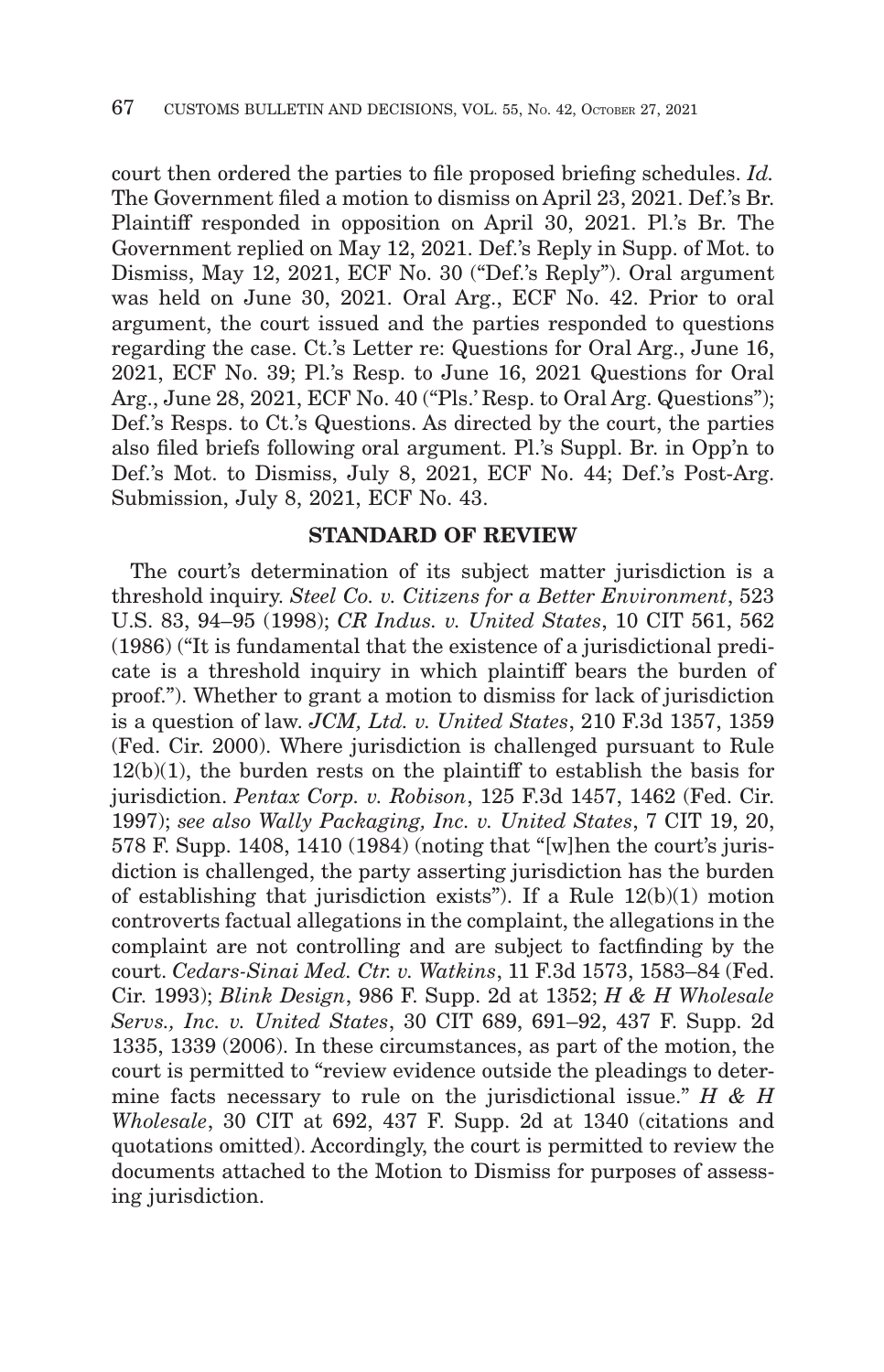#### **DISCUSSION**

Root Sciences asserts jurisdiction under 28 U.S.C. § 1581(a), *see* Compl. ¶ 2, which, as noted above, grants the CIT exclusive jurisdiction over "any civil action commenced to contest the denial of a protest, in whole or in part, under section 515 of the Tariff Act of 1930." 28 U.S.C. § 1581(a). In disputing jurisdiction, as discussed below, the Government contends that Root Sciences has not challenged the denial of a valid protest because its merchandise was timely seized by CBP, which is not a protestable decision. *See* 19 U.S.C. § 1514(a) (see page 3, *supra*). The Government argues that pursuant to 28 U.S.C. § 1356 (see page 3, *supra*,) jurisdiction over seized merchandise lies within the district court. Accordingly, due to the seizure of the merchandise at issue, the Government concludes that Root Sciences cannot satisfy the requirements for subject matter jurisdiction in this court and asks the court to dismiss the instant case for lack of jurisdiction. Def.'s Br. at 1. Plaintiff, however, contends that the court has jurisdiction over the dispute because an uncommunicated seizure cannot prevent the occurrence of a deemed exclusion or subsequently deemed denied protest. Pl.'s Br. at 7–8. Thus, the court must answer two questions in determining whether it has jurisdiction over this case: (1) whether a seizure effected within thirty days of presentment of goods for examination constitutes an admissibility determination that prevents a deemed exclusion from occurring by operation of law; and (2) what effect notice of seizure has on the court's jurisdiction. The court concludes that a seizure effectuated within thirty days of presentation of the goods to CBP, even if uncommunicated to the importer within those thirty days, will prevent the occurrence of a deemed exclusion. Thus, the court dismisses the case for lack of jurisdiction because Plaintiff's protest was not valid as there was no deemed exclusion.

### *I. A Seizure Effected Within Thirty Days of Presentment for Examination Will Prevent a Deemed Exclusion.*

The parties first contest whether a seizure by CBP constitutes an "admissibility determination" for purposes of 19 U.S.C. § 1499(c), which precludes a deemed exclusion from occurring. The Government contends that seizure does constitute an admissibility determination, and, because CBP actually seized Plaintiff's merchandise within thirty days of its presentment for examination, no deemed exclusion occurred in this case. Def.'s Reply at 14. Plaintiff asserts that a "seizure of goods . . . is not an admissibility determination made pursuant to 19 U.S.C. § 1499," and that "a seizure can be undertaken completely independent of, and without regard to, any determination of admissibility." Pl.'s Br. at 16.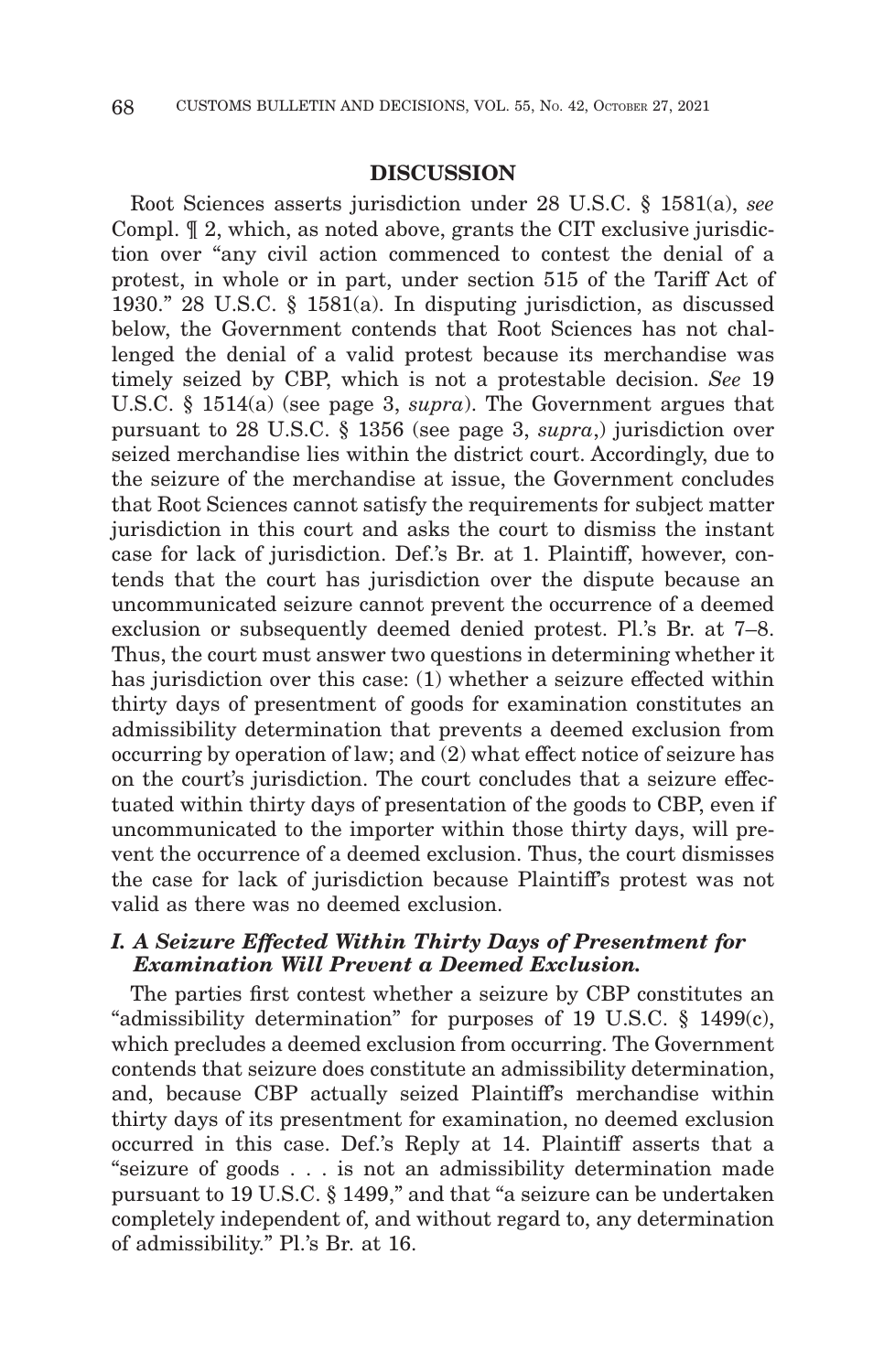While the court agrees with Plaintiff that a seizure does not constitute an admissibility decision, it nevertheless concludes that CBP's seizure of the Merchandise did prevent the deemed exclusion from occurring. The statute, CBP's implementing regulation, the legislative history, and the court's case law support this conclusion. First, the statute contains a provision stating that "[i]f otherwise provided by law, detained merchandise may be seized and forfeited." 19 U.S.C.  $§ 1499(c)(4)$ . The implementing regulation, 19 CFR  $§ 151.16(i)$  elaborates that "*[i]n lieu of seizure and forfeiture*, where authorized by law, Customs may deny entry and permit the merchandise to be exported, with the importer responsible for paying all expenses of exportation" (emphasis added). In other words, merchandise not already seized may be excluded by CBP. Furthermore, the regulation states that "[a] final determination with respect to admissibility of detained merchandise will be made within 30 days from the date the merchandise is presented for Customs examination. *Such a determination may be the subject of a protest.*" 19 C.F.R. § 151.16(e) (emphasis added). So, while an admissibility determination may be the subject of protest, a seizure is not. *See also Int'l Maven*, 12 CIT at 57, 678 F. Supp. at 302. This distinction is consistent with the court's well-established case law that seizures are not protestable decisions within this court's jurisdiction. *See, e.g.*, *CDCOM (U.S.A.) Intern., Inc. v. United States*, 21 CIT 435, 439, 963 F. Supp. 1214, 1218 (1997) ("since Plaintiff's protest is deemed a protest of a seizure, it is not a 'valid' protest for the purposes of  $\S 1514(a)$ , and, therefore, the matter is not appealable to this [c]ourt"); *H & H Wholesale Servs*., 30 CIT at 692–93, 437 F. Supp. 2d at 1340 ("[A]n exclusion must take place before a plaintiff may protest it. If only a seizure took place, the court has no jurisdiction.").

Second, the legislative history of the Mod Act, which created the deemed exclusion process, shows that the purpose of 19 U.S.C. § 1499(c) is to afford relief to importers for CBP's inaction. Congress explained that the statute would give CBP "a minimum of 60 days in which to determine whether merchandise initially detained shall be excluded from entry or seized and forfeited if otherwise authorized under other provisions of law." H.R. Rep. No. 103–361, pt. 1, at 111–12 (1993). The use of the word "or" here suggests that Congress intended that exclusions and seizures be mutually exclusive actions. In the instance in which CBP takes no action and a deemed exclusion of merchandise occurs, the burden of proof, typically resting on the complainant, switches to CBP to demonstrate "that it has good cause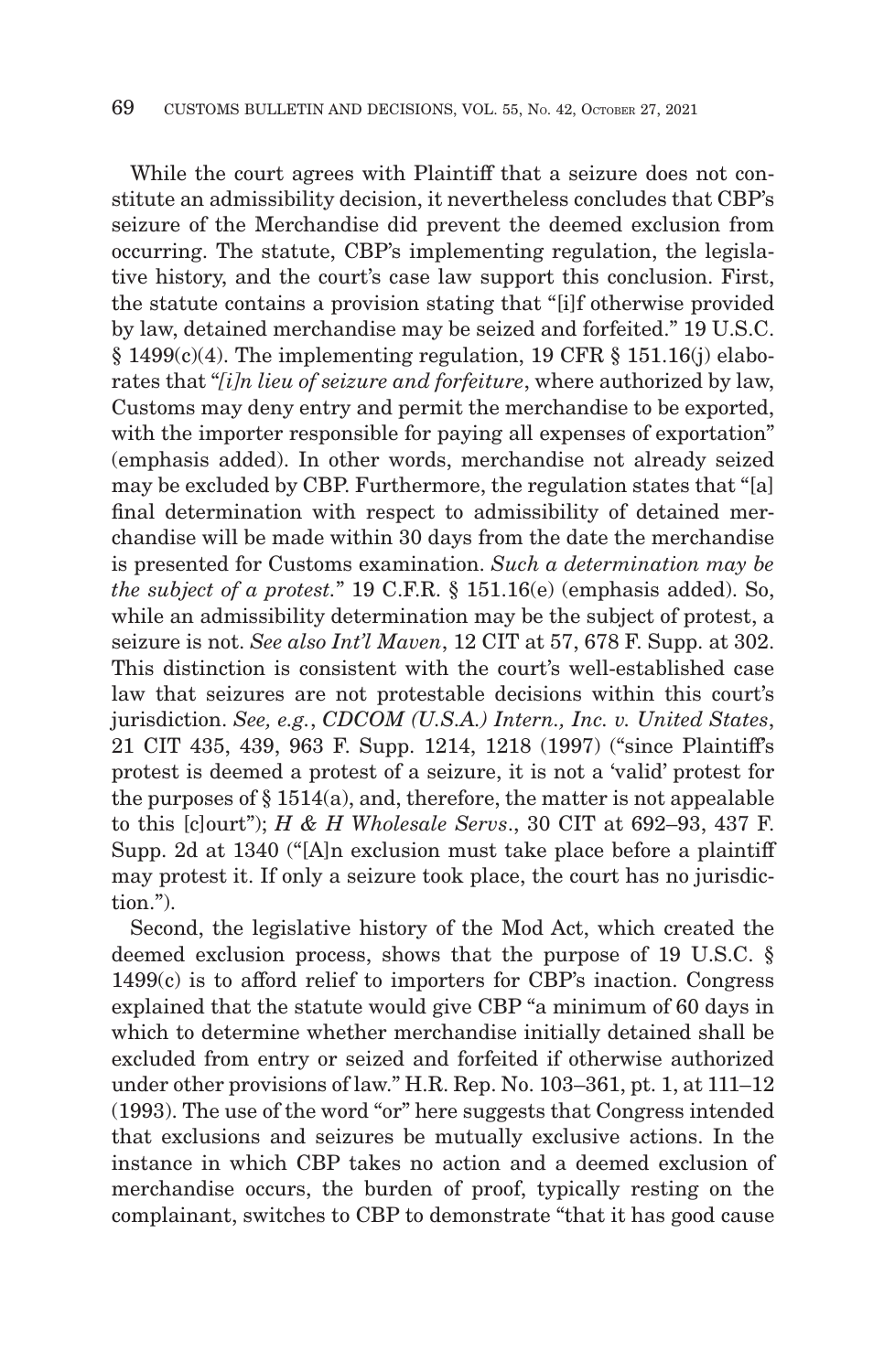for not reaching an admissibility decision." *Id.* at 110. If a suit is commenced after an admissibility decision has been reached, the burden remains with the complainant in accordance with 28 U.S.C. § 2639. *Id.* "Thus, if, prior to commencement of the action, the Customs Service *determines to exclude the merchandise* from the United States, an importer wishing to challenge that decision shall bear the burden of proof consistent with the provisions set forth in 28 U.S.C. § 2639." Id. at 112 (emphasis added). Congress's failure to use the term "seizure" here indicates that seizures are not admissibility decisions under section  $1499(c)(5)$ . Further, the court notes that the reference to section 2639 includes "any civil action commenced in the [CIT] under section 515, 516, or 516A of the Tariff Act of 1930." 28 U.S.C. § 2639(a)(1). It makes little sense that a provision intended to shift the burden of proof in cases brought before the CIT would concern seizure, the contesting of which cannot properly be brought before this court but must instead be heard at the appropriate district court, per 28 U.S.C. § 1356. Recent decisions have also relied upon this legislative history in similarly concluding that seizures are not admissibility determinations. *See CBB Grp., Inc. v. United States*, 35 CIT 743, 748, 783 F. Supp. 2d 1248, 1253 (2011) ("Customs failed to make either an admissibility or a seizure determination within the 60-day period established by section  $499(c)(5)$  and addressed in the House Report"); *Blink Design*, 986 F. Supp. 2d at 1359 (quoting *CBB Grp., Inc.*'s discussion of the same legislative history). *But see CD-COM*, 21 CIT at 438–39, 963 F. Supp. at 1217 ("[CBP] made an admissibility determination within the thirty-day statutory period required under 19 U.S.C.  $\S$  1499(c)(5)(A), declaring both shipments of the subject merchandise 'seized.'").

Thus, the court agrees with Plaintiff that a seizure is not, by itself, an admissibility determination. Rather, an "admissibility decision" means a decision to admit or exclude merchandise by CBP. This conclusion is especially apparent in light of the fact that agencies other than CBP may seize goods that have been presented for examination.

That said, previous decisions of the court make clear that a seizure of merchandise, if effected within thirty days of that merchandise being presented for examination, prevents the occurrence of a deemed exclusion. For example, in *Tempco Marketing v. United States*, the court held that, with respect to the second of three entries at issue, "[s]ince the seizure occurred within thirty days of the presentation for examination, the merchandise was never deemed excluded pursuant to 19 U.S.C. § 1499(c)(5)(A)." 21 CIT 191, 194, 957 F. Supp. 1276, 1279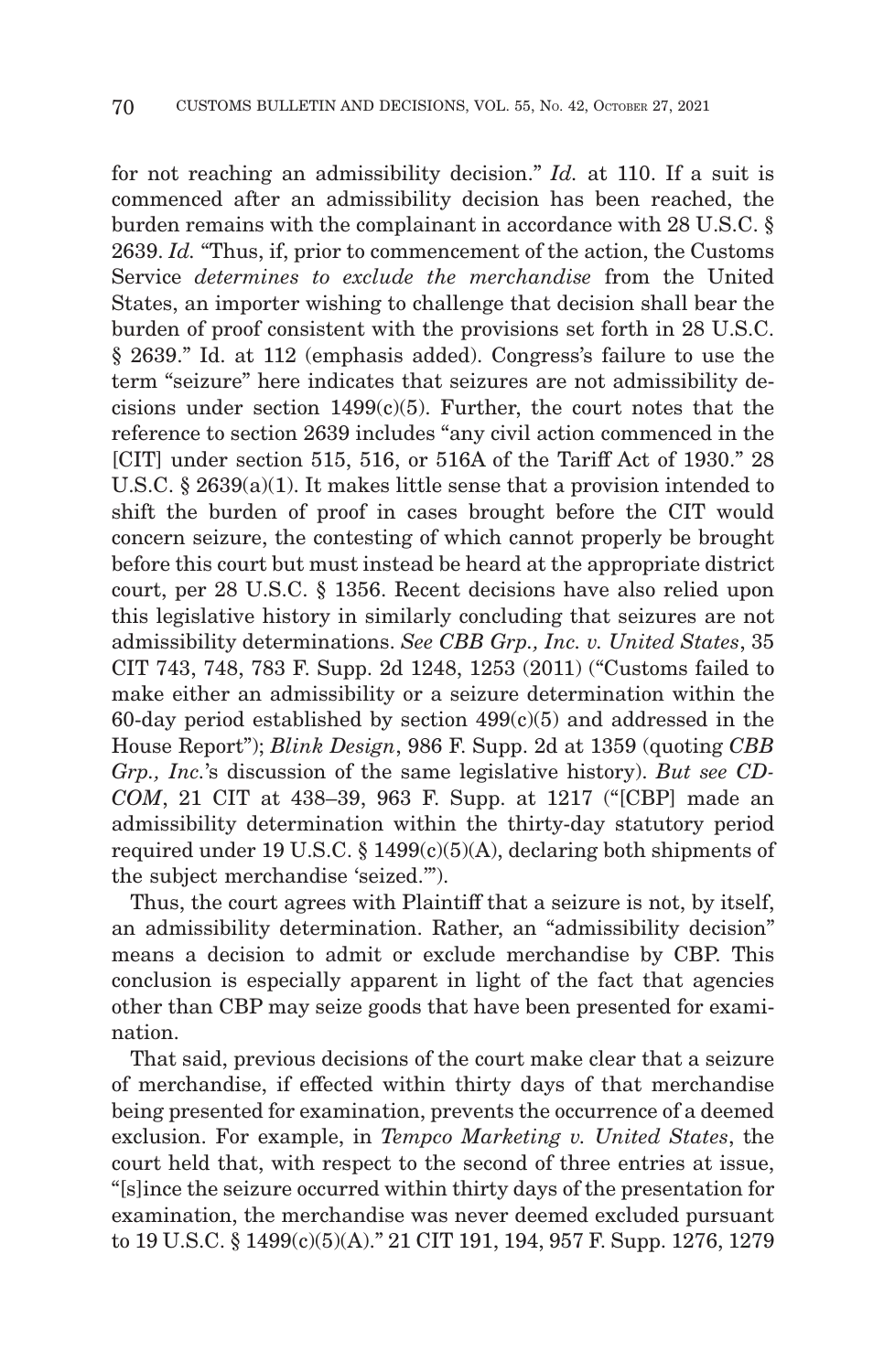(1997). In *CDCOM*, the court held that "[u]nder 19 U.S.C. §  $1499(c)(5)(A)$ , since both seizures occurred within thirty days of the presentation for examination, the merchandise was never deemed excluded." 21 CIT at 439 n.7, 963 F. Supp. at 1217 n.7. In *H & H Wholesale*, the court held that "the merchandise in this case was seized within thirty days after it was presented to Customs for inspection. Therefore, no 'deemed exclusion' took place." 30 CIT at 693, 437 F. Supp. 2d at 1341 (citations omitted). Similarly, in *Blink Design*, the court found that CBP "seized each entry more than thirty days after presentation and that, therefore, each entry was deemed excluded prior to seizure." 986 F. Supp. 2d at 1357.

In sum, the conclusion that a seizure of goods is not an admissibility determination made pursuant to 19 U.S.C. § 1499 is rendered inapposite because whether or not seizure is an "admissibility determination," it is clear that seizure, if effected within thirty days of the subject merchandise being presented for examination, precludes deemed exclusion. Plaintiff may be correct that "a seizure can be undertaken completely independent of, and without regard to, any determination of admissibility," in the narrow sense that CBP or another agency may later seize merchandise previously determined to be admissible, but it does not therefore follow that CBP can determine previously seized merchandise to be admissible. Rather, seizure of goods prior to an admissibility determination precludes further decision by CBP on the admissibility of the merchandise because the goods then become subject to forfeiture proceedings, in which case the admissibility of the goods becomes irrelevant. Per Plaintiff's logic, a seizure executed by another agency would result in a deemed exclusion by CBP in all cases, unless CBP affirmatively issued a declaration that the underlying merchandise is admissible (which is a strange result if the merchandise is seized by another agency), or is excluded, in which case CBP would be making an affirmative exclusion, thereby creating grounds for protest and the importer's bringing a case to the CIT in every such case. This result is impractical and counter to the Mod Act legislative history described previously.2

<sup>2</sup> However, where a seizure post-dates a deemed exclusion, the court's case law is unclear as to whether the later seizure in some way negates, or cancels out, the exclusion. In *R.J.F. Fabrics, Inc., v. United States*, 10 CIT 735, 739, 651 F. Supp. 1431, 1434 (1986), the court considered "the issue of whether this [c]ourt's jurisdiction over an exclusion ceases upon the seizure of merchandise by [CBP]." Finding that "it is clear that plaintiff protested the exclusion of its merchandise," the court said it was "unwilling, therefore, to adopt a rule that would divest the [CIT] of jurisdiction simply because plaintiff filed its protest after [CBP] chose . . . to formally seize the subject goods." *Id.* at 1433. In *International Maven*, the court characterized the holding in *R.J.F. Fabrics* as "enunciating] this [c]ourt's interpretation that its jurisdiction over protested exclusions did not necessarily cease once the goods were subsequently seized." 12 CIT at 58; 678 F. Supp. at 302 (citing *R.J.F. Fabrics*, 651 F.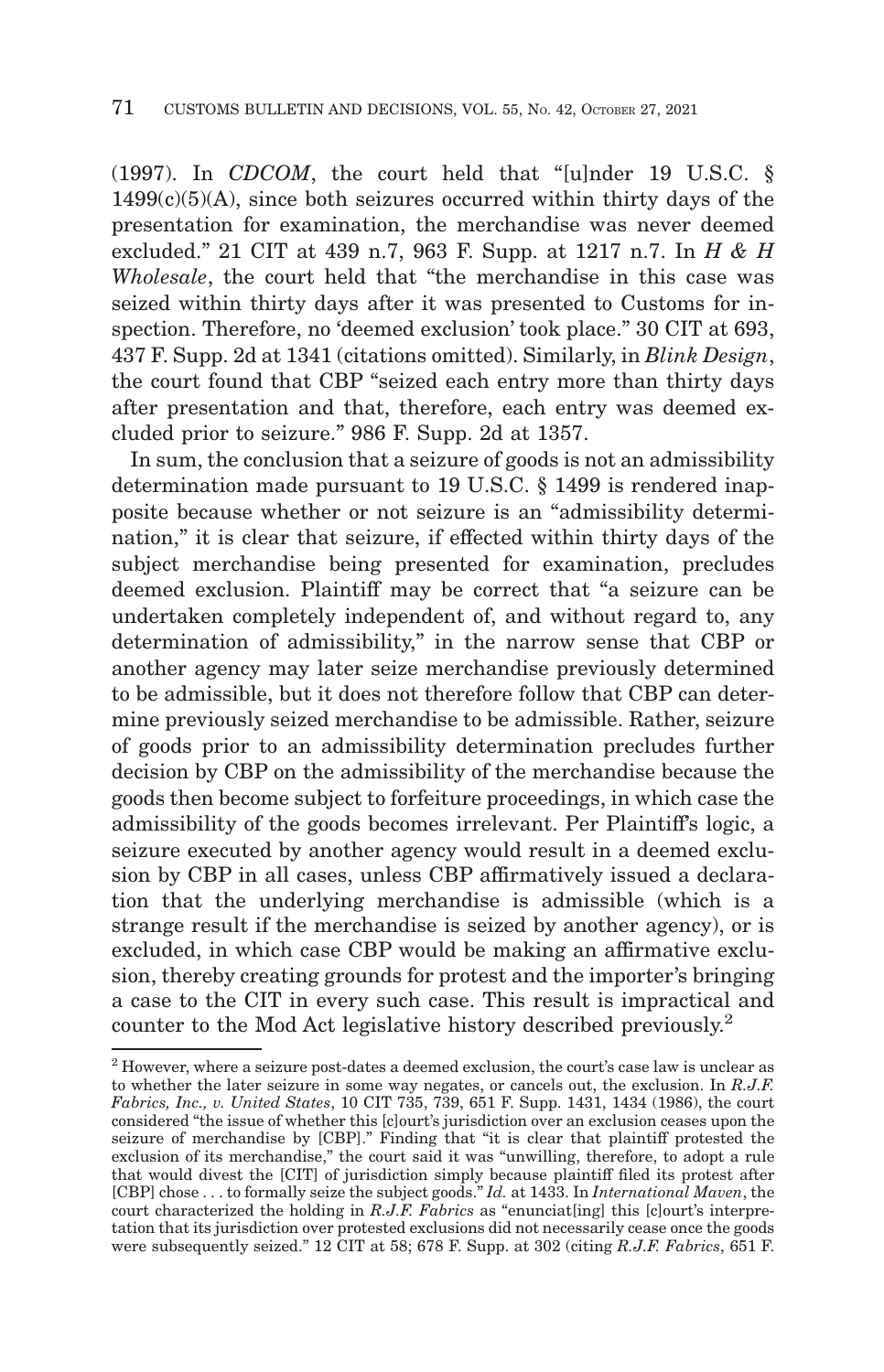Thus, the court concludes that where a seizure occurs prior to a deemed exclusion by operation of law, a deemed exclusion will not occur.

# *II. Plaintiff's Merchandise was Seized by CBP on February 10, 2021, and Never Deemed Excluded, Regardless of Notice of the Seizure.*

The court next turns to whether, regardless of its conclusion that a deemed exclusion does not occur when goods are seized, notice of seizure must be provided to the importer to complete the seizure of goods. Plaintiff argues that a seizure is effective, at the earliest, upon the date notice of seizure is sent to the importer. Pl.'s Br. at 9–10. Plaintiff further contends that where notice of seizure is sent more than thirty days after the merchandise at issue is presented to CBP for examination, the seizure does not prevent the occurrence of a deemed exclusion. *Id.* Under Plaintiff's view, because CBP first sent notice of seizure on March 8, 2021 — more than thirty days after the Merchandise had been presented for examination (on January 11, 2021) — the seizure did not become legally effective until after the deemed exclusion occurred, and thus the seizure cannot preclude the court's jurisdiction over the deemed exclusion and subsequently denied protest. *Id.* The Government contends that the court ought to give legal effect to the date of actual seizure, here February 10, 2021, and hold that because actual seizure occurred within thirty days of the Merchandise being presented for examination, no deemed exclusion occurred, and therefore the court must dismiss this action for want of subject matter jurisdiction. Def.'s Reply at 6–7. For the reasons discussed below, the court agrees with the Government and concludes that, due to the seizure on February 10, 2021, Plaintiff's Merchandise was never deemed excluded and this court does not have jurisdiction over its subsequent protest.

Supp. at 1433). In *H & H Wholesale*, the court noted that "the court sees no reason to assume that the Mod Act amendments to § 1499 were intended to deprive [CBP] of the authority to issue an express exclusion of merchandise, which might be effective if a later seizure were found defective." 30 CIT at 693 n.5, 437 F. Supp. 2d at 1341 n.5. Although the court there did not say so, a deemed exclusion that took place prior to seizure might also be effective should the seizure later prove defective. In *Blink Design*, the court held that "it is not clear that the seizures negate the deemed exclusion." 986 F. Supp. 2d at 1361. The court in that case went on to hold that it retained jurisdiction over deemed exclusions of merchandise later seized by CBP. *Id.* However, a contrary result is found in *PRP Trading Corp. v. United States*, where the court held that, despite the Government conceding that two of the five entries at issue in that case were deemed excluded prior to seizure, "the fact of seizure trumps the fact of deemed exclusion" where the merchandise is seized prior to the commencement of the action. 36 CIT 1354, 1357, 885 F. Supp. 2d 1312, 1314 (2012). Therefore, the court held it did not have subject matter jurisdiction under 28 U.S.C. § 1581(a). *Id.* at 1315. The court notes, but need not here resolve, this further wrinkle in the seizure-exclusion jurisdictional divide.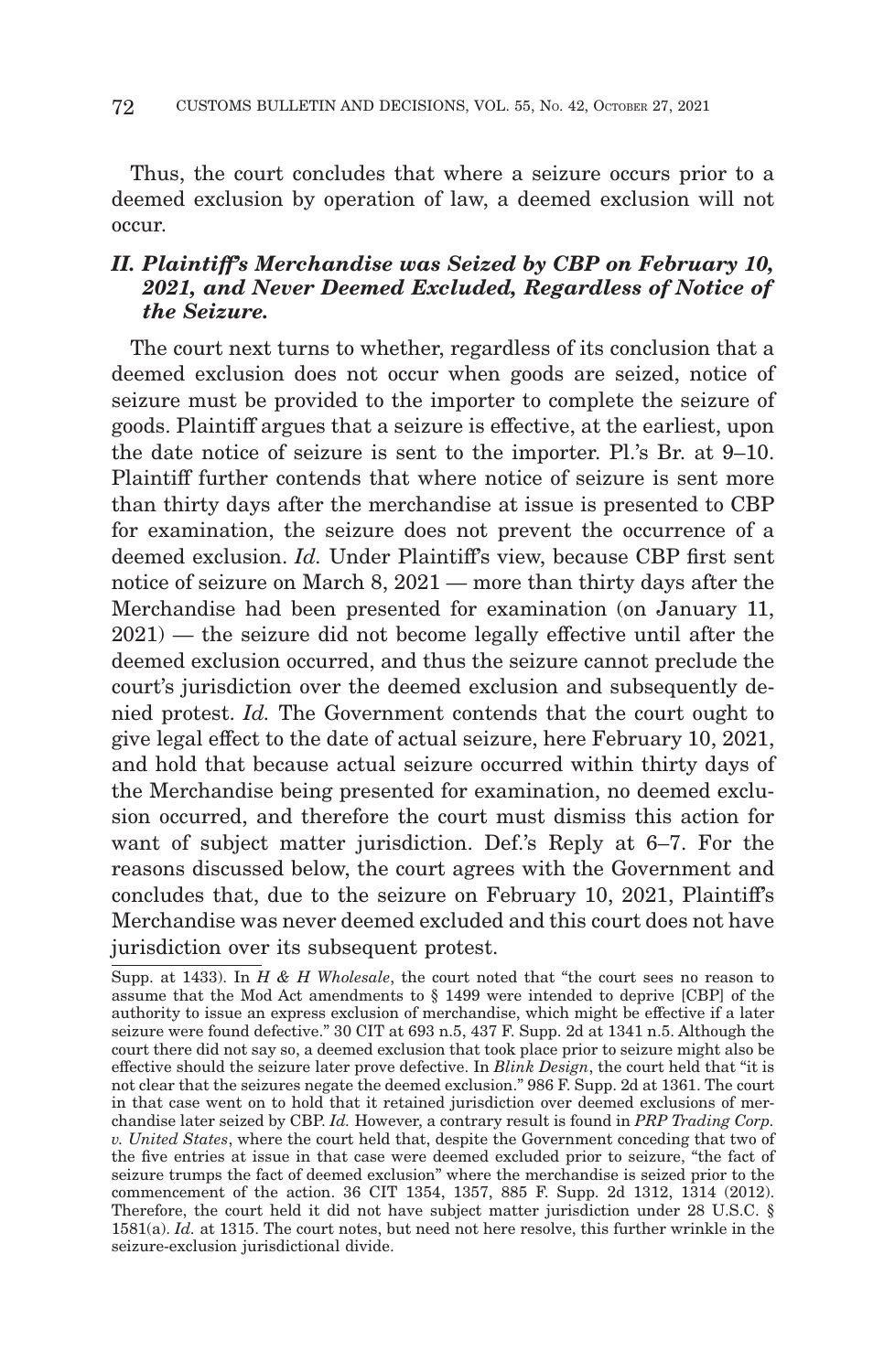The applicable regulation, 19 C.F.R. § 162.31, requires that "written notice of . . . any liability to forfeiture shall be given to each party that the facts of record indicate has an interest in the . . . seized property." The Government argues that the court has held the date of actual seizure, as stated in the notice of seizure, to be controlling in an "overwhelming number of cases." Def.'s Reply at 7. To the contrary, the case law is mixed on this question.

One line of cases indicates that the court has previously credited the date of actual seizure as the date seizure is given legal effect. In *Tempco Marketing*, with respect to the second entry at issue in that case, the date of actual seizure fell within thirty days of the merchandise being presented for examination, and the notice of seizure was issued after the elapse of those thirty days. 21 CIT at 194, 957 F. Supp. at 1279. The court gave effect to the date of actual seizure when it held that "since the seizure occurred within thirty days of the presentation for examination, the merchandise was never deemed excluded." *Id.* Similarly, in *PRP Trading Corp.*, CBP seized five entries of merchandise on February 7, 2012, imported at various dates in December 2011 and January 2012, and issued a notice of seizure on March 23, 2012, over six weeks later. 36 CIT at 1355, 885 F. Supp. 2d at 1313. The court found that two of the five entries had been deemed excluded "because [CBP] did not act upon them within the requisite thirty days from the date the merchandise was presented for examination," but three were not deemed excluded because they "were seized within thirty days." *Id.* at 1313–14. The time gap between the actual seizure and notice of seizure in *PRP Trading*, indicates that the court there used the date of actual seizure to make this determination. In *CDCOM*, the court similarly found that seizure of the merchandise at issue within thirty days of presentation for examination prevented the occurrence of a deemed exclusion. 21 CIT at 438, 963 F. Supp. at 1217. Thus, the court again gave legal effect to the date of seizure. *See id.*

However, in at least two prior cases, the court seems to credit the date notice of seizure was issued or received. First, in *CBB Grp., Inc.*, the court held that "an internal agency decision to proceed with seizure, which did not ripen into a notice to the importer" cannot affect the court's jurisdiction. 35 CIT at 751 n.3, 783 F. Supp. 2d at 1255 n.3. A few years later, in *Blink Design*, the court explicitly rejected the notion that the date of actual seizure necessarily controls, refuting the notion that "the date of seizure asserted by [CBP] in its seizure notices marks the time at which the court considers the entries seized." 986 F. Supp. 2d at 1356. The court found that "case law appears unsettled on whether the court should consider the date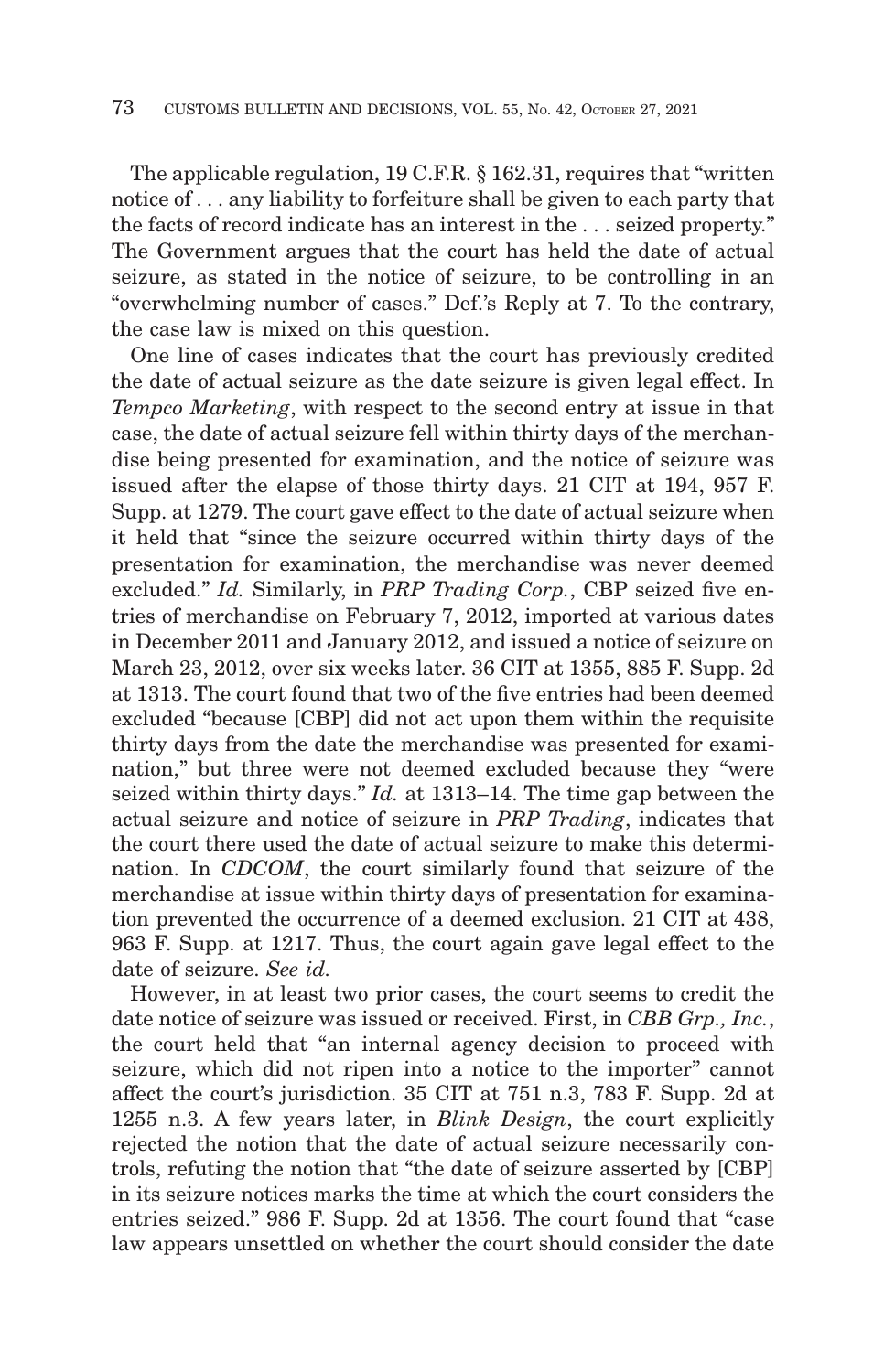that [CBP] issued a Notice of Seizure or the date a party received the Notice of Seizure to determine whether an entry was deemed excluded prior to seizure." *Id.* at 1356–57. The court went on to say that it "need not resolve . . . whether the court should consider the date that Customs issued a Notice of Seizure or the date a party received the Notice of Seizure to determine whether an entry was deemed excluded prior to seizure," because there all notices were issued more than thirty days after the date the merchandise was presented for examination. *Id.* at 1357. The court therefore held that all eight entries of merchandise at issue had been deemed excluded prior to seizure and that the court retained jurisdiction over the case. *Id.*

It is idiomatic that every case turns on its own facts. Faced with the at least seeming divergence in judicial approaches to the legal effectiveness of seizure in relation to notice, the court here concludes that, for the purposes of determining whether the court's jurisdiction has attached to a deemed exclusion, the date of actual seizure controls. As noted above,  $19$  U.S.C. §  $1499(c)(4)$  states that "[i]f otherwise provided by law, detained merchandise may be seized and forfeited." The court concludes that the best reading of the statute regarding the interaction between section  $1499(c)(4)$  and section  $1499(c)(5)$  is that, when section  $1499(c)(4)$  is invoked via a seizure of the subject merchandise within thirty days of that merchandise's presentation for examination, the mechanism of deemed exclusion embodied in section  $1499(c)(5)$  is inapplicable.

As has been noted, the purpose of section  $1499(c)(5)$  is to afford the importer a remedy where CBP takes no action with respect to detained merchandise. Seizure, while not an admissibility determination, is an action by CBP and is an action over which this court has no jurisdiction. Given the court's conclusion that seizure under section  $1499(c)(4)$  precludes the operation of a deemed exclusion under section  $1499(c)(5)$ , it makes little practical sense to hold that seizure precludes the occurrence of a deemed exclusion only where the notice of seizure is also issued within thirty days of the subject merchandise's presentation for examination. The case law discussed above shows that the notice of seizure is typically sent two or more weeks after the date of actual seizure. Holding that notice is the final piece to completion of a seizure would result in the occurrence of a deemed exclusion in most instances of seizure, even when the seizure and notice have occurred before the sixty days Congress indicated CBP has to take such an action. *See* H.R. Rep. No. 103–361, pt. 1, at 111–12. An importer might then bring an exclusion case before the court, with the burden of proof laid on the Government as to why it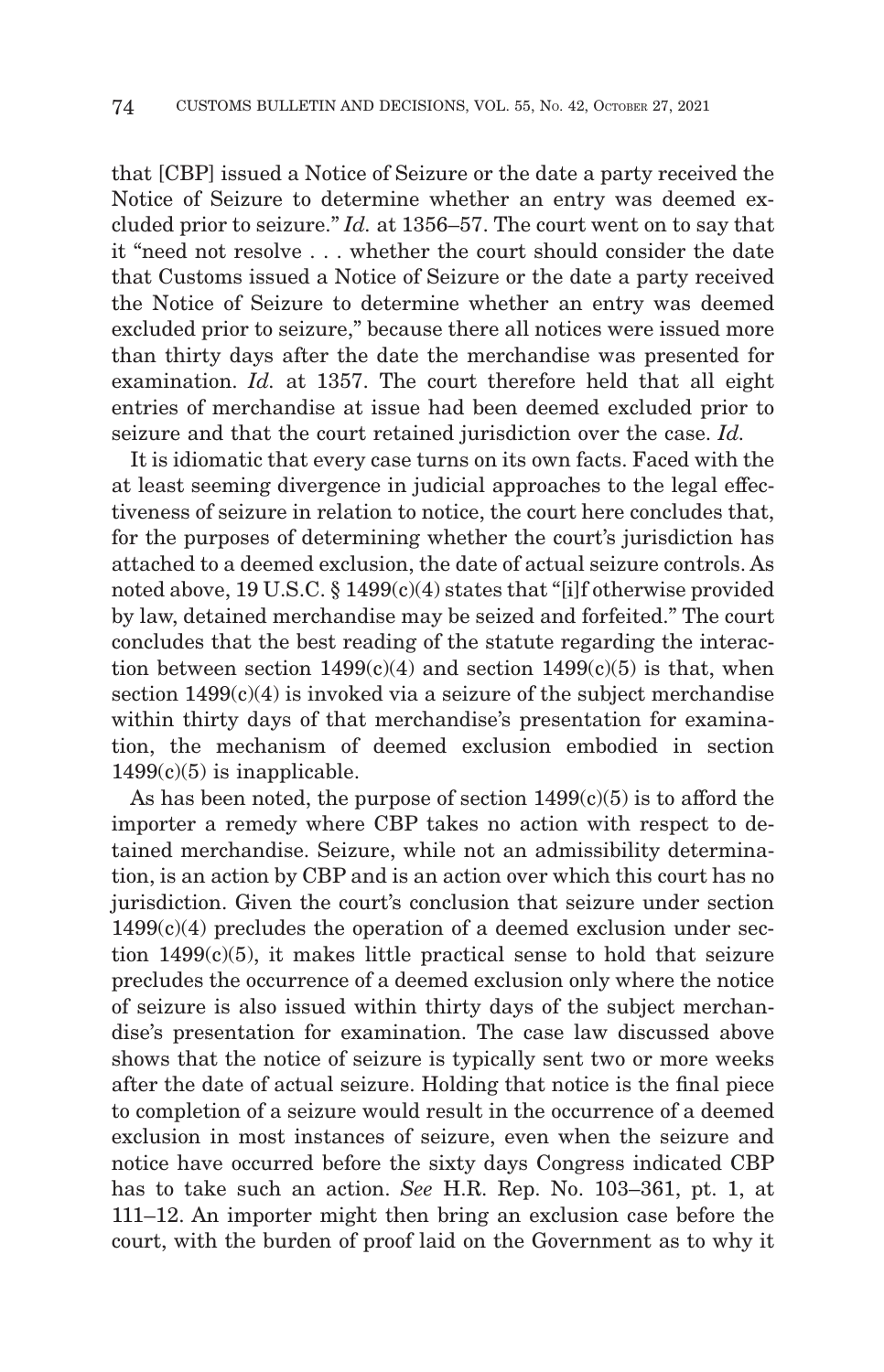failed to make an admissibility determination.<sup>3</sup> However, CBP would have been precluded from making such a determination by its own previous action, seizure.

Plaintiff contends that it is "unaware of any instance in federal law where a court has recognized the legal effect of an uncommunicated seizure of goods," and that "[n]otice is an essential requirement for giving legal effect to a seizure." Pl.'s Post-Oral Arg. Br. at 4–5. Indeed, in accordance with the requirements of due process, issuance of a notice of seizure is required in case of seizure. *See* 19 U.S.C. § 1607(a) ("Written notice of seizure together with information on the applicable procedures shall be sent to each party who appears to have an interest in the seized article."). However, the court is not here deciding the validity of CBP's seizure of Plaintiff's Merchandise or whether the United States will ultimately take title of the Merchandise.4 Rather, it is seeking to determine the nature of CBP's action and when that action took effect for the purpose of determining whether a deemed exclusion also occurred. Because CBP seized the Merchandise within thirty days of presentation, CBP timely acted and the court has no jurisdiction over a protest based on CBP's inaction.

In short, due to CBP's seizure, no deemed exclusion occurred that Plaintiff could properly protest. Thus, the court concludes that it does not have jurisdiction over this dispute.<sup>5</sup>

## **CONCLUSION**

For the reasons stated above, the court concludes that it lacks jurisdiction over this case because no deemed exclusion occurred. As

<sup>3</sup> This outcome is consistent with that of *Blink Design*, in which the court stayed the case regarding deemed exclusions of goods for further resolution of the seizure case. 986 F. Supp. 2d at 1361. In both *Blink Design* and *CBB Grp.*, seizure occurred more than thirty days after presentation to CBP, no notice was issued within those thirty days, and in *CBB Grp.* no notice was issued even within sixty days. *See Blink Design*, 986 F. Supp. 2d at 1357 (showing that the dates of seizure were "uniformly more than thirty days after the date the merchandise was presented for examination"); *CBB Grp.*, 35 CIT at 748, 783 F. Supp. 2d at 1253 (explaining that CBP did not seize the goods at issue within sixty days of presentation for examination). Thus, those cases are factually distinct from the situation at bar but support a distinction between instances in which CBP acts before a deemed exclusion can occur and those in which it does not.

<sup>4</sup> Because the seizure is not before the court, neither is the adequacy of the notice of that seizure. Plaintiff makes a non-frivolous argument about the lack of notice, *see* Pl.'s Br. at 15; Pl.'s Suppl. Br. at 3 (citing CBP's regulation that a receipt be provided for goods seized), but the merits of that contention should be decided by the appropriate district court. If in fact there was such a deficiency, CBP would then be faced again with making an admissibility determination and Plaintiff could return to this court with further complaints regarding that future admissibility decision.

<sup>5</sup> Root Sciences is not without a potential remedy. As the Government states, Root Sciences can seek to obtain relief from the seizure by electing to commence an action in the district court pursuant to 28 U.S.C. § 1356. Def.'s Br. at 14.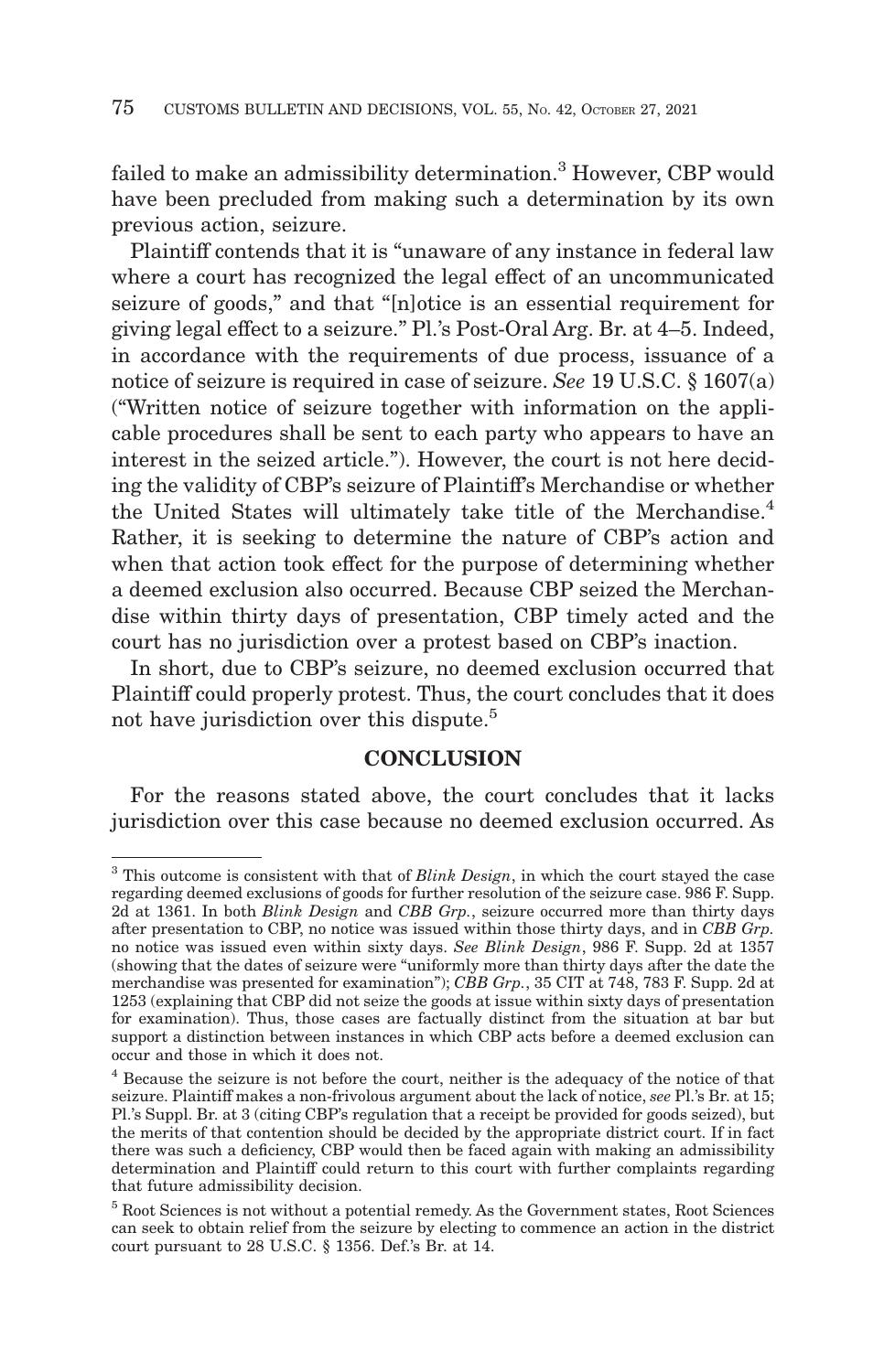noted by the court in *CBB Grp., Inc.*, "Section 9 of the Judiciary Act of 1789 provided, inter alia, '[t]hat the district courts shall . . . have exclusive original cognizance of all seizures on land . . . and of all suits for penalties and forfeitures incurred, under the laws of the United States.' Whether 28 U.S.C. § 1356 has any current utility as a jurisdictional provision is unclear." 35 CIT at 751 n.4, 783 F. Supp. 2d at 1255 n.4 (citations omitted). While there may be reason to re-assess the statute and to lodge within the Court of International Trade jurisdiction over CBP's seizure decisions, the court's charge is to apply the statute as written. Re-assessment is not a matter for this court, but for Congress. Accordingly, the court grants the Government's motion and dismisses the case.

#### *SO ORDERED.*

Dated: October 7, 2021 New York, New York

*/s/ Gary S. Katzmann*  $\frac{|s|}{\text{GARY S}}$ GARY S. KATZMANN, JUDGE

## Slip Op. 21–137

DIAMOND SAWBLADES MANUFACTURERS' COALITION, Plaintiff, v. UNITED STATES, Defendant.

> Before: Richard Goldberg Court No. 18–00134

[Sustaining the U.S. Department of Commerce's scope determination in the antidumping duty order covering diamond sawblades and parts thereof from the People's Republic of China]

Dated: October 7, 2021

*Daniel B. Pickard* Wiley Rein LLP, of Washington D.C., for plaintiff*.* With him on brief were *Maureen E. Thorson* and *Stephanie M. Bell*.

*John J. Tudor,* Senior Trial Counsel, Commercial Litigation Branch, Civil Division, U.S. Department of Justice, of Washington D.C., for defendant. With him on the brief were *Jeanne E. Davidson*, Director and *Franklin E. White, Jr.*, Assistant Director. Of Counsel on the brief was *Paul K. Keith*, Office of the Chief Counsel for Trade Enforcement and Compliance, U.S. Department of Commerce, of Washington D.C.

### *OPINION*

#### **Goldberg, Senior Judge:**

Before the court is the scope redetermination ("Remand Redetermination") of the U.S. Department of Commerce ("Commerce," or the "Department") filed pursuant to the court's opinion and order in *Diamond Sawblades Mfrs. Coalition v. United States*, 43 CIT \_\_, 405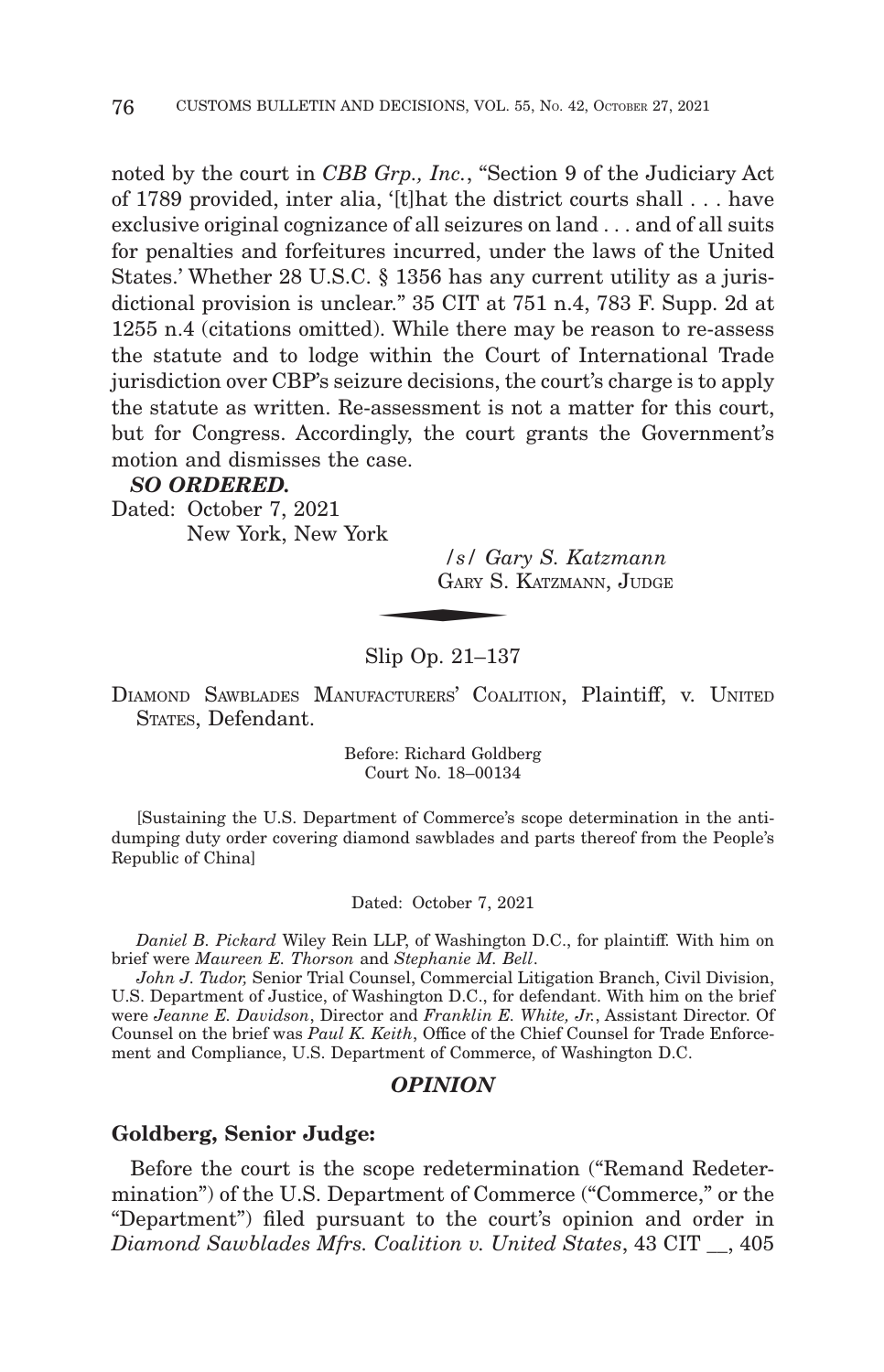F. Supp. 3d 1345 (2019) ("*Diamond Sawblades I*"). Final Results of Remand Redetermination (Feb. 3, 2020), Rem. P.R. Doc.  $15$ ,  $^1$  ECF No. 30 ("*Remand Redetermination*"). This litigation involves a challenge to the final scope ruling of Commerce which excludes Lyke Industrial Tools LLC ("Lyke") cupwheels from an antidumping duty order (the "Order") on diamond sawblades from the People's Republic of China ("China" or "PRC"). *Diamond Sawblades and Parts Thereof From the People's Republic of China and the Republic of Korea: Antidumping Duty Orders*, 74 Fed. Reg. 57,145 (Int'l Trade Admin. Nov. 4, 2009) ("*Order*").

Plaintiff Diamond Sawblades Manufacturers' Coalition ("DSMC"), an *ad hoc* coalition of producers of diamond sawblades domestic like products in the United States, once again challenges the Department's determination that the scope of the Order excludes certain cupwheels that Lyke imports into the United States. For the reasons stated herein, the court holds that the Departments' scope determination adheres to the applicable regulatory framework of 19 C.F.R. §  $351.225<sup>2</sup>$  and that there is substantial evidence supporting Commerce's conclusion that Lyke's cupwheels are not within the scope of the Order. Therefore, Commerce's Remand Redetermination is affirmed.

#### **I. Background**

The court assumes familiarity with the facts as discussed in the prior opinion. *Diamond Sawblades I*, 43 CIT at \_\_, 405 F. Supp. 3d at 1349–51. Commerce issued the antidumping duty order relevant to this litigation in November 2009, pursuant to a petition filed by DSMC. *Order*, 74 Fed. Reg. at 57,145; *see also* Compl. ¶ 5 (July 10, 2018), ECF No. 9 ("Compl."). Lyke submitted a scope ruling request to Commerce on February 23, 2018, requesting that Commerce determine whether two of its products, diamond sawblades and cupwheels, fell within the scope of the order. *Letter from Pennington, P.A. to Sec'y of Commerce, re: Lyke Industrial Tools, LLC Scope Request: Diamond Sawblades Whose Cores Have Rockwell* C *Hardness Less Than* 25 *Prior to the Incorporation of Diamond Segments and Diamond Cupwheels - Diamond Sawblades and Parts Thereof from the People's Republic of China (A-570–900)* 2 (Feb. 23, 2018), P.R. Doc. 1 ("Lyke

<sup>&</sup>lt;sup>1</sup> All citations to documents from the administrative record are to public documents. References cited as "P.R. Doc. \_\_" are to documents on the original agency record; references cited as "Rem. P.R. Doc. \_\_" are to documents placed on the record during the Department's redetermination proceeding.

<sup>&</sup>lt;sup>2</sup> All citations to the United States Code herein are to the 2012 edition, except where otherwise indicated. Citations to the Code of Federal Regulations are to the 2020 edition unless otherwise noted.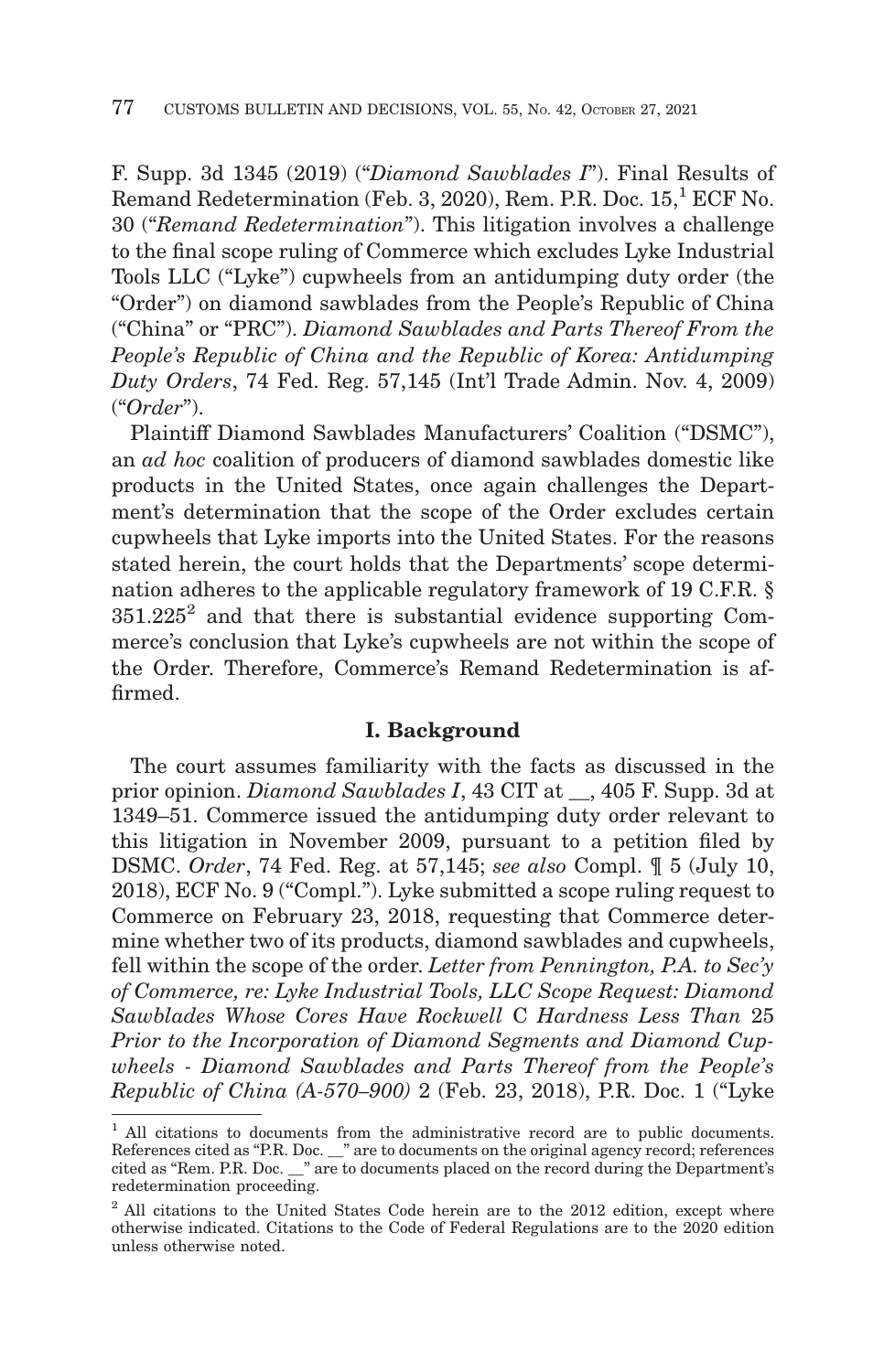Scope Request"). Commerce determined that Lyke's diamond sawblades are within the scope of the Order and that its cupwheels are not. Final Scope Determination for Scope Request from Lyke Industrial Tool, LLC 8–10 (May 17, 2018), P.R. Doc. 23 ("Final Scope Ruling").

On June 11, 2018, DSMC initiated litigation contesting the Department's determination that Lyke's cupwheels are outside the scope of the Order. Summons (June 11, 2018), ECF No. 1; Compl. 1. On November 28, 2018, DSMC moved for judgment on the agency record. Pl.'s Rule 56.2 Mot. for J. on the Agency R. (Nov. 28, 2018), ECF No. 16. In *Diamond Sawblades I,* the court remanded the Department's Final Scope Ruling. First, the court found that the text of the scope of the Order did not resolve the scope dispute in and of itself because the term "sawblade" was not clearly defined. *Diamond Sawblades I*, 43 CIT at \_\_, 405 F. Supp. 3d at 1352. Second, the court stated that as the scope was susceptible to interpretation, Commerce needed to turn to sources listed in 19 C.F.R. § 351.225(k)(1), which Commerce failed to do in a way that was supported by substantial evidence because the Department's (k)(1) analysis improperly considered criteria found under 19 C.F.R. § 351.225(k)(2). *Id.* at , 405 F. Supp. 3d at 1353–54. Third, the court held that "[t]he sources used by Commerce in its (k)(1) analysis do not 'definitively answer' the question of whether Lyke's cupwheels are excluded from the scope of the Order." *Id.* at  $\blacksquare$ , 405 F. Supp. 3d at 1358. The court ordered Commerce to conduct an analysis under 19 C.F.R. § 351.225(k)(2) to determine whether Lyke's cupwheels are included in the scope of the Order. *Id.* at \_\_, 405 F. Supp. 3d at 1358.

On October 15, 2019, Commerce invited both DSMC and Lyke to provide further information related to the factors listed in 19 C.F.R. §  $351.225(k)(2)$  and parties commented and submitted rebuttal comments on October 24, 2019 and October 31, 2019. *Mem. from Minoo Hatten, Program Manager, AD/CVD Operations, Off. I to Diamond Sawblades Mfrs. Coal. and Lyke Indus. Tools, LLC* (Oct. 15, 2019), Rem. P.R. Doc. 1; *Letter from Pennington P.A. to Sec'y Commerce, re: Diamond Sawblades and Parts Thereof from the People's Republic of China (A-570–900): Lyke's Comments on Remand* (Oct. 24, 2019), Rem. P.R. Docs. 4–5 ("Lyke's Comments"); *Letter from Wiley Rein LLP to Sec'y Commerce, re: Diamond Sawblades and Parts Thereof from the People's Republic of China: Comments on (k)(2) Factors*(Oct. 24, 2019), Rem. P.R. Doc. 7 ("DSMC's Comments"); *Letter from Pennington P.A. to Sec'y Commerce, re: Diamond Sawblades and Parts Thereof from the People's Republic of China (A-570–900): Lyke's Rebuttal to Pet'rs' Remand Comments* (Oct. 31, 2019), Rem. P.R. Doc. 8 ("Lyke's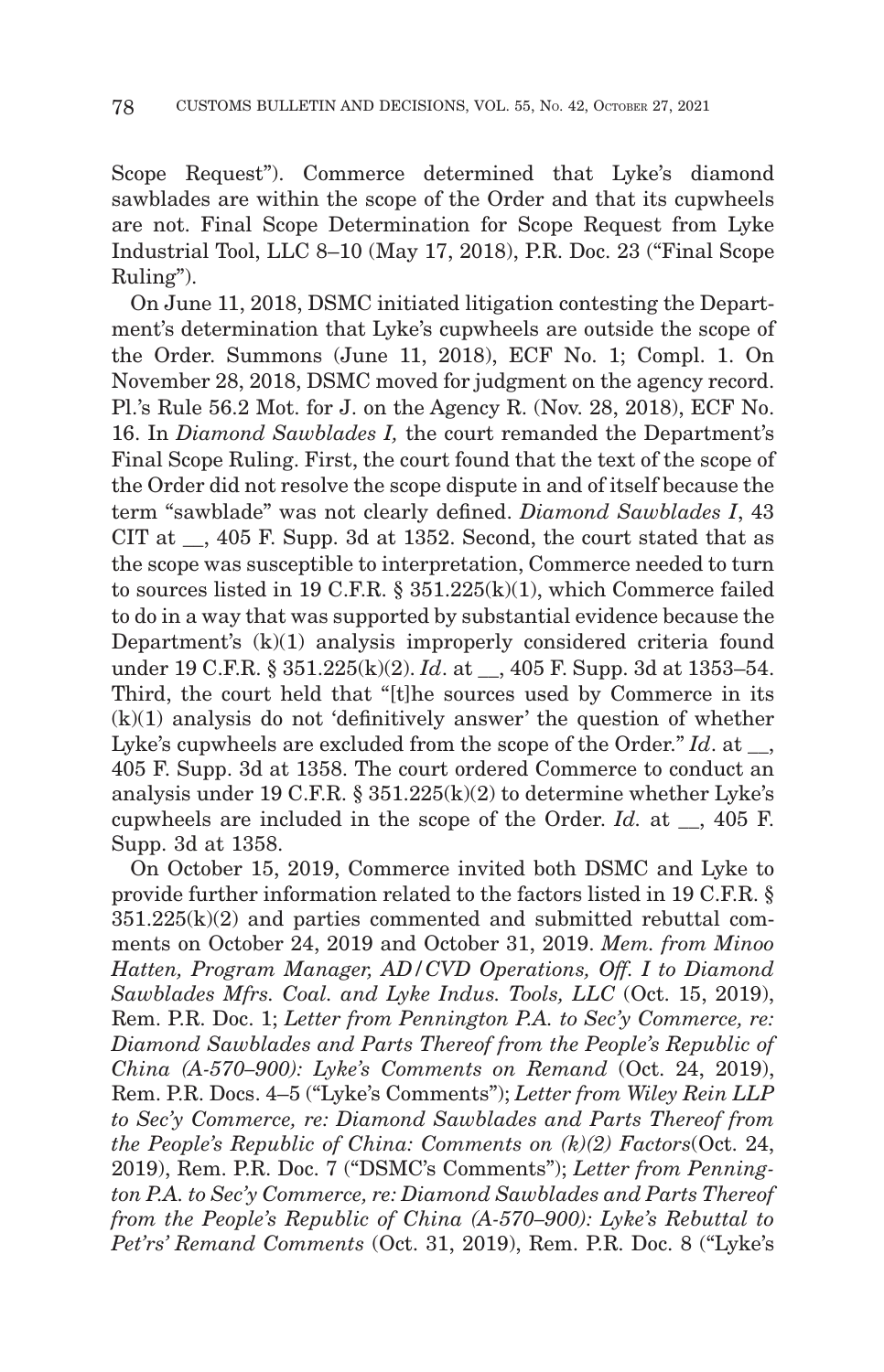Rebuttal Comments"); *Letter from Wiley Rein LLP to Sec'y Commerce, re: Diamond Sawblades and Parts Thereof from the People's Republic of China: Rebuttal Comments on (k)(2) Factors* (Oct. 31, 2019), Rem. P.R. Doc. 9 ("DSMC's Rebuttal Comments").

On February 3, 2020, Commerce issued its Remand Redetermination, addressing the issue of whether Lyke's cupwheels are within the scope of the Order by conducting a 19 C.F.R. § 351.225(k)(2) analysis. After considering the five additional factors set forth in 19 C.F.R. §  $351.225(k)(2)$ , Commerce determined, once again, that Lyke's cupwheels are not within the scope of the Order. *Remand Redetermination* 59. On March 18, 2020, DSMC filed its public comments, maintaining that it was unnecessary for Commerce to proceed to an analysis under 19 C.F.R.  $\S$  351.225(k)(2) as "the scope language unambiguously covers cupwheels," and that if the language is ambiguous, then the 19 C.F.R. § 351.225(k)(1) factors are dispositive. Pl. Diamond Sawblades Mfrs.' Coal.'s Comments on Final Results of Redetermination Pursuant to Remand 4 (Mar. 18, 2020), ECF No. 35 ("DSMC's Remand Comments"). DSMC also states that Commerce's determination on remand in regards to the (k)(2) factors is flawed and "inadequately explained, unsupported by substantial evidence, are inappropriately divorced from the scope language itself, and rest on an overly narrow interpretation of certain (k)(2) factors." *Id*. On May 8, 2020, Commerce responded to DSMC's Remand Comments and requested that the court sustain its Remand Redetermination. Def.'s Resp. to Comments on Remand Results 18 (May 8, 2020), ECF No. 38 ("Def.'s Reply").

The court now considers the Remand Redetermination.

## **II. Jurisdiction and Standard of Review**

As in the prior opinion and order, the court exercises jurisdiction according to section 201 of the Customs Courts Act of 1980, 28 U.S.C. § 1581(c), under which the court reviews actions commenced under section 516A of the Tariff Act of 1930, as amended, 19 U.S.C. § 1516a.

The court sustains Commerce's determinations unless they are "unsupported by substantial evidence on the record, or otherwise not in accordance with law." 19 U.S.C. § 1516a(b)(1)(B)(i). Substantial evidence refers to "such relevant evidence as a reasonable mind might accept as adequate to support a conclusion," *SKF USA, Inc. v. United States*, 537 F.3d 1373, 1378 (Fed. Cir. 2008) (quoting *Consol. Edison Co. v. Nat'l Labor Relations Bd.*, 305 U.S. 197, 229 (1938)), and under this standard, the court will uphold a determination by Commerce provided that Commerce chooses from among the range of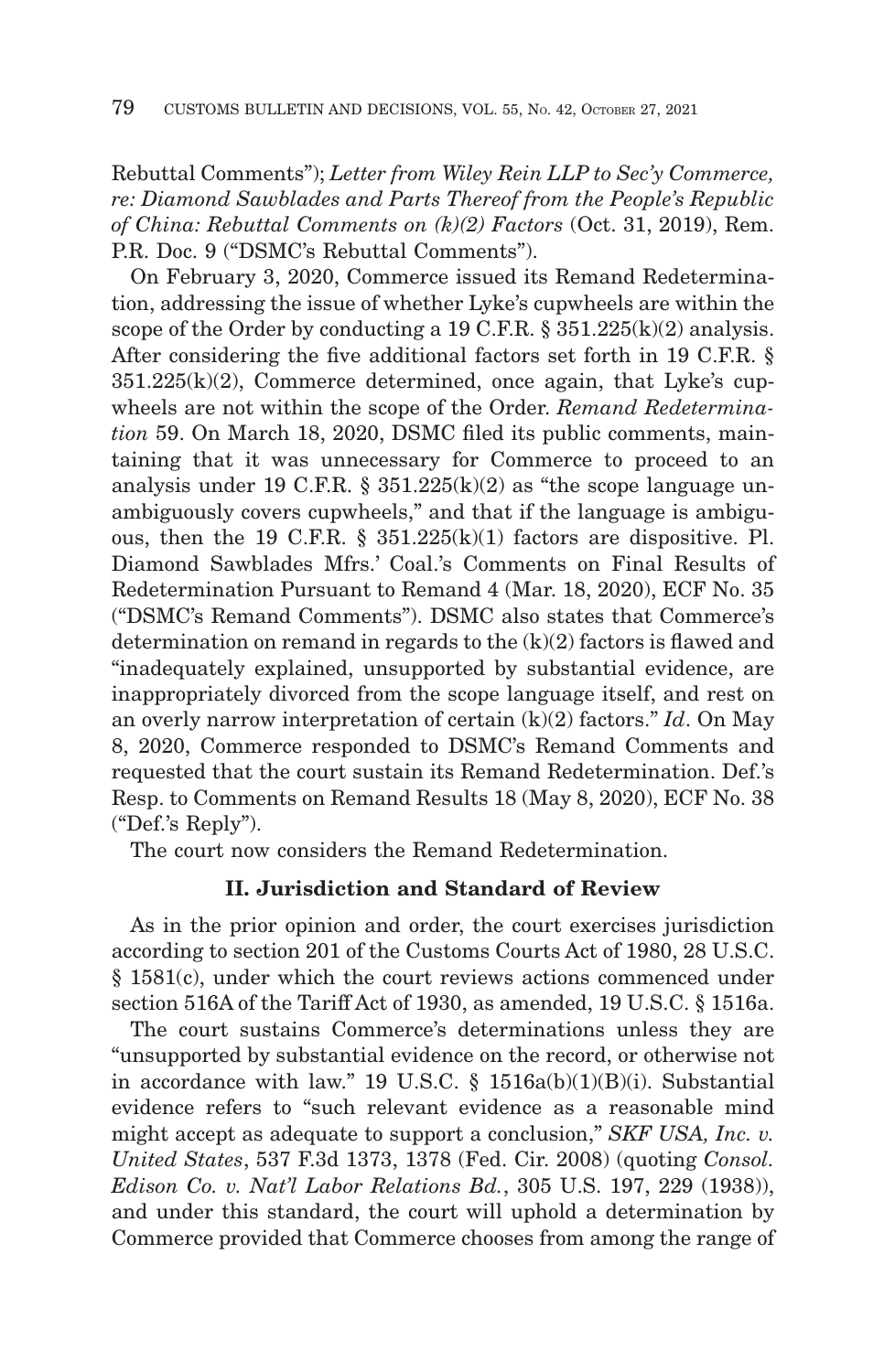possible and reasonable conclusions based on the record. However, although "Commerce is entitled to substantial deference with regard to its interpretations of its own antidumping duty order," *King Supply Co., LLC v. United States*, 674 F.3d 1343, 1348 (Fed. Cir. 2012) (citation omitted) "[t]his broad deference is not unlimited . . . 'Commerce cannot interpret an antidumping order so as to change the scope of that order, nor can Commerce interpret an order in a manner contrary to its terms.'" *Id.* (quoting *Walgreen Co. v. United States*, 620 F.3d 1350, 1354 (Fed. Cir. 2010)).

## **III. Discussion**

The court sustains the Department's scope ruling. Commerce has made the determination that Lyke's cupwheels do not fall within the scope of the Order, and this determination is supported by substantial evidence on the record. The Department correctly applied the regulatory framework of 19 C.F.R. §  $351.225(k)(2)$  in conducting its analysis and has complied with the court's directives in *Diamond Sawblades I*.

To determine whether a certain product is within the scope of an order, Commerce first must consider the language of the order itself. *See Arcelormittal Stainless Belgium N.V. v. United States*, 694 F.3d 82, 87 (Fed. Cir. 2012). If the scope language of the order does not unambiguously cover or not cover the product in question, Commerce then will take into account the descriptions of the merchandise contained in sources identified in 19 C.F.R.  $\S$  351.225(k)(1) (commonly referred to as the (k)(1) sources). *See Tak Fat Trading Co. v. United States*, 396 F.3d 1378, 1382–83 (Fed. Cir. 2005). If the descriptions of the merchandise in the  $(k)(1)$  sources are not dispositive, Commerce is required to consider five additional factors, enumerated in 19 C.F.R. § 351.225(k)(2). These "(k)(2)" factors are: (i) the physical characteristics of the merchandise; (ii) the expectations of the ultimate purchasers; (iii) the ultimate use of the product; (iv) the channels of trade in which the product is sold; and (v) the manner in which the product is advertised and displayed. 19 C.F.R. § 351.225(k)(2). In considering these five factors, "it is well settled" that Commerce has discretion in how to weigh and balance these factors. *Meridian Prods., LLC v. United States*, 851 F.3d 1375, 1382 (Fed. Cir. 2017) (citing to *Novosteel SA v. United States*, 25 CIT 2, 15, 128 F. Supp. 2d 720, 732 (2001)) (internal quotation marks omitted). However, when Commerce conducts this inquiry and analysis according to the strictures of 19 C.F.R. §  $351.225(k)(1)$ & $(2)$ , the Department's inquiry still must center on the scope language of the antidumping duty order, for the Department's role in issuing a scope ruling is to interpret, not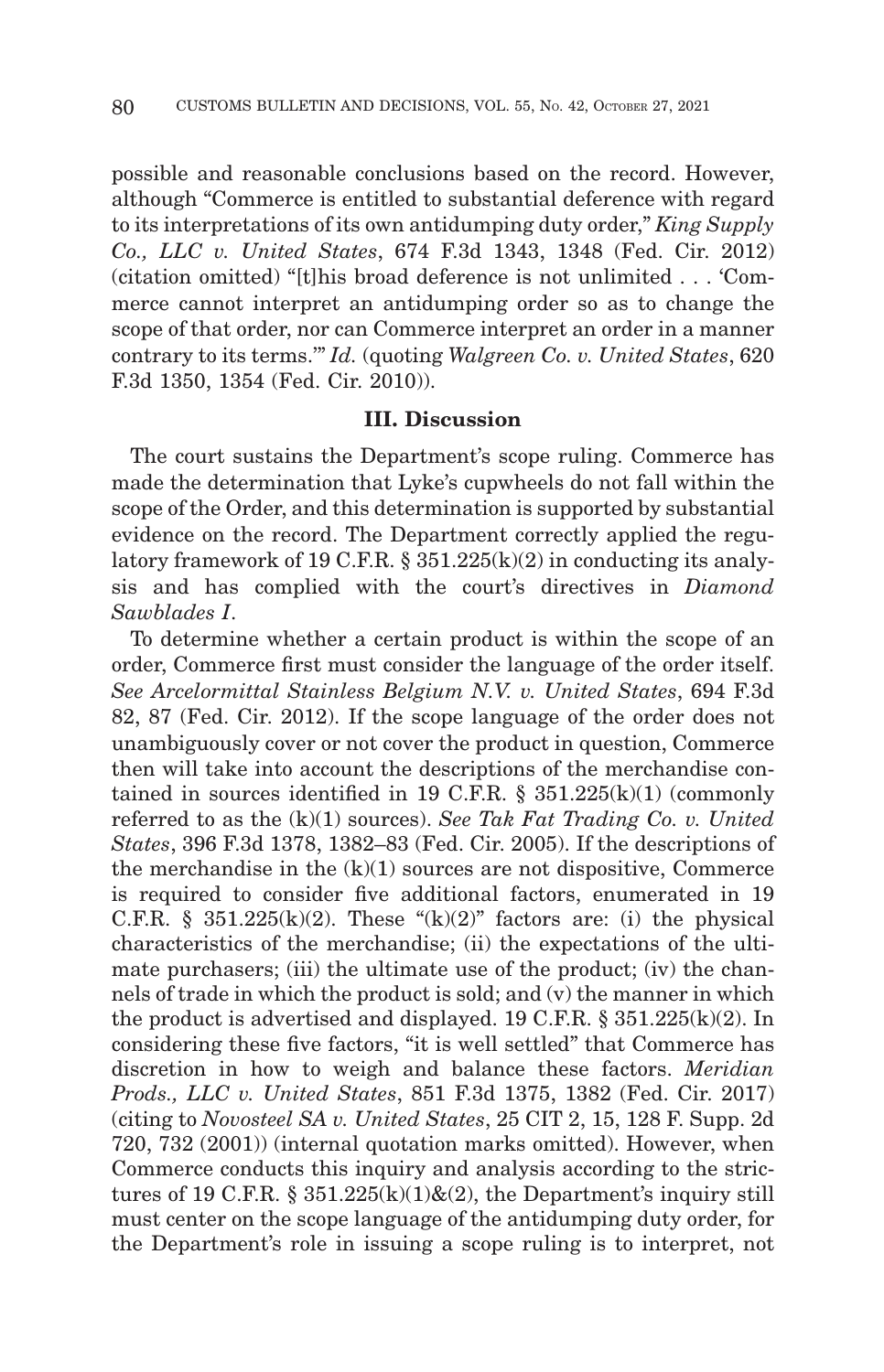modify, the scope language. *Duferco Steel, Inc. v. United States*, 296 F.3d 1087, 1095 (Fed. Cir. 2002). As a practical matter, this must include consideration of the record information contained in the scope ruling request, which ordinarily will include, *inter alia*, "[a] detailed description of the product, including its technical characteristics and uses." 19 C.F.R. § 351.225(c)(1)(i).

In *Diamond Sawblades I*, the court held that the text of the scope of the Order did not resolve the scope dispute in and of itself because the term "sawblade" was not clearly defined and the scope was susceptible to interpretation.3 *Diamond Sawblades I*, 43 CIT at \_\_, 405 F. Supp. 3d at 1352. Thus, Commerce needed to take the "descriptions of the merchandise contained in the petition, the initial investigation, and the determinations of the Secretary (including prior scope determinations) and the [International Trade] Commission" into account. 19 C.F.R.  $\S 351.225(k)(1)$ . As the court determined the  $(k)(1)$  sources were not dispositive in *Diamond Sawblades I*, 43 CIT at \_\_, 405 F. Supp. 3d at 1358, Commerce was required to turn to the (k)(2) factors as well in making its determination.

Upon analyzing the  $(k)(2)$  factors, Commerce determined that four of the five factors supported the determination that Lyke's cupwheels are not covered by the scope of the Order on diamond sawblades from China, and that the last factor, the channels of trade in which the

<sup>&</sup>lt;sup>3</sup> The Order includes within its Scope:

<sup>[</sup>A]ll finished circular sawblades, whether slotted or not, with a working part that is comprised of a diamond segment or segments, and parts thereof, regardless of specification or size, except as specifically excluded below. Within the scope of these orders are semifinished diamond sawblades, including diamond sawblade cores and diamond sawblade segments. Diamond sawblade cores are circular steel plates, whether or not attached to non-steel plates, with slots. Diamond sawblade cores are manufactured principally, but not exclusively, from alloy steel. A diamond sawblade segment consists of a mixture of diamonds (whether natural or synthetic, and regardless of the quantity of diamonds) and metal powders (including, but not limited to, iron, cobalt, nickel, tungsten carbide) that are formed together into a solid shape (from generally, but not limited to, a heating and pressing process).

*Diamond Sawblades and Parts Thereof From the People's Republic of China and the Republic of Korea*, 74 Fed. Reg. 57,145, 57,145 (Int'l Trade Admin. Nov. 4, 2009) ("*Order*"). The Order also contains several exclusions to this scope language:

Sawblades with diamonds directly attached to the core with a resin or electroplated bond, which thereby do not contain a diamond segment, are not included within the scope of the order. Diamond sawblades and/or sawblade cores with a thickness of less than 0.025 inches, or with a thickness greater than 1.1 inches, are excluded from the scope of the order. Circular steel plates that have a cutting edge of non-diamond material, such as external teeth that protrude from the outer diameter of the plate, whether or not finished, are excluded from the scope of the order. Diamond sawblade cores with a Rockwell C hardness of less than 25 are excluded from the scope of the order. Diamond sawblades and/or diamond segment(s) with diamonds that predominantly have a mesh size number greater than 240 (such as 250 or 260) are excluded from the scope of the order.

*Id*. The Order does not define the term "sawblade."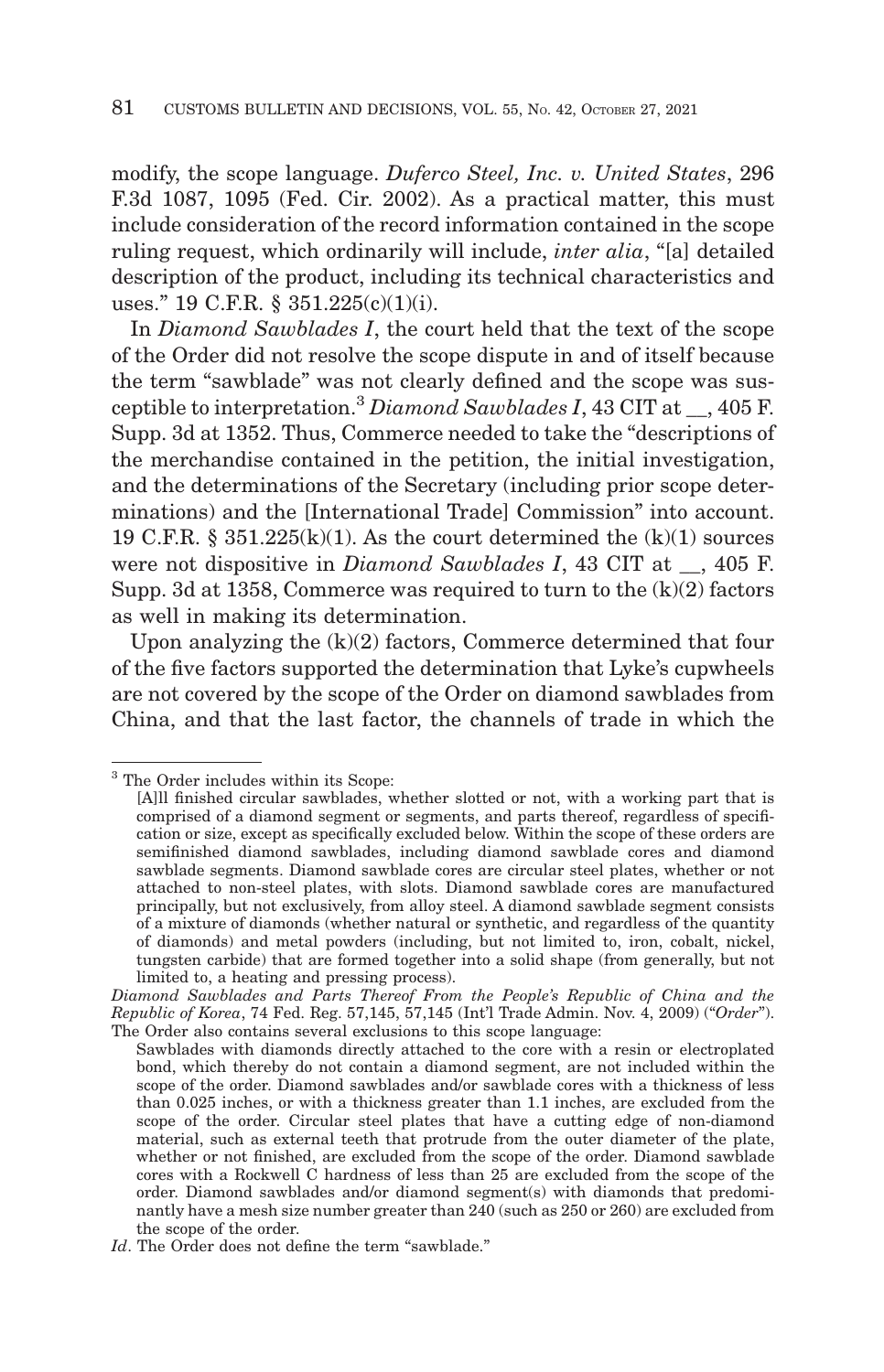product is sold, is not dispositive to the analysis. *Remand Redetermination* 59. In response, DSMC asserts that Commerce erred in its analysis and its decision must be overturned. DSMC's Remand Comments 4. Therefore, the court now addresses Commerce's analysis of each of these factors in its Remand Redetermination to determine whether the Department's conclusions are reasonable and supported by substantial evidence on the record.

## **A. Physical Characteristics of the Product**

The first of the  $(k)(2)$  factors instructs Commerce to review the physical characteristics of the product to determine whether the product, in this case cupwheels, have the same physical characteristics as the product subject to the Order. 19 C.F.R.  $\S$  351.225(k)(2)(i). After looking at the physical characteristics of the cupwheels, Commerce determined that "cupwheels are physically distinguishable from diamond sawblades." *Remand Redetermination* 18. In concluding this, Commerce relied on the finding that a diamond sawblade must have an "attacking" or "cutting" edge to be considered subject to the Order. *Id.* at 19. "[D]iamond segments must be attached to the outer periphery of the core (creating an 'attacking edge,' or 'cutting edge') to be within the scope of the [] *Order.*" *Id*. These "attacking" or "cutting" edges can be one of several types, as detailed in Commerce's questionnaires: "('Standard segment with undercut,' 'Standard segment without undercut,' 'Turbo,' 'Continuous,' 'Other (please describe),' or 'Not applicable (cores)')."<sup>4</sup> *Id.* at 20. Commerce found that while diamond sawblades have a "cutting" edge or an "attacking" edge of one of the varieties listed in the questionnaire, cupwheels, due to the fact the diamonds are attached to the bottom of the cup, do not. *Id.* at 18–19. Commerce also found that in regards to the "Other (please describe)" category, "there is no evidence that this option was intended to encompass cupwheels, which are designed to grind flat surfaces and therefore do not have a 'cutting edge' to identify." *Id.* at 38.

The Department's finding that Lyke's cupwheels have diamonds attached to the bottom of the cup and therefore do not have an "cutting" edge is supported by the record evidence. Lyke described its cupwheels, in its scope ruling request, as consisting of a "steel plate

<sup>4</sup> Commerce also clarified that the "Not applicable (cores)" designation identified in Commerce's antidumping duty questionnaire corresponds to the "Parts Thereof" of the scope of the *Diamond Sawblades Order*, and therefore refers to an unfinished diamond sawblade. Final Results of Remand Redetermination (Feb. 3, 2020), Rem. P.R. Doc. 15, ECF No. 30 ("*Remand Redetermination*"). Neither DSMC nor Lyke argue that Lyke's cupwheels are unfinished products.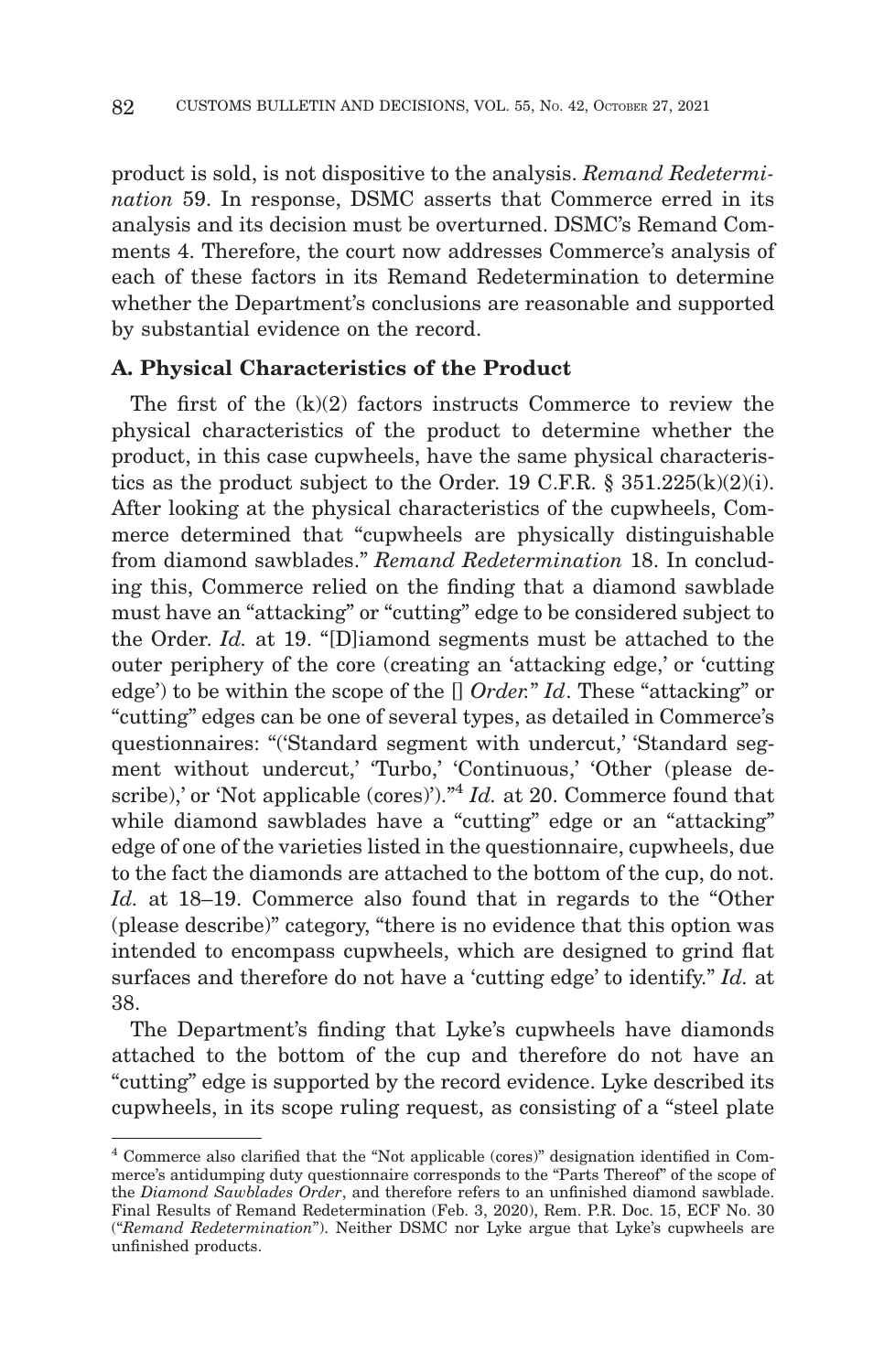that takes the shape of a cup or a hat – the center of the plate is concave and the outside is flat. Diamond segments are installed on the flat surface of the plate." Lyke's Scope Request 3; *Remand Redetermination* 5.

DSMC does not disagree that Lyke's cupwheels have diamonds attached to the bottom of the cup as opposed to an edge but questions the relevance of this physical difference. DSMC's Rebuttal Comments 11–12. Although Commerce determined that "diamond segments must be attached to the outer periphery of the core (creating an "attacking edge," or "cutting edge") to be within the scope of the [] *Order*," *Remand Redetermination* 19, DSMC argues that this insistence on a diamond sawblade having an "attacking" edge to be within scope of the Order is a requirement engendered by Commerce, and not found in the language of the Order itself, DSMC's Rebuttal Comments 9–12. DSMC therefore disagrees with Commerce's assertion that for a product to be a diamond sawblade, it needs to have a "cutting" or "attacking" edge. "In finding that cupwheels are so physically different from subject goods as to constitute non-subject merchandise, Commerce begins from an unsound premise: that subject goods are distinguished by having a 'cutting' or 'attacking' edge that results from the placement of diamond segments on the outer periphery of the products." *Id.* at 9.

Commerce directly addresses DSMC's argument: "Addressing DSMC's argument that the scope of the *Order* is indifferent to the location of segment placement, Commerce explained that statements from DSMC and the ITC throughout the investigation indicate that a product that does not have an attacking edge that penetrates the material is not subject merchandise." Def.'s Reply 9–10; *see also Remand Redetermination* 39 (citing *Order*, 74 Fed. Reg. at 57,146 n.9; *Final Determination of Sales at Less Than Fair Value and Final Partial Affirmative Determination of Critical Circumstances: Diamond Sawblades and Parts Thereof from the People's Republic of China*, 71 Fed. Reg. 29,303, 29,305 (Dep't of Commerce May 22, 2006) (final determ.); Diamond Products and Parts Thereof from China and Korea: Investigation Nos. 731-TA-1092 and 1093 (Final) 3, USITC Publication 3862 (July 2006) ("ITC Report")). As further support for this conclusion, Commerce cites language from the Order itself, examining the Order's exclusions, which include "[c]ircular steel plates that have a cutting edge of non-diamond material, such as external teeth that protrude from the outer diameter of the plate, whether or not finished." *Order*, 74 Fed. Reg. at 57,145; Def.'s Reply 10; *Remand Redetermination* 39. As Commerce notes, this scope exclusion language lends support to Commerce's reading in two ways: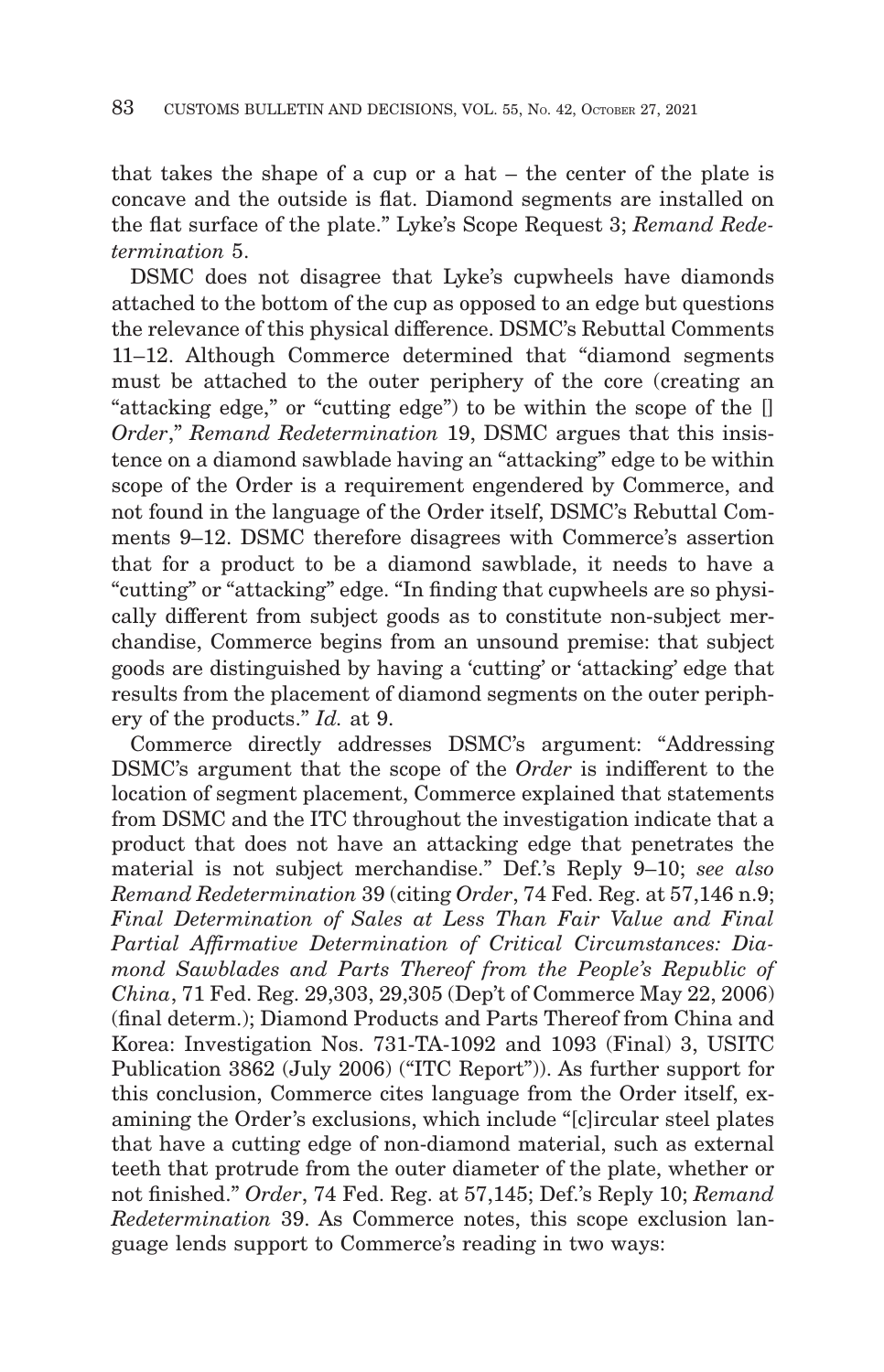First, it supports Commerce's reading that the product must have a "cutting edge" to be considered a sawblade. If the scope was intended to cover merchandise without a cutting edge, the exclusionary language might have instead addressed circular steel plates with a "cutting element" or "working part" of nondiamond material. Second, it supports Commerce's interpretation that a cutting edge is formed by a cutting element on the outer diameter of the core, rather than on the flat surface. Therefore, this language supports Commerce's conclusion that, because Lyke's cupwheels do not have diamond segments attached to the outer diameter of the cores, they do not have a cutting edge and are physically distinguishable from diamond sawblades.

Def.'s Reply 10. Besides relying on the scope language itself, Commerce explains that the initial questionnaires it sent respondents also support the finding that a product must have a "cutting" edge to be within the scope of the Order. Commerce had requested that respondents identify the type of "cutting edge" their merchandise had "for model matching purposes" and "Lyke's cupwheels do not have a cutting edge at all because the diamond segments in cupwheels are attached to the bottom of the cup, not the rim." *Id.* at 9; *see also Remand Redetermination* 19.

Commerce also concluded that there were other physical differences between cupwheels and diamond sawblades. *Remand Redetermination* 20. "For example, we find that with respect to physical form, Commerce's questionnaire provides participating respondents three options to identify the type of physical form of their merchandise, 'finished diamond sawblades,' 'cores,' or 'segment.' Lyke's cupwheels do not have any of the physical forms listed in Commerce's questionnaire." *Id.* at 20.

DSMC disagrees with Commerce's determination that cupwheels are physically distinguishable from diamond sawblades. DSMC's Remand Comments 8–12. DSMC highlights that diamond sawblades are "physically distinguished from all other types of sawblades by the presence of diamonds in the working part of the blade," which work, not by cutting materials, but by "milling" or "grinding" them. DSMC's Rebuttal Comments 5. According to DSMC, as cupwheels have diamonds on the working part of the blade and they also "cut" through materials by grinding them, they meet the description provided in the Petition of subject merchandise. *Id.*; *see also Remand Redetermination* 6. Furthermore, DSMC argues that there are additional physical similarities, such as "[b]oth diamond sawblades and cupwheels consist of a circular steel core and diamond segments that are attached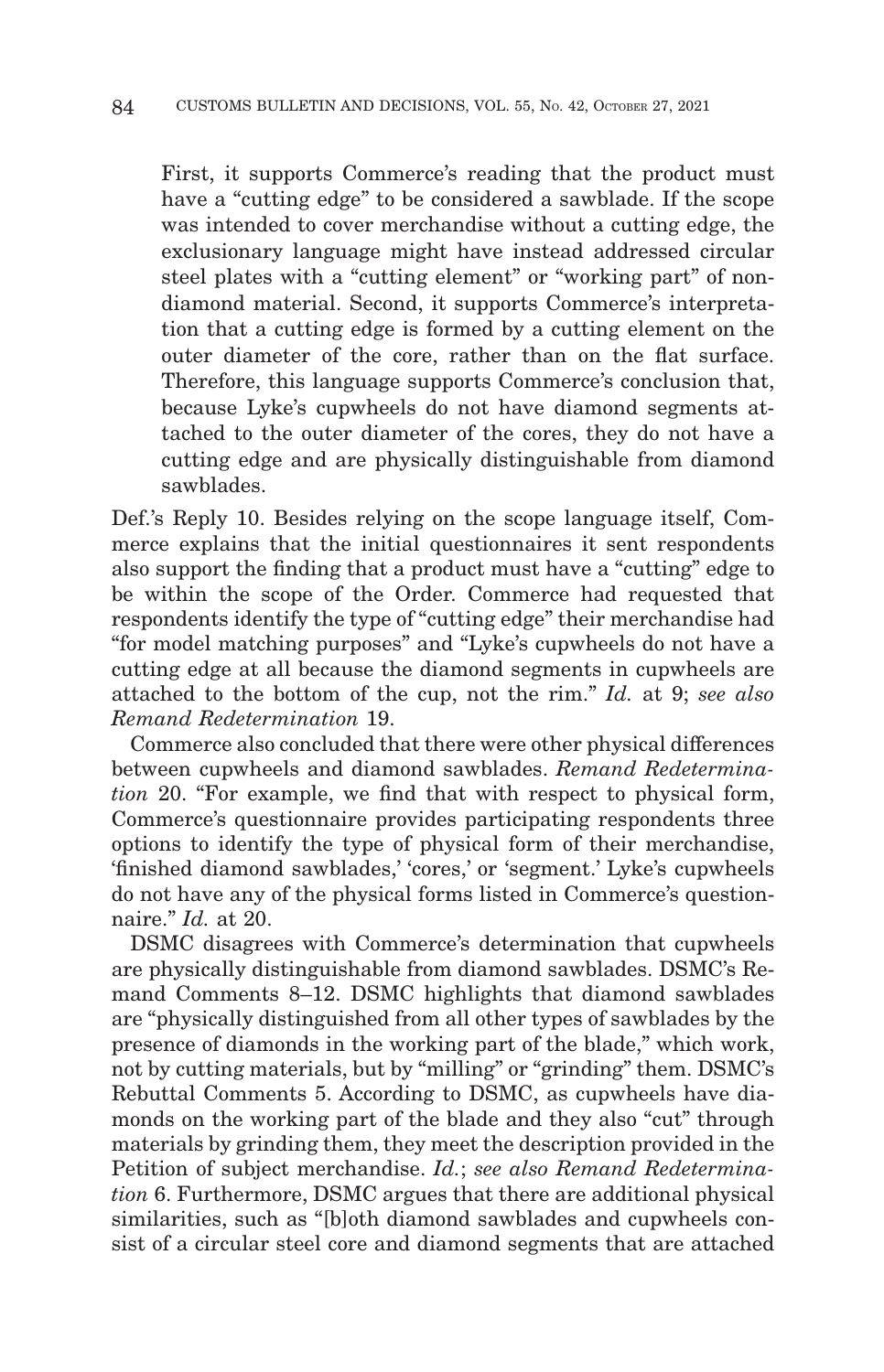to the core" and "[b]oth diamond sawblades and cup wheels also have a hole in the center of the core to allow them to be attached to a grinding tool." DSMC Rebuttal Comments 4–5. DSMC asserts further that, similarly, the cores for cupwheels are typically convex or concave, and therefore there are no differences in the diamond segments used for diamond sawblades and cupwheels. *Id.* at 5; *Remand Redetermination* 7.

Commerce acknowledges these arguments from DSMC but indicates that it does not find them persuasive as these comparisons between cupwheels and diamond sawblades are "overly generalized." *Remand Redetermination* 20. For instance, under DSMC's analysis of physical characteristic similarities, a diamond core drill also would be covered by the Order because it consists of a core and diamond segments and has a hole in the center of the core for attaching the core drill bit to a grinding tool, despite the fact that Commerce and the ITC already determined that diamond core drill bits were nonsubject merchandise. *Id.* at 21.

Taken altogether, Commerce emphasizes that the location of the diamonds on the product is strongly determinative of whether that product is within the scope of the Order, and that cupwheels and diamond sawblades were physically distinguishable largely based on this difference. *Id.* at 21. Commerce's decision to rely on the location of the diamonds within the product, and the Department's finding that to constitute a diamond sawblade within the scope of the Order the product must have an "attacking" or "cutting" edge is not unreasonable, despite plaintiff's protestations to the contrary. This finding is supported by the record read as a whole, including Commerce's questionnaires, the language in the Petition, the investigation, the ITC report, and the scope language of the Order. *Id.* at 35–40.

Contrary to what DSMC argues ("[i]ndeed, the Court already found, in the decision remanding this action, that the  $(k)(1)$  materials do not support Commerce's conclusion that cupwheels are out-of-scope products by reason of edge type or segment placement"), DSMC's Remand Comments 12, the court did not instruct Commerce that the  $(k)(1)$ materials did not support Commerce's conclusions regarding what constitutes a diamond sawblade. Instead, the court found that the  $(k)(1)$  analysis, without additional evidence coming from the  $(k)(2)$ factors, was not sufficient to uphold the Department's determination. "Commerce has failed to demonstrate that Lyke's cupwheels are not within the scope of the order based *solely* on the three sources available under 19 C.F.R. § 351.225(k)(1)." *Diamond Sawblades I*, 43 CIT at \_\_, 405 F. Supp. 3d at 1353. The court did not instruct Commerce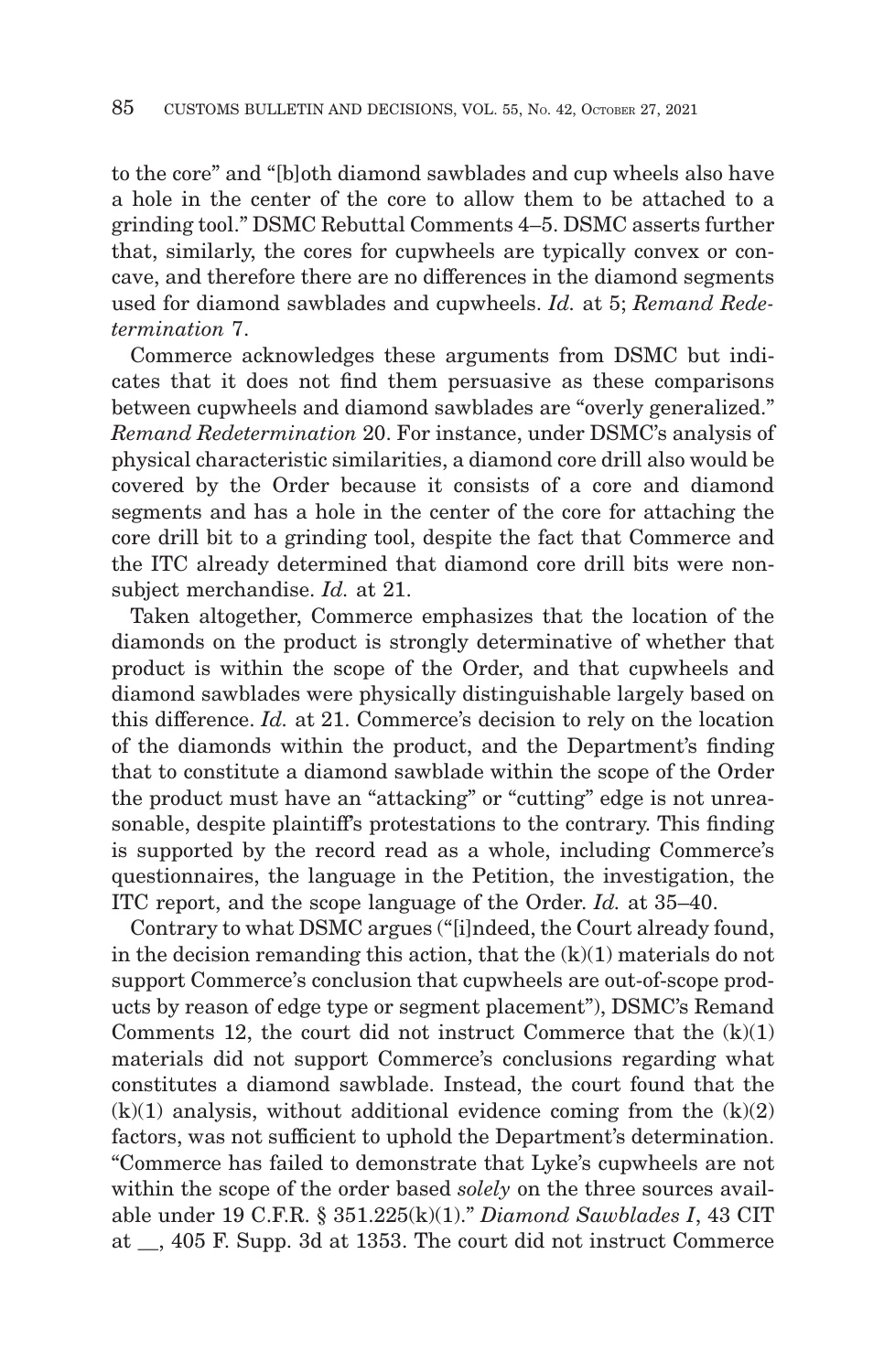to ignore the record as a whole or discount evidence in the language of the Order itself or from  $(k)(1)$  sources when doing its  $(k)(2)$  analysis.

## **B. Expectations of the Ultimate Purchaser and the Manner in Which the Product is Advertised and Displayed**

Commerce analyzes the second and fifth  $(k)(2)$  factors, the "expectations of the ultimate purchasers" and "the manner in which the product is advertised and displayed" in tandem. *See* 19 C.F.R. §  $351.225(k)(2)(ii)$ , (y). Commerce determined that the record regarding these factors supports a finding that cupwheels and diamond sawblades are advertised and displayed differently, and that the expectations of the ultimate purchaser differ with each product. *Remand Redetermination* 21–25, 46–54.

Commerce reviewed evidence put on the record both by Lyke and by DSMC regarding the expectations of the ultimate purchaser. Commerce analyzed consumer reviews posted to websites, website advertisements and product descriptions, and an affidavit provided by DSMC. *Id.* at 48–53. Commerce compared the reviews posted by consumers who purchased diamond sawblades with reviews posted by consumers who purchased grinding cupwheels and concluded that the consumers have different expectations of each product. *Id.* at 49–50. For instance, Commerce found that the websites and advertisements showed that diamond sawblades are advertised as cutting through hard material and that cupwheels are advertised as tools designed to grind, level or smooth surfaces of hard material. The expectations of the ultimate purchaser similarly differ. "Commerce also observed that the 'related searches,' 'customers also viewed,' and 'related items' features of these websites supported finding that diamond sawblades and cupwheels are distinct products." Def.'s Reply 14; *Remand Redetermination* 10. In fact, "[n]one of the advertisements placed on the record by parties identify 'grinding cupwheels' as a diamond sawblade." *Remand Redetermination* 50–51. Based on evidence such as this, Commerce permissibly found that the expectation of the end purchaser was different for each product. *Id.* at 23–24.

DSMC's central argument is that, "in reaching this determination, Commerce has gone beyond its proper role of interpreting the current scope language, and has strayed into the realm of amendment." DSMC's Remand Comments 12. DSMC argues that Commerce is making an irrelevant distinction between grinding or polishing material as opposed to cutting it, as the scope language of the Order "does not define subject goods based on spin direction and location of segment placement (or whether these result in a 'cutting' or 'grinding'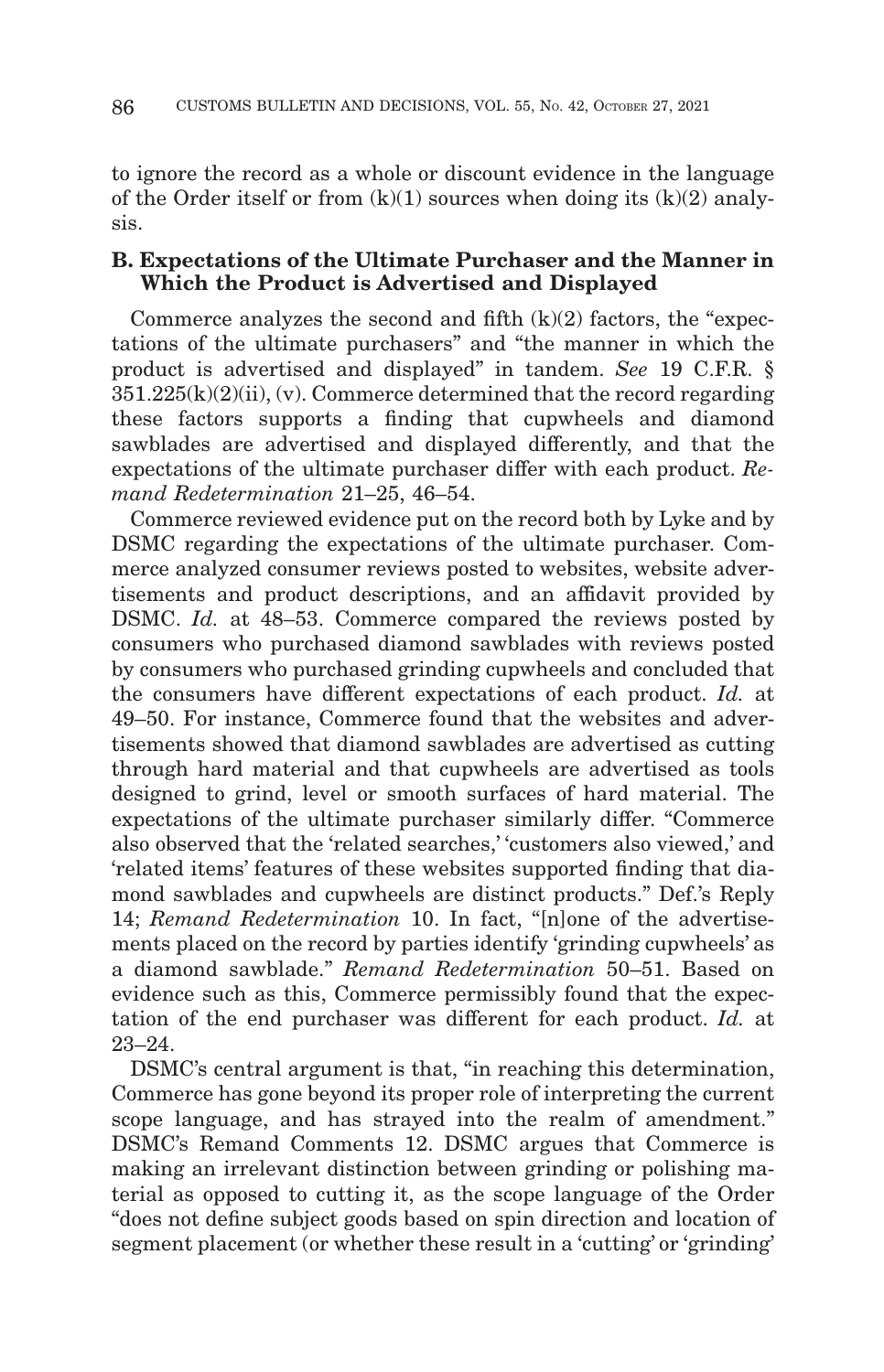action)." *Id.* at 14–15. Additionally, DSMC argues that diamond sawblades and cupwheels are both advertised as being used for cutting, creating that consumer expectation. DSMC's Comments 5–7, DSMC's Rebuttal Comments 6–7; DSMC's Remand Comments 12–13. According to DSMC, both diamond sawblades and cupwheels are expected to grind or abrade material by way of contact between the diamond segments and the material at issue, and that purchasers expect that the diamond sawblades and cupwheels both will be able to maintain its strength during the grinding and abrading process. DSMC's Rebuttal Comments 5.

Commerce addresses DSMC's evidence, noting that DSMC put on the record a printout of a website (U.S. Diamond) where it describes diamond sawblades and its uses. *Remand Redetermination* 22–23; DSMC's Comments Ex. 2. The website excerpt reads: "Are you looking to *cut* block? If so, you'll want a diamond blade. . . Diamond saw blades have diamonds *fixed on their edges* which allow for *cutting* hard or abrasive materials. There are many types of diamond blades, and they have many uses, including cutting stone, concrete, asphalt, bricks and many others." DSMC's Comments Ex. 2 (emphasis added). The same website states that cup grinding wheels are used for "*grinding and polishing*." *Id.* (emphasis added). Lastly, the website also lists diamond sawblades and cupwheels separately in its search function, which Commerce took as support for the finding that they are considered distinct, non-fungible products. *Remand Redetermination* 23.

DSMC argues that the Home Depot website describes cupwheels as being used for "cutting," an argument that Commerce found took the word "cutting" out of context. For instance, Home Depot's website stated that "the 4-inch Double Row Diamond Cup Wheel" is engineered "for maximum cutting performance," which DSMC argues supports the determination that the ultimate purchaser's expectation of cupwheels is to cut into materials. DSMC's Rebuttal Comments 6, Ex. 2; *Remand Redetermination* 11. However, Commerce, in reviewing the full description of the product in the Home Depot website, noted that the description of the cupwheel includes additional language, such as the cupwheels are "engineered with top-grade industrial diamond for maximum cutting performance and superior grinding life" and that the cupwheels could be used for a range of projects including "shaping and polishing [] concrete surfaces and floors, to fast aggressive concrete grinding or leveling and coating removal." *Remand Redetermination* 23. The description also noted that the cupwheels have "faster grinding and longer life than standard abrasive grinding wheels," indicating that this particular cupwheel was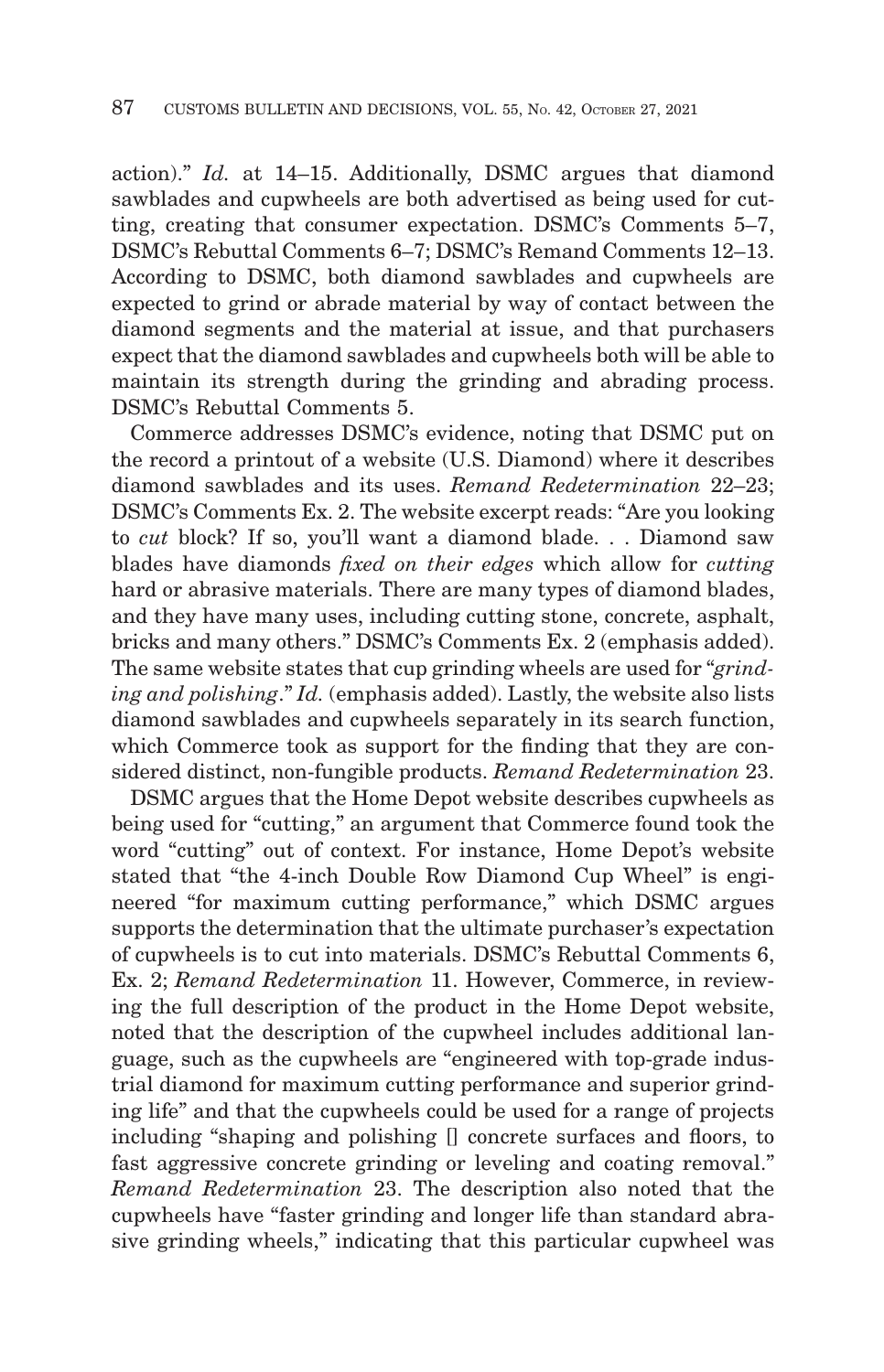being advertised as superior to other "abrasive grinding wheels," and not being advertised in relation to its ability to function as a diamond sawblade. *Id.* at 24. Taken all together, Commerce made the reasonable finding that the word "cutting" in the context of the advertisement meant that the cupwheels were being advertised as designed to cut materials in a parallel fashion, grinding or polishing the surface of a material, rather than cutting into a material in a perpendicular fashion as one would expect from a diamond sawblade. *Remand Redetermination* 24.

Lastly, Commerce considers the affidavit submitted by DSMC from an official at a company that manufactures and sells diamond sawblades and cupwheels which claims that "all diamond sawblades and cup wheels are expected to grind or abrade materials by pressing the diamond segments against said materials." DSMC's Comments Ex. 1. Commerce discounts this affidavit in light of the other evidence on the record, *Remand Redetermination* 22–23, stating that Commerce "considered this second-hand explanation of the expectations of customers to be less compelling evidence of consumer expectations than the direct reviews posted from consumers themselves," Def.'s Reply 14.

Commerce ultimately found that the consumer reviews from websites like Home Depot and Lowes, as well as the advertisement printouts from the same, supported Commerce's finding that the expectations of the ultimate purchasers are different for cupwheels and diamond sawblades, and that the manner in which these products are advertised and displayed also differ by the type of product. *Remand Redetermination* 24–25. "That is, based on the consumer reviews and the advertisements of both diamond sawblades and cupwheels, we find that consumers would, for example, purchase a diamond sawblade if they expected to use the tool to cut a block of concrete from a driveway (diamond sawblades 'allow for cutting hard or abrasive materials'), and they would purchase a cupwheel if they expected to "grind and polish hard or abrasive materials." *Id.* at 25.

Because Commerce reviewed the record evidence, acknowledged and addressed both DSMC's and Lyke's comments, and came to a conclusion supported by the record, it was not unreasonable for Commerce to conclude that diamond sawblades and cupwheels are advertised differently and that ultimate purchasers have different expectations for each product.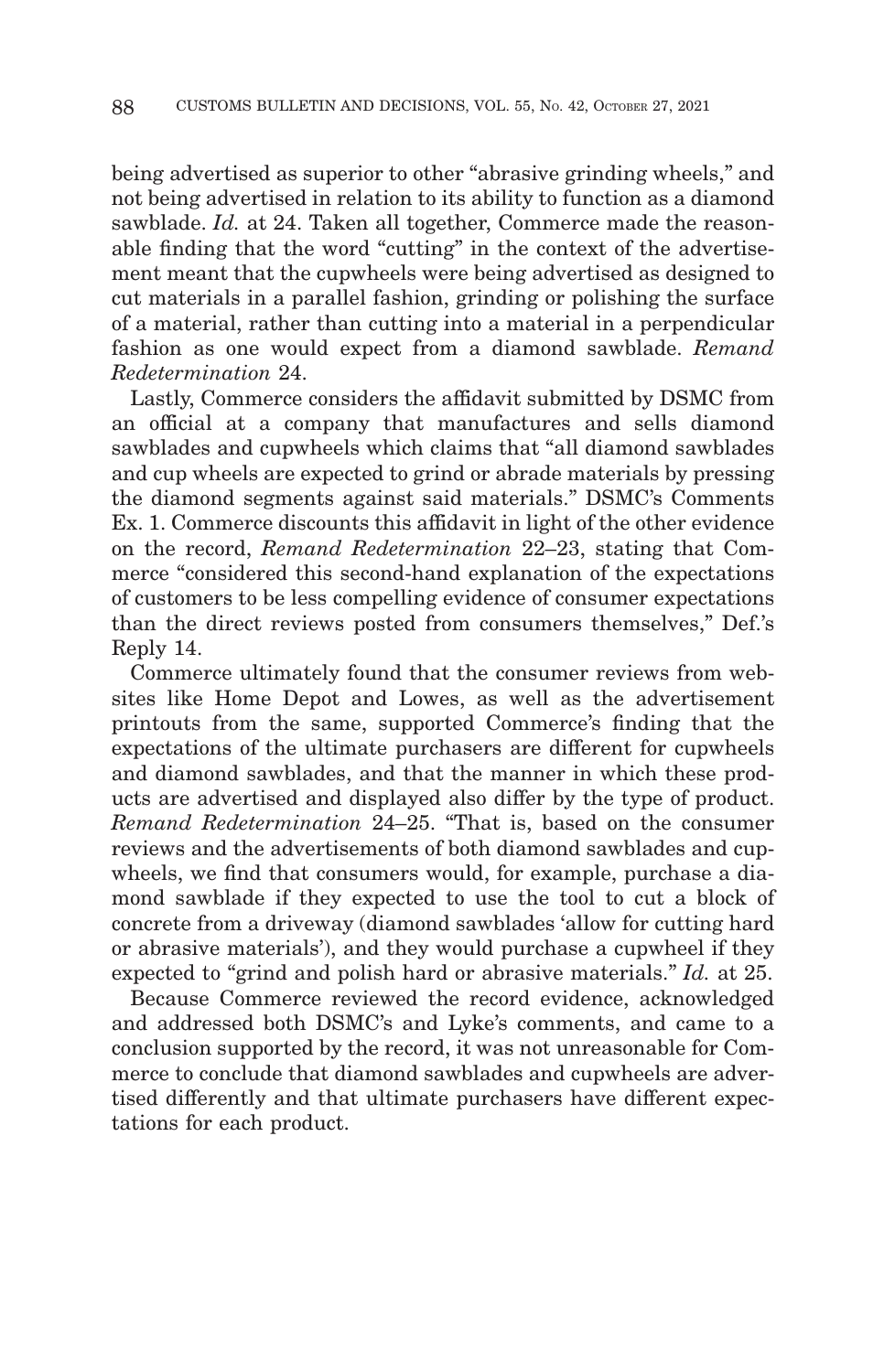#### **C. Ultimate Use of the Product**

With respect to the ultimate use of the product, 19 C.F.R. §  $351.225(k)(2)(iii)$ , Commerce found that diamond sawblades were used for cutting hard materials while cupwheels were used for grinding, leveling, or polishing hard materials. *Remand Redetermination* 25. In coming to the conclusion that the products were ultimately used differently, Commerce partly relied on the U.S. Diamond website placed onto the record by DSMC, which indicated that diamond sawblades were used to cut block, while another source provided by DSMC, a printout from Wikipedia describing cupwheels, noted that they were used for grinding concrete and stone or could be used to remove paints or other surface coatings. *Id.* at 26. Commerce also reviewed the end use description used by the ITC stating that diamond sawblades end use was to cut concrete, stone, and other hard materials. *Diamond Sawblades and Parts Thereof from China and Korea, Prehearing Report to the Commission on Investigation Nos. 731-TA-1092–1093 (Final)* (May 2, 2006). Therefore Commerce found that "based on the information on the scope record, the ITC's description of the end use of the products, and Commerce's experience in conducting numerous administrative reviews in this proceeding, we find that the ultimate use of Lyke's cupwheel is not the same as the ultimate use of diamond sawblades." *Remand Redetermination* 27.

DSMC argues that diamond sawblades "do not actually cut materials, rather, diamond sawblades mill (i.e., grind) them." DSMC's Rebuttal Comments 5; *see also* DSMC's Remand Comments 19–22. According to DSMC, this is also how cupwheels are used, and that to the extent diamond sawblades are used for cutting, so too are cupwheels. DSMC's Rebuttal Comments 8. "[B]oth diamond sawblades and cupwheels are generally used to grind or abrade materials (*i.e.*, cut) through contacting the diamond segments with the material at issue. Thus, according to DSMC, the ultimate use of diamond sawblades and cupwheels is the same." *Remand Redetermination* 14 (footnote omitted). Commerce agrees with DSMC that both diamond sawblades and cupwheels, by virtue of their diamonds, do not, in a technical sense, cut materials but instead grind them, but that "the manner in which diamond sawblades cut hard or abrasive materials is by grinding the material in a perpendicular manner at one specific point of the hard or abrasive material, such as how you would use a general purpose saw blade or typical saw. However, based on the information provided on the record, the ultimate use of a grinding cupwheel is to grind the material in a parallel manner similar to what one would expect from a sandpaper power tool." *Remand Redetermination* 25. Thus, despite both tools working by "grinding" the hard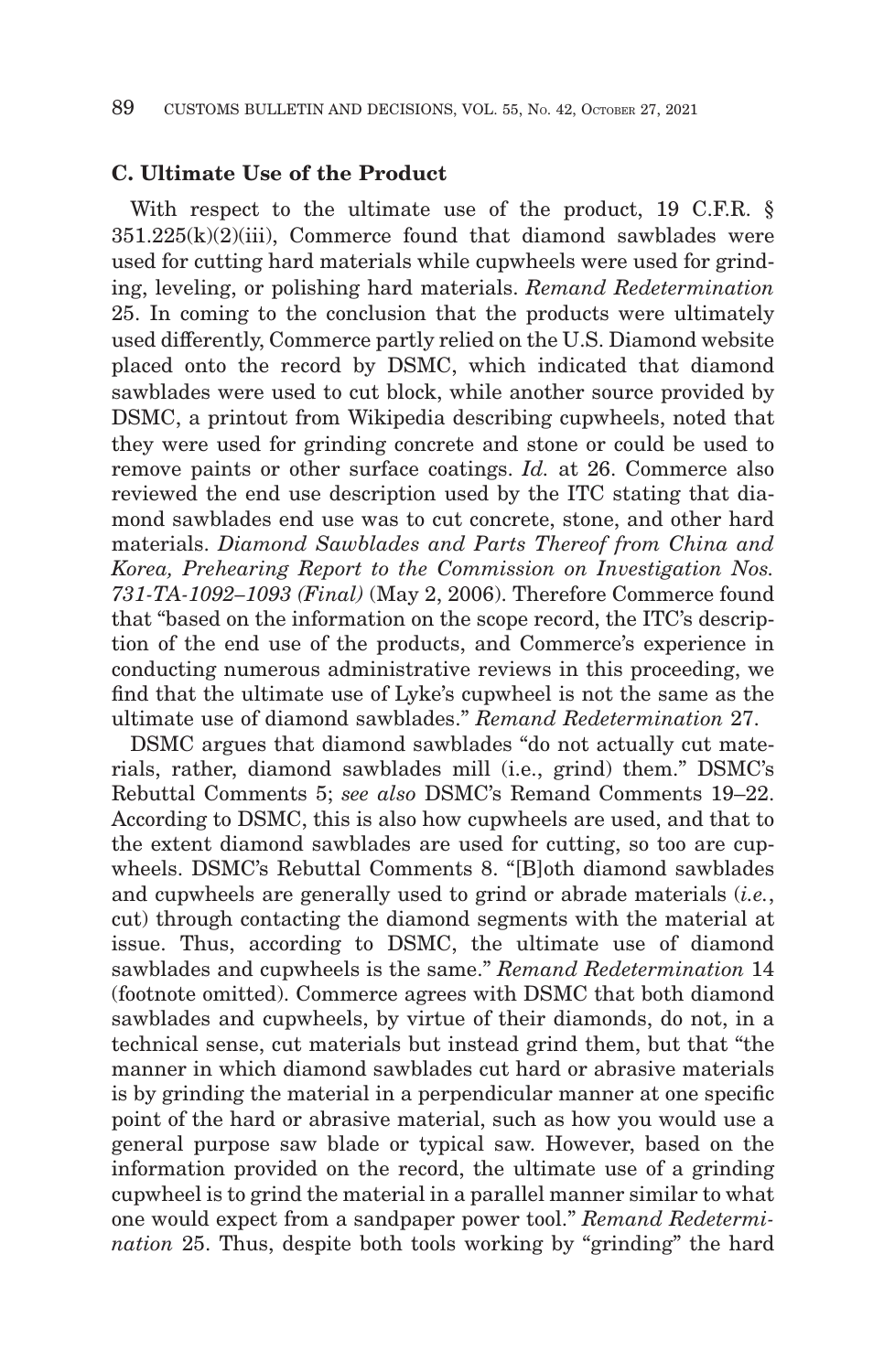material, one "cuts" into the material perpendicularly, and the other "polishes" the hard material in parallel. This interpretation is supported by the U.S. Diamond website and the Wikipedia pages put on the record by DSMC. As Commerce's conclusion is supported by the evidence on the record and it is reasonable to determine that cupwheels are used to polish material while diamond sawblades are used to cut into material, the court finds that Commerce appropriately analyzed this factor to find that cupwheels were ultimately used differently than cupwheels.

## **D. Channels of Trade in Which the Product is Sold**

Commerce agrees with DSMC that both diamond sawblades and cupwheels are sold within similar channels of trade. *See* 19 C.F.R. § 351.225(k)(2)(iv); *Remand Redetermination* 27, 59. Commerce notes that the record evidence shows that both products are sold to distributors (retail outlets such as Home Depot and Lowes) and to end-users. Thus, this  $(k)(2)$  factor, unlike the other four, supports a finding that diamond sawblades and cupwheels should both be products within the scope of the Order. However, Commerce permissibly found that the other four factors weighed in favor of finding that Lyke's cupwheels are not covered by the scope of the Order. Commerce concluded that "[a]lthough we find that the channels of trade are relatively the same for both products, we find that it is not indicative or dispositive that they are subject to the [] *Order* for the reasons outlined above." *Remand Redetermination* 28. This was appropriate, as it is it is well settled that Commerce has discretion in how to weigh and balance (k)(2) factors, *Meridian*, 851 F.3d at 1382, and the court finds that it is not unreasonable of Commerce in this case to allocate more weight to four  $(k)(2)$  factors than to the one.

## **IV. Conclusion**

As directed to in *Diamond Sawblades I*, Commerce undertook further evaluation of whether cupwheels are within the scope of the antidumping duty order on diamond sawblades from China, pursuant to the factors set forth in 19 C.F.R. § 351.225(k)(2). The Department's decision that Lyke's cupwheels are not within the scope of the Order is supported by substantial evidence, is a reasonable interpretation based on the evidence entered in this record, and was determined in accordance with law. In reviewing Commerce's analysis under 19 C.F.R.  $\S 351.225(k)(2)$ , the court will not "substitute [its] judgment for that of Commerce," *see Inland Steel Indus., Inc. v. United States,* 188 F.3d 1349, 1359 (Fed. Cir. 1999), but instead will uphold Commerce's determination provided it chooses from among the range of possible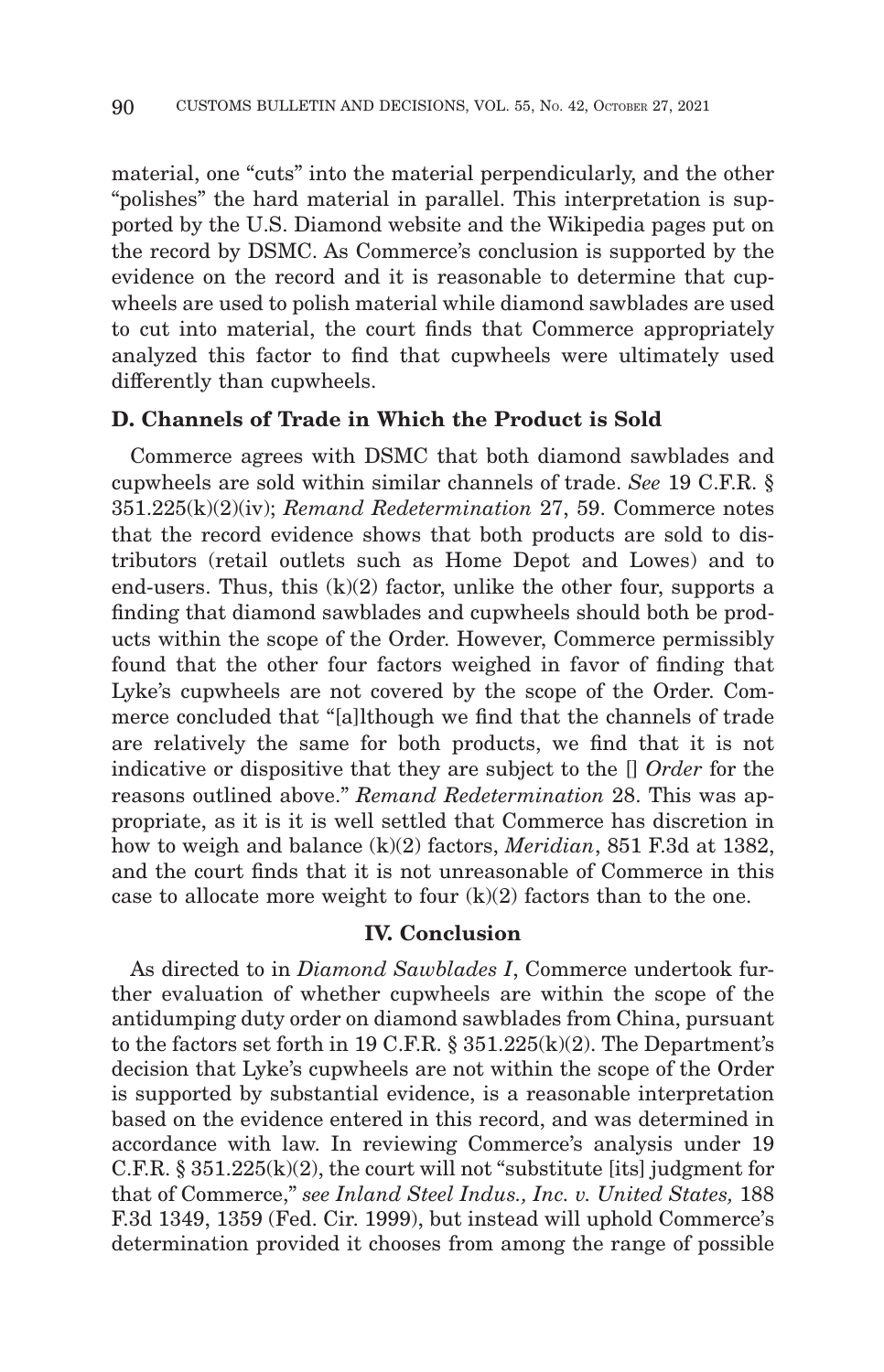reasonable conclusions based on the record. *See SKF*, 537 F.3d at 1378. Here, Commerce has done so. Accordingly, the court sustains the Department's determinations in full.

Judgment will enter accordingly.

Dated: October 7, 2021 New York, New York

*/s/ Richard W. Goldberg* RICHARD W. GOLDBERG  $\frac{1}{s}$  / Richard Richard SF SENIOR JIIDGE

Slip Op. 21–138

POKARNA ENGINEERED STONE LIMITED, Plaintiff, and M S INTERNATIONAL, INC., Consolidated Plaintiff, v. UNITED STATES, Defendant, and CAMBRIA COMPANY LLC, Defendant-Intervenor.

> Before: Leo M. Gordon, Judge Consol. Court No. 20–00127

[Commerce's *Final Determination* sustained.]

Dated: October 7, 2021

*Jonathan T. Stoel*, *Jared R. Wessel*, and *Nicholas R. Sparks*, Hogan Lovells US LLP, of Washington, D.C., for Consolidated Plaintiff M S International, Inc.

*Joshua E. Kurland*, Trial Attorney, Commercial Litigation Branch, Civil Division, U.S. Department of Justice, of Washington, D.C., for Defendant United States. With him on the brief were *Brian M. Boynton*, Acting Assistant Attorney General, *Jeanne E. Davidson*, Director, and *Tara K. Hogan*, Assistant Director. Of counsel were *Vania Wang* and *W. Mitch Purdy*, Attorneys, U.S. Department of Commerce, Office of Chief Counsel for Trade Enforcement and Compliance, of Washington, D.C.

*Luke A. Meisner* and *Roger B. Schagrin*, Schagrin Associates, of Washington, D.C., for Defendant-Intervenor Cambria Company LLC.

### **OPINION**

#### **Gordon, Judge:**

This action involves a challenge to the final affirmative determination by the U.S. Department of Commerce ("Commerce") in the antidumping duty ("AD") investigation of certain quartz surface products ("QSPs") from India. *See Certain Quartz Surface Products from India*, 85 Fed. Reg. 25,391 (Dep't of Commerce May 1, 2020) (final affirm. determ.) ("*Final Determination*"), and the accompanying Issues & Decision Memorandum, A-533–889 (Dep't of Commerce Apr. 27, 2020), https://enforcement.trade.gov/frn/summary/india/2020– 09407–1.pdf (last visited this date) ("*Decision Memorandum*"). Before the court is the motion for judgment on the agency record of consolidated Plaintiff M S International, Inc. ("MSI"). *See* Pl. MSI's R. 56.2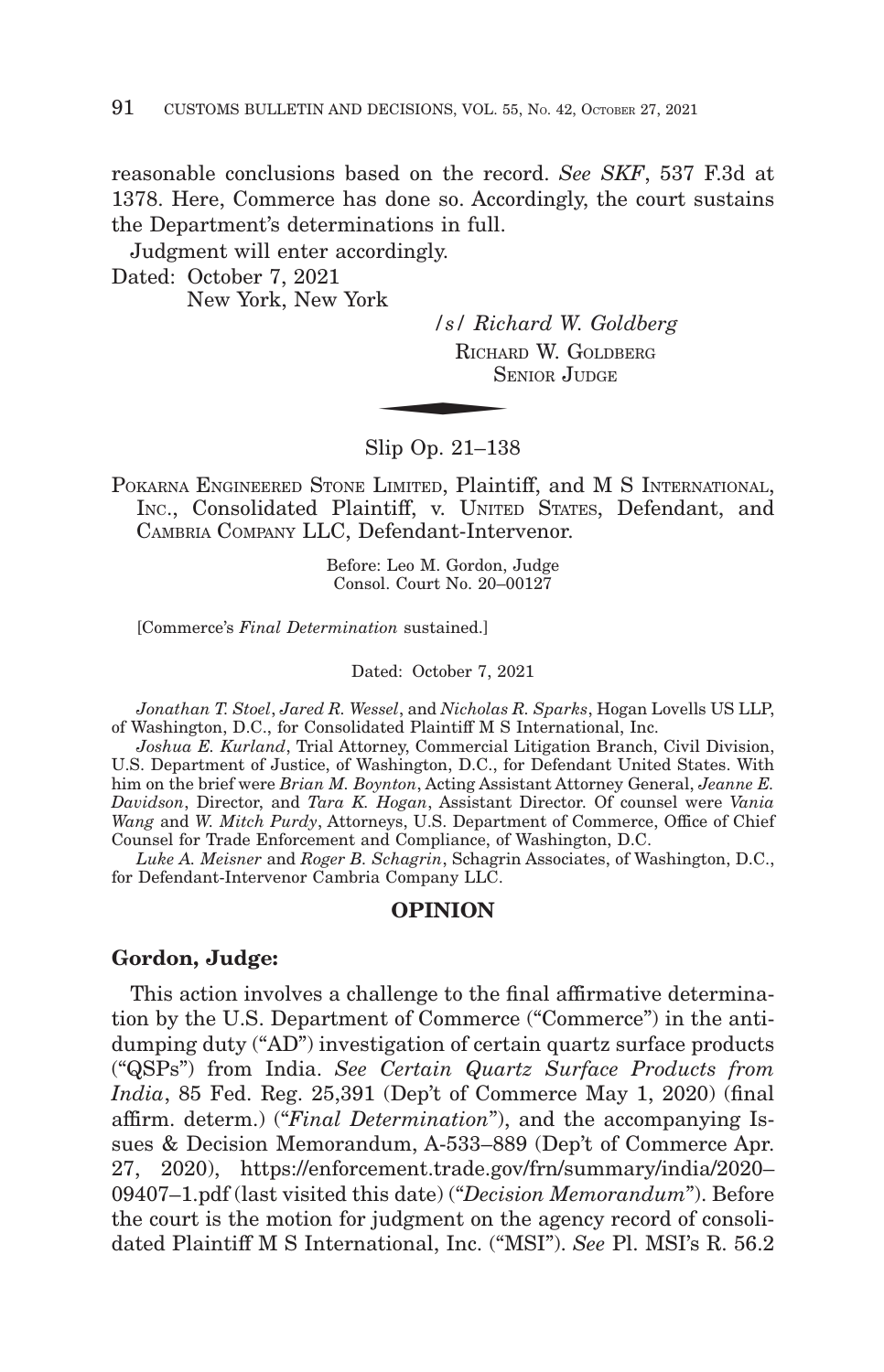Mot. for J. on the Agency R., ECF No. 39 ("MSI Br."); *see also* Def.'s Resp. in Opp'n to Pls.' R. 56.2 Mots. for J. on the Agency R., ECF No. 45 ("Def.'s Resp."); Def-Intervenor's Resp. in Opp'n to R. 56.2 Mots. for J. on the Agency R., ECF No. 47 ("Def.-Int.'s Resp."); MSI's Reply Brief, ECF No. 54 ("MSI Reply"). The court has jurisdiction pursuant to Section 516A(a)(2)(B)(i) of the Tariff Act of 1930, as amended, 19 U.S.C. § 1516a(a)(2)(B)(i) (2018)<sup>1</sup>, and 28 U.S.C. § 1581(c) (2018). To facilitate the efficient disposition of this action, this opinion focuses only on the industry support challenge raised by MSI. *See* Scheduling Order, ECF No. 33 (bifurcating briefing in this matter).<sup>2</sup> For the reasons set forth below, the court sustains the *Final Determination* with respect to Commerce's industry support determination.

## **I. Standard of Review**

The court sustains Commerce's "determinations, findings, or conclusions" unless they are "unsupported by substantial evidence on the record, or otherwise not in accordance with law." 19 U.S.C. §  $1516a(b)(1)(B)(i)$ . More specifically, when reviewing agency determinations, findings, or conclusions for substantial evidence, the court assesses whether the agency action is reasonable given the record as a whole. *Nippon Steel Corp. v. United States*, 458 F.3d 1345, 1350–51 (Fed. Cir. 2006). Substantial evidence has been described as "such relevant evidence as a reasonable mind might accept as adequate to support a conclusion." *DuPont Teijin Films USA v. United States*, 407 F.3d 1211, 1215 (Fed. Cir. 2005) (quoting *Consol. Edison Co. v. NLRB*, 305 U.S. 197, 229 (1938)). Substantial evidence has also been described as "something less than the weight of the evidence, and the possibility of drawing two inconsistent conclusions from the evidence does not prevent an administrative agency's finding from being supported by substantial evidence." *Consolo v. Fed. Mar. Comm'n*, 383 U.S. 607, 620 (1966). Fundamentally, though, "substantial evidence" is best understood as a word formula connoting reasonableness review. 3 Charles H. Koch, Jr., *Administrative Law and Practice* § 9.24[1] (3d ed. 2021). Therefore, when addressing a substantial evi-

<sup>1</sup> Further citations to the Tariff Act of 1930, as amended, are to the relevant portions of Title 19 of the U.S. Code, 2018 edition.

<sup>&</sup>lt;sup>2</sup> Commerce's underlying industry support determination in this matter was also the basis for the agency's decision to initiate a countervailing duty ("CVD") investigation as to QSPs from India, as well as both AD and CVD investigations into QSPs from the Republic of Turkey. *See* MSI Br. at 3. The court has stayed consideration of MSI's substantively similar challenges to Commerce's final determinations in these other proceedings until 30 days after the issuance of a final decision in this matter. *See* Order in Court No. 20–00137 (Dec. 23, 2020), ECF No. 27 (Turkey AD Challenge); Order in Court No. 20–00138 (Dec. 23, 2020), ECF 27 (India CVD Challenge); Order in Court No. 20–00139 (Dec. 23, 2020), ECF No. 28 (Turkey CVD Challenge).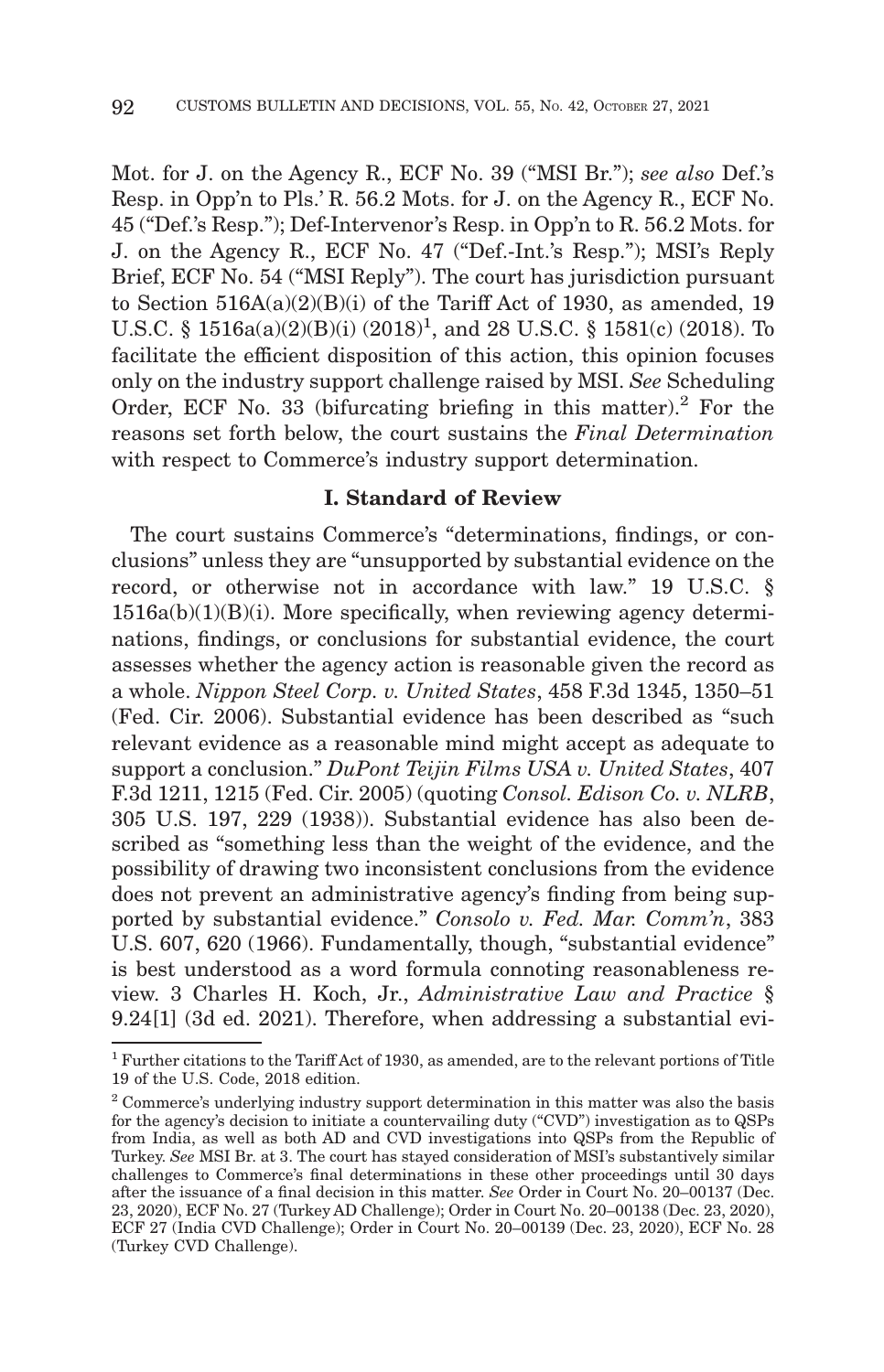dence issue raised by a party, the court analyzes whether the challenged agency action "was reasonable given the circumstances presented by the whole record." 8A *West's Fed. Forms*, National Courts § 3.6 (5th ed. 2021).

Separately, the two-step framework provided in *Chevron, U.S.A., Inc. v. Natural Res. Def. Council, Inc.*, 467 U.S. 837, 842–45 (1984), governs judicial review of Commerce's interpretation of the antidumping statute. *See United States v. Eurodif S.A.*, 555 U.S. 305, 316 (2009) (Commerce's "interpretation governs in the absence of unambiguous statutory language to the contrary or unreasonable resolution of language that is ambiguous.").

# **II. Background**

Once Commerce receives a petition, it has 20 days to initiate an investigation. 19 U.S.C. § 1673a(c)(1)(A). In determining whether to commence an investigation, the agency must:

(i) after examining, on the basis of sources readily available to the administering authority, the accuracy and adequacy of the evidence provided in the petition, determine whether the petition alleges the elements necessary for the imposition of a duty under [19 U.S.C. § 1673] and contains information reasonably available to the petitioner supporting the allegations, and (ii) determine if the petition has been filed by or on behalf of the industry.

Id. As part of that process, Commerce must determine if the petition has the support of the domestic industry. Commerce makes that calculus in one of two ways. Commerce is required first to look at the evidence contained within the petition itself, and determine whether:

(i) the domestic producers or workers who support the petition account for at least 25 percent of the total production of the domestic like product, and (ii) the domestic producers or workers who support the petition account for more than 50 percent of the production of the domestic like product produced by that portion of the industry expressing support for or opposition to the petition.

19 U.S.C. § 1673a(c)(4)(A). When the petition is unable to demonstrate support on its face, Commerce must then poll the relevant industry or rely on other information to determine whether support exists. *See* 19 U.S.C. § 1673a(c)(4)(D).

In May 2019, Commerce received a petition from Cambria Company LLC ("Cambria"), a domestic producer of QSPs, to impose antidumping duties on certain QSPs from India. Petition from Schagrin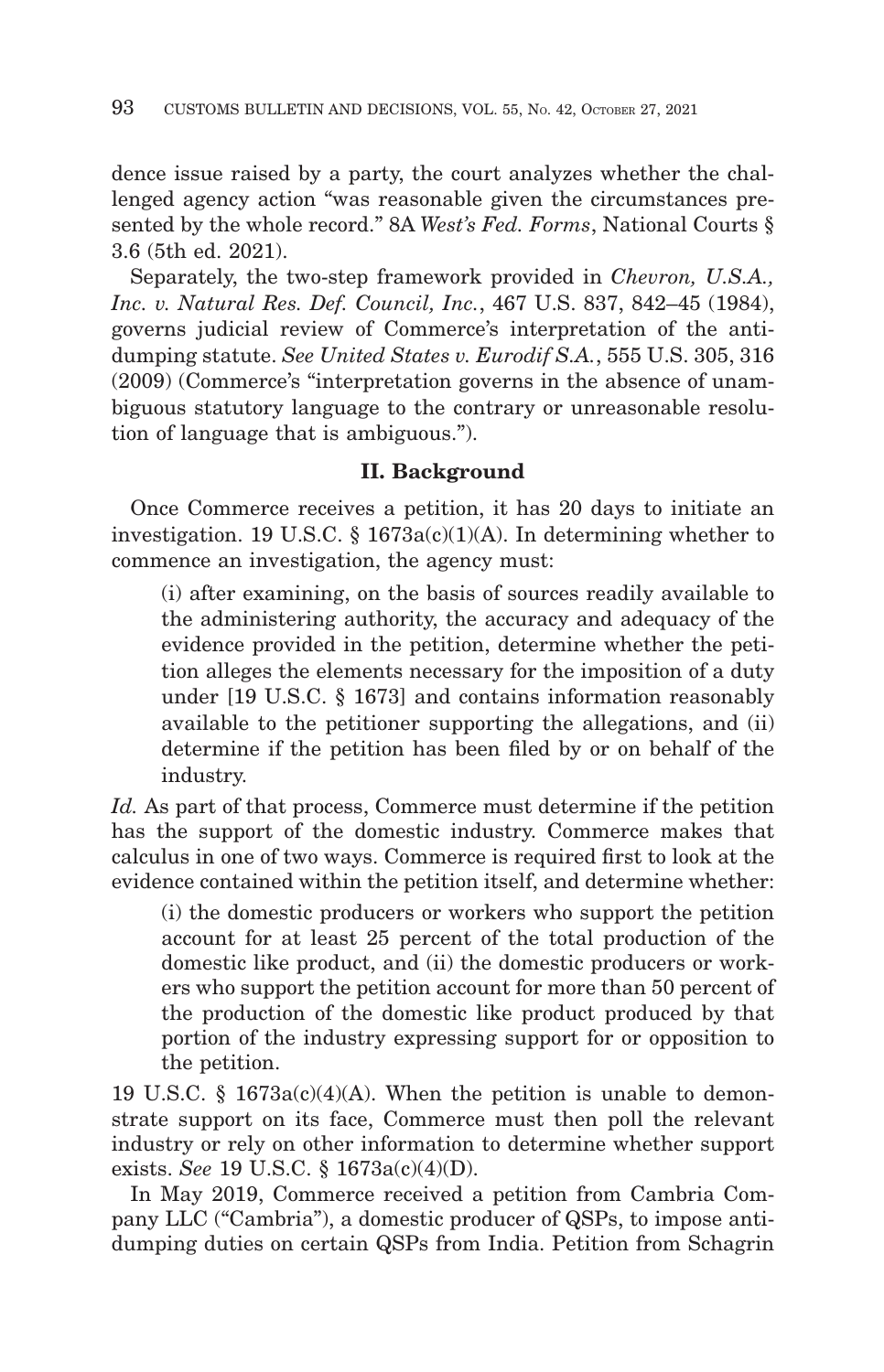Associates to Sec'y of Commerce, PR 1–5, CR 1–5 ("Petition").<sup>3</sup> MSI challenged Cambria's standing to bring the petition for lack of industry support, arguing that domestic fabricators of QSPs are "producers" for industry support purposes and that several fabricators opposed initiation. *See* Letter from Hogan Lovells US LLP to Sec'y of Commerce Pertaining to MSI Comments on Lack of Standing at pts. 1–2, PR 39–40 ("MSI Standing Comments"). Despite MSI's challenge, Commerce initiated an antidumping investigation into the subject merchandise. *See* Initiation Checklist, PR 46, CR 34, ECF No. 30–7. In deciding to initiate, Commerce did not include fabricators as domestic producers for the purpose of determining industry support. *Id.* at Attach. II, pp. 9–16.

Later in the investigation, MSI renewed its objection to the exclusion of fabricators from Commerce's industry support analysis. *See Decision Memorandum* at 36. Commerce declined to revise its affirmative industry support determination, explaining that 19 U.S.C. §  $1673a(c)(4)(E)$  did not permit reconsideration of the industry support determination after initiation of an investigation. *Id.* at 37 ("Commerce is statutorily precluded from reconsidering its industry support determination at this stage of the investigation."); *see also* 19 U.S.C. § 1673a(c)(4)(E) ("After the administering authority makes a determination with respect to initiating an investigation, the determination regarding industry support shall not be reconsidered.").

#### **III. Discussion**

### **A. Commerce's Interpretation of the Statutory Term "Producers"**

MSI challenges Commerce's interpretation of the term "producers" in determining whether industry support exists to justify the initiation of an antidumping investigation. MSI Br. at 3–19. MSI contends that the plain meaning of "producers" includes the totality of an industry, which in its view includes fabricators. *Id.* at 5–11. The Government maintains that the statute is silent as to the meaning of "producers," and that Commerce is entitled to deference for its reasonable interpretation of the term under *Chevron* step two. Def.'s Resp. at 9–13. Accordingly, the question before the court is whether "producers" is defined broadly so as to include fabricators for the purposes of Commerce's industry support analysis under § 1673a(c)(4).

<sup>3 &</sup>quot;PR" refers to a document contained in the public administrative record. *See* ECF No. 31–2. "CR" refers to a document contained in the confidential administrative record. *See* ECF No. 31–3.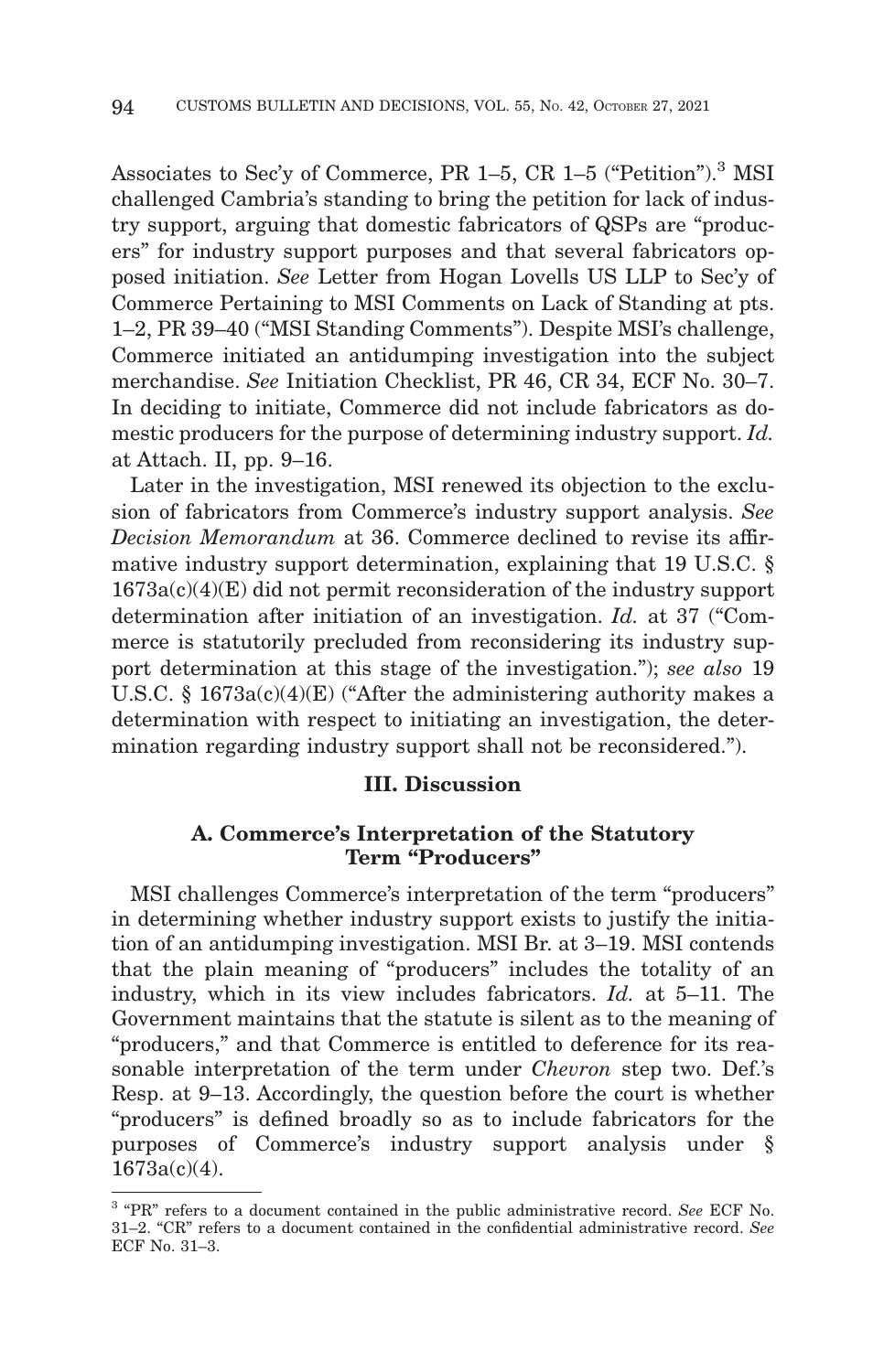MSI maintains that the plain language of the statute (in conjunction with a contextual analysis of the relevant statutory provisions and the attendant legislative history) conveys a clear Congressional intent as to the meaning of "producers"—namely that fabricators are producers. *See* MSI Br. at 7–16. MSI therefore contends that Commerce's narrow interpretation is unlawful under *Chevron* step one, and that remand is required for Commerce to redo its industry support analysis. *Id.*

As described above,  $\S$  1673a(c)(4) sets forth how Commerce is to determine whether a petition to initiate an antidumping investigation was filed "by or on behalf of the industry."  $19 \text{ U.S.C.}$  §  $1673a(c)(4)$ . MSI contends that the "unambiguously expressed intent" of Congress was for Commerce to include all producers of the domestic like product in its industry determination, not "a subset of producers handpicked by a petitioner." MSI Br. at 10 (citing S. Rep. No. 103–412 (1994), joint report of several Senate Committees on Uruguay Round Agreements Act); *see also* Uruguay Round Agreements Act, Statement of Administrative Action, H.R. Doc. No. 103–316, vol. 1 (1994), *reprinted in* 1994 U.S.C.C.A.N. 4040. The joint Senate Report notes that the industry support test is satisfied "if the authorities determine that domestic producers accounting for more than 25 percent of *total domestic production of the like product* expressly support the petition." *See* MSI Br. at 10 (quoting S. Rep. No. 103–412 at 35 with added emphasis).

MSI's central argument is that "'industry' means the producers as a whole of a domestic like product, or those producers whose collective output of a domestic like product constitutes a major proportion of the total domestic production of the like product." *See id.* at 11 (citing 19 U.S.C. § 1677(4)(A)). MSI contends that, taken together, the statute and joint Senate Report clearly demonstrate that Congress intended Commerce consider *all* producers of the domestic like product when calculating industry support. *Id.* at 10–11.

The U.S. Court of Appeals for the Federal Circuit ("Federal Circuit") and this Court have rejected MSI's argument on this issue. *See Eurodif S.A. v. United States*, 411 F.3d 1355, 1360 (Fed. Cir. 2005) ("*Eurodif*"); *USEC Inc. v. United States*, 27 CIT 489, 507–09, 259 F. Supp. 2d 1310, 1327 (2003) ("*USEC I*"); and *USEC Inc. v. United States*, 27 CIT 1419, 1431–33, 281 F. Supp. 2d 1334, 1345–46 (2003) ("*USEC II*"). In *Eurodif*, the Federal Circuit similarly addressed the breadth of the term "producers" in Commerce's industry support analysis. *Eurodif*, 411 F.3d at 1360–61. In affirming the trial court, the Federal Circuit determined that, under *Chevron* step two, "Commerce's interpretation of the word 'producer' was reasonable and,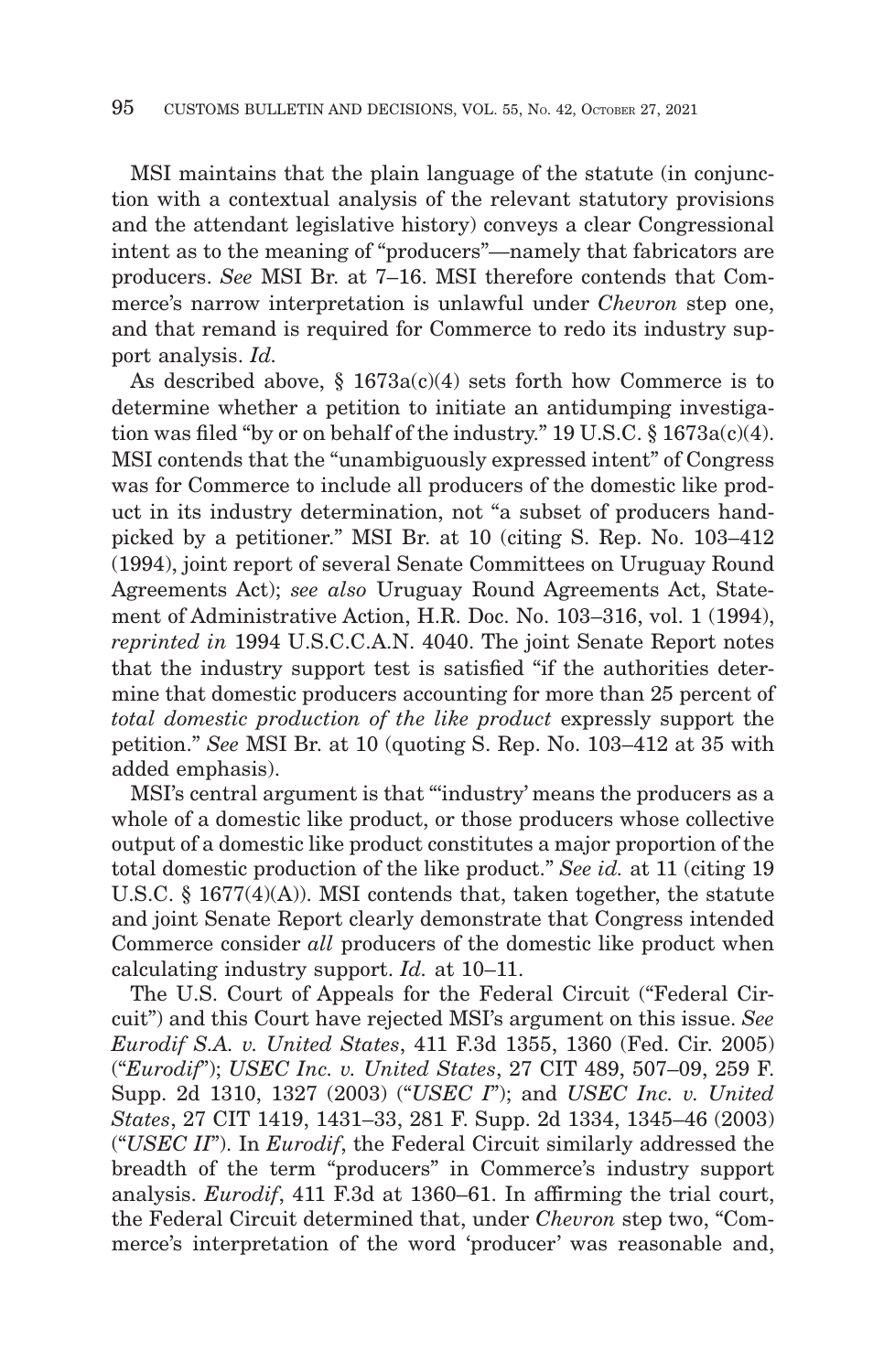thus, in accordance with law." *Id.*, 411 F.3d at 1360. The Federal Circuit observed that Commerce's determination to qualify as a "producer" for industry support analysis purposes, "an entity must have a 'stake' in the domestic industry in question" was reasonable. *Id.* (noting that "Commerce then defined having a 'stake' as undertaking the 'actual production of the domestic like product' within the United States."); *see also USEC I & USEC II* (underlying decisions containing reasoning affirmed in *Eurodif*).

MSI's efforts to distinguish this action from *Eurodif* are misplaced. It is unable to demonstrate why the Federal Circuit's legal analysis of Commerce's interpretation of the term "producers" does not have equal application here. It is evident to the court that the term "producers" is not defined in §  $1673a(c)(4)$ . Without a definition, there is no clear statutory answer as to whether "producers" is broadly defined so as to include QSP fabricators for purposes of Commerce's industry support analysis.

MSI next contends that the statutory scheme provides only two methods for excluding the opinions of "producers." MSI Br. at 11–16. Under 19 U.S.C. § 1673a(c)(4)(B), Commerce shall disregard producers that are "related to foreign producers" unless their interests "would be adversely affected by the imposition of antidumping duties." 19 U.S.C. § 1673a(c)(4)(B)(i). Alternatively, Commerce may disregard domestic producers of the domestic like product that also are importers of the subject merchandise. 19 U.S.C.  $\S$  1673a(c)(4)(B)(ii). MSI argues that Commerce acted unlawfully by refusing to consider the position of domestic QSP fabricators without first finding that either of these statutory provisions applied. MSI Br. at 12. MSI maintains that, in light of the *expressio unius exclusion alterius* canon, Congress would have provided for alternative methods of excluding the opinion of domestic producers if it intended to do so. *Id.* MSI, however, misses a step: 19 U.S.C.  $\S$  1673a(c)(4)(B) applies to those parties considered "producers" of the domestic like product and prescribes limited circumstances for exclusion of their opinions. The statute does not address if or how Commerce should consider the opinions of parties that Commerce finds are not "producers" of the relevant domestic like product. MSI's reliance on  $\S$  1673a(c)(4)(B) is therefore misplaced.

MSI also argues that Commerce was required to poll the industry prior to initiating the investigation as mandated by the "applicable statutory and regulatory requirements." MSI Br. at 4. MSI's argument appears to be that Commerce violated 19 U.S.C. §  $1673a(c)(4)(D)$  when it initiated the underlying investigation without polling the industry. Section 1673a(c)(4)(D) directs Commerce to poll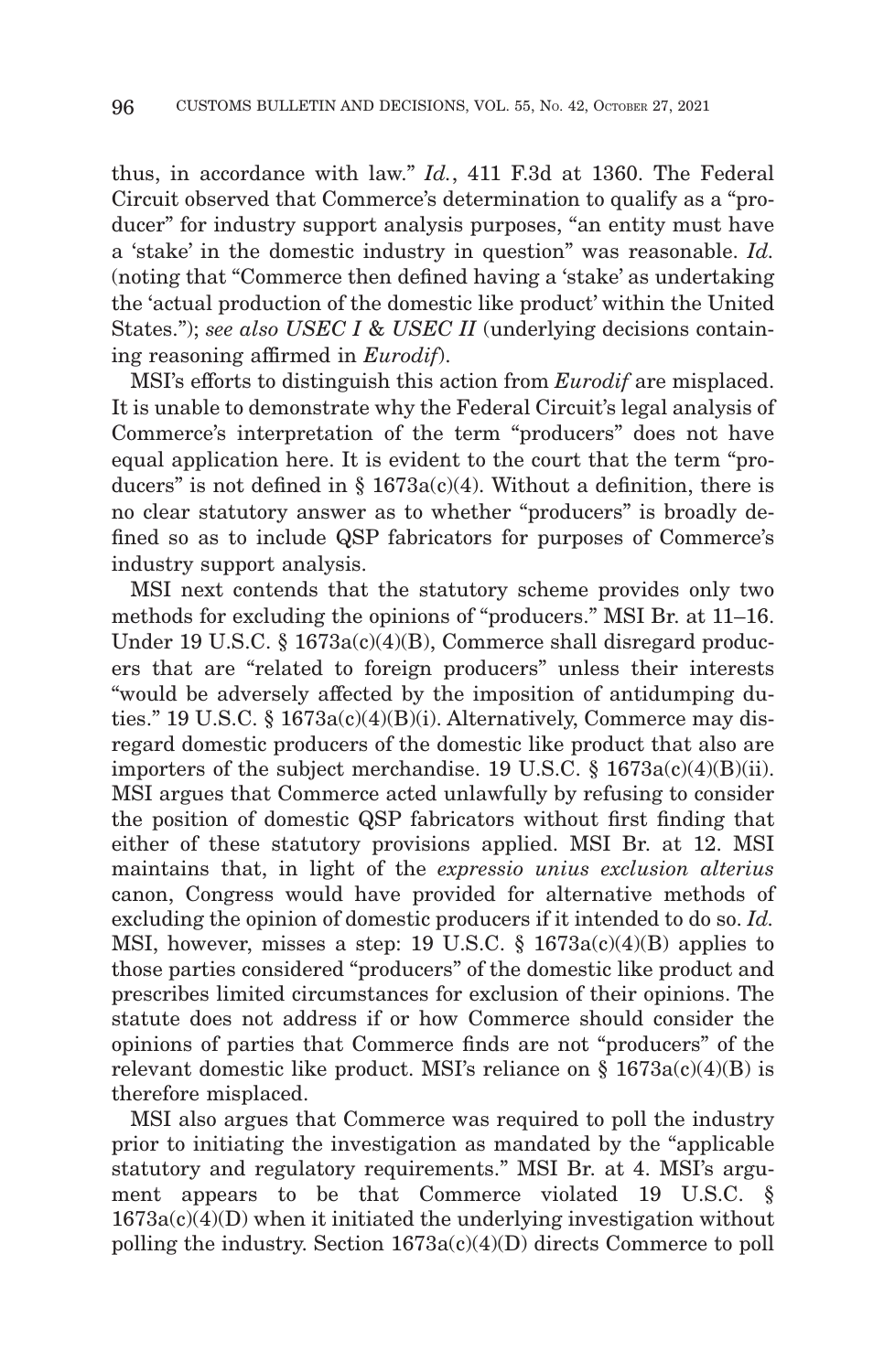or sample the industry4 "if the petition does not establish support of domestic producers or workers accounting for more than 50 percent of the total production of the domestic like product." 19 U.S.C. §  $1673a(c)(4)(D)$ . Where Commerce determines that a petition has met the industry support threshold, no such polling is required. *See id.* Because Commerce found the requisite industry support within the petition, it was not required to poll the industry to confirm support. *See Decision Memorandum* at 37 ("As stated in the Initiation Checklist, for India, the information contained in the petition met the requirements of sections  $732(c)(4)(A)(i)$  and (ii) of the Act. Therefore, it was unnecessary for Commerce to poll the industry or rely on other information to determine industry support for the India Petitions."). MSI fails to identify any legal authority that would require Commerce to poll the industry upon request, despite a finding of sufficient industry support. Accordingly, Plaintiff's *Chevron* step one arguments fail.

The court therefore will consider whether Commerce's interpretation of the term "producers" is "based on a permissible construction" (*Chevron* step two) of 19 U.S.C. § 1673a(c). *See Chevron*, 467 U.S. at 843.

To guide its interpretation of "producers" for purposes of its industry support analysis, Commerce employed the "sufficient productionrelated activities test."5 Defendant maintains that Commerce's interpretation of the statute was reasonable, explaining that "the statute neither defines the term 'producer' nor instructs Commerce on how to determine who qualifies, [and] Commerce has filled the statutory gap by analyzing the extent of entities' production-related activities." Def.'s Resp. at 11. Defendant emphasizes that "Congress intended that the standing requirement [for industry support determinations] 'provide an opportunity for relief for an adversely affected industry and to prohibit petitions filed by persons with no stake in the result of the investigation.'" Def.'s Resp. at 14 (quoting S. Rep. No. 96–249, at 47 (1979)). The court agrees. Commerce may reasonably interpret "producers" in the industry support provision to mean entities that have a "stake" in the industry. *See Eurodif*, 411 F.3d at 1361. Plaintiff fails to point to any basis on which the court could conclude that Commerce's interpretation of who constitutes a producer is unreason-

<sup>4</sup> The statute also permits Commerce to "rely on other information" to determine that industry support exists in such circumstances. *See* 19 U.S.C. § 1673a(c)(4)(D)(i).

<sup>&</sup>lt;sup>5</sup> As Commerce explained, the "sufficient production-related activities" test focuses on six "factors typically examined by Commerce and the ITC to determine whether an entity has sufficient production-related activities to qualify as a domestic producer, including capital investment, training and technical expertise, value added, employment levels, input sourcing, and other production activities." *See* Initiation Checklist at Attach. II, p. 10.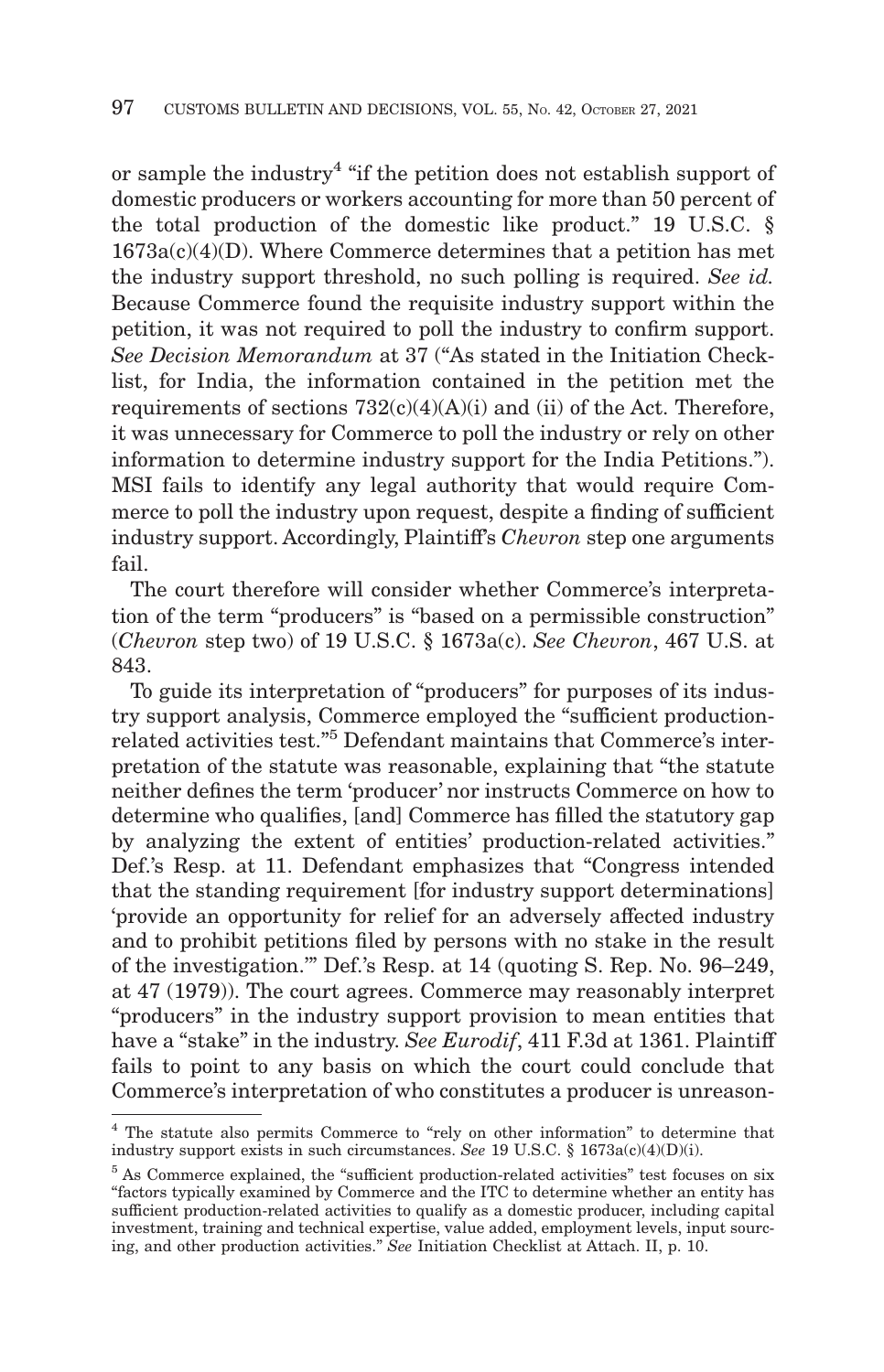able. Accordingly, the court sustains Commerce's use of the "sufficient production-related activities" test as a reasonable interpretation of the term "producers" in  $§$  1673a(c)(4).

## **B. Substantial Evidence Challenges to Commerce's Industry Support Determination**

## **1. Commerce's Decision to Exclude Fabricators from its Industry Support Determination**

MSI argues that, even if Commerce's interpretation of "producers" is permissible under *Chevron*, Commerce's application of the "sufficient production-related activities" test in the underlying industry support determination was unreasonable. MSI Br. at 16–26. MSI argued below that QSP fabricators qualify as "producers," emphasizing the fabricators' role in the market, their technology input, and the complexity of the products they produce, as well as promotional materials from Cambria detailing the role of fabricators in QSP finishing. MSI Br. at 16–17; *see also* MSI Standing Comments at 3–6. MSI maintains that Commerce's finding that "fabricators do not perform sufficient production-related activities to be included in the domestic industry for industry support purposes" is not supported by substantial evidence. MSI Br. at 16.

In applying the "sufficient production-related activities" test, Commerce observed that quartz surface product producers create QSPs by " $(1)$  mixing raw materials,  $(2)$  combining,  $(3)$  dispensing and molding, (4) pressing, (5) curing, (6) cooling, and (7) polishing." Initiation Checklist at Attach. II, p. 15 (citing Petition Volume 1 at 7, PR 1, CR 1). Whereas, Commerce noted that quartz surface product slab fabricators use producer-made QSPs and "(1) consult with customers, (2) develop engineering diagrams, (3) perform intricate cutting, and (4) perform various edge and surface finishing operations" on existing QSPs. *Id.* (citing MSI Standing Comments). Commerce also found that fabricators did not engage in the same complex processes as QSP slab producers. *See id.* at Attach. II, pp. 14–15. Commerce concluded that the six factors of the test did not support the conclusion that fabricators were "producers" of the domestic like product. *Id.* Specifically, Commerce explained:

We have analyzed the information provided by the petitions and find there is reason again to conclude that fabricators do not perform sufficient production-related activities to be included in the domestic industry for industry support purposes. The petitioner provided detailed information to support its argument that fabricators should not be considered part of the domestic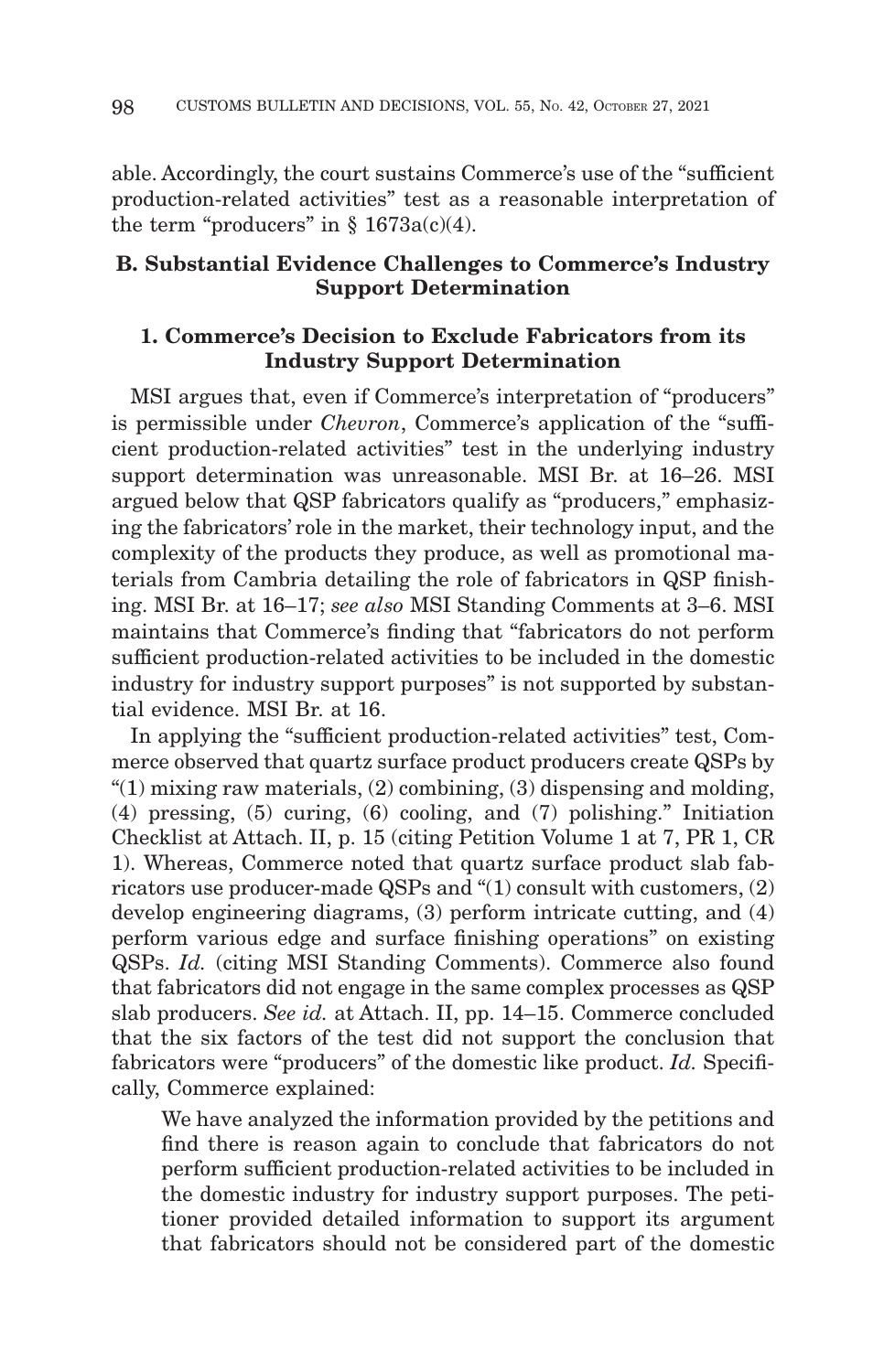industry for standing, making it clear that there are significant differences in the level of complexity and capital investment, employment, training and technical expertise, production processes, and type of equipment, between quartz and surface product slab producers and fabricators. Based on the information provided by the petitioner, quartz slab production involves highly complex and interconnected machinery and engineering process, and, as a result, requires specialized equipment dedicated to quartz surface products production and a significantly greater amount of capital investment, training and technical expertise, and number of employees than the fabrication process. In contrast, information provided by the petitioner indicates that the fabrication process requires limited equipment that is not dedicated solely to quartz surface products, fewer employees, much less technical expertise, and significantly less capital investment. Information provided by the petitioner further indicates that the fabrication process does not change the fundamental physical characteristics imparted during the slab production process, as fabricators simply convert an existing slab into a geometrical form for its end use or application. In addition, many fabricators rely on imported slabs to produce final fabricated products.

*Decision Memorandum* at 37–38 (quoting Initiation Checklist at Attach. II, p. 14).

When MSI renewed its objections to Commerce's industry support analysis prior to the *Final Determination*, Commerce explained that it is not permitted to revisit its industry support determination after initiation. *See Decision Memorandum* at 37 ("Commerce is statutorily prohibited from reconsidering its industry support determination at this stage of the investigation. As a result, we continue to rely on our determination of industry support provided in the Initiation Checklist."); *see also* 19 U.S.C. § 1673a(c)(4)(E) ("After the administering authority makes a determination with respect to initiating an investigation, the determination regarding industry support *shall not be reconsidered*." (emphasis added)).

MSI contends that Commerce "only meekly referenced" the materials MSI submitted, arguing that Commerce failed to consider MSI's comments and to "articulate a satisfactory explanation for its [finding that fabricators are not "producers" for industry support purposes]." MSI Br. at 17, 20. The court disagrees. MSI maintains that Commerce's conclusion under the "sufficient production-related activities" test cannot be reasonable given that the record details the extensive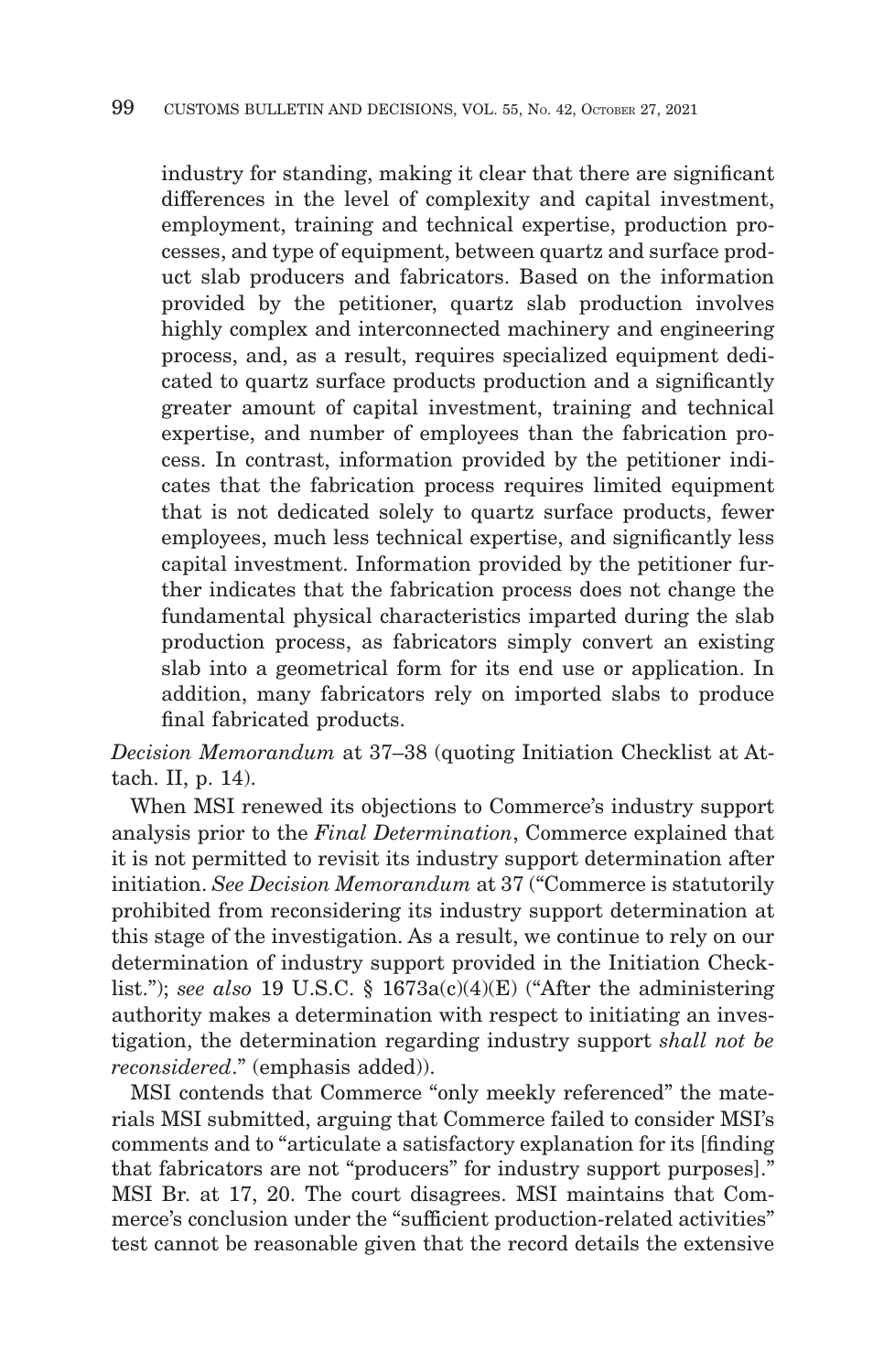capital investment and value added by QSP fabricators. *Id.* at 16–18. While MSI emphasizes certain metrics under the "sufficient production-related activities" test by which fabricators could reasonably be found to be "producers," its arguments ignore Commerce's findings and conclusions in the context of a comparison of fabricators to slab producers. *See* Initiation Checklist at Attach. II, p. 14 (noting that "information provided by the petitioner indicates that the fabrication process requires limited equipment that is not dedicated solely to quartz surface products, fewer employees, much less technical expertise, and significantly less capital investment."). Despite MSI's contention that Commerce did not consider MSI's information on the record, Plaintiff is unable to point to anything other than Commerce's adverse finding that fabricators are not "producers" as evidence of Commerce's alleged failure to consider the evidence. Consequently, Commerce's finding that fabricators are not "producers" is reasonable.

MSI also maintains that none of the individual exhibits submitted by Cambria "reveals a rational connection between Commerce's facts found and the choice made." MSI Br. at 21. For each exhibit provided by Cambria and relied upon by Commerce in its industry support determination, MSI provides an explanation for why that exhibit does not support Commerce's findings. *See* MSI Br. at 21–23. Almost all of MSI's purported explanations, however, challenge the weight Commerce assigned to that evidence. While Commerce could have reasonably reached an alternative finding (*i.e.*, Commerce could reasonably have found fabricators to be producers), Plaintiff fails to demonstrate that its preferred alternative was the one and only reasonable finding that could be reached on the record.

A party's ability to point to an alternative, reasonable finding on the agency record does not provide a basis for the court to set aside an agency's determination. *See Mitsubishi Heavy Indus. Ltd. v. United States*, 275 F.3d 1056, 1062 (Fed. Cir. 2001) ("the possibility of drawing two inconsistent conclusions from the evidence does not prevent an administrative agency's finding from being supported by substantial evidence." (quoting *Consolidated Edison, Co. v. NLRB*, 305 U.S. 197, 229 (1938))). While this issue presents a close question, for MSI to establish that Commerce's industry support determination was unreasonable, MSI must demonstrate that its preferred outcome was the "one and only reasonable" conclusion Commerce could reach in light of the record. *See Tianjin Wanhua Co. v. United States*, 41 CIT \_\_\_, \_\_\_, 253 F. Supp. 3d 1318, 1328 (2017). MSI has failed to meet

this burden. Accordingly, the court sustains the *Final Determination*.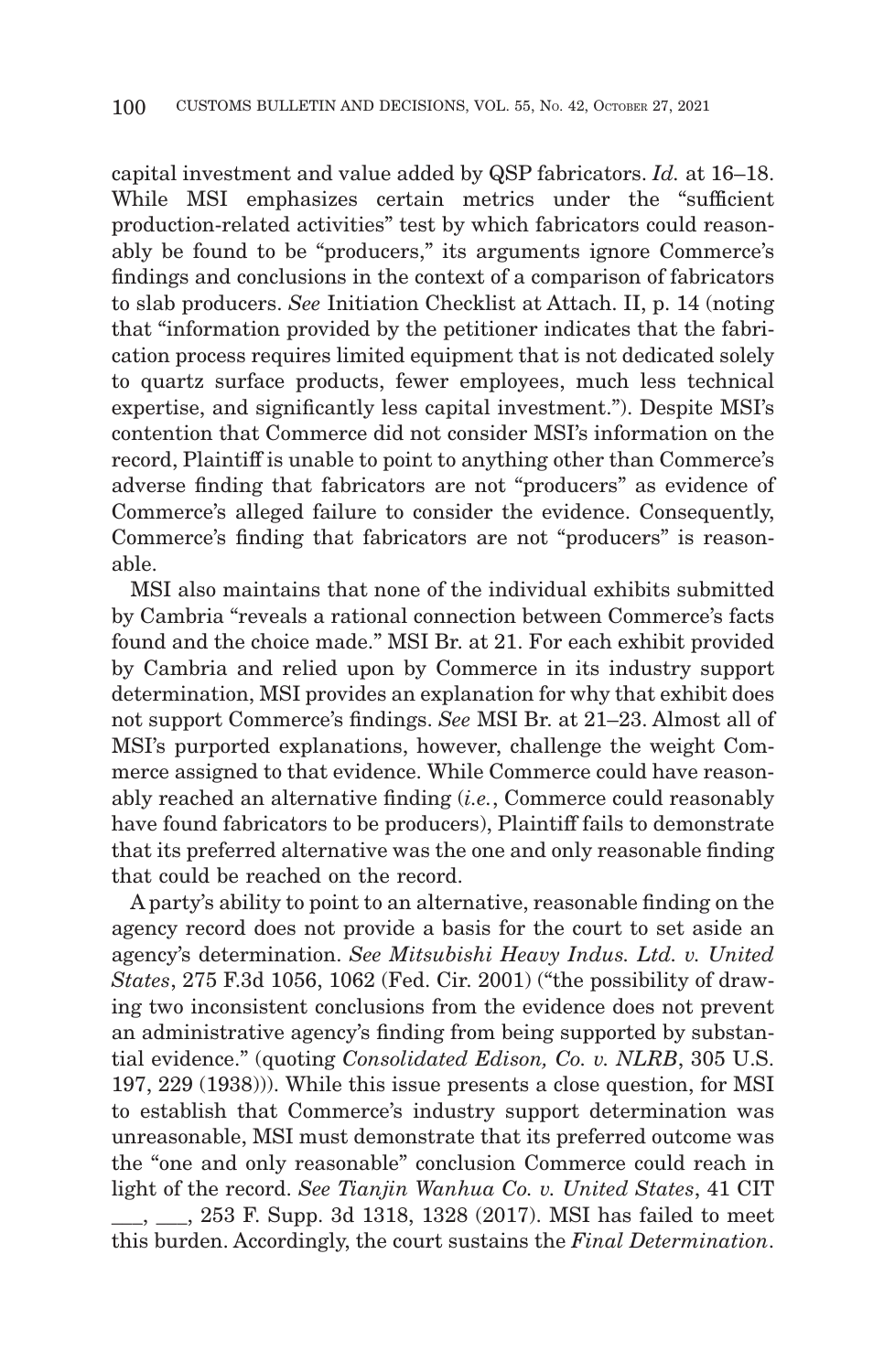# **2. Challenges to Commerce's and ITC's Differing Findings Regarding the Fabricators' "Production-Related Activities"**

MSI further challenges Commerce's determination on the basis that it unreasonably deviates from the findings reached by the U.S. International Trade Commission ("ITC"). *See* MSI Br. at 17–20, 24–26. MSI highlighted, in its initial comments to Commerce, the fact that the ITC released U.S. Producer questionnaires to fabricators as part of its preliminary investigation into QSPs from India, indicating that the ITC considered fabricators to be within the scope of domestic producers. MSI Br. at 18, 24–25; *see also* MSI Standing Comments at 3–4. MSI also emphasizes that since Commerce's decision that fabricators do not qualify as "producers" for purposes of the industry support analysis in the underlying investigation, "the ITC has contradicted Commerce on *three* occasions." MSI Br. at 24 (referencing ITC's findings that U.S. QSP industry should be defined to include fabricators in final determination of investigation of QSPs from China, as well as preliminary and final determinations in investigations of QSPs from India and Turkey). Thus, MSI contends, Commerce's conclusion to the contrary is not supported by substantial evidence.

Commerce explained that although the ITC and Commerce both apply the terms "industry," "producer," and "domestic like product" under the statute, "they do so for different purposes and pursuant to a separate and distinct authority." *See* Initiation Checklist at Attach. II, pg. 1 (further noting that "[a]lthough this may result in different definitions of the like product, such differences do not render the decision of either agency contrary to law"). Indeed, "[t]his Court has long recognized the division of labor between [ITC and Commerce] 'even where it has resulted in decisions which are difficult to reconcile.'" *Consol. Fibers, Inc., v. United States*, 32 CIT 855, 860 n.3, 574 F. Supp. 2d 1371 (2008) (quoting *Algoma Steel Corp., Ltd. v. United States*, 12 CIT 518, 523, 688 F. Supp. 639 (1988)); *see also Asociacion Colombiana de Exportadores de Flores v. United States*, 12 CIT 634, 693 F. Supp. 1165 (1988). Even when ITC reaches its own conclusion, Commerce may not reconsider its industry support determination after an investigation has been initiated. *See* 19 U.S.C. §  $1673a(c)(4)(E)$ . The court agrees with Defendant that "MSI's arguments that the ITC subsequently determined to include fabricators in the domestic industry for purposes of evaluating injury does not alter the reasonableness of Commerce's determination based on the record at initiation." Def.'s Resp. at 24–25.

Additionally, MSI's argument suffers from a chronological fallacy: for Commerce to rely upon the ITC's fact findings, Commerce would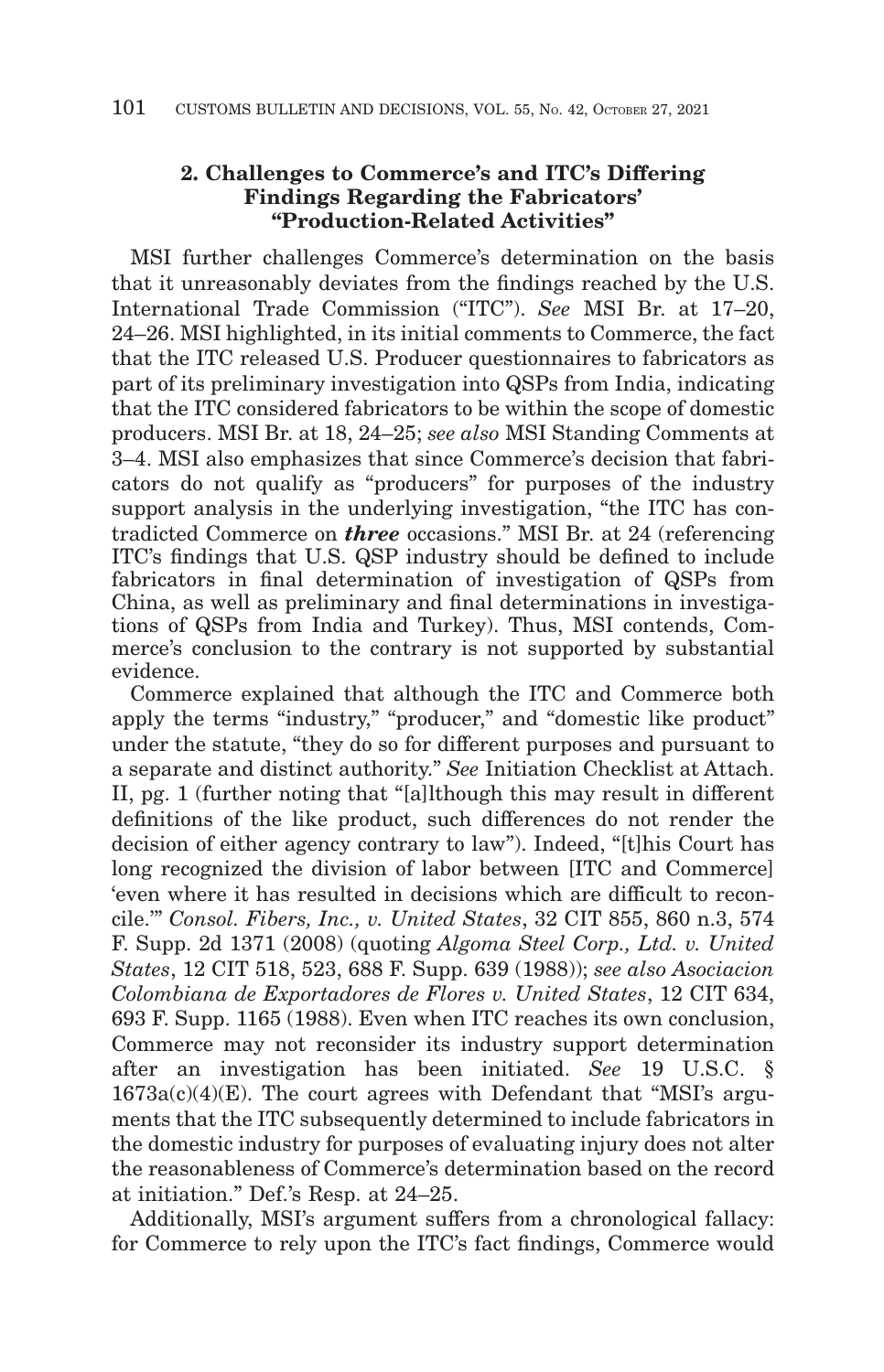have to know ITC's determination before reaching its own conclusions. However, it is only after Commerce determines industry support and decides to initiate an investigation that Commerce then notifies ITC of its decision. *See* 19 U.S.C. § 1673a(d). The ITC then proceeds with its phase of the investigation, which does not occur in concert with that of Commerce. *See* 19 U.S.C. § 1673b(a). Therefore, the court sustains as reasonable Commerce's industry support determination in the underlying investigation.

## **3. Challenge to Commerce's Decision Not to Extend Its Deadline to Initiate an Investigation**

Finally, MSI challenges Commerce's failure to extend the deadline to initiate, arguing that "serious factual disagreements among interested parties" made it unreasonable for Commerce to initiate its investigation after only 20 days. MSI Br. at 25–26.

Upon determining that industry support meets the threshold for petitioner standing, Commerce proceeds with an investigation. The investigation must generally commence within 20 days of the petition's filing. 19 U.S.C. § 1673a(c)(1)(A). However, Commerce retains the discretion to extend this deadline where it requires more time to determine industry support:

In any case in which the administering authority is required to poll or otherwise determine support for the petition by the industry under paragraph (4)(D), the administering authority may, in exceptional circumstances, apply subparagraph (A) by substituting "a maximum of 40 days" for "20 days".

19 U.S.C. § 1673a(c)(1)(B).

In the underlying investigation, Commerce determined that an extension of the industry support deadline was not necessary, as the agency found sufficient evidence of industry support within the petition. *See* Initiation Checklist at Attach. II. MSI's argument that Commerce should have extended the industry support determination deadline fails for two reasons. First, Commerce found the necessary industry support to proceed without polling, thus making the option for a deadline extension irrelevant. *See Decision Memorandum* at 37 ("There was no need for Commerce to poll the industry, as Commerce properly found that the petition was supported by domestic producers and workers which account for more than 50 percent of the total production of the domestic like product.").

Second, even assuming Commerce could have extended its deadline, doing or not doing so was within the agency's discretion. *See* 19 U.S.C. § 1673a(c)(1)(B) ("the administering authority *may*, in exceptional circumstances," extend investigation initiation deadline to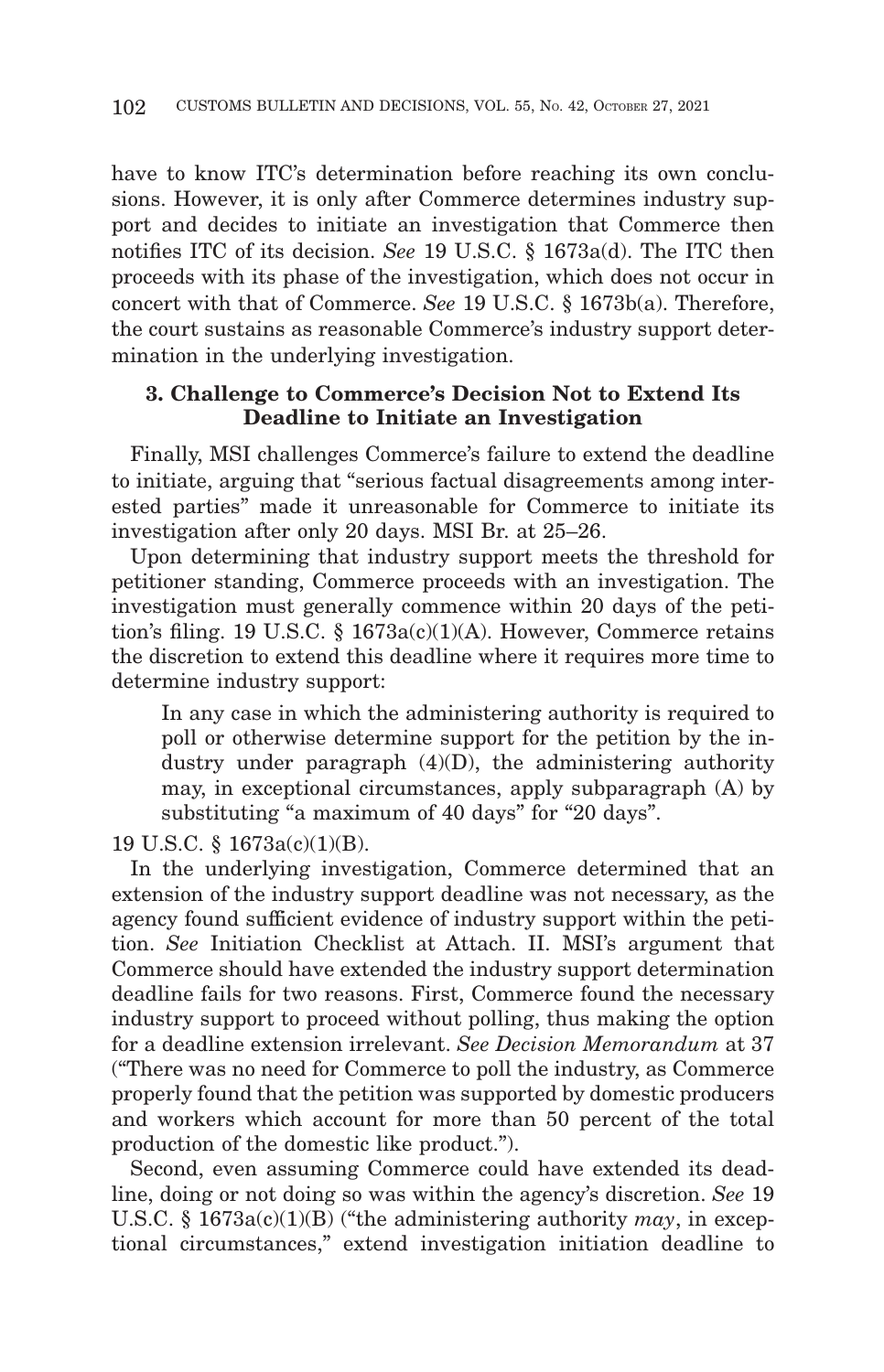forty days (emphasis added)); *see also United States v. Rodgers*, 461 U.S. 677 (1983) ("The word 'may,' when used in a statute, usually implies some degree of discretion."). As the statute expressly provides, Commerce's discretion to extend its deadline is reserved for "exceptional circumstances," not for "serious factual disagreements among interested parties." *Compare* 19 U.S.C. § 1673a(c)(1)(B), *with* MSI Br. at 26. MSI has failed to demonstrate that Commerce acted unreasonably in finding that there were no "exceptional circumstances" to justify an extension under  $\S$  1673a(c)(1)(B). Accordingly, Commerce's decision not to extend its deadline is sustained.

### **IV. Conclusion**

For the foregoing reasons, the court sustains the *Final Determination* as to the challenges raised by MSI. Judgment will be entered accordingly.  $\frac{s}{L}$   $\frac{s}{L}$ 

Dated: October 7, 2021 New York, New York

> */s/ Leo M. Gordon* JUDGE LEO M. GORDON

Slip Op. 21–139

GLOBAL ALUMINUM DISTRIBUTOR LLC, Plaintiff, v. UNITED STATES, Defendant, and TA CHEN INTERNATIONAL, INC., Defendant-Intervenor.

> Before: Richard K. Eaton, Judge Consol. Court No. 21–00198

[Proposed Plaintiff-Intervenor's motion to reconsider the court's denial of its motion to intervene is granted.]

Dated: October 7, 2021

*David J. Craven*, Craven Trade Law LLC, of Chicago, IL, for Plaintiff Global Aluminum Distributor LLC.

*Alexander Vanderweide*, Senior Trial Attorney, International Trade Field Office, Commercial Litigation Branch, Civil Division, U.S. Department of Justice, of New York, N.Y., for Defendant United States. With him on the brief were *Brian M. Boynton*, Acting Assistant Attorney General, *Jeanne E. Davidson*, Director, *Justin R. Miller*, Attorney-in-Charge, and *Aimee Lee*, Assistant Director. Of counsel on the brief were *Tamari J. Lagvilava* and *Chelsea Reyes*, Office of the Chief Counsel, U.S. Customs and Border Protection, of New York, N.Y.

*Jeremy W. Dutra*, Squire Patton Boggs (US) LLP, of Washington, D.C., for Defendant-Intervenor Ta Chen International, Inc.

*Brady W. Mills*, Morris Manning & Martin LLP, of Washington, D.C., for Proposed Plaintiff-Intervenor Kingtom Aluminio S.R.L. With him on the brief were *Donald B. Cameron*, *Julie C. Mendoza*, *R. Will Planert*, *Mary S. Hodgins*, *Eugene Degnan*, *Edward J. Thomas, III*, and *Jordan L. Fleischer*.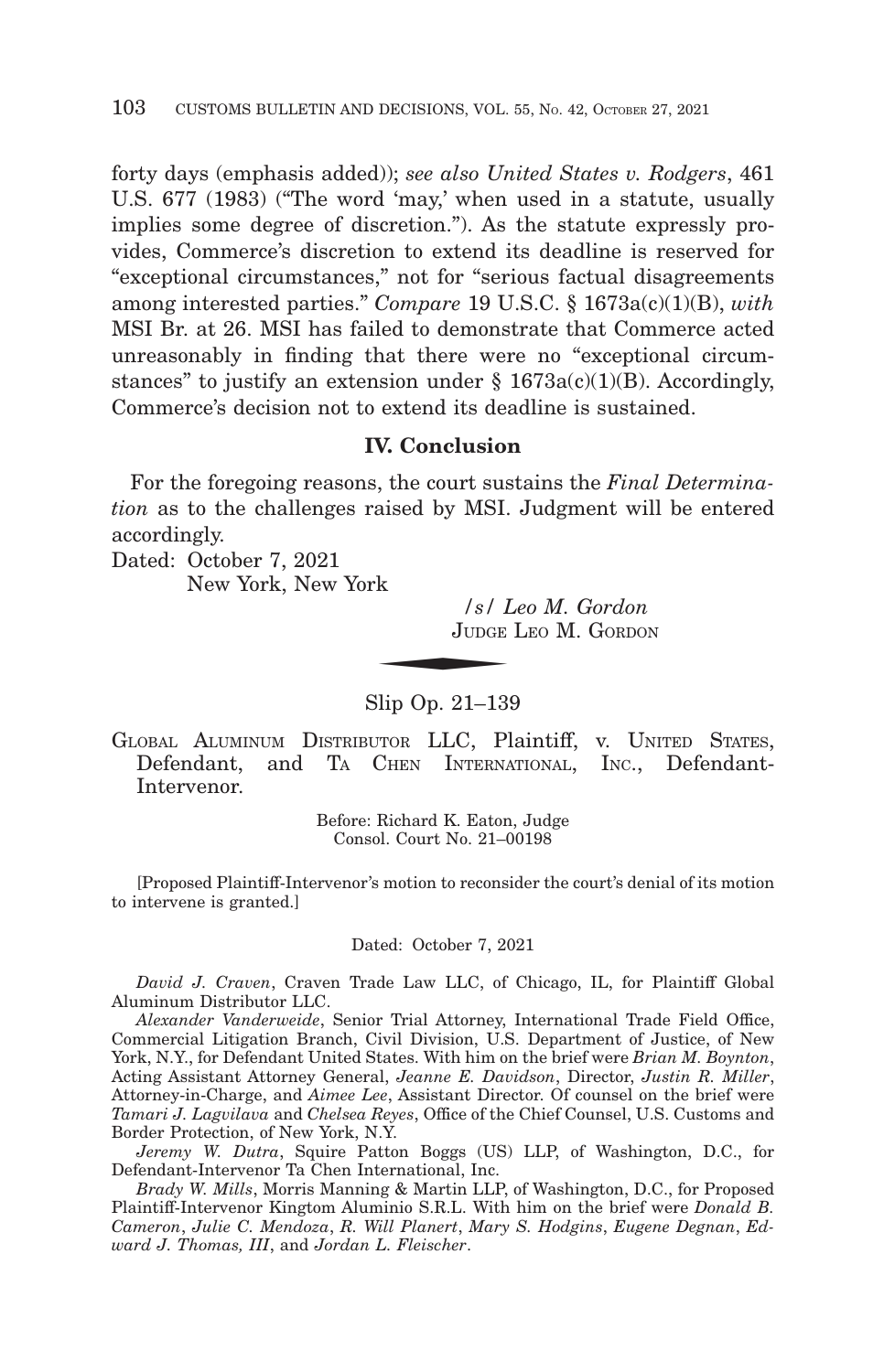### *MEMORANDUM AND ORDER*

#### **Eaton, Judge:**

Before the court is Kingtom Aluminio S.R.L.'s ("Kingtom") motion for reconsideration of the denial of its motion to intervene, ECF No. 44, together with the responses of Defendant-Intervenor Ta Chen International, Inc., ECF No. 45; Plaintiff Global Aluminum Distributor LLC, ECF No. 46; and Consolidated Plaintiff Hialeah Aluminum Supply, Inc., ECF No. 49. Defendant the United States did not file a response to the motion to reconsider. In reaching its decision, the court has considered Kingtom's supplemental briefing and its confidential declaration in further support of its motion to intervene, ECF No. 57 ("Brief") & 57–1 ("Declaration"). Both were filed in response to the court's August 5, 2021 order, ECF No. 50.

### **BACKGROUND**

Here, Plaintiff Global Aluminum Distributor LLC ("Plaintiff"), a U.S. importer, seeks judicial review of a determination by U.S. Customs and Border Protection ("Customs"), issued pursuant to its authority under the Enforce and Protect Act ("EAPA"), 19 U.S.C. § 1517 (2018), that Plaintiff entered, through evasion, certain "covered merchandise," *i.e.*, Chinese aluminum extrusions that are subject to antidumping and countervailing duty orders, to avoid paying those duties. *See* 19 U.S.C. § 1517(a)(3), (g); *see also* Notice of Final Determination as to Evasion, EAPA Case No. 7348 (Nov. 2, 2020); and Decision on Request for Admin. Review, EAPA Case No. 7348 (Mar. 18, 2021).

Kingtom is the producer and exporter that sold this merchandise to Plaintiff. *See* Brief 3–4. Kingtom moved to intervene on the side of Plaintiff as a matter of right, or in the alternative with the court's permission.1 *See* USCIT R. 24(a), (b).

### **DISCUSSION**

Intervention is governed by this Court's Rule 24. Subsection (a) sets out the requirements for intervention "of right," which was revised in 2018 to account for certain aspects of the EAPA (the evasion statute):

On timely motion, the court must permit anyone to intervene who . . . in an action described in [the evasion statute, 19 U.S.C.  $\S 1517(g)$ , is a person determined to have entered merchandise through evasion or is the interested party that filed the allegation; or claims an interest relating to the property or transaction

<sup>&</sup>lt;sup>1</sup> It is undisputed that Kingtom's motion to intervene was timely filed.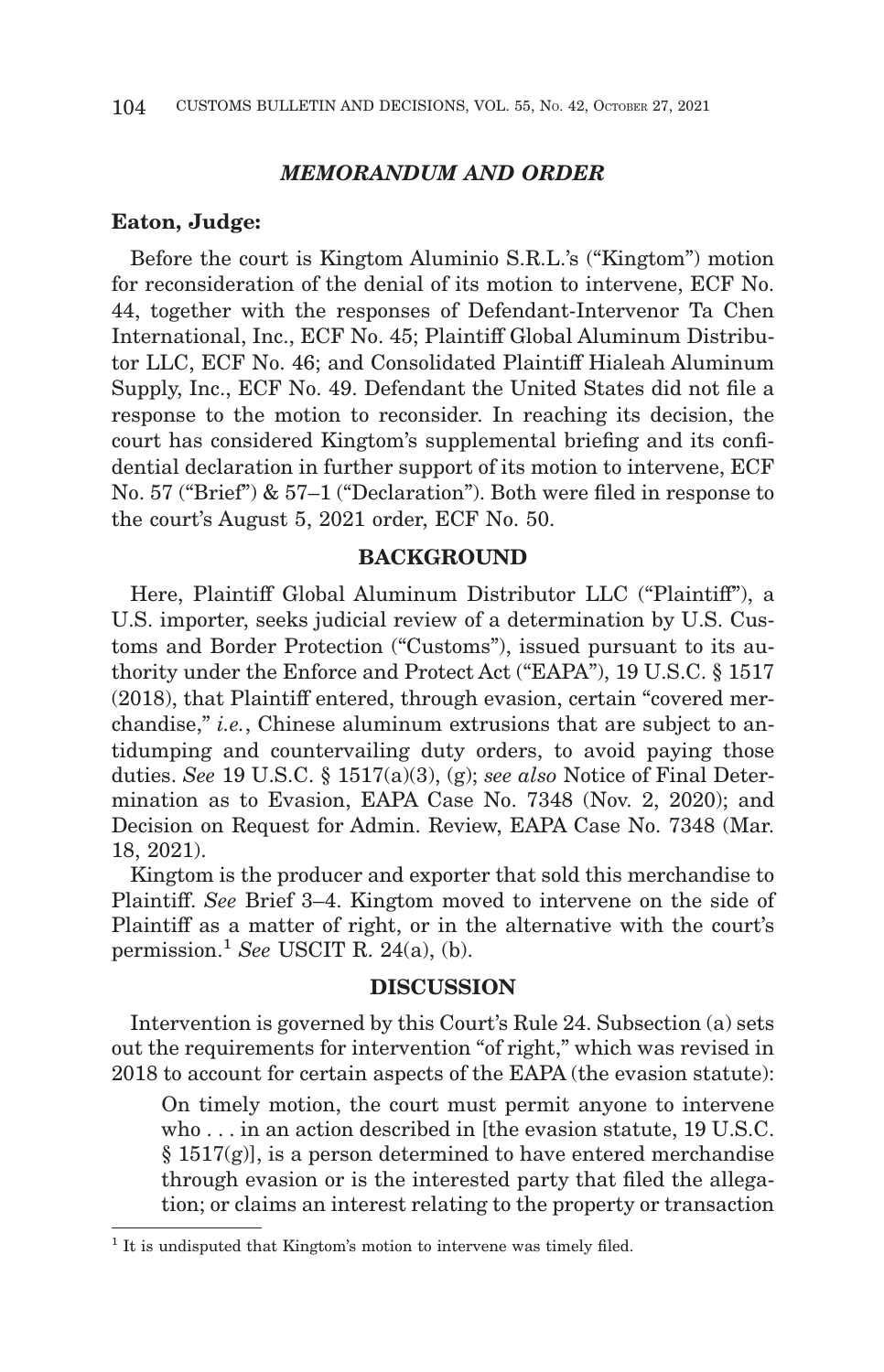that is the subject of the action, and is so situated that disposing of the action may as a practical matter impair or impede the movant's ability to protect its interest, unless existing parties adequately represent that interest.

USCIT R.  $24(a)(2)^2$ ; see generally 19 U.S.C. § 1517. The revised Rule takes into account persons "determined to have entered merchandise through evasion," *i.e.*, those in Plaintiff's position. None of the changes to the Rule, however, address intervention by an interested party in Kingtom's position as a producer and exporter.3 Thus, if Kingtom has a right to intervene, the basis for intervention must be found in the older remaining language of the Rule providing for intervention by a person who "claims an interest relating to the property or transaction that is the subject of the action."

In order to intervene of right under the older provisions, the moving party "must claim an interest in the property or transaction at issue that is 'legally protectable—merely economic interests will not suffice.'" *N. Am. Interpipe, Inc. v. United States*, 45 CIT \_\_, \_\_, 519 F. Supp. 3d 1313, 1323 (2021), *appeal docketed*, No. 2021–2180 (Fed. Cir. July 30, 2021) (quoting *Wolfsen Land & Cattle Co. v. Pac. Coast Fed'n of Fishermen's Ass'ns*, 695 F.3d 1310, 1315 (Fed. Cir. 2012)). In addition, "that interest's relationship to the litigation must be 'of such a *direct* and *immediate* character that the intervenor will either gain or lose by the *direct* legal operation and effect of the judgment.'" *Id.* at \_\_, 519 F. Supp. 3d at 1323. Finally, "the movant must demonstrate that said interest is not adequately addressed by the [existing parties'] participation." *Id.* at \_\_, 519 F. Supp. 3d at 1323 (citing *Wolfsen*, 695 F.3d at 1315).

<sup>2</sup> Rule 24(b) provides for permissive intervention. *See* USCIT R. 24(b). The court will not address permissive intervention because it finds Kingtom may intervene of right.

<sup>3</sup> Under the evasion statute, an "interested party" is defined as follows:

<sup>(</sup>i) a foreign manufacturer, producer, or exporter, or the United States importer, of covered merchandise or a trade or business association a majority of the members of which are producers, exporters, or importers of such merchandise;

<sup>(</sup>ii) a manufacturer, producer, or wholesaler in the United States of a domestic like product;

<sup>(</sup>iii) a certified union or recognized union or group of workers that is representative of an industry engaged in the manufacture, production, or wholesale in the United States of a domestic like product;

<sup>(</sup>iv) a trade or business association a majority of the members of which manufacture, produce, or wholesale a domestic like product in the United States;

<sup>(</sup>v) an association a majority of the members of which is composed of interested parties described in clause (ii), (iii), or (iv) with respect to a domestic like product; and

<sup>(</sup>vi) if the covered merchandise is a processed agricultural product, as defined in section  $1677(4)$ (E), a coalition or trade association that is representative of either—

<sup>(</sup>I) processors;

<sup>(</sup>II) processors and producers; or

<sup>(</sup>III) processors and growers.

<sup>19</sup> U.S.C. § 1517(a)(6)(A).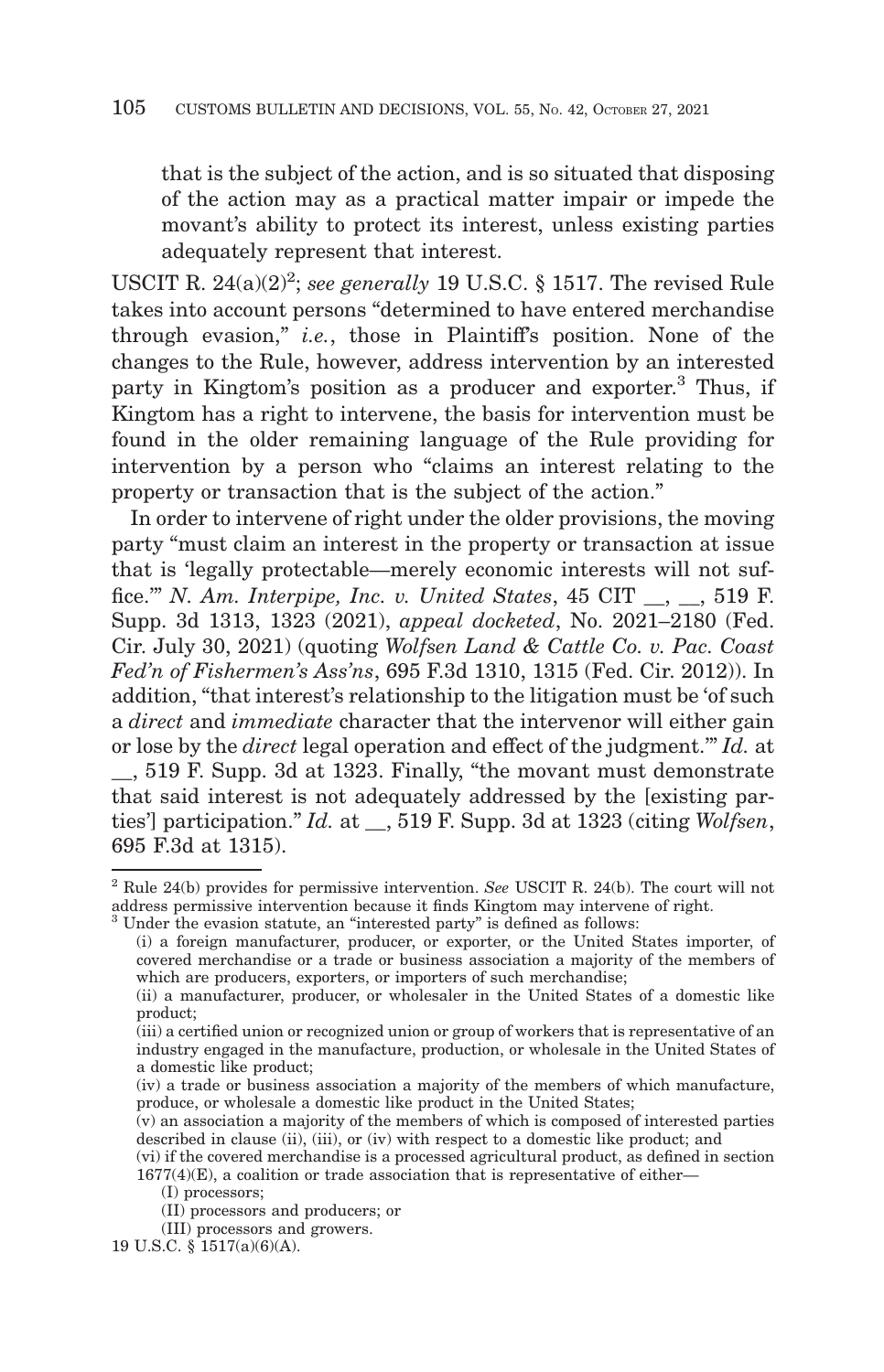Kingtom has demonstrated that it satisfies these requirements.<sup>4</sup>

## **I. Kingtom's Contractual Arrangements Provide an Interest in the Transaction at Issue That Has a Direct and Immediate Relationship to the Litigation**

The court first finds that Kingtom has demonstrated that it has a legally protected interest in the transaction that is the subject of the action. *See* USCIT R. 24(a)(2). The word "transaction," as traditionally used in customs law, means only the act of entering a product into the United States.<sup>5</sup> Since the word as used in Rule  $24(a)(2)$  was borrowed<sup>6</sup> from Federal Rule of Civil Procedure 24, however, it can be presumed that a broader meaning is intended. Thus, for these purposes, the court finds that transaction means the whole transaction by which the merchandise was sold, transported, entered, and paid for.

As Kingtom attests, the transaction at issue here is governed by a contract to, *inter alia*, sell and arrange for shipment of Dominicanorigin aluminum extrusions, *that were not subject to antidumping or countervailing duties*, to its customers. *See* Brief 3 (citing Declaration ¶¶ 3–4, 15). According to Kingtom, Customs made a "factual finding . . . that Kingtom did not tender the merchandise agreed upon under contract (*i.e.*, Dominican produced [aluminum extrusions]) and knowingly subjected its customers to additional potential liabilities," by tendering Chinese-origin aluminum extrusions subject to antidumping and countervailing orders. *See* Brief 3.

As the seller and exporter of the merchandise, Kingtom has a clear interest in disputing Customs' claim that it did not fulfill the terms of its contract. Although demonstrating that it did indeed perform in accordance with the terms of its contract would, no doubt, have some effect on Kingtom's future business, its interest in demonstrating that it fulfilled its obligations gives it an interest in the contract itself, that is not merely economic. That is, Customs' determination necessarily lays Kingtom open to a claim that it breached its contract by failing

<sup>4</sup> Because the court finds that Kingtom may intervene of right, and seeks the same relief as Plaintiff, *i.e.*, remand of this matter to Customs with instructions to terminate its investigation and order the liquidation of entries without the addition of antidumping and countervailing duties, the requirement of constitutional standing is satisfied here. *See Town of Chester v. Laroe Ests., Inc.*, 137 S. Ct. 1645, 1651 (2017).

<sup>5</sup>*See, e.g.*, *Nat'l Fisheries Inst., Inc. v. U.S. Bureau of Customs & Border Prot.*, 30 CIT 1838, 1839, 465 F. Supp. 2d 1300, 1302 (2006) (emphasis added) (describing a single "transaction" bond as one that covers the obligation to pay duties, taxes, and charges obligations "arising from one *entry*").

 $6$  Indeed, prior to the 2018 amendments to Rule 24(a) nearly all of the wording was taken from Federal Rule of Civil Procedure 24(a), and this Court has held that opinions construing that rule are at least persuasive authority for construing the Court of International Trade Rule. *Interpipe*, 45 CIT at \_\_, 519 F. Supp. 3d at 1323 (citing *Wolfsen*, 695 F.3d at 1315).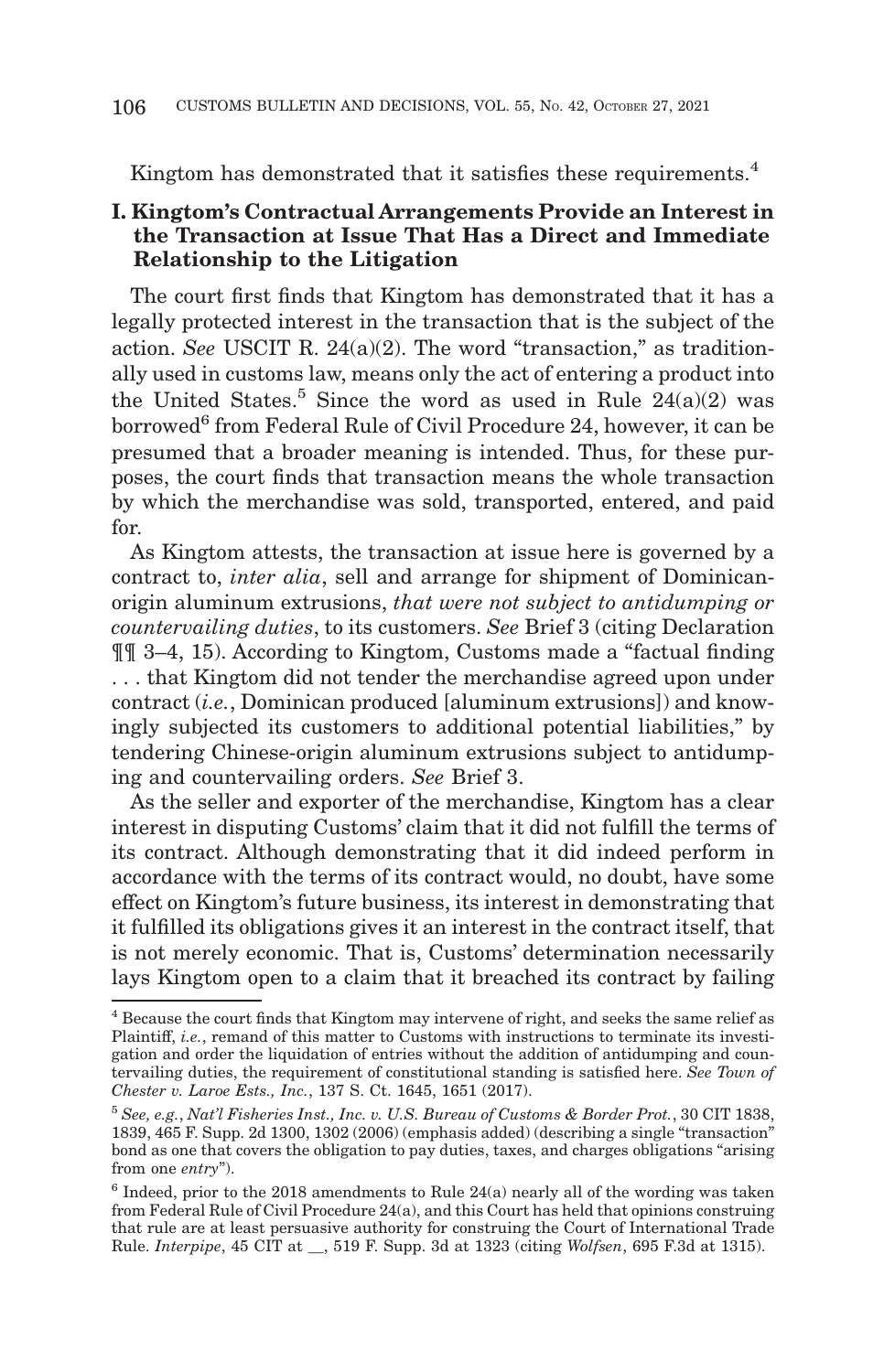to tender and deliver aluminum extrusions *not* subject to the antidumping and countervailing duty orders. While it is not known what effect this finding might ultimately have on the contractual arrangements themselves, Kingtom surely has a protectable legal interest in demonstrating it did not breach its contract.

It is also the case that, were Kingtom excluded from this action, as a practical matter its ability to protect that interest would be impaired or impeded. *See* USCIT R. 24(a)(2). Kingtom's situation is not dissimilar to a person joining in a lawsuit to protect "an interest relating to the subject of the action" where "disposing of the action in the person's absence may . . . *as a practical matter impair or impede the person's ability to protect the interest.*" USCIT R.  $19(a)(1)(B)(i)$ (emphasis added); *see also* 7 CHARLES ALAN WRIGHT, ARTHUR R. MILLER & MARY KAY KANE, FEDERAL PRACTICE AND PROCEDURE § 1604, at 33 (4th ed. 2019) (observing that "protecting the absent persons from the possible prejudicial effect of deciding the case without them" is among the policies guiding joinder under Federal Rule of Civil Procedure 19(a)). This same policy guides the court in reaching its finding here. Kingtom's interest in defending itself against claims that it breached its contract is, "as a practical matter," an interest that directs its intervention in this case.

Finally, the protection of Kingtom's interest in the contract is of a direct and immediate character such that the company will either gain or lose by the effect of the judgment in the case. Customs' finding that Kingtom did not tender the aluminum extrusions as provided for in its contract could be used to support a finding that it breached a contract that has been fully performed. Were the court to sustain this finding, its possible use in other negotiations or proceedings would follow immediately.

### **II. The Existing Parties' Representation of Kingtom's Interest Is Inadequate**

"The burden of showing inadequacy of representation is 'minimal,' requiring only a showing that an existing party's representation of [the proposed intervenor's] interests 'may be' inadequate as to some aspect of the case at bar." *Wolfsen*, 695 F.3d at 1315 (quoting *Trbovich v. United Mine Workers*, 404 U.S. 528, 538 n.10 (1972)). Here, Kingtom points out that "[w]hile the importers in this case are on the hook for the payment of the duties for the transactions during the period of investigation, the factual findings themselves are not against them, but against Kingtom." Brief 8. In addition, Kingtom maintains that its "interests are more expansive than those of the named importers before the Court" in that it has an interest not only in the transaction at issue before the court, but also in transactions with importers not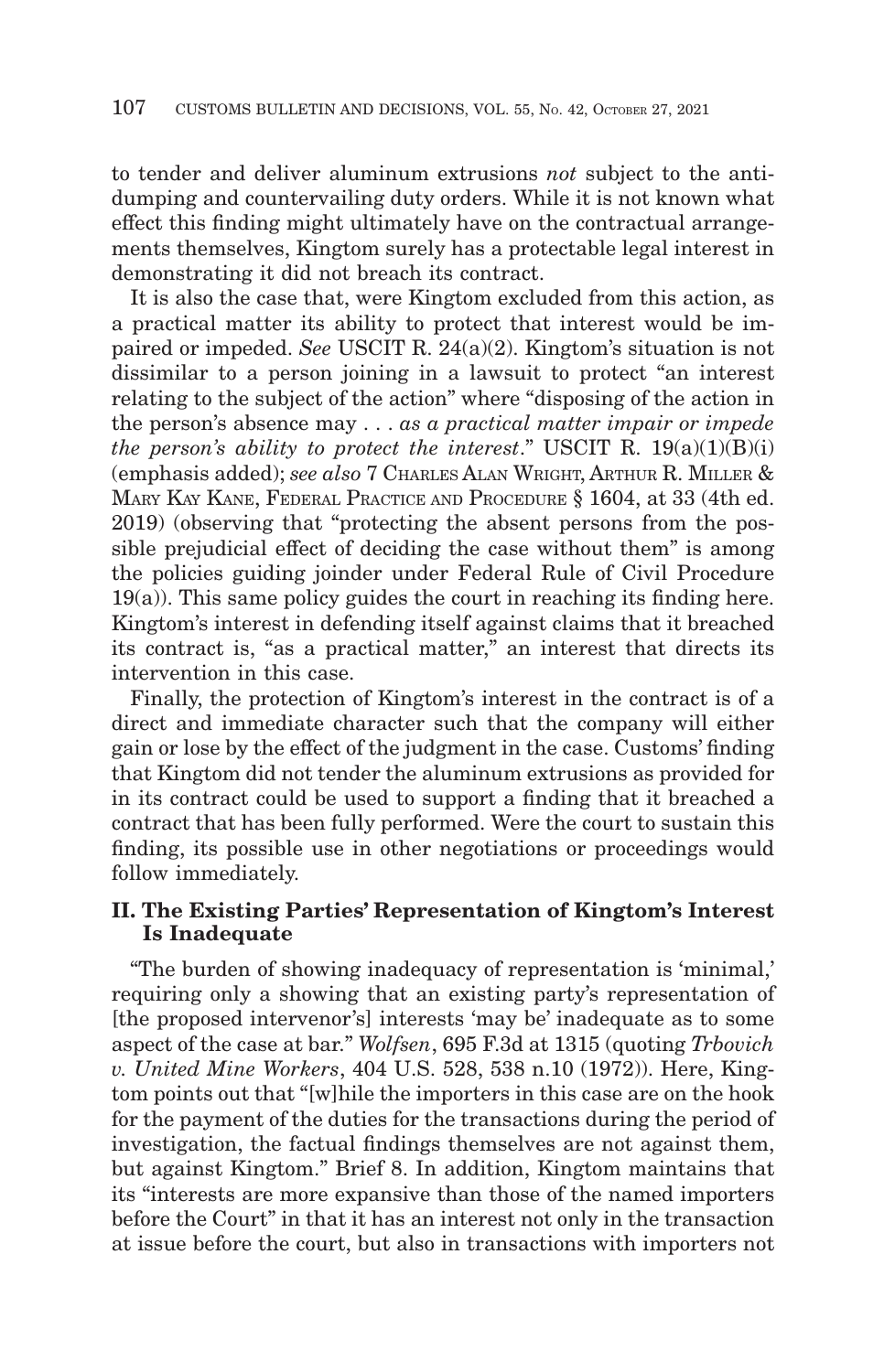party to this action, who are under investigation by Customs. *See* Brief 7.

As noted in the court's discussion above, Kingtom has an interest in demonstrating that it fulfilled its contractual obligations. This is quite a different matter from an importer contesting an obligation to pay additional duties, which may rely on different legal theories and different facts taken from the record. The court thus finds Kingtom's interest is not adequately protected by those parties interested primarily in avoiding payment of duties, and this favors Kingtom's intervention as a matter of right.

#### **CONCLUSION**

Based on the foregoing, it is hereby

**ORDERED** that the motion for reconsideration is granted; and it is further

**ORDERED** that Kingtom shall have the status of Plaintiff-Intervenor in this action, pursuant to Rule 24(a)(2).<br>
Dated: October 7, 2021<br>
New York, New York<br>
S/ Richard K. E<br>
RICHARD K. EATON,

Dated: October 7, 2021

New York, New York

*/s/ Richard K. Eaton* RICHARD K. EATON, JUDGE

Slip Op. 21–140

M S INTERNATIONAL, INC., Plaintiff, and FOSHAN YIXIN STONE COMPANY LIMITED, Consolidated Plaintiff, and ARIZONA TILE LLC, Plaintiff-Intervenor, v. UNITED STATES, Defendant, and CAMBRIA COMPANY LLC, Defendant-Intervenor.

> Before: Leo M. Gordon, Judge Consol. Court No. 19–00140

Dated: October 8, 2021

*Jonathan T. Stoel*, *Craig A. Lewis*, *Jared R. Wessel*, and *Nicholas R. Sparks*, Hogan Lovells US LLP, of Washington, D.C., for Plaintiff M S International, Inc. and Plaintiff-Intervenor Arizona Tile LLC.

*David J. Craven*, Craven Trade Law LLC, of Chicago, IL, for Consolidated Plaintiff Bruskin International, LLC.

*Matthew T. McGrath*, Barnes, Richardson & Colburn, LLP, of Washington, D.C., for Consolidated Plaintiff Foshan Yixin Stone Company, Ltd.

*Joshua E. Kurland*, Trial Attorney, Commercial Litigation Branch, Civil Division, U.S. Department of Justice, of Washington, D.C., for Defendant United States. With him on the brief were *Brian M. Boynton*, Acting Assistant Attorney General, *Jeanne E. Davidson*, Director, and *Tara K. Hogan*, Assistant Director. Of counsel was *Jesus Saenz*, Attorney, U.S. Department of Commerce, Office of Chief Counsel for Trade Enforcement and Compliance, of Washington, D.C.

*Luke A. Meisner*, *Kelsey M. Rule*, *and Roger B. Schagrin*, Schagrin Associates, of Washington, D.C., for Defendant-Intervenor Cambria Company LLC.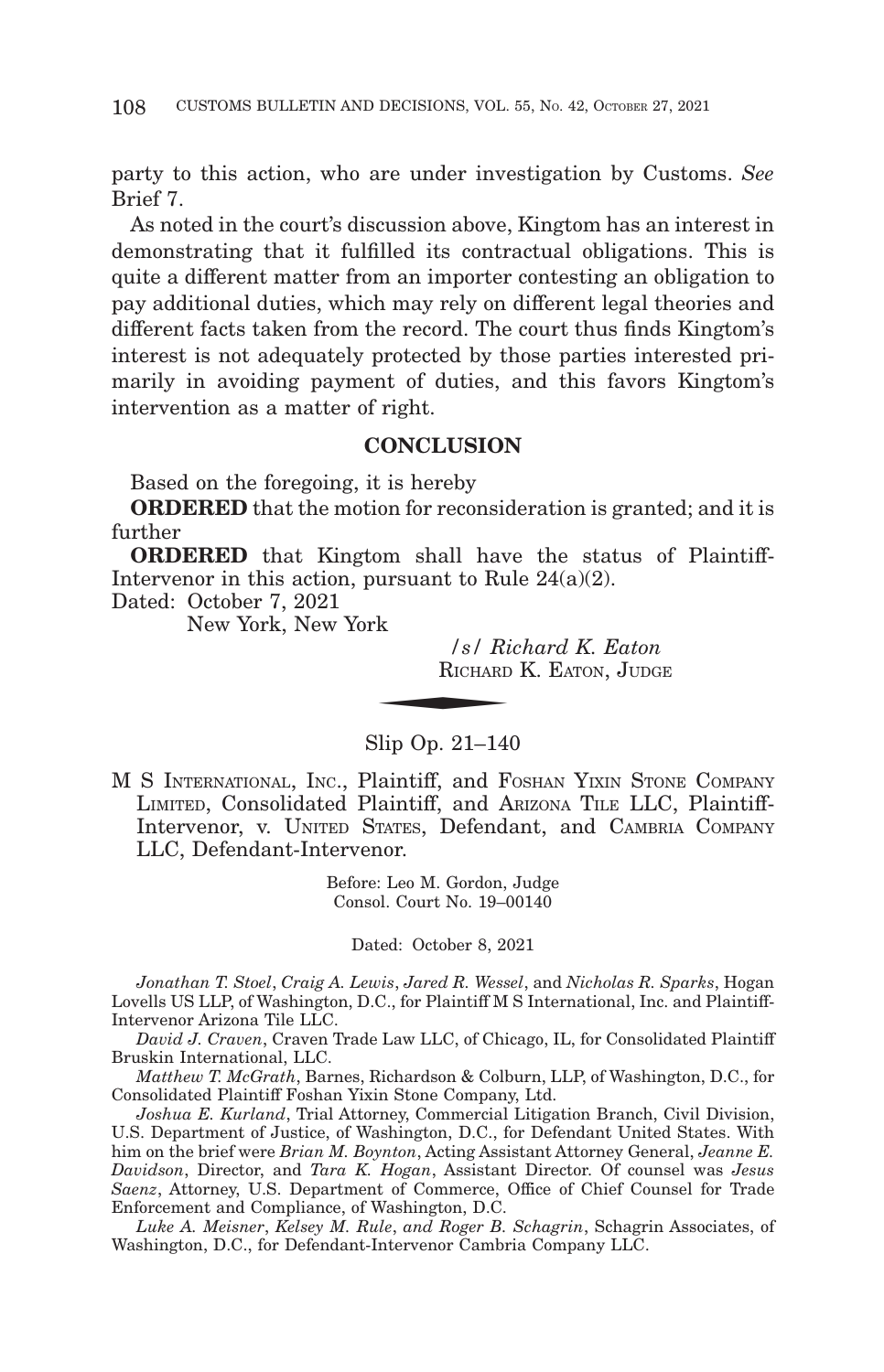### **OPINION**

#### **Gordon, Judge:**

Recently the court issued an opinion denying a challenge to the antidumping ("AD") duty margin assigned to Consolidated Plaintiff Foshan Yixin Stone Company, Ltd. ("Yixin") by the U.S. Department of Commerce ("Commerce") in its final determination of the antidumping investigation of certain quartz surface products ("QSPs") from the People's Republic of China. *See M S Int'l v. United States*, 45 CIT \_\_\_, Slip Op. 21–130 (Sep. 24, 2021), ECF No. 92; *see also Certain Quartz Surface Products from the People's Republic of China*, 84 Fed. Reg. 23,767 (Dep't of Commerce May 23, 2019) ("*Final Determination*"), and accompanying Issues and Decision Memorandum, A-570–084 (Dep't of Commerce May 14, 2019), https:// enforcement.trade.gov/frn/summary/prc/2019–10800–1.pdf (last visited this date). While Yixin's challenge was consolidated with other parties' challenges to Commerce's final affirmative determination in its investigation of QSPs from China, Yixin was the only party to challenge its margin calculation. *See* Consol. Pl. Yixin Mem. in Supp. of Rule 56.2 Mot. for J. on the Agency R., ECF No. 49 ("Yixisn Br."). Given that the court has decided this issue, the question is whether the court should enter a partial judgment pursuant to USCIT Rule 54(b), sustaining Commerce's margin calculation for Yixin. For the reasons set forth below, the court will enter a Rule 54(b) partial judgment.

Rule 54(b) provides in part that:

[w]hen an action presents more than one claim for relief whether as a claim, counterclaim, cross-claim, or third-party claim—or when multiple parties are involved, the court may direct entry of a final judgment as to one or more, but fewer than all, claims or parties only if the court expressly determines that there is no just reason for delay.

USCIT R. 54(b). Rule 54(b) requires finality—"an ultimate disposition of an individual claim entered in the course of a multiple claims action." *Sears, Roebuck & Co. v. Mackey*, 351 U.S. 427, 436 (1956). Additionally, in evaluating whether there is no just reason for delay, the court examines whether the concern for avoiding piecemeal litigation is outweighed by considerations favoring immediate entry of judgment. *See Timken v. Regan*, 5 CIT 4, 6 (1983).

Here, Yixin's brief solely challenged Commerce's calculation of its dumping margin in the *Final Determination*. *See generally* Yixin Br. What remains for adjudication is a challenge by M S International and Arizona Tile to Commerce's finding of industry support to initiate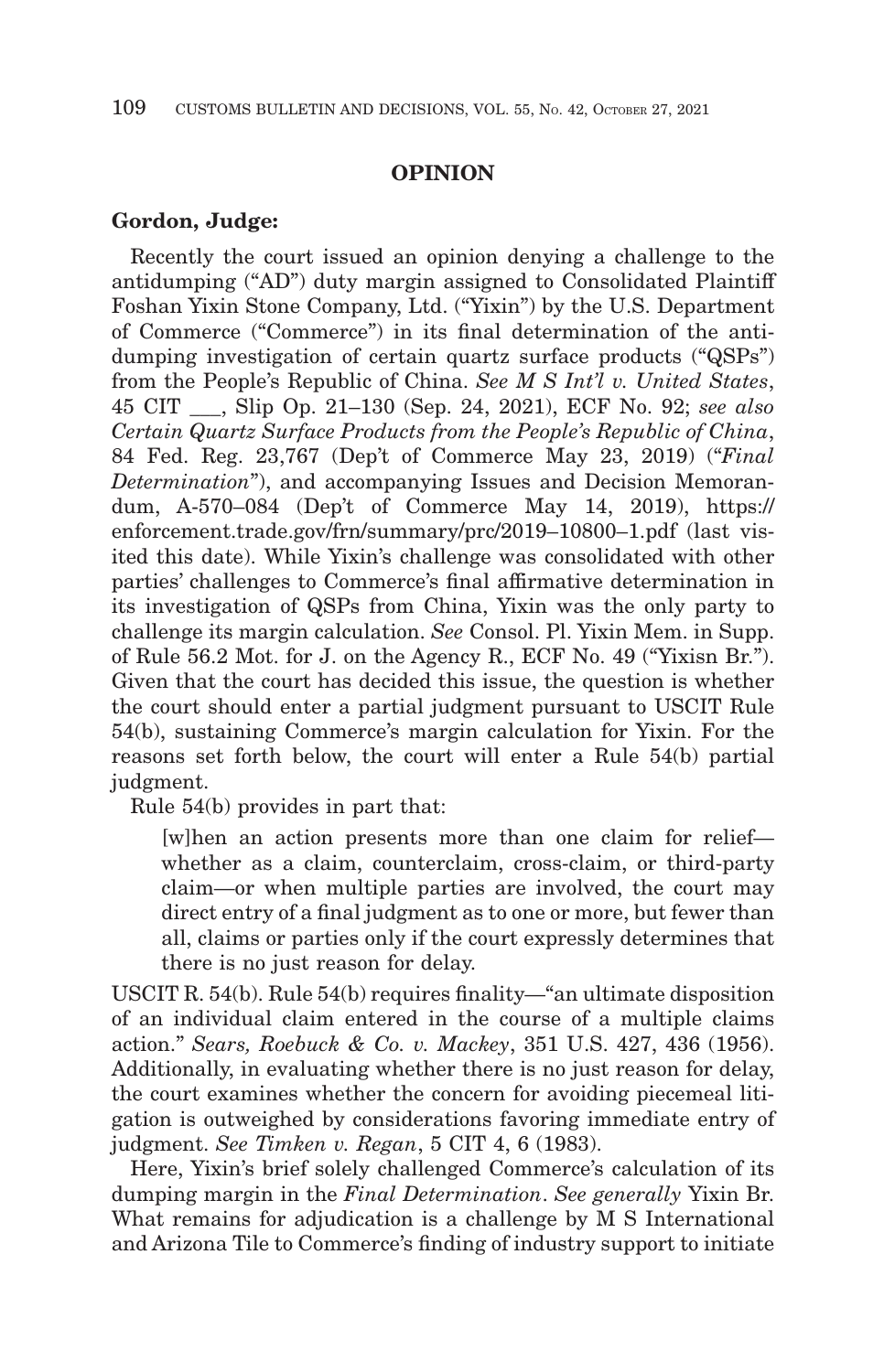the underlying investigation. *See* Pl. M S International, Inc.'s & Pl.-Int. Arizona Tile LLC's Mot. for J. on the Agency R., ECF No. 48. As Yixin did not raise or join that issue, the court's decision in this matter provides "an ultimate disposition" as to Yixin's challenge to the *Final Determination*. *See Sears, Roebuck & Co.*, 351 U.S. at 436; *see also M S Int'l v. United States*, 45 CIT \_\_\_, Slip Op. 21–130 (Sep. 24, 2021).

The entry of a Rule 54(b) partial judgment would serve the interests of the parties and the administration of justice by bringing this issue, and Yixin's role in this litigation, to a conclusion. Partial judgment would also give Yixin the opportunity to immediately appeal if it so chooses. Moreover, there is no threat of piecemeal judicial review as the resolution of the remaining issues presented by the other Plaintiffs does not implicate the final disposition of the *Final Determination* challenge raised by Yixin. Therefore, the court has no just reason for delay.

Based on the foregoing, the court will enter partial judgment pursuant to USCIT Rule 54(b).  $\frac{1}{s}$ <br> $\frac{1}{s}$ <br> $\frac{1}{s}$ <br> $\frac{1}{s}$ <br> $\frac{1}{s}$ <br> $\frac{1}{s}$ 

Dated: October 8, 2021

New York, New York

*/s/ Leo M. Gordon* JUDGE LEO M. GORDON

## Slip Op. 21–141

COOPER (KUNSHAN) TIRE CO., LTD. and COOPER TIRE & RUBBER CO., Plaintiffs, ITG VOMA CORP., Plaintiff-Intervenor, and VOGUE TYRE & RUBBER CO., Consolidated-Plaintiff, v. UNITED STATES, Defendant, and the UNITED STEEL, PAPER AND FORESTRY, RUBBER, MANUFACTURING, ENERGY, ALLIED INDUSTRIAL & SERVICE WORKERS INT'L UNION, AFL-CIO, CLC, Defendant-Intervenor.

> Before: Timothy M. Reif, Judge Consol. Court No. 20–00113

[Remanding the Final Determination to Commerce.]

Dated: October 12, 2021

*Gregory C. Dorris*, Troutman Pepper Hamilton Sanders LLP, of Washington, D.C., argued for plaintiffs Cooper (Kunshan) Tire Company, Ltd. and Cooper Tire & Rubber Company.

*Andrew T. Schutz*, Grunfeld Desiderio Lebowitz Silverman & Klestadt, LLP, of Washington, D.C., argued for consolidated-plaintiff Vogue Tyre & Rubber Company. On the brief was *Jordan C. Kahn*.

*Nicholas R. Sparks*, Hogan Lovells US LLP, of Washington, D.C., argued for plaintiff-intervenor ITG Voma Corporation. With him on the brief was *Jonathan T. Stoel*.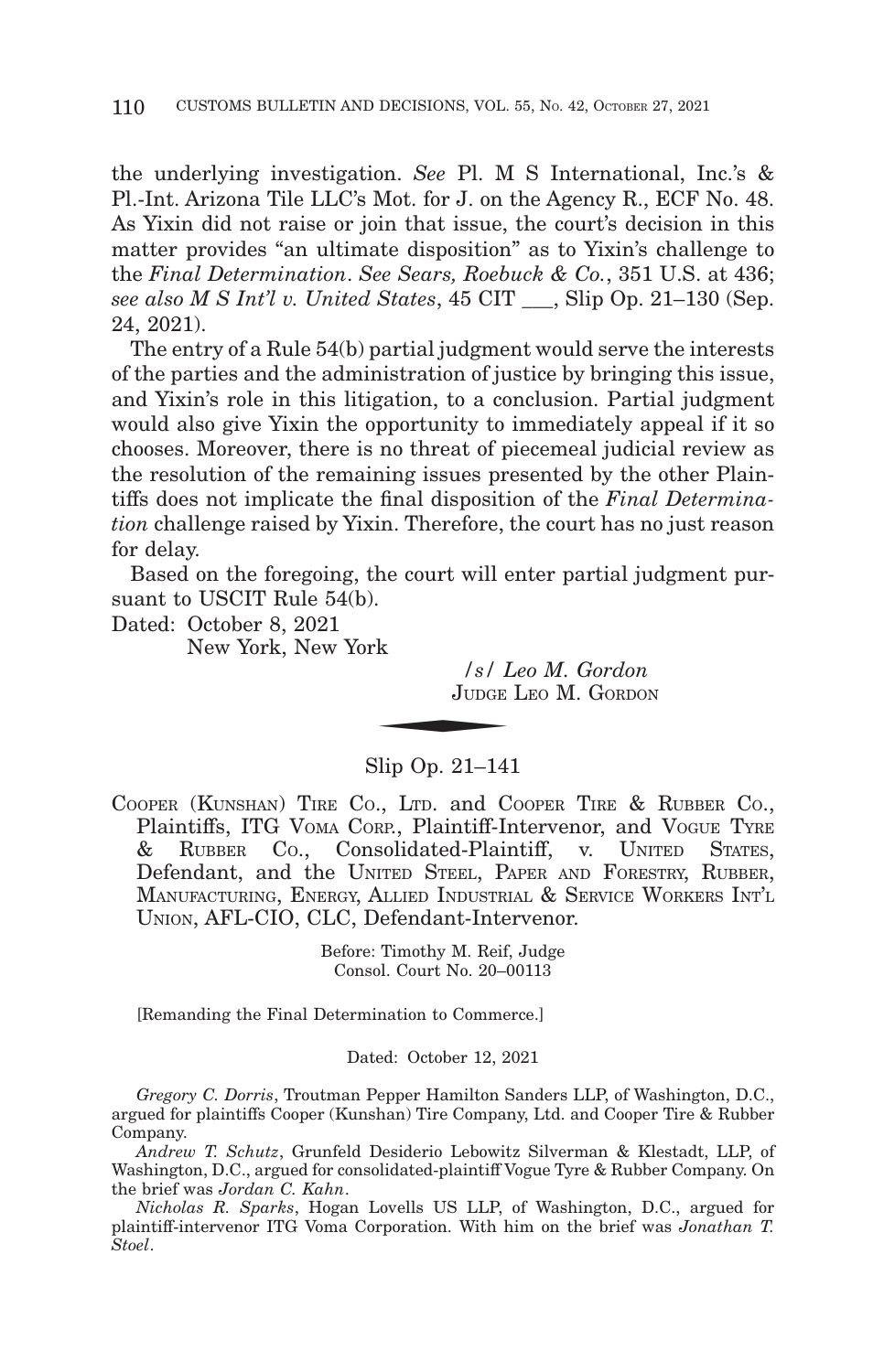*Ashley Akers*, Trial Attorney, Commercial Litigation Branch, Civil Division, U.S. Department of Justice, of Washington, D.C., argued for defendant United States. With her on the brief were *Brian M. Boynton*, Acting Assistant Attorney General, *Jeanne E. Davidson*, Director, and *Patricia M. McCarthy*, Assistant Director. Of counsel on the brief was *Natalie M. Zink*, Attorney, Office of the Chief Counsel for Trade Enforcement and Compliance, U.S. Department of Commerce, of Washington, D.C.

*Roger B. Schagrin*, Schagrin Associates, of Washington, D.C., argued for defendantintervenor the United Steel, Paper and Forestry, Rubber, Manufacturing, Energy, Allied Industrial and Service Workers International Union, AFL-CIO, CLC. With him on the brief were *Geert De Prest* and *Nicholas J. Birch*.

# *OPINION AND ORDER*

## **Reif, Judge:**

This action involves the final determination of the U.S. Department of Commerce ("Commerce") in the administrative review of the countervailing duty ("CVD") order on certain passenger vehicle and light truck tires from the People's Republic of China for the period of review ("POR") January 1, 2017, through December 31, 2017. *See Countervailing Duty Order on Certain Passenger Vehicle and Light Truck Tires From the People's Republic of China: Final Results of Countervailing Duty Administrative Review; 2017* ("Final Determination"), 85 Fed. Reg. 22,718 (Dep't of Commerce Apr. 23, 2020) (final determination) and accompanying Issues and Decision Memorandum (Apr. 15, 2020) ("IDM"). Before the court is a United States Court of International Trade ("USCIT") Rule 56.2 motion for judgment on the agency record filed by plaintiffs Cooper (Kunshan) Tire Co., Ltd. ("Cooper Tire") and Cooper Tire & Rubber Co. Plaintiffs argue that the determination by Commerce that, based on the application of adverse facts available ("AFA"), Cooper Tire and Shandong Longyue Rubber Co., Ltd. ("Longyue") used and benefited from the Export Buyer's Credit Program ("EBCP"), is not supported by substantial evidence. Mem. of Law in Supp. of Pls.' and Pl.-Intervenor's Mot. for J. on Agency R. ("Pls. Br.") at 3–4, ECF No. 38. This court has jurisdiction pursuant to section 516A(a)(2)(B)(iii) of the Tariff Act of 1930, as amended, 19 U.S.C. § 1516a(a)(2)(B)(iii) (2018), and 28 U.S.C. §  $1581(c)$  (2018).<sup>1</sup> The court remands the Final Determination to Commerce to take the actions as set forth *infra*, Section I.B.3.

#### **BACKGROUND**

Commerce initiated the administrative review on October 4, 2018, and selected two Chinese tire producers, Cooper Tire, subsidiary of

<sup>1</sup> Further citations to the Tariff Act of 1930, as amended, are to the relevant portions of Title 19 of the U.S. Code, and references to the U.S. Code are to the 2018 edition.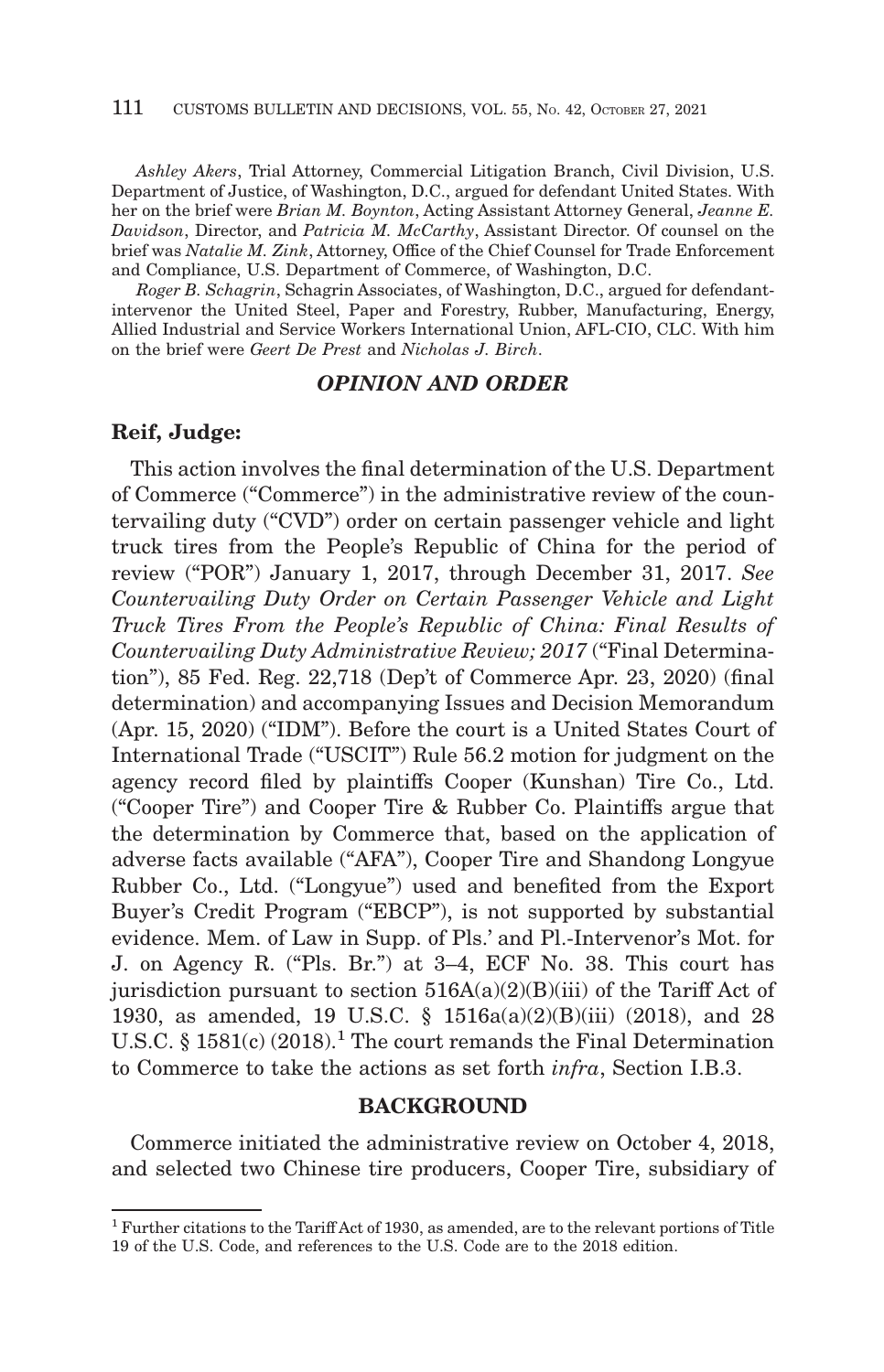Cooper Tire & Rubber Co., and Longyue, as mandatory respondents. Resp't Selection Mem. (Feb. 8, 2019), CR 4, PR 49.2

Plaintiffs Cooper Tire, Cooper Tire & Rubber Co., Vogue Tyre & Rubber Co. and plaintiff-intervenor ITG Voma Corp. (collectively "plaintiffs") now challenge Commerce's finding that, based on AFA, the mandatory respondents used and benefited from the EBCP. The EBCP, which is administered by the Export-Import Bank of the People's Republic of China ("China Export-Import Bank"), "provides loans at preferential rates for the purchase of exported goods from China." *Certain Passenger Vehicle and Light Truck Tires From the People's Republic of China: Countervailing Duty Administrative Review, Correction of Notification of Rescission, in Part, 2017* ("Preliminary Determination"), 84 Fed. Reg. 58,685 (Dep't of Commerce Nov. 1, 2019) (preliminary determination) and accompanying Preliminary Decision Memorandum (Oct. 10, 2019) ("PDM") at 25.

On March 1, 2019, Commerce issued its initial questionnaire for the administrative review to both the GOC and the respondent companies. Commerce asked several questions regarding whether the respondent companies and their respective customers had applied for or used the EBCP. Specifically, the questionnaire requested: (1) a list of the U.S. customers to whom the respondents exported during the POR; (2) information on the application process for the EBCP; and (3) details on the type and extent of assistance provided by the EBCP to each customer. *See generally* Initial Questionnaire (Mar. 1, 2019), PR 52. If, in response to the questionnaire, the GOC or the respondent companies asserted non-use of the program, Commerce in the questionnaire asked that the GOC and the mandatory respondents detail the steps that each took to determine that no U.S customers used the EBCP. *Id.*

On April 18, 2019, the GOC and the mandatory respondents submitted their initial questionnaire responses. GOC Initial Questionnaire Resp. (Apr. 18, 2019), CR 9–29, PR 73–87; Cooper Tire Questionnaire Resp. (Apr. 18, 2019), CR 30–45, PR 88–96; Longyue Questionnaire Resp. (Apr. 18, 2019), CR 46–77, PR 97–98. The GOC, Cooper Tire and Longyue all stated in their responses that neither the respondent companies nor their customers had used or benefited from the EBCP during the POR. *See* GOC Initial Questionnaire Resp. at 129; Cooper Tire Questionnaire Resp. at III-31-III-32; Longyue Questionnaire Resp. at 25–26.

<sup>2</sup> Longyue is not a party to the current case. Plaintiff Vogue Tyre & Rubber Co. and plaintiff-intervenor ITG Voma Corp. were companies in the administrative review that requested review but were not selected as mandatory respondents by Commerce. Resp't Selection Mem. (Feb. 8, 2019), CR 4, PR 49; *see also* Pls. Br. at 8.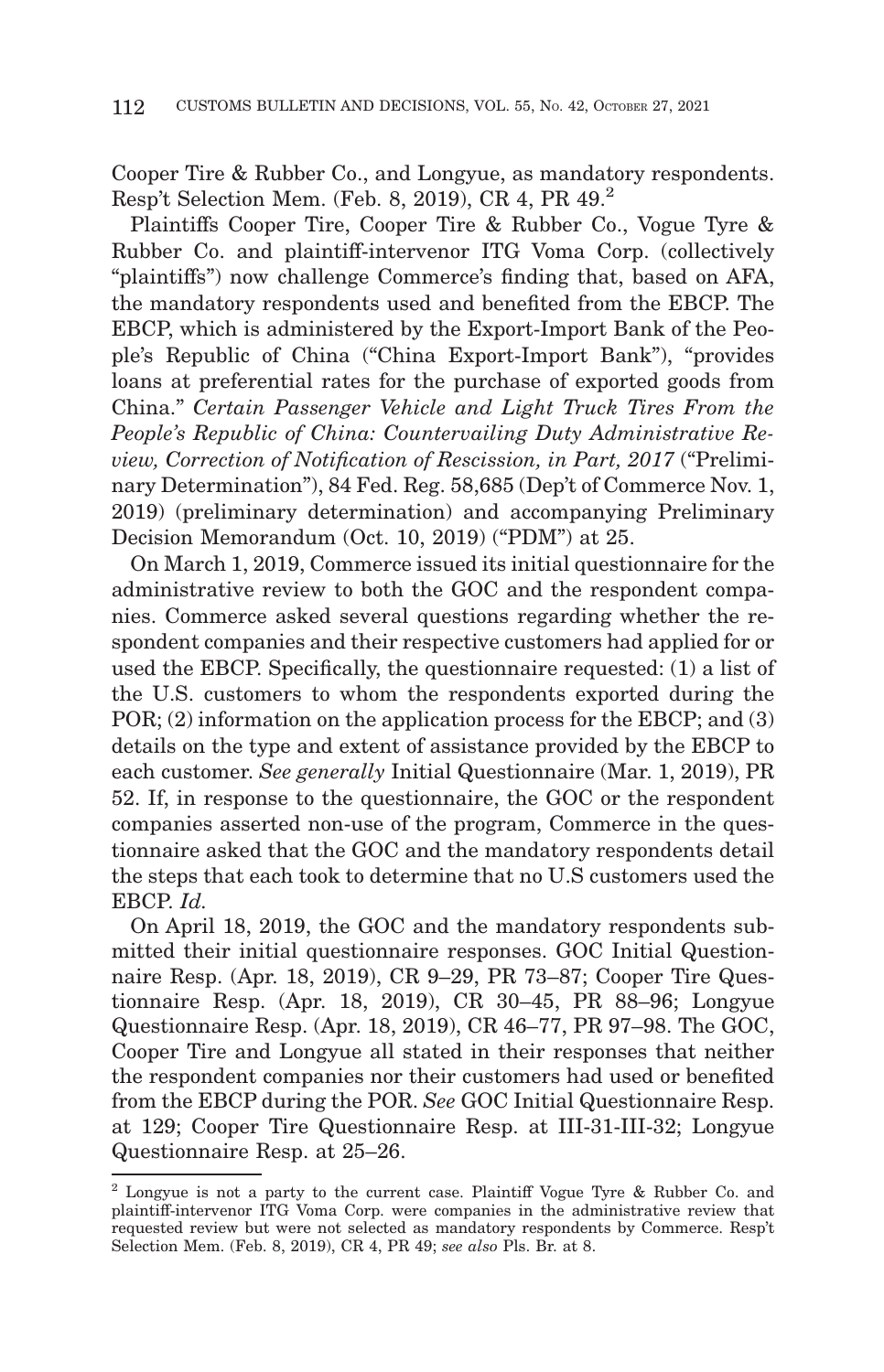Specifically, Cooper Tire stated in its questionnaire response that it "did not apply for, use, or benefit from [the EBCP] during the POR, and did not have any outstanding financing under this program." Cooper Tire Questionnaire Resp. at III-32. In response to Commerce's request that Cooper Tire discuss the role it played in assisting customers to obtain buyer credits and to provide documentation, Cooper Tire responded that it

[was] not aware that any of its customers applied for, used or benefited from this alleged program during the POR, and [Cooper Tire] did not provide any assistance to its customers for receiving the export buyer's credit. [Cooper Tire] did not perform any acts that in any way would permit these customers to receive any export buyer credits on its sales to these customers.

*Id*.

In response to Commerce's request that Cooper Tire "explain in detail the steps you took to determine that no customer used the Buyer Credit Facility," Cooper Tire responded that it "was never contacted by any of its customers to provide any information required to obtain an export buyer's credit from any Buyer Credit Facility. Accordingly, [Cooper Tire] believes that it is impossible that any of its customers could have possibly received export buyer's credit." *Id*. To support its claims of non-use, Cooper Tire provided Commerce with a list of its customers. *Id*., Ex. 18, CR 36, PR 89.

The GOC, in response to Commerce's request for details on the type and extent of assistance provided to each U.S. customer, said that the request was "not applicable" because none of the respondent companies' customers had used the program during the POR. GOC Initial Questionnaire Resp. at 129. The GOC, to bolster its claims of non-use, maintained that it had conducted a search of the China Export-Import Bank system and found that the EBCP was not used by the respondents or any of the respondent companies' U.S. customers. *Id.* at 129–130. The GOC provided screenshots of the search queries purported to be from the China Export-Import Bank system. *Id.*, Ex. F.1, CR 29, PR 87. In addition, the GOC specified that these screenshots would have shown any record of U.S customer use of the EBCP, irrespective of the customer's underlying contract value. *Id.* at 129–130. The GOC claimed further that the screenshots demonstrated that "no disbursement was made through a correspondent or partner bank." *Id.* at 130.

On June 24, 2019, Commerce issued a supplemental questionnaire to the GOC. GOC Suppl. Questionnaire (June 24, 2019), PR 129. In the questionnaire, Commerce requested that the GOC provide (1) any documents pertaining to the alleged 2013 EBCP revisions, including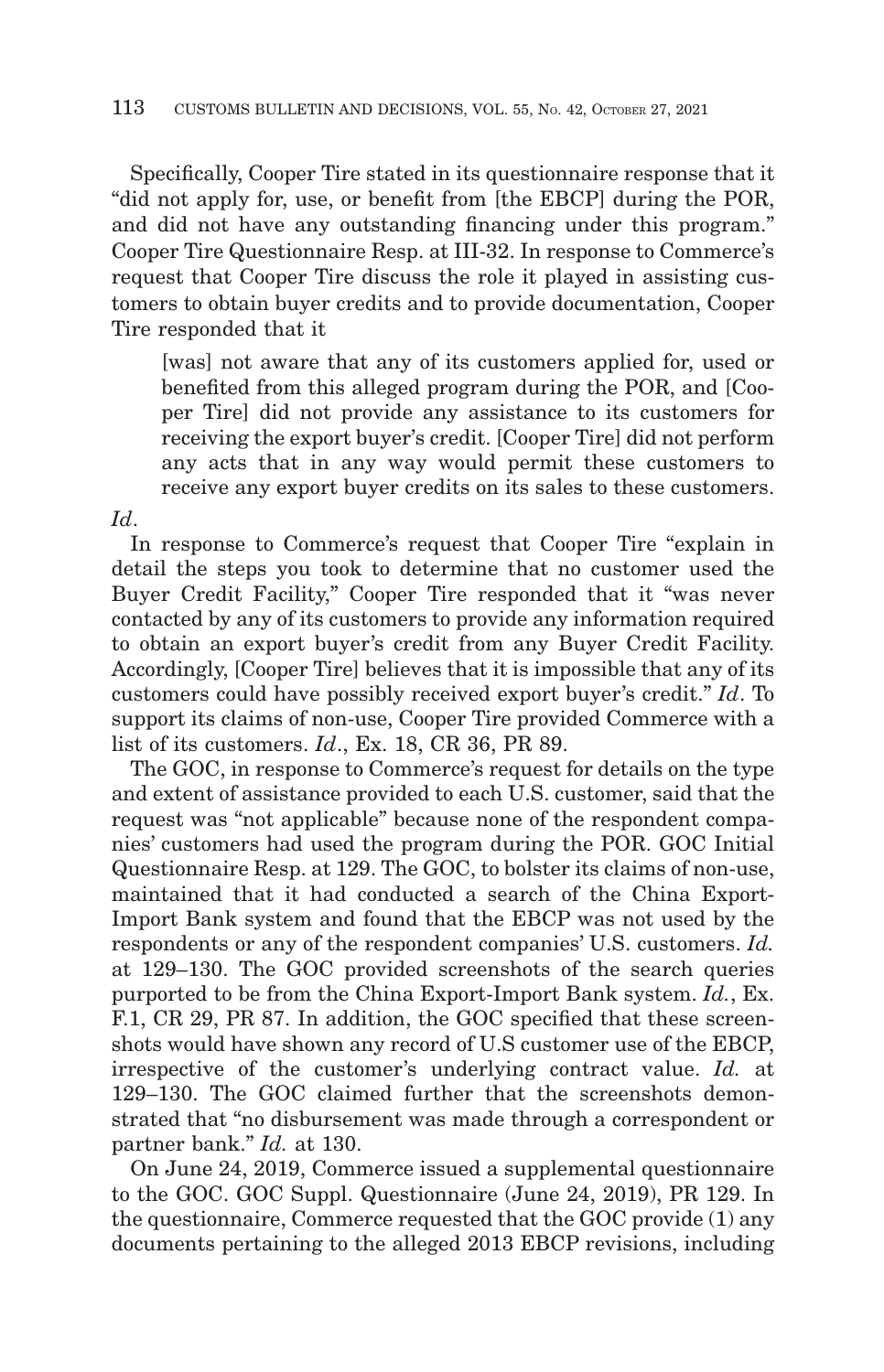those related to the potential elimination of the USD 2 million threshold loan requirement, and (2) a list of partner/correspondent banks involved in the administration of the EBCP. *Id.* at 2–3.3 In requesting information on the threshold requirement, Commerce explained that the record indicated that the administrative measures related to the EBCP were revised in 2013. *Id.* at 2; *see also* IDM at 18. Specifically, Commerce outlined that record information suggesting that the 2013 revisions eliminated the USD 2 million threshold requirement. GOC Suppl. Questionnaire at 2; *see also* IDM at 17. In addition, Commerce noted that it was requesting the list of partner/correspondent banks because of record information indicating that EBCP credits could be distributed directly through those partner/correspondent banks. GOC Suppl. Questionnaire at 2–3; *see also* IDM at 19.

On July 8, 2019, the GOC responded to Commerce's supplemental questionnaire. Pls. Br. at 7; GOC Suppl. Questionnaire Resp. (July 8, 2019) ("SQR"), PR 135–136. However, the GOC declined still to provide information on the 2013 revisions, stating that the guidelines were "internal to the bank, not public, and not available for release." SQR at 9. Instead, the GOC provided a copy of the *2000 Administrative Measures of Export Buyer's Credit of Ex-Im Bank* ("2000 Administrative Measures"), which had also been attached to the GOC's Initial Questionnaire response on April 18, 2019. SQR at 8; GOC Initial Questionnaire Resp. at 130, Ex. F.2, CR 29, PR 87. The GOC asserted that the 2000 Administrative Measures "continue to be valid and in force," despite the conflicting record information. SQR at 8. In addition, the GOC stated that it could not provide information related to the partner/correspondent banks because it lacked the "authority or right to force the [China Export-Import] Bank to reveal details of other transactions . . . ." *Id.* at 13.

On October 10, 2019, Commerce determined preliminarily that based on AFA Cooper Tire and Longyue used and benefited from the EBCP. PDM at 22. Commerce explained that the application of AFA was warranted because "the GOC [had] not cooperated to the best of its ability in response to Commerce's specific information requests." *Id.* Commerce determined that the GOC, "by virtue of its withholding information that was within its control, significantly impeded this proceeding, and failed to cooperate by not acting to the best of its ability." *Id.*

On April 15, 2020, Commerce reaffirmed and rearticulated its finding from the PDM that based on AFA Cooper Tire and Longyue used

<sup>3</sup> Pages cited to the GOC Supplemental Questionnaire refer to pages of the attached questionnaire within PR 129.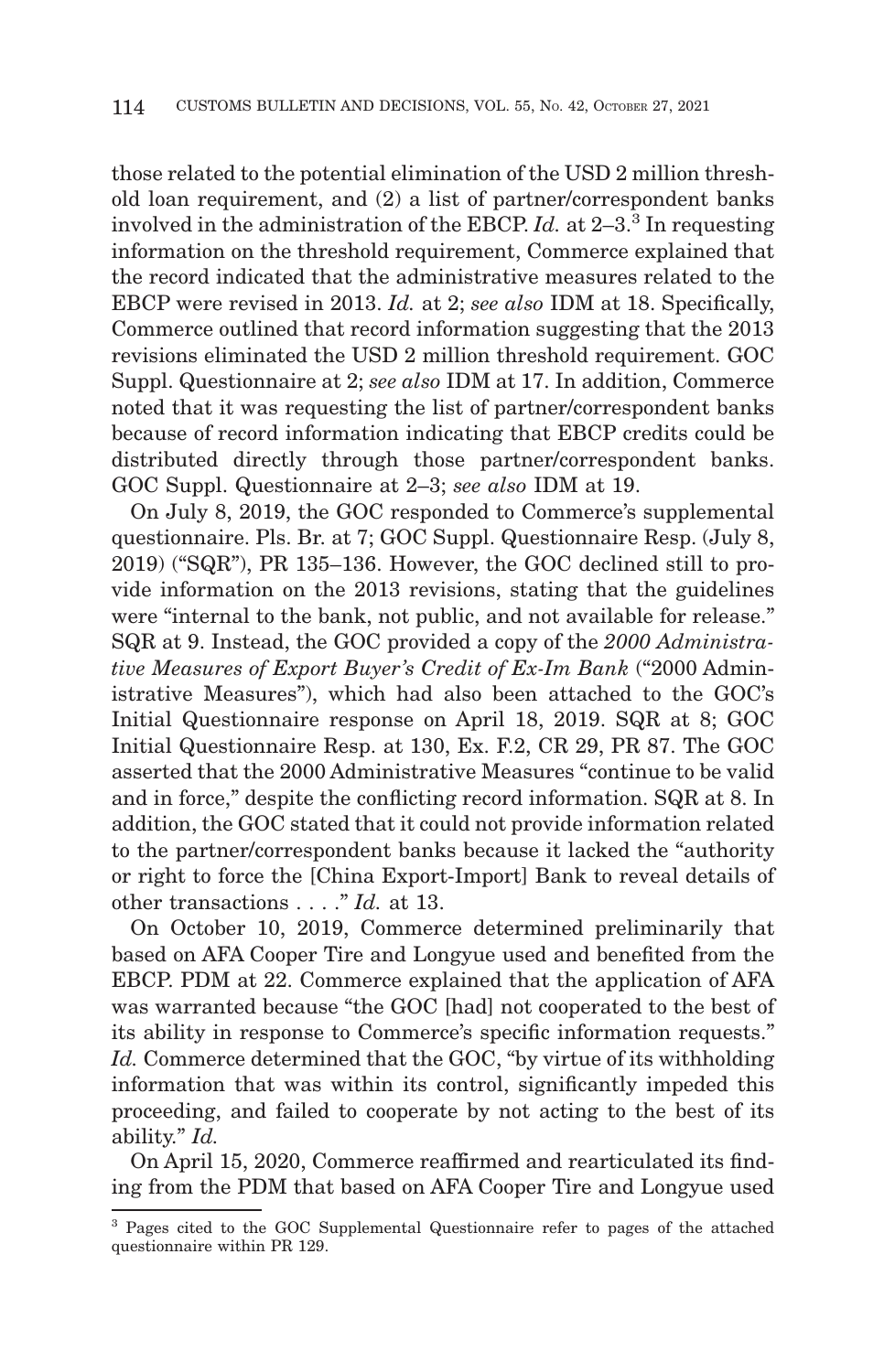and benefited from the EBCP. *See* IDM at 19 ("[W]e find that the GOC, by virtue of its withholding of information and significantly impeding this proceeding, failed to cooperate by not acting to the best of its ability. Accordingly, the application of AFA is warranted."). Commerce found that the GOC did not respond fully to Commerce's questionnaires. Specifically, Commerce stated that "the GOC refused to provide [the documents pertaining to the 2013 revisions]," and that "the GOC also refused to provide a list of all partner/correspondent banks involved in the disbursement of [EBCP] credits." *Id.* at 18–19.

Commerce explained that without the requested information on the 2013 revisions, including information on the USD 2 million threshold loan requirement and the involvement of partner/correspondent banks, Commerce was unable to verify claims of non-use. *Id.* As a result, Commerce found "that the mandatory respondents received countervailable subsidies during the POR." *Id.* at 1. Commerce determined further that it "did not change the AFA methodology for this program," and that "[t]he rate for both Cooper [Tire] and Longyue is 4.99 percent *ad valorem*." *Id.* at 7. "For the companies for which a review was requested, but which were not selected for individual examination, [Commerce used] the mandatory respondents' CVD rates to determine the applicable rate." *Id.* at 1.

### **STANDARD OF REVIEW**

The court exercises jurisdiction under 19 U.S.C. §  $1516a(a)(2)(B)(iii)$  and 28 U.S.C. § 1581(c). The court must sustain Commerce's CVD determination unless it is "unsupported by substantial evidence on the record, or [is] otherwise not in accordance with law." 19 U.S.C. § 1516a(b)(1). Substantial evidence requires "more than a mere scintilla" of evidence to support the underlying conclusions. *Consol. Edison Co. v. NLRB*, 305 U.S. 197, 229 (1938). However, when a statute grants an agency power to administer factintensive inquires, the agency's conclusion should be reversed only if the record is "so compelling that no reasonable factfinder" could reach the same conclusion. *INS v. Elias-Zacarias*, 502 U.S. 478, 484 (1992).

The court must review the record in its entirety, "including whatever fairly detracts from the substantiality of the evidence." *Atlantic Sugar, Ltd. v. United States*, 744 F.2d 1556, 1562 (Fed. Cir. 1984). Still, "the possibility of drawing two inconsistent conclusions from the [record] does not prevent an administrative agency's finding from being supported by substantial evidence." *Consolo v. Fed. Mar. Comm'n*, 383 U.S. 607, 620 (1966) (citations omitted). Under the substantial evidence standard, the court should uphold the agency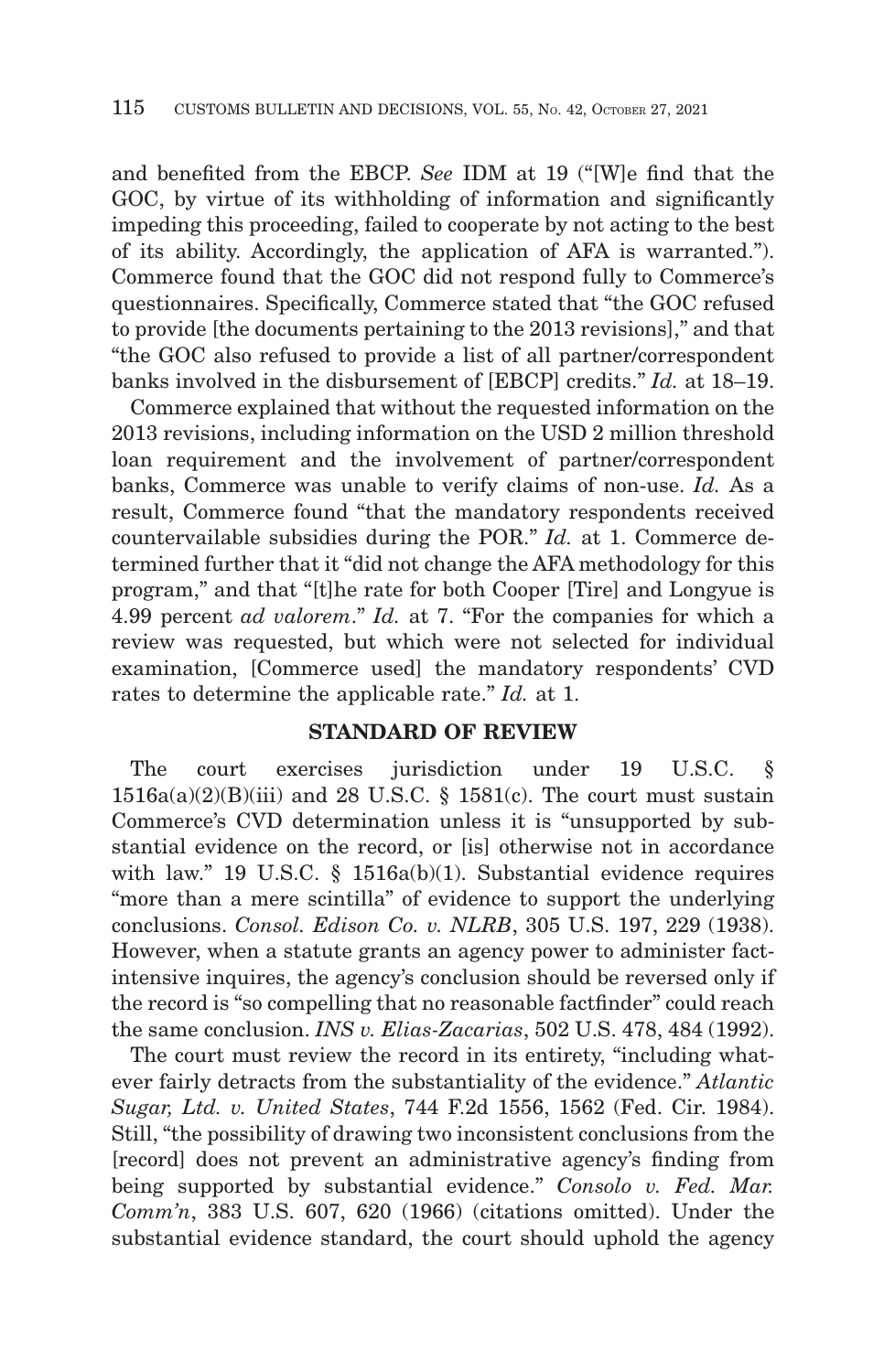determination as long as "its factual findings are reasonable and supported by the record as a whole, even if there is some evidence that detracts from the agency's conclusion." *Shandong Huarong Gen. Corp. v. United States*, 25 CIT 834, 837, 159 F. Supp. 2d 714, 718 (2001) (citations omitted), *aff'd sub nom. Shandong Huarong Gen. Grp. Corp. v. United States*, 60 F. App'x 797 (Fed. Cir. 2003).

# **LEGAL FRAMEWORK**

Commerce shall impose a countervailable duty if: (1) Commerce determines that the government or public entity of a foreign country is "providing, directly or indirectly, a countervailable subsidy with respect to the manufacture, production, or export of a class or kind of merchandise imported, or sold (or likely to be sold) for importation, into the United States"; and (2) the U.S. International Trade Commission determines that "an industry in the United States is materially injured, or is threatened with material injury, or the establishment of an industry in the United States is materially retarded, by reason of [subject] imports." 19 U.S.C. § 1671(a). Commerce will find a subsidy countervailable when a foreign government or public entity provides a financial contribution to a specific industry, thereby conferring a benefit. 19 U.S.C. § 1677(5). "The Federal Circuit found that in order to conclude a person received a subsidy, 19 U.S.C. § 1677(5)(B) clearly requires Commerce to 'determine that a government provided that person with both a financial contribution . . . and a benefit.'" *Acciai Speciali Terni S.P.A. v. United States*, 26 CIT 567, 570, 206 F. Supp. 2d 1344, 1349 (2002) (emphasis omitted) (quoting *Delverde, SrL v. United States*, 202 F.3d 1360, 1365 (Fed. Cir. 2000)).

### **DISCUSSION**

# **I. Count I: Whether Commerce's application of adverse facts available to determine that Cooper Tire used the Export Buyer's Credit Program was reasonable and in accordance with law**

The court remands the Final Determination to Commerce to take the actions as set forth *infra*, Section I.B.3.

# **A. Legal framework**

During a CVD investigation, Commerce requires information from both the foreign government alleged to have provided a subsidy and the respondent companies alleged to have received the subsidy. *See Fine Furniture (Shanghai) Ltd. v. United States*, 748 F.3d 1365, 1369–1370 (Fed. Cir. 2014*); see also Essar Steel Ltd. v. United States*,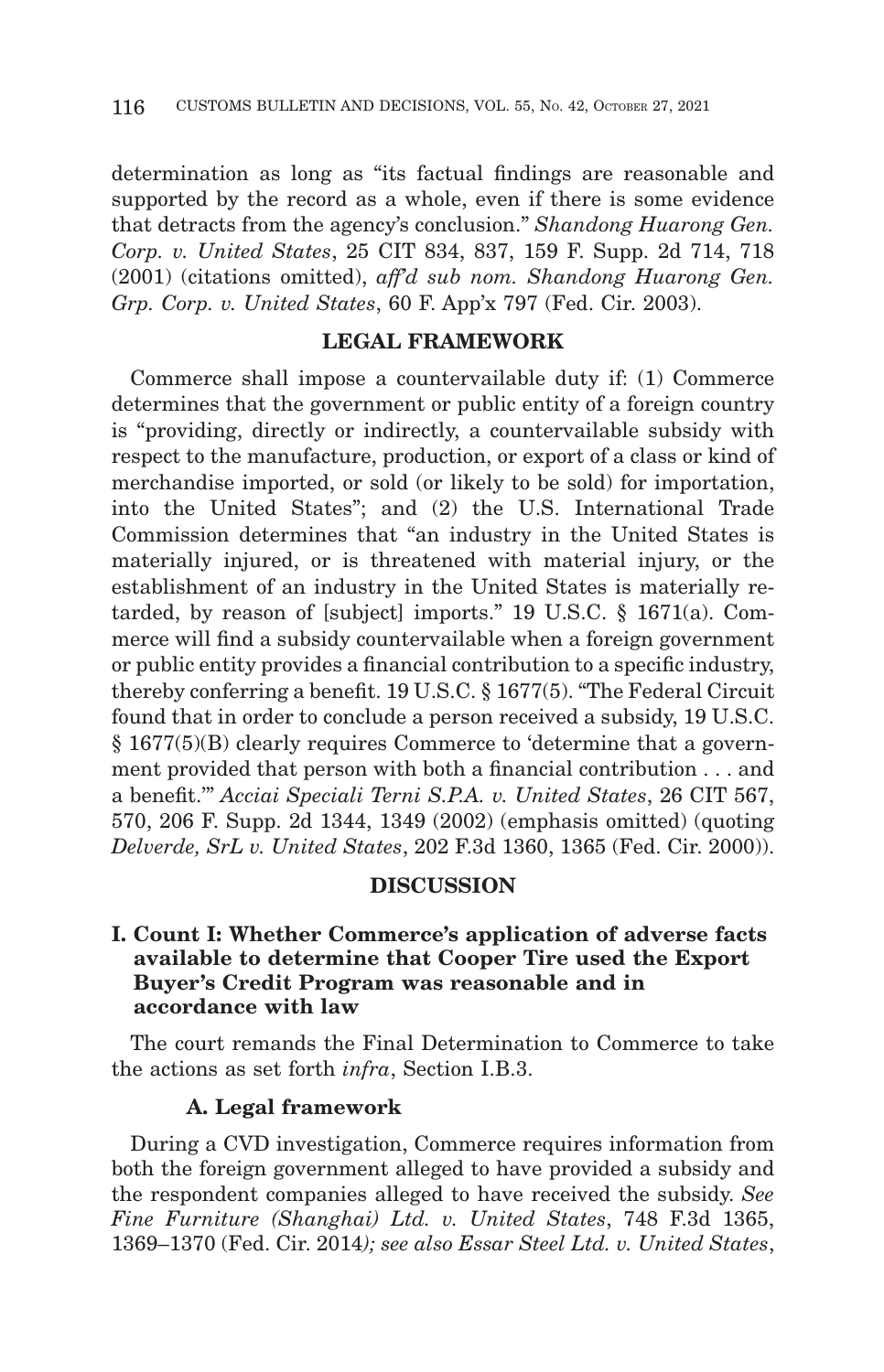34 CIT 1057, 1070, 721 F. Supp. 2d 1285, 1296 (2010), *rev'd on other grounds by* 678 F.3d 1268 (Fed. Cir. 2012). The information submitted by the parties during the investigation is subject to verification by Commerce. 19 U.S.C. § 1677m(i)(1). The purpose of verification is "to verify the accuracy and completeness of submitted factual information . . . . As part of the verification, [Commerce] will request access to all files, records, and personnel which [Commerce] considers relevant to factual information submitted [on]: (1) [p]roducers, exporters, or importers; . . . or (4) [t]he government of the affected country." 19 C.F.R. § 351.307(d).

If necessary information is not available on the record or if a responding party (1) withholds information requested by Commerce, (2) fails to provide information in the form and manner requested by the established deadline, (3) significantly impedes a proceeding, or (4) provides unverifiable information, Commerce shall "use the facts otherwise available in reaching the applicable determination." 19 U.S.C § 1677e(a). Commerce is also required to "provide, when practicable, an opportunity to the party submitting the information to explain or correct the deficiency [and to] determine whether such explanation or correction is either unsatisfactory or untimely." *Foshan Shunde Yongjian Housewares & Hardware Co. v. United States*, 35 CIT 1398, 1402 (2011); *see also* 19 U.S.C. § 1677m(d).

In reaching a determination under 19 U.S.C. § 1677e(a), Commerce "may use an inference that is adverse to the interests of that party in selecting from among the facts otherwise available" only if Commerce "finds that an interested party has failed to cooperate by not acting to the best of its ability to comply with a request for information." 19 U.S.C § 1677e(b).

This court has previously concluded that the GOC failed to cooperate when it did not comply with a request for access involving the EBCP. *RZBC Grp. Shareholding Co. v. United States*, Slip Op. 16–64, 2016 WL 3880773, at \*4 (CIT June 30, 2016) ("Commerce was [] justified in concluding that the GOC had not behaved to the best of its ability, both in refusing to provide sample contracts and documentation [regarding disbursement] and in denying access to the [China Export-Import] Bank's database."). When a foreign government fails to cooperate to the best of its ability, Commerce's application of AFA to the non-cooperating government's interests may collaterally affect a cooperating respondent company. *See Fine Furniture*, 748 F.3d at 1373 ("Although it is unfortunate that cooperating respondents may be subject to collateral effects due to the adverse inferences applied when a government fails to respond to Commerce's questions, this result is not contrary to the statute or its purposes, nor is it incon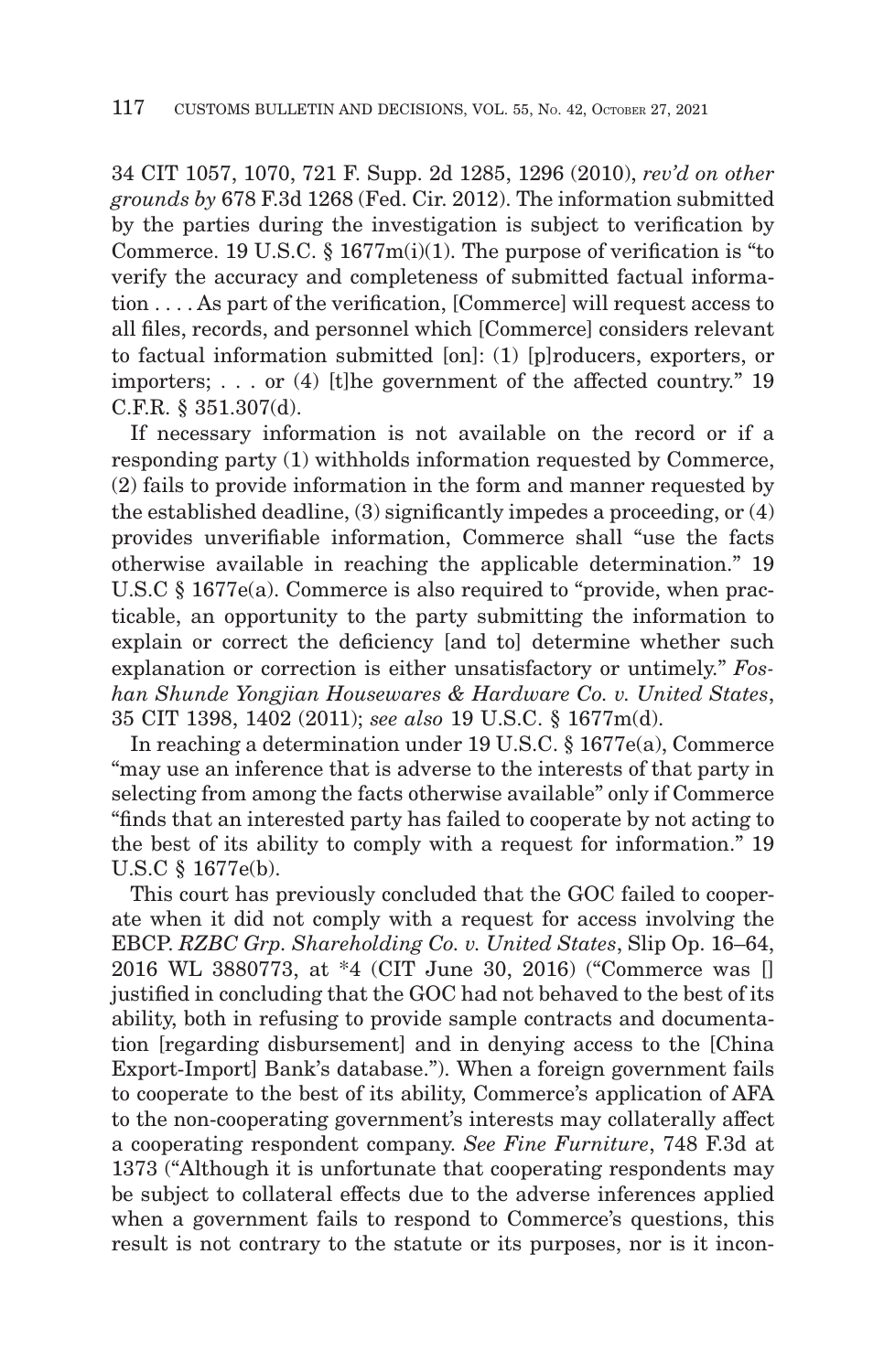sistent with this court's precedent."). However, while the application of AFA to a non-cooperating government "may adversely impact a cooperating party, [] Commerce should seek to avoid such impact if relevant information exists elsewhere on the record." *Archer Daniels Midland Co. v. United States*, 37 CIT 760, 769, 917 F. Supp. 2d 1331, 1342 (2013); *see also Guizhou Tyre Co. v. United States* ("*Guizhou I*"), 42 CIT \_\_, \_\_, 348 F. Supp. 3d 1261, 1270 (2018) ("To apply AFA in circumstances where relevant information exists elsewhere on the record — that is, solely to deter noncooperation or 'simply to punish' — would make the agency's determination based on an incomplete (and[,] therefore, inaccurate) account of the record; that is a fate this court should sidestep.") (citation omitted).

"Commerce can apply [AFA] only when it has first made a supported finding under [section] 1677e(a) that information is missing from the record for an enumerated reason, followed by a separate finding under [section] 1677e(b) that there has been a failure to cooperate." *Guizhou I*, 42 CIT at \_\_, 348 F. Supp. 3d at 1270. In the context of EBCP cases,

the Court has determined that to apply an adverse inference to find that a cooperating party benefitted from the EBCP based on the GOC's failure to cooperate, "Commerce must: (1) define the gap in the record by explaining exactly what information is missing from the record necessary to verify non-use; (2) establish how the withheld information creates this gap by explaining why the information the GOC refused to give was necessary to verify claims of non-use; and (3) show that only the withheld information can fill the gap by explaining why other information, on the record or accessible by respondents, is insufficient or impossible to verify."

*Guizhou Tyre Co. v. United States* ("*Guizhou VI*"), 45 CIT , 523 F. Supp. 3d 1312, 1361 (2021) (quoting *Jiangsu Zhongji Lamination Materials Co. v. United States*, 43 CIT \_\_, \_\_, 405 F. Supp. 3d 1317, 1333 (2019)).4

<sup>4</sup>*Guizhou Tyre Co. v. United States* ("*Guizhou VI*"), 45 CIT \_\_, 523 F. Supp. 3d 1312 (2021), pertains to a different proceeding than those proceedings in other cases before this Court involving Guizhou Tyre Co, *see, e.g., Guizhou Tyre Co. v. United States* ("*Guizhou I*"), 42 CIT \_\_, 348 F. Supp. 3d 1261 (2018); *Guizhou Tyre Co. v. United States* ("*Guizhou II*"), 43 CIT \_\_,

<sup>399</sup> F. Supp. 3d 1346 (2019); *Guizhou Tyre Co. v. United States* ("*Guizhou III*"), 43 CIT \_\_, 415 F. Supp. 3d 1402 (2019); *Guizhou Tyre Co. v. United States* ("*Guizhou IV*"), 43 CIT \_\_, 389 F. Supp. 3d 1315 (2019); *Guizhou Tyre Co. v. United States* ("*Guizhou V*"), 43 CIT \_\_, 415 F. Supp. 3d 1335 (2019).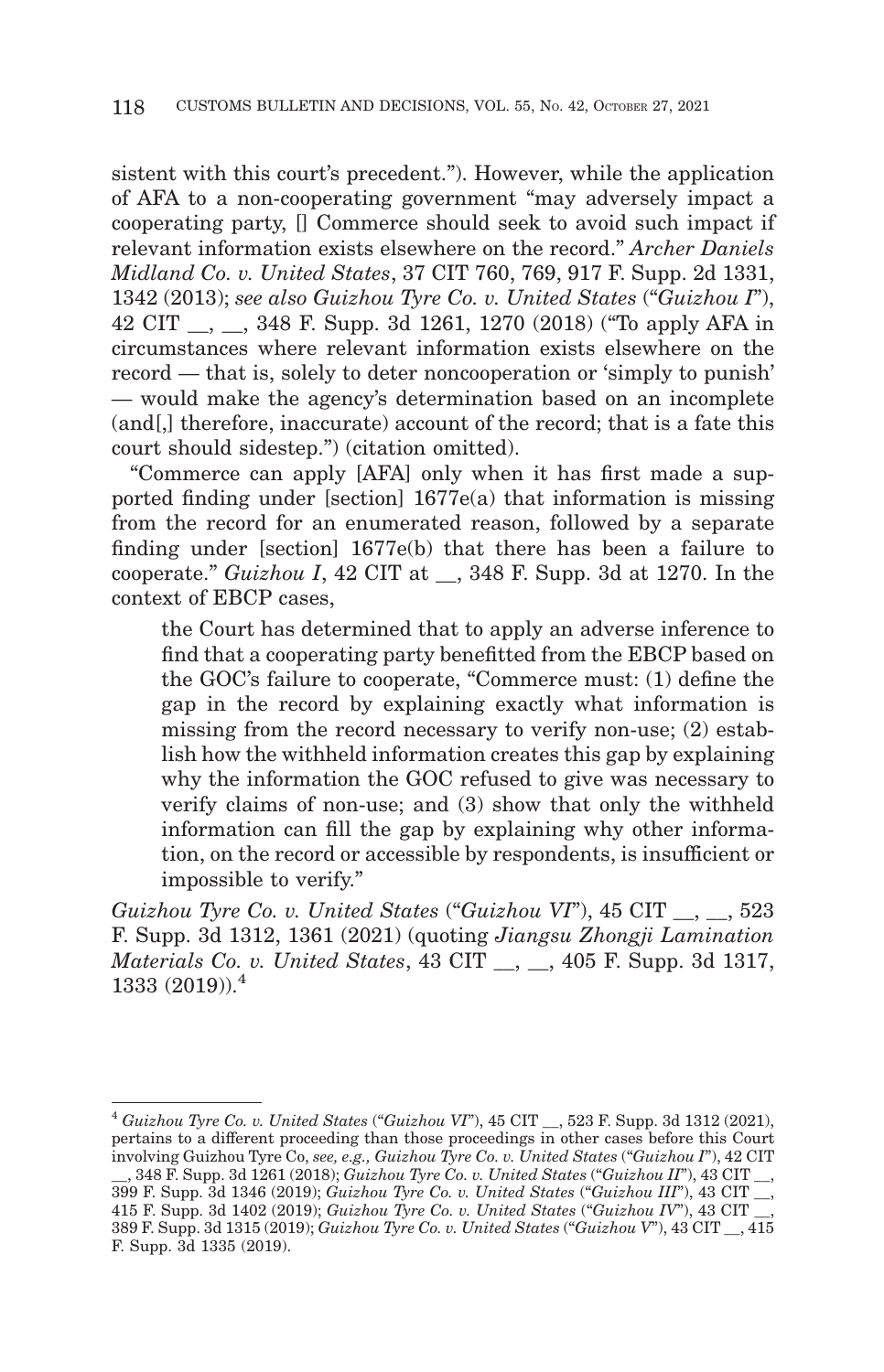## **B. Analysis**

The court concludes that Commerce: (1) identified the gap in the record created by the failure of the GOC to provide requested information in regard to key aspects of the functioning of the EBCP; (2) explained reasonably the reason that the missing information pertaining to loan disbursement and partner/correspondent banks was critical to verifying claims of non-use, but failed to explain the reason that the missing information pertaining to the loan threshold was critical to verification; and (3) failed to articulate an explanation as to the reason that Commerce could not verify information on the record from Cooper Tire. As such, the court remands this Final Determination to Commerce to take the actions as set forth *infra*, Section I.B.3.

### **1. Whether Commerce identified the missing information from the record**

Commerce must "define the gap in the record" and "explain[] exactly what information is missing from the record [that is] necessary to verify non-use." *Guizhou VI*, 45 CIT at \_\_, 523 F. Supp. 3d at 1361 (quoting *Jiangsu Zhongji Lamination Materials Co.*, 43 CIT at \_\_, 405 F. Supp. 3d at 1333). In the instant case, Commerce stated clearly that there were two sets of information related to the 2013 revisions missing from the record: (1) whether "the [China Export-Import] Bank employs threshold criteria, such as a minimum USD 2 million contract value" and (2) whether loans are disbursed under the program through partner/correspondent banks and, if so, the identities for those banks. IDM at 19. Commerce explained that it needs this information to conduct its investigation of the EBCP and to determine whether loans were provided under the program because there is record information indicating that: (1) "the elimination of the USD 2 million threshold is one of the changes effected by the 2013 Revisions," *id.* at 19 n.69 (citing SQR at 7–8); and (2) "the credits and funds associated with the program are not limited to direct disbursements from the [China Export-Import] Bank." *Id.* at 19. Commerce asked the GOC for the 2013 revisions and a list of the partner/ correspondent banks in the Supplemental Questionnaire issued June 24, 2019, but the GOC refused to provide Commerce with the information. *See* SQR at 9, 13.

With regard to the USD 2 million threshold, the GOC asserted in its initial questionnaire response that the threshold "has been strictly implemented in practice." GOC Initial Questionnaire Resp. at 130. However, Commerce explained that this undocumented assertion conflicted with other record information: "[A]s noted in [the United Steel Worker's] Comments . . . (May 2, 2019) at Exhibit 7, according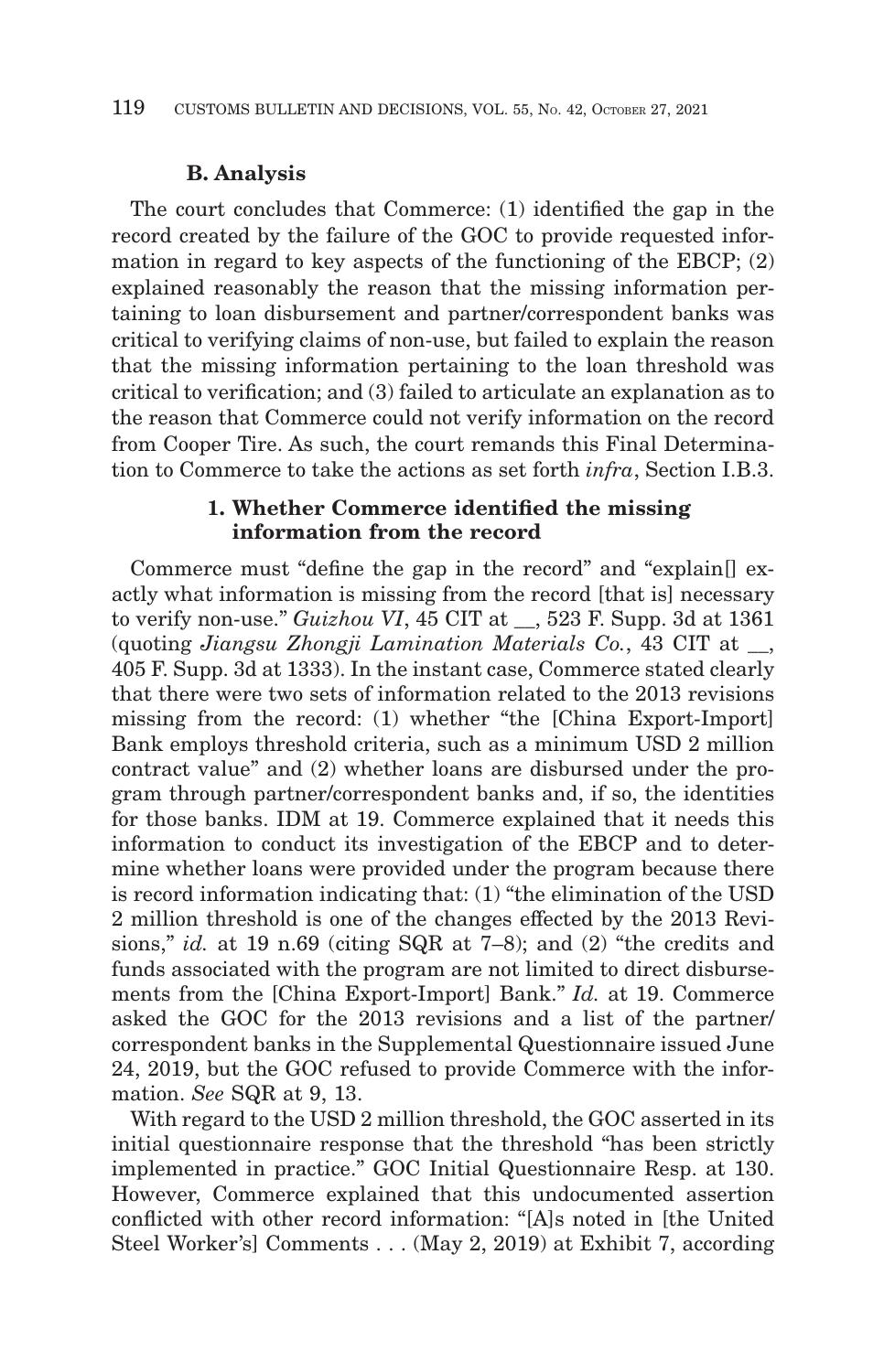to officials from the [China Export-Import Bank], the Administrative Measures relating to this program were revised in 2013. This revision eliminated the [USD] 2 million minimum business contract [requirement]." GOC Suppl. Questionnaire at 2. Commerce, therefore, requested in the Supplemental Questionnaire that the GOC clarify the discrepancy and provide a copy of the "[i]nternal guidelines relating to this program that were revised in 2013." *Id.*

The GOC responded that the "2013 guidelines are internal to the bank, not public, and not available for release." SQR at 9. The GOC maintained further that it "has no authority or right to force the [China Export-Import] Bank to provide a copy of the 2013 [revisions], and therefore is unable to provide a copy to [Commerce]." *Id.* Rather than providing documentation on the 2013 revisions, the GOC provided a copy of the 2000 Administrative Measures and asserted that the 2000 Administrative Measures "continue to be valid and in force." *Id.* at 8. Still, the GOC failed to provide any context or explanation in relation to the 2013 revisions. *See generally* SQR at 6–13.

In regard to the EBCP's use of partner/correspondent banks, Commerce explained in its Supplemental Questionnaire on June 24, 2019, that the EBCP "[2010] Implementing Rules . . . appear to indicate that the borrower is a bank . . . [and] that the credit extended by the China [Export-Import] Bank to the importer is made through a thirdparty financial institution, rather than from [the] China [Export-Import] Bank directly to the importer." GOC Suppl. Questionnaire at 3. Commerce therefore asked the GOC to provide more information regarding the involvement and identities of the partner/ correspondent banks. *See id.* at 2–3. In particular, Commerce requested that the GOC "provide a list of all partner banks/ correspondent banks involved in the disbursement/settlement of export buyer's credits." *Id.* at 3. The GOC declined to provide that list and asserted, without any documentation or other substantiation, that the question was not applicable because (1) neither of the respondent companies had used the EBCP and (2) the "GOC has no authority or right to force the [China Export-Import] Bank to reveal details of other transactions." SQR at 13.

Commerce determined that since the GOC did not provide the requested documents, Commerce was unable to "properly examine [the GOC's] claims of nonuse." IDM at 20. Specifically, Commerce found that

information concerning the administration and operation of the [EBCP], such as how exactly loans are disbursed under the program (*e.g.*, the 2013 Revisions), . . . or whether the [China Export-Import] Bank employs threshold criteria, such as a mini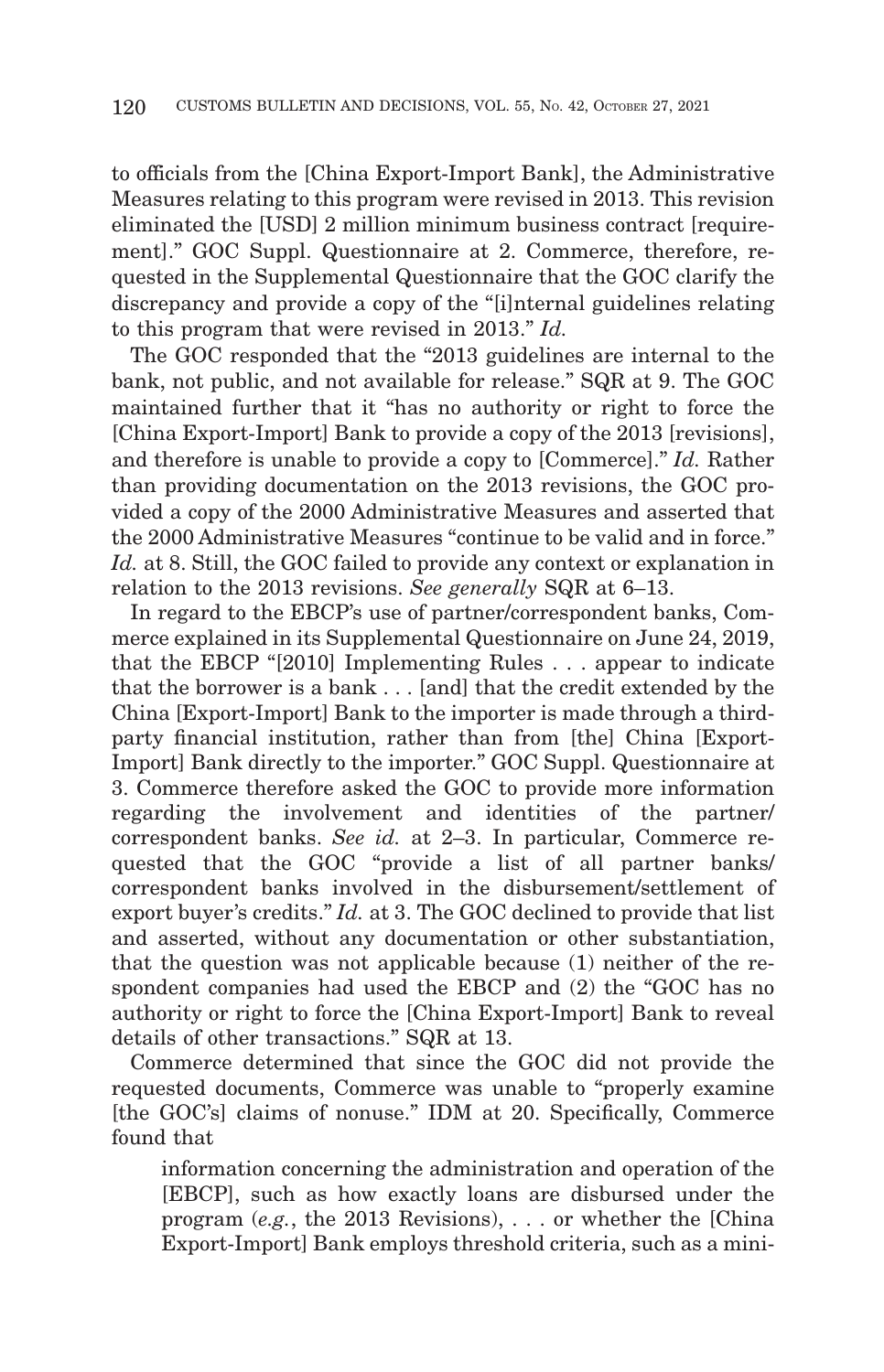mum USD 2 million contract value<sup>[1]</sup> . . . is critical to understanding how the [EBCP] operates, and thereby is also critical to Commerce's ability to verify and determine usage of this program.

*Id*. at 19.

In sum, Commerce identified specifically that information was missing from the record on the threshold requirement and the involvement and identities of partner/correspondent banks. IDM at 19. Commerce asked the GOC for this information in its supplemental questionnaire. GOC Suppl. Questionnaire at 2–3. The GOC refused to provide the requested information to Commerce. *See* SQR at 6–13. Commerce identified sufficiently the gap in the record.

The court notes that in its initial questionnaire response, the GOC provided screenshots, an action that plaintiffs characterize as "evolving cooperation," Oral Argument Tr. at 43:23, to demonstrate to Commerce the steps it took to determine that respondents' customers did not use the EBCP, GOC Questionnaire Resp. The screenshots purported to show (1) the results of search queries, (2) run in the China Export-Import Bank system, and (3) using the customer lists of Cooper Tire and Longyue. GOC Questionnaire Resp. at 129–130. The GOC maintained that

[t]hese screenshots show that no [credit under EBCP] was provided to [Cooper Tire], Longyue or their U.S. customer [sic] during [sic] POR, irrespective [sic] the value of the contract (i.e., whether it exceeded USD 2 million or not). Moreover, these results also show that no disbursement was made through a correspondent or partner bank.

*Id.* at 130. The GOC also asserted that, apart from the screenshots, the exporter was "in a position to verify and confirm the existence, if any, of sales contracts that were supported by the buyer's export credits or the [China] Ex[port]-Im[port] Bank." *Id.*

In a follow up to the GOC's initial questionnaire response, Commerce issued a supplemental questionnaire to the GOC. GOC Suppl. Questionnaire. In the questionnaire, Commerce requested that the GOC provide: (1) any documents pertaining to the alleged 2013 EBCP revisions, including those related to the potential elimination of the USD 2 million threshold loan requirement; and (2) a list of partner/ correspondent banks involved in the administration of the EBCP. *Id.* at 2–3. As detailed above, the GOC declined to provide information on the 2013 revisions and the partner/correspondent banks, stating respectively that the 2013 guidelines were "internal to the bank, not public, and not available for release" and that the GOC lacked the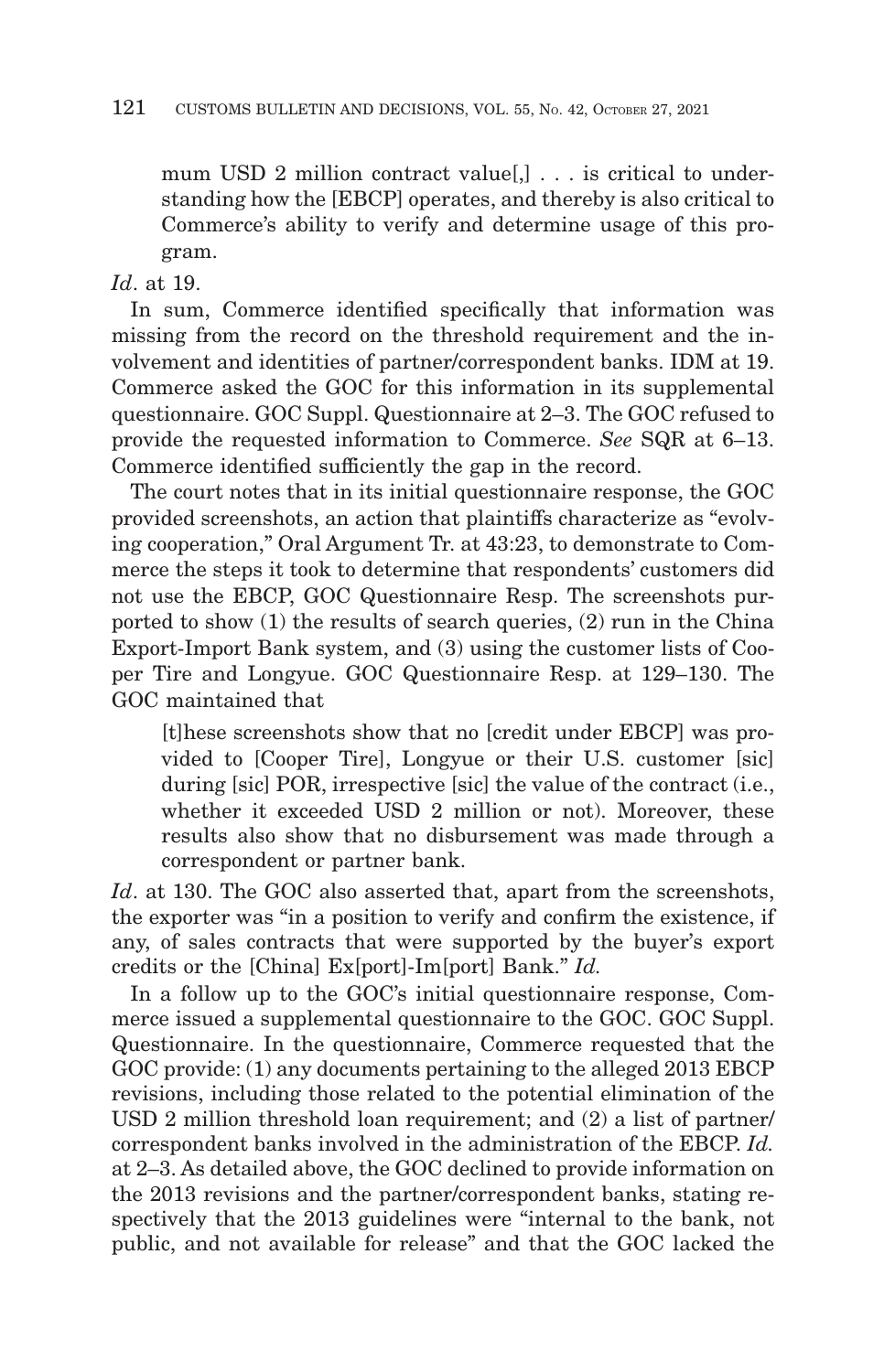"authority or right to force the [China Export-Import] Bank to reveal details of other transactions . . . ." SQR at 9, 13.

Commerce has an obligation to notify a party of a deficiency and to provide the party, when practicable, "an opportunity to remedy or explain the deficiency," before applying AFA. 19 U.S.C. § 1677m(d). "Commerce may provide this notice and the opportunity to remedy deficiencies through issuance of a supplemental questionnaire." *Qingdao Sea-Line Int'l Trading Co. v. United States*, 45 CIT \_\_, \_\_, 503 F. Supp. 3d 1355, 1361 (2021).

Plaintiffs maintain that "[t]he GOC fully responded to Commerce's request . . . [in] its initial questionnaire response," which included the screenshots. Pls. Br. at 5. However, Commerce notified the GOC of the deficiencies in its initial questionnaire response through the issuance of its supplemental questionnaire, which requested information on the alleged 2013 EBCP revisions and on partner/correspondent banks, as described above. GOC Suppl. Questionnaire at 2–3.

Further, this Court has determined previously that screenshots of the China Export-Import Bank system are not an adequate substitute for access to the Bank's system for purposes of verification. *See RZBC Grp. Shareholding Co. v. United States*, Slip Op. 16–64, 2016 WL 3880773, at \*4 (CIT June 30, 2016) (holding that "screenshots are incommensurate with database access" because screenshots can be fabricated whereas database access is interactive and would allow Commerce to "request its own queries in real time, [which would make] mucking with the results . . . much more difficult".

In its IDM in the proceeding below, Commerce referred to its *Citric Acid 2012* Issues and Decision Memorandum, which was at issue in this Court's decision in *RZBC*. 5 IDM at 17. In the *RZBC* administrative proceeding, the GOC denied Commerce access to the EBCP database during verification in China, despite Commerce notifying the GOC that it "would seek on-site access to the [China Export-Import] Bank's database to confirm that none of RZBC's buyers were listed as beneficiaries of the [EBCP]." *RZBC Grp. Shareholding Co.*, 2016 WL 3880773, at \*3. Rather than provide Commerce access to the database, the GOC in *RZBC* offered Commerce screenshots of the results of a database query run by the GOC, which Commerce de-

<sup>5</sup> Commerce quoted from *Citric Acid 2012* Issues and Decision Memorandum at Comment 6. IDM at 17 n.55 ("[W]e find that the GOC's refusal to allow the verifiers to examine the [China Export-Import] Bank database containing the list of foreign buyers that were provided assistance under the program during the POR precluded [Commerce] from verifying the non-use claims made by the RZBC Companies and the GOC." (quoting *Citric Acid and Certain Citrate Salts: Final Results of Countervailing Duty Administrative Review; 2012*, 79 Fed. Reg. 78,799 (Dep't of Commerce Dec. 31, 2014) and accompanying Issues and Decision Memorandum at Comment 6)).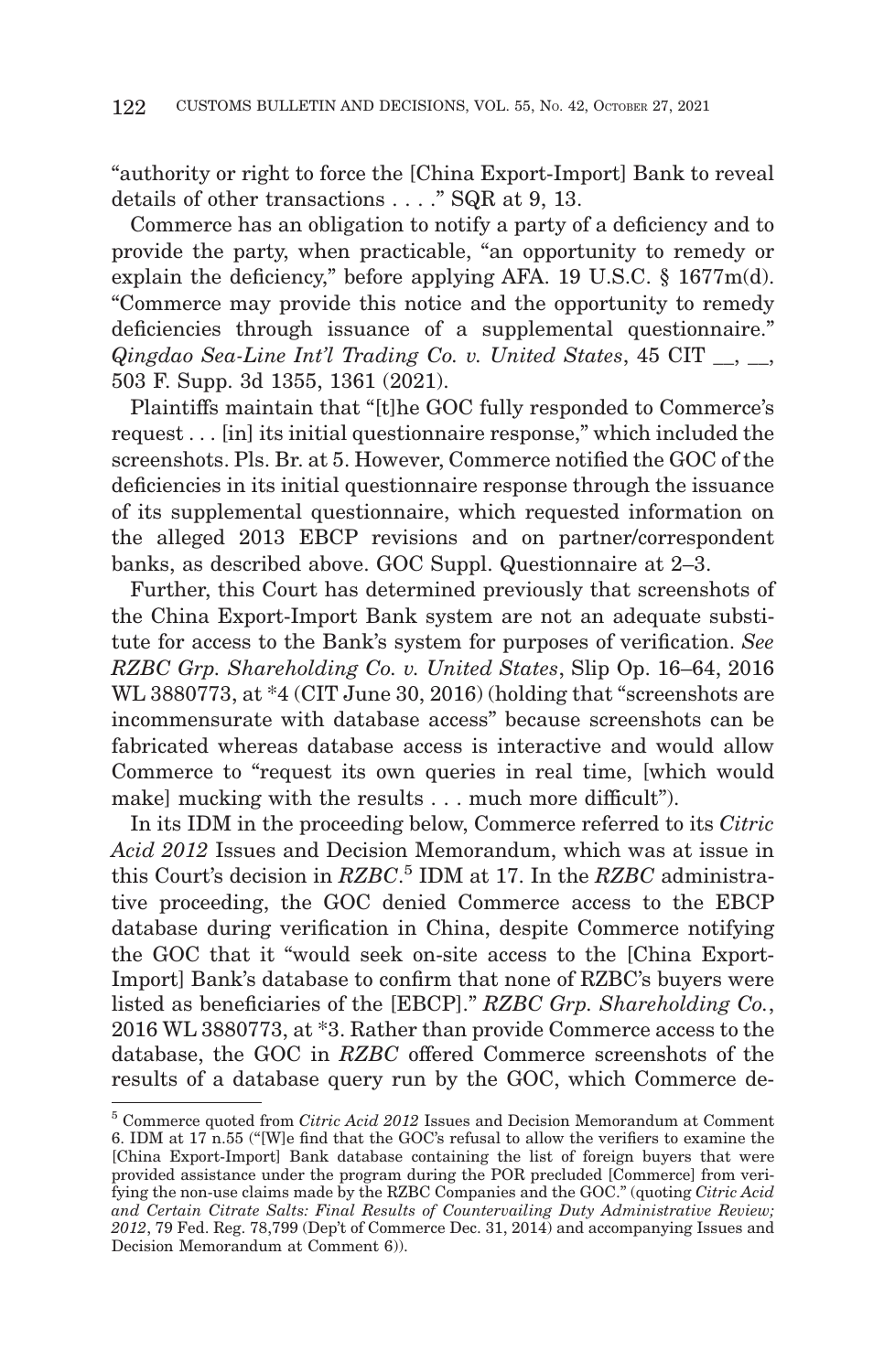clined to review, reasoning that "without real-time database access, Commerce could not sufficiently 'test and confirm' RZBC and the GOC's purported nonuse." *Id*. (citing *Citric Acid and Certain Citrate Salts: Final Results of Countervailing Duty Administrative Review; 2012*, 79 Fed. Reg. 78,799 (Dep't of Commerce Dec. 31, 2014) and accompanying Issues and Decision Memorandum at 74).

As noted, in the instant case, the GOC provided screenshots in response to Commerce's initial questionnaire. Commerce then issued a supplemental questionnaire to the GOC requesting (1) any documents pertaining to the alleged 2013 EBCP revisions, including those related to the potential elimination of the USD 2 million threshold loan requirement, and (2) a list of partner/correspondent banks involved in the administration of the EBCP. GOC Suppl. Questionnaire at 2–3. The screenshots supplied by the GOC in its initial questionnaire response are not a substitute for the missing information on the record identified by Commerce with regard to the threshold requirement and the involvement and identities of partner/correspondent banks.

# **2. Whether Commerce explained the reason that the withheld information was necessary to verify non-use**

The court turns to examining whether Commerce provided a reasonable explanation as to the reason that the missing information on the threshold criteria and the involvement of the partner/ correspondent banks was necessary to verify non-use of the program.

Commerce found that without the information on (1) threshold criteria and (2) the identities of the partner/correspondent banks, Commerce was unable to verify the nonuse information on the record. Specifically, Commerce stated that it

is unable to verify in a meaningful manner the little information on the record indicating non-usage (*e.g.*, the claims of the GOC and emails and certifications from U.S. customers), with the exporters, U.S. customers, or at the [China Export-Import] Bank itself given the refusal of the GOC to provide the 2013 Revisions and complete list of [partner/correspondent] banks.<sup>6</sup>

IDM at 20. Defendant further asserted that

even if Commerce were required to attempt an extremely burdensome verification undertaking, Commerce explained that it

<sup>6</sup> There are no certifications from U.S. customers on the record in this case. *See generally* Response in Opposition to RZBC's Motion for Judgment on the Agency Record at 29, *RZBC Grp. Shareholding Co. v. United States* (No. 15–00022), Slip Op. 16–64, 2016 WL 3880773 (CIT June 30, 2016), ECF No. 37 (asserting that "[t]he GOC and RZBC provided no [] record evidence [of statements or certifications from RZBC's U.S. customers] in th[e] case").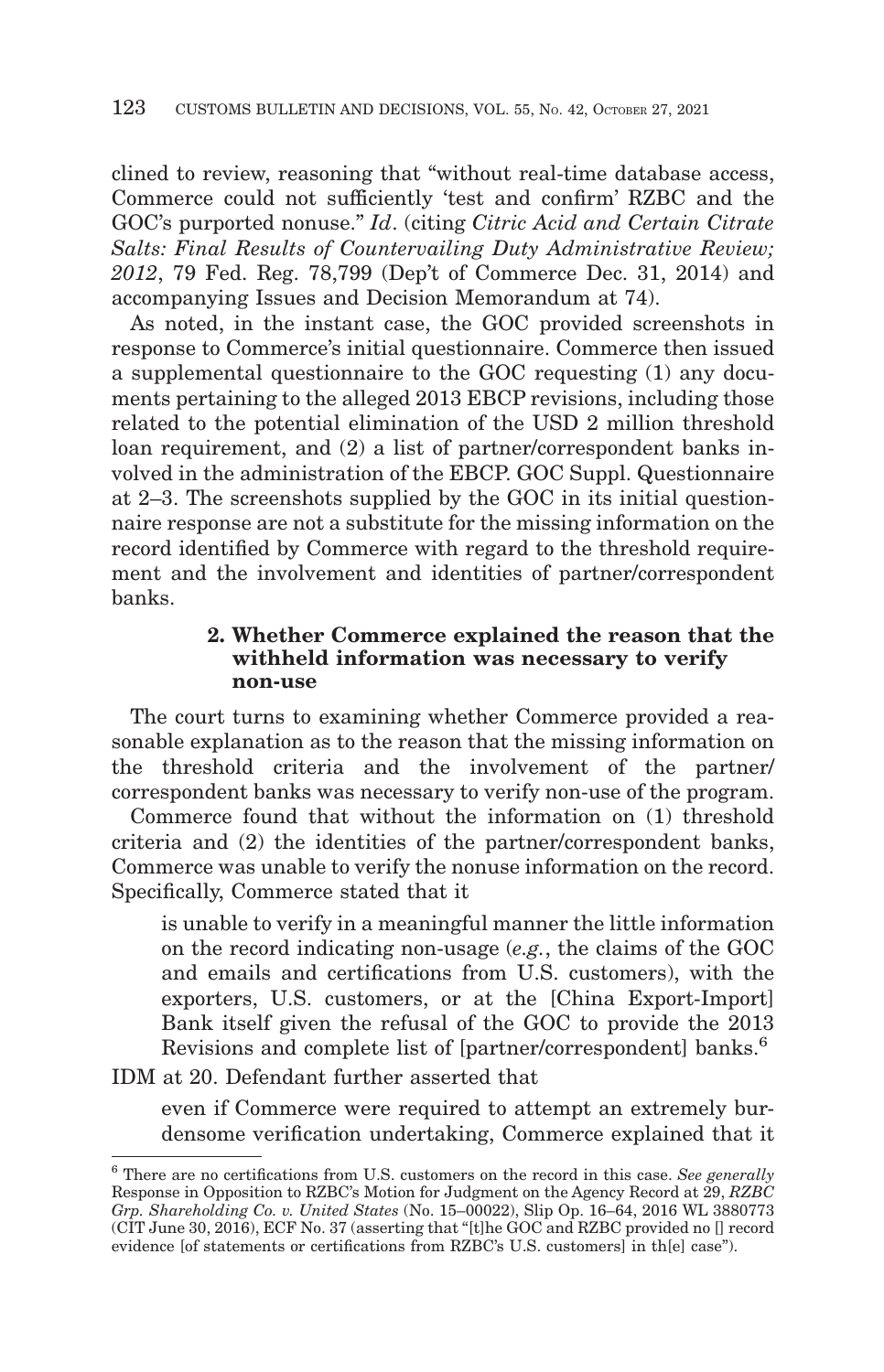would be "meaningless" because it would "have no idea as to what documents it should look for, or what other indicia there might be within a company's loan documentation regarding the involvement of the China Ex-Im Bank."

Def.'s Resp. to Pl.'s Mot. for J. upon Agency R. ("Def. Br.") at 14 (quoting IDM at 20), ECF No. 44.

Commerce identified these two categories of information as essential for verification; however, Commerce explained adequately only the reason that information on partner/correspondent banks prohibited Commerce from verifying the non-use information on the record. Commerce did not explain sufficiently the reason that the missing information on the threshold criteria prevented Commerce from verifying the non-use information on the record.

In relation to the threshold information, Commerce stated in its IDM that information, such as whether there is a minimum USD 2 million contract value, is "critical to understanding how the [EBCP] operates, and[,] thereby[,] is also critical to Commerce's ability to verify and determine usage of this program." IDM at 19. Commerce stated also that "[t]he record indicates that the elimination of the USD 2 million threshold is one of the changes effected by the 2013 Revisions." IDM at 19 n.69 (citing SQR at 7–8). However, Commerce did not state the *reason* that the information on the threshold is "critical" to verification.

At oral argument, defendant stated what may amount to a compelling reason — provided that it is buttressed and carefully and fully elucidated — that the threshold information was required for Commerce to conduct verification. Defendant stated that "[t]he [USD 2] million threshold criteria [sic] is important to Commerce's ability to verify non-usage . . . because it helps Commerce narrow the universe of information down." Oral Argument Tr. at 16:11–14. Defendant explained further that without this narrowing criterion "it's not feasible" for Commerce to audit the companies' records "given the constraints on [Commerce's] resources" and the fact that "the universe of documents is enormous." *Id.* at 16:20, 16:24, 17:1.

The Court has found that Commerce's limited resources may constitute a legitimate constraint to verification. *See Torrington Co. v. United States*, 68 F.3d 1347, 1351 (Fed. Cir. 1995) ("Under the subjective 'good cause' standard, [Commerce] is entitled to weigh the need for verification in a particular case against the burden that verification would impose on agency resources."). Similarly, in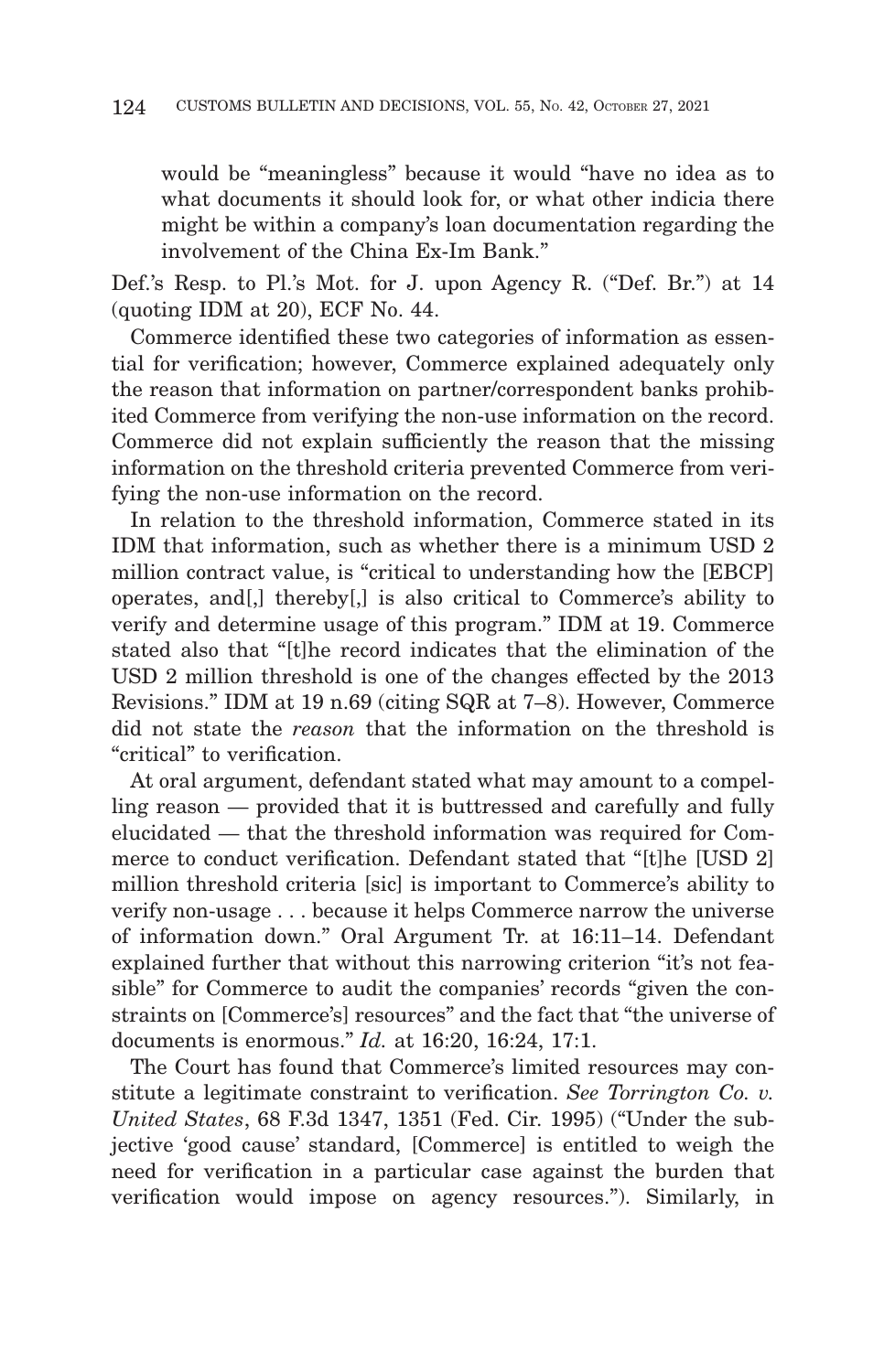*Guizhou VI*, the court reiterated that "[a]lthough Commerce appears to have the authority to verify a [third party's] response as accurate . . . the verification process generally entails a significant burden on Commerce and the responder may choose not to allow verification." *Guizhou VI*, 45 CIT at  $\,$ , 523 F. Supp. 3d at 1369–1370 (alterations in original) (quoting *CS Wind Vietnam Co. v. United States*, 41 CIT . \_\_, 219 F. Supp. 3d 1273, 1284 (2017)).

However, a post-hoc explanation by defendant at oral argument cannot cure the lack of explanation by Commerce in the IDM. *See Motor Vehicle Mfrs. Ass'n v. State Farm Mut. Auto. Ins. Co.,* 463 U.S. 29, 50 (1983) ("It is well-established that an agency's action must be upheld, if at all, on the basis articulated by the agency itself." (citing *Burlington Truck Lines, Inc. v. United States*, 371 U.S. 156, 168 (1962); SEC *v. Chenery Corp.,* 332 U.S. 194, 196 (1947); *Am. Textile Mfrs. Inst., Inc. v. Donovan,* 452 U.S. 490, 539 (1981))). As such, the court is unable to assess whether Commerce's determination that information on the threshold was required for verification and determining non-use, was reasonable.

Regarding the second category of information, Commerce explained sufficiently the reason that the missing information on partner/ correspondent banks was required for verification of non-use. Commerce emphasized that there was information on the record that showed that credits and funds pertaining to the EBCP were "not limited to direct disbursements from the [China Export-Import] Bank" and "that customers can open loan accounts for disbursements through other banks." IDM at 19. Commerce then detailed the reasons that it required the information on partner/correspondent banks to conduct verification, explaining that:

Commerce cannot verify claims of non-usage . . . if it does not know the names of the intermediary banks that might appear in the books and records of the recipient of the credit (*i.e.*, the loan) or the cash disbursement made pursuant to the credit. Given the participation of partner/correspondent banks, for which the GOC refused identifying information, even where there is no account in the name "Ex-Im Bank" in the books and records (*e.g.*, subledger, tax return, bank statements) of either the exporter or the U.S. customer, Commerce could not confirm that no loans were provided under the program.

IDM at 19. Commerce was, therefore, explicit — without the names of the partner/correspondent banks, Commerce determined that its verification process would be futile because it would not be able to confirm non-use, even if the books and records made no mention of the China Export-Import Bank.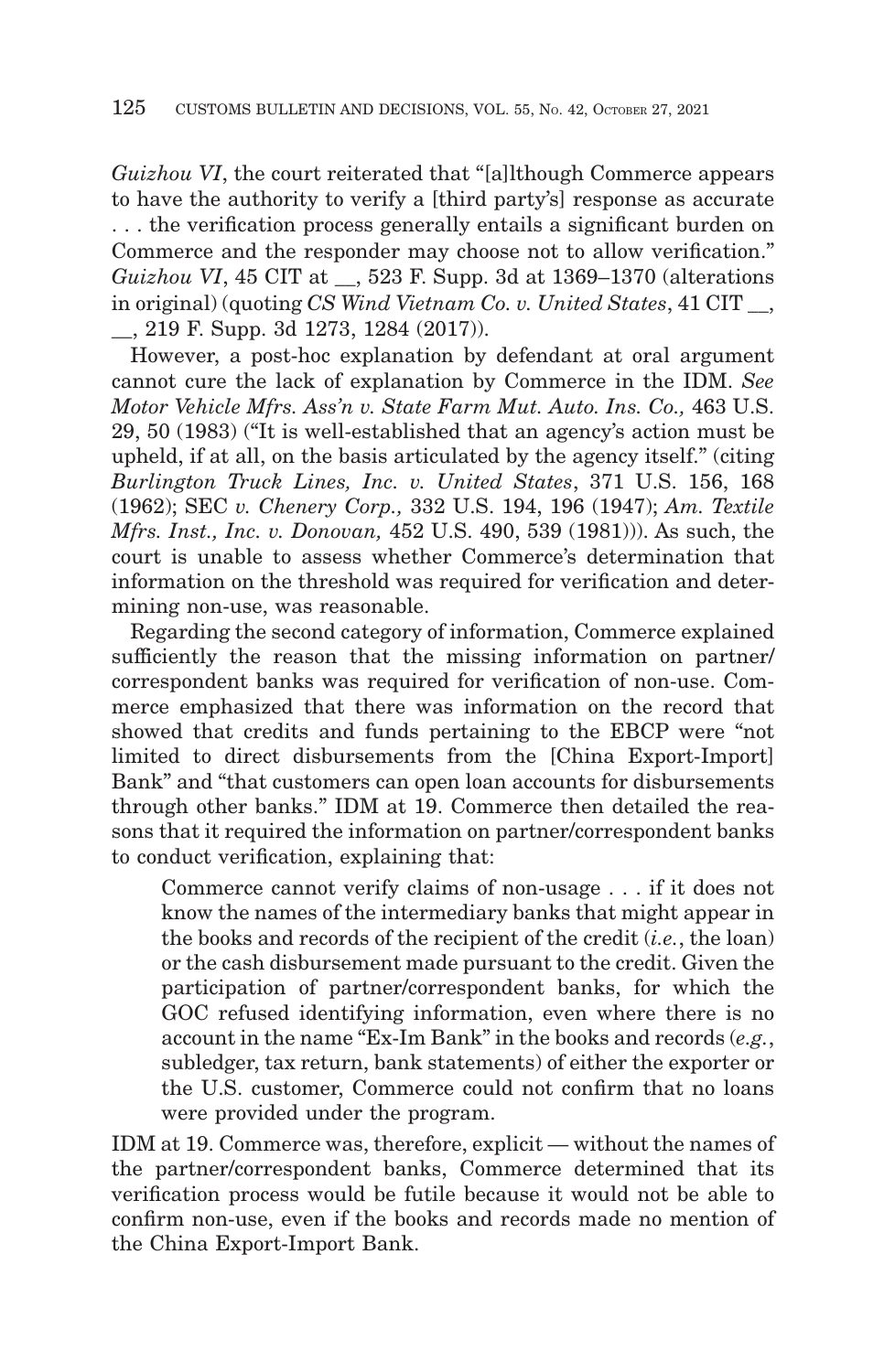Plaintiffs argue that neither the 2013 revisions nor the names of possible partner/correspondent banks are needed to determine usage. Pls. Br. at 25–28. Plaintiffs assert that the USD 2 million threshold is irrelevant to whether Commerce may determine usage because Commerce "has never explored this threshold in the countless on-site verifications it has conducted at the China [Export-Import] Bank as a means to determine non-use." *Id.* at 25–26. With regard to partner/ correspondent banks, plaintiffs argue that Commerce failed to link the information requested with the conclusion that Commerce cannot determine or verify use because, "regardless of whether . . . the program could be disbursed through [a partner/correspondent bank], usage could still be determined through [the] China [Export-Import] Bank's system in China." *Id.* at 27. Finally, plaintiffs point to comments by the GOC that Commerce could use information from the mandatory respondents to verify whether the purchasers used the EBCP. *Id.* at 6.

The court is unpersuaded by plaintiffs' arguments. The question before the court is whether Commerce's explanation is reasonable. *See Shandong Huarong Gen. Corp. v. United States*, 25 CIT 834, 837, 159 F. Supp. 2d 714, 718 (2001) (stating that the court should uphold the agency determination as long as "its factual findings are reasonable and supported by the record as a whole") (citations omitted), *aff'd sub nom. Shandong Huarong Gen. Grp. Corp. v. United States*, 60 F. App'x 797 (Fed. Cir. 2003). Commerce is not precluded from using threshold criteria as a method of narrowing the scope of contracts.<sup>7</sup> "It is within the discretion of Commerce to determine how to verify [], and due deference will be given to the expertise of the agency." *Carlisle Tire & Rubber Co., Div. of Carlisle Corp. v. United States*, 9 CIT 520, 532, 622 F. Supp. 1071, 1082 (1985).

In addition, plaintiffs' suggestion that Commerce could have verified the information through the China Export-Import Bank's system is unpersuasive. Commerce has been denied access repeatedly to the China Export-Import Bank. IDM at 20 n.71 ("Commerce also notes the GOC has a history of refusing to provide Commerce with adequate access to its books and records relevant to understanding this

<sup>7</sup> In fact, this Court remanded to Commerce in *RZBC* because Commerce did not verify or explain the reason that it could not verify non-use by using information on threshold criteria. *RZBC Grp. Shareholding Co.*, 2016 WL 3880773, at \*6. Following the remand, this Court held that Commerce's application of AFA was "supported by substantial evidence and [] consistent with both the law and this court's remand order." *RZBC Group Shareholding Co. v. United States*, 41 CIT \_\_, \_\_, 222 F. Supp. 3d 1196, 1201 (2017). Based on the wording of the translation of the 2000 Administrative Measures that was on the record regarding the threshold, the Court held that the "[USD] 2 million threshold is ambiguous, and for that reason Commerce cannot ensure non-use of the [EBCP] simply by examining the value of RZBC's contracts." *Id.*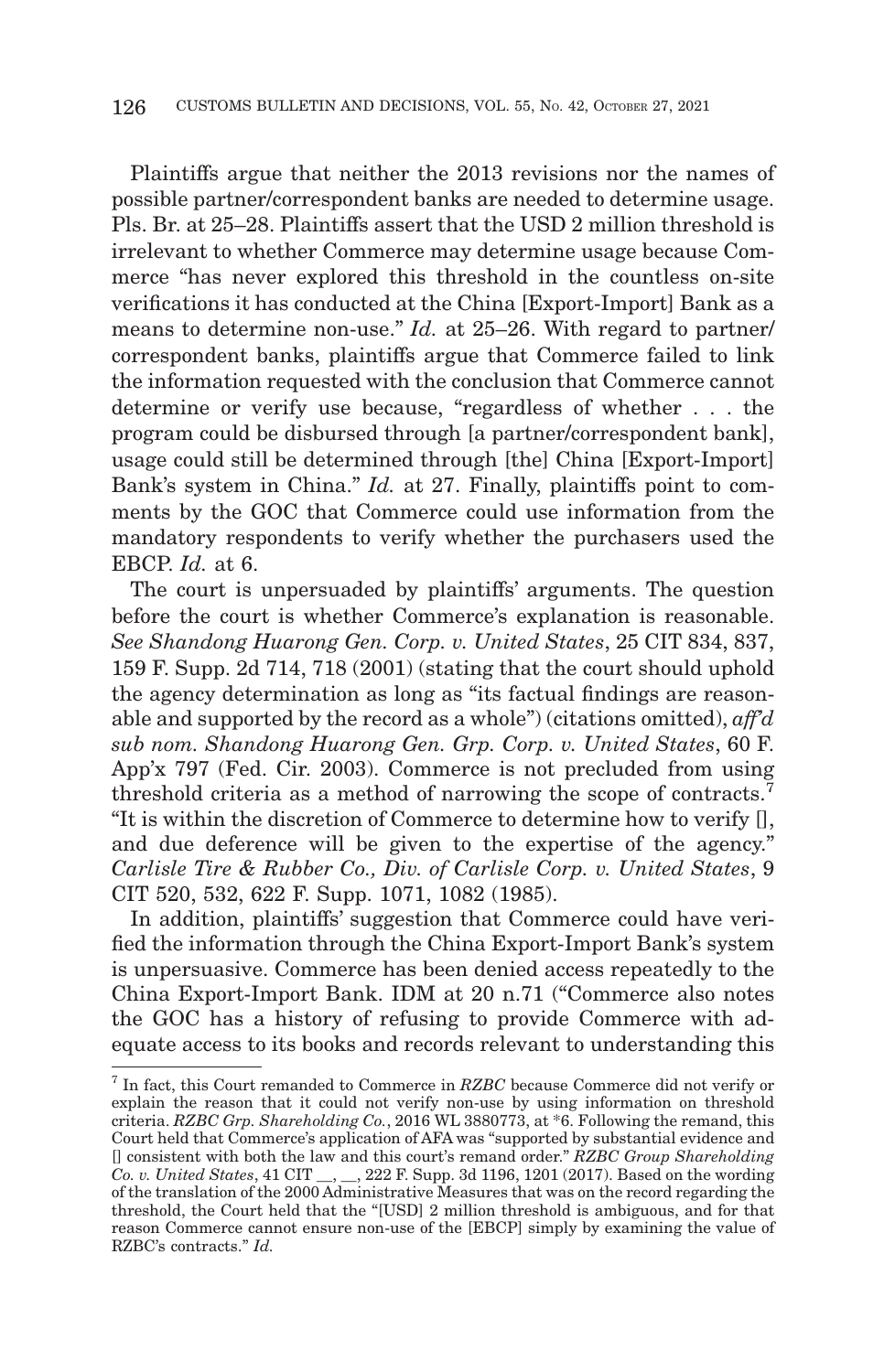program.").8 In fact, the GOC again in this case stated that "[t]he GOC has no authority or right to force the [China Export-Import] Bank to provide a copy of the 2013 guidelines, and therefore is unable to provide a copy to [Commerce]." SQR at 9. In addition, the GOC's claim, repeated by plaintiffs, that Commerce is "in a position to verify and confirm the existence, if any, of sales contracts that were supported by" the EBCP or the China Export-Import Bank also is not supported. GOC Questionnaire Resp. at 130; Pl. Br. at 6; *see RZBC Group Shareholding Co. v. United States, 41 CIT.*, 222 F. Supp. 3d 1196, 1201 (2017).<sup>9</sup>

The Federal Circuit has stated that "Commerce must explain the basis for its decisions . . . [and that] the path of Commerce's decision must be reasonably discernable to a reviewing court." *NMB Sing. Ltd. v. United States*, 557 F.3d 1316, 1319 (Fed. Cir. 2009). The court is able to understand from the explanation that Commerce provided the reason that Commerce is unable to verify the non-use information on the record without the missing information on partner/correspondent banks. The same cannot be said for the missing information on the threshold criteria. The court remands to Commerce to explain the reason that the information withheld by the GOC about the threshold requirement was necessary to verify non-use by describing how the missing information prevents Commerce from taking the steps that it considers necessary to verify non-use.

## **3. Whether Commerce explained the reason that information on the record was insufficient or impossible to verify**

Finally, the court will examine whether Commerce explained the reason that the information on the record from Cooper Tire is unverifiable and whether Commerce's finding is supported by substantial evidence. The court determines that Commerce did not explain the reason that Cooper Tire's questionnaire responses were unverifiable.

<sup>8</sup> This Court has recognized previously this repeated denial of access:

Commerce has previously attempted — on multiple occasions — to verify respondents' claims of non-use by traveling to China to review the China Export-Import Bank records; however, the GOC has repeatedly denied Commerce access in not one but three separate respects: (1) by not allowing Commerce to go to the China Export-Import Bank, *see RZBC Grp. Shareholding Co. v. United States*, Slip Op. 16–64, 2016 WL 3880773 (CIT June 30, 2016); (2) by asserting that Commerce did not have the "proper authorization" to review the records, *id.*, *see also Changzhou I*, 195 F. Supp. 3d at 1354; and, (3) by asserting that the information explicitly sought by Commerce is "internal to the bank, non-public, and not available for release." GOC Second Supplemental Questionnaire Response at 2, PD 392 (Sept. 26, 2016). Accordingly, the court is not persuaded that Commerce should expend additional resources to follow this method of verification . . . .

*Guizhou VI*, 45 CIT at \_\_, 523 F. Supp. 3d at 1373–1374.

<sup>9</sup>*See supra* note 7.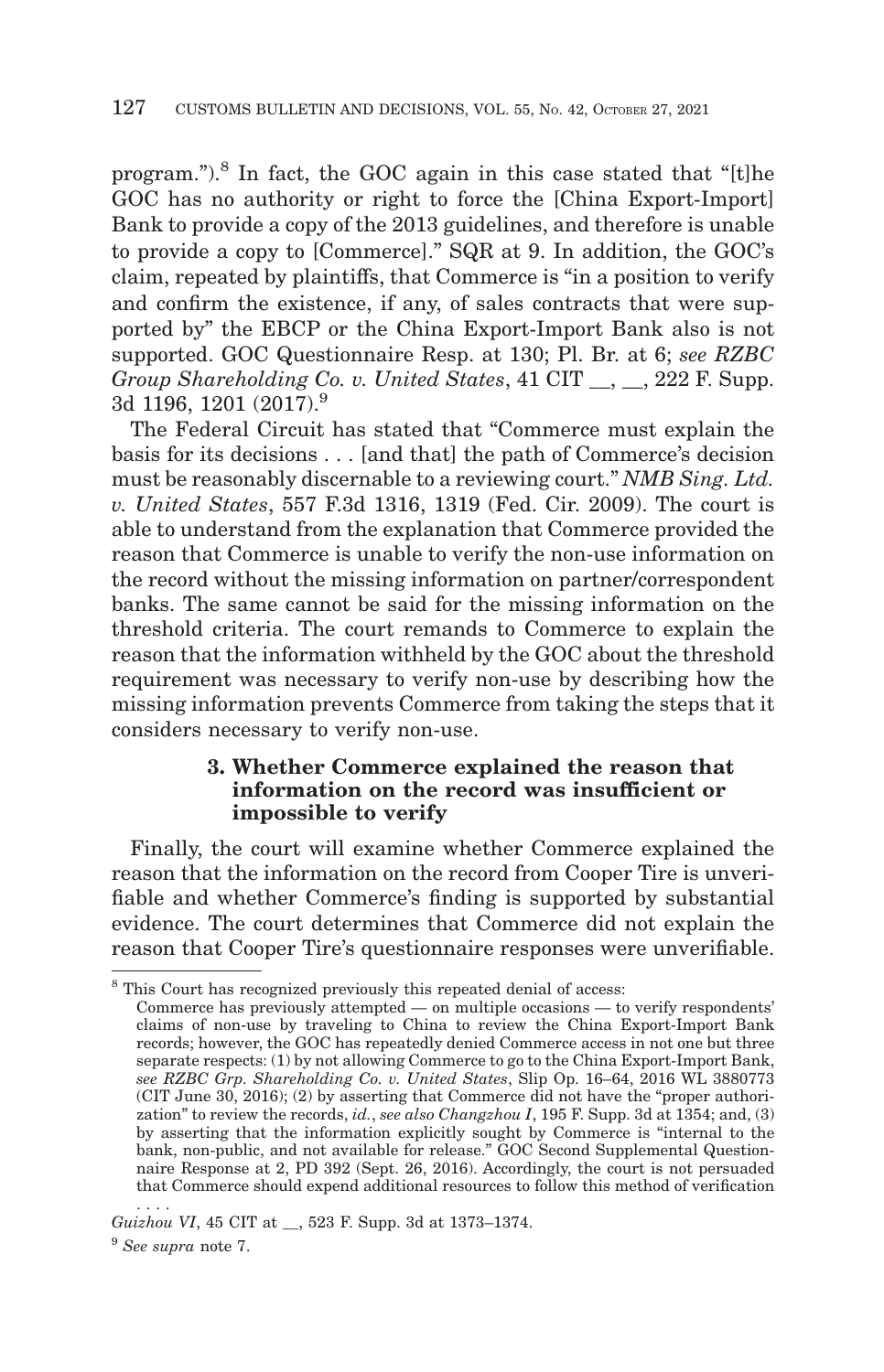Because Commerce did not address in its IDM whether Cooper Tire's questionnaire responses were sufficient, the court cannot look to whether the determination by Commerce was reasonable. The court remands to Commerce to take the actions as set forth below.

Plaintiffs argue that there is substantial evidence on the record that neither the mandatory respondents nor their U.S. customers used the EBCP. Pls. Br. at 24. Plaintiffs argue that the record includes the

certified responses of [Cooper Tire] and Longyue that: (1) neither they nor any of their customers used the EBCP; and (2) they did not assist their customers in any way to obtain any export buyer's credits under the EBCP. [And that the] evidence also includes the GOC's repeated corroboration that neither [Cooper Tire] nor Longyue, nor any of their customers, used the **EBCP** 

Id. (internal citations omitted).

Defendant argues to the contrary that "the record contains only scant information provided in the questionnaire responses relating to usage of the program." Def. Br. at 19.

The information in the record provided by Cooper Tire pertaining to non-use is as follows. Cooper Tire stated in its questionnaire response that it "did not apply for, use, or benefit from [the EBCP] during the POR, and did not have any outstanding financing under this program." Cooper Tire Questionnaire Resp. at III-32. Commerce asked Cooper Tire to (1) discuss the role it played in assisting customers to obtain buyer credits and (2) provide to Commerce any documentation that it provided to the China Export-Import Bank in assisting customers to obtain buyer credits. *Id*. at III-31-III-32. Cooper Tire responded that it

[was] not aware that any of its customers applied for, used or benefited from this alleged program during the POR, and [Cooper Tire] did not provide any assistance to its customers for receiving the export buyer's credit. [Cooper Tire] did not perform any acts that in any way would permit these customers to receive any export buyer credits on its sales to these customers.

*Id.* at III-32.<sup>10</sup>

<sup>&</sup>lt;sup>10</sup> Similarly, the record showed that Longyue responded to the questionnaire by stating that it: emailed its customers to "determine whether [they] used [the EBCP]"; denied "ever be[ing] contacted by the [China Export-Import] Bank or other [state-owned commercial banks] or their export customers to assist in obtaining buyer credits under [the EBCP],"\_which assistance Longyue asserts is a prerequisite for receipt of benefits under the EBCP; and "did not purchase export credit insurance," which Longyue also claims is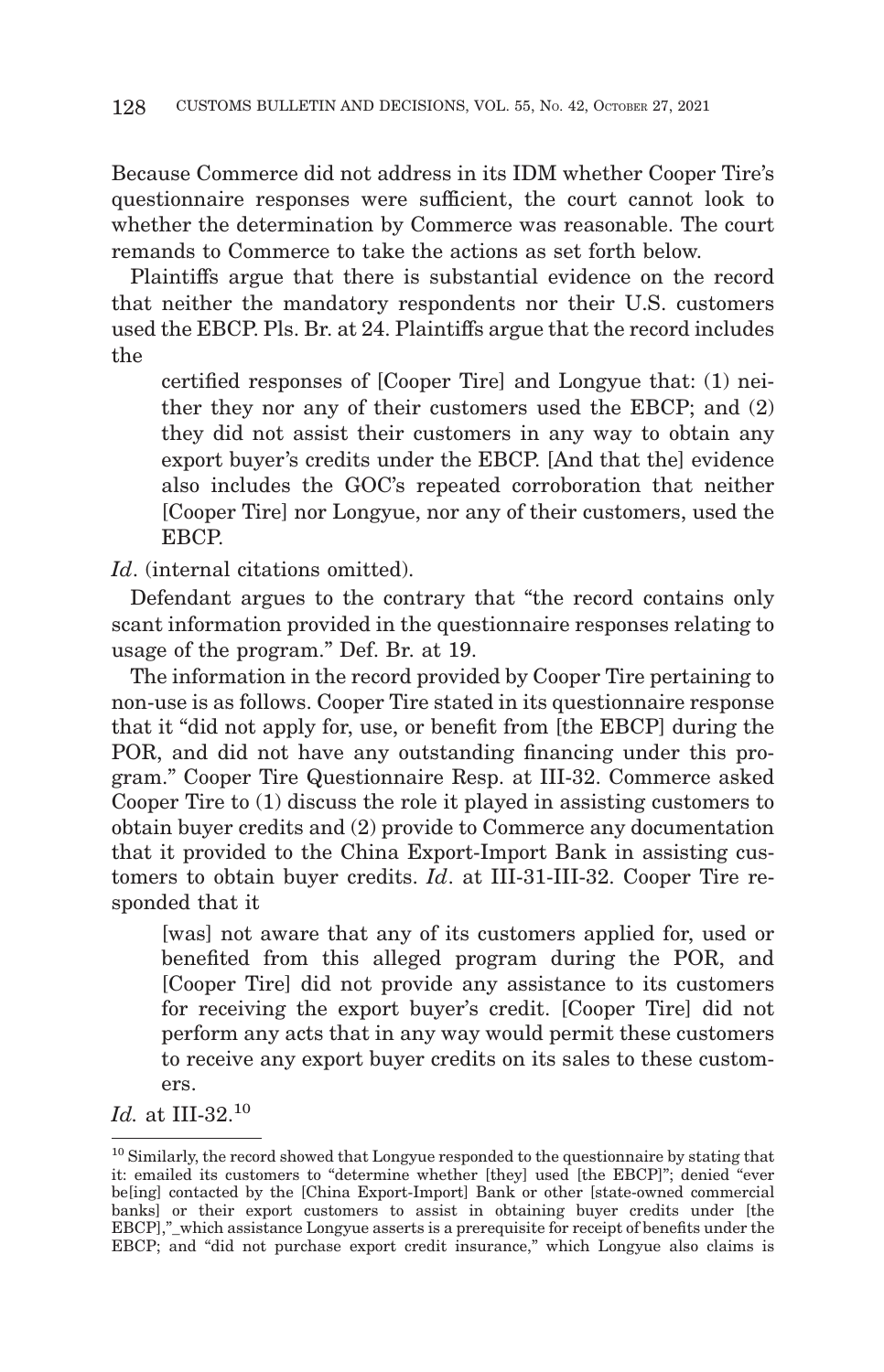Commerce also asked Cooper Tire to "explain in detail the steps you took to determine that no customer used the Buyer Credit Facility" in the event that Cooper Tire claimed that none of its customers used buyer credits during the POR. *Id*. Cooper Tire responded that it "was never contacted by any of its customers to provide any information required to obtain an export buyer's credit from any Buyer Credit Facility. Accordingly, [Cooper Tire] believes that it is impossible that any of its customers could have possibly received export buyer's credit." *Id*.

Commerce found that "[t]he GOC is the only party that can answer questions about the internal administration of th[e] program . . . ." IDM at 20.

The Federal Circuit has made clear that "the burden of creating an adequate record lies with interested parties and not with Commerce." *Nan Ya Plastics Corp. v. United States*, 810 F.3d 1333, 1337–1338 (Fed. Cir. 2016) (quoting *QVD Food Co. v. United States*, 658 F.3d 1318, 1324 (Fed. Cir. 2011)). Further, the Federal Circuit has stated that "[t]he purpose of verification is to verify the accuracy of information already on the record, not to continue the informationgathering stage of the Department's investigation . . . ." *Borusan Mannesmann Boru Sanayi ve Ticaret A.S. v. United States*, 39 CIT \_\_,

\_\_, 61 F. Supp. 3d 1306, 1349 (2015), *aff'd sub nom. Maverick Tube Corp. v. United States*, 857 F.3d 1353 (Fed. Cir. 2017) (internal citations omitted).

However, "[w]hen Commerce has access to information on the record to fill in the gaps created by the lack of cooperation by the government, as opposed to [a private respondent] . . . it is expected to consider such evidence." *RZBC*, 2016 WL 3880773, at \*2 (quoting *GPX Int'l Tire Corp. v. United States*, 37 CIT 19, 58–59, 893 F. Supp. 2d 1296, 1332 (2013), *aff'd*, 780 F.3d 1136 (Fed. Cir. 2015)). Commerce's standard approach for cooperating non-government respondents in CVD reviews has been "to analyze the responses provided by a company respondent to determine if the respondent's information is sufficient to establish as a factual matter non-use of a program without government cooperation." *Guizhou VI*, 45 CIT at , 523 F. Supp. 3d at 1367 (citing *Certain In-shell Roasted Pistachios from the Islamic Republic of Iran*, 73 Fed. Reg. 9,993 (Dep't of Commerce Feb. 25, 2008) (final results CVD new shipper review) and accompanying

necessary under Article I.(4).1 of the *Detailed Implementation Rules Governing Export Buyers' Credit of the Export-Import Bank of China* ("Detailed Implementation Rules"). Longyue Questionnaire Resp. at 25 (citing *id.*, Ex. 25, CR 69, PR 98). Accordingly, Article I.(4).1 of the Detailed Implementation Rules states: "In order to utilize export buyers' credit, the exporter must purchase export credit insurance with the beneficiary being the [China] Export-Import Bank . . . . The acquisition of the insurance intent declaration is a prerequisite for the export buyers' credit application." *Id.*, Ex. 25, CR 69, PR 98.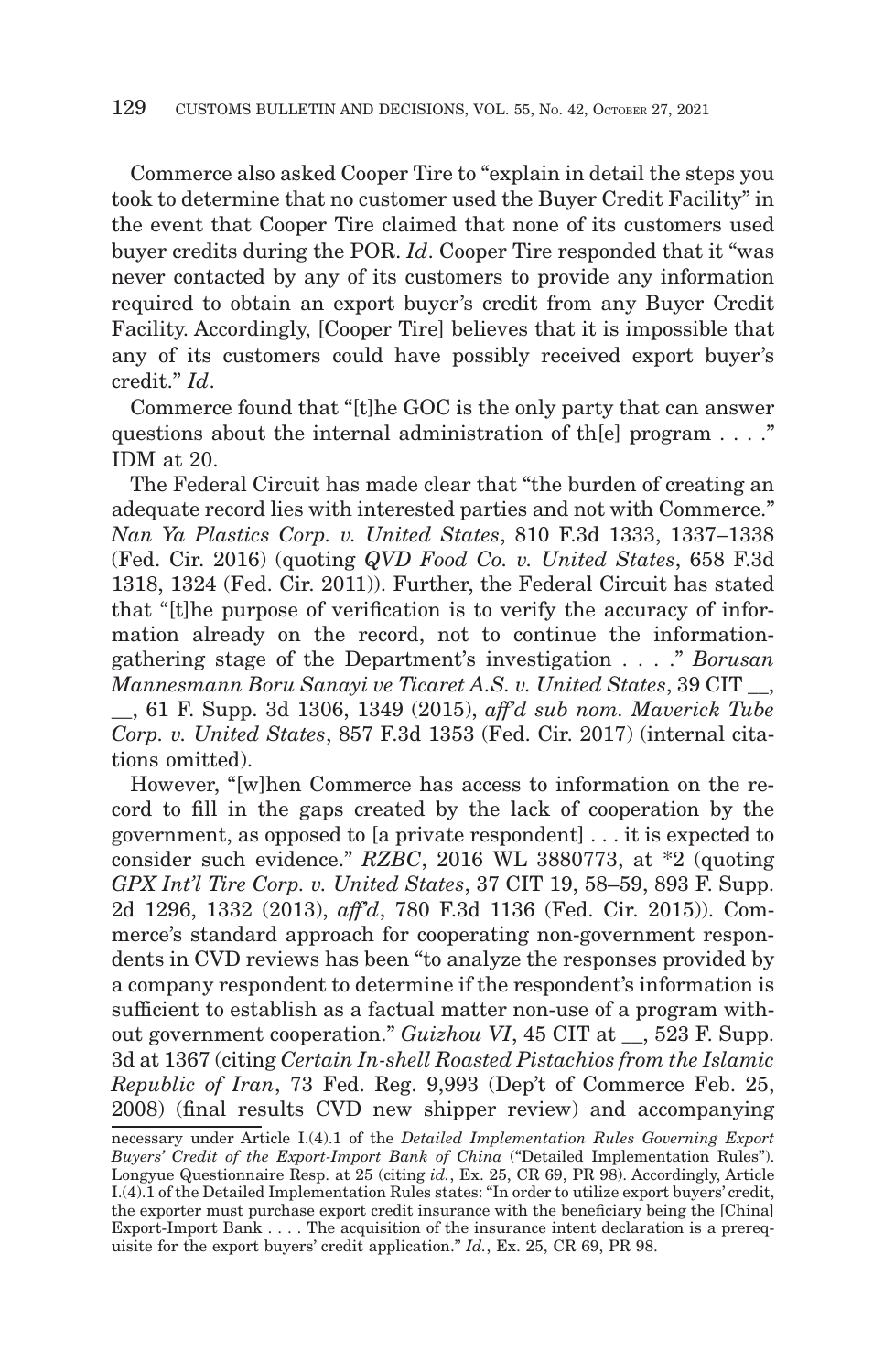Issues and Decision Memorandum at Comment 2; *Certain In-shell Roasted Pistachios from the Islamic Republic of Iran*, 71 Fed. Reg. 27,682 (Dep't of Commerce May 12, 2006) (final results CVD admin. review) and accompanying Issues and Decision Memorandum at Comment  $2^{11}$ 

In the instant case, Commerce did not analyze on the record the responses provided by Cooper Tire to determine if the information was sufficient to establish nonuse of the EBCP given the lack of cooperation of the GOC.

In their briefs, plaintiffs cite to 19 C.F.R. §  $351.303(g)(1)(i)$  and  $(g)(1)(ii)$ , which requires that the presenter of factual information from a company or government certify that the submission to Commerce is accurate and complete to the best of their knowledge. 19 C.F.R.  $\S$  351.303(g)(1)(i)-(ii); Pls. Br. at 5, 8 (quoting  $\S$  $351.303(g)(1)(ii)$ , 7 (quoting §  $351.303(g)(1)(i)$ ); Pls. Reply Br. at 6 (citing  $\S$  351.303(g)(1)(i)). Cooper Tire certified its responses to be "accurate and complete." *See* Cooper Tire Questionnaire Resp.

This Court recognizes the legitimacy of statements made under penalty of perjury. *See RZBC*, 2016 WL 3880773, at \*4 (remanding to Commerce because Commerce should have verified or "explained why it could not verify [] non-use [] by checking the firm's audited financial statements or other books and records for the value of RZBC's sales contracts" when "the record indicates that the Buyer's Credit program is available only with respect to sales contracts valued over [USD] 2 million dollars, and RZBC swore under penalty of perjury that it had no such contracts").

The recent EBCP cases have involved affidavits or declarations from the respondents' U.S. customers. *See, e.g., Guizhou Tyre Co. v. United States* ("*Guizhou II*"), 43 CIT \_\_, 399 F. Supp. 3d 1346, 1351–1352 (2019); *Jiangsu Zhongji Lamination Materials Co. v. United States*, 43 CIT \_\_, \_\_, 405 F. Supp. 3d 1317, 1331 (2019). This court has previously remanded a determination by Commerce involving AFA due to its failure to "explain[] how or why the [2013 EBCP] rule change affected the way [Commerce] *conducts verification of non-use declarations*" or to "address why this challenge is insurmountable." *Guizhou II*, 43 CIT at \_\_, 399 F. Supp. 3d at 1351. Moreover, this court has also found that Commerce needed to provide a detailed explanation for its determination that the customer affidavits were unverifiable "by carefully connecting the dots between each conclusion made and Commerce's underlying reasoning for its

<sup>11</sup>*See supra* note 4.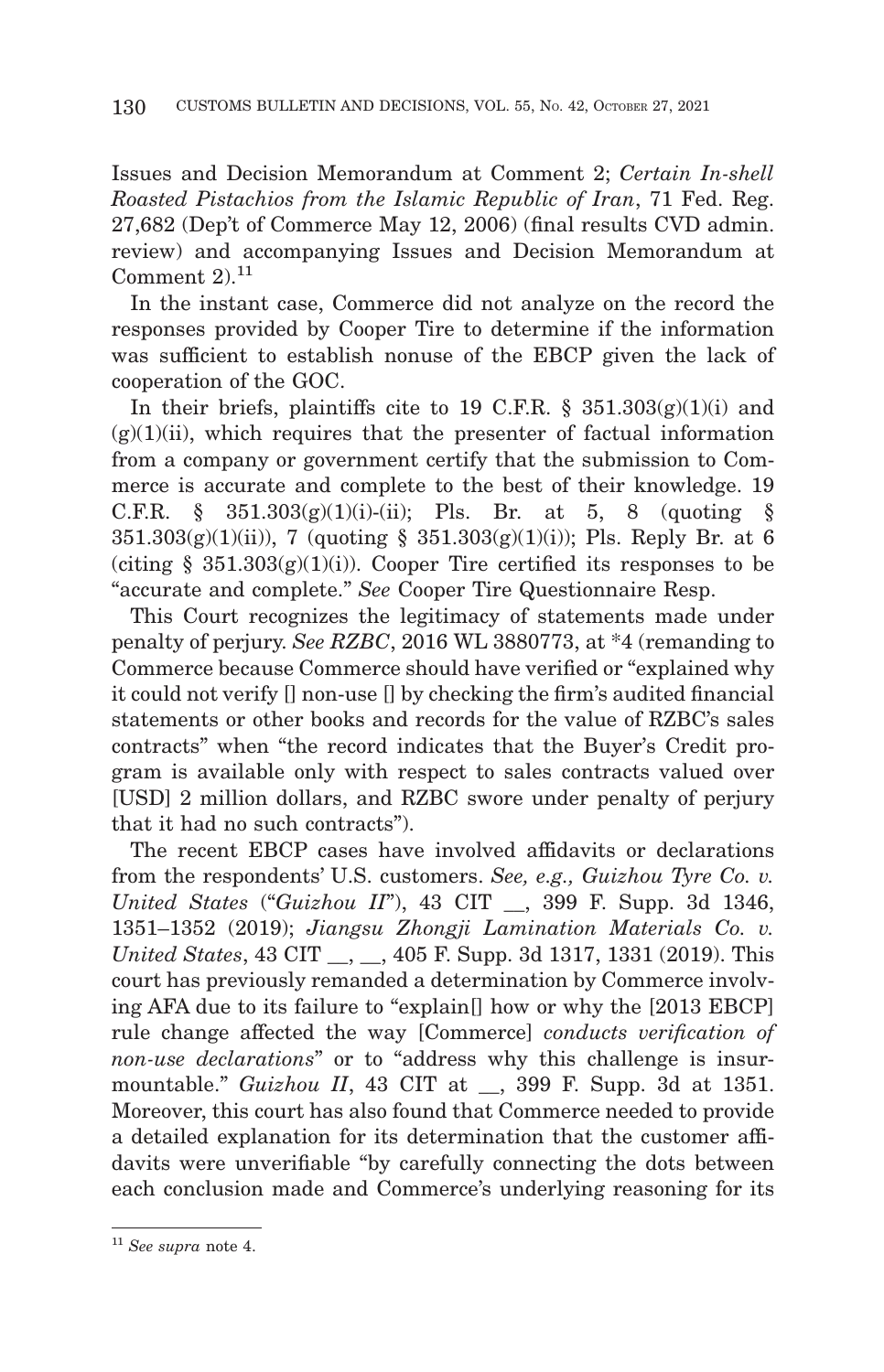findings." *Guizhou VI*, 45 CIT at \_\_, 523 F. Supp. 3d at 1377. In this case, customer affidavits were not provided. However, Commerce needs to provide a sufficient explanation as to the reason that Cooper Tire's responses are unverifiable.

In conclusion, the court remands this Final Determination to Commerce to: (1) explain the reason that the information withheld by the GOC about the threshold requirement and the 2013 revisions was necessary to verify non-use by describing how the missing information prevented Commerce from taking the steps that it considered necessary to verify non-use;  $(2)(a)$  explain the reason that the questionnaire statements by Cooper Tire of non-use by its customers are "unverifiable" by describing step-by-step Commerce's methodology for verifying non-use; (b) describe the extent to which the record would enable Commerce to understand the precise role that the mandatory respondents would play in permitting customers to participate in the EBCP; (c) describe the information that Commerce would need from the mandatory respondents and/or the customers to determine whether either the mandatory respondents or their customers used the EBCP; (3) explain the sources that Commerce would need to look at to complete the process of verification, including any correspondence or communications of any nature (e.g., emails, letters, faxes, telephone calls, text messages) between the mandatory respondents or their customers and the GOC, the China Export-Import Bank and partner/correspondent banks; (4) explain whether it would be feasible — and, if not, why not — for Commerce to solicit and obtain the withheld information about the threshold requirement from the mandatory respondents or their customers; (5) if Commerce were to consider that obtaining and conducting a review of the sources of information identified in "(3)", above, were unduly burdensome, explain with particularity the reasons for this conclusion; and (6) explain the extent to which Commerce would be able to rely on information from mandatory respondents by explaining how, if at all, such information would be relevant and reliable for Commerce to establish non-use. The court emphasizes that each of the aforementioned instructions for Commerce on remand is a distinct inquiry that requires a distinct individual response as well as clarification from Commerce in its redetermination.

# **II. Count II: Waiver**

The court will not consider Count II in plaintiffs' complaint because: (1) plaintiffs waived and abandoned Count II when they failed to include Count II arguments in the motion for judgment upon the agency record; and (2) Count II is impermissibly vague.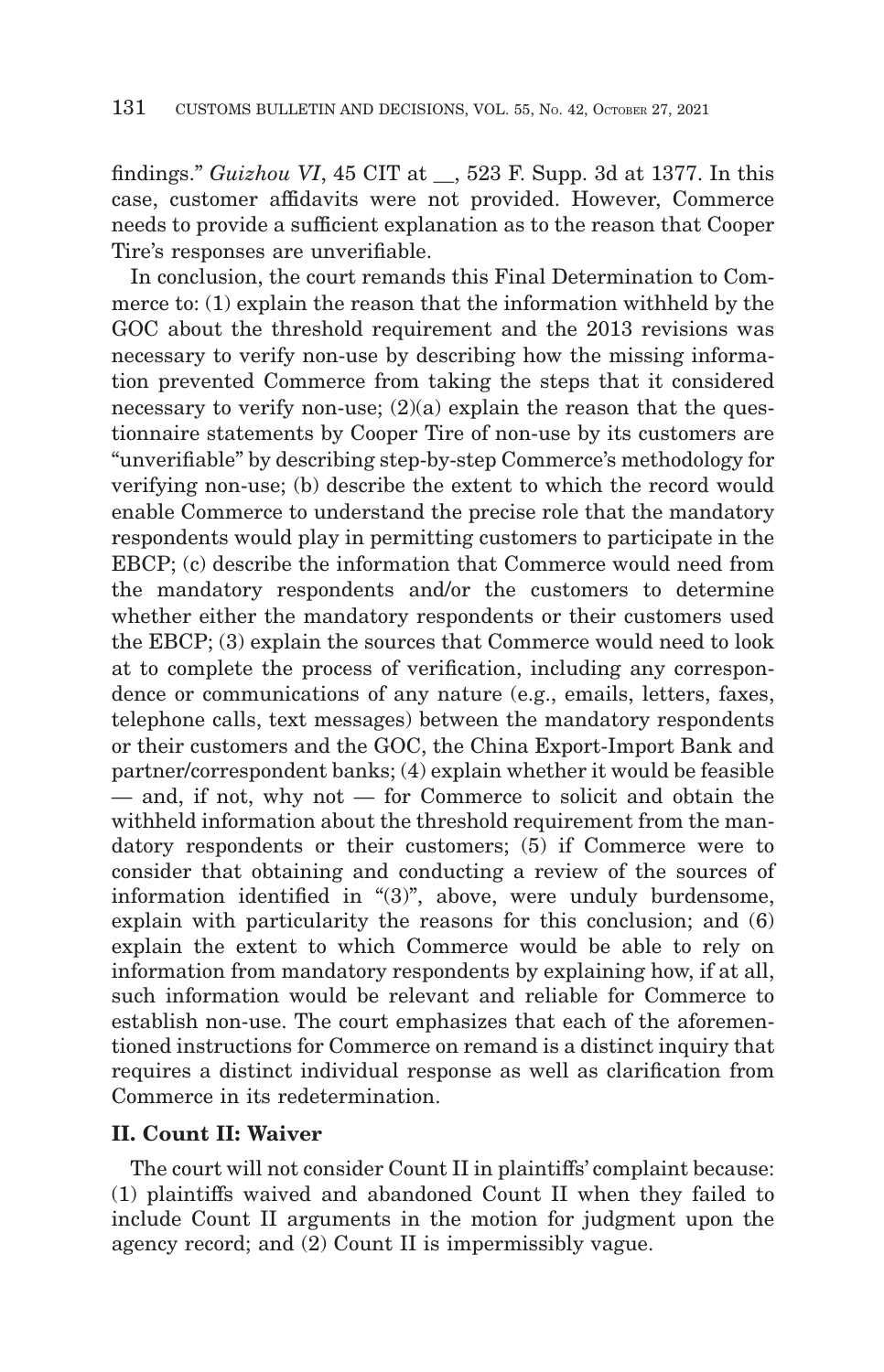#### **A. Legal framework**

USCIT Rule  $56.2(c)(1)$  provides that a party moving for judgment upon the agency record must state in its brief "the issues of law presented together with the reasons for contesting or supporting the administrative decision." USCIT R.  $56.2(c)(1)$ . A party that fails to raise the issues of law accompanied by its arguments waives the right to assert those claims. *De Laval Separator Co. v. United States*, 1 CIT 144, 146, 511 F. Supp. 810, 812 (1981) ("It is axiomatic that any claim which is not pressed is deemed abandoned.").

In addition, USCIT Rule 8(a)(2) requires that a claim for relief contain a "short and plain statement of the claim showing that the pleader is entitled to relief." USCIT R.  $8(a)(2)$ . USCIT Rule  $8(a)(2)$  is identical to Federal Rule of Civil Procedure 8(a)(2). USCIT R. 8(a)(2); Fed. R. Civ. P. 8(a)(2). Interpretations of Federal Rule of Civil Procedure 8(a)(2) are, therefore, applicable. *Husteel Co. v. United States*, 43 CIT \_\_, \_\_, 375 F. Supp. 3d 1317, 1321 n.3 (2019). A claim must offer more than "labels and conclusions" or a "formulaic recitation of the elements of a cause of action . . . ." *Ashcroft v. Iqbal*, 556 U.S. 662, 678 (2009) (quoting *Bell Atl. Corp. v. Twombly*, 550 U.S. 544, 555 (2007)). The pleadings must also "give the defendant fair notice of what the . . . claim is and the grounds upon which it rests." *Twombly*, 550 U.S. at 555 (quoting *Conley v. Gibson*, 355 U.S. 41, 47 (1957)).

#### **B. Positions of the parties**

Plaintiffs' Count II alleges that, "[u]pon information and belief, Commerce erred in other aspects of its *Final [Determination]* . . . that will be evident upon review of the administrative record in this case. These additional errors by Commerce are arbitrary, capricious, not supported by substantial evidence, and otherwise are not in accordance with law." Compl. at 4, ¶¶ 13–14, ECF No. 2.

Defendant and defendant-intervenor both assert that the court should reject plaintiffs' Count II. Def. Br. at 2 n.2; Resp. Br. of United Steel, Paper and Forestry, Rubber, Mfg., Energy, Allied Indus. & Serv. Workers Union, AFL-CIO, CLC ("Def.-Intervenor Br.") at 11, ECF No. 45. Defendant contends that plaintiffs waived and abandoned Count II because they provided arguments only in support of Count I within the motion for judgment upon the agency record. Def. Br. at 2 n.2. Defendant-intervenor asserts further that Count II is impermissibly vague because the count fails to state a claim and fails to provide parties fair notice. Def.-Intervenor Br. at 11–12. Plaintiffs, in their reply brief, state that they are "not pursuing Count II of [the] Complaint, other than to the extent the Court deems Count II necessary to support any part of their argument challenging Commerce's appli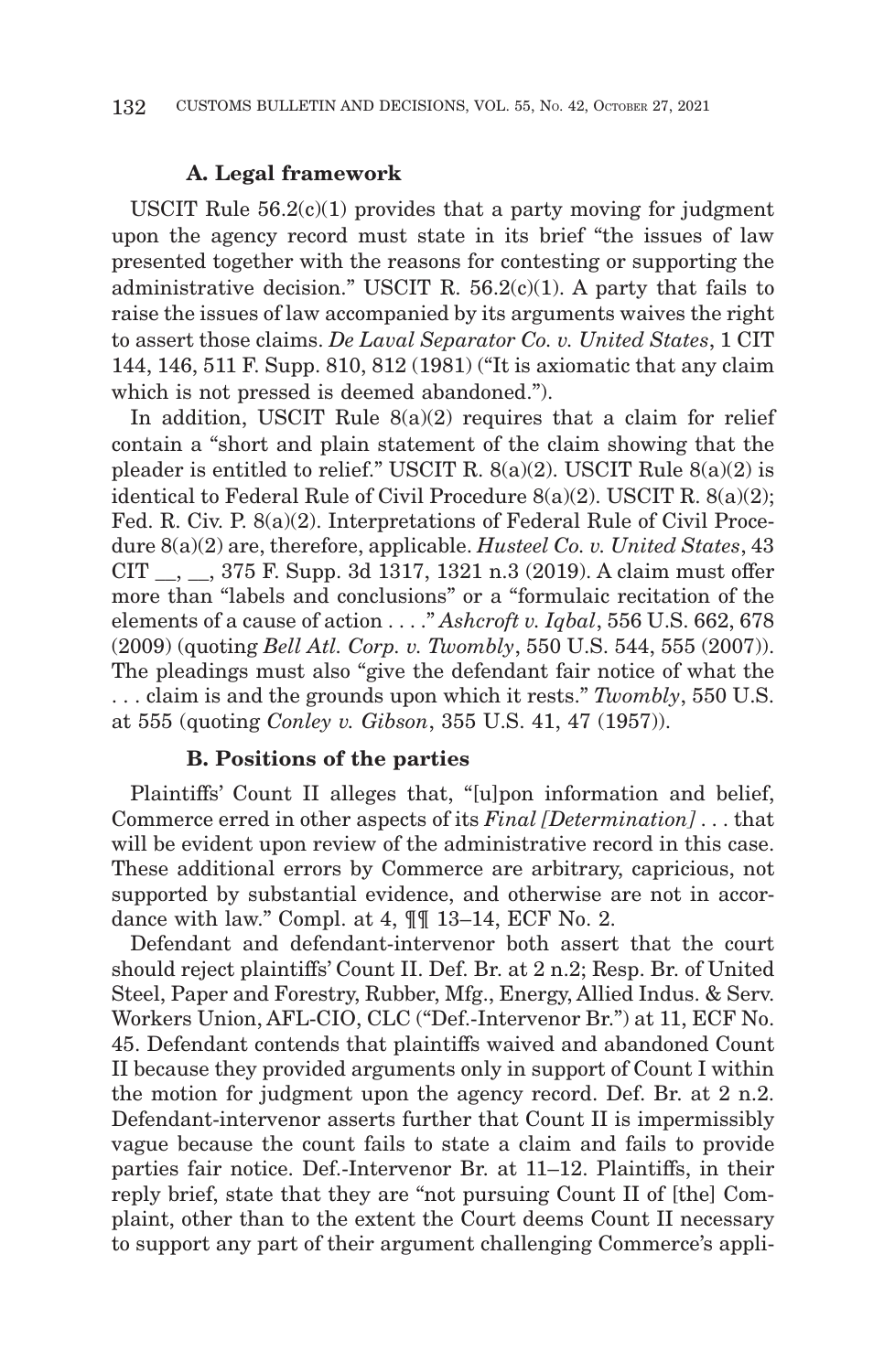cation of AFA to the EBCP." Pls.' and Pl.Intervenor's Reply Br. ("Pls. Reply. Br.") at 12 n.2, ECF No. 46.

### **C. Analysis**

The court will not consider plaintiffs' Count II because plaintiffs failed to include arguments to support Count II in the motion for judgment upon the agency record, and the count is impermissibly vague. A plaintiff must raise arguments to support all counts that it seeks to pursue in its motion for judgment upon the agency record. USCIT R.  $56.2(c)(1)$  (providing that briefs submitted upon a motion must include "issues of law presented together with the reasons for contesting or supporting the administrative determination"). Failure to raise arguments in support of a claim waives and abandons that claim. *Timken Co. v. United States*, 26 CIT 1072, 1073 n.2, 240 F. Supp. 2d 1228, 1231 n.2 (2002) (holding that failure to raise arguments to support claim constitutes waiver of that claim).

Plaintiffs contend in Count II that Commerce committed "additional errors," Compl. at 4, ¶ 14; however, plaintiffs do not offer arguments in support of Count II in their brief. Pls. Br. at 10–32 (discussing only Commerce's application of AFA to the EBCP). In addition, plaintiffs state in their reply brief that they are "not pursuing Count II of [the] Complaint, other than to the extent the Court deems Count II necessary . . . ." Pls. Reply Br. at 12 n.2. Plaintiffs' expressed intent not to pursue Count II (unless the court "deems [it] necessary") suggests further waiver and abandonment. *See id.* Therefore, plaintiffs' Count II is waived and abandoned because plaintiffs' fail to offer argument in support of Count II and indicate that they are "not pursuing" the count. *Id.*

Even if plaintiffs had raised arguments in support of Count II, however, the count must be set aside for failure to state a claim under USCIT Rule 8. "[A] claim for relief must contain . . . a short and plain statement of the claim showing that the pleader is entitled to relief." USCIT R. 8(a)(2). The "[f]actual allegations must be enough to raise a right to relief above the speculative level." *Sioux Honey Ass'n v. Hartford Fire Ins. Co*., 672 F.3d 1041, 1062 (Fed. Cir. 2012) (quoting *Twombly*, 550 U.S. at 555).

Plaintiffs contend in Count II that certain errors by Commerce "will be evident" and that "[t]hese additional errors by Commerce are arbitrary, capricious, not supported by substantial evidence, and otherwise are not in accordance with law." Compl. at 4, ¶¶ 13–14. A complaint that alleges errors that "will become more apparent" fails to provide parties "fair notice" of the scope of the claims and can prevent defendant from dealing appropriately with the allegations.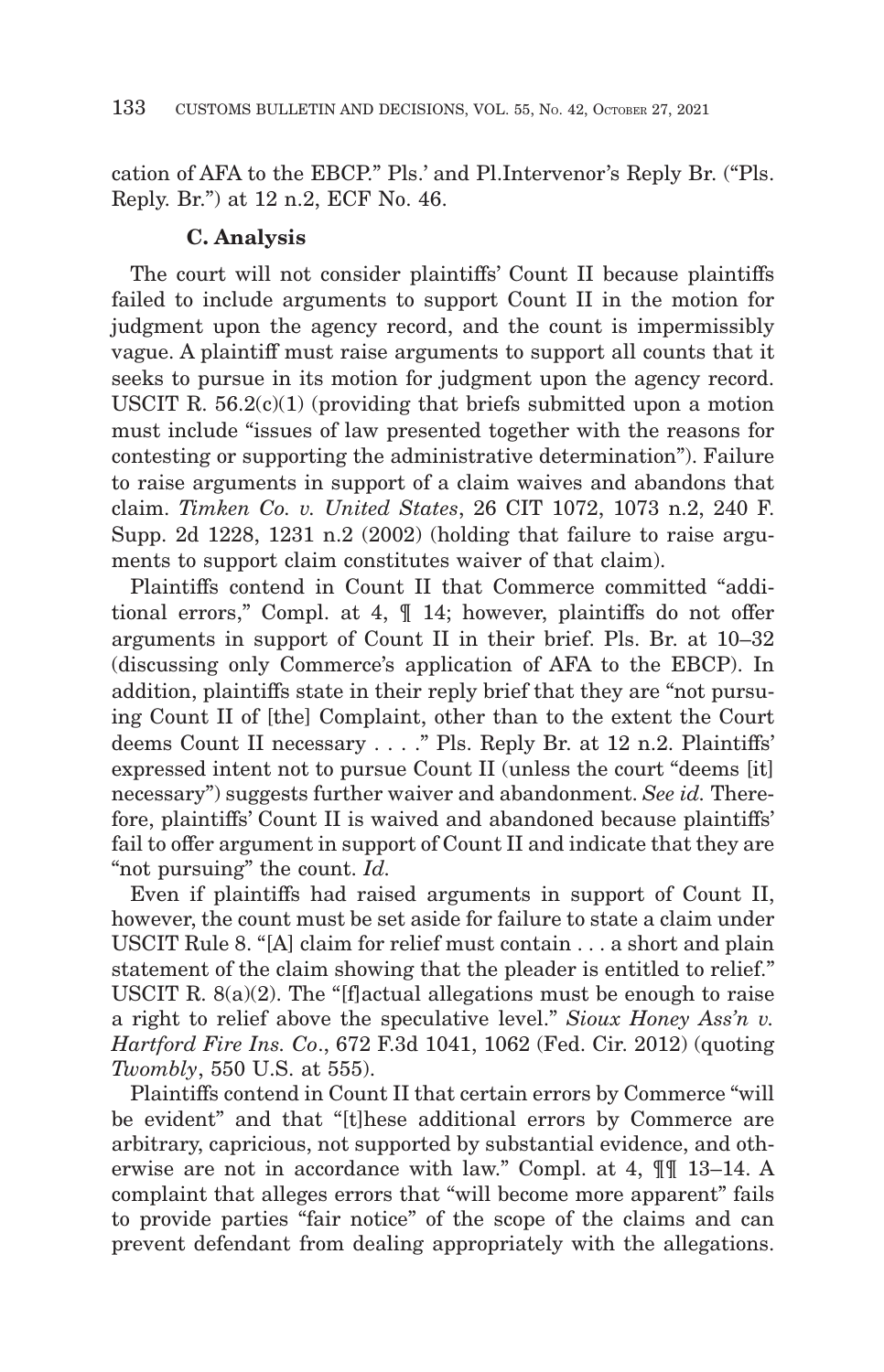*Husteel Co.*, 43 CIT at \_\_, 375 F. Supp. 3d at 1321-1322 (holding that plaintiff's complaint alleging "Commerce's determination may have contained other errors of law and fact that will become more apparent after a full review of the administrative record" failed to state a claim because it did not state a specific error of law or fact and was "vague and open-ended"). Plaintiffs do not specify errors of law or fact within Commerce's Final Determination that they seek to pursue. Instead, they state generally that "additional errors" will become evident. Compl. at 4, ¶ 14. As in *Husteel*, Count II does not provide fair notice to defendants because it does not state existing issues of law or fact, but rather states legal conclusions and future issues that might emerge. For the foregoing reasons, the court will not consider plaintiff's Count II.

# **CONCLUSION AND ORDER**

In the 1995 film *Philadelphia*, attorney Joe Miller (played by Denzel Washington), says — tired and exasperated — to his prospective client, Andrew Beckett (portrayed by Tom Hanks) from behind an old, worn wooden desk: "Explain this to me like I'm a two-year-old."12

\*\* \*

While the court does not request that Commerce explain its decisions to the court like a two-year-old, the law requires that Commerce "explain the basis for its decisions" and that "the path of [its] decision must be reasonably discernable." *NMB Sing. Ltd.*, 557 F.3d at 1319. In light of these requirements, the court remands the Final Determination so that Commerce may: (1) explain the reason that the information withheld by the GOC about the threshold requirement and the 2013 revisions was necessary to verify non-use by describing how the missing information prevented Commerce from taking the steps that it considered necessary to verify non-use; (2)(a) explain the reason that the questionnaire statements by Cooper Tire of non-use by its customers are "unverifiable" by describing step-by-step Commerce's methodology for verifying non-use; (b) describe the extent to which the record would enable Commerce to understand the precise role that the mandatory respondents would play in permitting customers to participate in the EBCP; (c) describe the information that Commerce would need from the mandatory respondents and/or the customers to determine whether either the mandatory respondents or their customers used the EBCP; (3) explain the sources that Commerce would need to look at to complete the process of verification, including any correspondence or communications of any nature (e.g.,

<sup>12</sup> PHILADELPHIA (TriStar Pictures 1993).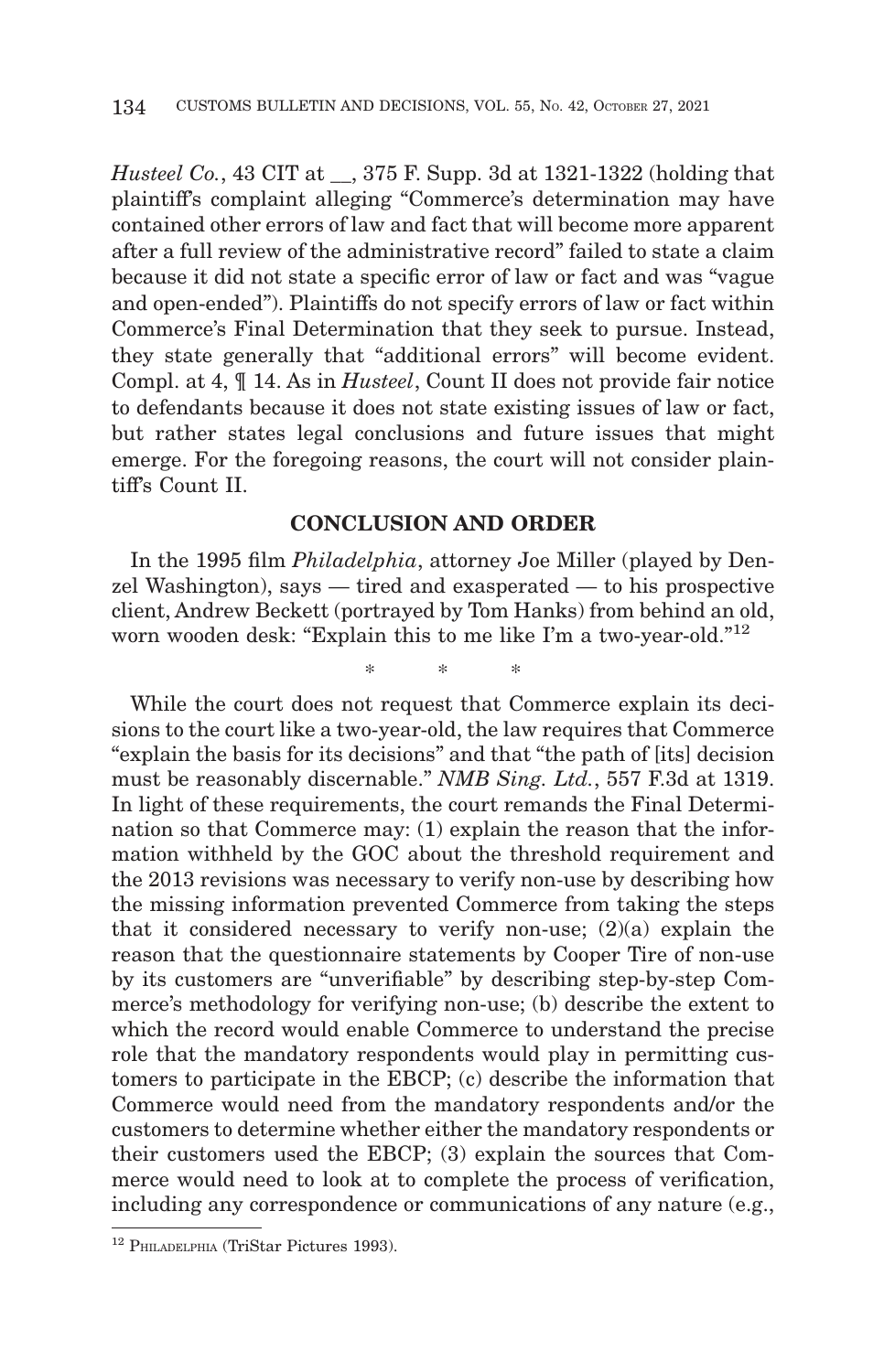emails, letters, faxes, telephone calls, text messages) between the mandatory respondents or their customers and the GOC, the China Export-Import Bank and partner/correspondent banks; (4) explain whether it would be feasible  $-$  and, if not, why not  $-$  for Commerce to solicit and obtain the withheld information about the threshold requirement from the mandatory respondents or their customers; (5) if Commerce were to consider that obtaining and conducting a review of the sources of information identified in "(3)", above, were unduly burdensome, explain with particularity the reasons for this conclusion; and (6) explain the extent to which Commerce would be able to rely on information from mandatory respondents by explaining how, if at all, such information would be relevant and reliable for Commerce to establish non-use. Accordingly, the court remands the Final Determination to Commerce.

Based on the foregoing reasons, it is hereby

**ORDERED** that on remand Commerce: (1) explain the reason that the information withheld by the GOC about the threshold requirement and the 2013 revisions was necessary to verify non-use by describing how the missing information prevented Commerce from taking the steps that it considered necessary to verify non-use;  $(2)(a)$ explain the reason that the questionnaire statements by Cooper Tire of non-use by its customers are "unverifiable" by describing step-bystep Commerce's methodology for verifying non-use; (b) describe the extent to which the record would enable Commerce to understand the precise role that the mandatory respondents would play in permitting customers to participate in the EBCP; (c) describe the information that Commerce would need from the mandatory respondents and/or the customers to determine whether either the mandatory respondents or their customers used the EBCP; (3) explain the sources that Commerce would need to look at to complete the process of verification, including any correspondence or communications of any nature (e.g., emails, letters, faxes, telephone calls, text messages) between the mandatory respondents or their customers and the GOC, the China Export-Import Bank and partner/correspondent banks; (4) explain whether it would be feasible  $-$  and, if not, why not  $-$  for Commerce to solicit and obtain the withheld information about the threshold requirement from the mandatory respondents or their customers; (5) if Commerce were to consider that obtaining and conducting a review of the sources of information identified in "(3)", above, were unduly burdensome, explain with particularity the reasons for this conclusion; and (6) explain the extent to which Commerce would be able to rely on information from mandatory respondents by explaining how, if at all, such information would be relevant and reliable for Commerce to establish non-use. The court emphasizes that each of the aforementioned instructions for Commerce on remand is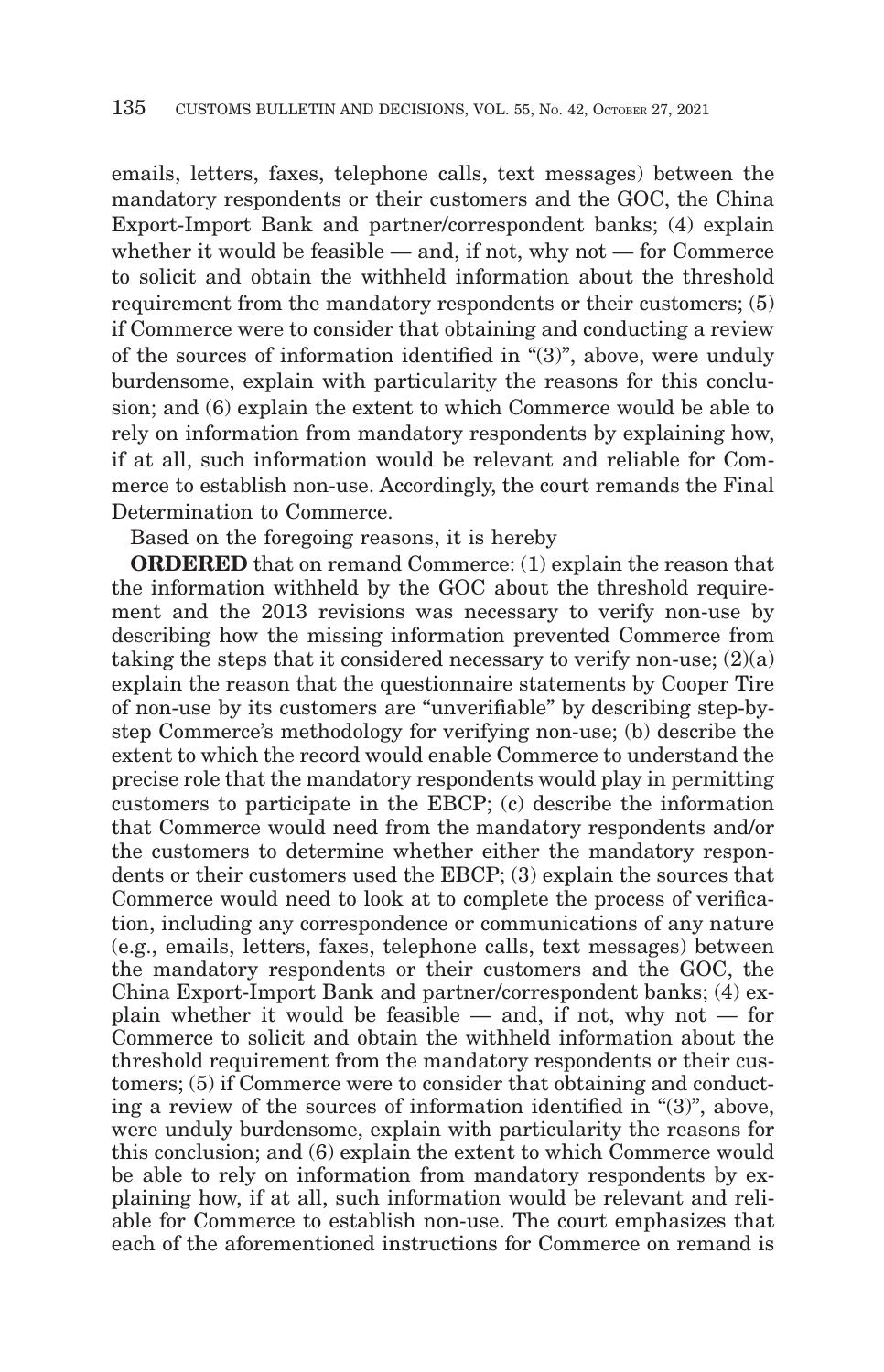a distinct inquiry that requires a distinct individual response as well as clarification from Commerce in its redetermination; it is further

**ORDERED** that the remand results shall be due 90 days following the date of this Opinion and Order; it is further

**ORDERED** that, if applicable, the parties shall file a proposed scheduling order with page limits for comments on the remand results no later than seven days after Commerce files its remand results with the court.  $\frac{1}{s}$  /  $\frac{1}{s}$  /  $\frac{1}{s}$  /  $\frac{1}{s}$  /  $\frac{1}{s}$  /  $\frac{1}{s}$  /  $\frac{1}{s}$  /  $\frac{1}{s}$  /  $\frac{1}{s}$  /  $\frac{1}{s}$  /  $\frac{1}{s}$  /  $\frac{1}{s}$  /  $\frac{1}{s}$  /  $\frac{1}{s}$  /  $\frac{1}{s}$  /  $\frac{1}{s}$  /  $\frac{1}{s}$  /  $\frac{1}{s}$  /  $\frac{1$ 

Dated: October 12, 2021

New York, New York

*/s/ Timothy M. Reif* TIMOTHY M. REIF, JUDGE

Slip Op. 21–142

HUNG VUONG CORPORATION, et al., Plaintiffs, v. UNITED STATES, Defendant, and CATFISH FARMERS OF AMERICA, et al., Defendant-Intervenors.

Before: M. Miller Baker, Judge

[The court sustains Commerce's remand results and enters judgment for Defendant and Defendant-Intervenors.]

#### Dated: October 12, 2021

*Robert L. LaFrankie*, Crowell & Moring LLP of Washington, DC, submitted comments for Plaintiffs.

*Brian M. Boynton*, Acting Assistant Attorney General; *Jeanne E. Davidson*, Director; *Patricia M. McCarthy*, Assistant Director; and *Kara M. Westercamp*, Trial Counsel, Commercial Litigation Branch, Civil Division, U.S. Department of Justice of Washington, DC, submitted comments for Defendant. Of counsel on the comments was *Ashlande Gelin*, Attorney, Office of the Chief Counsel for Trade Enforcement and Compliance, U.S. Department of Commerce of Washington, DC.

*Jonathan M. Zielinski* and *James R. Cannon, Jr.*, Cassidy Levy Kent (USA) LLP of Washington, DC, submitted comments for Defendant-Intervenors.

#### **OPINION**

#### *Baker***, Judge:**

Like comets that orbit the sun, trade cases make periodic return visits to the court. In this return visit after a remand to the Department of Commerce in an administrative review, a Vietnamese fish producer challenges Commerce's continued application of facts otherwise available with an adverse inference due to the company's reporting deficiencies and failure to cooperate. The court sustains the Department's remand results as supported by substantial evidence.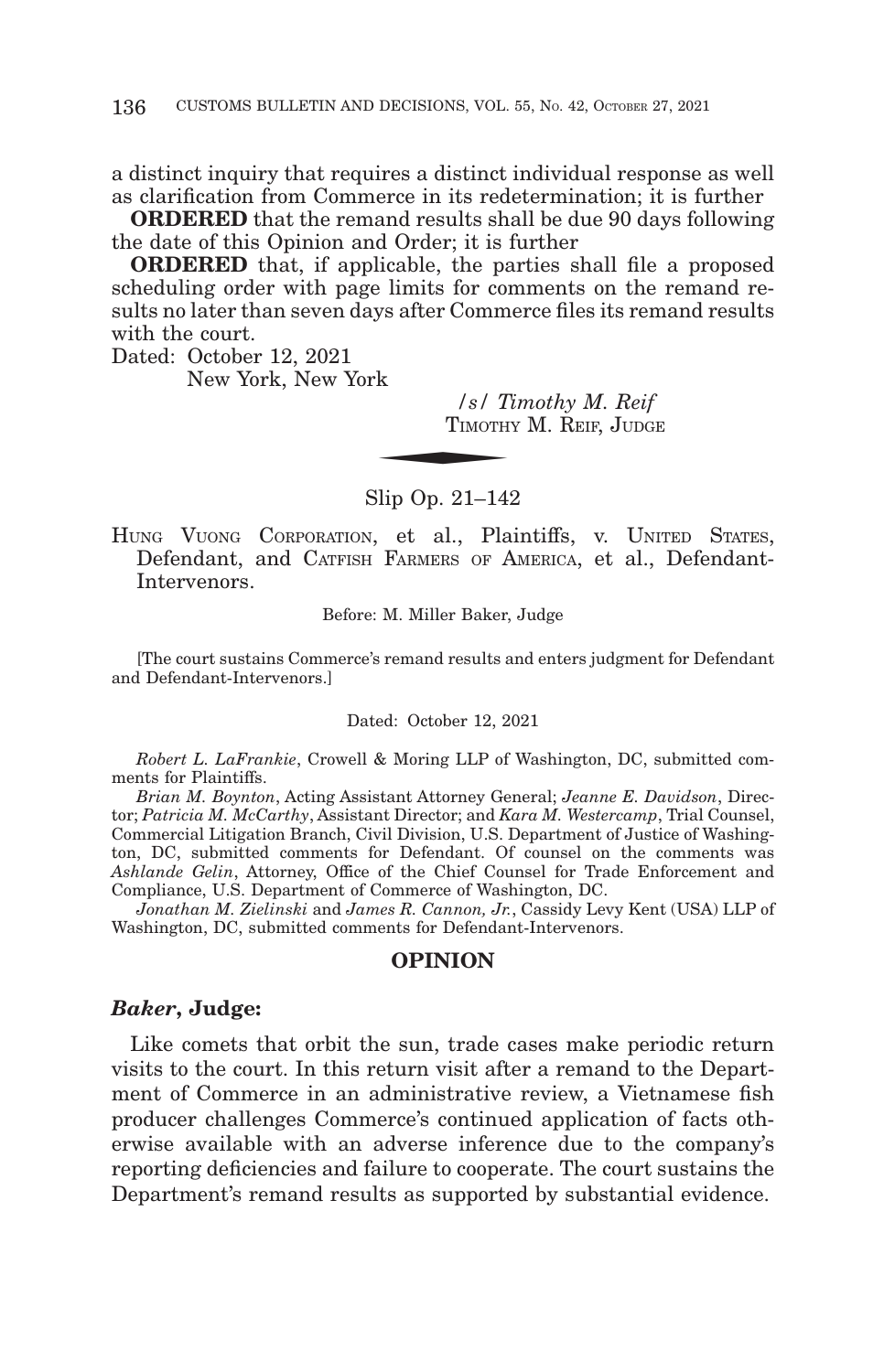#### **Factual and Procedural Background**

This is the sequel to *Hung Vuong Corp. v. United States*, 483 F. Supp. 3d 1321 (CIT 2020), which addressed Hung Vuong's challenge to Commerce's final determination in the 14th administrative review of an antidumping order as to certain frozen fish fillets from Vietnam. Summarized, the Department found, *inter alia*, that it could not verify information the company submitted, that the administrative record was incomplete in several respects, and that the information deficiencies resulted from the company's failure to cooperate to the best of its ability. Commerce therefore rejected all the company's submissions, resorted to the use of total facts otherwise available with an adverse inference, or total adverse facts available (in the Department's jargon, "total AFA"), and assigned Hung Vuong a dumping margin of \$3.87 per kilogram, or about 100 percent. *Id.* at 1332–33.

This court sustained most of Commerce's findings underlying its application of total adverse facts available. Even so, the court remanded the case to Commerce to reconsider whether partial adverse facts available might be necessary because two of the Department's findings were unsupported by substantial evidence or contrary to law.

First, the Department could not rely on the failure of Hung Vuong's customers to respond to Commerce's questionnaires to apply total adverse facts available. *Id.* at 1354–56. But because that finding by the Department was just one of several reasons why it applied total adverse facts available, the court remanded to Commerce to reconsider whether partial adverse facts available might be necessary. *Id*.

Second, the Department's rejection of Hung Vuong's factors of production because of concerns over the company's fish byproducts' water-weight gain was not supported by substantial evidence in view of Commerce's failure to address the company's explanation for the problem. *Id.* at 1365–66. As "Commerce viewed this issue as essential to its analysis," the court could not sustain the Department's "decision to apply total facts otherwise available as to Hung Vuong's factors of production." *Id.* at 1367. The court therefore remanded for Commerce to address Hung Vuong's explanation, to consider whether it might be necessary to apply partial, rather than total, facts otherwise available, and by extension "to consider the extent to which its conclusion as to that submission affects its decision on the adverse inference as to the factors of production, including whether a partial or total adverse inference is justified . . . ." *Id.*

As the court directed Commerce to reconsider whether application of total facts otherwise available remained reasonable, the court also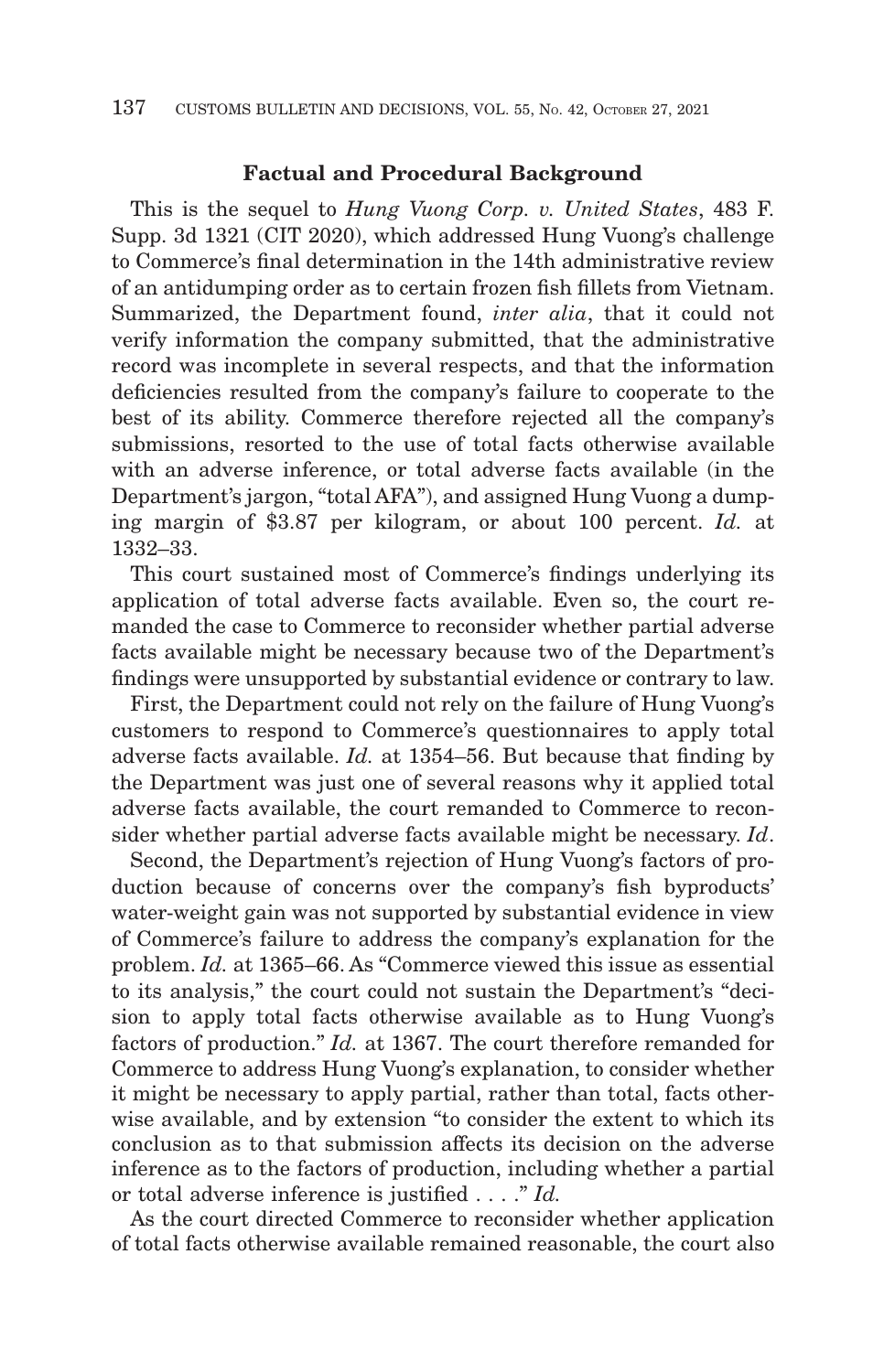directed the Department on remand to reconsider the rate applied to Hung Vuong, which was based on the finding of total adverse facts available. *Id.*

# **Proceedings on Remand**

On remand, Hung Vuong submitted comments to Commerce and included a new "corrected" U.S. sales database it claims addressed the Department's concerns. ECF 88, at 9–10. Commerce rejected the database as "untimely filed new factual information" and ultimately reaffirmed its original determination applying total facts otherwise available with an adverse inference and an antidumping rate of \$3.87/kg. *See* ECF 75–1, at 9, 30 (remand results).

# **A. Total versus partial facts otherwise available with an adverse inference**

Critically, on remand Commerce concluded that Hung Vuong's control number reporting deficiencies "and failure to retain documents, *alone*, warranted continued application of total [facts otherwise available with an adverse inference]." *Id.* at 13 (emphasis added). The Department noted that the court had sustained Commerce's finding that Hung Vuong's databases were unreliable for calculating a dumping margin. *Id*. "Reliable sales and [factors-of-production] databases form the foundation of Commerce's dumping analysis, and without them Commerce cannot calculate an accurate dumping margin for [Hung Vuong]." *Id*.

As to Hung Vuong's reporting deficiencies regarding its customer relationships, the Department continued to find that "total AFA is warranted" even without consideration of the customers' failure to respond to Commerce's questionnaires—one of the issues remanded by the court. *Id*. at 15. The Department qualified this determination, however, by *also* relying on the company's "failure to report accurate [control number] information" to apply total adverse facts available. *Id.*

As to the byproducts issue on which the court also remanded, Commerce stated that although it believed Hung Vuong's "explanation does not plausibly account for the observed weight difference, we find that [the company's] other verification failures are so substantial that it is unnecessary to rely on this verification finding in our determination that [the company's factors-of-production] data are unusable, and that total AFA remains appropriate as a result of those other failures." *Id.* at 18.1

<sup>&</sup>lt;sup>1</sup> Commerce also observed its prior finding of total adverse facts available based on deficiencies in Hung Vuong's factors of production reporting was based on the water weight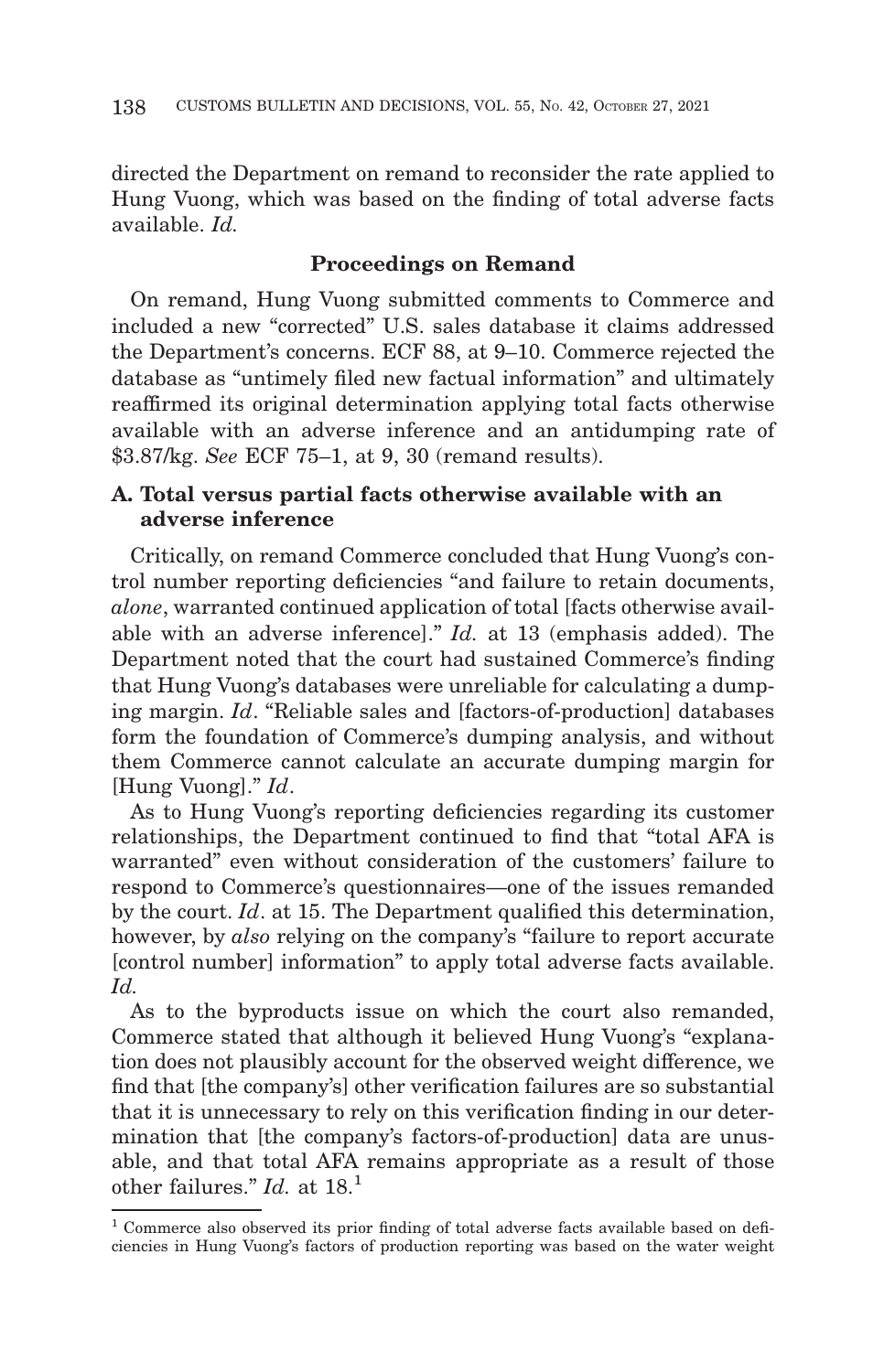Thus, the Department withdrew its reliance on the "customer questionnaires" and "byproducts" issues, but determined that its overall findings of "numerous deficiencies" that the court already sustained "demonstrate that the application of total AFA is still warranted." *Id.* at 18. Commerce cited a section of its issues and decision memorandum related to Hung Vuong's failure to report accurate control numbers (which the court sustained, *see* 483 F. Supp. 3d at 1357–63) that read, in part, "we find that we do not have correct Section C and Section D databases with which to calculate an accurate margin for [Hung Vuong]," ECF 75–1, at 18 (quoting ECF 25–5, at 32), and also cited a discussion of how substantial portions of Hung Vuong's data were unverifiable because of failure to maintain source documents, *id.* (citing ECF 25–5, at 19–21).

Responding to the parties' administrative case briefs on remand, the Department rejected Hung Vuong's arguments that application of partial facts otherwise available (with or without an adverse inference) was a viable way to resolve Commerce's concerns:

Unverifiable source documents and misrepresentations regarding customers [sic] relationships are not the type of quantifiable deficiencies that can be addressed with modifications to the existing databases—rather, they speak fundamentally to the credibility of the reported data themselves. Because we have determined (and the Court has sustained our determination) that [Hung Vuong's] data are unusable, it is not possible to use any of [Hung Vuong's] data to determine its final dumping margin using partial AFA.

# *Id.* at 26.

In short, the Department concluded that it would continue to apply total facts otherwise available with an adverse inference to Hung Vuong despite no longer relying on its findings on the "customer questionnaire" and "byproduct reporting" issues.

### **B. The rate applied**

Commerce then addressed its selection of the \$3.87/kg rate. First, the Department rejected Hung Vuong's argument that the circumstances under which the rate was calculated—a "new shipper review" from the eighth administrative review of the same antidumping order—rendered the rate inappropriate, noting that the relevant statute allows Commerce to use any dumping margin from any segment

discrepancy *and* deficiencies in the company's labor reporting, the latter of which the court sustained. ECF 75–1, at 15–16. The Department continued to find Hung Vuong's labor reporting deficiencies warranted an adverse inference, *id*. at 16, but notably did not apply total adverse facts available based on these deficiencies.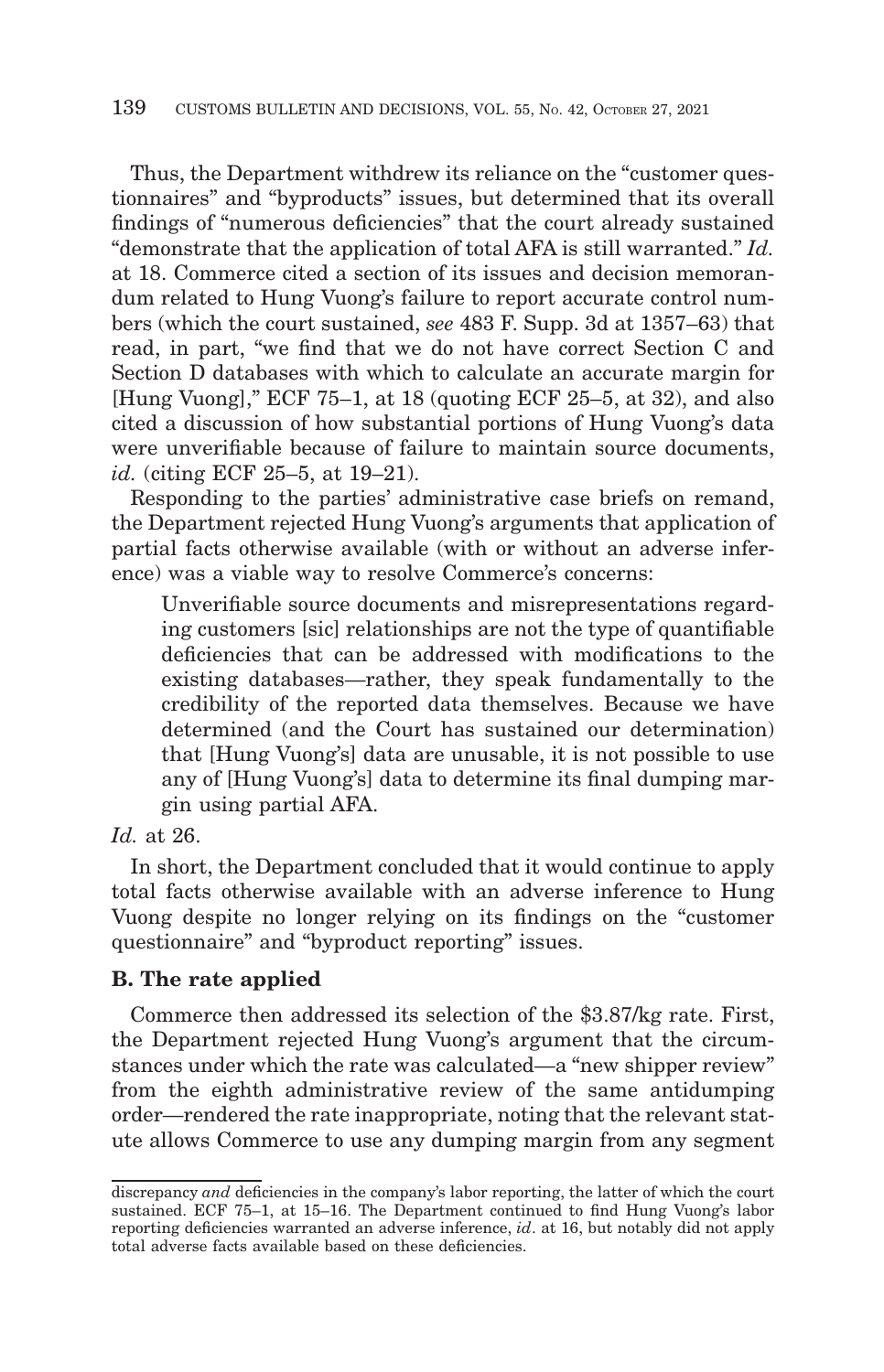of the proceeding, "including the highest such margin," without regard to what the margin might have been had the offending respondent fully cooperated and without regard to that respondent's "alleged commercial reality." *Id.* at 26–27.

Second, Commerce rejected Hung Vuong's argument that the \$3.87/kg rate was so high as to be "aberrational" and thus inappropriate, noting that part of the analysis in a "new shipper review" involves "a 'totality of the circumstances test' to determine if a sale involved in [a new shipper review] is 'unrepresentative or extremely distortive,' so as to suggest the transaction should be excluded as a *non–bona fide* sale," and explained that in the review leading to the \$3.87/kg rate the Department made no finding that the sales in question "were atypical, aberrational, or distortive, nor that they did not otherwise reflect commercial reality." *Id.* at 27.

Third, Commerce rejected Hung Vuong's contention that the Department had failed to "evaluate the situation" as required by 19 U.S.C. § 1677e(d)(2).2 ECF 75–1, at 26. Citing *POSCO v. United States*, 335 F. Supp. 3d 1283, 1285–86 (CIT 2018), Commerce stated that it interprets the phrase "evaluation of the situation" to require it, "as part of its determination of applying the highest rate, to review the record to determine if there was something inappropriate or otherwise unreasonable about that rate, given the situation leading to the application of an adverse inference." ECF 75–1, at 28.

Commerce further explained that it applied total adverse facts available because it could not use Hung Vuong's information in its calculations, and the company failed to correct the deficiencies despite having the opportunity to do so. Commerce also noted that the statute allows for the selection of any dumping margin from any prior segment of the proceeding, including the highest margin, as an "adverse inference rate." *Id*. at 29. "Thus, the only question outstanding is if the record suggests that the rate applied to [Hung Vuong], \$3.87/kg, is otherwise inappropriate." *Id.*

The Department found that no record evidence undermined the rate's reasonableness and that while the company complained that the rate was extremely high, "suggesting that it was aberrational or distortive, [Hung Vuong] provides no evidence to substantiate that claim." *Id.* Accordingly, Commerce concluded that it would continue (1) to apply total facts otherwise available with an adverse inference

<sup>&</sup>lt;sup>2</sup> This provision directs that Commerce may use any dumping margin from any segment of the proceeding under the applicable antidumping order, "including the highest such rate or margin, based on *the evaluation by [the Department] of the situation that resulted in [Commerce] using an adverse inference in selecting among the facts otherwise available*." 19 U.S.C. § 1677e(d)(2) (emphasis added).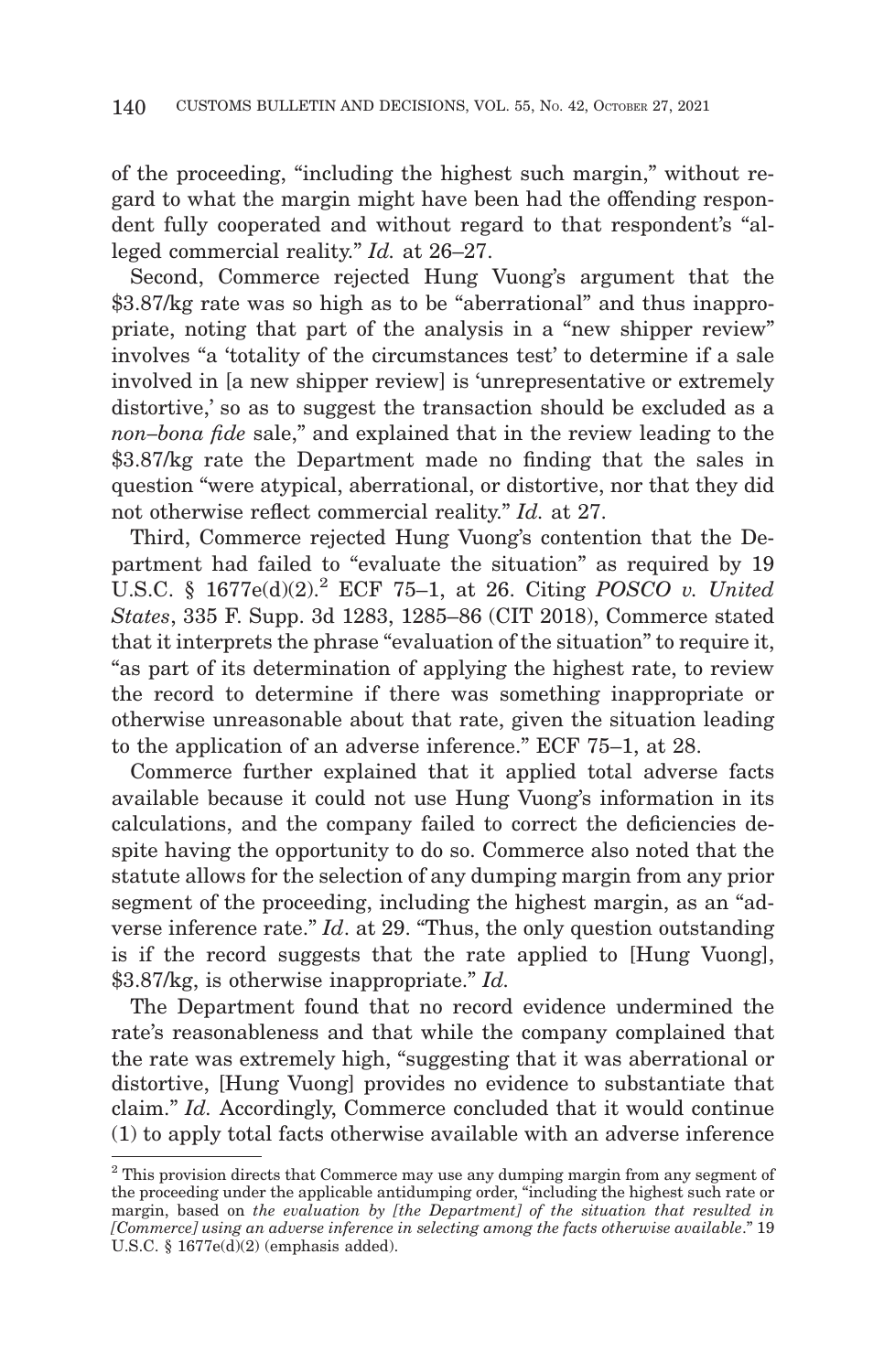to Hung Vuong despite no longer relying on its findings on the "customer questionnaire" and "byproduct reporting" issues and (2) to apply the \$3.87/kg rate. *Id.* at 29–30.

# **Jurisdiction and Standard of Review**

The court has jurisdiction under 19 U.S.C. § 1516a(a)(2)(B)(iii) and 28 U.S.C. § 1581(c), which vest this court with authority over actions contesting Commerce's final determination in an administrative review of an antidumping duty order. The court is to uphold Commerce's determination unless it is "unsupported by substantial evidence on the record, or otherwise not in accordance with law . . . ." 19 U.S.C. § 1516a(b)(1)(B)(i).

"Substantial evidence" has the same meaning it does in a preremand proceeding. "[T]he question is not whether the court would have reached the same decision on the same record—rather, it is whether the administrative record as a whole permits Commerce's conclusion." *Hung Vuong*, 483 F. Supp. 3d at 1343.

Substantial evidence has been defined as more than a mere scintilla, as such relevant evidence as a reasonable mind might accept as adequate to support a conclusion. To determine if substantial evidence exists, we review the record as a whole, including evidence that supports as well as evidence that fairly detracts from the substantiality of the evidence.

*Id.* (quoting *Nippon Steel Corp. v. United States*, 337 F.3d 1373, 1379 (Fed. Cir. 2003)).

### **Discussion**

Hung Vuong asserts two challenges to Commerce's remand results. First, the company argues that the Department's continued application of total facts otherwise available with an adverse inference, or "total AFA," is unsupported by substantial evidence and contrary to law. ECF 88, at 11–29. Second, Hung Vuong contends that Commerce failed to adequately explain or justify its selection of the \$3.87/kg rate dumping rate. *Id*. at 29–34.

# **I.**

### **A.**

Hung Vuong's first line of attack on Commerce's continued finding of total adverse facts available is that because the company submitted a revised and corrected Section C database "resolving the [control number] net weight issues, which was the single biggest deficiency in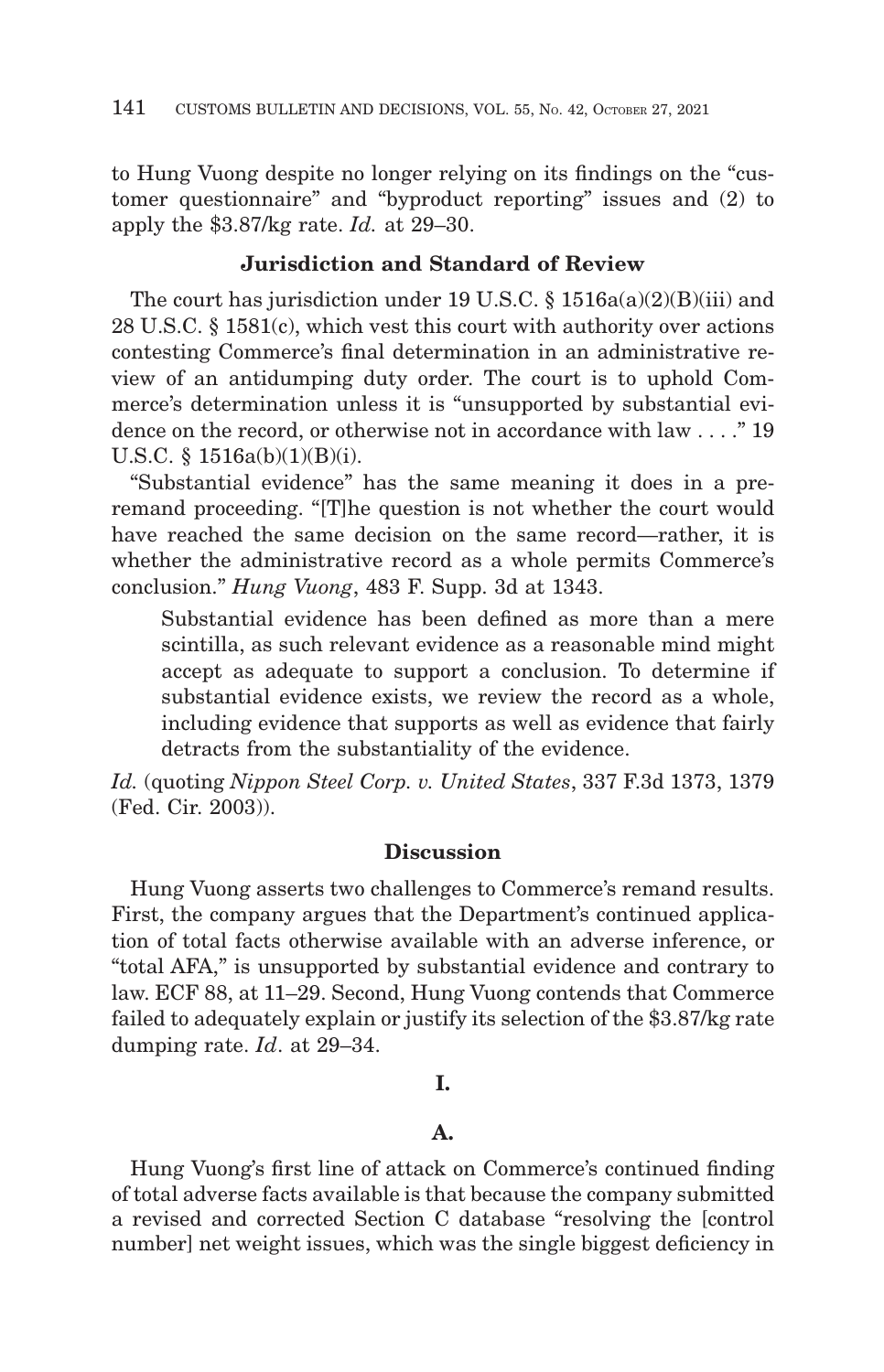its sales and cost databases other than the byproduct" issue, *id*. at 18, the Department could have "determine[d] the feasibility of applying partial AFA." *Id*. Commerce, however, declined to do so because the database was "unsolicited new factual information." *Id*. Hung Vuong contends that this rejection was "arbitrary and unreasonable because it could have resolved the main remaining reporting deficiency in the data (*i.e.* [control numbers]), thus rendering the sales and costs data at least partially usable." *Id.* at 19 (citing Remand Appx1439–1441).

The government, in response, argues that Hung Vuong has offered no authority, nor is the government aware of any, "that would permit a party to *cure* a deficiency in a remand proceeding by submitting untimely new factual information despite the Court already sustaining a finding of an adverse factual inference." ECF 89, at 19 (emphasis in original) (citing 483 F. Supp. 3d at 1363).

Whether to allow Hung Vuong to submit a revised database was a decision for Commerce, not for the court: "The decision whether to reopen the record is ordinarily one for the agency to make . . . ." *GGB Bearing Tech. (Suzhou) Co. v. United States*, 279 F. Supp. 3d 1233, 1251 (CIT 2017). The remand order here neither instructed the Department to reopen the record nor prohibited Commerce from doing so. The Department need not reopen the record with respect to issues the court has already decided. *See Jinxiang Yuanxin Imp. & Exp. Co v. United States*, 71 F. Supp. 3d 1338, 1355 (CIT 2015).

Despite complaining that Commerce did not accept the revised database, Hung Vuong nowhere argues that the Department was obligated to do so, or that Commerce abused its discretion, aside from the five-word conclusory statement "[t]his was arbitrary and unreasonable." ECF 88, at 19. Contrary to Hung Vuong's unsupported assertion, Commerce's exercise of its discretion to decline to receive the company's new information was neither arbitrary nor unreasonable, as it was for the Department to determine how to conduct proceedings on remand.

#### **B.**

Hung Vuong next challenges Commerce's reliance on the company's deficiencies in its reported labor factors of production and customer relationship documents for finding total adverse facts available. ECF 88, at 19–22. The company's arguments, however, are misplaced because the Department's remand results do not rely on either the labor or customer relationship reporting deficiencies *alone* to apply *total* adverse facts available. *See* ECF 75–1, at 15 (applying total adverse facts available based on the customer reporting deficiencies *coupled with* the company's "failure to report accurate [control num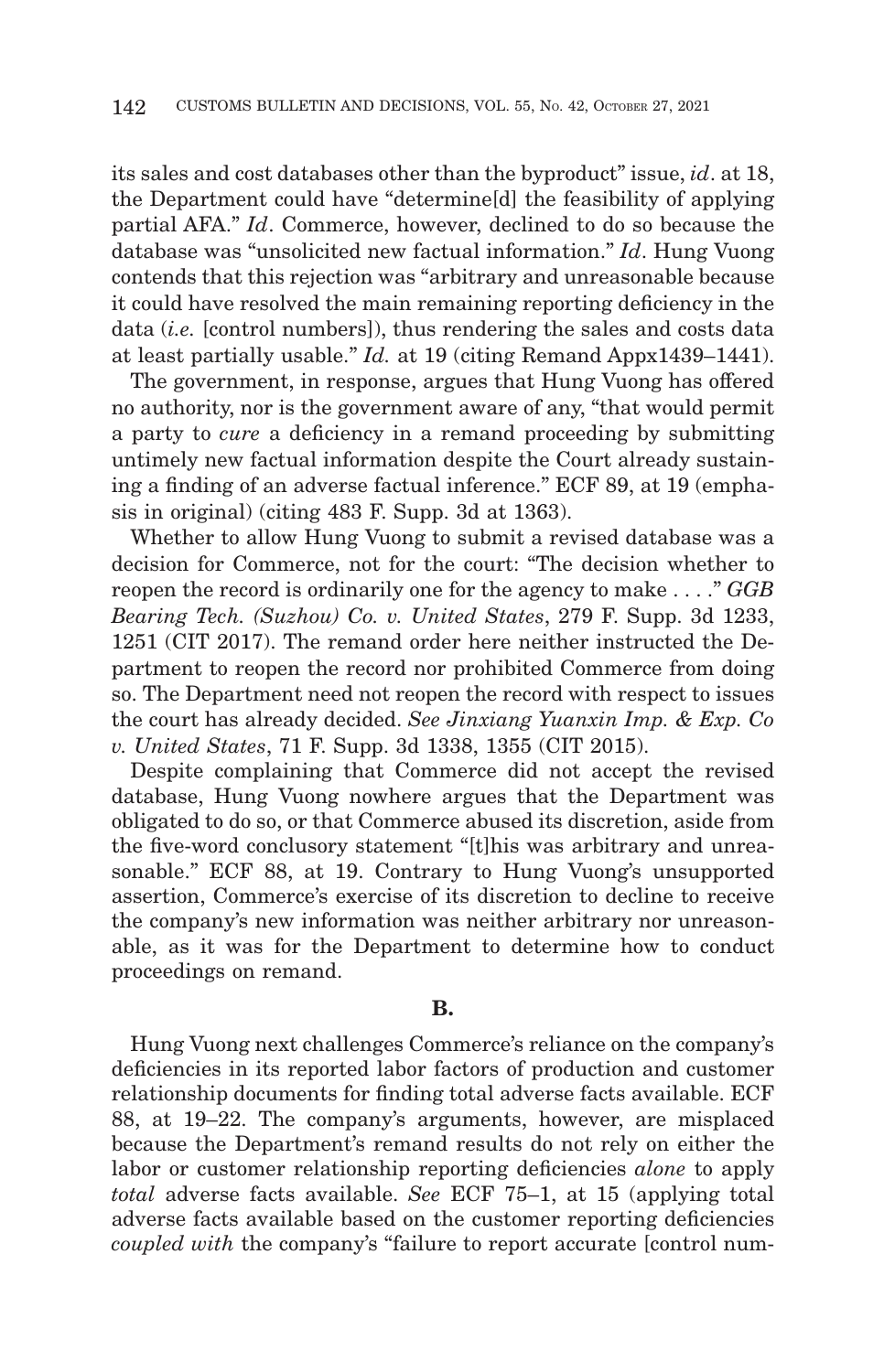ber] information"); *see also above* note 1 (explaining that Commerce did not apply total adverse facts available based on the labor reporting deficiencies).

# **C.**

Hung Vuong's third and final challenge to Commerce's continued application of total adverse facts available is that the Department overlooked all the contrary evidence in the record contradicting its continued application of total adverse facts available based on the company's control number reporting deficiencies and failure to retain source documents. ECF 88, at 22–77. This line of attack, however, seeks to impermissibly relitigate issues the court already resolved in its prior opinion sustaining Commerce's findings on those issues.

\*\* \*

The government argues, and the court agrees, that Commerce's determination that it did not need to rely on the remanded issues to apply total adverse facts available "was consistent with the Court's remand order." ECF 89, at 29. The Department reconsidered its determination to apply adverse facts available and explained how the record supported its determination even without reliance on the remanded issues. *Id*. Substantial evidence supports that determination, and therefore the court sustains the Department's remand results applying total adverse facts available based on Hung Vuong's control number reporting deficiencies "and failure to retain documents." ECF 75–1, at 13.

### **II.**

The remaining issue is Commerce's selection of the \$3.87/kg rate, which Hung Vuong characterizes as "highly punitive." ECF 88, at 32.<sup>3</sup> The company challenges that rate on three grounds.

First, Hung Vuong argues that Commerce violated the statutory requirement that it undertake an appropriate "evaluation of the situation." ECF 88, at 30 (discussing 19 U.S.C.  $\S$  1677e(d)(2)). Citing *POSCO v. United States*, 296 F. Supp. 3d 1320 (CIT 2018), the com-

<sup>3</sup> That the \$3.87/kg rate is significantly higher than the \$2.39/kg Vietnam-wide rate is not disqualifying because the Federal Circuit "has made clear . . . that Commerce need not select, as the AFA rate, a rate that represents the typical dumping margin for the industry in question." *KYD, Inc. v. United States*, 607 F.3d 760, 765–66 (Fed. Cir. 2010); *see also id.* at 766 ("Significantly, we have held that Commerce is permitted to use a 'common sense inference that the highest prior margin is the most probative evidence of current margins because, if it were not so, the importer, knowing of the rule, would have produced *current* information showing the margin to be less.' " (quoting *Rhone Poulenc, Inc. v. United States*, 899 F.2d 1185, 1190 (Fed. Cir. 1990) (emphasis in *Rhone Poulenc*))).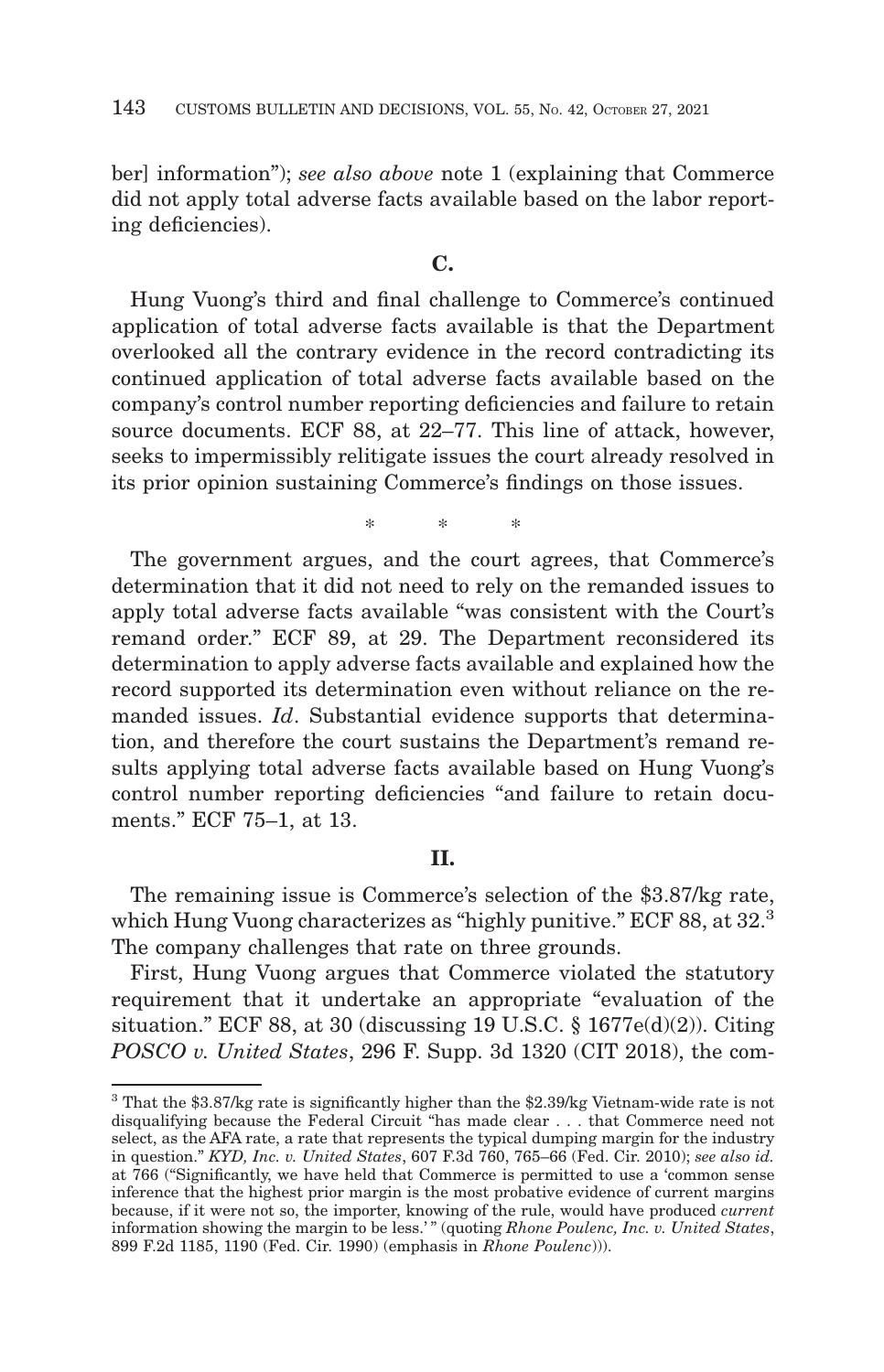pany argues that "*some additional evaluation is required beyond that which justified the adverse inference*." ECF 88, at 31 (double emphasis in the original and quoting *POSCO*, 296 F. Supp. 3d at 1349).

The court reads *POSCO* as holding that Commerce may not simply rely on its adverse inference to select a rate. Instead, the Department must "evaluate the situation that resulted in" the adverse inference. 19 U.S.C. § 1677e(d)(2).

Commerce did that here: "As we explain above . . . [the Department] was unable to use the information [Hung Vuong] provided in is calculations," and the company "failed to correct its deficiencies when it had the opportunity," and "otherwise failed to act to the best of its ability." ECF 75–1, at 28–29; *see also id.* at 26 ("Because we have determined (and the Court has sustained our determination) that [Hung Vuong's] data are unusable, it is not possible to use any of [that] data to determine its final dumping margin . . . ."); *cf. Deacero S.A.P.I. de C.V. v. United States*, 996 F.3d 1283, 1300–01 (Fed. Cir. 2021) ("Commerce considered the unique factual circumstances of Deacero's situation and its level of culpability and concluded that the highest Petition rate was appropriate.") (cleaned up).

Second, Hung Vuong complains that Commerce disregarded the extent of the company's cooperation with the review. The Federal Circuit has emphasized, however, that there is no fixed single formula Commerce must use in deciding what rate is appropriate for an uncooperative respondent—"neither the statute nor the pertinent regulations address the weight to be given to different degrees of cooperation." *Heveafil Sdn. Bhd. v. United States*, 58 F. App'x 843, 849–50 (Fed. Cir. 2003). In *Heveafil*, the court rejected a respondent's contention that its *partial* cooperation meant Commerce could not apply the possible highest margin. It follows, therefore, that, in this case, the Department permissibly selected the highest possible rate notwithstanding the company's production of many documents and participation in an extensive verification on site in Vietnam.

Hung Vuong's final challenge is that Commerce "failed to look at any other rates." ECF 88, at 32. Hung Vuong offers no suggestion as to what "range of rates" Commerce should have considered (other than a vague reference to "some other rates," *id.* at 34) nor any citation to the administrative record that might justify some other figure. *Cf. Shanghain Taoen Int'l Trading Co. v. United States*, 360 F. Supp. 2d 1339, 1348 n.13 (CIT 2005) ("Total facts available is therefore appropriate because Commerce has no reliable factors of production information with which to calculate Taoen's antidumping margin. Whether another substitute margin would be more rationally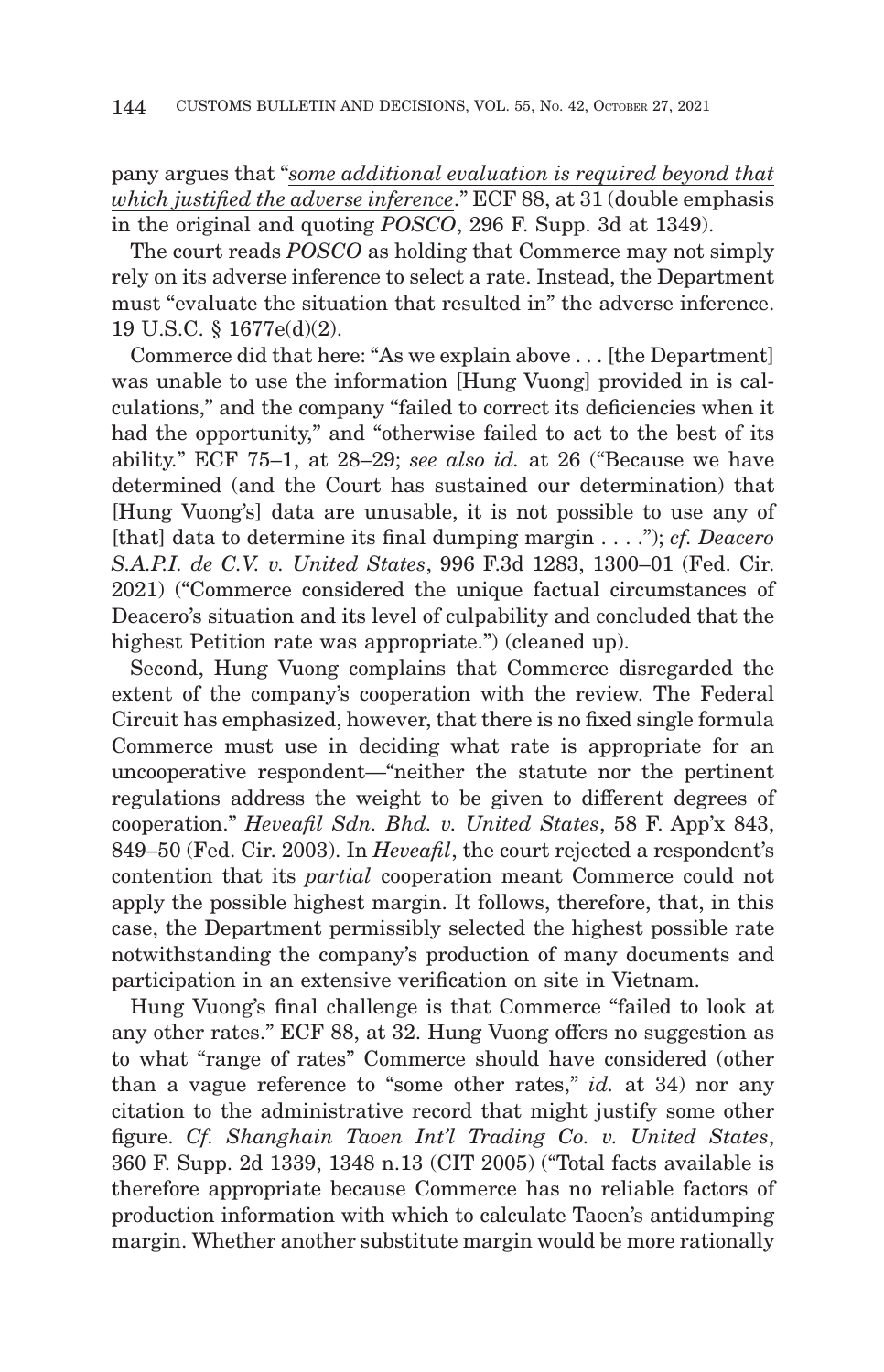related to the 'actual' margin is not before the court because plaintiff has not suggested one, and one is not readily apparent in the record.").

Here, the statute permitted Commerce to choose "any dumping margin from any segment of the proceeding under the applicable antidumping order." 19 U.S.C.  $\S$  1677b(d)(1)(B). That's what the Department did: it applied the calculated rate from the eighth administrative review of Commerce's original antidumping order. *See* ECF 75–1, at 19. Thus, in selecting \$3.87/kg, "Commerce acted within its discretion in its selection of that AFA rate." *Deacero*, 996 F.3d at 1300.

The administrative record allowed the Department to select \$3.87/kg as a "total adverse facts available" rate for Hung Vuong. The court therefore sustains Commerce's selection of that rate.

# **Conclusion**

For the reasons explained above, the court **SUSTAINS** Commerce's remand results. Doing so resolves the outstanding issues in this case, so the court will enter judgment for the government and Catfish Farmers. *See* USCIT R. 58(a).

Dated: October 12, 2021 New York, NY

> */s/ M. Miller Baker* M. MILLER BAKER, JUDGE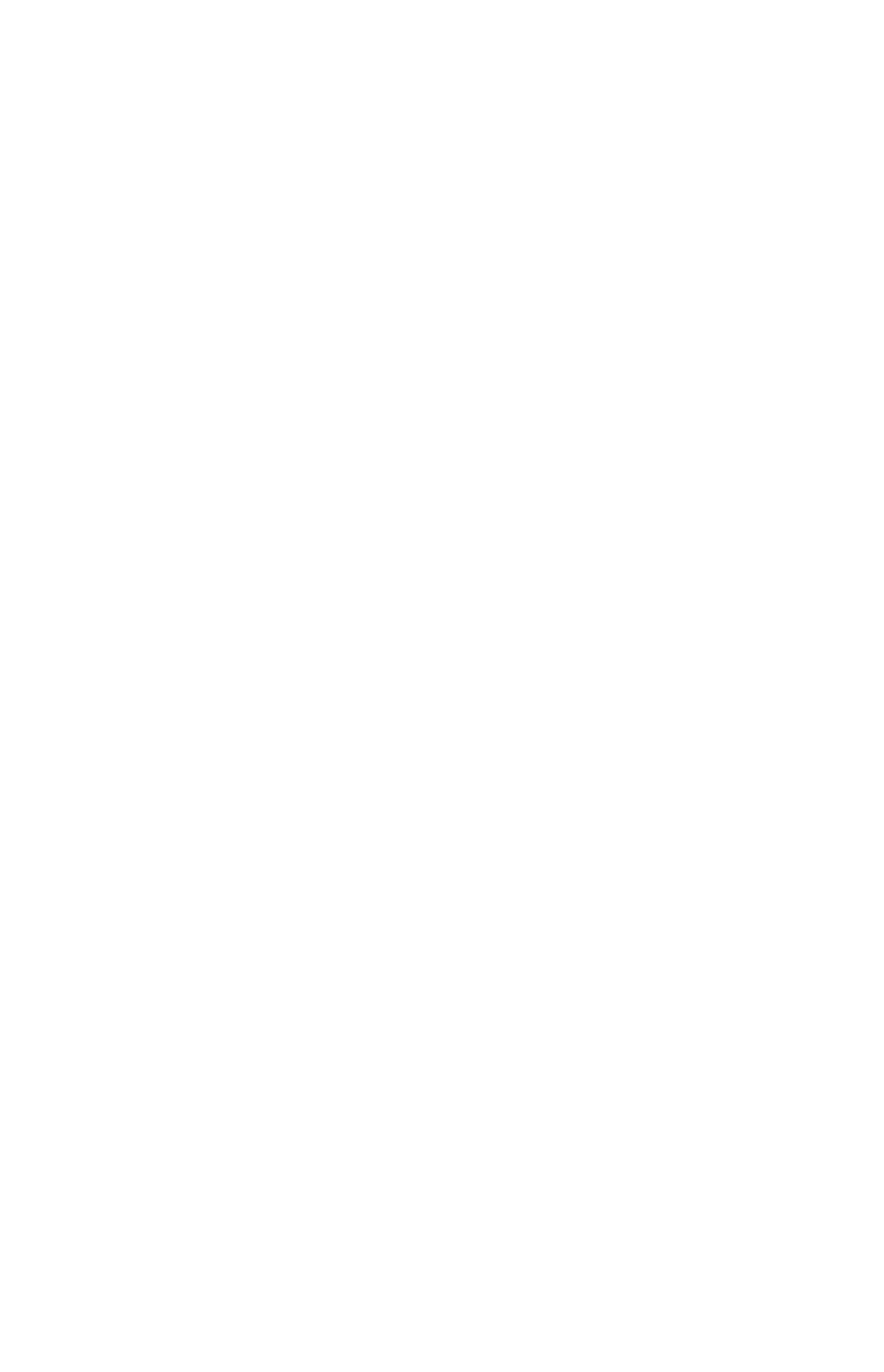## **Index**

*Customs Bulletin and Decisions Vol. 55, No. 42, October 27, 2021*

## *U.S. Customs and Border Protection*

## *General Notices*

| Availability of Electronic Viewing of Certain Bills in the Automated |    |
|----------------------------------------------------------------------|----|
| Commercial Environment and the Adoption of an Enhanced Bill          |    |
|                                                                      | 1. |
| Copyright, Trademark, and Trade Name Recordations                    | 9  |
| Copyright, Trademark, and Trade Name Recordations                    | 16 |

## *U.S. Court of International Trade* Slip Opinions

|                                                                | Slip Op. No. | Page |
|----------------------------------------------------------------|--------------|------|
| OCTAL Inc., and OCTAL SAOC-FSZ, Plaintiffs, v. United          |              |      |
| States, Defendant, and Advanced Extrusion, Inc., et al,        |              |      |
| Defendant-Intervenors                                          | $21 - 133$   | 33   |
| Root Sciences, LLC, Plaintiff, v. The United States,           |              |      |
|                                                                | $21 - 136$   | 62   |
| Diamond Sawblades Manufacturers' Coalition, Plaintiff, v.      |              |      |
|                                                                | $21 - 137$   | 76   |
| Pokarna Engineered Stone Limited, Plaintiff, and M S           |              |      |
| International, Inc., Consolidated Plaintiff, v. United States, |              |      |
| Defendant, and Cambria Company LLC, Defendant-                 |              |      |
|                                                                | $21 - 138$   | 91   |
| Global Aluminum Distributor LLC, Plaintiff, v. United States,  |              |      |
| Defendant, and Ta Chen International, Inc., Defendant-         |              |      |
|                                                                | $21 - 139$   | 103  |
| M S International, Inc., Plaintiff, and Foshan Yixin Stone     |              |      |
| Company Limited, Consolidated Plaintiff, and Arizona Tile      |              |      |
| LLC, Plaintiff-Intervenor, v. United States, Defendant, and    |              |      |
| Cambria Company LLC, Defendant-Intervenor.                     | $21 - 140$   | 108  |
| Cooper (Kunshan) Tire Co., Ltd. and Cooper Tire & Rubber Co.,  |              |      |
| Plaintiffs, ITG Voma Corp., Plaintiff-Intervenor, and Vogue    |              |      |
| Tyre & Rubber Co., Consolidated-Plaintiff, v. United States,   |              |      |
| Defendant, and the United Steel, Paper and Forestry,           |              |      |
| Rubber, Manufacturing, Energy, Allied Industrial & Service     |              |      |
| Workers Int'l Union, AFL-CIO, CLC, Defendant-                  |              |      |
|                                                                | $21 - 141$   | 110  |